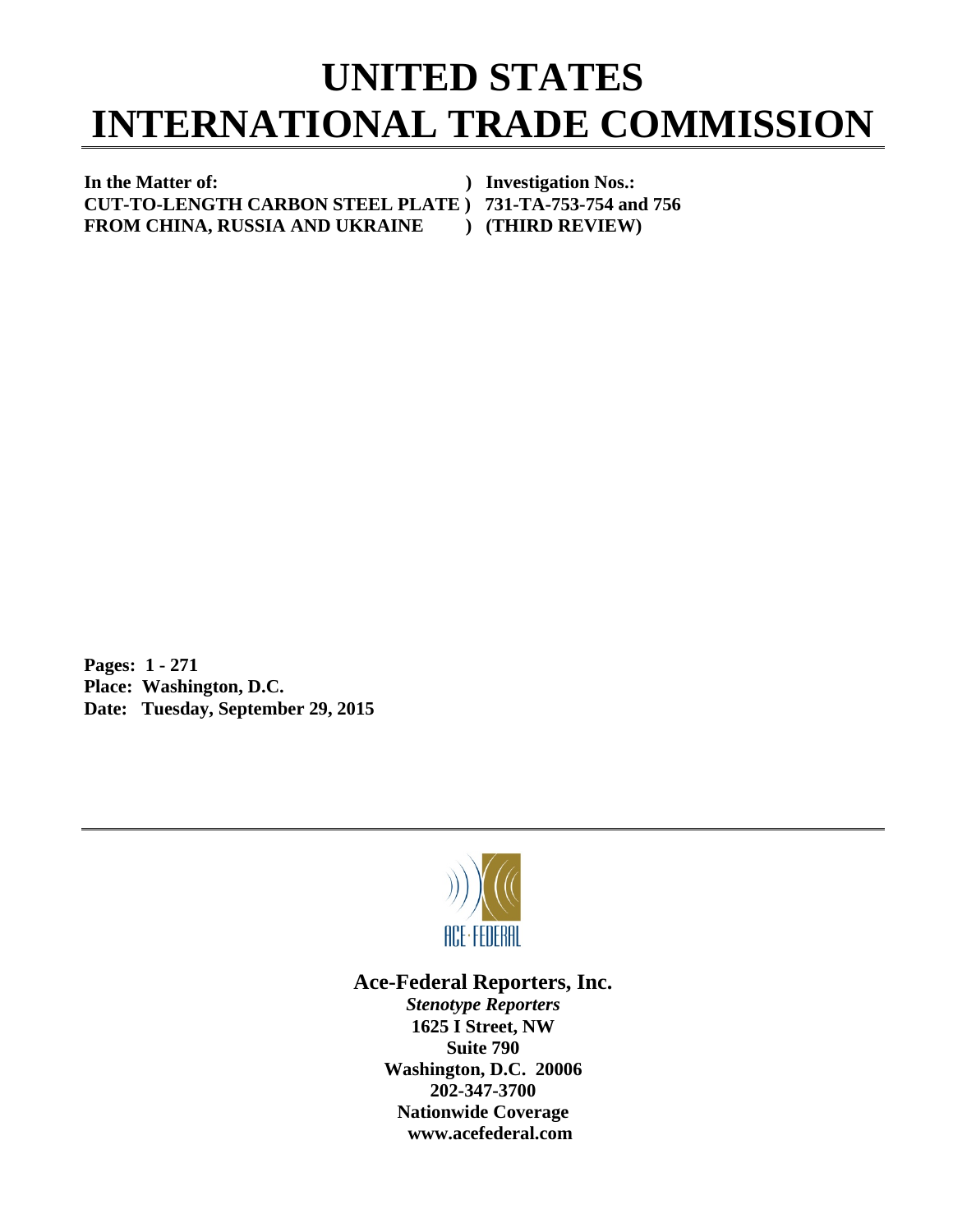| $\mathbf 1$    | THE UNITED STATES                                         |
|----------------|-----------------------------------------------------------|
| $\overline{a}$ | INTERNATIONAL TRADE COMMISSION                            |
| 3              |                                                           |
| $\overline{4}$ | ) Investigation Nos.:<br>IN THE MATTER OF:                |
| 5              | CUT-TO-LENGTH CARBON STEEL PLATE ) 731-TA-753-754 and 756 |
| 6              | FROM CHINA, RUSSIA AND UKRAINE ) (THIRD REVIEW)           |
| 7              |                                                           |
| 8              |                                                           |
| 9              |                                                           |
| 10             |                                                           |
| 11             | Main Hearing Room (Room 101)                              |
| 12             | U.S. International Trade                                  |
| 13             | Commission                                                |
| 14             | 500 E Street, SW                                          |
| 15             | Washington, DC                                            |
| 16             | Tuesday, September 29, 2015                               |
| 17             |                                                           |
| 18             | The meeting commenced pursuant to notice at 9:30          |
| 19             | a.m., before the Commissioners of the United States       |
| 20             | International Trade Commission, the Honorable Meredith M. |
| 21             | Broadbent, Chairman, presiding.                           |
| 22             |                                                           |
| 23             |                                                           |
| 24             |                                                           |
| 25             |                                                           |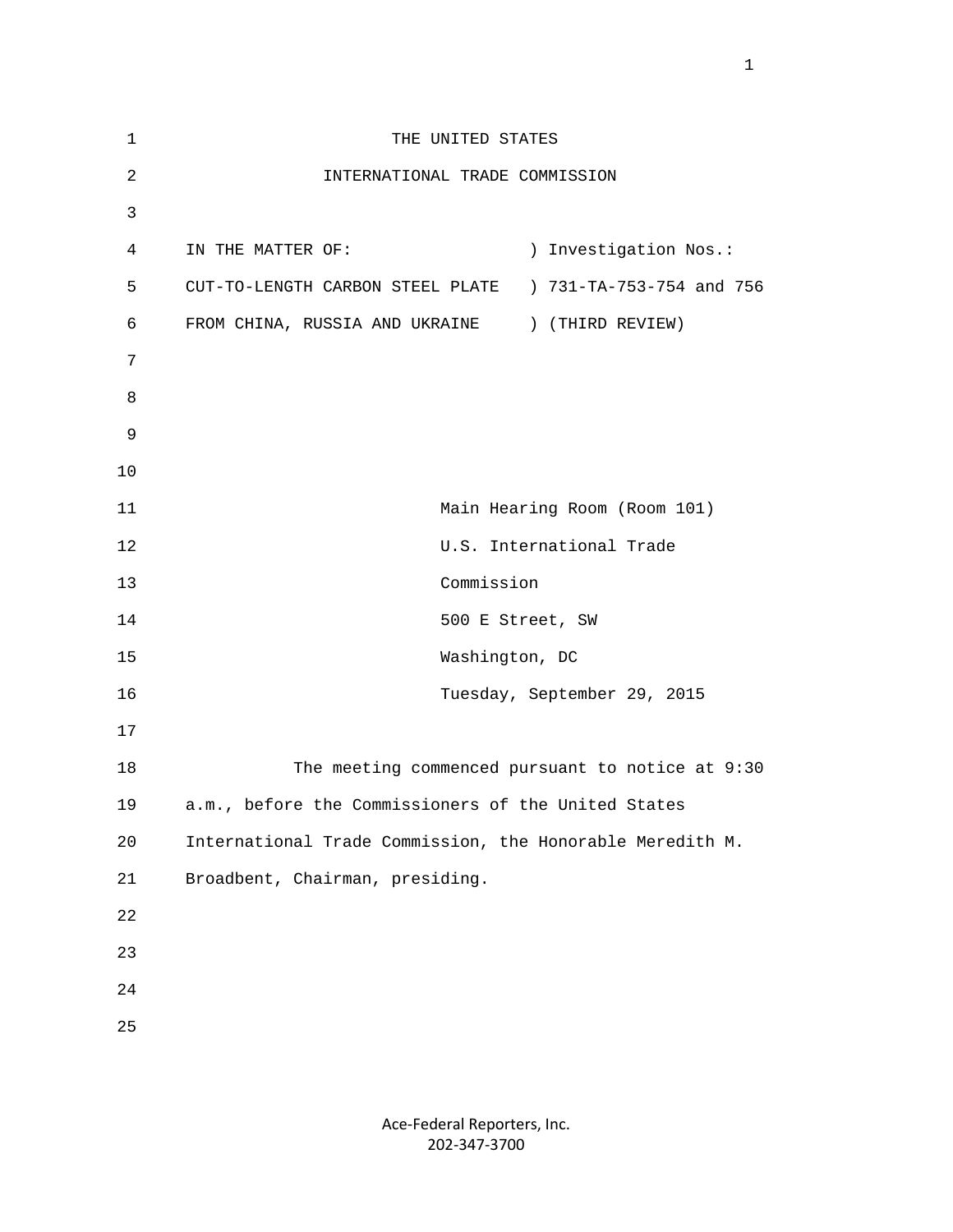1 APPEARANCES:

| 2  | On behalf of the International Trade Commission:  |
|----|---------------------------------------------------|
| 3  | Commissioners:                                    |
| 4  | Chairman Meredith M. Broadbent (presiding)        |
| 5  | Vice Chairman Dean A. Pinkert                     |
| 6  | Commissioner Irving A. Williamson                 |
| 7  | Commissioner David S. Johanson                    |
| 8  | Commissioner F. Scott Kieff                       |
| 9  | Commissioner Rhonda K. Schmidtlein                |
| 10 |                                                   |
| 11 |                                                   |
| 12 | Staff:                                            |
| 13 | Bill Bishop, Supervisory Hearings and Information |
| 14 | Officer                                           |
| 15 | Sharon Bellamy, Program Support Specialist        |
| 16 |                                                   |
| 17 | Michael Haberstroh, Investigator                  |
| 18 | Karen Taylor, International Trade Analyst         |
| 19 | Samantha Day, Economist                           |
| 20 | Michele Breaux, Economist                         |
| 21 | Jennifer Brinckhaus, Accountant/Auditor           |
| 22 | John Henderson, Attorney                          |
| 23 | Douglas Corkran, Supervisory Investigator         |
| 24 |                                                   |
| 25 |                                                   |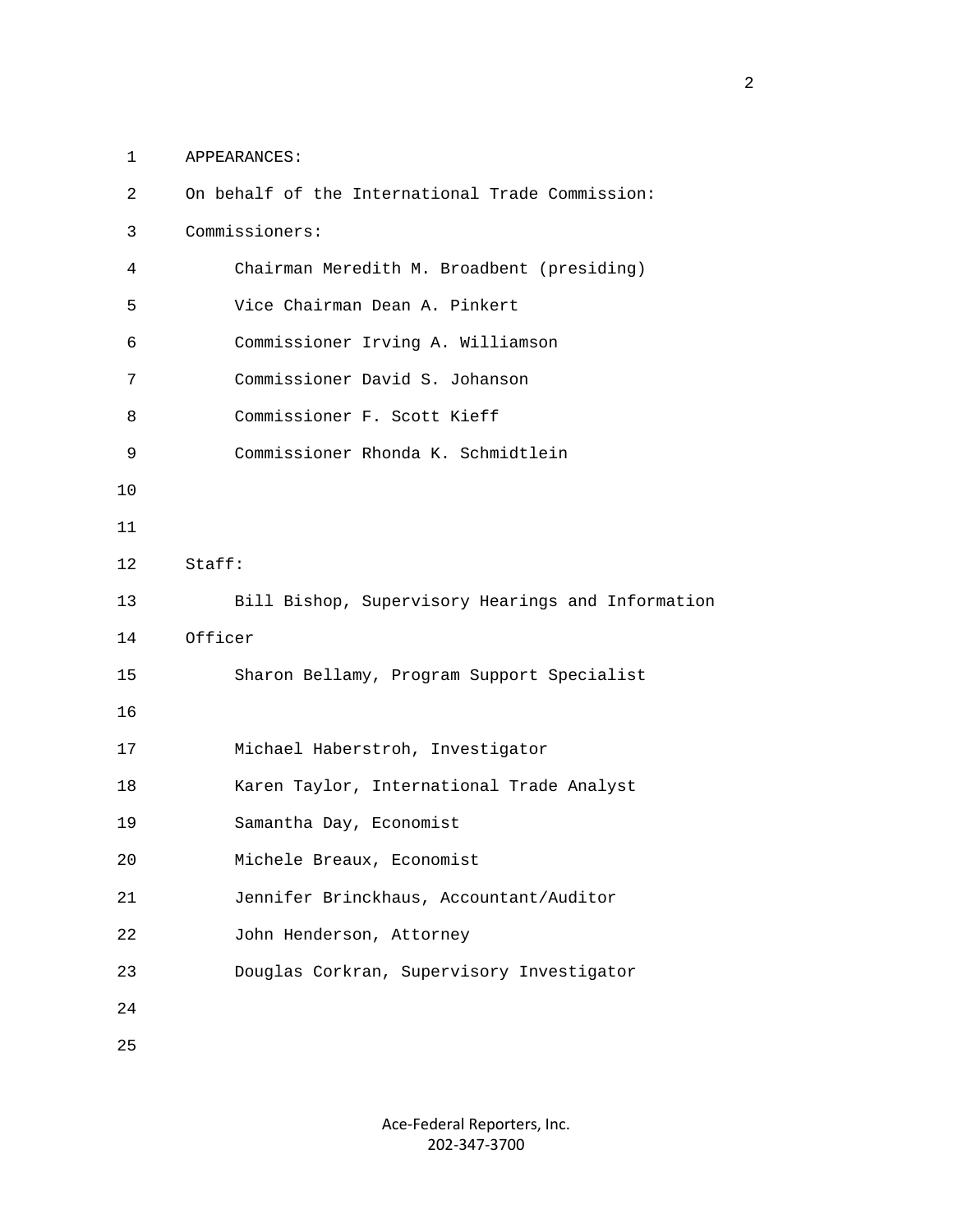1 APPEARANCES:

| 2  | Congressional Appearances:                                   |
|----|--------------------------------------------------------------|
| 3  | The Honorable Peter J. Visclosky, U.S. Representative,       |
| 4  | 1st District, Indiana                                        |
| 5  | The Honorable David Loebsack, U.S. Representative, 2nd       |
| 6  | District, Iowa                                               |
| 7  | Embassy Witnesses:                                           |
| 8  | Embassy of Ukraine, Washington, DC                           |
| 9  | Ihor Baranetskyi, First Secretary                            |
| 10 |                                                              |
| 11 | Opening Remarks:                                             |
| 12 | In Support of Continuation (Roger B. Schagrin, Schagrin      |
| 13 | Associates)                                                  |
| 14 | In Opposition to Continuation (Craig A. Lewis, Hogan Lovells |
| 15 | US LLP)                                                      |
| 16 | In Support of the Continuation of the Antidumping Duty       |
| 17 | Orders:                                                      |
| 18 | Wiley Rein LLP, Washington, DC on behalf of:                 |
| 19 | Nucor Corporation                                            |
| 20 | Chad Utermark, Executive Vice President of Beam and          |
| 21 | Flat Products, Nucor Corporation                             |
| 22 | Jeff Whiteman, Sales Manager, Nucor Corporation              |
| 23 | Alan H. Price, Christopher B. Weld and Laura El-Sabaawi      |
| 24 | - Of Counsel                                                 |
| 25 |                                                              |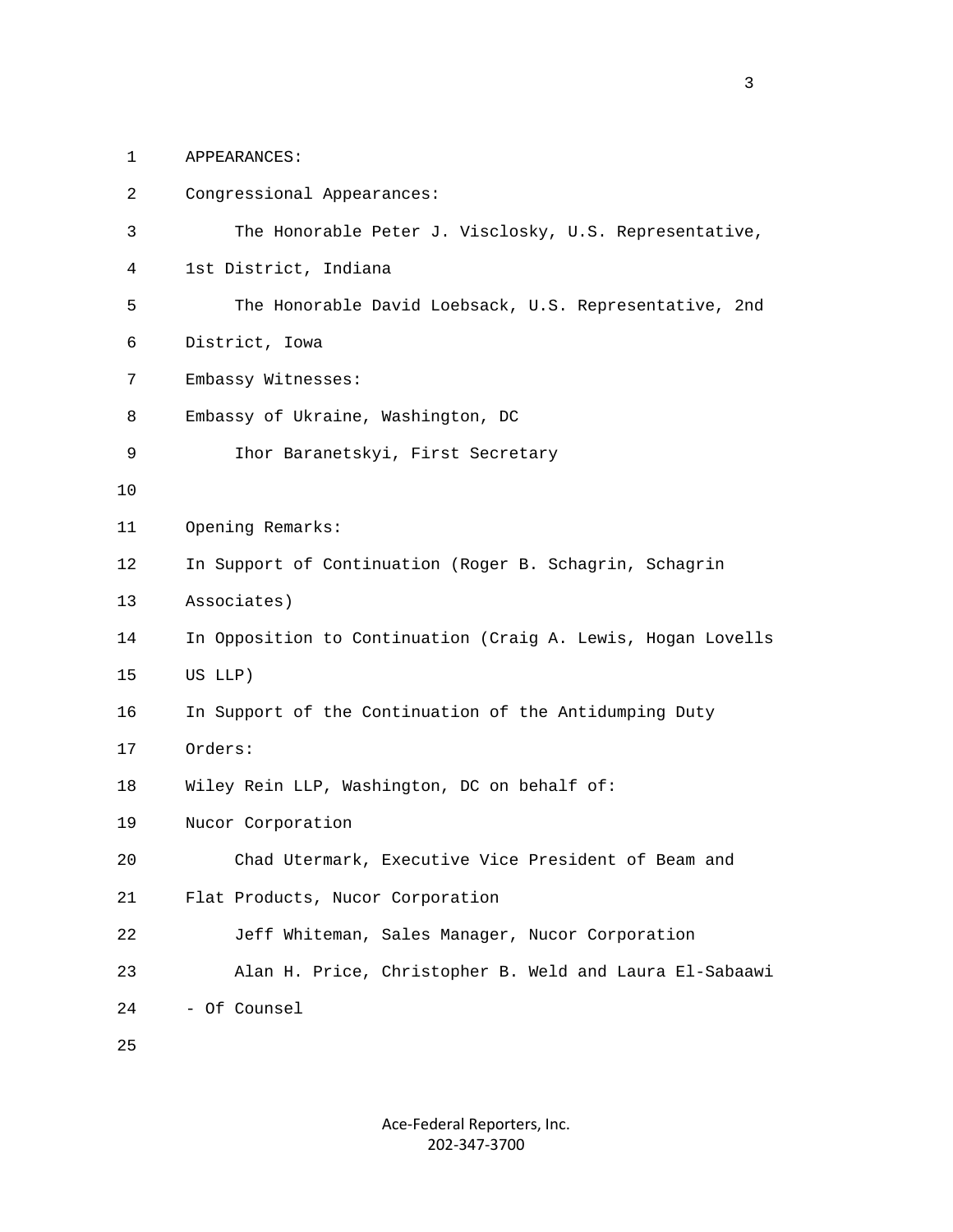1 APPEARANCES (Continued):

```
 2 Kelley Drye & Warren LLP, Washington, DC on behalf of: 
  3 ArcelorMittal USA LLC ("AMUSA") 
  4 Jeffrey W. Unruh, Director, Plate Products, AMUSA 
  5 Benjamin Rosenberg, Product Manager, Plate Products, 
  6 AMUSA 
  7 Holly Hart, Assistant to the International President 
  8 and Legislative Director, United Steelworkers 
  9 Michael Kerwin, Director, Georgetown Economic Services 
 10 Gina Beck, Economic Consultant, Georgetown Economic 
 11 Services 
 12 Kathleen W. Cannon, Paul C. Rosenthal and R. Alan 
 13 Luberda - Of Counsel 
 14 
 15 Schagrin Associates, Washington, DC on behalf of: 
 16 SSAB Enterprises, LLC 
 17 Jeff Moskaluk, Vice President and Chief Commercial 
 18 Officer, SSAB Enterprises, LLC 
 19 Roger B. Schagrin - Of Counsel 
20^{\circ} 21 
 22 
 23 
 24 
 25
```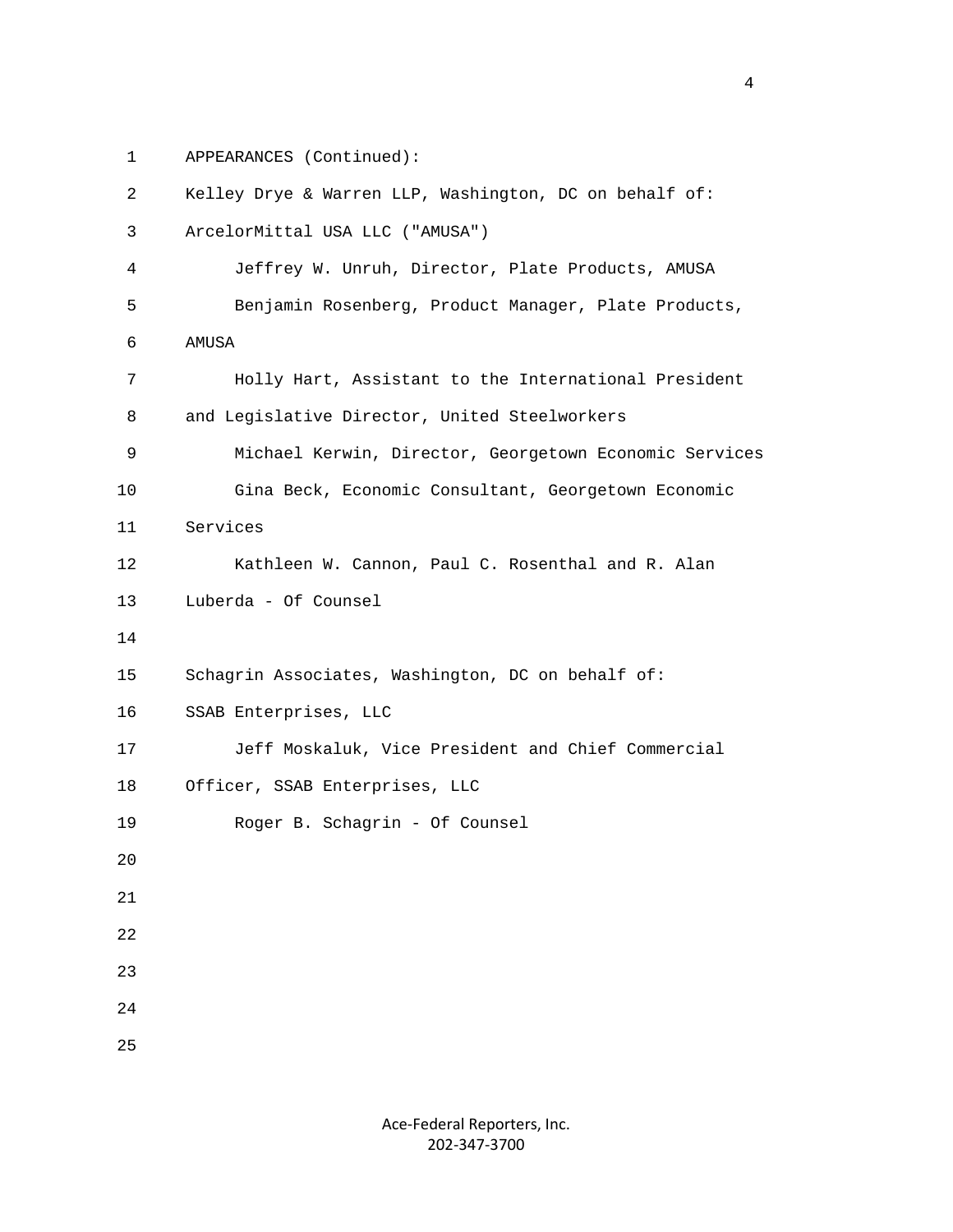1 APPEARANCES (Continued):

```
 2 In Opposition of the Continuation of the Antidumping Duty 
  3 Orders: 
  4 Hogan Lovells US LLP, Washington, DC on behalf of: 
  5 Metinvest 
  6 Svitlana Romanova, Chief Legal Officer and Executive 
  7 Committee Member, Metinvest Holding 
  8 Ivan Iurchenko, Legal Counsel, Metinvest Holding 
  9 Yuriy Shvetsov, Sales Representative, USA and Canada, 
 10 Metinvest Holding 
 11 Maryna Ziborova, Sales Manager, Metinvest Holding 
 12 Thomas J. Prusa, PhD, Professor of Economics, Rutgers 
 13 University 
 14 Craig A. Lewis, Jonathan T. Stoel and Wesley V. 
 15 Carrington - Of Counsel 
 16 
 17 Rebuttal/Closing Remarks 
 18 In Support of Continuation (Paul C. Rosenthal, Kelley Drye & 
 19 Warren LLP) 
 20 In Opposition to Continuation (Jonathan T. Stoel, Hogan 
 21 Lovells US LLP) 
 22 
 23 
 24 
 25
```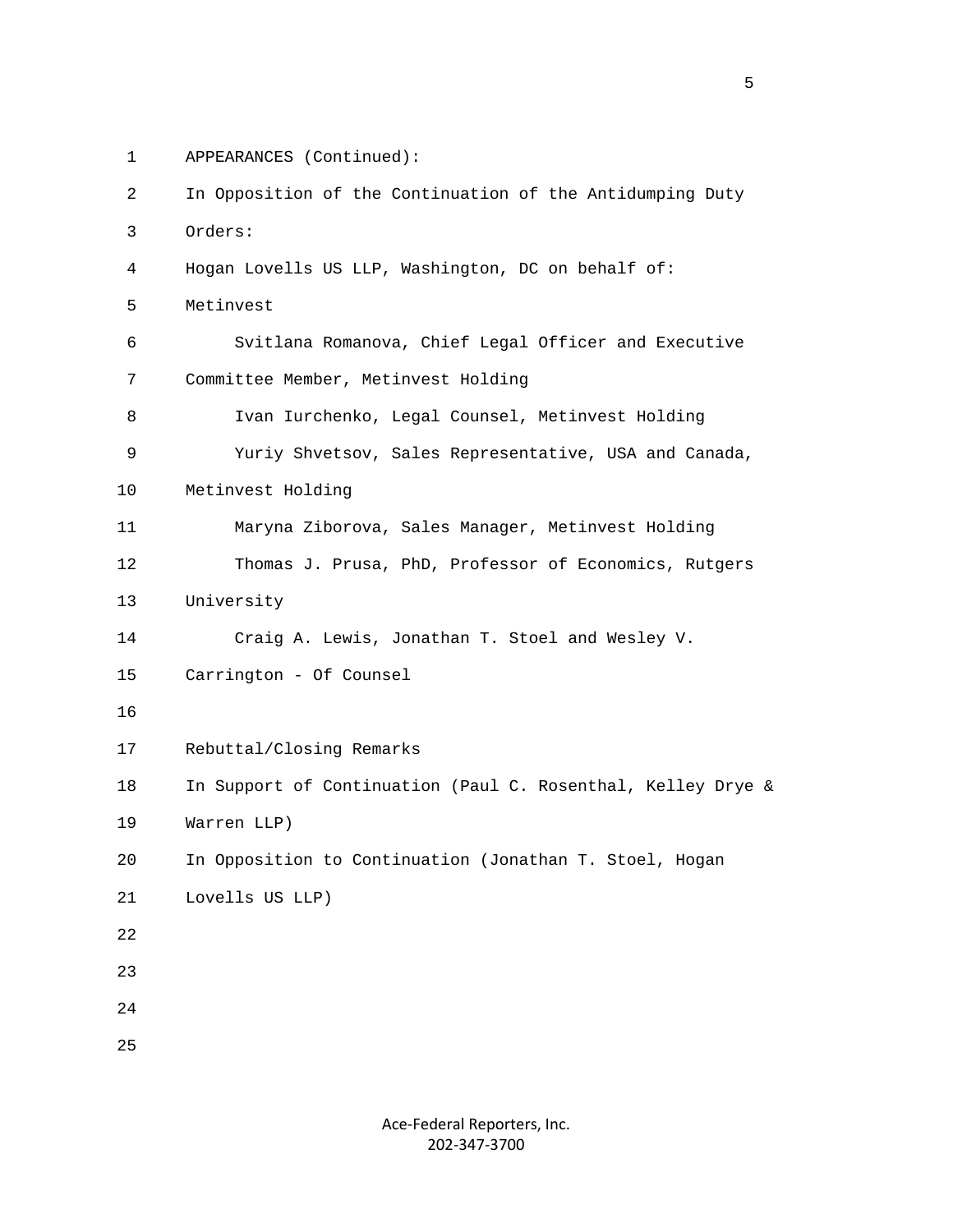1 I N D E X 2 **Page 12** Page 2 **Page 2** Page 2 Page 2 Page 2 Page 2 Page 2 Page 2 Page 2 Page 2 Page 2 Page 2 Page 2 Page 2 Page 2 Page 2 Page 2 Page 2 Page 2 Page 2 Page 2 Page 2 Page 2 Page 2 Page 2 Page 2 Page 2 Page 2 Page 2 Page 3 The Honorable Peter J. Visclosky, U.S. Representative, 4 1st District, Indiana 10  $5<sub>5</sub>$  6 The Honorable David Loebsack, U.S. Representative, 7 2nd District, Iowa 12 8 9 Ihor Baranetski, Embassy of Ukraine, 10 First Secretary 16 11 12 Opening Remarks: 13 In Support of Continuation (Roger B. Schagrin, Schagrin 14 Associates) 20 15 16 In Opposition to Continuation (Craig A. Lewis, Hogan Lovells 17 US LLP) 24 18 19 Alan H. Price, Wiley Rein LLP 28 20 21 Chad Utermark, Executive Vice President of Beam and Flat 22 Products, Nucor Corporation 40 23 24 Jeff Moskaluk, Vice President and Chief Commercial 25 Officer, SSAB Enterprises, LLC 46

> Ace‐Federal Reporters, Inc. 202‐347‐3700

 $\sim$  6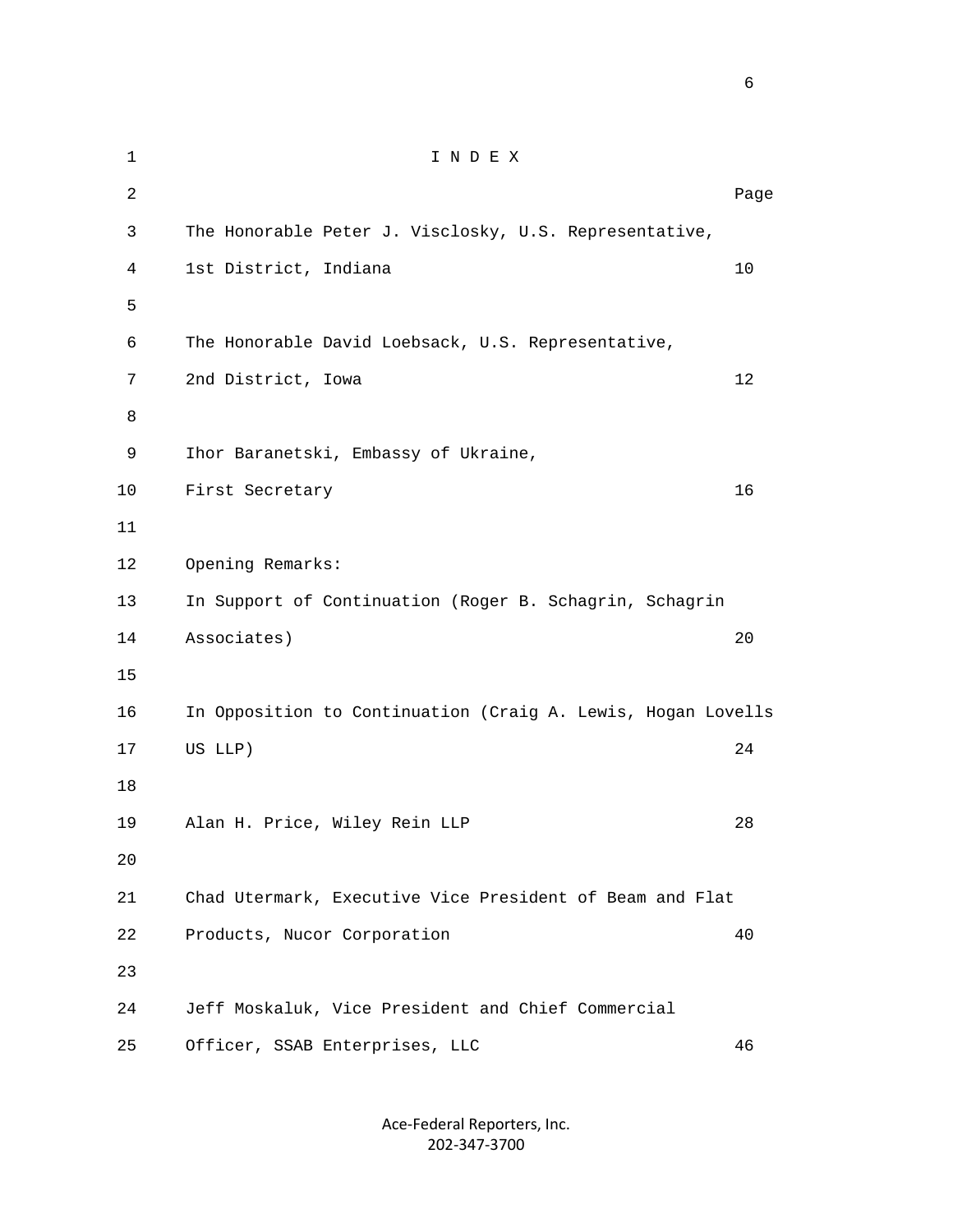1 I N D E X 2 **Page 12** Page 2 **Page 2** Page 2 Page 2 Page 2 Page 2 Page 2 Page 2 Page 2 Page 2 Page 2 Page 2 Page 2 Page 2 Page 2 Page 2 Page 2 Page 2 Page 2 Page 2 Page 2 Page 2 Page 2 Page 2 Page 2 Page 2 Page 2 Page 2 Page 2 Page 3 Jeffrey W. Unruh, Director, Plate Products, AMUSA 48 4 5 Holly Hart, Assistant to the International President and 6 Legislative Director, United Steelworkers 54 7 8 Craig A. Lewis, Hogan Lovells US LLP 142 9 10 Svitlana Romanova, Chief Legal Officer and Executive 11 Committee Member, Metinvest Holding 147 12 13 Yuriy Shvetsov, Sales Representative, USA and Canada, 14 Metinvest Holding 154 15 16 Wesley V. Carrington, Hogan Lovells US LLP 162 17 18 Jonathan T. Stoel, Hogan Lovells US LLP 168 19 20 21 22 23 24 25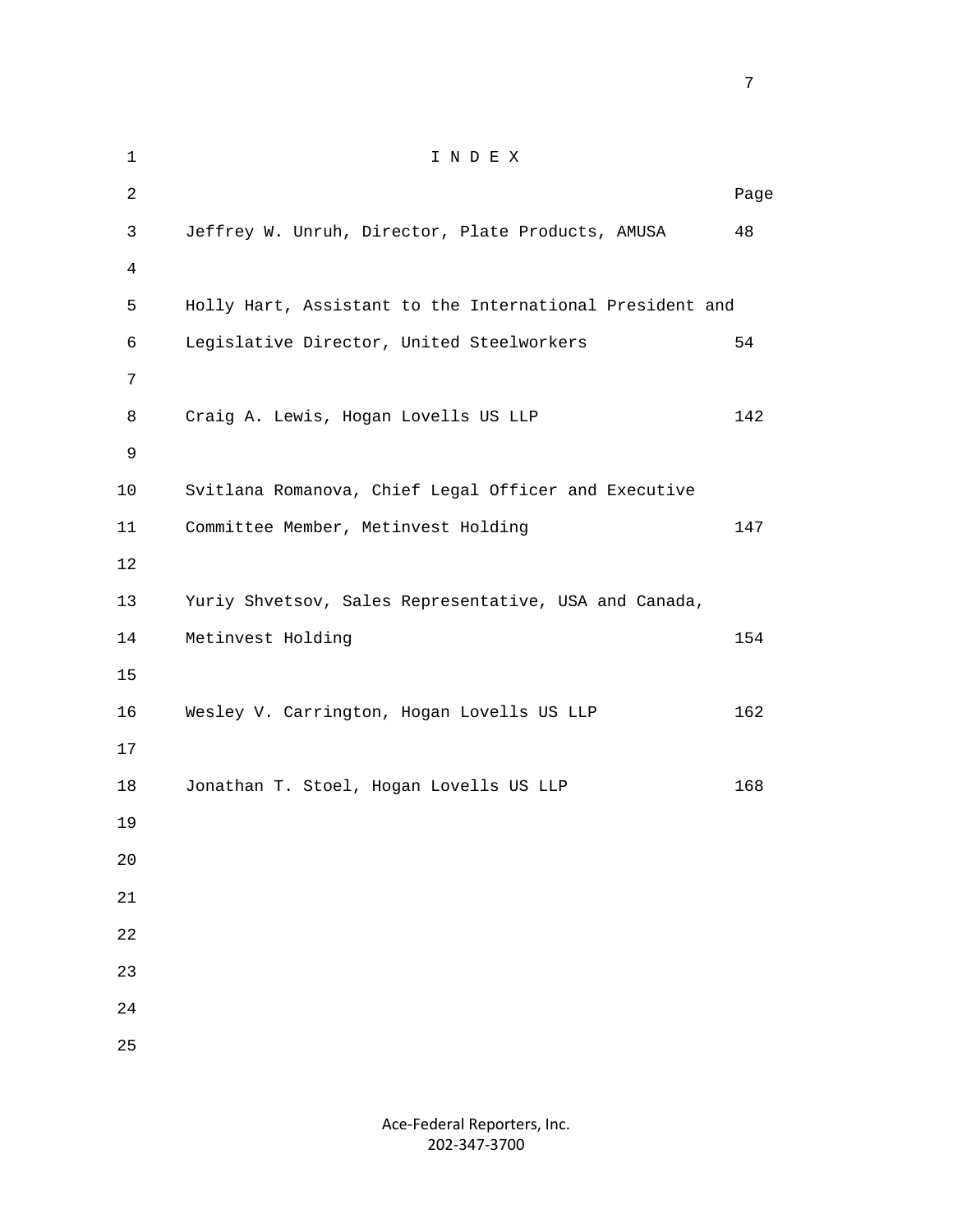1 I N D E X **Page 12 Page 12 Page 12 Page 12 Page 12 Page 12 Page 12 Page 12 Page 12 Page 12 Page 12 Page 12 Page 12 Page 12 Page 12 Page 12 Page 12 Page 12 Page 12 Page 12 Page 12 Page 12** 3 Rebuttal/Closing Remarks 4 In Support of Continuation 5 Kathleen Cannon, Kelley Drye & Warren LLP 250 6 Paul C. Rosenthal, Kelley Drye & Warren LLP 255 8 In Opposition to Continuation 9 Jonathan T. Stoel, Hogan Lovells US LLP 262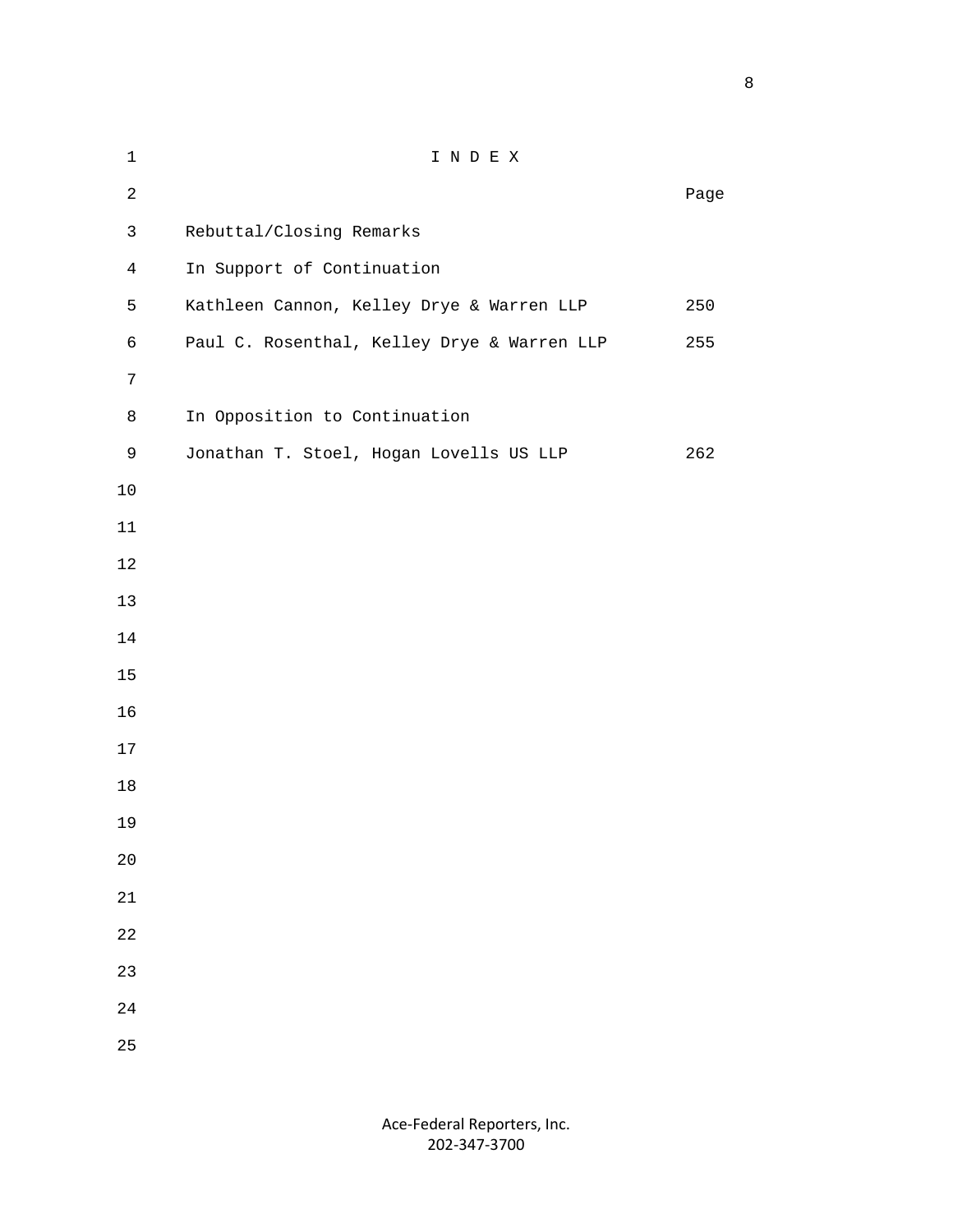| $\mathbf 1$    | PROCEEDINGS                                                  |
|----------------|--------------------------------------------------------------|
| 2              | (9:35 a.m)                                                   |
| $\mathsf{3}$   | MR. BISHOP: Will the room please come to order?              |
| $\overline{4}$ | CHAIRMAN BROADBENT: Good morning. On behalf of               |
| 5              | the U.S. International Trade Commission I welcome you to     |
| 6              | this hearing on investigation number 731-753, 754 and 756    |
| 7              | involving cut-to-length carbon steel plate from China,       |
| 8              | Russia and the Ukraine. The purpose of these five-year       |
| 9              | review investigations is to determine whether revocation of  |
| 10             | the anti-dumping orders on cut-to-length plate from China,   |
| 11             | Russia and the Ukraine would be likely to lead to the        |
| 12             | continuation or recurrence of material injury within the     |
| 13             | reasonably foreseeable future.                               |
| 14             | Documents concerning this hearing are available              |
| 15             | at the public distribution table. Please give all prepared   |
| 16             | testimony to the Secretary and do not place it on the public |
| 17             | distribution table. All witnesses have been sworn in by the  |
| 18             | Secretary before presenting testimony. I understand that     |
| 19             | parties are aware of time allocations but if you have any    |
| 20             | questions about time, please ask the Secretary.<br>Speakers  |
| 21             | are reminded not to business proprietary information in      |
| 22             | their remarks or in answers to questions.<br>If you will be  |
| 23             | submitting documents that contain information that is        |
| 24             | classified as business confidential, your request should     |
| 25             | comply with commission rule 201.6. Finally, I would like to  |

Ace‐Federal Reporters, Inc. 202‐347‐3700

en de la provincia de la provincia de la provincia de la provincia de la provincia de la provincia de la provi<br>1900 : la provincia de la provincia de la provincia de la provincia de la provincia de la provincia de la prov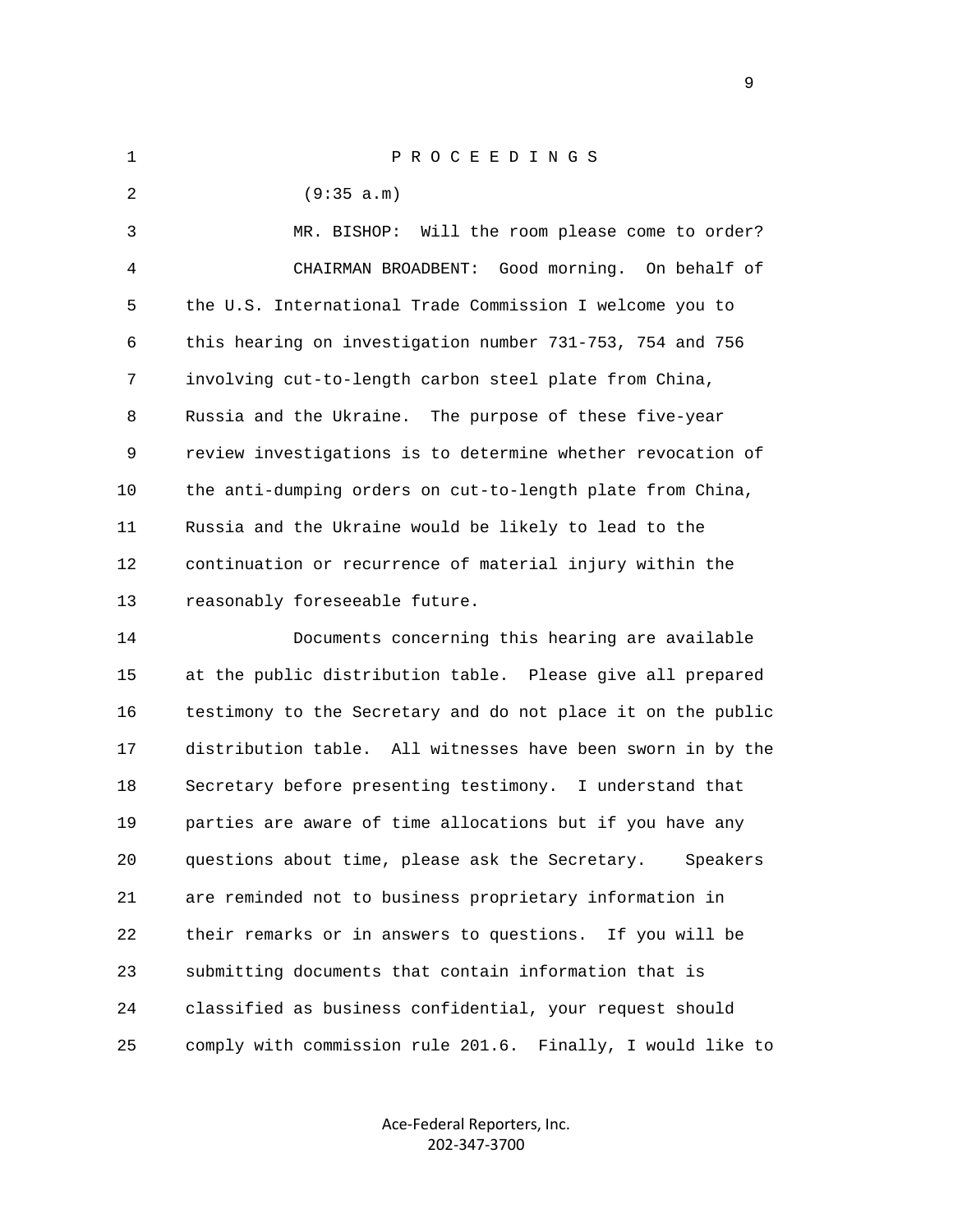1 request that all witnesses and counsel state your name for 2 the record before delivering testimony and responding to 3 Commissioner questions. This helps the court reporter to 4 know who is speaking at any given point. Mr. Secretary, are 5 there any preliminary matters?

6 MR. BISHOP: No Madam Chairman.

 7 CHAIRMAN BROADBENT: Very well. Will you please 8 announce our Congressional witnesses?

 9 MR. BISHOP: The Honorable Peter J. Visclosky, 10 United States Representative, First District, Indiana.

 11 STATEMENT OF THE HONORABLE PETER J. VISCLOSKY 12 REPRESENTATIVE VISCLOSKY: Madam Chair and 13 members of the Commission, thank you very much again for 14 allowing me to testify before you. I appreciate, in the 15 past, consideration you have given to my opinions and I am 16 certain that you will continue to do so. I do come before 17 you to urge you to maintain the existing antidumping orders 18 on cut-to-length steel plates from China and the suspension 19 agreements from Russia and Ukraine. I would like to 20 take my time for a minute or two to discuss the issue of 21 injury, injury to American Workers. This past March, The 22 House Congressional Steel Caucus had a hearing on the state 23 of the steel industry and Mario Longhi, President and CEO of 24 the United States Steel Corporation specifically spoke about 25 his concern that the process for determining material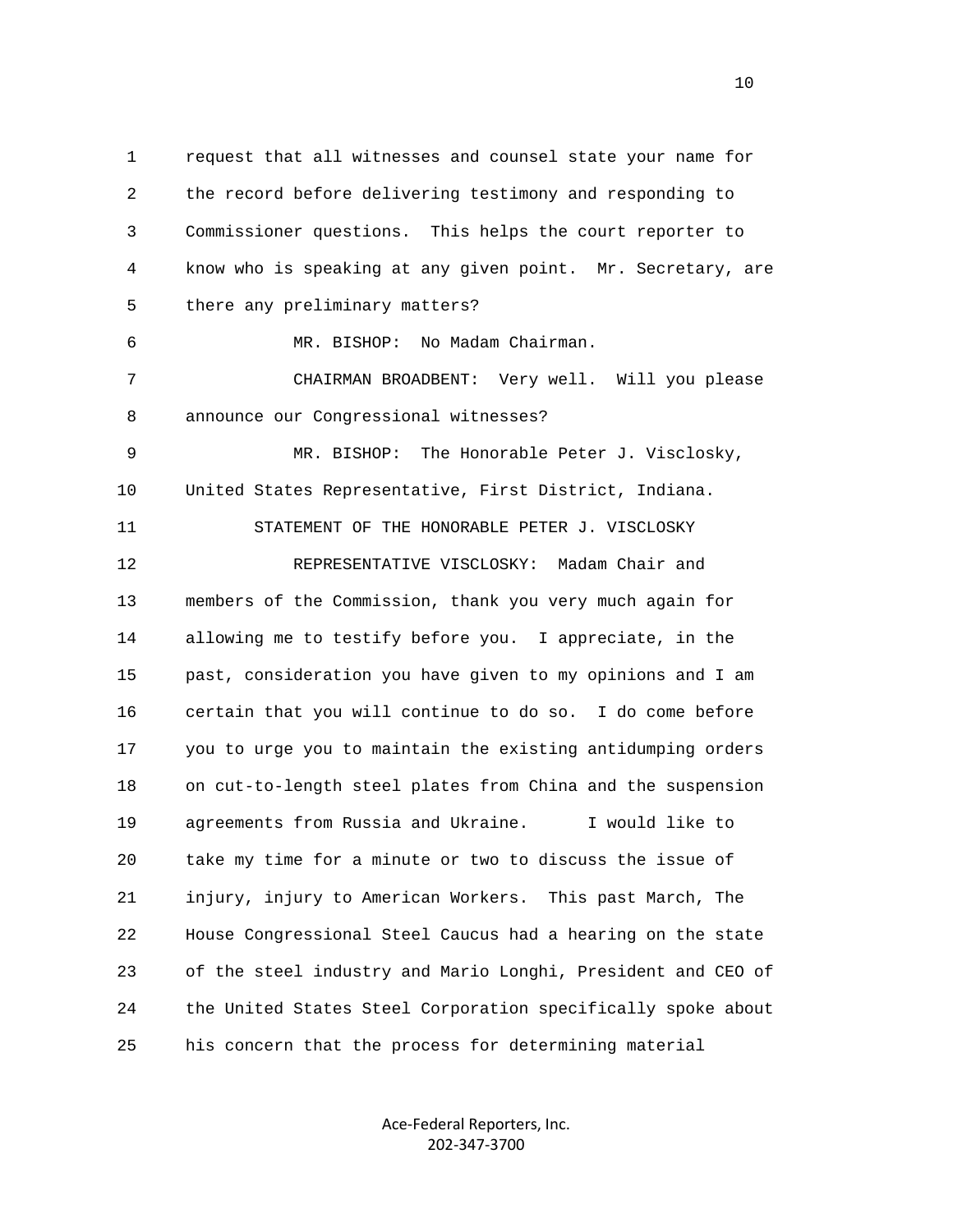1 industry is a very time-consuming process and by the time 2 relief reaches domestic steel companies, irreparable damage 3 can have been done.

 4 Congress and the Administration, I believe, 5 recognize the severity of this problem and this past June 6 approved public law 114-27, the Trade Preferences Extension 7 Act of 2015 which updated the definition of injury. I 8 supported this legislation as it ensures that injury cannot 9 be denied simply because an industry is still profitable or 10 because its performance has recently improved. It also 11 requires that real-world factors, such as the actual and 12 potential decline in output and the utilization of capacity 13 can be used to determine injury.

 14 I appreciate that the commission has adopted this 15 new definition for the review of this case. Again, we would 16 urge that you maintain the existing antidumping orders and 17 the suspension agreements and again do appreciate, as 18 always, your serious consideration.

 19 CHAIRMAN BROADBENT: Thank you, Mr. Visclosky. 20 Are there any questions for the witness?

21 (No response.)

 22 CHAIRMAN BROADBENT: Thank you very much. 23 REPRESENTATIVE VISCLOSKY: Thank you very much. 24 CHAIRMAN BROADBENT: Mr. Secretary, will you 25 please announce our next witness.

> Ace‐Federal Reporters, Inc. 202‐347‐3700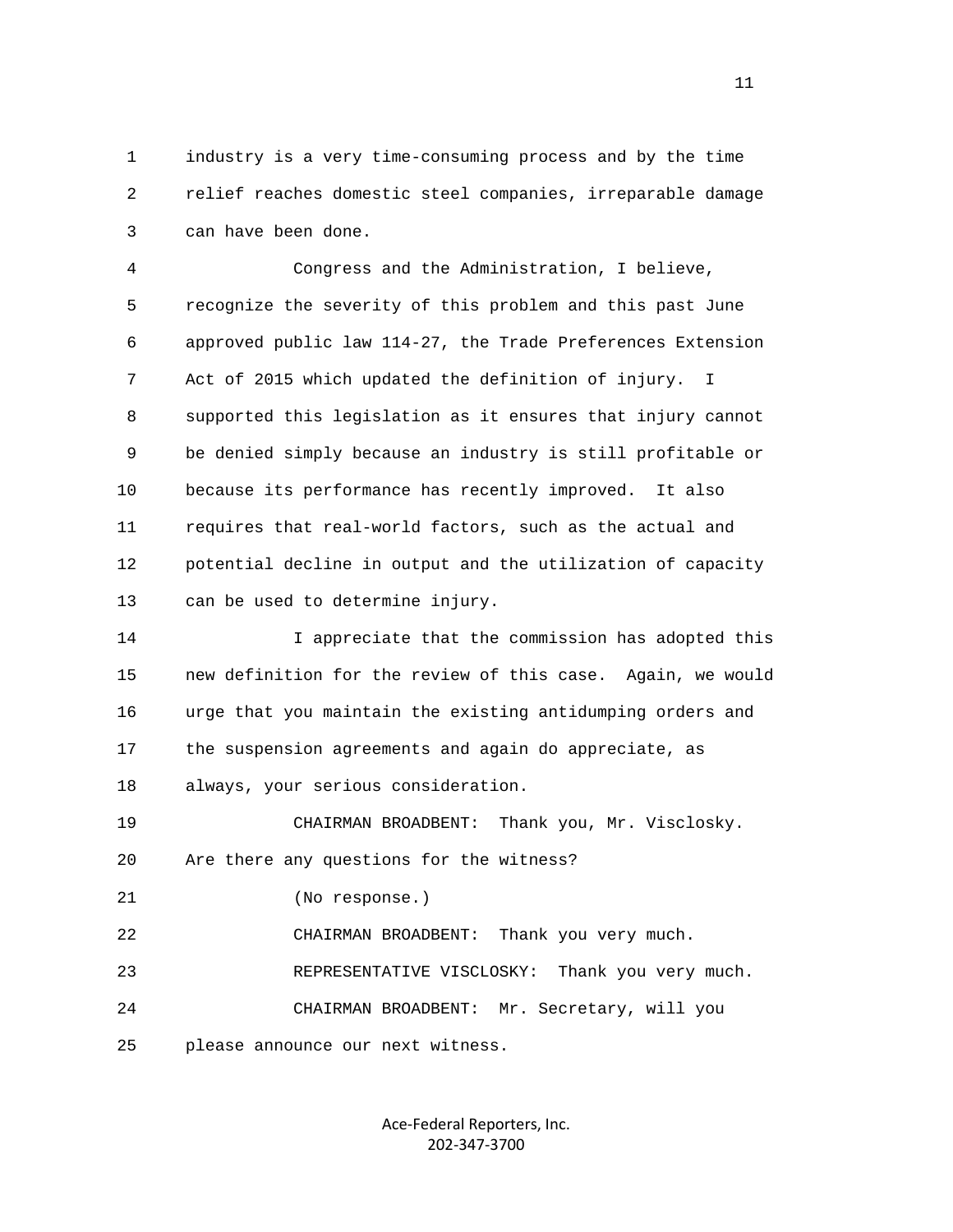1 MR. BISHOP: The Honorable David Loebsack, United 2 States Representative 2nd District, Iowa.

 3 CHAIRMAN BROADBENT: Welcome Mr. Loebsack. You 4 may begin when you are ready.

5 STATEMENT OF THE HONORABLE DAVID LOEBSACK

 6 REPRESENTATIVE LOEBSACK: Okay. Good morning 7 Chairwoman Broadbent and members of the Commission. I do 8 have to say at the outset that it's a little bit unusual for 9 me to be sitting at a table like this testifying because 10 usually I'm up where you are, but it really is wonderful to 11 be here. My name is Dave Loebsack and I have the pleasure 12 of representing the 2nd District of Iowa in the U.S. 13 Congress.

 14 My district represents a diverse group of 15 communities ranging from the Quad cities over on the border 16 with Illinois on the Mississippi River which are home to 17 manufacturers like Alcoa for example to Iowa City, home of 18 the University of Iowa and to hundreds of rural communities 19 who contribute to the State's agricultural sector and just 20 to be clear, we're not all agriculture. We're a whole heck 21 of a lot of other things in my district and throughout the 22 State.

 23 This morning, I appear before you in support of 24 SSAB, formally known as IPSCO Steel, which is one of the 25 parties in this sunset review. For nearly two decades, SSAB

> Ace‐Federal Reporters, Inc. 202‐347‐3700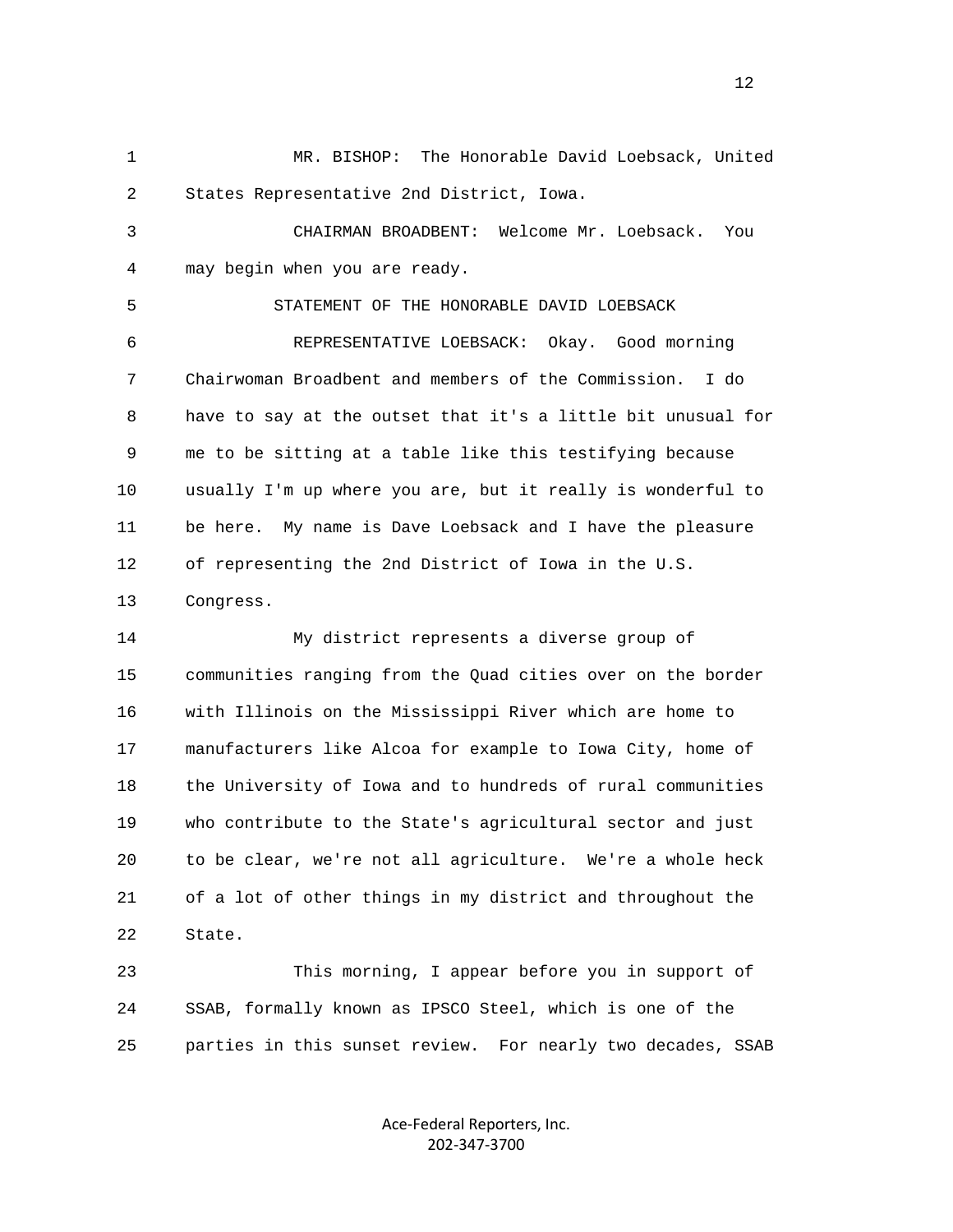1 has played an important role in growing the economy in 2 Eastern Iowa. Located along the banks of the Mississippi 3 River, Montpelier was an ideal Greenfield site for a steel 4 investment in 1997. The location provided efficient access 5 to raw materials, reliable transportation of finished 6 products, energy and agricultural customers in the region 7 and a highly skilled and motivated workforce. And I might 8 add, I've visited that plant a number of times since I've 9 been in office in my nine years.

 10 Today, it remains a place where good 11 manufacturing jobs provide workers and their families an 12 opportunity to have a good quality of life, enabling them to 13 send their children to college, contribute to the local 14 economy and make a difference in their communities. As a 15 producer of cut-to-length steel plate, SSAB's Montpelier 16 plant has over six hundred and fifty workers, making this 17 critical steel product that is used in a variety of 18 applications including agricultural machinery and equipment, 19 wind towers for our burgeoning wind industry in Iowa, and 20 bridges. All products that are widely used in our state and 21 region that are important to revitalizing our state, local 22 and national economies.

 23 This facility in Montpelier is in fact one of the 24 most innovative and efficient in the world. The research 25 and development facility on site, which I have visited, has

> Ace‐Federal Reporters, Inc. 202‐347‐3700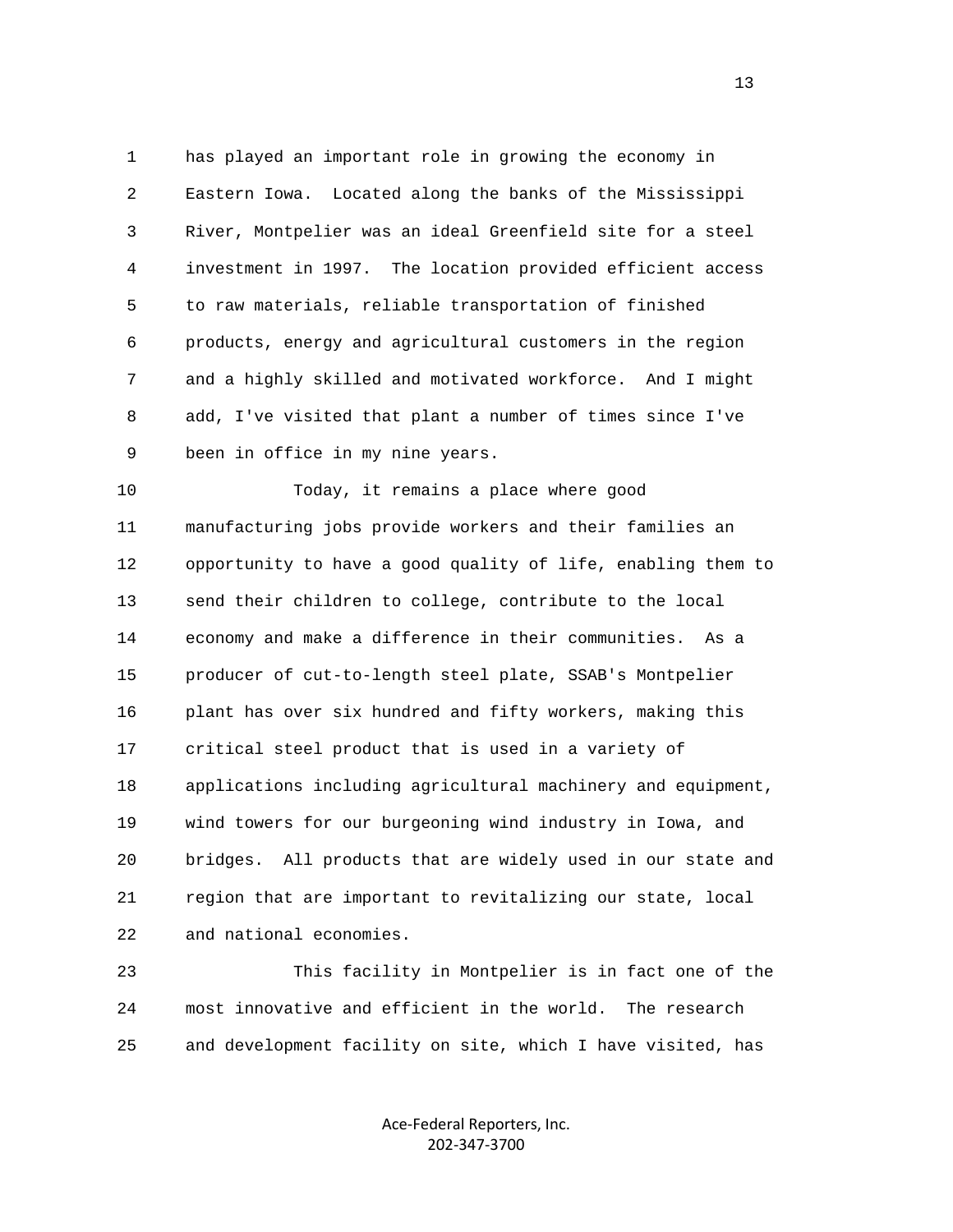1 cutting edge testing simulation and metallographic equipment 2 allowing SSAB to develop new grades of lighter and yet 3 stronger grades of steel for their customers. However, as 4 we all know, this is an incredibly unstable and uncertain 5 time for the industry. Unfair trade practices carried out 6 by foreign producers are crippling American manufacturing 7 and threatening the worker's pursuit of the American dream.

 8 The parties here today that assemble, the 9 Domestic Industry Panel are all dealing with the painful 10 effects of growing levels of undersold imports and reduced 11 demand in the Domestic Market. These conditions have 12 created less than favorable circumstances as I am sure you 13 all know and many in the industry have been forced to reduce 14 their operations and workforce. As we recognize adjustments 15 in these workers' hours mean lower wages and less money 16 directed into the local economy. I expect that you will 17 hear this morning from SSAB's Vice President and Chief 18 Commercial Officer Jeff Moskaluk, that SSAB was looking to 19 expand the Montpelier facility, increasing melting and 20 casting capabilities by 1.2 million tons and creating as 21 many as two hundred new jobs.

 22 Unfortunately, this project is now on hold. 23 Allowing the return of unfairly traded imports into this 24 weak demand environment will result in further curtailment 25 of domestic production, injury to the direct and indirect

> Ace‐Federal Reporters, Inc. 202‐347‐3700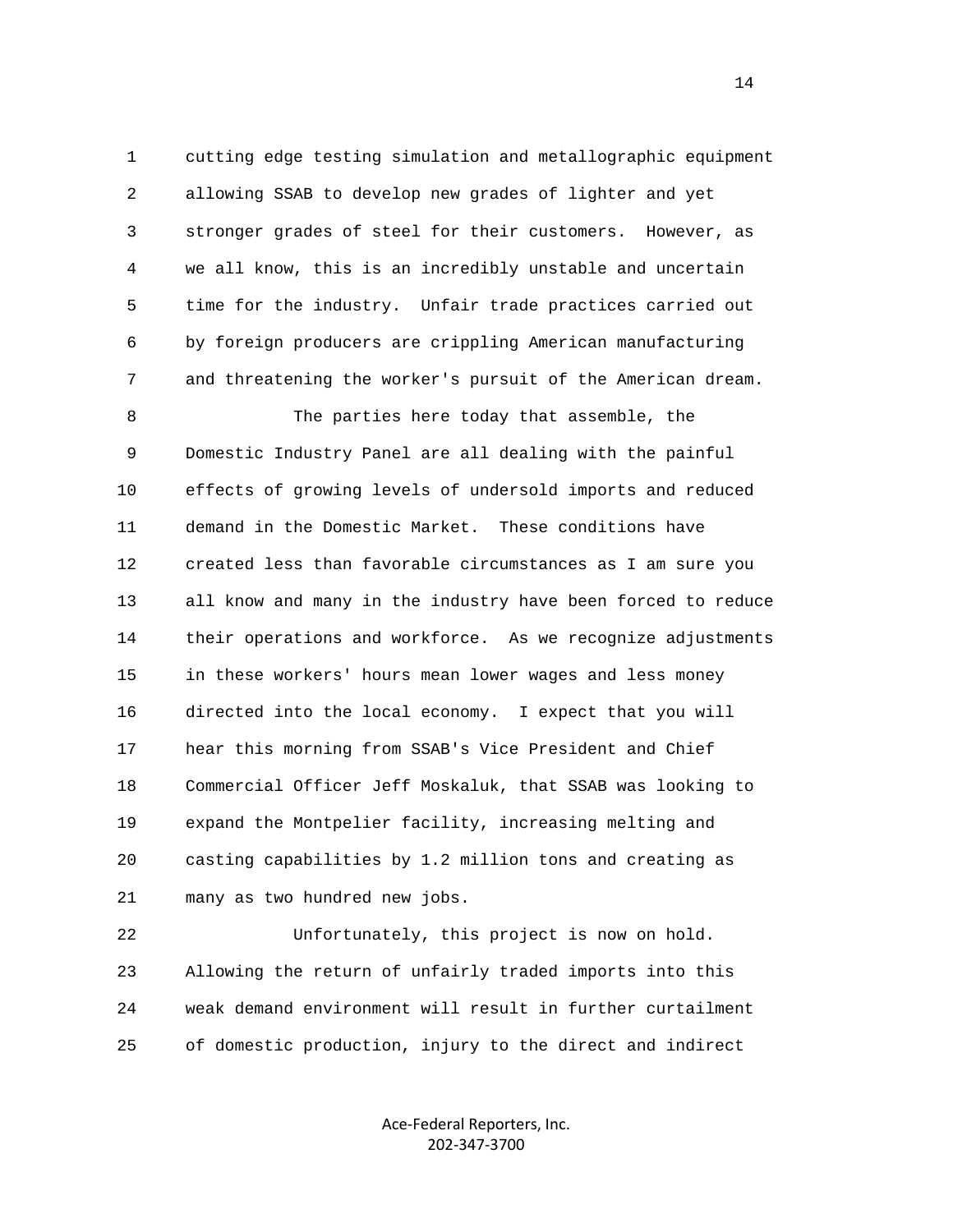1 workforces as well and pricing and profit pressures that 2 will make it difficult for the industry to continue 3 investment in plants in order to stay competitive in the 4 future. I understand that Subject Imports in this 5 investigation continue to threaten the industry.

 6 This is a cause of great concern to me and I want 7 to be certain that companies like SSAB and their workers 8 have the ability to compete in the global arena. I want 9 fair trade. On behalf of SSAB and the steel communities in 10 my district and their workers, I urge the commission to take 11 the appropriate steps to ensure that these antidumping 12 duties are not revoked. I fully understand that trade is 13 the most complicated subject that I'm going to be dealing 14 with while I'm in Congress. At the same time, there's no 15 question that there are activities that are taking place 16 that are in violation of free trade principals. So I 17 thank you today for the opportunity to appear to you today 18 and I really appreciate it. Thanks.

 19 CHAIRMAN BROADBENT: Thank you Mr. Loebsack. Are 20 there any questions for the Congressman? Thank you very 21 much for joining us today. We appreciate your message.

 22 MR. BISHOP: Madam Chairman, that concludes our 23 Congressional appearances.

 24 CHAIRMAN BROADBENT: Mr. Secretary, will you 25 please announce our Embassy witnesses?

> Ace‐Federal Reporters, Inc. 202‐347‐3700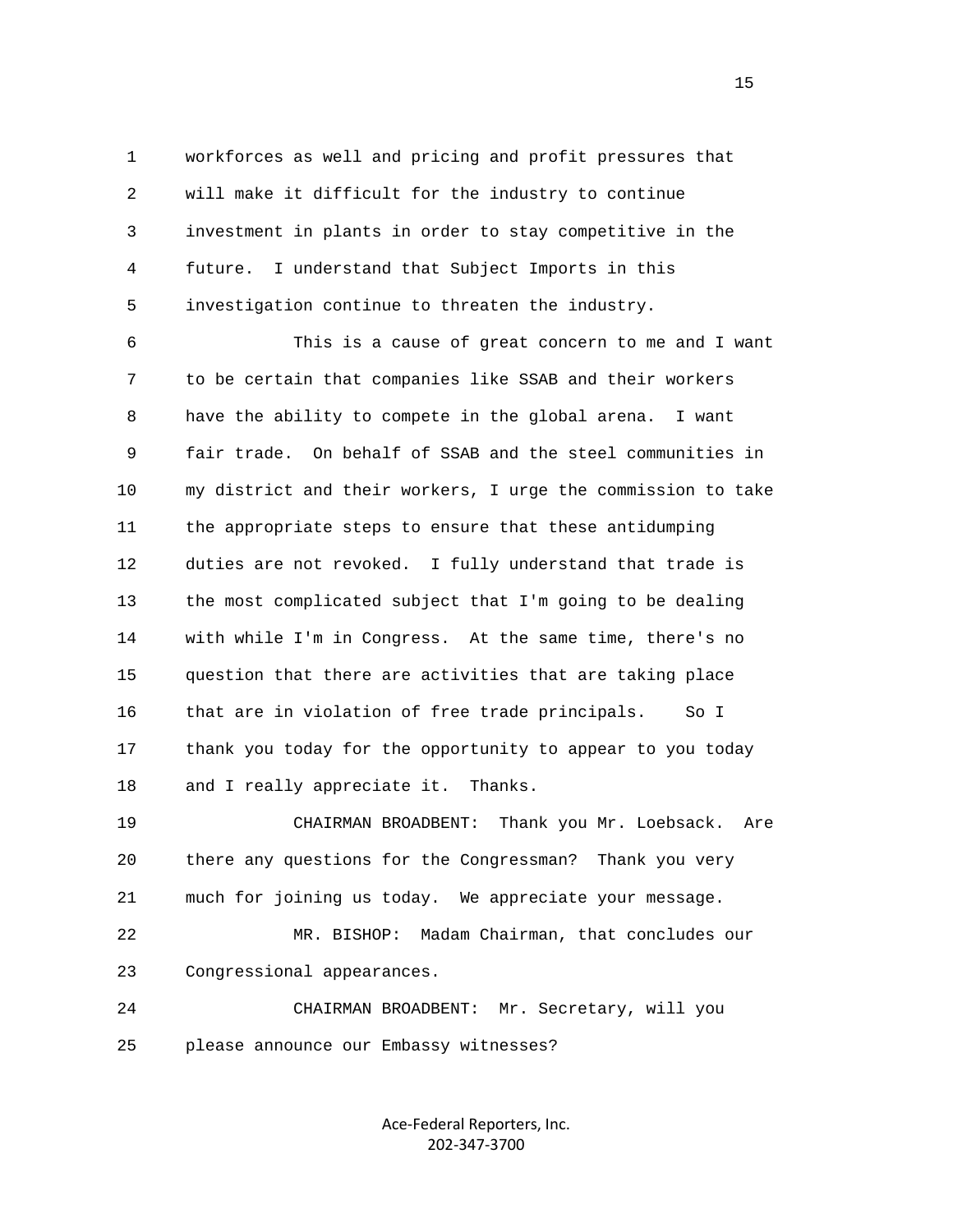1 MR. BISHOP: Thank you so much. Our Embassy 2 witness is from the Embassy of Ukraine Ihor Baranetskyi, 3 First Secretary. 4 STATEMENT OF IHOR BARANETSKI 5 MR. BARANETSKYI: Chairman Broadbent, 6 Commissioners, Honorable Congressmen and Staff, good 7 morning. My name is Ihor Baranetskyi. I am Commercial 8 Secretary of the Embassy of the Ukraine to the United States 9 of America. It's an honor for me to be here and I thank you 10 for this opportunity to speak with you today about the 11 situation in the Ukraine. Regarding your review into the 12 dumping measures of cut-to-length steel plate from Ukraine. 13 Your proceeding comes at a time of great 14 political and economic importance for the Ukraine. You all 15 know that unprecedented Russian aggression and continued war 16 in Eastern Ukraine and the severe impact this is having on 17 Ukraine's economy. The Ukraine's government is committed to 18 peace, stability, economic growth and transparency and 19 naturally mutually beneficial trade with the United States 20 is an important element of this policy.

 21 Today, Ukraine is undergoing the complicated 22 process of economic ambitious reforms and present a national 23 economy of therefore a matter of survival for all the 24 country. The antidumping measures on steel plate from 25 Ukraine were originally imposed at the end of 1997, some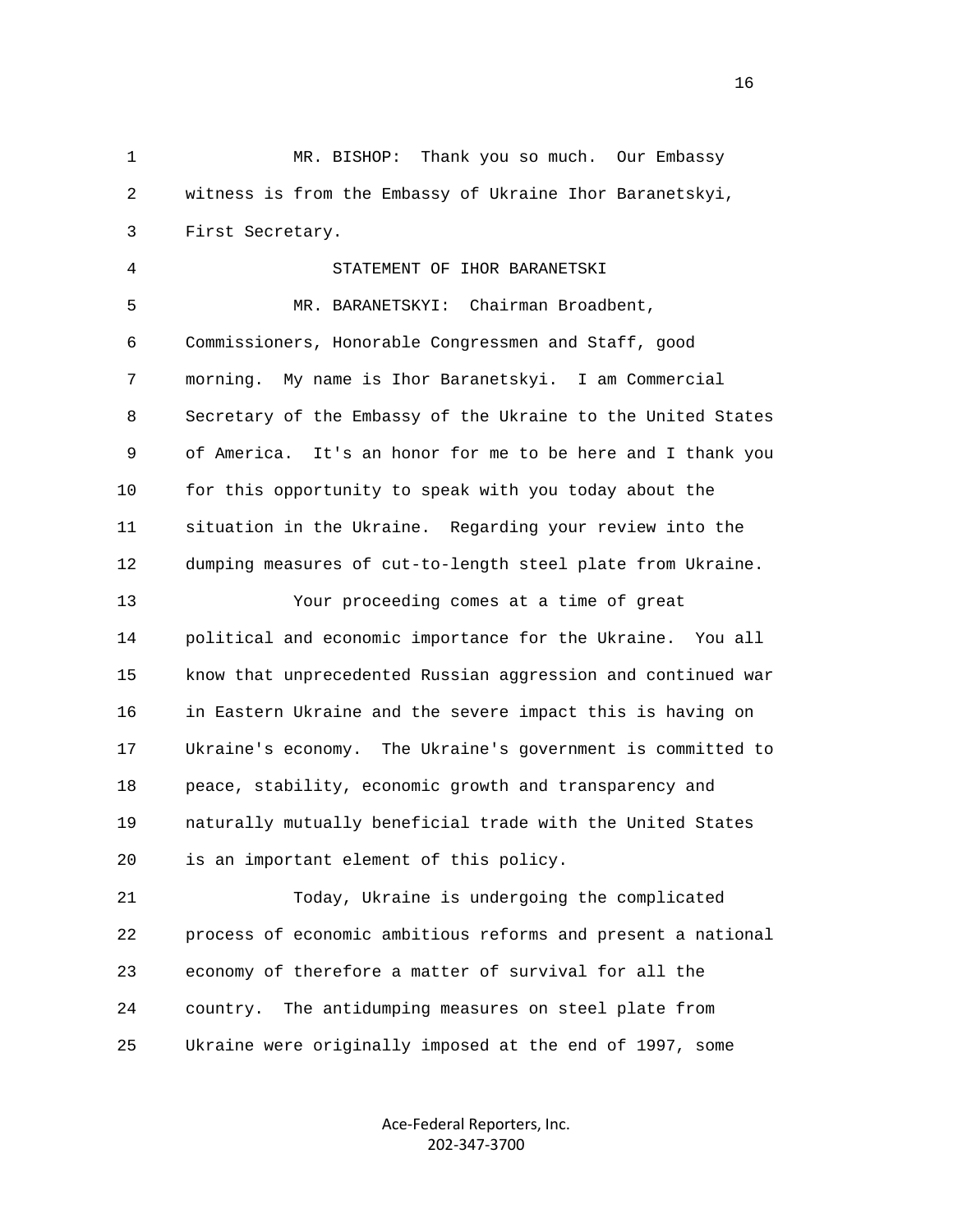1 eighteen years ago. At that time, of course our economy was 2 in the midst of profound transition from a system of state 3 ownership to a current free enterprise economy.

 4 Ukraine since then has implemented sweeping 5 economic reforms, joined the WTO in 2008 and has entered 6 into trade agreements with major western partners, including 7 the EU. These changes have also profoundly reshaped the 8 Ukrainian steel industry. The Ukrainian steel industry has 9 been privatized and is now characterized by modern 10 profit-oriented companies that play a responsible role in a 11 world market for steel products. The Ukrainian steel 12 producers are respectful of trade rules and wish to compete 13 on a fair and equitable basis.

 14 As you may know, the European Union and Ukraine 15 signed a cessation agreement and are currently implementing 16 new deep and comprehensive free trade agreement which will 17 come into force on the 1st of January 2016. The EU has also 18 unilaterally granted preferential access to its markets to 19 Ukraine prior to the full implementation of the agreement. 20 The International Monetary Fund has also pledged strong 21 support to the Ukraine.

 22 These measures are greatly assisting Ukraine's 23 government and economy and opening new markets and 24 opportunities for our steel industry. The United States is 25 also a trusted and valued partner for us, especially as the

> Ace‐Federal Reporters, Inc. 202‐347‐3700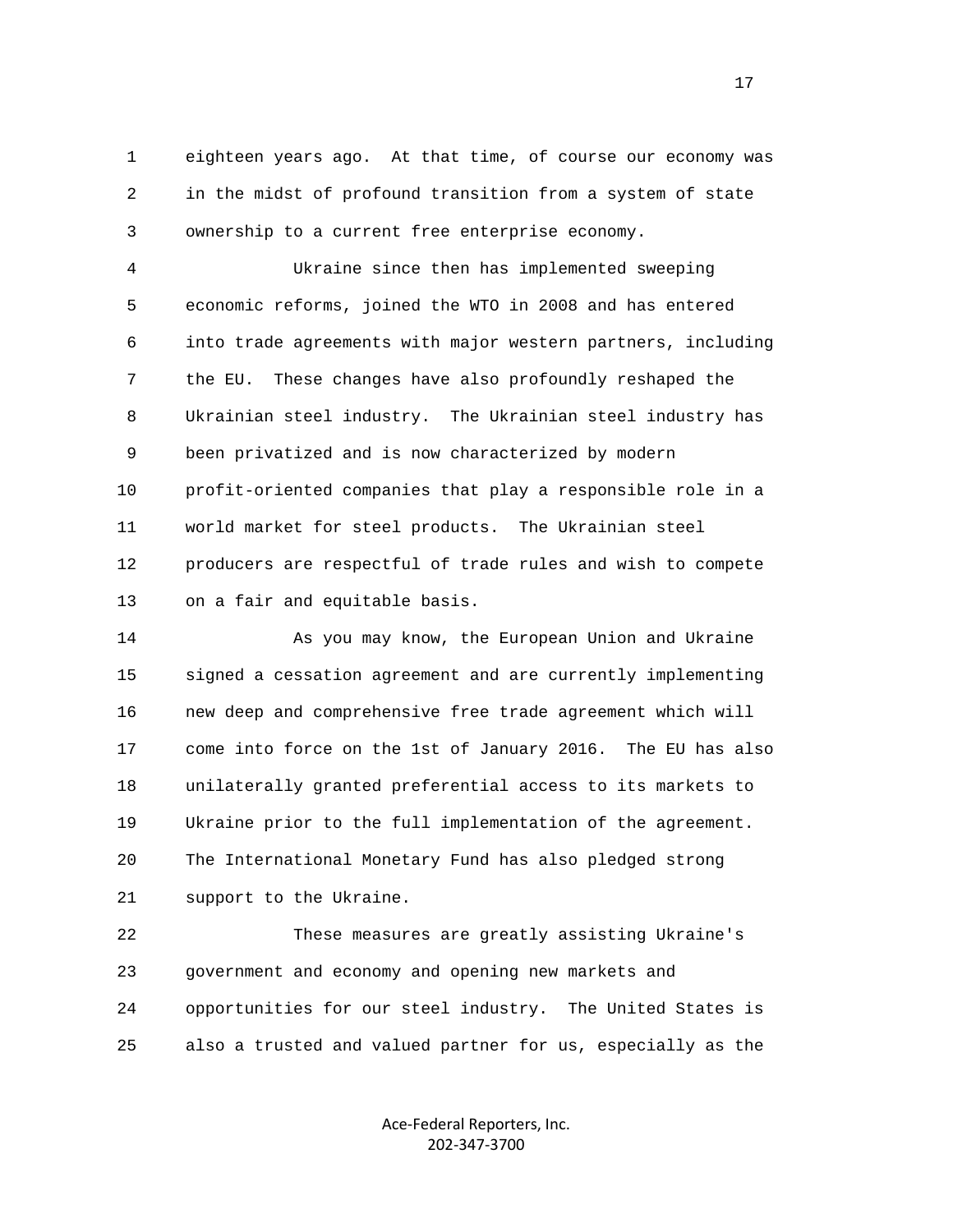1 Ukraine deals with Russian aggression and attempts to 2 strengthen our economy. We greatly appreciate the support 3 the Ukraine has received from the United States during this 4 difficult time. The United States has provided direct 5 financial assistance to Ukraine and has sought to reduce 6 barriers to U.S. Market access.

 7 Yes, leaders including President Obama, Vice 8 President Biden, Commerce Secretary Pritzger have all pledge 9 to support Ukraine's government and economy and hope 10 together to result a stable and prosperous Ukraine. As 11 Ukraine seeks to stabilize its economy and to engage more 12 fully with the rest, the financial support and efforts to 13 maintain open trade that we have received from both the 14 United States and the EU have been particularly important.

 15 We consider the Sunset Review proceeding 16 concerning the Antidumping Suspension Agreement on 17 cut-to-length plate as an important element in Ukraine's 18 broader efforts to engage in the world's economy on the 19 basis of free and fair competitive conditions. We also view 20 this proceeding as critical for Ukraine's security and 21 economy. The Commission's fair and thorough treatment of 22 Ukraine in this proceeding is particularly welcome because 23 the heart of the Ukraine in the steel industry is located in 24 or near Damask region in Eastern Ukraine where fighting 25 unfortunately is still occurring.

> Ace‐Federal Reporters, Inc. 202‐347‐3700

n 18 ann an 18 an t-Iomraid ann an 18 an t-Iomraid ann an 18 an t-Iomraid ann an 18 an t-Iomraid ann an 18 an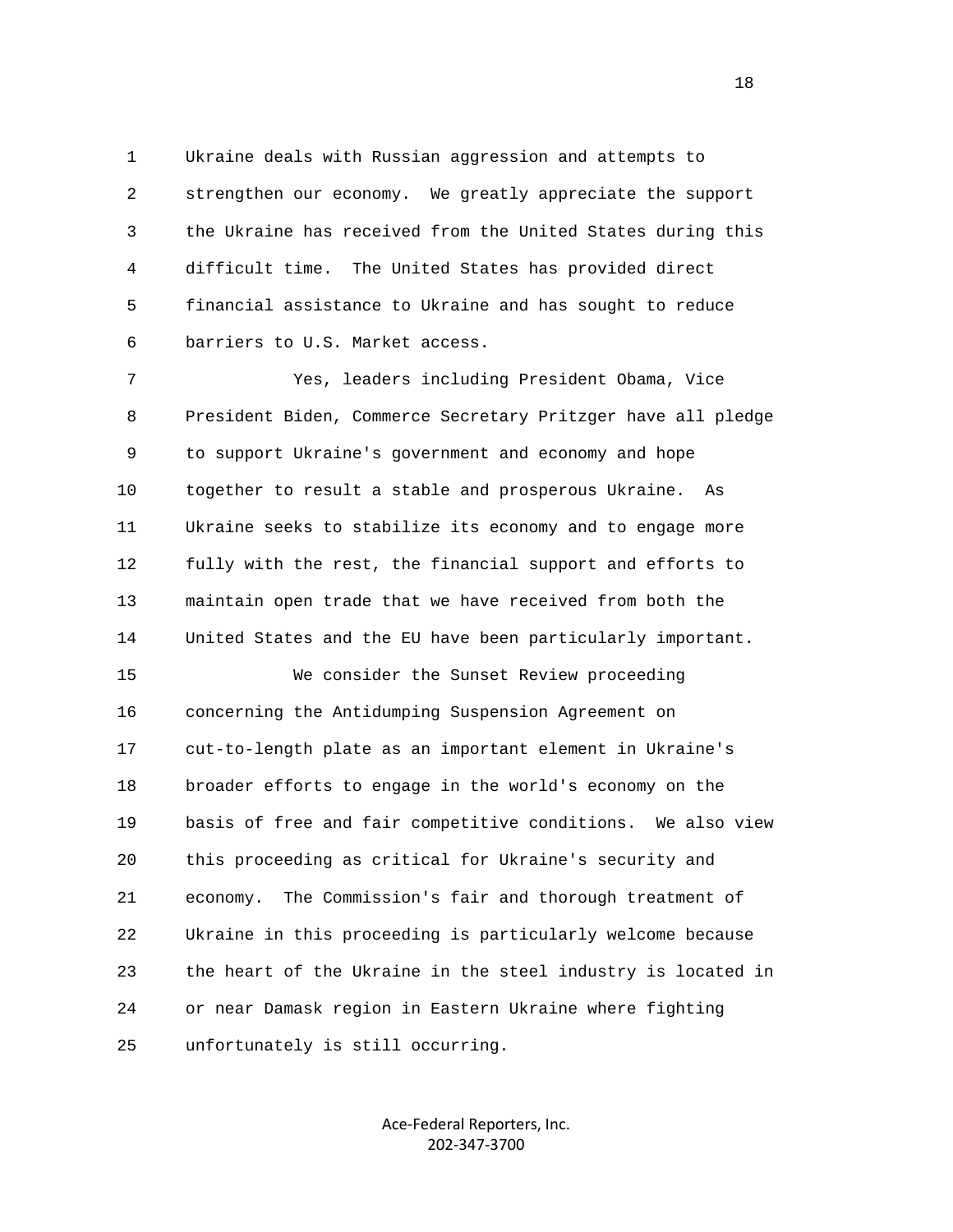1 Russian aggression has significantly disrupted 2 Ukraine and steel producer's supply chains, access to raw 3 materials, energy and production of cut-to-length plate. 4 There have been armed attacks on mill personnel, damage to 5 transportation networks and mill shutdowns as a result of 6 the aggression. These developments make significant 7 shipments to the United States difficult and unlikely for 8 the foreseeable future.

 9 Moreover, I understand that Ukraine and producers 10 have faithfully fulfilled the terms of the suspension 11 agreement and have shipped only limited quantities of 12 cut-to-length plate to the U.S. Market. This was even true 13 that where no legal limits to the quantities of such 14 exports. Further, understand that Ukraine's mills are 15 committed principally to serving our domestic market as well 16 as important regional export markets, such as EU, our 17 closest neighbor.

 18 Finally, I understand that the leading Ukraine 19 and steel producers are here to testify before the 20 Commission today and to elaborate on these facts. I hope 21 that you will give this testimony full consideration. I 22 thank you again for this opportunity to appear before you 23 and I thank you for your hark work on this important matter. 24 I look forward to continued cooperation with the U.S. 25 Government in securing peace, protecting international law

> Ace‐Federal Reporters, Inc. 202‐347‐3700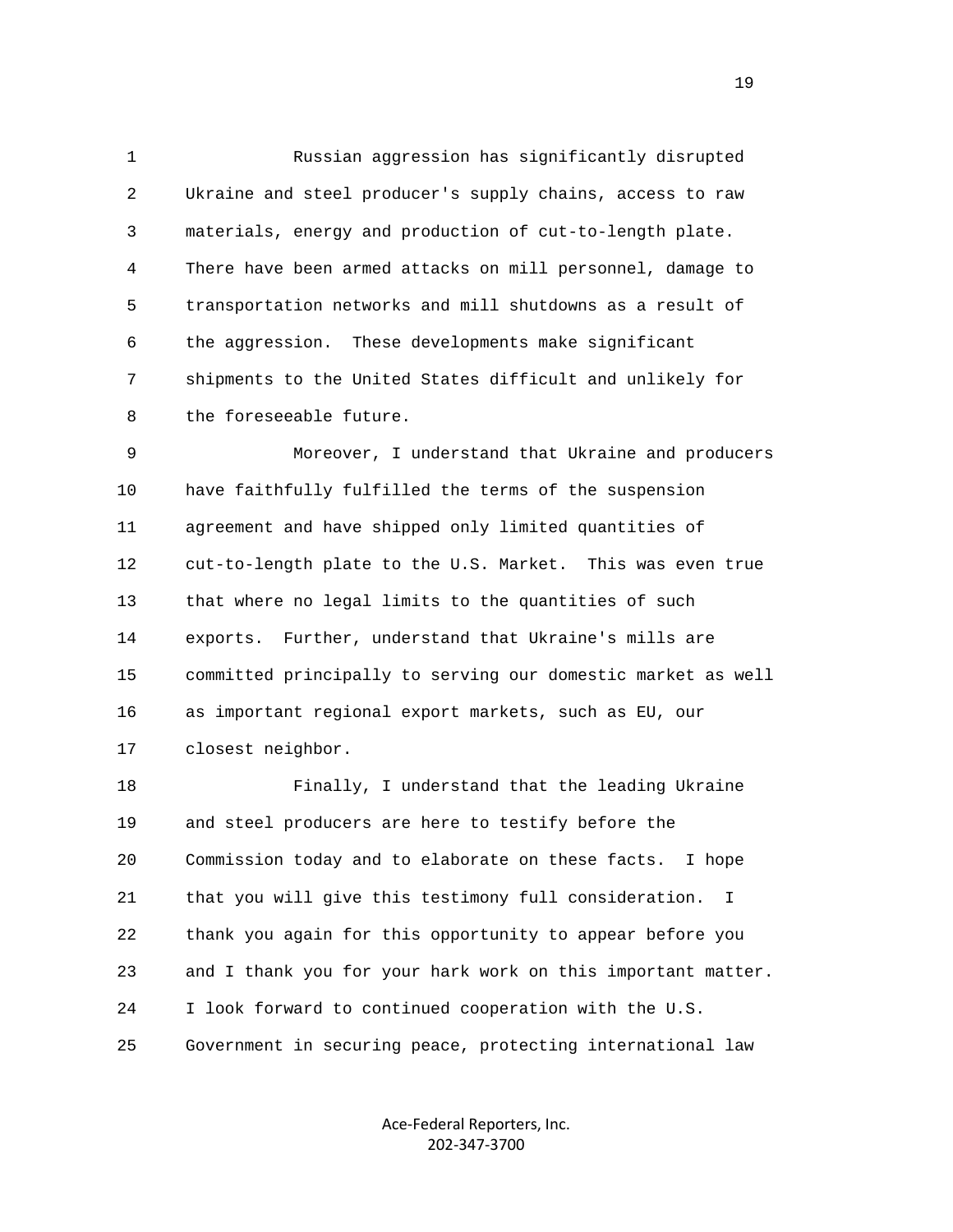1 and stabilizing the Ukrainian economy. We do hope to 2 continue to develop an open and mutually beneficial trade 3 and investment relationship with the U.S. Thank you. 4 CHAIRMAN BROADBENT: Thank you Mr. Baranetskyi. 5 We really appreciate your statement today. Any questions 6 for the witness? 7 (No response.) 8 CHAIRMAN BROADBENT: Then you are dismissed. 9 Thank you very much. 10 MR. BISHOP: Madam Chairman that concludes our 11 Embassy witnesses. 12 CHAIRMAN BROADBENT: Opening remarks? 13 MR. BISHOP: Opening remarks on behalf of those 14 in support of continuation of the orders will be by Roger B. 15 Schagrin, Schagrin Associates. 16 CHAIRMAN BROADBENT: Welcome Mr. Schagrin. 17 OPENING REMARKS OF ROGER SCHAGRIN 18 MR. SCHAGRIN: Good morning, Chairman Broadbent, 19 members of the Commission. For the record, I'm Roger 20 Schagrin and I'm presenting the opening statement for the 21 Domestic Industry. The Commission should have no doubt that 22 if the trade remedies on cut-to-length plate imports from 23 any of the subject countries were lifted, a significant 24 volume of such imports would flow back into the U.S. Market 25 at extremely low prices.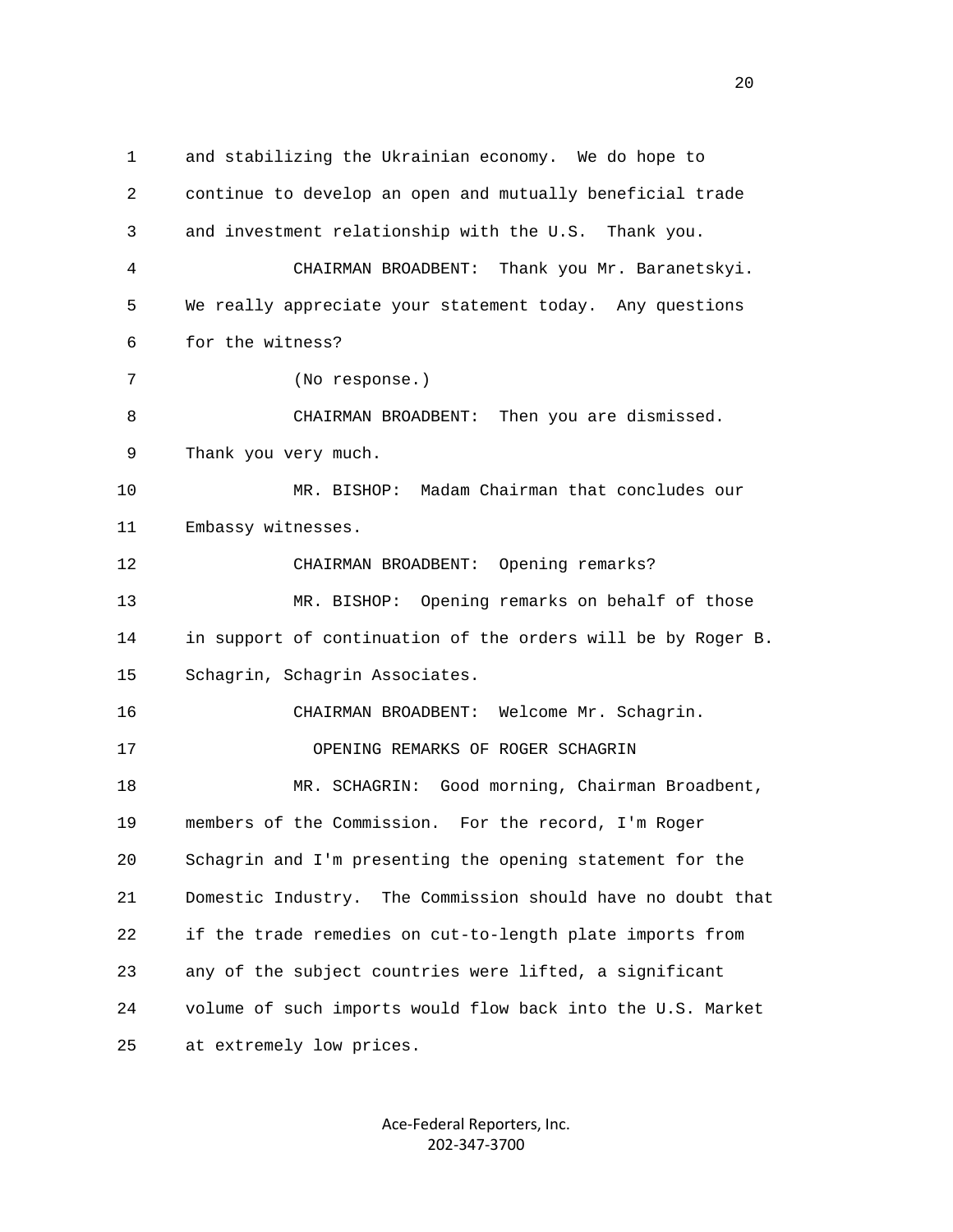1 The case for China is obvious. Chinese Producers 2 have more place capacity than the rest of the world combined 3 and they run their factories regardless of market conditions 4 which are deteriorating. Russia and Ukraine also have 5 plenty of excess capacity and are very export oriented 6 industries. The Ukrainian Industry actually has boatloads 7 of unused capacity at the moment.

 8 The conflict in Ukraine has contributed to that 9 by suppressing Ukrainian demand and making it more difficult 10 to ship to Russia, which used to be Ukraine's main market. 11 Contrary to Metinvest claims, that conflict actually makes 12 it more likely that exports of plate will increase in an 13 eminent period. The conflict certainly has not hurt 14 Ukraine's plate exports to the EU which have grown much 15 faster than the EU economy which is hardly growing at all.

 16 In a few years they have increased their exports 17 to the EU in amounts that would have a very significant 18 impact in the U.S. Market and all of good quality plate. 19 This shows how Ukrainian Producers would respond if the 20 suspension agreement with the U.S. was ended. Metinvest 21 spins this another way, it says, and this is a quote from 22 its prehearing brief, "Ukraine has strong and growing 23 non-U.S. export markets" in Europe and the Middle East. 24 These markets are not strong and they are not growing. 25 What Metinvest means is that Ukrainian plate

> Ace‐Federal Reporters, Inc. 202‐347‐3700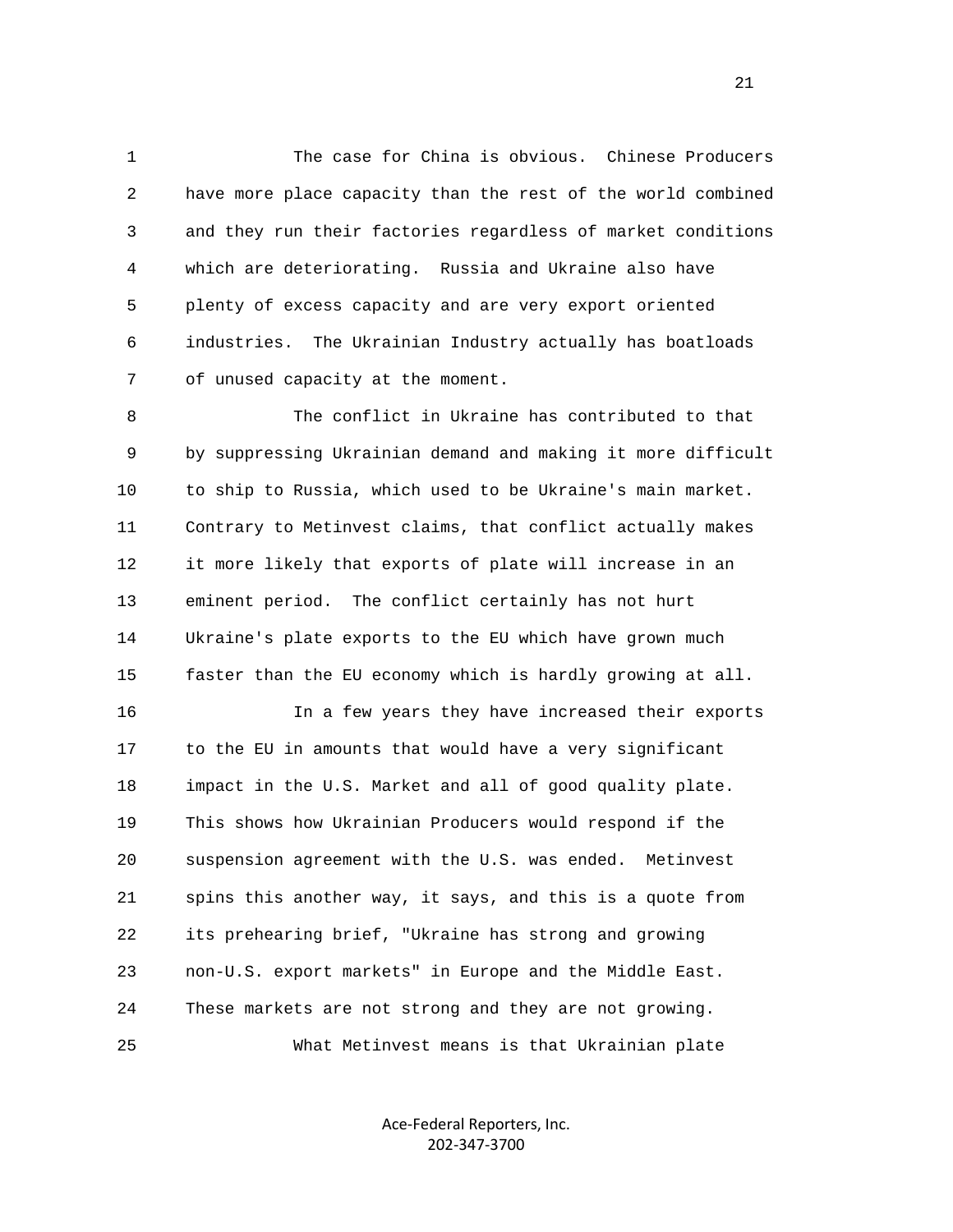1 sells for such low prices that it can gain market share 2 anywhere it wants, anytime, even in weak markets. If 3 Ukrainian Producers did not need to worry about the 4 suspension agreement and could set prices at any level they 5 so chose, they would have a field day in the U.S. Ukrainian 6 Producers claim that much of their plate is too low quality 7 or the wrong kind to interest U.S. customers. That's a red 8 herring.

 9 We don't claim the Ukraine by itself can take all 10 of the U.S. Market. However, there are plenty of U.S. 11 Customers who care only if the plate is low-priced, meets 12 minimum standards and for that matter that it sinks in 13 water. They will take the plate Ukraine does offer. 14 Ukrainian Producers will quickly gain a material market 15 share by drastically underselling the U.S. Industry. Does 16 Metinvest really expect this commission to believe that the 17 Ukrainian plate that competes right now in the EU Market 18 cannot compete in the U.S. Market? That's far-fetched. 19 Metinvest also predicts, and this is another 20 quote that "The Ukraine Home Market will be stimulated by 21 aid and rebuilding efforts". We hope that that is in fact 22 true but it will not happen anytime soon unfortunately.

 23 Billions of dollars of aid have already gone to the Ukraine 24 and its economy has been shrinking for years. Perhaps 25 Ukrainian Steelmakers will be using some of that aid to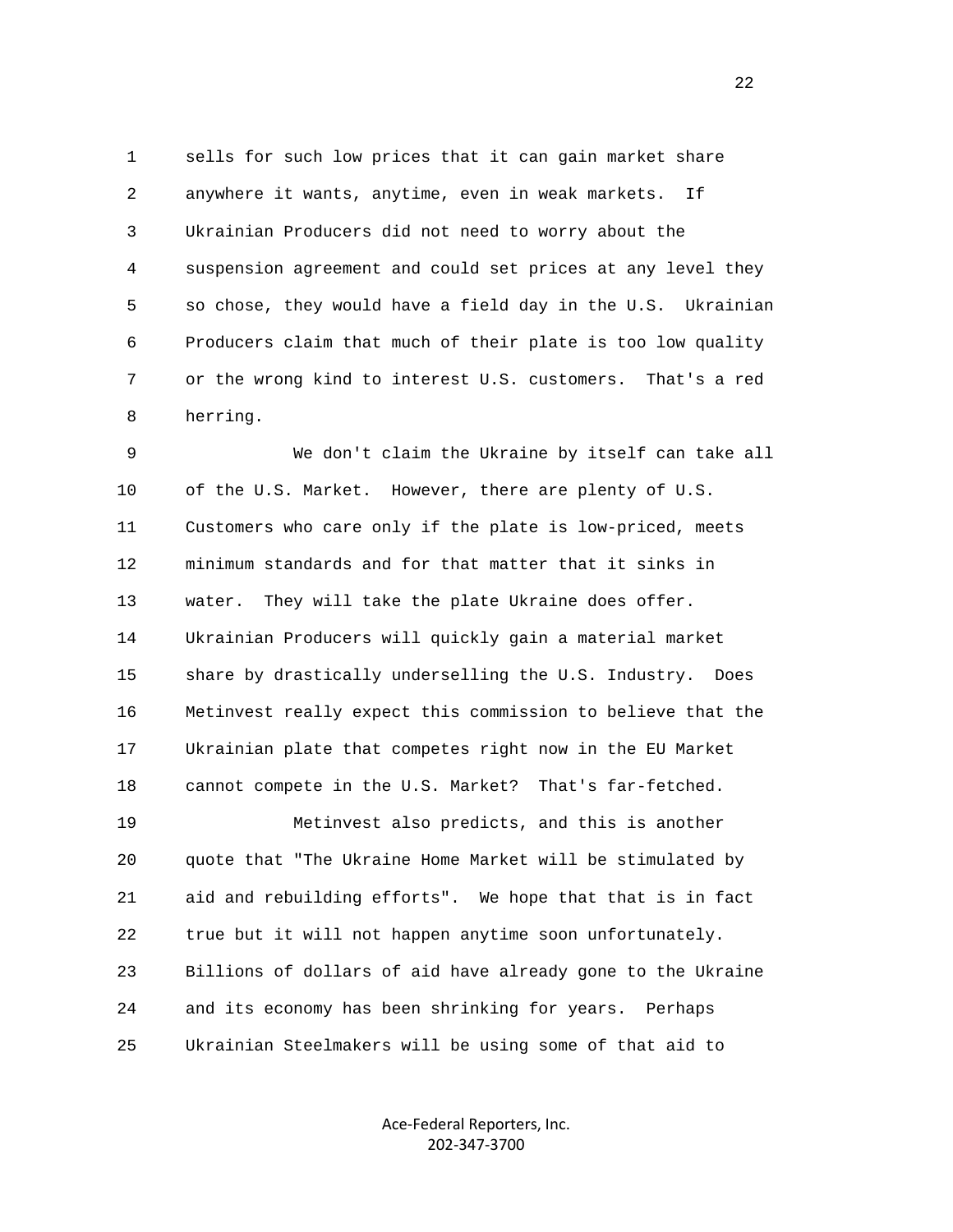1 upgrade some of the infrastructure they say is hampering 2 their ability to export.

 3 Metinvest even claims the U.S. Market now needs 4 imports. The Staff Report belies that claim. There might 5 someday be a time when the U.S. Industry cannot meet U.S. 6 demand but that surely is not the present time. There is no 7 reason to think imports from Ukraine will substitute only 8 for non-subject imports in a fungible market. There is 9 really no reason to decumulate Ukraine in this Sunset 10 Review.

 11 Cut-to-length plate from the Ukraine is fungible 12 with plate from the U.S. and other Subject and non-Subject 13 Producers. Global shipping costs are at extremely low 14 levels now and present no barrier to the Ukraine's exports 15 to the U.S. Dollars are appreciated almost everywhere, no 16 more so than a country like Ukraine which needs hard 17 currency that steel exports bring to it. A ton of plate 18 from the Ukraine will have the same impact on the Domestic 19 Industry as a ton of plate from China or Russia and 20 Ukrainian plate is likely to arrive in the U.S. in 21 significant amounts if the Commission votes negative, and 22 extremely low prices.

 23 Recently, U.S. Producers' production capacity, 24 capitalization and sales have all declined significantly 25 along with a precipitous drop in net profits. Demand fell

> Ace‐Federal Reporters, Inc. 202‐347‐3700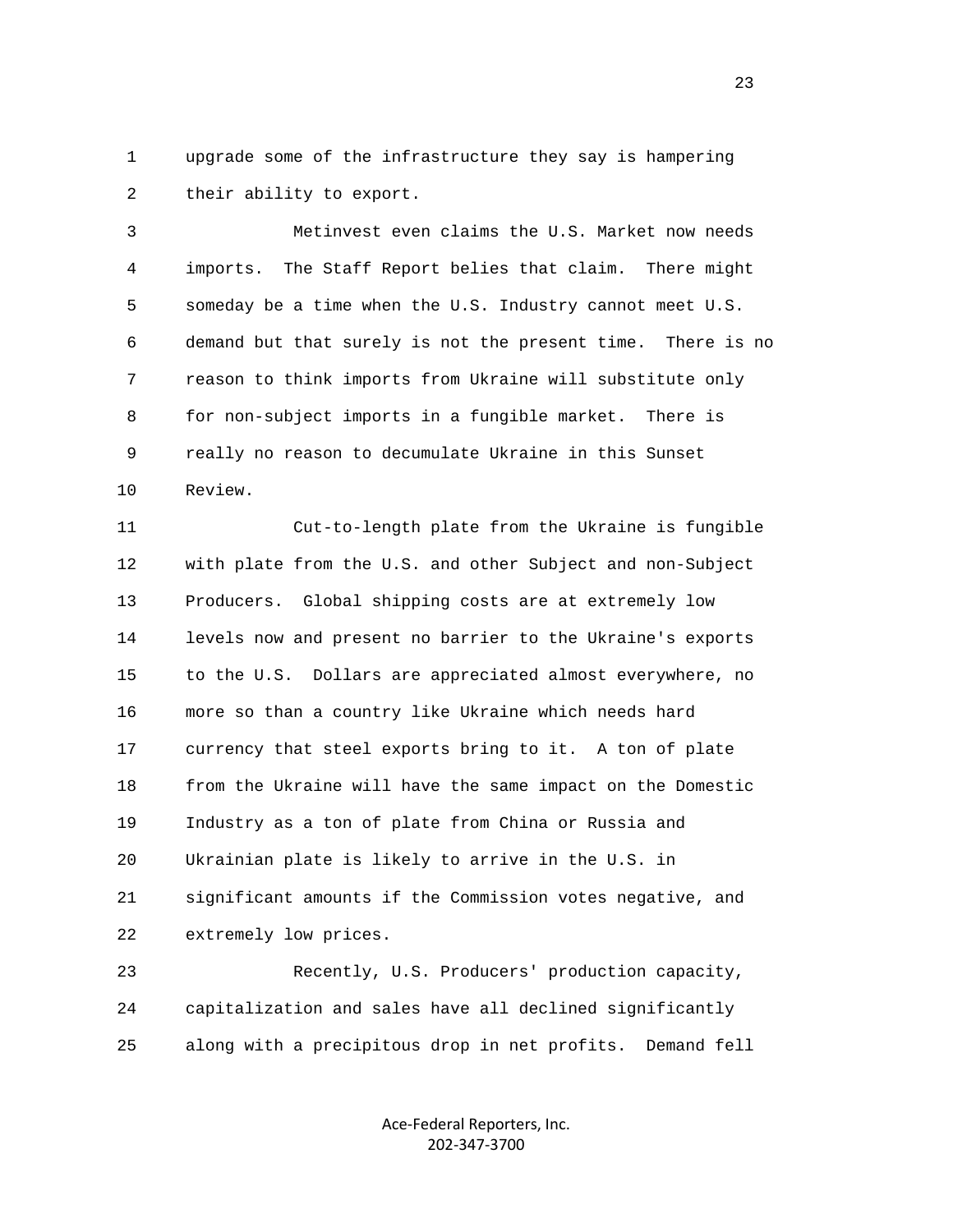1 in the first half of this year, prices are at their lowest 2 in a decade. The industry's cap X has been less than it's 3 depreciation for years so on average the U.S. Industry has 4 been slowly liquidating, even before the recent downturn. 5 The U.S. is also facing a surge in non-Subject 6 Imports that are already oversupplying the market. At this 7 point, letting in hundreds of thousands of tons of imports 8 from the Ukraine or any other country would be disastrous. 9 We would all be very happy if this were not the case but 10 right now ending the orders or suspension agreements would 11 result in a recurrence of material injury. We urge you not 12 to end these agreements. Thank you. 13 CHAIRMAN BROADBENT: Thank you. 14 MR. BISHOP: Opening remarks on behalf of those 15 in opposition to continuation of the orders will be by Craig 16 A. Lewis, Hogan Lovells. 17 CHAIR BROADBENT: Welcome, Mr. Lewis, you may 18 begin. 19 OPENING REMARKS OF CRAIG A. LEWIS 20 MR. LEWIS: Good morning, Chairman Broadbent and 21 Vice Chairman Pinkert, Commissioners, and staff. My name is 22 Craig Lewis of the Hogan Lovells law firm appearing today on 23 behalf of the Ukrainian producer Metinvest. 24 This is the Commission's third sunset review of

> Ace‐Federal Reporters, Inc. 202‐347‐3700

25 the suspension agreement on cut-to-length plate from the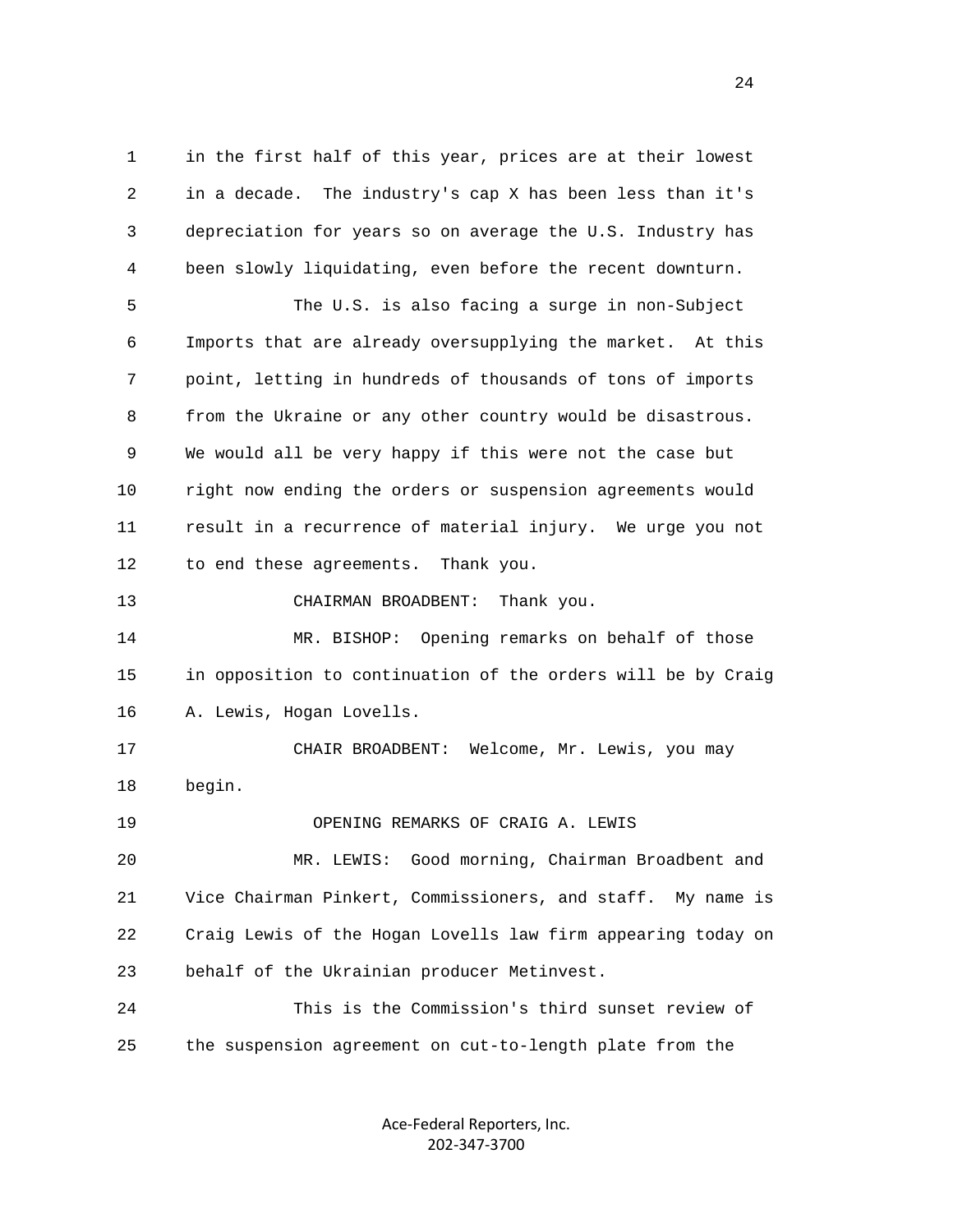1 Ukraine. Nearly 18 years ago the Commission made a 2 determination that cumulated imports from China, Russia and 3 Ukraine had not caused material injury to U.S. producers, 4 but that such imports threatened to cause injury to the U.S. 5 industry. That decision was based on an extraordinary surge 6 in the volume of subject imports at a time when Ukraine had 7 barely emerged from 70 years of Soviet control.

 8 Petitioners' arguments to maintain dumping 9 measures on Ukraine are premised on a theory that what the 10 Commission saw in the mid-1990s is what we will see again in 11 2016 if the order is revoked on Ukraine. Nothing has 12 changed, petitioners will tell you. But is that true? Is 13 that claim credible?

 14 In fact, neither the Ukrainian nor the U.S. 15 industry look anything like they did in 1997. Time has not 16 stood still. Ukraine in 1997 was still a nonmarket economy. 17 The Ukrainian steel industry was characterized by state 18 ownership and suffered under the vestiges of Soviet era 19 economic policies. By way of contrast, the Ukrainian steel 20 industry today has been privatized and is market oriented. 21 The Metinvest group which accounts for virtually all viable 22 plate capacity in the Ukraine has brought with it modern 23 corporate principles to the production and marketing of its 24 steel. Ukrainian producers and Metinvest in particular are 25 responsible players in global steel markets.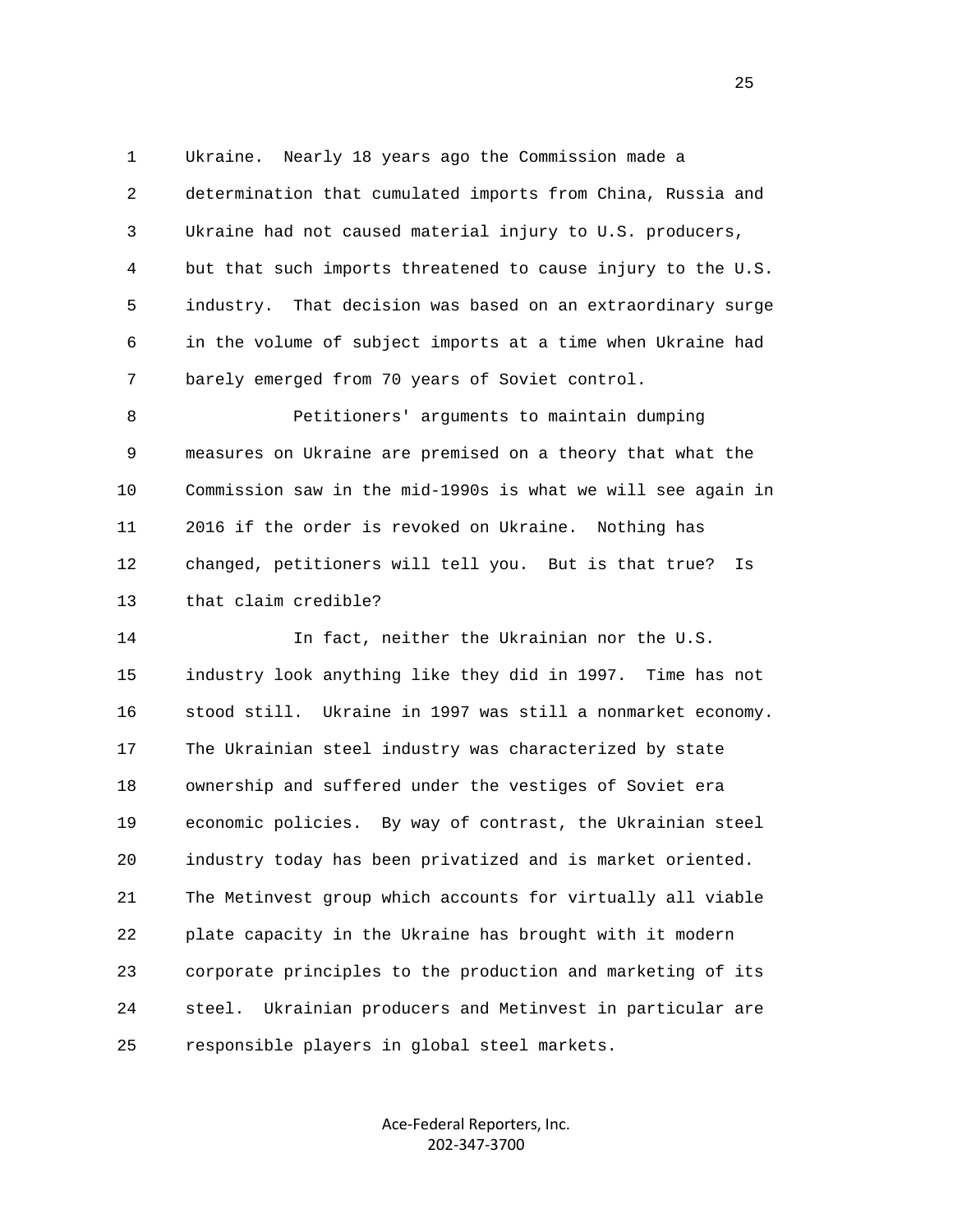1 Ukraine in 1997 was also a newly independent 2 country and at peace. Today it's a country racked by a 3 violent armed conflict with Russia in the eastern region of 4 country where virtually all of Ukraine's steel and mining 5 assets are located.

 6 As you will hear today, these tragic 7 circumstances are not only inflicting a terrible human toll 8 on residents of the area, but are also having a serious 9 negative impact on Ukraine's ability to produce and market 10 its steel.

 11 As you will also hear today, while the Ukrainian 12 industry is under responsible modern management, its 13 manufacturing infrastructure is not at 21st century levels. 14 Many of Ukraine's key production facilities date 15 from the second world war and most of Ukraine's mills are 16 not capable of producing products of the types of quality 17 that are readily acceptable in the U.S. market.

 18 Ukrainian producers are also focused on their 19 home and regional markets where Ukrainian products are more 20 readily accepted and where logistical costs and lead times 21 pose less of a competitive hindrance.

 22 As you will hear from our witnesses, under 23 current circumstances the maximum volume of subject imports 24 that could realistically be shipped to the United States if 25 the suspension agreement is terminated would be low and well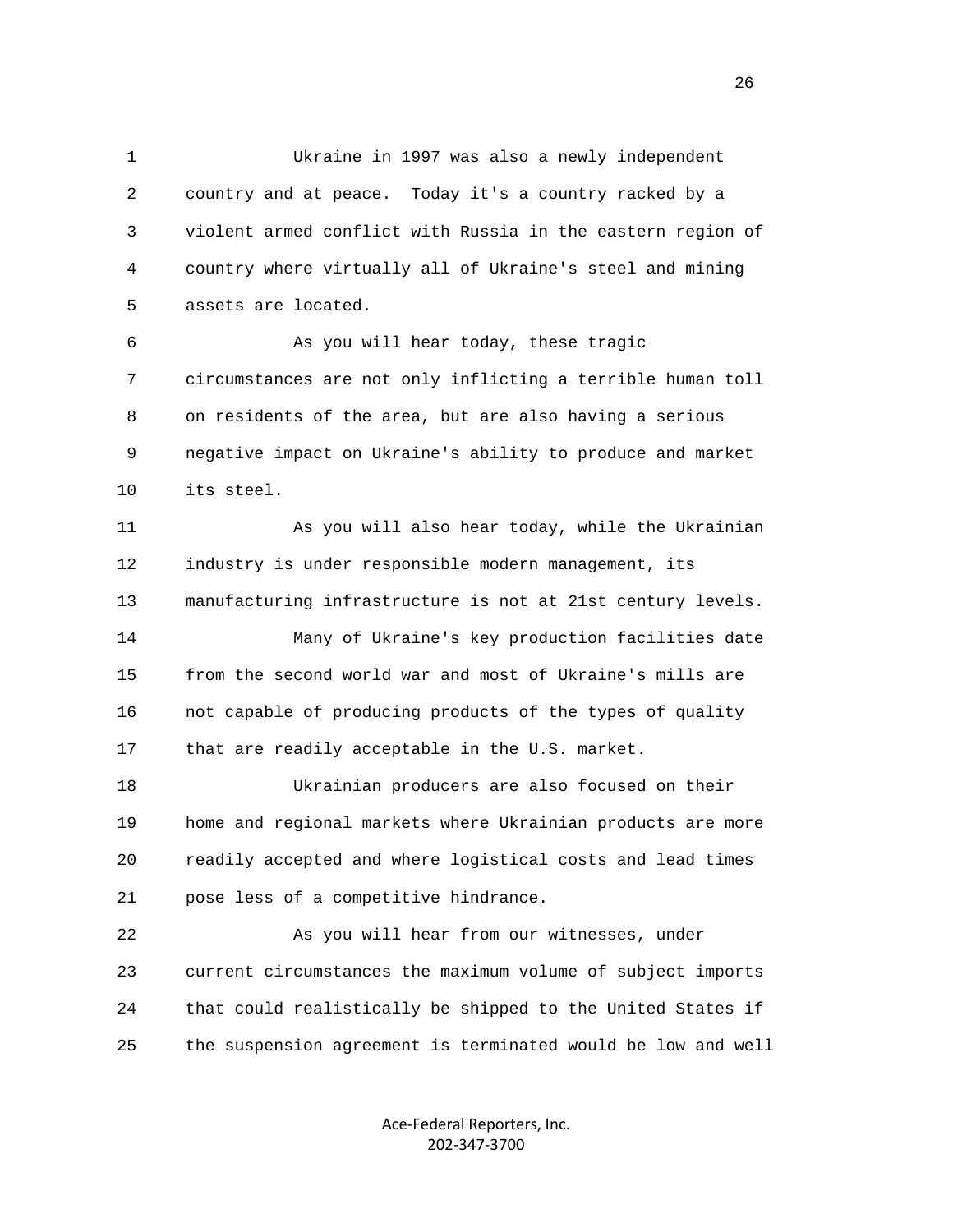1 below any level that could possibly cause harm to U.S.

2 producers in the context of a 9 million ton plate market.

 3 Time has also not stood still in the United 4 States. While the U.S. producers will do their best this 5 morning to paint a picture of weakness and vulnerability, 6 the reality is quite different. To their credit, the U.S. 7 plate industry has made impressive progress in restricting 8 and reinvesting since the 1990's. U.S. producers have 9 closed inefficient plants and have invested heavily in 10 modern manufacturing equipment including heat treatment 11 facilities need to produce the most profitable value-added 12 grades of plate. The fruits of these efforts can be seen in 13 the extraordinary operational results at the U.S. industry. 14 For five straight years U.S. producers, as a group, garnered 15 operating profits above 20 percent. This was true, by the 16 way, in the presence of significant import volumes.

 17 Conditions obviously fluctuate in any market and 18 demand is temporarily lower today than it was a year ago. 19 We do not deny this. However, the Commission should not be 20 mislead by this into confusing a temporary market downturn 21 with evidence of a weakened U.S. industry. The U.S. 22 industry today is fundamentally stronger and more 23 competitive than it was even two years ago. Thus, as the 24 current temporary downturn passes, as it will, U.S. 25 producers will again be in a position to disproportionately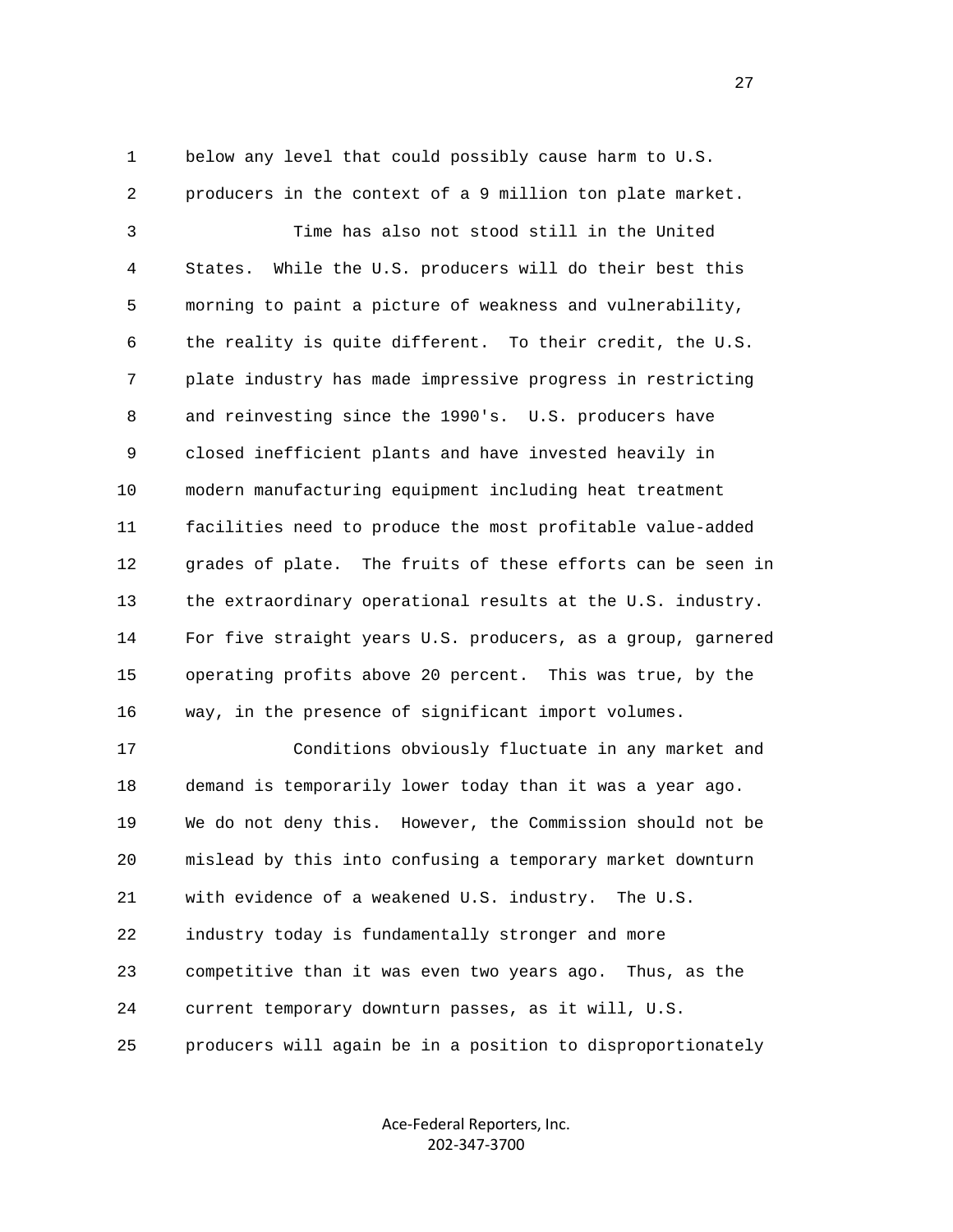1 reap the benefits.

| $\overline{2}$ | After 18 years, Ukrainian producers deserve at a             |
|----------------|--------------------------------------------------------------|
| 3              | minimum that the Commission unbind itself from the past and  |
| 4              | give the evidence a fresh look. Under the conditions that    |
| 5              | exist today and will continue to exist for the foreseeable   |
| 6              | future, imports of plate from Ukraine pose no credible       |
| 7              | threat to U.S. producers. To the contrary, it is Ukrainian   |
| 8              | producers that are facing an existential threat literally in |
| 9              | their backyard as they struggle with the shelling of their   |
| 10             | plants, the destruction of railways and roads and the        |
| 11             | horrendous loss of over 6,000 people including multiple      |
| 12             | employees of Metinvest.                                      |
| 13             | Thank you very much.                                         |
| 14             | CHAIR BROADBENT:<br>Thank you, Mr. Lewis.                    |
| 15             | MR. BISHOP: Would the first panel, those in                  |
| 16             | support of continuation of the orders please come forward    |
| 17             | and be seated.                                               |
| 18             | Madam Chairman, all witnesses on this panel have             |
| 19             | been sworn.                                                  |
| 20             | [PAUSE]                                                      |
| 21             | CHAIR BROADBENT: I want to welcome the panel to              |
| 22             | You may begin when you're ready.<br>the ITC.                 |
| 23             | OPENING REMARKS BY ALAN H. PRICE                             |
| 24             | Good morning, Chairman Broadbent and<br>MR. PRICE:           |
| 25             | Commissioners.<br>I am Alan Price, counsel to Nucor          |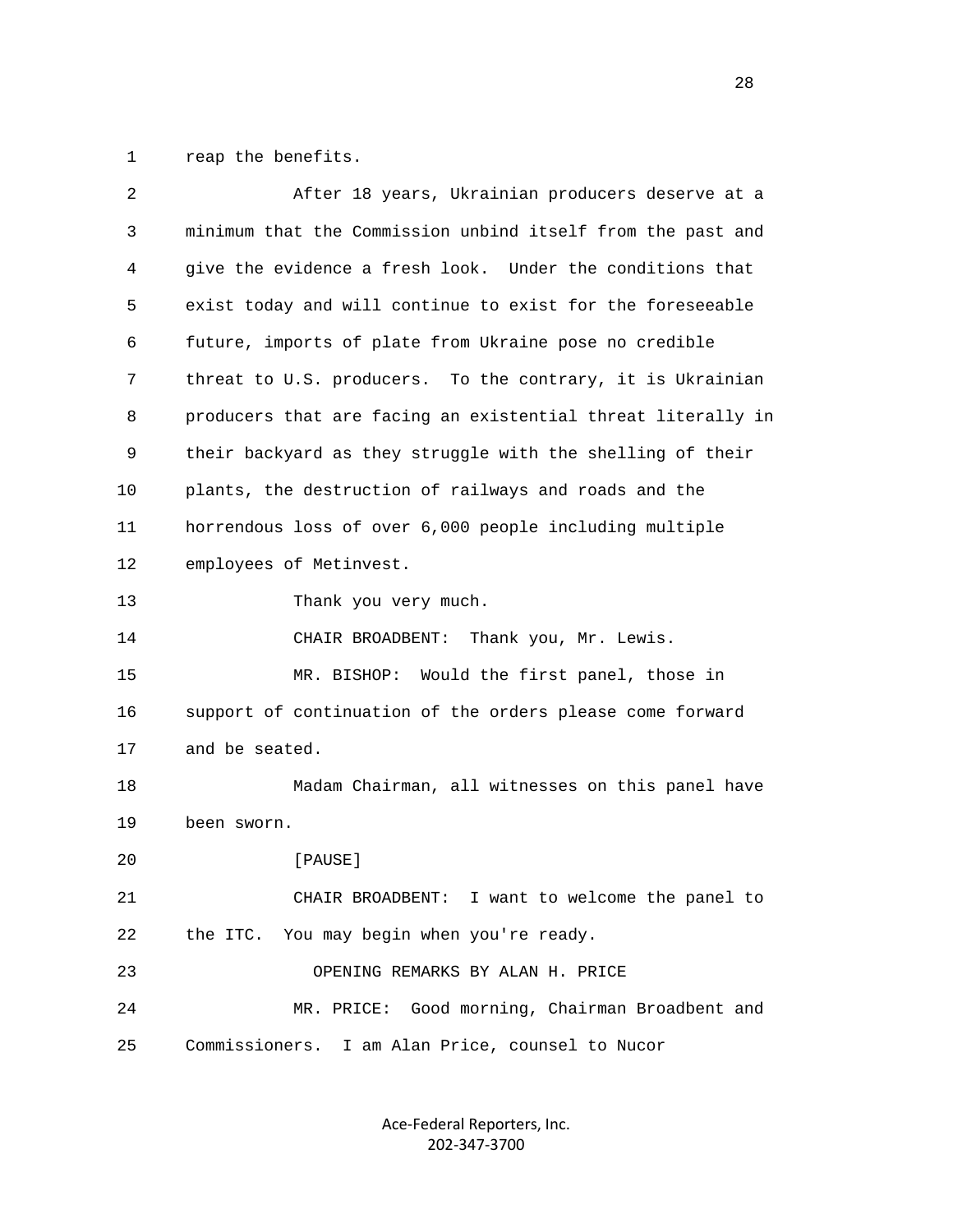1 Corporation. I am here today to explain why it is 2 absolutely critical to the U.S. plate industry that the 3 order and suspension agreements on plate from China, Russia 4 and Ukraine stay in place.

 5 Quick overview of the presentation. At the 6 outset I will address cumulation. I will then review 7 conditions of competition which render the domestic industry 8 vulnerable to injury from subject imports. These conditions 9 with likely volume, price and impact effects of subject 10 imports show that revocation as to even one of the subject 11 countries will likely lead to the continuation and 12 recurrence of material injury to the domestic industry. 13 Indeed, this is precisely the finding that the Canadian CITT 14 made with regard to Ukraine earlier this year.

 15 First, subject imports should be addressed 16 --assessed cumulatively. As you can see, evidence from this 17 record, this is from your staff report, a summary of one of 18 the key charts supports what the Commission has repeatedly 19 found that subject imports and the domestic like product are 20 highly interchangeable -- interchangeable as U.S. producers, 21 importers, and purchasers overwhelmingly report.

 22 Two key things here. First of all, essentially 23 when you look at this population of folks, no one is saying 24 these products are never interchangeable. And if you look 25 at the tends for the U.S. versus China versus U.S. versus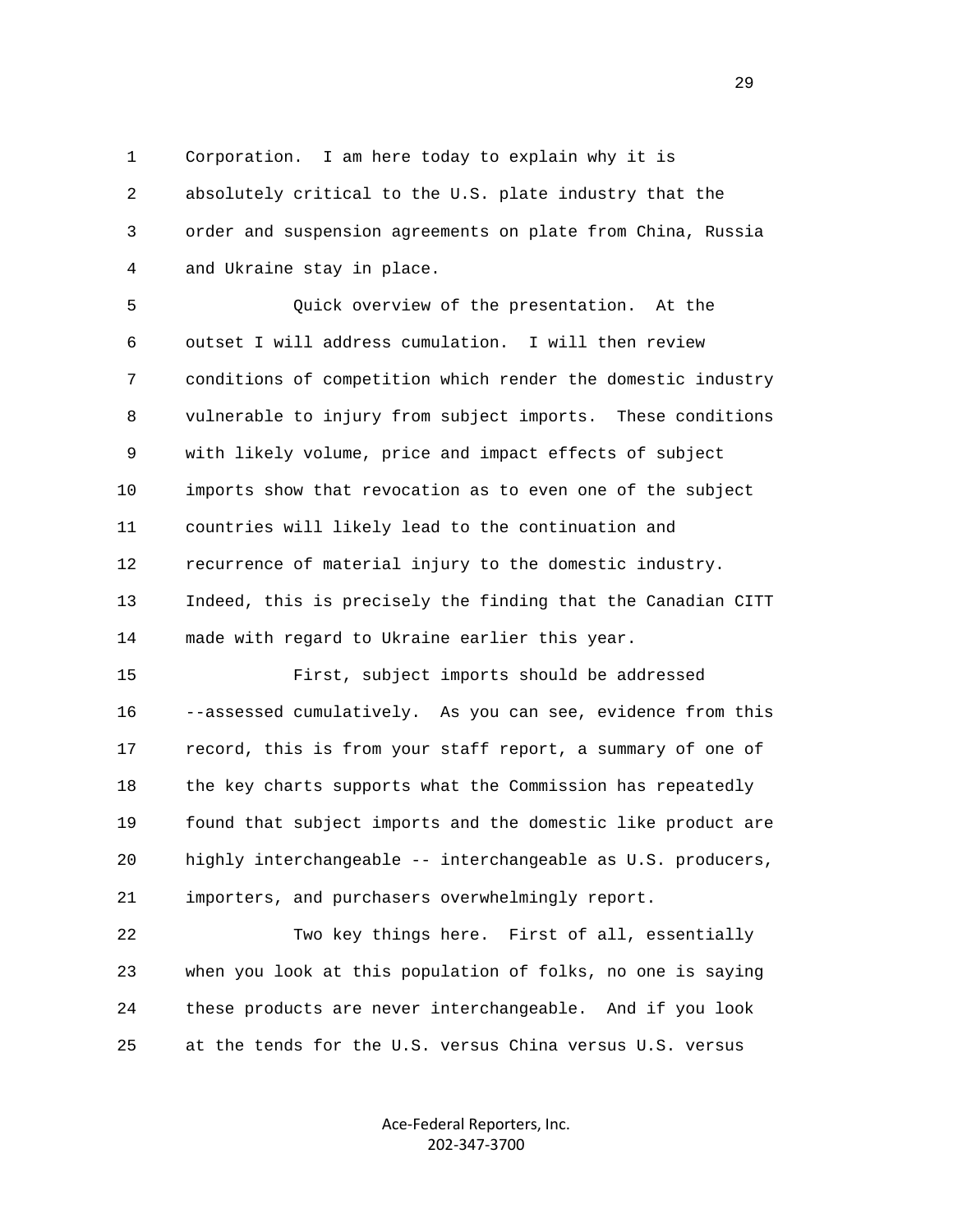1 Ukraine, U.S. versus Russia, look identical. Similarly when 2 you look at each other they look identical. So there is no 3 fundamental difference on interchangeability between these 4 products.

 5 There are also a few significant differences in 6 quality or product offerings as this evidence would imply 7 despite what the Ukrainians argue. The vast majority of 8 plates sold in the U.S. is basic, standard-grade plate, made 9 to dimension that the Ukrainian producers can easily meet. 10 The U.S. market is no more demanding than other markets. If 11 Ukrainians can sell in the U.S., for example, they can sell 12 here.

 13 Subject producers also operate under similar 14 conditions of competition. Notably the Commission should 15 assess differences in likely conditions in the U.S. market, 16 not their home countries as the respondents would have you 17 consider.

 18 If the imports -- if the orders and agreements 19 are terminated, imports of each of the subject countries 20 would likely have a discernible adverse impact on the 21 domestic industry. Subject producers from each country have 22 shown the ability to increase exports to the United States 23 rapidly and substantially. Indeed, in the original 24 investigation Ukraine was the largest exporter to the United 25 States. They have enormous excess capacity and each are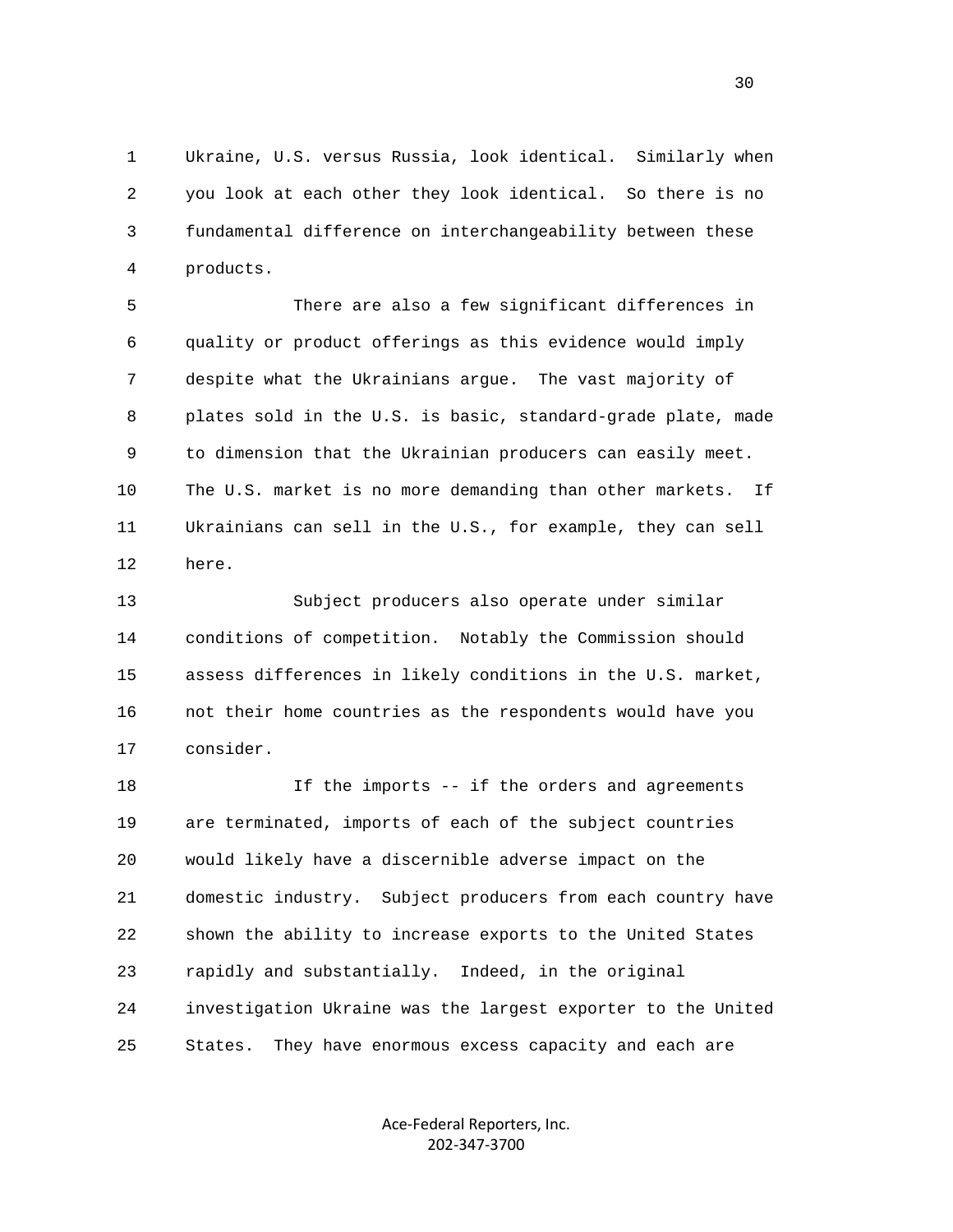1 among the largest and lowest-priced plate exporters in the 2 world. They will all be simultaneously present. 3 The Ukrainian producers have even told you that 4 imports will increase at least, quote, "moderately" if the 5 agreement is terminated. Even moderate increase in dumped 6 imports will have a discernible adverse impact on the 7 domestic industry. 8 Finally, despite what the Ukrainians argue, 9 foreign policy arguments are not relevant to the 10 Commission's cumulation decision. Foreign aid should not 11 come at the expense of American steel workers. 12 Now, let's move to the conditions of competition. 13 As you can see, apparent U.S. consumption in cut-to-length 14 plate plummeted in 2015, dropping by nearly 10 percent in 15 the first half of the year. 16 You will hear from our witnesses today that the 17 outlook for U.S. plate demand going forward is similarly 18 bleak. At the same time despite what you just heard from 19 Mr. Lewis, global markets, global plate demand remains weak 20 and will be weak for quite some period of time as there is 21 enormous excess capacity throughout the world, especially in 22 the subject countries and their major export markets leaving 23 subject producers desperate in a desperate need for 24 alternative markets. 25 Even as U.S. demand declines, U.S. plate imports

> Ace‐Federal Reporters, Inc. 202‐347‐3700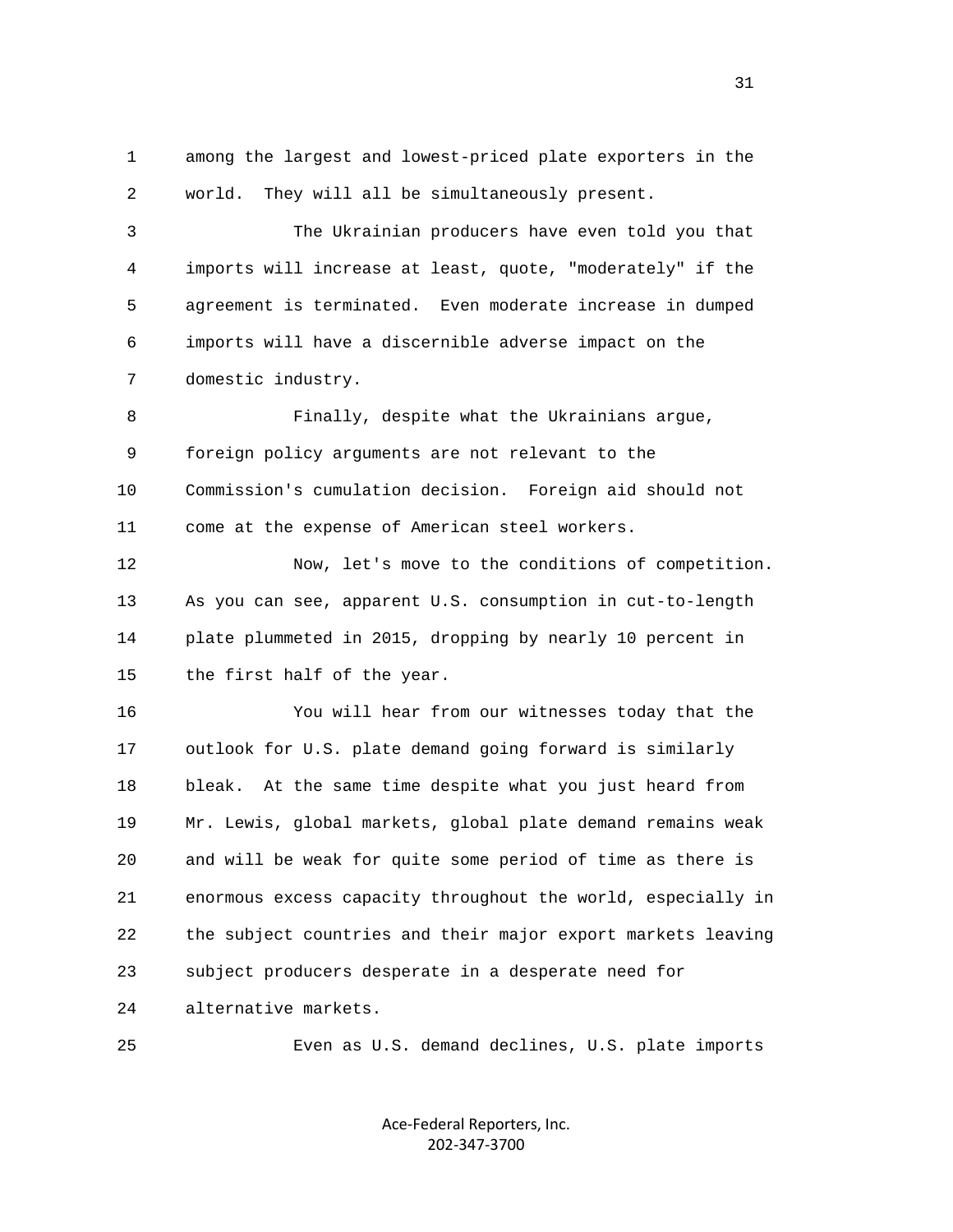1 have continued to skyrocket on incredibly high levels 2 causing severe oversupply to the U.S. market. The import 3 surge has intensified in late 2014 and has continued into 4 2015.

 5 In fact, plate prices are now at their lowest 6 levels in a decade. Really we haven't seen prices this low 7 since the last steel crisis and we are looking at a new 8 steel crisis here.

 9 This chart shows the drastic decline in prices 10 from September 2014 to September 2015 of \$325 a ton 11 according to CRU. As you can see, prices have continued to 12 fall into the third quarter of this year. CRU has 13 documented the current pricing declines that are occurring 14 as we speak. If unfairly traded subject imports return, 15 U.S. prices will crash even further.

 16 Despite steep declines in U.S. prices, they 17 remain higher than those in alternative markets making the 18 U.S. market very attractive to subject imports. Indeed, 19 there's a price war between Russia, Ukraine, and China going 20 on in the world market with prices currently on the export 21 market ascending levels that start with a three on it, \$300 22 levels. This chart shows that average unit values of 23 subject producers, global plate exports, you can see that 24 they are consistently and drastically lower than U.S. 25 producer AUVs. And consistently Ukrainian AUVs are the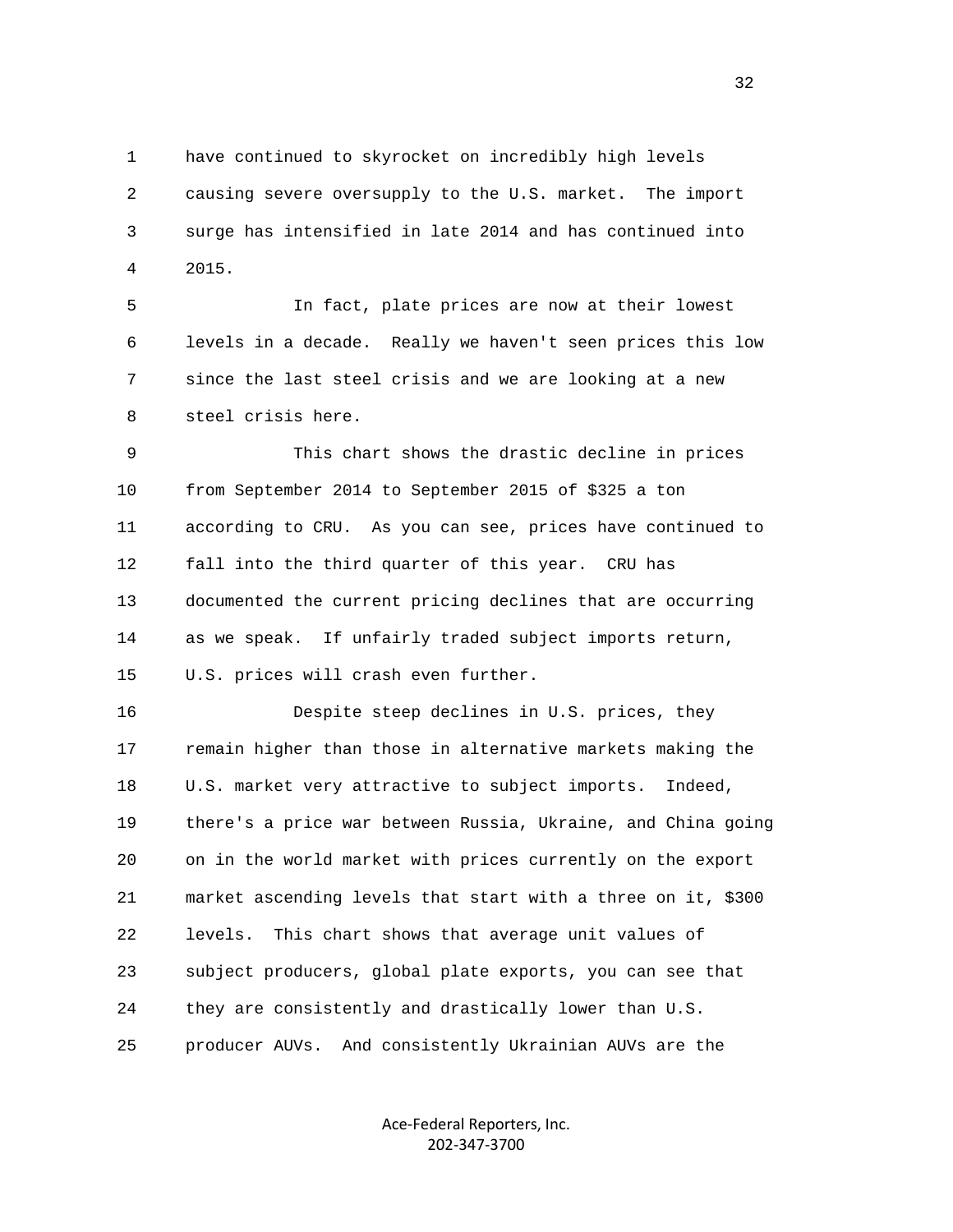1 lowest of any of these three. Given the attractiveness of 2 this market, subject imports will undoubtedly come here if 3 given the chance.

 4 Now, the subject producers can significantly 5 increase their exports to the United States rapidly and 6 would do so if the orders are revoked. The subject 7 countries are uniquely problematic in the global market. 8 Each one of them is among the top ten largest in the world 9 for cut-to-length plate capacity, production, and exports. 10 Of course, China is the world's largest in each category. 11 But notably Ukraine is the fourth largest exporter of 12 cut-to-length plate exporting, according to public documents 13 from Metinvest, about 80 percent of its product. Combined 14 subject countries have 71 million tons of excess capacity 15 and the exported 14 million tons of plate last year. Much 16 of this would be directed to the U.S. if these orders are 17 revoked given the relative attractiveness of the U.S. 18 market.

 19 Now, this is a chart you can't make up. Not only 20 are the subject imports among the largest plate exporters in 21 the world, they are actually the three lowest-priced 22 exporters in the world. This is the country data for 23 exports of the top 30 producers and the top 30 exporters in 24 the world. And Russia is the third lowest priced, China is 25 the lowest-priced exporter, next -- the next to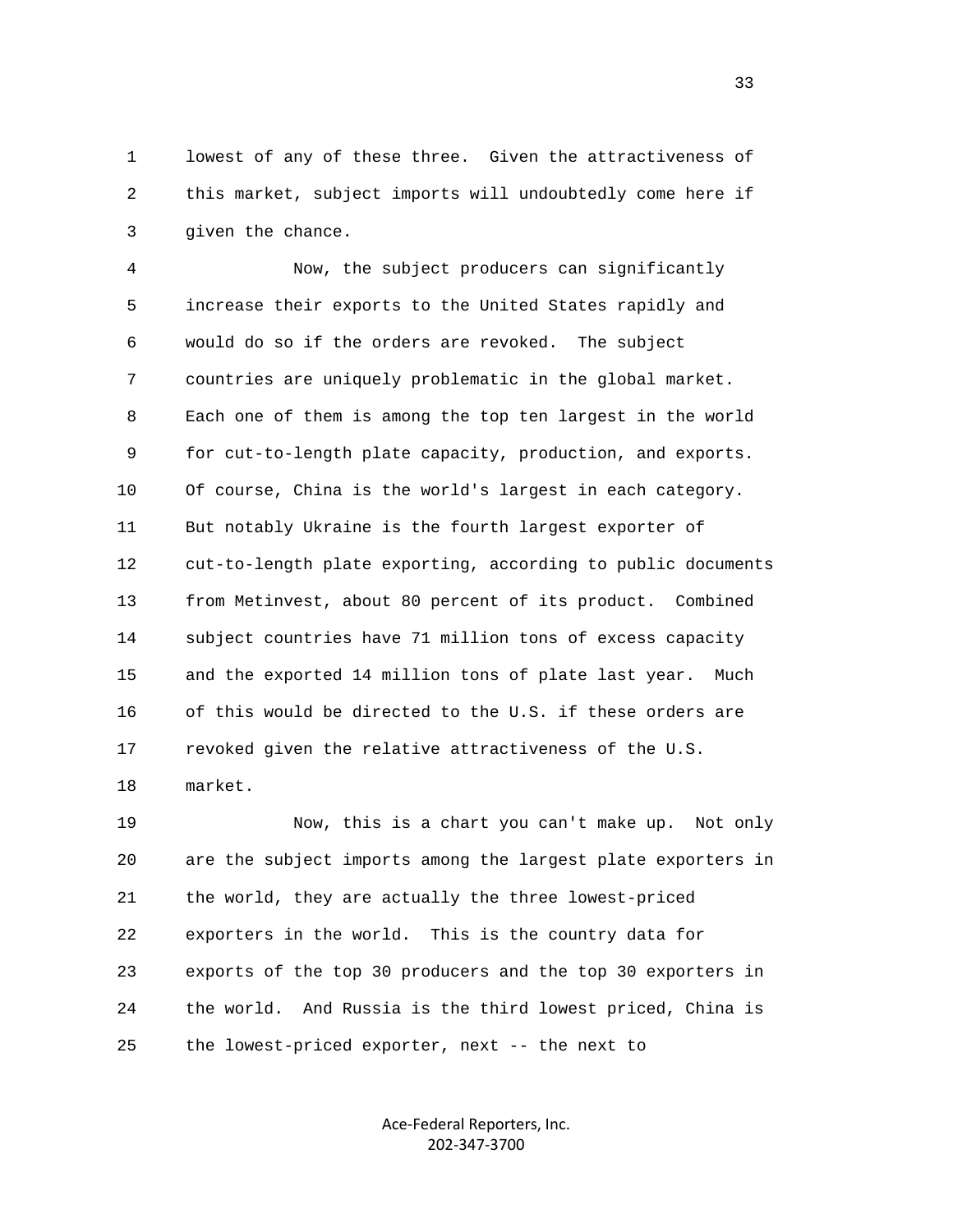1 lowest-priced exporter and the lowest in the world is 2 Ukraine. These countries have massive excess capacity and 3 set the low price points in the marketplace and will export 4 at incredibly low prices. Ukraine's AUVs were lowest of any 5 country, lower than China. I don't think I've ever actually 6 said that or seen that in any other steel product line.

 7 Now, plate producers from the three subject 8 countries are uniquely disruptive given their nature of 9 their pricing in the world. They are targeting plate 10 markets around the world with unfairly traded prices. As a 11 result, multiple countries have imposed trade remedies. 12 Many of these are actually quite recent. And many barriers 13 were imposed only recently, as I just said. But there are 14 dumping order, there are safeguards. In the case of India, 15 just a radical increase in the column one tariff which they 16 had room to do because of their bindings.

 17 The producers from each of the subject countries 18 have been caught circumventing dumping duties which is also 19 something I've never seen before. All three of our 20 countries here have been found in circumvention around the 21 world and further showing their desperation to export at 22 unfair prices.

 23 Now, I'm tired of hearing comments that freight 24 costs make it very difficult to export to the United States 25 because it's just not true. Because plate is highly

> Ace‐Federal Reporters, Inc. 202‐347‐3700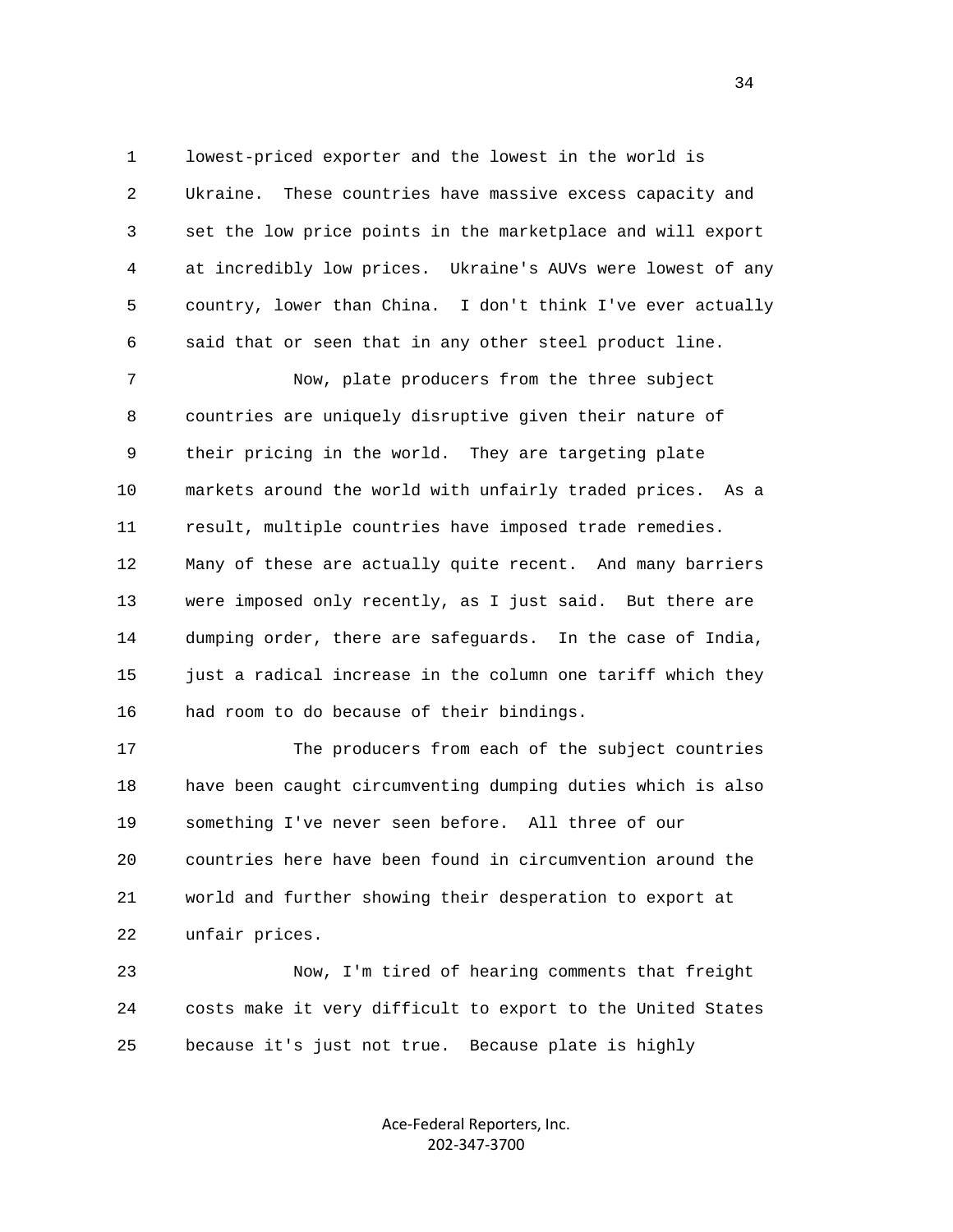1 fungible, subject producers can insert themselves into the 2 U.S. supply chains very quickly and freight is not a major 3 barrier. The prices are attractive and the freight to the 4 U.S. vis- -vis other major markets that the Ukrainian sell 5 in are competitive. We'll provide more information on this 6 in our post-hearing brief including rail freight options 7 into parts of Europe including rail freight to Odessa and 8 Odessa freight rates. The bottom line is, it is attractive 9 to ship to the U.S. And in some cases it is more attractive 10 from a freight perspective to ship into the U.S. than many 11 of their major destinations.

 12 As a result, the cost of freight is essentially a 13 nonissue especially given the large gap between the U.S. 14 prices and Ukraine's other potential export markets.

 15 Now, the conflict in the Eastern Ukraine has has 16 obviously a significant and severe effect on the domestic 17 market in the Ukraine and the situation in Ukraine obviously 18 is tragic in many perspectives. And obviously there have 19 been impacts on consumption in the Ukraine. But not much 20 impact on their exports. And we can go through the recovery 21 of the export market in the Ukraine after a rough winter 22 that occurred and we can go through all the statements about 23 how their exports are going to improve significantly that 24 they're making that they have no problem, that they're 25 honoring their contracts, et cetera to export large volumes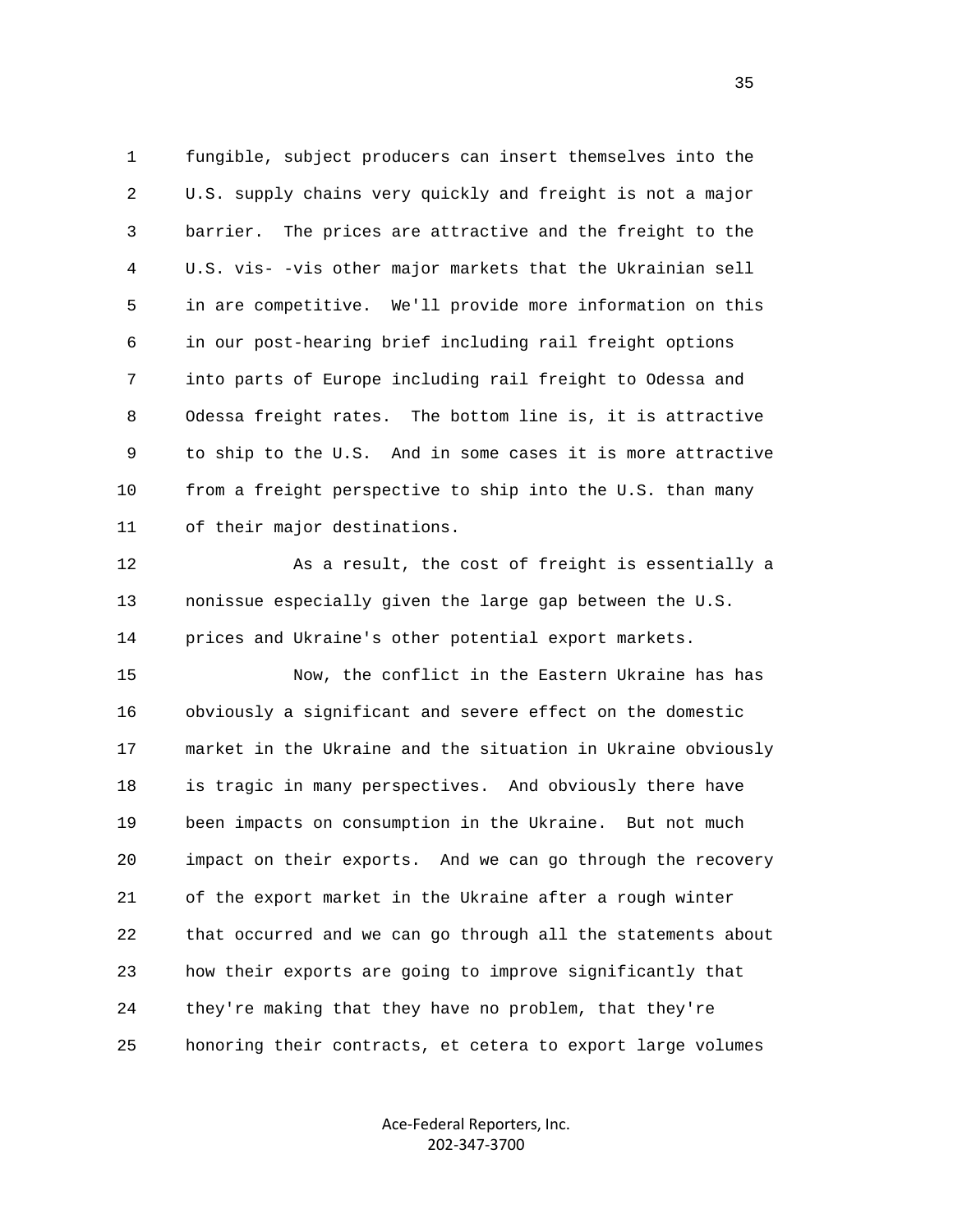1 around the world.

| 2  | So despite the conflict, Ukrainian producers                 |
|----|--------------------------------------------------------------|
| 3  | continue to export. As I mentioned, Ukraine was the fourth   |
| 4  | largest exporter last year and continues to export at very   |
| 5  | impressive rates. They were actually in the month of August  |
| 6  | setting various production records on various product lines, |
| 7  | Metinvest is in particular. And I'll refer you to the        |
| 8  | confidential staff report at Table IB4 for more evidence on  |
| 9  | various items. But we'll also provide more in our            |
| 10 | post-conference brief.                                       |
| 11 | Metinvest, by the way, is controlled by the most             |
| 12 | wealthy and powerful allogork in Ukraine. Let's be blunt     |
| 13 | about this. He's approached this himself and in a difficult  |
| 14 | situation dealt with it the way he's needed to. As AP just   |
| 15 | said in a major article on September 22nd, "Ukrainian        |
| 16 | richest man plays both sides of the front line." He's done   |
| 17 | what he has needed to do to continue to run his business and |
| 18 | to export. They are the major power supplier, in fact, to    |
| 19 | the -- power supplier to the rebel territory, according to   |
| 20 | this article, and that has allowed him to do a lot of        |
| 21 | things. So there's a lot of problems in Ukraine. Metinvest   |
| 22 | has managed to manage through them. I'm not going to say     |
| 23 | I'm not going to say there are not issues. Of<br>it's easy.  |
| 24 | course there are. But at the end of the day that have had    |
| 25 | limited problems or no problems in their ability to continue |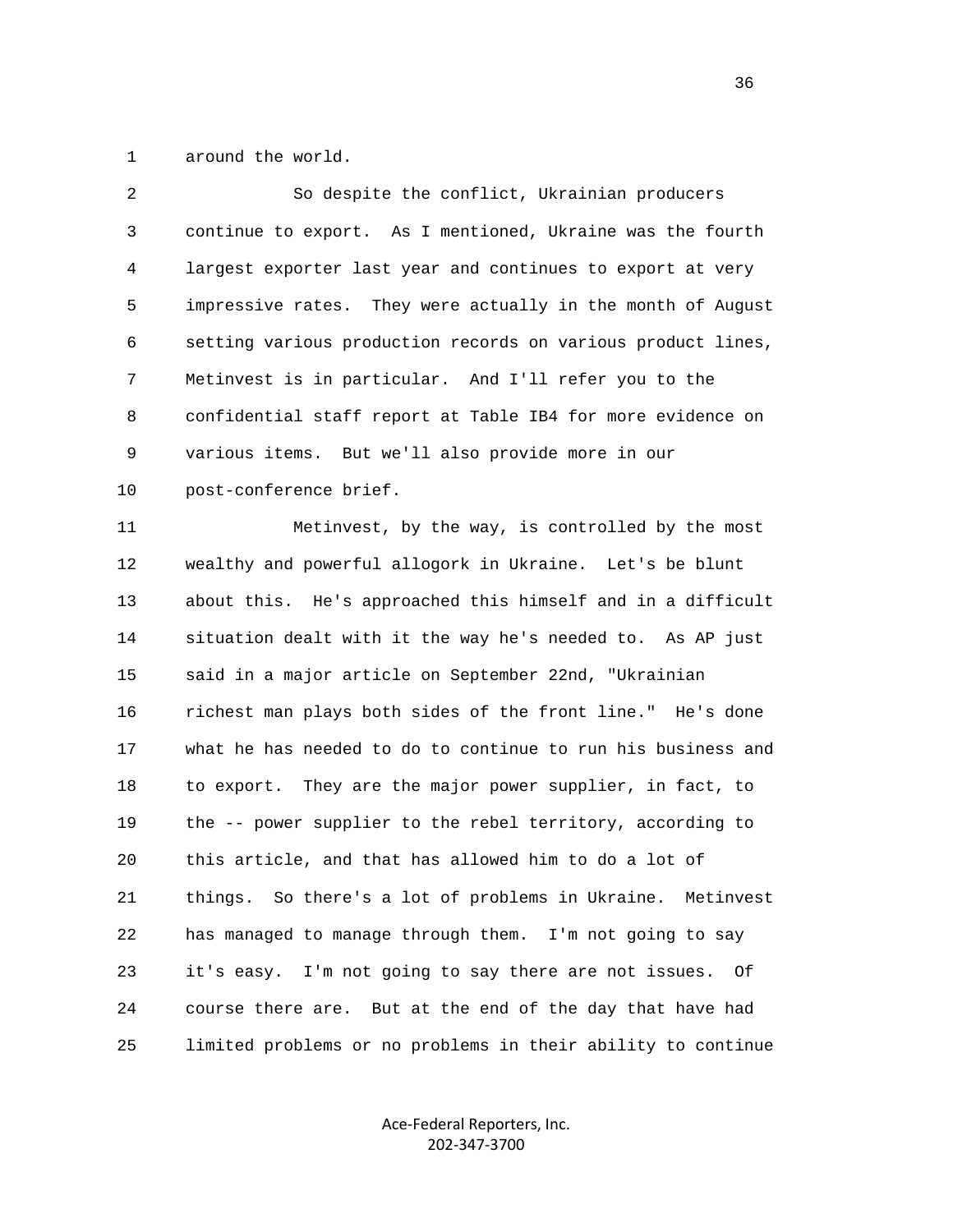1 exports, and particularly recently as they continue to ramp 2 up and the economy in the Ukraine continues to stabilize.

 3 Ukrainian producers have shown themselves to be 4 able to rapidly shift markets. In 2008 as the U.S. market 5 was collapsing, the Ukrainian producers including Metinvest 6 radically increased exports to the United States. This is 7 not a unique pattern as the Ukrainian plate producers, 8 essentially Metinvest, rapidly enter and exist markets 9 around the world in search of wherever they can make the 10 best profit. This chart shows that some of the drastic 11 changes in Ukraine export patterns in 2013 and 2014 if the 12 suspension agreement is terminated Ukrainian producers will 13 quickly shift their shipments into the United States. They 14 have a North American sales department. They have trading 15 companies that they work with, they will have no probably 16 shifting rapidly into the United States.

 17 Without the orders and suspension agreements, 18 there will be substantial negative price effects. Even with 19 the disciplines of the orders in place when you look at the 20 overwhelming quantity of product imported by the subject 21 producers, the subject producers undersell by quantity, 22 substantial quantity even with the orders and suspension 23 agreements in place when they sell.

 24 This behavior should not be a surprise and is 25 consistent with the radical low pricing we see around the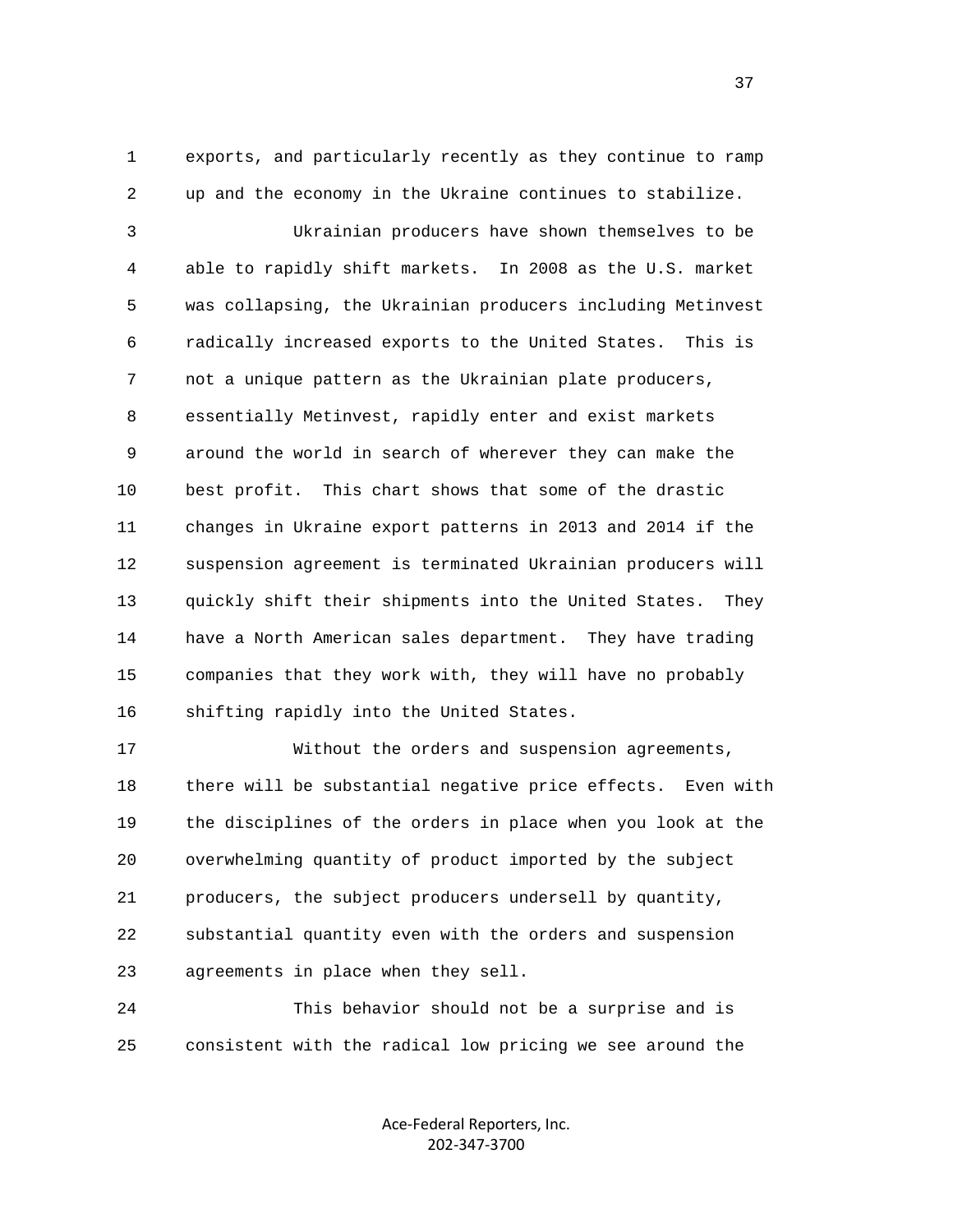1 world for Ukrainian product. We all know that the Commerce 2 Department in looking at the situation including the 3 situation with Ukraine concluded that dumping would likely 4 recur at enormous margins. This agency, Congress be clear, 5 this agency is not to look behind the margins, but let's be 6 blunt, the lowest-priced producer in the world, Ukraine has 7 the highest dumping margins. The margins are consistent 8 with the three lowest-priced producers or lowest-priced 9 sellers in the world market. So very enormous amounts of 10 dumping will occur if these orders are revoked.

 11 Now, let's move on to the domestic industry 12 vulnerability. The domestic industry is highly vulnerable 13 to any increase in unfairly traded subject imports. First 14 the Everest Claymont mill shut down during the POR in 15 November of 2013 with little or no notice resulting in the 16 loss of about 400 jobs. The term that we used to hear back 17 in the late '90s and 2000's, this resulted in what we often 18 called survivor bias. An uptick in the market temporarily 19 and an uptick in the numbers the Commission sees, but this 20 uptick was temporary and fleeting. From the interim 2014 to 21 interim 2015, the industry's capacity utilization fell to 22 its lowest level in years, production, shipments, net sales, 23 operating net income, capital expenditures, all dropped 24 significantly.

25 Net income dropped by more than 43 percent. This

Ace‐Federal Reporters, Inc. 202‐347‐3700

and the state of the state of the state of the state of the state of the state of the state of the state of the state of the state of the state of the state of the state of the state of the state of the state of the state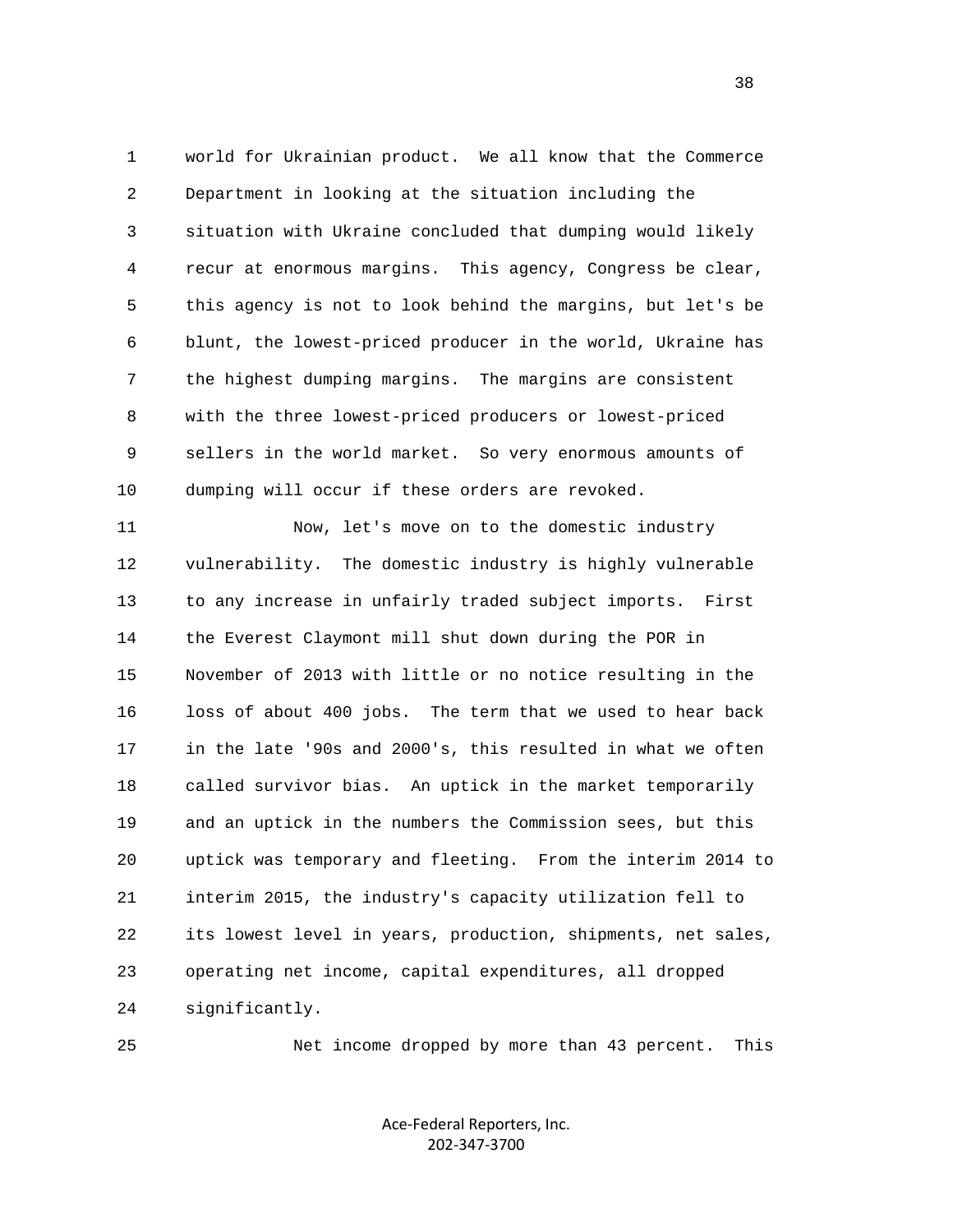1 has left the industry particularly susceptible to material 2 injury by reason of the subject imports. This spring Mittal 3 closed it's Gary, Indiana plate plant. Obviously the 4 industry is continuing to suffer.

 5 Throughout the period the domestic industry 6 operated within adequate net income. And we believe it is 7 important for this Commission to start focusing increasingly 8 on net income. That is one of the things Congress pointed 9 to. In 2013 the industry was actually operating at a loss. 10 Following the closure of the Claymont mill the industry's 11 net income improved temporarily before dropping 12 significantly in the first half of this year. And 13 conditions have continued to deteriorate since June, as 14 you've seen from the CRU pricing and that you'll hear from 15 members of the panel.

 16 The domestic industry's capital expenditures 17 throughout the POR have not even covered its cost of 18 depreciation. Bluntly, the industry continues to liquidate 19 and under invest and that's consistent with the two closures 20 we've already seen in the industry. But unfortunately, more 21 may come.

 22 In conclusion, revocation will lead to higher 23 import volumes. Each of the subject producers are among the 24 largest plate producers in the world, and largest exporters 25 in the world. The subject producers, all export their plate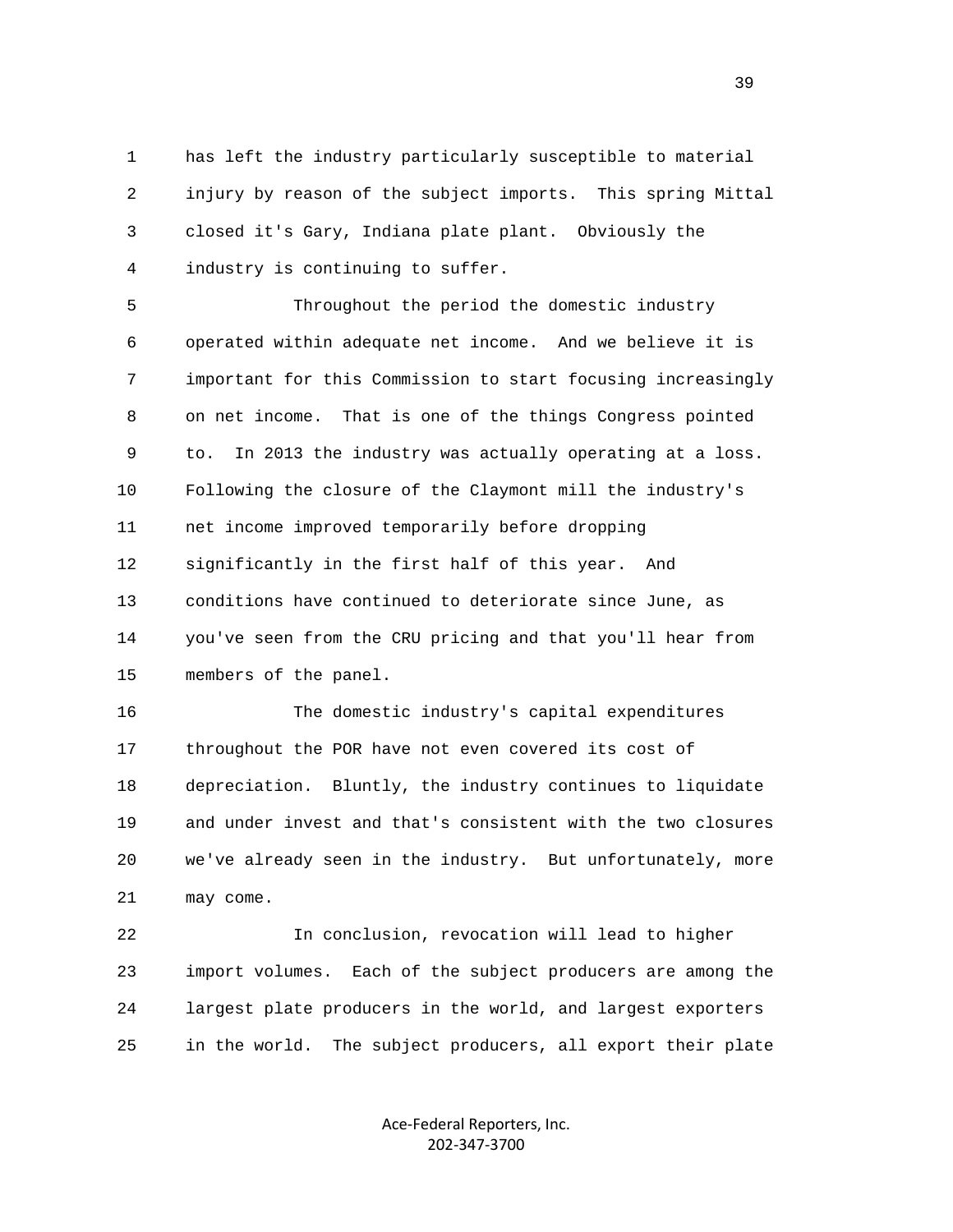1 at the lowest prices in the world. These are extremely low 2 priced imports that would undersell the domestic like 3 product and further suppress and suppress collapse in U.S. 4 prices.

 5 The domestic industry is already suffering from 6 high import levels, falling demand, and deteriorating 7 financial condition. An increase in unfairly priced subject 8 imports would undoubtedly have an adverse impact on the U.S. 9 plate producers. Therefore, the Commission should find that 10 revocation of the order and suspension agreement as to any 11 one of them, let alone all of them, is likely to lead to 12 continuation of recurrence of material injury in the 13 reasonably foreseeable future.

 14 And with that, I would like to introduce our 15 first witness, Mr. Chad Utermark of Nucor Corporation.

16 STATEMENT OF CHAD UTERMARK

 17 MR. UTERMARK: Good morning. I'm Chad Utermark, 18 Executive Vice President of Beam and Plate Products for 19 Nucor Corporation. With me today is Jeff Whiteman, Sales 20 Manager at our Hartford Plate Facility.

 21 I appreciate this opportunity to explain why the 22 Order and Suspension Agreements involving China, Russia, and 23 Ukraine are critical to the U.S. cut-to-length plate 24 industry.

25 From 2012 to 2014 the U.S. plate industry saw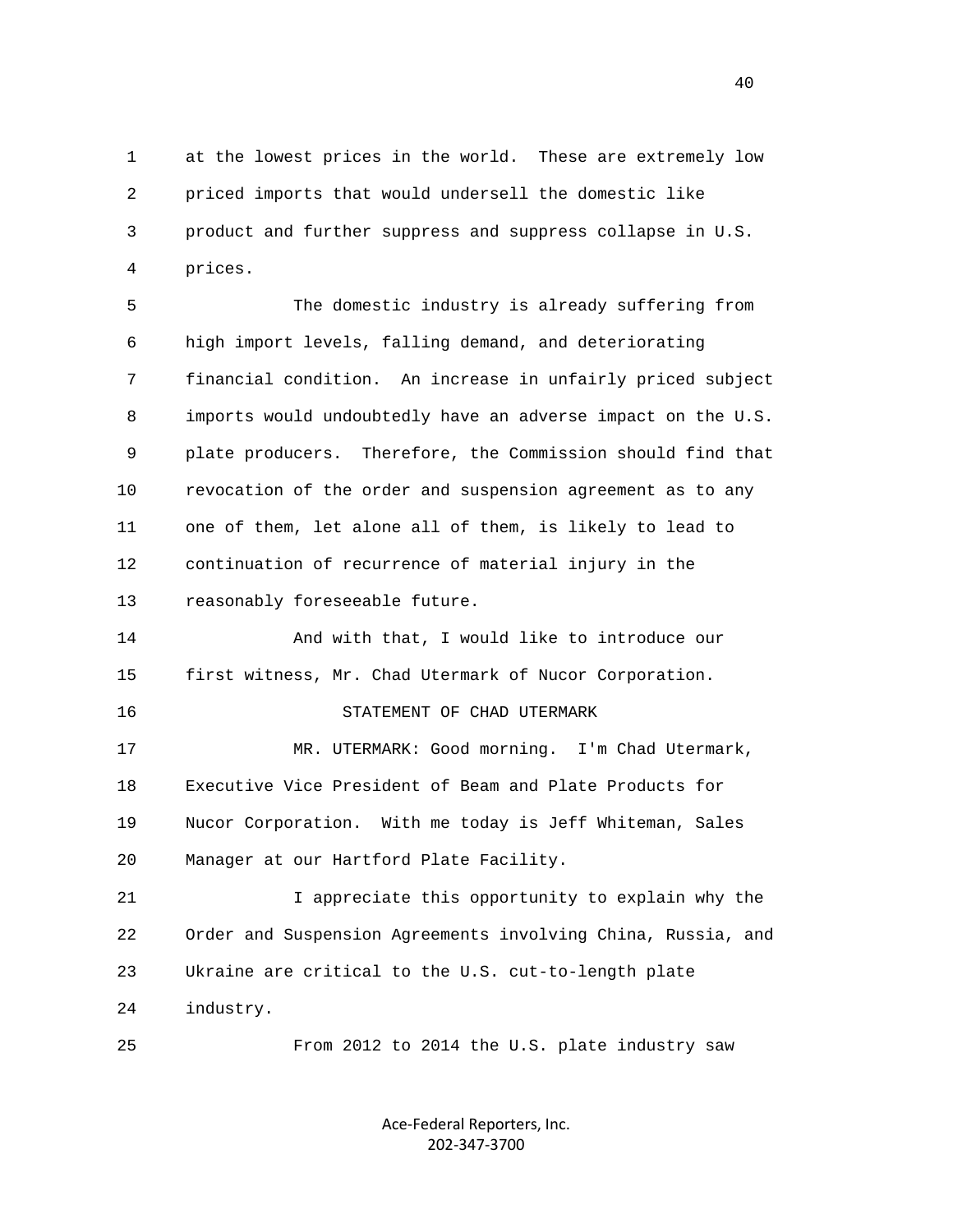1 some improvement from the depths of the Great Recession. 2 However, conditions have changed dramatically in 2015 for a 3 number of reasons.

 4 First, demand for plate has weakened this year. 5 While nonresidential construction has been relatively 6 steady, other demand drivers like wind tower construction, 7 infrastructure, and heavy equipment has seen declines.

 8 Second, the U.S. market has been flooded by a 9 surge of unfairly traded imports. The surge has been 10 ongoing for the past several years, but accelerated in the 11 second half of 2014 and into 2015, far in excess of U.S. 12 demand.

 13 Initially the surge prevented Nucor and other 14 U.S. producers from taking advantage of the favorable demand 15 conditions as imports captured market share at the expense 16 of the domestic industry. In fact, Everass Claymont's 17 closure at the end of 2013 contributed to the temporary 18 improvement of the domestic industry in early 2014 as we saw 19 additional tons come our way.

 20 With the additional volume and some recovery in 21 pricing due to the death of the Claymont facility, our 22 performance picked up. But the imports reacted to our price 23 improvements and accelerated sharply in the second half of 24 2014. These imports created a buildup of inventories 25 throughout the supply chain.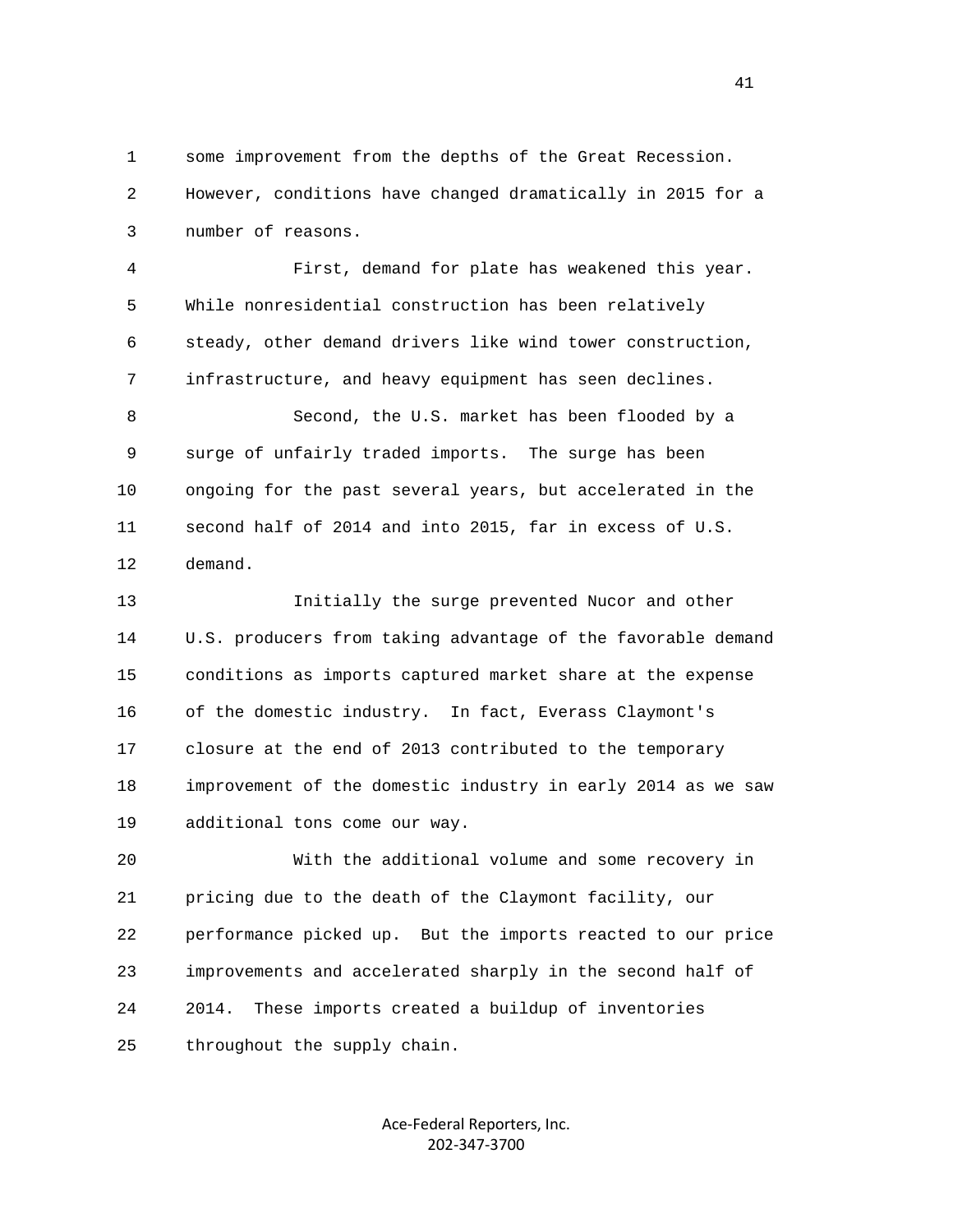1 As a result, Nucor's plate performance has 2 deteriorated in 2015. In the first half of the year, our 3 production and shipments dropped sharply. We were forced to 4 slash prices repeatedly, and by June U.S. prices were 5 several hundred dollars per ton lower than at the beginning 6 of 2015.

 7 Our operating and net income fell. Our capacity 8 utilization is at its lowest level in years, and is below 9 the historic production levels for our plate facilities. 10 Our capital expenditures and R&D expenses have dropped, as 11 well, making it more difficult to make the necessary 12 investments in our plate operations.

 13 Our teammates at the plate mills have also been 14 hit hard, all 950 of them, working reduced shifts at reduced 15 pay rates.

 16 The third quarter of this year has gotten even 17 worse. Our volume is down significantly as the market 18 continues to deteriorate. Unfortunately, the outlook going 19 forward is not much better. Plate demand is not expected to 20 improve significantly in the near future.

 21 While growth in nonresidential construction is 22 likely to continue, the other demand drivers I mentioned 23 earlier are projected to remain weak. In addition, prices 24 are declining as the market continues to be oversupplied. 25 I expect, unfortunately, conditions to continue

> Ace‐Federal Reporters, Inc. 202‐347‐3700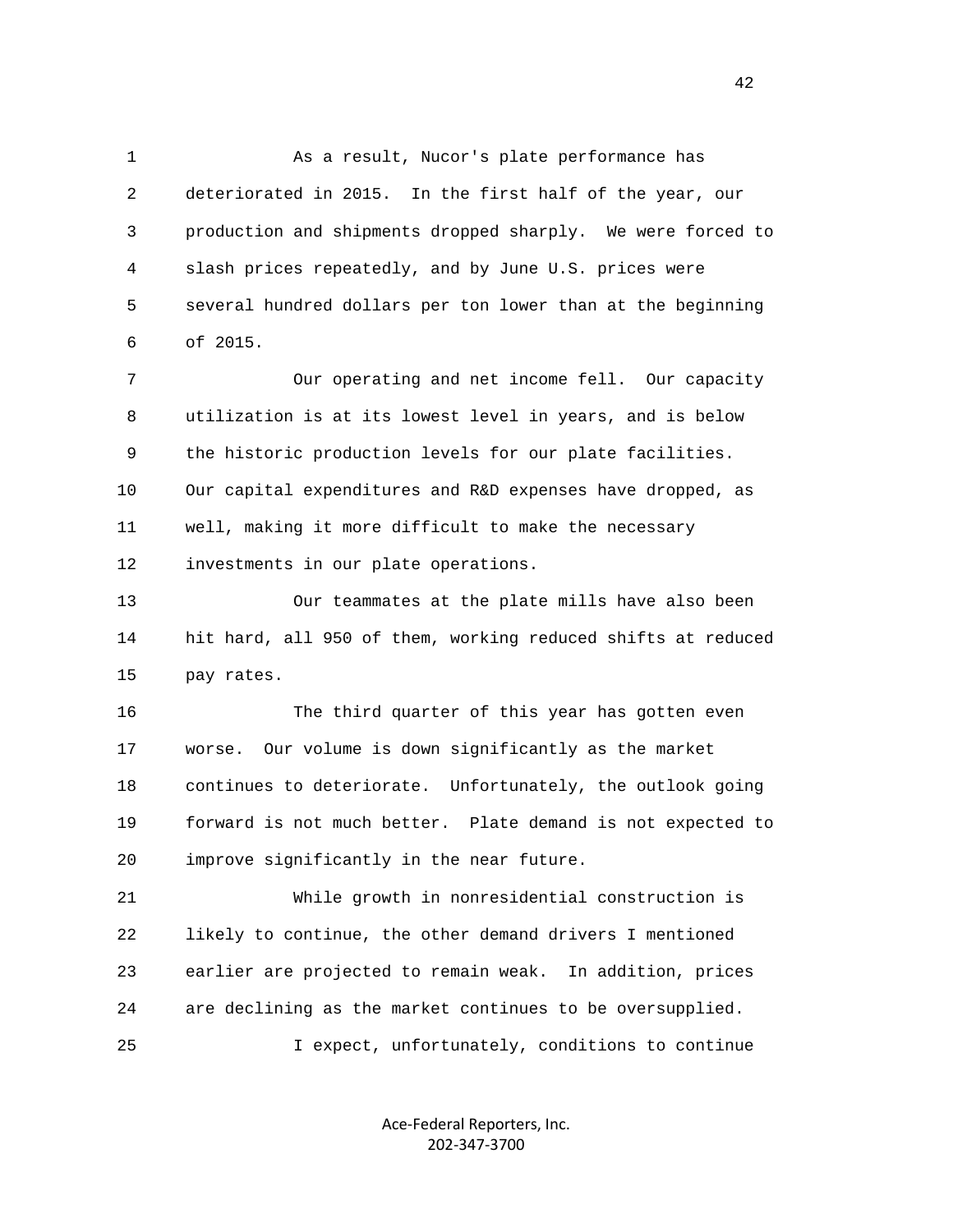1 to deteriorate into the fourth quarter and beyond. In 2 short, Nucor and other U.S. plate producers are vulnerable 3 to any unfairly traded imports.

 4 There is a third factor that makes the domestic 5 plate industry vulnerable to subject imports. Cut-to-length 6 plate is one of the most basic steel products on the market 7 today. It is highly interchangeable, regardless of where it 8 is produced.

 9 Quality is essentially a given. As a result, 10 price is far and away the most important factor in securing 11 sales. Because of this, plate imports can quickly penetrate 12 markets with negative volume and price effects, and that is 13 exactly what subject producers are doing.

 14 They look for the most attractively priced market 15 in which to sell their products. They are able and ready to 16 divert their products to whichever market will provide them 17 the most potential profit margin.

 18 In my job I spend a lot of time with our 19 customers, both end-users and service centers. Price is 20 their primary consideration by a long shot. I am confident 21 that if the Orders are revoked Subject Imports will return 22 at aggressively low prices and many of our customers will 23 buy these dumped imports.

 24 We will lose sales and market share as a result. 25 If just one of these countries is allowed to resume dumping

> Ace‐Federal Reporters, Inc. 202‐347‐3700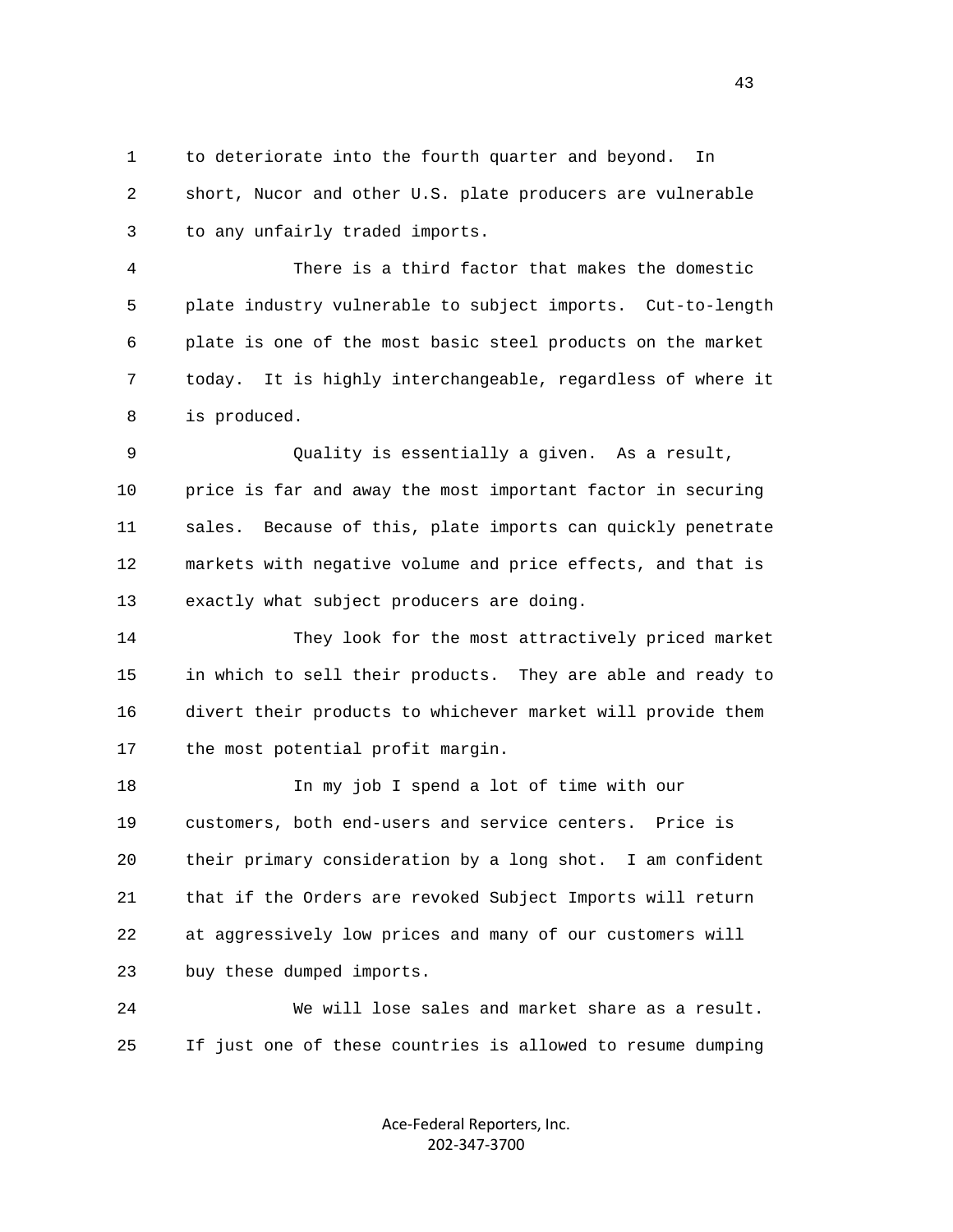1 in our market, our industry will be overwhelmed. If all 2 three are allowed to do so, the consequences would be 3 disastrous.

 4 China, Russia, and Ukraine are three of the 5 largest producers and exporters of cut-to-length plate in 6 the world. Combined, the three countries account for more 7 than 70 million tons of excess capacity, a staggering amount 8 that is many, many times larger than the U.S. plate market.

 9 China, Russia, and Ukraine are all export 10 platforms exporting millions of tons annually. They need to 11 export--excuse me, their need to export is only increasing 12 as global plate demand remains weak and is not expected to 13 improve significantly any time soon.

 14 As subject producers are shut out of other export 15 markets, they will have no choice but to shift significant 16 volumes to the United States if the Order and Suspension 17 Agreements are lifted.

 18 I would also note that the failure of the Chinese 19 and Russian producers to show up at today's hearing is 20 further proof that the evidence is overwhelmingly against 21 them. If they had a different story to tell, they would be 22 here today. On the other hand, the presence of Ukrainian 23 producers is not a reason to terminate the Suspension 24 Agreement.

25 Ukrainian producers have every incentive and

Ace‐Federal Reporters, Inc. 202‐347‐3700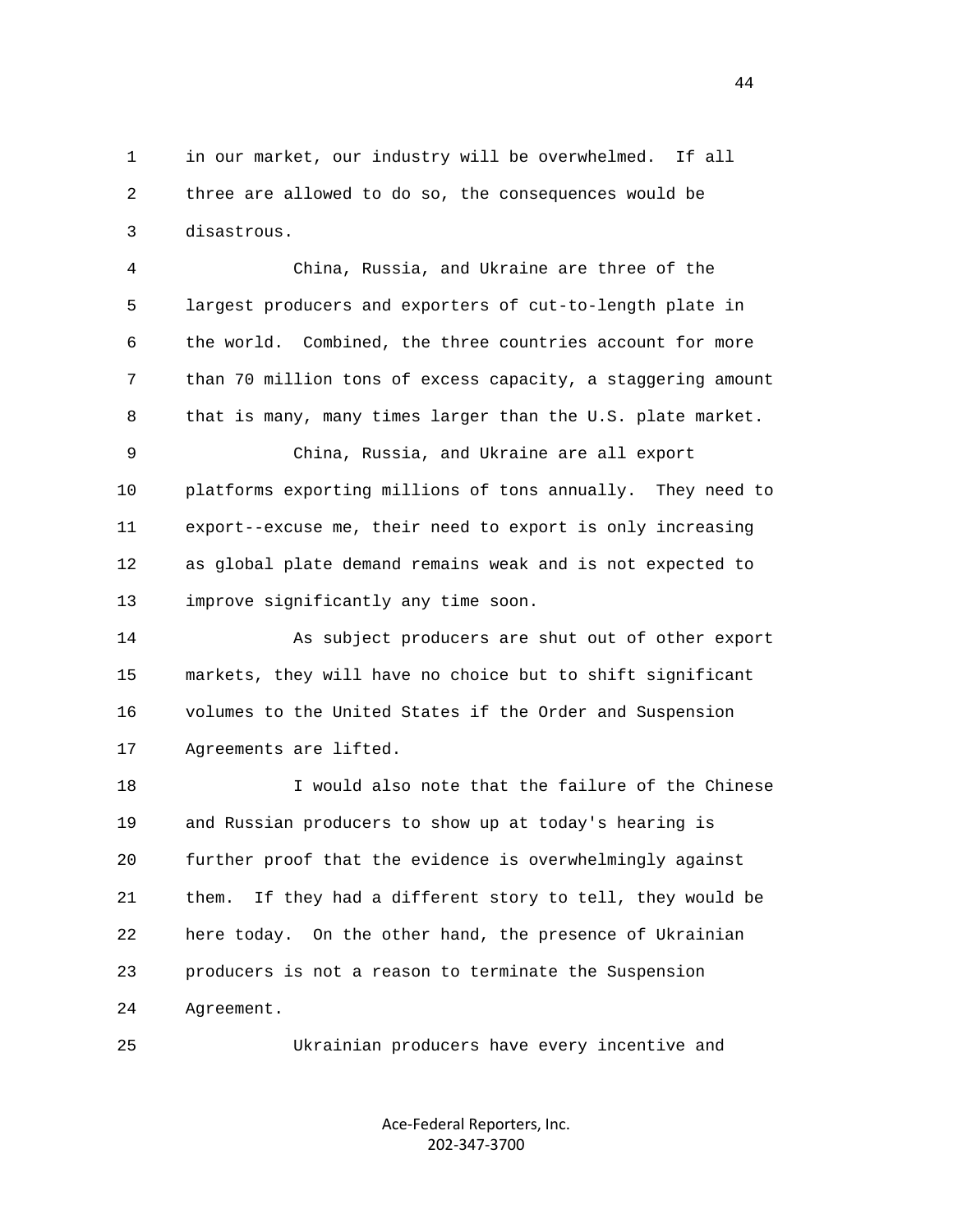1 ability to ship large volumes to our market. They have 2 virtually no home market to speak of. Almost all their 3 plate is produced for export. With the ongoing conflict in 4 the country, home market demand has fallen even further. 5 But, Ukraine's ability to produce and export 6 plate has been largely unaffected, and Ukrainian producers 7 continue to export millions of tons of plate. And, despite 8 what they are telling you, the Ukrainians can produce a wide 9 range of plate products, including to widths and thicknesses 10 that are commonly sold here in the U.S. market. 11 There is nothing unique or demanding about our 12 market. If you can supply the EU market, you can supply our 13 market. 14 The bottom line is that producers in China, 15 Russia, and Ukraine will come here if given the opportunity, 16 especially because of the attractiveness of U.S. pricing 17 relative to other markets. The consequences would be 18 disastrous given the current state of the domestic plate 19 industry. Even a small quantity of unfairly traded imports 20 from these countries will cause serious injury to the 21 vulnerable U.S. industry. 22 On behalf of Nucor and our 23,000 teammates, I 23 urge the Commission to leave the Order and Suspension

24 Agreements in place.

25 Thank you.

Ace‐Federal Reporters, Inc. 202‐347‐3700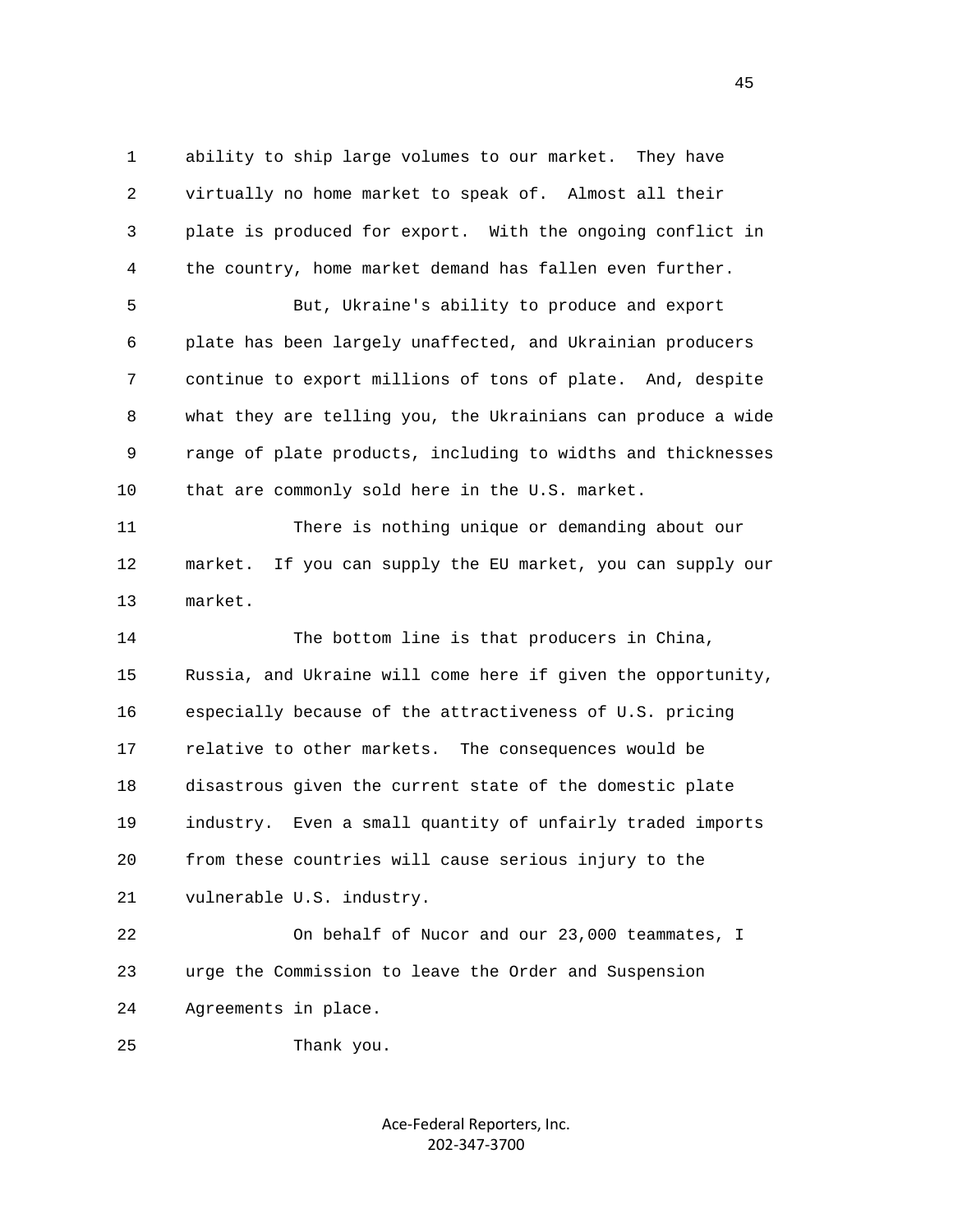## 1 STATEMENT OF JEFF MOSKALUK

 2 MR. MOSKALUK: Good morning, Chairman Broadbent 3 and Members of the Commission. For the record,. My name is 4 Jeff Moskaluk and I'm Vice President and Chief Commercial 5 Officer, SSAB Enterprises, known in the marketplace as SSAB 6 Americas. 7 I have been employed by SSAB and predecessor 8 companies for over 25 years and have worked in the steel 9 industry for 31 years. SSAB operates two greenfield 10 state-of-the-art flat-rolled mini mills in Montpelier, Iowa, 11 and Mobile, Alabama, with stucco mills that allow us to 12 produce either cut-to-length or coiled plate. 13 Cut-to-length plate is our primary product, 14 representing the vast majority of SSAB's output. We have 15 seen significant changes in the cut-to-length plate market 16 in the past 15 months. 17 First, there has been a surge of nonsubject 18 import sources into the United States, significantly 19 reducing the domestic industry's share of the market.

 20 Second, owing to significantly reduced demand 21 from the energy sector, mining, and agricultural equipment 22 sectors we have seen demand decline. Strength in 23 nonresidential construction, rail cars, and barges has not 24 been sufficient to offset these weaknesses, and thus overall 25 demand had been softening.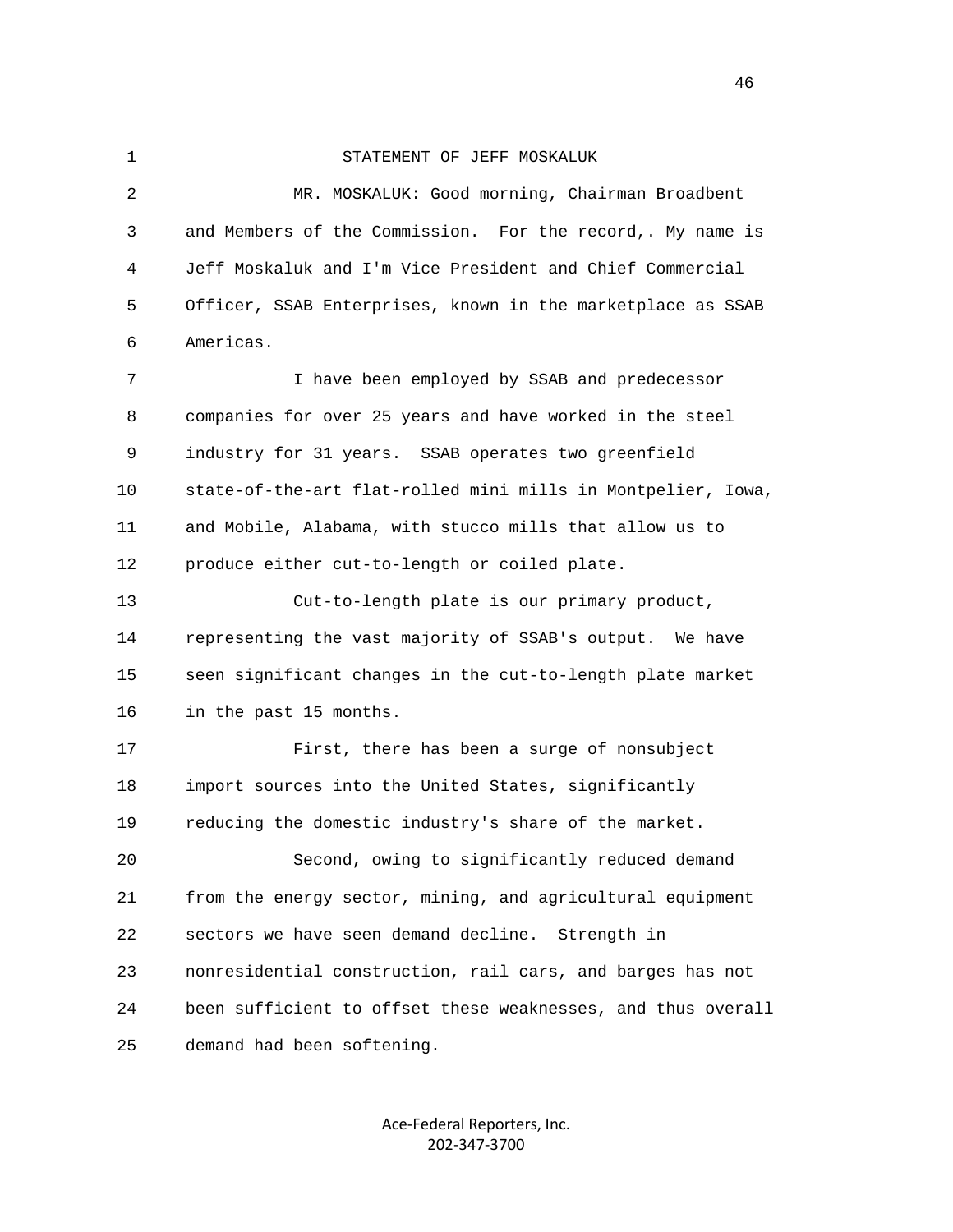1 Third, due to the combination of increased 2 imports underselling the U.S. industry and weaker demand, we 3 have seen plate prices plummet by more than \$200 a ton since 4 mid-2014. The Orders against China, Russia, and Ukraine 5 went into effect in 1997, just as our new Montpelier mill 6 was coming online. There is no doubt in my mind that our 7 predecessor company, Ipsco Steel, would have never built our 8 extremely modern plant in Mobile, Alabama, without the 9 benefit of the relief in these cases against these three 10 extremely large export-oriented countries.

 11 At the present time, SSAB, like the other members 12 of the domestic industry, is in a very vulnerable position 13 and an increase in imports at dumped prices from China, 14 Russia, and Ukraine that the DOC has concluded will occur if 15 the findings are rescinded would significantly injure our 16 operations and our workers.

 17 At both our plants this year we have operated at 18 lower capacity utilization rates resulting in our workers 19 receiving less compensation. This is because, like some 20 other mills, much of our employee pay for team members 21 working in our mills is directly tied to performance bonuses 22 based on production volumes and shipments.

 23 If SSAB has fewer orders for plate, these team 24 mates have less plate to produce and therefore take home 25 smaller paychecks. In mid-2014 when the market was good and

> Ace‐Federal Reporters, Inc. 202‐347‐3700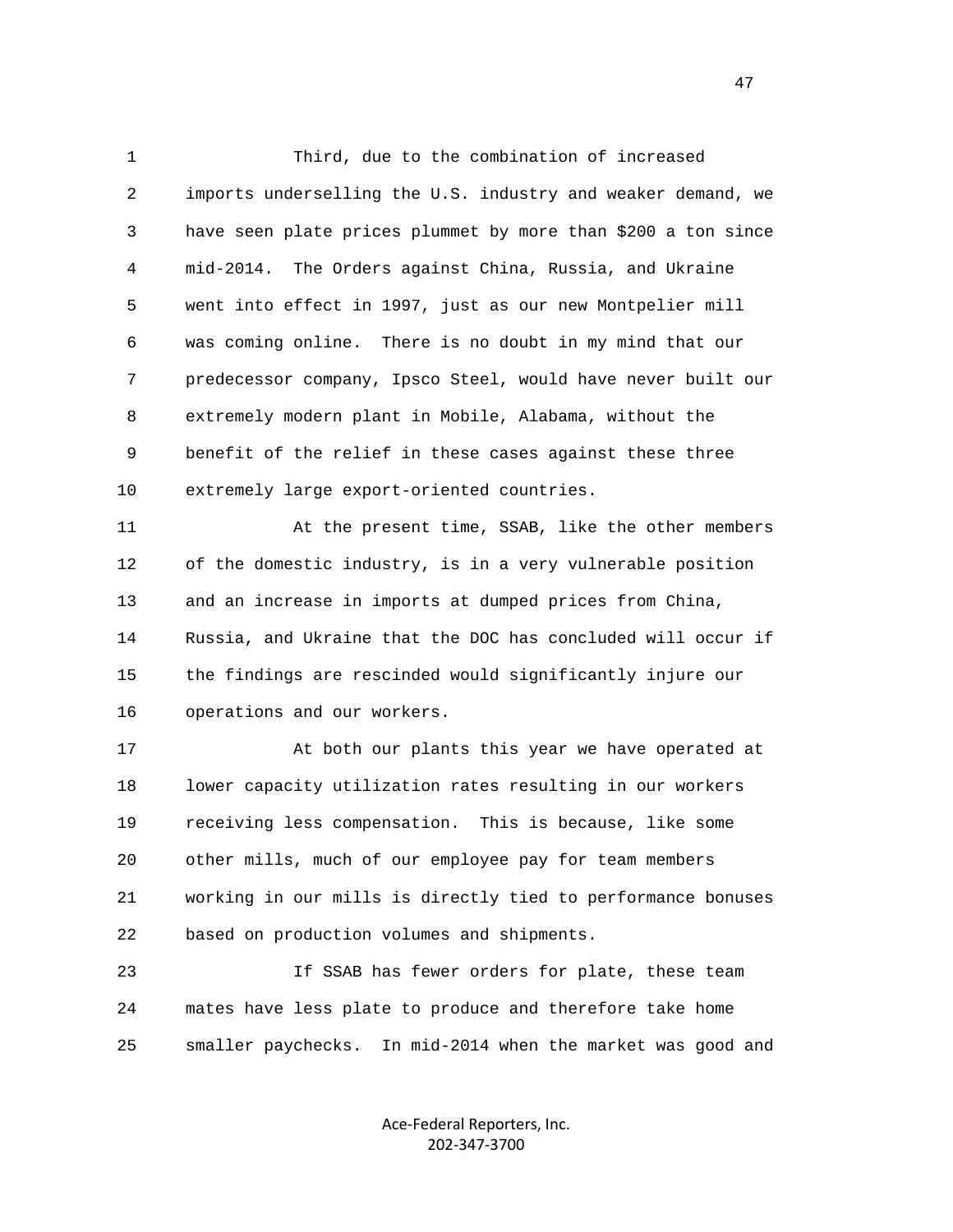1 profits were robust, SSAB developed a strategic plant to 2 make a significant capital expenditure to increase the 3 melting capacity at our Montpelier mill. These additional 4 slabs would have fed increased production of cut-to-length 5 plate and coiled plate in Montpelier, and would also provide 6 additional slabs to be shipped to Mobile to increase 7 production of cut-to-length and coiled plate. 8 Unfortunately, due to the combination of market 9 conditions and increased imports, this project has been 10 shelved. We are hopeful that in the future a combination of 11 restored demand and fewer nonsubject imports will allow us 12 to carry through on this major capital expenditure project. 13 Sunsetting the Orders on plate from China, 14 Russia, and Ukraine would certainly harm these plans and may 15 well result in this plan never being resuscitated. 16 On behalf of our 1,300 employees at SSAB 17 Americas, we ask that you make affirmative determinations in 18 these sunset reviews. 19 STATEMENT OF JEFFREY W. UNRUH 20 MR. UNRUH: Good morning. I am Jeff Unruh, 21 Director of Plate Products for ArcelorMittal USA. I oversee 22 the sales of cut-to-length plate and provide strategic 23 direction for marketing and pricing. I have been with 24 ArcelorMittal for nine years, and have been involved in the 25 steel industry for 20 years.

> Ace‐Federal Reporters, Inc. 202‐347‐3700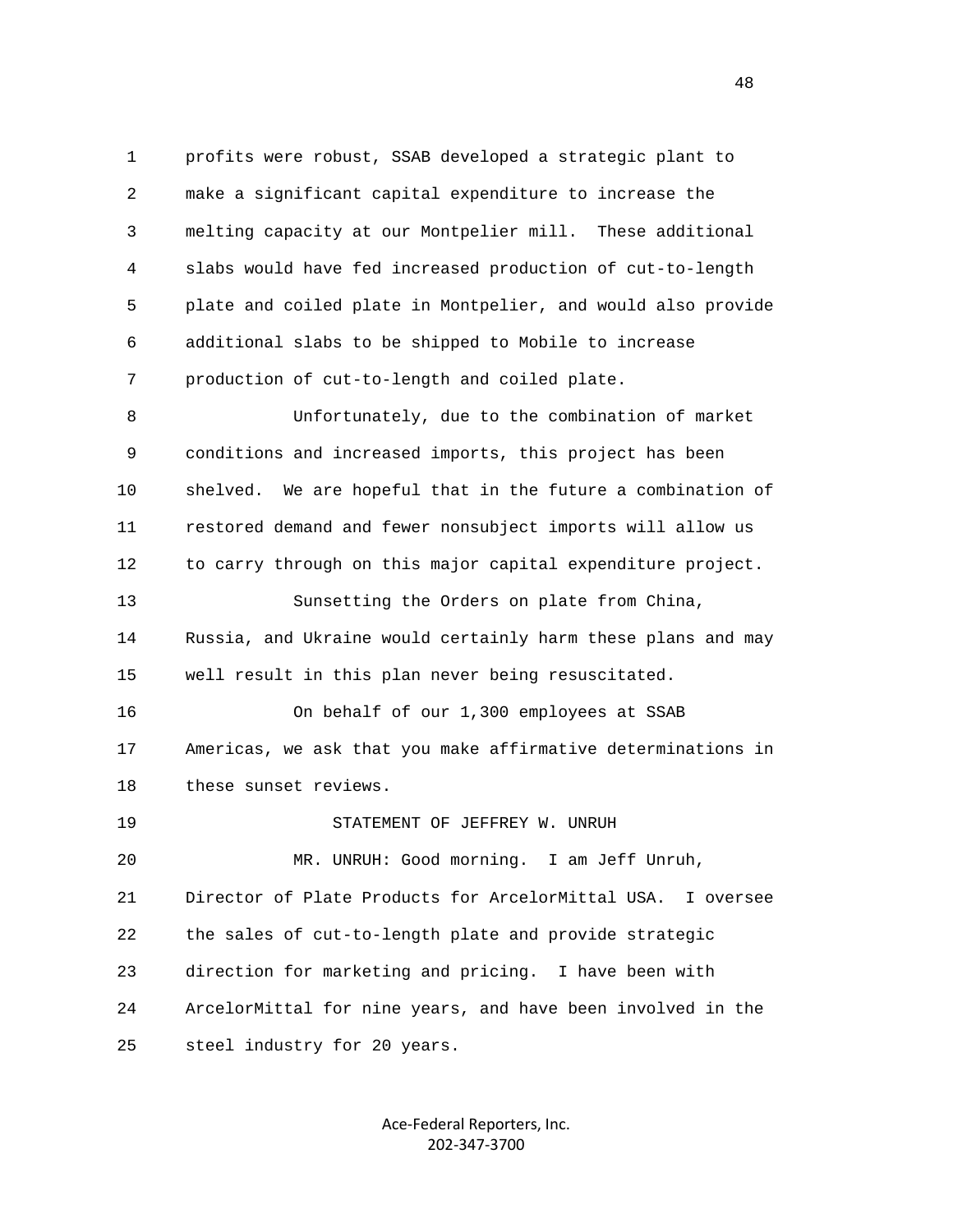1 I appreciate the opportunity to appear before you 2 to explain why continuation of these trade remedies is very 3 important to my company and to our industry. With me is Ben 4 Rosenberg, Product Manager for Plate Products.

 5 ArcelorMittal produces a wide array of 6 cut-to-length plate products with an extremely broad range 7 of dimensional characteristics. Our cut-to-length plate is 8 used in numerous applications such as heavy construction 9 equipment, rail cars, wind towers, large-diameter pipe, 10 chemical plants, petroleum refineries, nuclear facilities, 11 bridges, structures, barges, and ship building.

 12 We were happy to have the Commission staff tour 13 our production facility in Coatesville earlier this summer 14 to see how this important product is made. ArselorMittal 15 and its predecessor companies have a long and proud history 16 of producing cut-to-length plate in the United States.

 17 Our plate has been used in building some of the 18 most well-known structures in our country such as the 19 Gateway Arch in St. Louis, the Walt Whitman Bridge in 20 Philadelphia, the Tappan Zee Bridge which is being rebuilt 21 across the Hudson River, the original World Trade Center in 22 New York, and the Freedom Tower which opened last year at 23 the same location.

 24 Those of you who were able to make it to our 25 plant tour saw our 9/11 Memorial in Coatesville which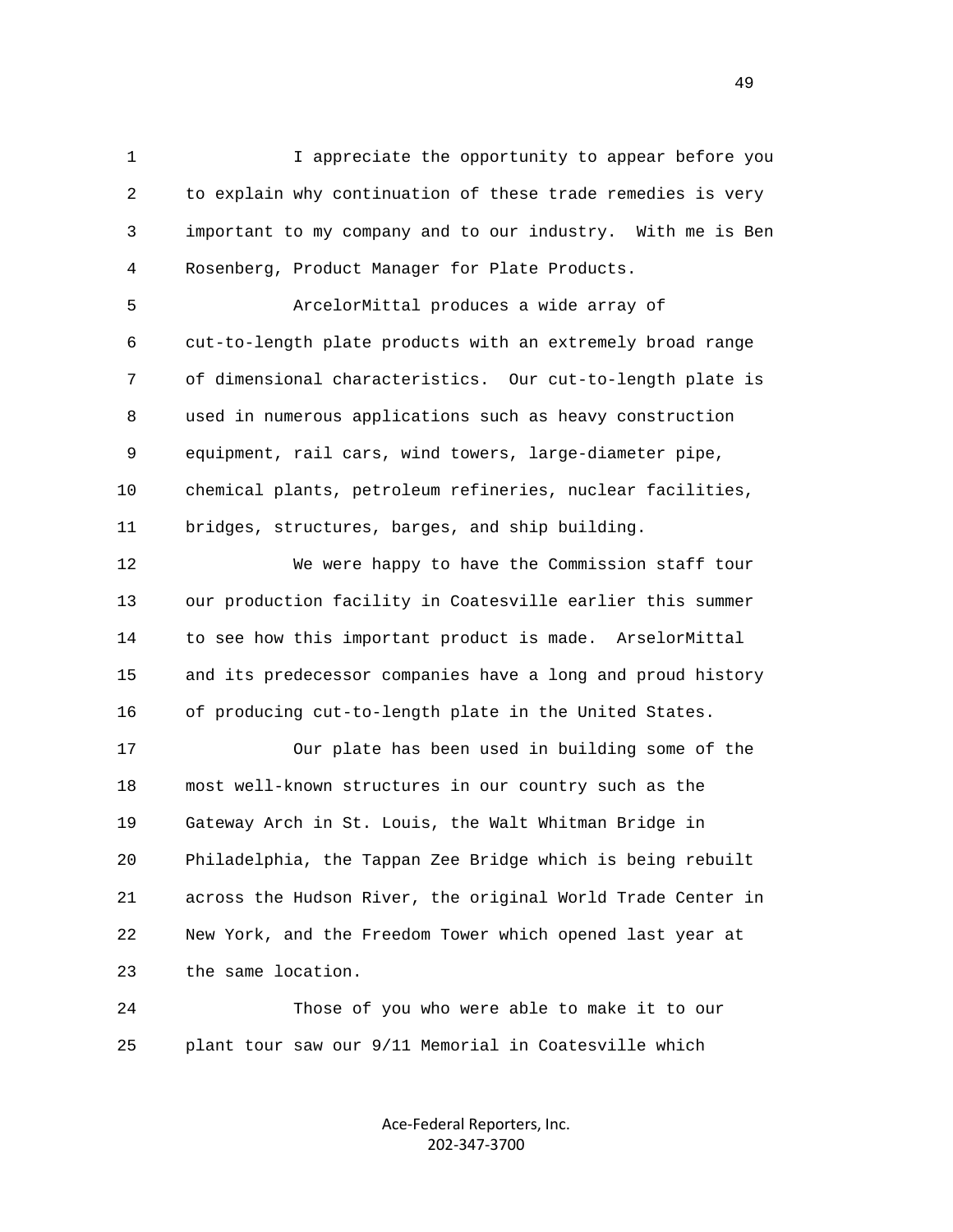1 displays the trees from the exterior of the World Trade 2 Center, those trees were made from our plate and were the 3 only elements of those buildings to remain standing after 4 the attacks.

 5 We are proud of our history but we are concerned 6 about our future. The trade remedies against the three 7 countries under review have been critical in restoring fair 8 pricing to our market. But even with these remedial 9 measures in place, we are faced with a very challenging 10 market.

 11 While demand for cut-to-length plate in the U.S. 12 market was reasonably healthy from 2012 to 2014, the market 13 has experienced a severe downward adjustment in 2015. 14 Before the decline in demand, we saw a substantial increase 15 in import volumes and market shares from nonsubject 16 countries beginning in March of 2014. That increase 17 resulted in large inventory buildups of imports by the 18 beginning of 2015. The combination of falling demand and 19 increasing imports has led to a large decline in U.S. prices 20 and a dramatic dropoff in orders for cut-to-length plate 21 this year.

 22 During the first two quarters of 2015, we 23 experienced price declines of over 20 percent. Through most 24 of the third quarter we have seen an additional price 25 declines of roughly 10 percent.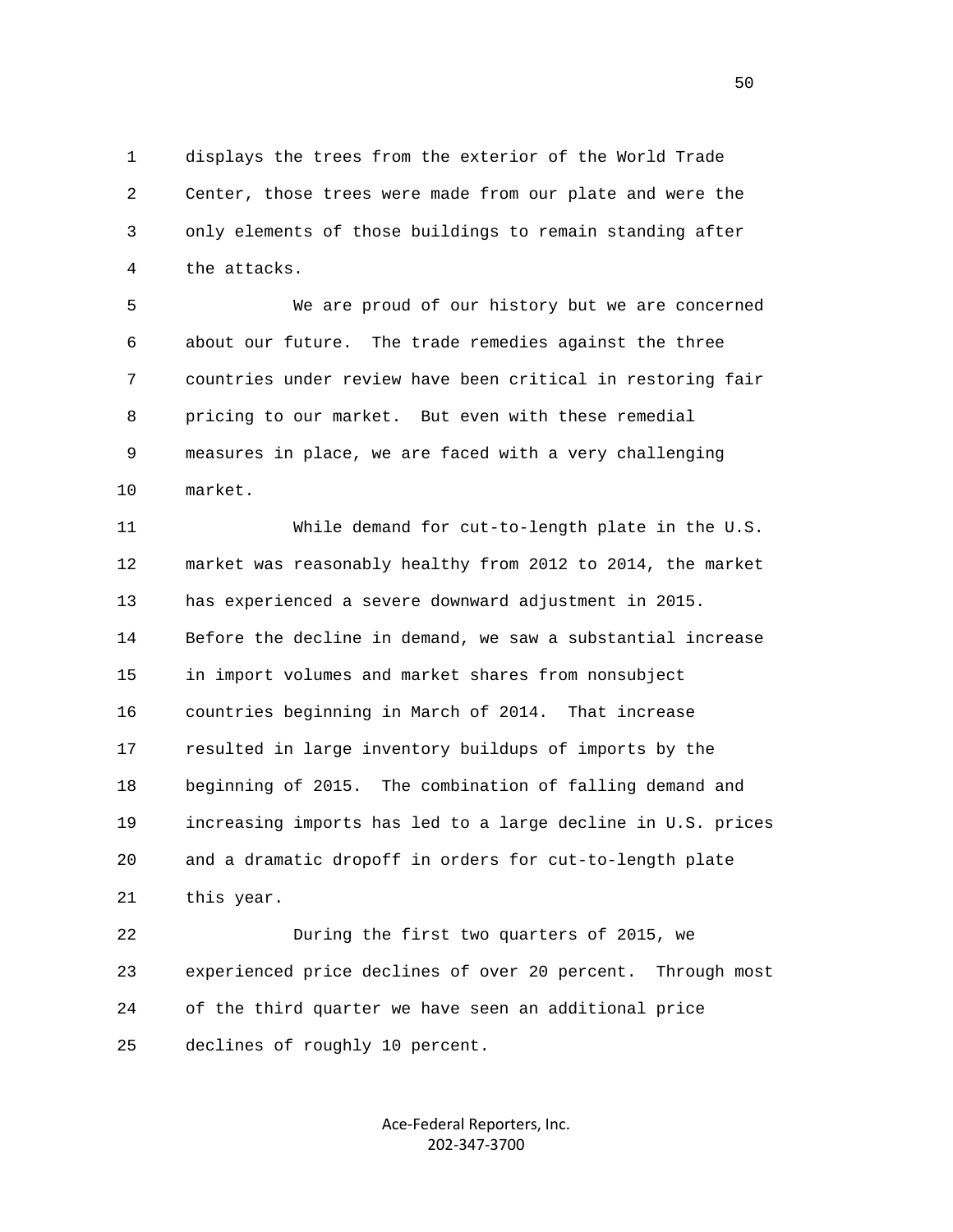1 Prices in the U.S. cut-to-length market are now 2 at their lowest level in a decade and continue to fall 3 further into the fourth quarter. This collapse in pricing 4 is having a severe impact on ArcelorMittal USA's financial 5 performance and our ability to reinvest in operations. 6 Further, we have been told by customers have 7 current offers for imported plate to be delivered in the 8 late fourth quarter of 2015 and first quarter of 2016 are 9 \$60 to \$100 per ton lower than current low pricing. 10 The increase in volumes of nonsubject imports and 11 resulting inventory overhang are also causing our production 12 and shipments to decline. Much of the increase in 13 nonsubject imports has been driven by displacement of sales 14 in third-country markets by increased imports from China, 15 Russia, and Ukraine. 16 Our order books are off dramatically. Current 17 levels of inventories mean that distributors and service 18 centers are not interested in buying. End-users are 19 delaying their purchases, which are already at reduced 20 volumes, until the absolute last minute. When prices fall 21 as much and as quickly as they have this year, customers 22 tend to put off buying the product because they anticipate 23 prices are going to fall further, and they do not want to be 24 left holding inventories that are losing value.

25 I cannot over-emphasize the abysmal condition of

Ace‐Federal Reporters, Inc. 202‐347‐3700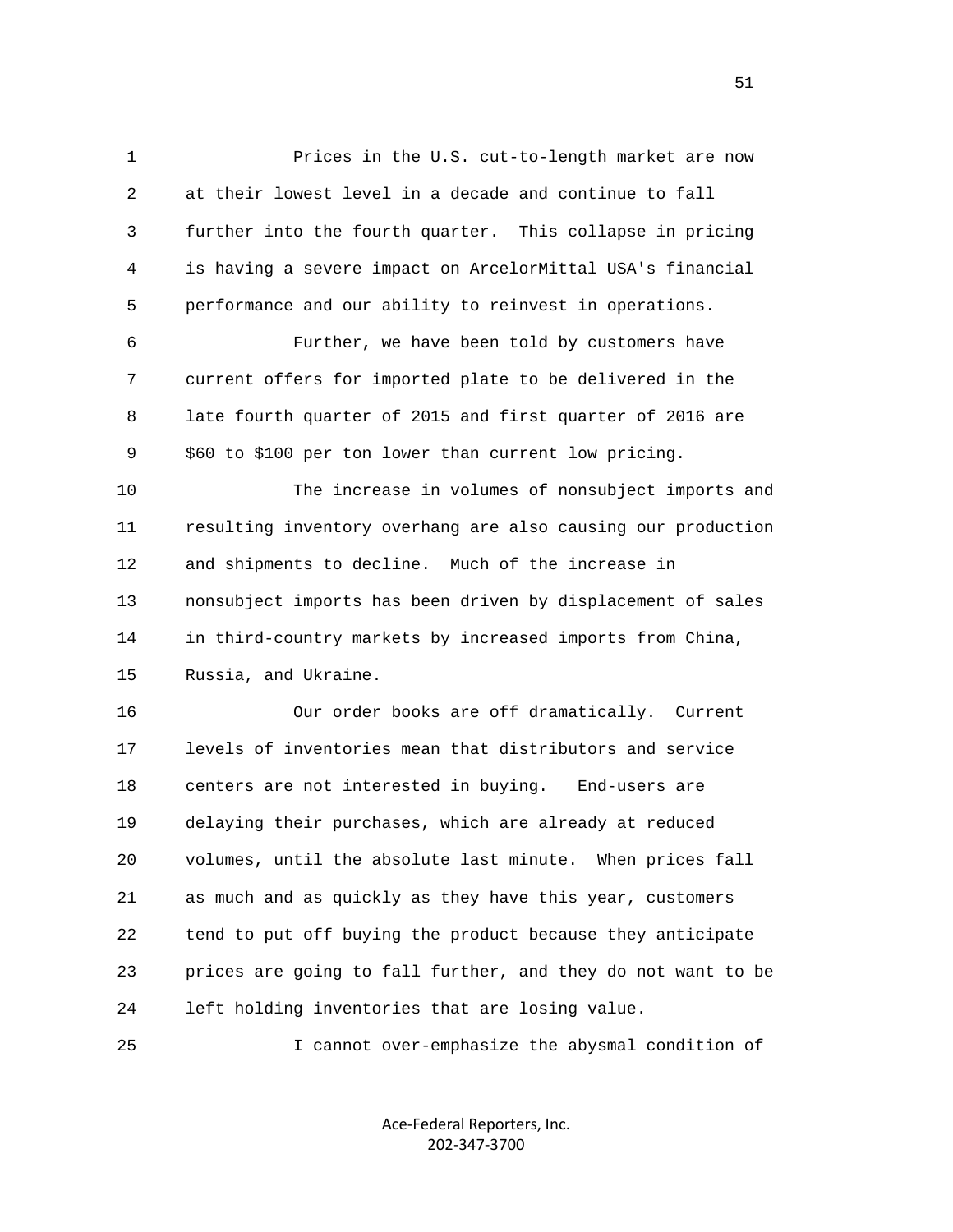1 our market. We permanently closed our plate rolling 2 operations at our Gary, Indiana, Mill in May of this year. 3 Our capacity utilization rates and prices are already at 4 unsustainable low levels. It is truly frightening to think 5 where our plate operations would be if the trade remedies on 6 imports from China, Russia, and Ukraine had not been in 7 place, and how much worse off we will be if they are 8 removed.

 9 The growth of the plate industry in China since 10 the time of the original investigation has been staggering, 11 and the industry continues to expand despite slowing demand 12 for the product in China.

 13 The Chinese industry now accounts for well over 14 half of global capacity to produce cut-to-length plate, and 15 a very substantial element of this capacity is unused. In 16 fact, the Chinese industry has enough excess capacity to 17 supply the entire U.S. market for cut-to-length plate many 18 times over.

 19 And we know that even though U.S. prices are low 20 and falling, they are far more attractive than those in 21 China. Based on these facts, there is no doubt that imports 22 from China would quickly establish an enormous U.S. market 23 presence and threaten the existence of the entire U.S. 24 industry if the Order was revoked.

25 The facts in relation to the Russian and

Ace‐Federal Reporters, Inc. 202‐347‐3700

 $\sim$  52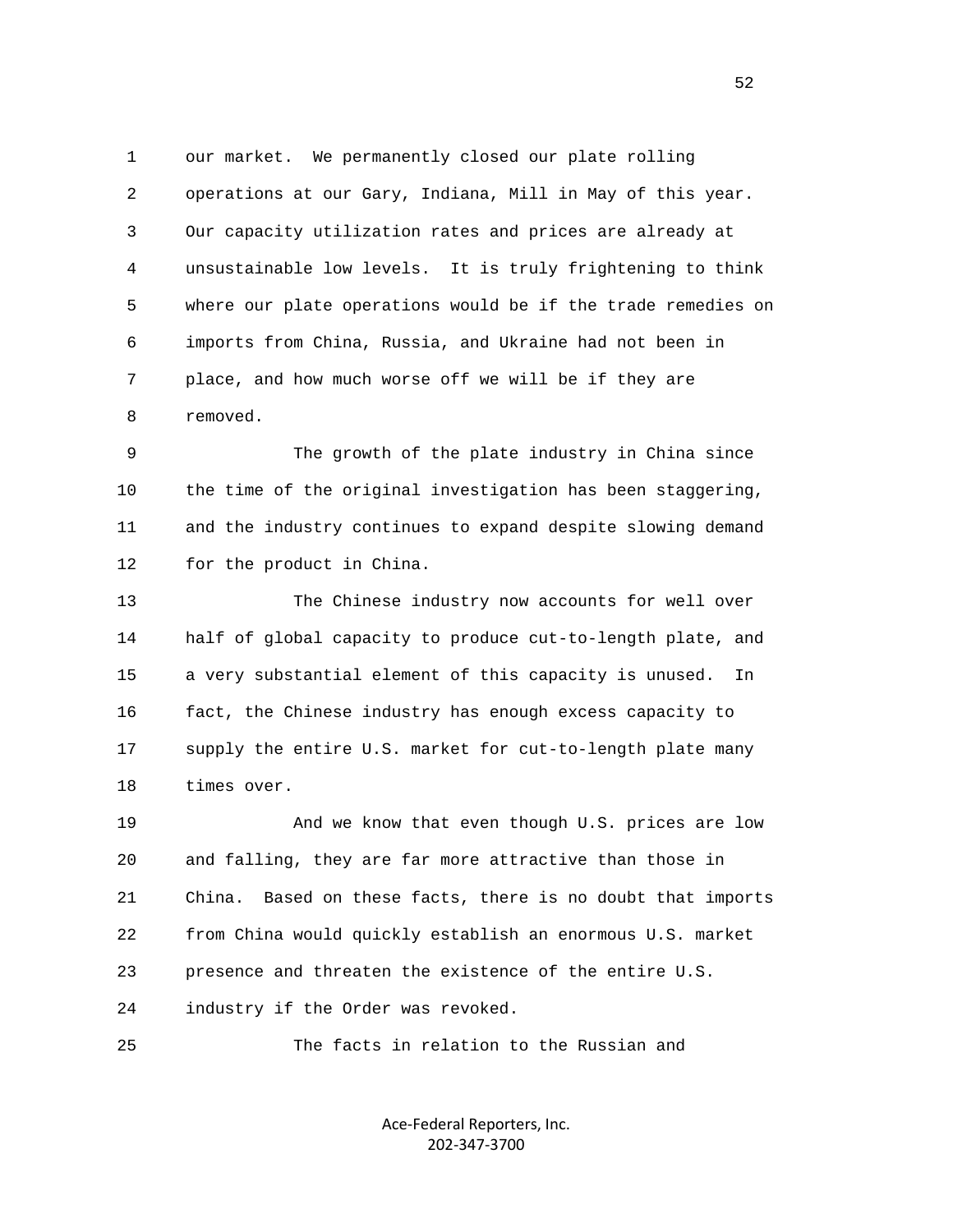1 Ukrainian industries are sobering, as well. The Russian 2 industry also has expanded significantly in recent years, 3 but faces declining demand in its home market as the Russian 4 economy contracts. The industry has substantial 5 overcapacity and faces antidumping orders in a number of 6 countries. Given the relatively attractive prices in the 7 U.S. market and the strength of the U.S. dollar, Russian 8 imports will flood back into the U.S. market if the 9 Suspension Agreement is revoked. 10 At the time of the original case on this product, 11 Ukraine was the number one source of U.S. imports of 12 cut-to-length plate. Ukraine continues to be one of the top 13 exporters of plate in the world, and sells that plate at the 14 lowest prices among all the top global exporters. 15 The relative attractiveness of U.S. prices and 16 barriers to entry in other markets make it likely that 17 imports from the Ukraine will also increase quickly if the 18 Suspension Agreement is revoked. 19 As concerned as we are about the current 20 condition of the U.S. market for cut-to-length plate, the 21 return of imports from the three Subject Countries with no 22 price constraints would spell devastation for my company's 23 plate operation and for the domestic industry. 24 China, Russia, and Ukraine have always sold their 25 products on the basis of low and aggressive pricing. Their

> Ace‐Federal Reporters, Inc. 202‐347‐3700

 $\sim$  53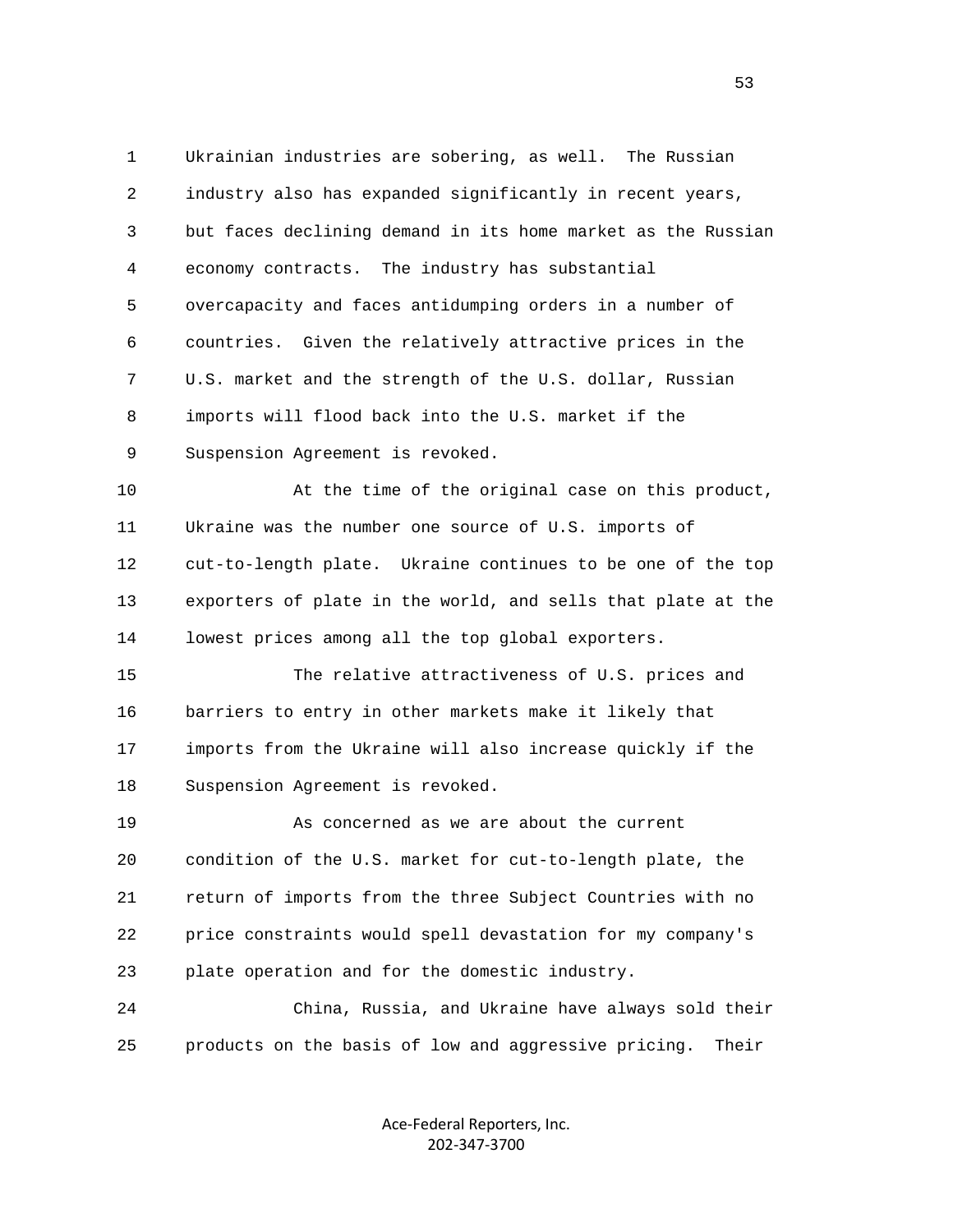1 return with no trade remedies in place would be disastrous 2 for both our prices and production of cut-to-length plate. 3 I use the terms "devastation" and "disastrous" 4 quite deliberately. We are in a precarious position in this 5 industry and we simply cannot withstand a further barrage of 6 low-priced imports. 7 On behalf of my company and our workers, I urge 8 the Commission to leave the Order and the Suspension 9 Agreements in place. Thank you. 10 STATEMENT OF HOLLY HART 11 MS. HART: Good morning, Chairman Broadbent and 12 Members of the Commission. My name is Holly Hart and I am 13 an Assistant to the International President and Legislative 14 Director of the United Steelworkers. We are the largest 15 industrial union in North America with over 850,000 members. 16 Our Union has consistently opposed the unfair 17 foreign--unfair trade practices of foreign governments and 18 foreign companies that seek to gain unfair advantages by 19 violating U.S. and international trade rules. 20 On behalf of our Steelworker members and 21 retirees, I am here today to discuss the need for a 22 continuation of the Antidumping Order against China, and 23 Suspension Agreements with Russia and Ukraine on 24 cut-to-length steel plate imports. 25 These Steelworkers represent thousands of workers

> Ace‐Federal Reporters, Inc. 202‐347‐3700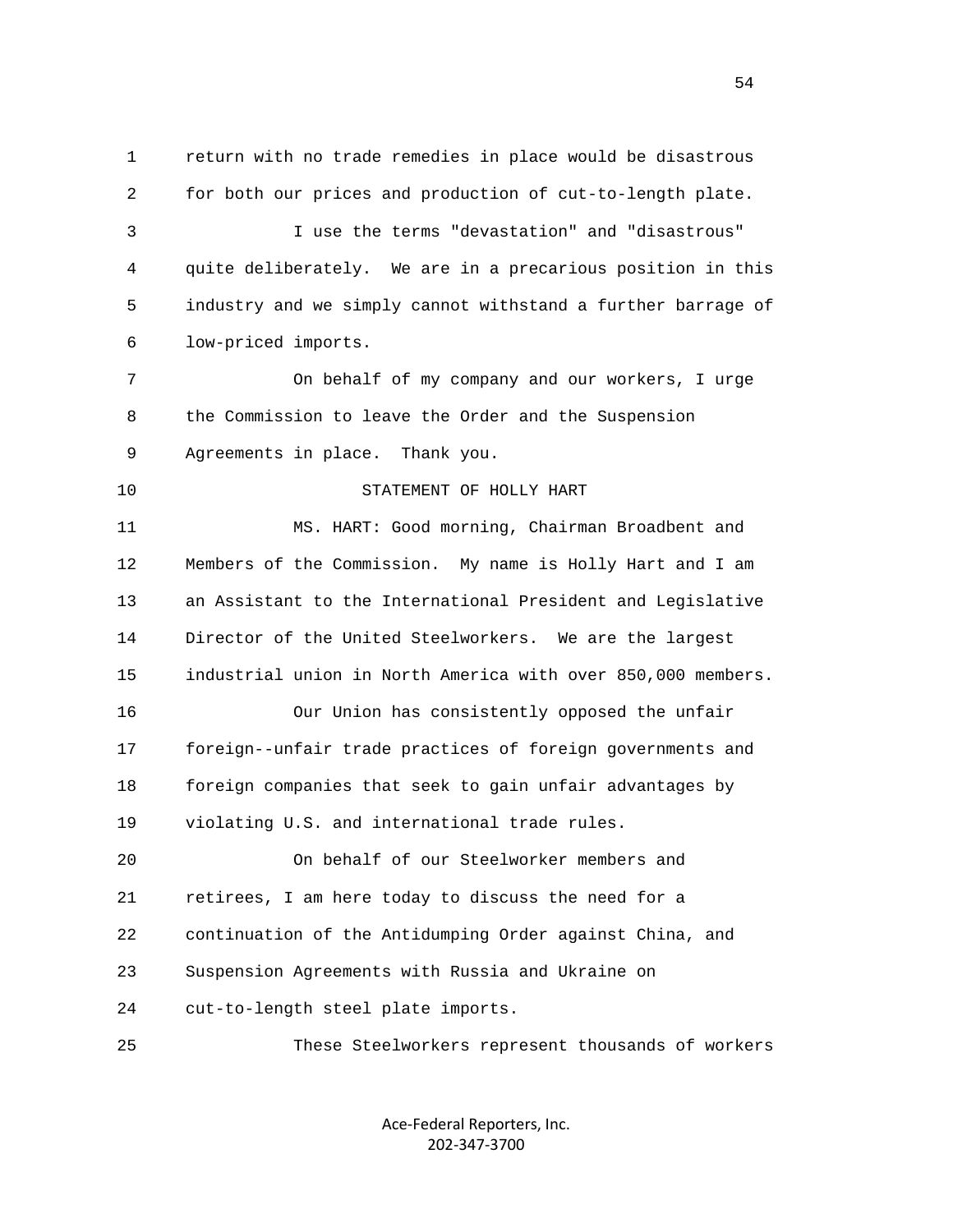1 in several different states at numerous different plants. 2 Our members in the cut-to-length plate industry work at the 3 ArselorMittal USA mills in Burns Harbor, Indiana; the C 4 Coatesville, Conshohocken and Steelton Mills in 5 Pennsylvania, and the LaPlace Mill in Louisiana, from just 6 2012 to 2014 production and related workers in the 7 cut-to-length steel industry have declined by more than 200 8 employees.

 9 In the first half of 2015, both hours worked and 10 wages dropped, as well. In addition, ArcelorMittal USA 11 notified the Union that effective May 9th of this year its 12 Gary, Indiana, plate-rolling operations would be permanently 13 closed. In providing notice of this closure to the 14 Steelworkers, ArcelorMittal cited substantial foreign 15 competition and the recent surge in cut-to-length plate 16 imports as factors leading to this decision.

 17 As you know, these closures and other worker 18 reductions have a devastating effect far beyond the affected 19 employees. They affect families and small businesses, 20 local, communities, and states where these men and women 21 reside as well.

 22 Without a continuation of the current trade 23 remedies against China, Russia, and Ukraine, we will likely 24 see more of the same as unfairly traded imports will quickly 25 surge into the U.S. market, displacing further U.S. sales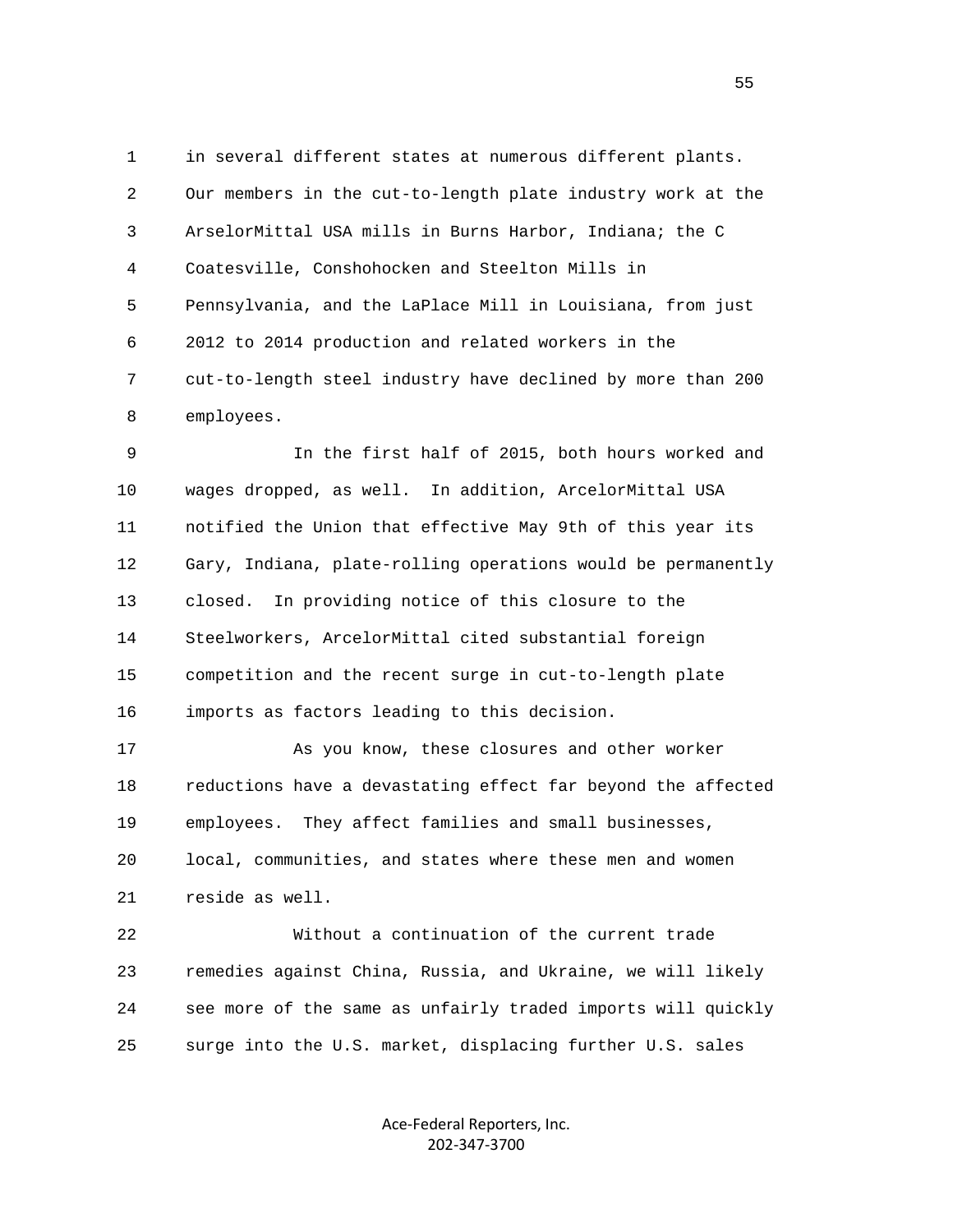1 and U.S. jobs.

| 2 | I certainly understand and appreciate the                  |
|---|------------------------------------------------------------|
| 3 | Ukrainian Government's efforts to assist its workers, but  |
| 4 | those efforts to save Ukrainian workers' jobs come at the  |
| 5 | expense of U.S. Steelworkers' jobs. And despite the tragic |
| 6 | situation in the Ukraine, the Ukrainians should not be     |
| 7 | allowed to export their unemployment here causing American |
| 8 | workers to lose even more jobs.                            |

 9 As the Commission is well aware, the U.S. Steel 10 industry as a whole is under siege by surging imports on a 11 number of different steel products. The Steelworkers have 12 testified, and you're probably getting sick of seeing me on 13 behalf of the domestic industry and its workers in the 14 recent corrosion-resistant, cold-rolled, and hot-rolled 15 steel trade cases. China is already subject to an Order on 16 hot-rolled steel and the corrosion-resistant and cold-rolled 17 steel cases are moving forward against Chinese imports.

 18 Russia is subject to a hot-rolled steel Order, 19 and a case on cold-rolled steel is also moving forward 20 against Russia. Russian imports of that product, excuse me. 21 Ukraine is also subject to an Order on hot-rolled 22 steel. While relief under those Orders is important, the 23 domestic industry and its workers cannot be truly protected 24 from unfairly traded imports without the continued relief on 25 cut-to-length plate.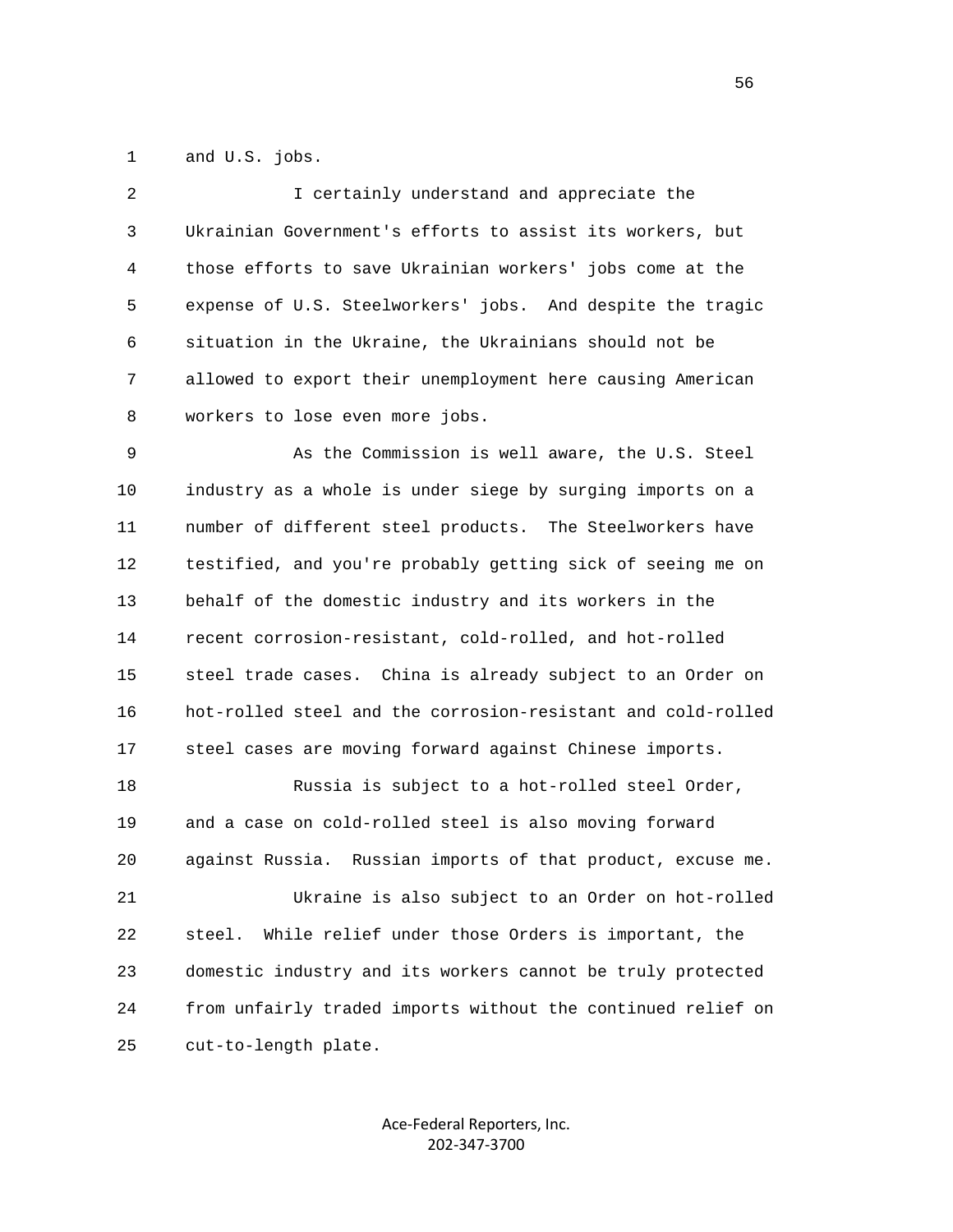1 On behalf of our Union's members who make 2 cut-to-length plate, the retirees that depend on the 3 continuing health of this industry and all of the 4 communities that they in turn support, I urge you to find 5 that termination of the Order or revocation of the 6 Suspension Agreements would likely lead to a continuation or 7 recurrence of material injury to the U.S. industry and its 8 workers within the reasonably foreseeable future. 9 Thank you, and I appreciate the opportunity to 10 testify before you today. 11 MR. PRICE: That concludes Petitioner's direct 12 presentation. We reserve our remaining time for rebuttal. 13 CHAIRMAN BROADBENT: Thank you, Mr. Price. 14 Thank you for the succinct presentation and let's see, I 15 think it's Ms. Holly, is that correct? Holly, we don't tire 16 of seeing you, so please keep coming, okay? 17 All right, let's see. I'm trying to kind of get 18 a sense of how the suspension agreements that are in effect 19 relate to how we should consider conditions of competition 20 with respect to these three orders. Mr. Price, can you help 21 me with that? 22 MR. PRICE: So I'll start it off. So there are 23 suspension agreements in place with Russia and Ukraine. 24 Those set, rather than having dumping duty deposits, those 25 set minimum export prices for these countries. The export

> Ace‐Federal Reporters, Inc. 202‐347‐3700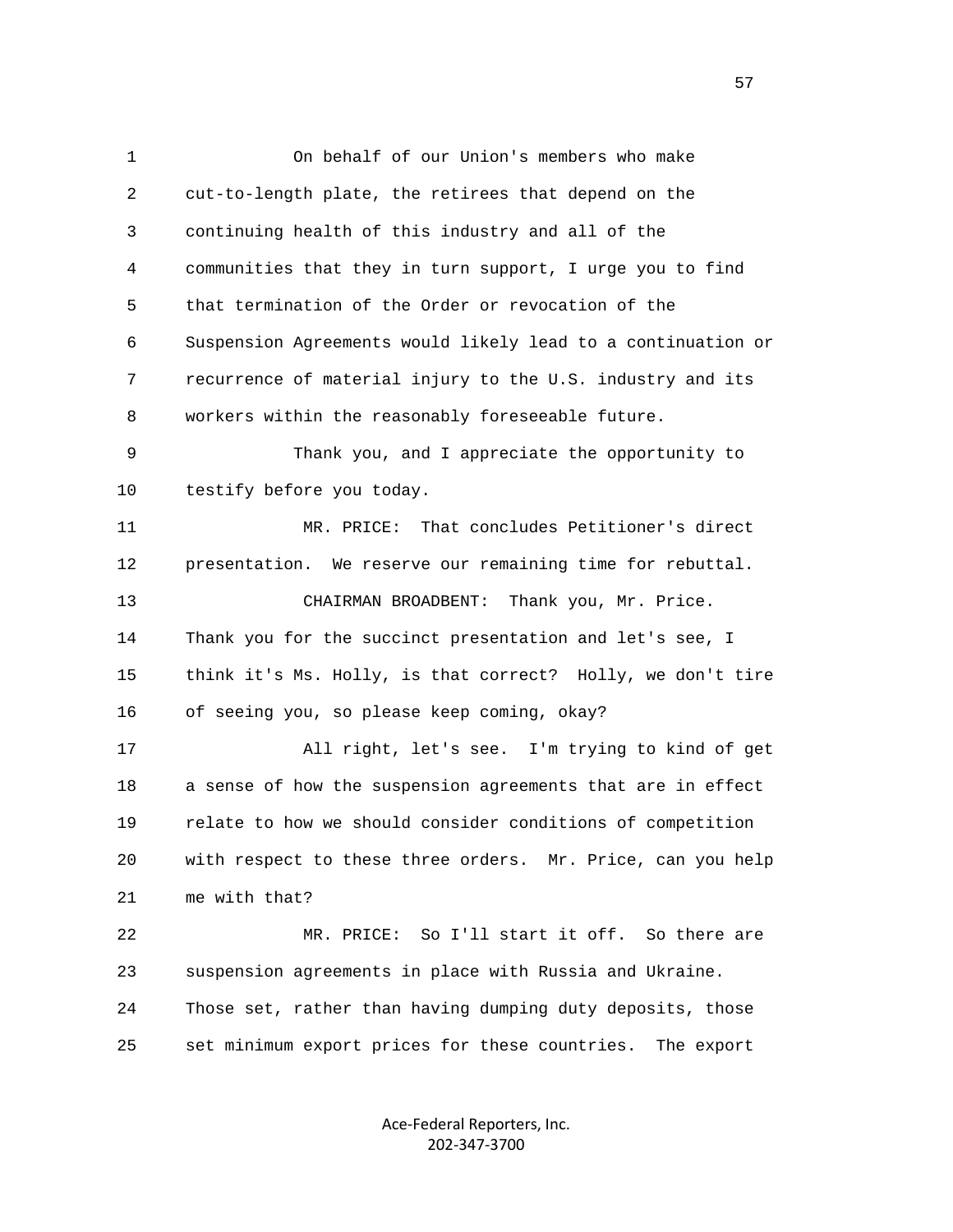1 prices are set, taking into account prices and costs in the 2 whole market, and they vary by grade and type of steel also. 3 CHAIRMAN BROADBENT: Okay, but how do they 4 impact our consideration of whether these orders ought to be 5 revoked, whether injury would reoccur? 6 MR. SCHAGRIN: For the record, this is Roger 7 Schagrin. Chairman Broadbent, I do not believe that they do 8 impact the Commission's consideration of conditions of 9 competition. This is probably about the sixth or seventh 10 sunset review involving products in which there are 11 countries subject to the review that have both -- some

 12 countries have suspension agreements and some countries are 13 subject to dumping orders.

 14 Past cases include hot-rolled from Russia and 15 other countries on three occasions, and this is the third 16 sunset review of cases in which, under cut-to-length plate, 17 you have some countries with suspension agreements and, in 18 this case, one with the dumping order.

 19 In the Commission's past considerations of these 20 sunset reviews and we can further elucidate this in our post 21 hearing brief, the Commission has not given consideration to 22 the differences among the subject countries, depending on 23 whether they're suspension agreements or orders.

 24 And there's a good reason for that. Because, of 25 course, the suspension agreements are governed by statutory

> Ace‐Federal Reporters, Inc. 202‐347‐3700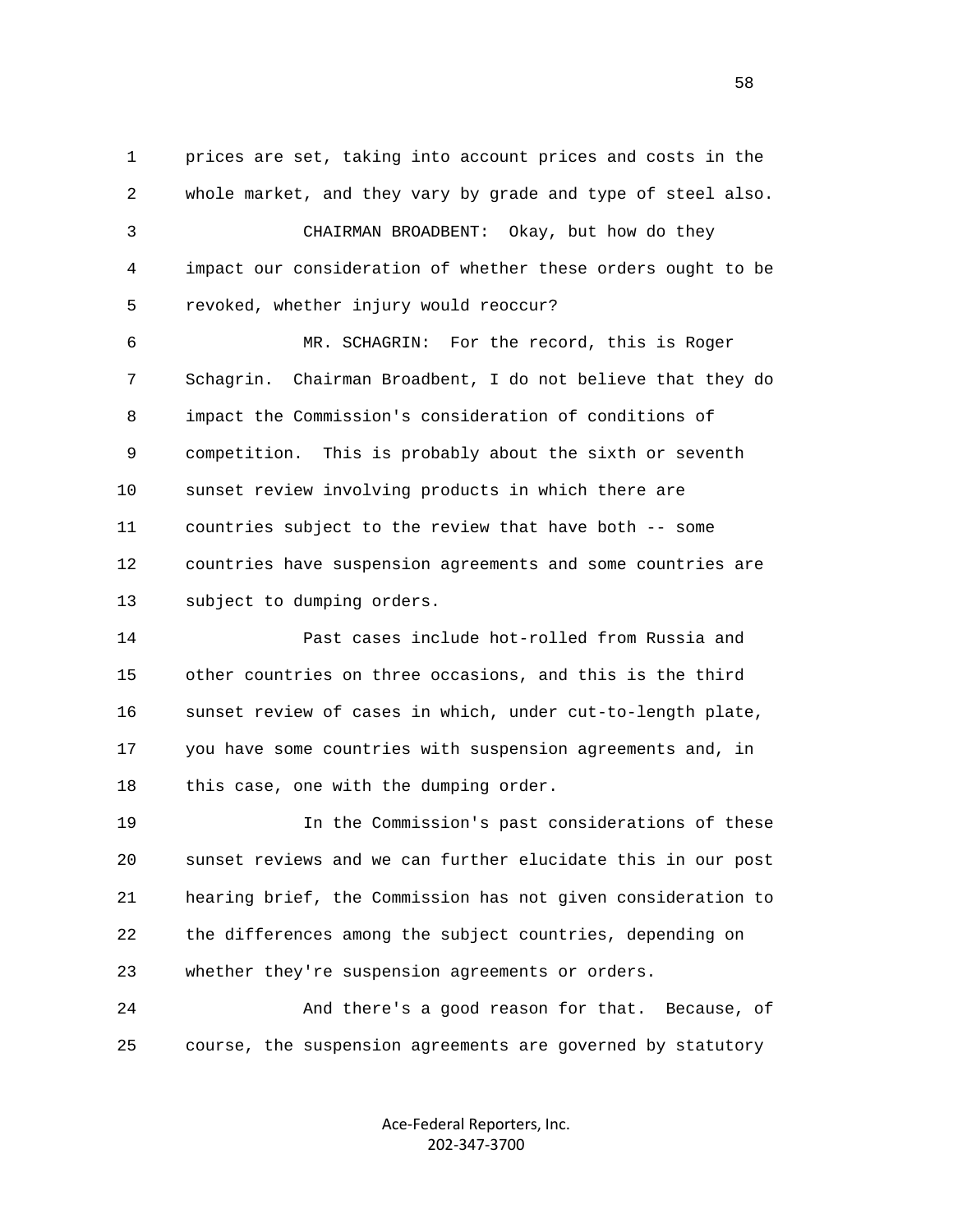1 provisions of the Department of Commerce that require that 2 those suspension agreements, in a sense, illuminate the 3 injurious impact of the pricing on the domestic industry. 4 So, recently, approximately three to four months 5 after this Commission's affirmative determination and 6 finding of recurrence of injury, by reason of hot-rolled 7 sheet from Russia, the commerce department found on that, 8 that suspension agreement on hot-rolled sheet from Russia no 9 longer served its statutory purpose and it revoked that 10 agreement and imposed dumping duties.

 11 Here, we have a similar situation which is the 12 domestic industry filed a letter with the Department of 13 Commerce approximately three months ago asking that the 14 department revoke the suspension agreement as to Russia 15 because we advocated that it no longer was in accordance 16 with the statutory directive and just at the end of last 17 week, the Department of Commerce published notice in the 18 federal register asking for public comment within thirty 19 days on that issue.

 20 The industry has not made a similar request with 21 the Ukraine, and I think for good reason. I know I've gone 22 on, but I recollect just one other very recent determination 23 by this Commission, which was world country tubular goods 24 from six countries.

25 That included the Ukraine and commerce has

Ace‐Federal Reporters, Inc. 202‐347‐3700

 $\sim$  59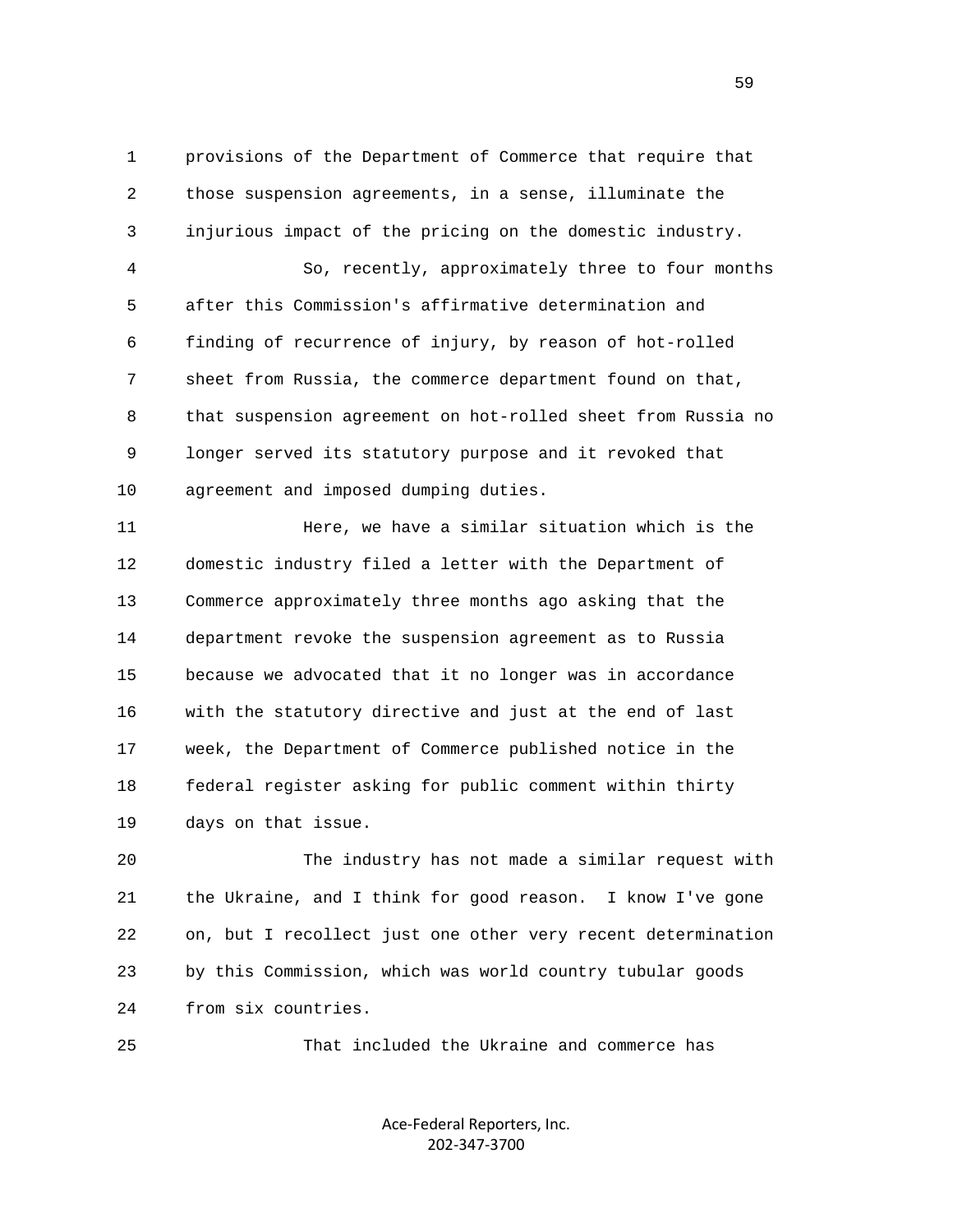1 entered into a suspension agreement with Ukraine. The other 2 countries were subject to antidumping duty orders and 3 countervailing duty orders, and the Commission treated all 4 those countries, including the Ukrainian suspension 5 agreement, equally for purposes in that case of determining 6 present material injury.

 7 So I do not believe, under the Commission 8 precedence, that you should treat any of these countries 9 differently as condition of competition, because they have a 10 suspension agreement versus an order. Thank you.

 11 MR. ROSENTHAL: Chairman Broadbent. Paul 12 Rosenthal, ArcelorMittal. Very quickly. I would say that 13 the -- whether it's an order or suspension agreement -- 14 should not be considered a condition of competition. We 15 don't look at it that way, I don't think the Commission's 16 ever looked at, though, the existence of an order or 17 suspension agreement as a condition of competition.

18 The rest of what you consider, the market, 19 what's happening the marketplace, etcetera, may be 20 considered conditions of competition, but the orders are 21 simply the restraints that are imposed in their alternative 22 forms, but not a condition of competition.

 23 MR. PRICE: Alan Price, let me quickly come back 24 to one more thing, which is Slide 16, which is Congress 25 basically entrusted the Commerce Department to say what the

> Ace‐Federal Reporters, Inc. 202‐347‐3700

 $\sim$  60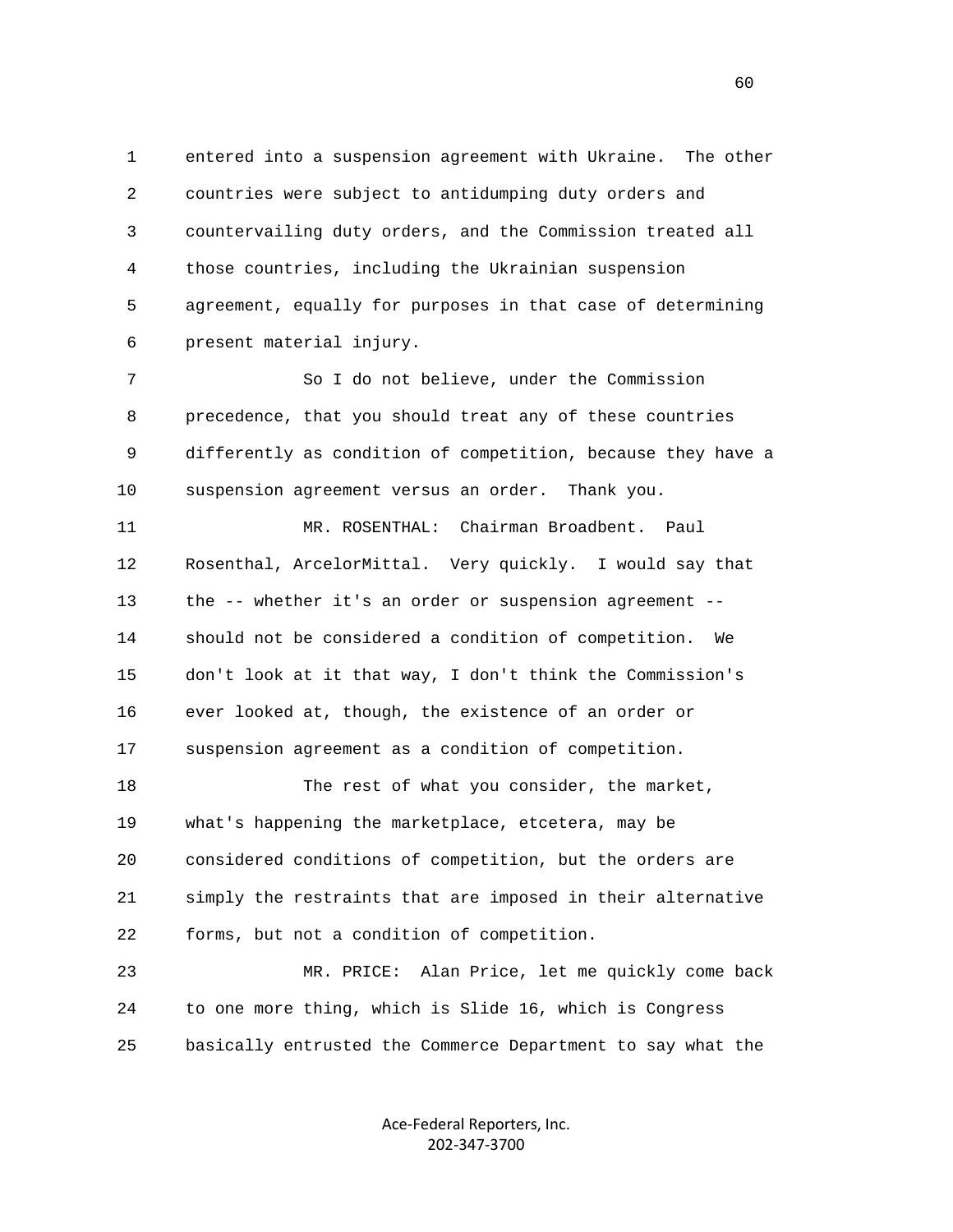1 margins of dumping would likely be, what the negative 2 effects would likely be for your consideration.

 3 Trying to make somehow, rather distinguish 4 between a suspension agreement or for a condition of 5 competition, I think, displaces the direction of Congress 6 that you should accept what these likely margins would be, 7 and then judge the injurious impact of lifting the orders, 8 going forward, since the conditions of competition relate to 9 what the counterfactual are likely to be and whether or not 10 they'll be farmed to the U.S. industry, whether or not 11 they'll be increased. Imports, whether or not they would 12 compete with each other, whether or not they'd be 13 simultaneously present, it's all in the counterfactual 14 situation. That's where you should be focused.

 15 CHAIRMAN BROADBENT: Okay. I guess this is -- 16 we haven't done any of these cases yet, but deal with the 17 suspension agreements, but I guess I would kind of look at 18 it to try to figure out what is this restraining effect that 19 these agreements are having on the market as we find it?

 21 Schagrin. You know, the way that the statute works at 22 commerce and in practicality, the way these now market 23 economy's suspension agreements with Russia and the Ukraine 24 work, is that they establish a normal value by specific 25 product for every six month period based upon a request.

20 MR SCHAGRIN: Chairman Broadbent, Roger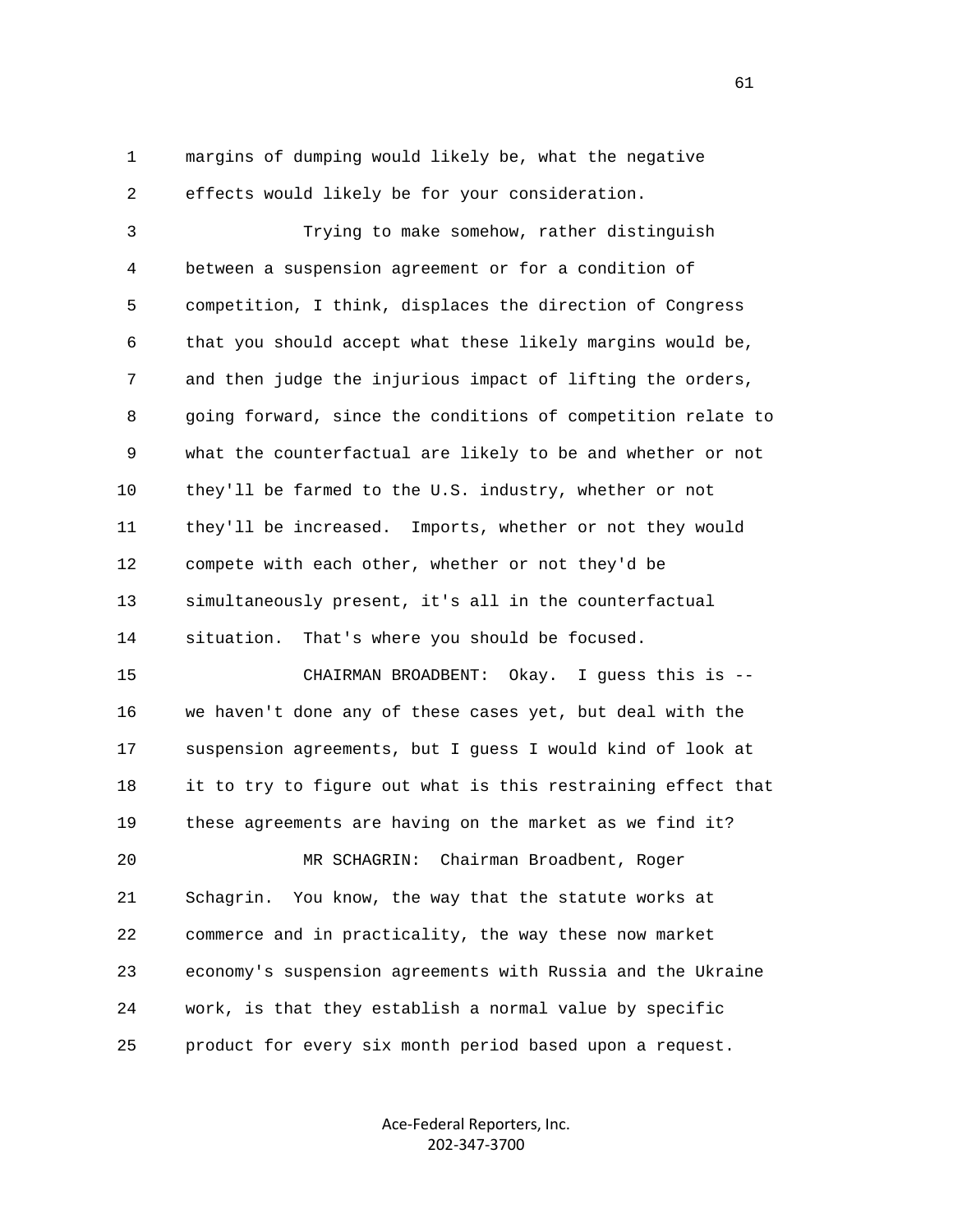1 It's the Russian and/or Ukrainian producer that has to make 2 a formal request to the Department to establish normal 3 value.

 4 They then present old questionnaire data they 5 would normally present during an investigation period, as 6 the whole market prices and whole market costs, and then the 7 department establishes a normal value for a future six month 8 period. And we believe that, depending on certain 9 conditions, that those types of suspension agreements can 10 remove any adverse pricing effect. Sometimes they don't 11 work well.

 12 In the case of Russia, both as the hot-rolled 13 and as the plate, a massive sudden devaluation of the 14 currency can result in very precipitous downturns in those 15 normal values, and that's because there's a timing lag, so 16 not to get too far in the weeds, but I think you're 17 interested in how these work.

 18 If the Department of Commerce is now looking at 19 establishing first half 2016 normal values based on first 20 half 2015, whole market prices and costs, it would then say 21 in October or November of 2015, take all of those whole 22 market sales and costs which were in Russian rubles using 23 Russia as an example, and it would translate them into whole 24 market prices and whole market costs using the ruble 25 exchange rate in October or November of this year.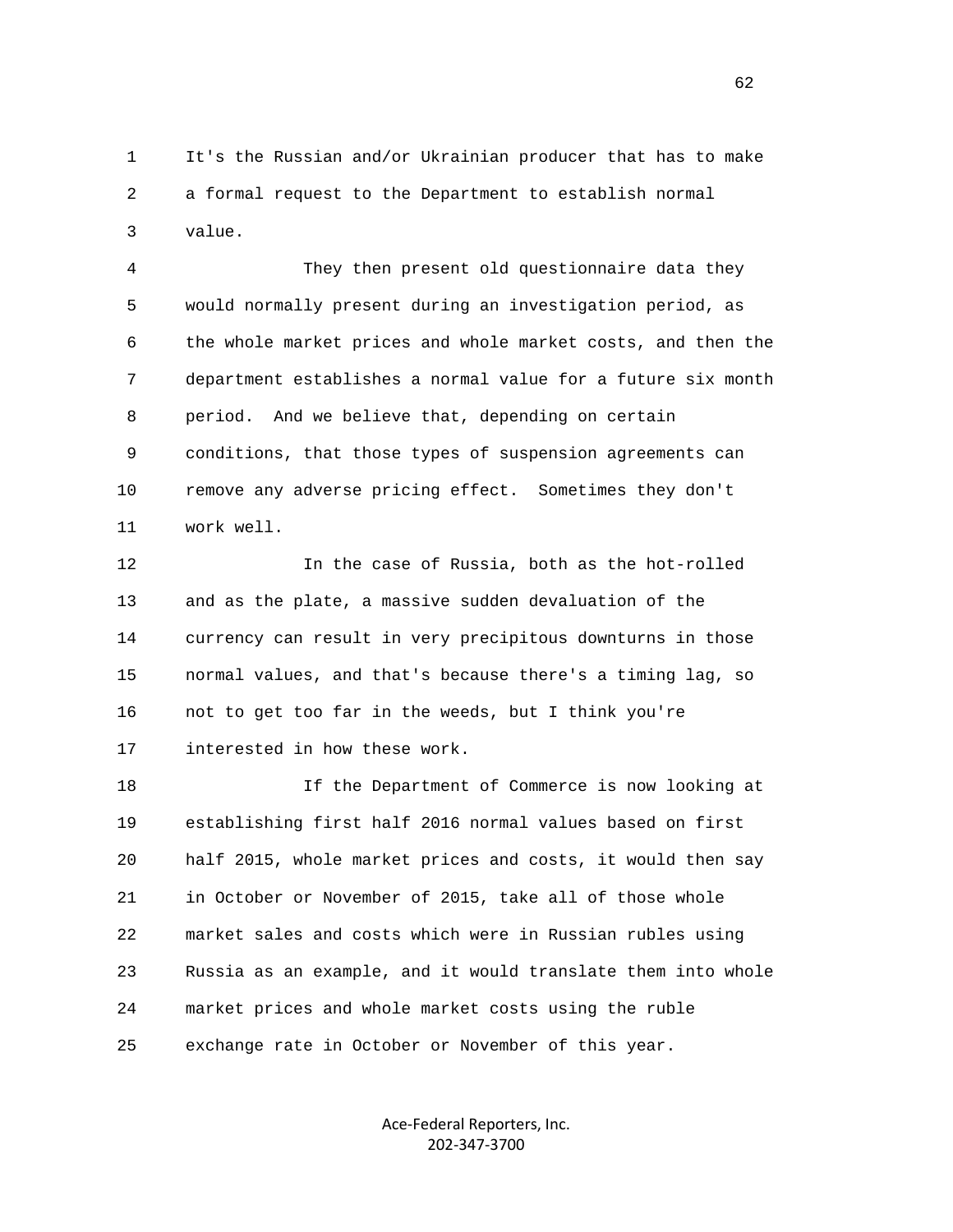1 And the ruble is plummeted by more than, maybe 2 fifty, sixty, seventy percent, and so that can result in a 3 very severe downward adjustment. We've argued to the 4 Department that that's why that agreement is not working as 5 it should and why it should be revoked. I would point out 6 that suspension agreements -- I was involved in these cases, 7 I was the petitioner's counsel in '96 and '97 -- 8 CHAIRMAN BROADBENT: Okay. 9 MR. SCHAGRIN: -- when these cases were brought. 10 Those suspension agreements were made because at that time, 11 the Soviet Union -- no, the former countries, then the CIS 12 countries -- steel was their primary export. And they badly 13 need the currency, and the Clinton administration said, 14 "Look, steel industry, you have to take one for the team. 15 We're not going to impose these 237% and 185% duties. We're 16 gonna give these folks -- 17 CHAIRMAN BROADBENT: Okay, looks like my time is 18 up. 19 MR. SCHAGRIN: I'm sorry. 20 CHAIRMAN BROADBENT: Thank you. 21 VICE-CHAIRMAN PINKERT: Thank you, Madame 22 Chairman and I thank all of you for being here today to help 23 us to understand these issues. I understand your argument 24 about the suspension agreements and the impact that they 25 might have had on pricing, but how much of an increase in

> Ace‐Federal Reporters, Inc. 202‐347‐3700

 $\sim$  63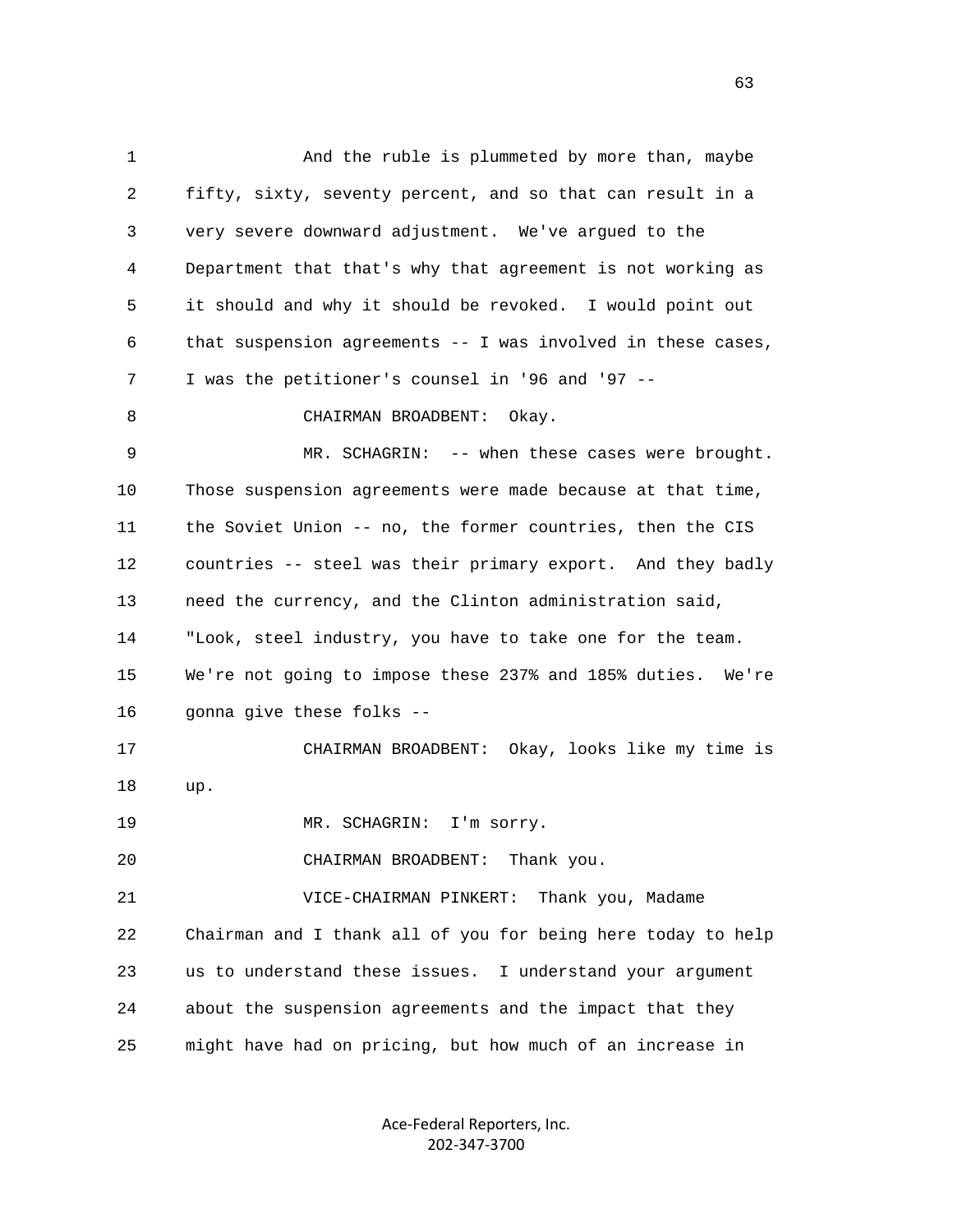1 Ukrainian volume is likely in the event that the suspended 2 investigation on Ukraine is revoked?

 3 MR. SCHAGRIN: Vice-Chairman Pinkert, this is 4 Roger Schagrin. We believe a tremendous amount and we point 5 to you as an example. So the EU had a quota system with the 6 Ukraine in place for many years. And after they ended that, 7 in part because of the political changes, you just saw a 8 tremendous increase in Ukrainian plate exports, the EU. So 9 we believe the same thing would happen here.

 10 We have not asked for the Ukrainian suspension 11 agreement to be terminated. We understand the politics. We 12 did not oppose -- by the way, knowing the OCTG industry -- 13 oppose the suspension agreement with the Ukraine on OCTG. 14 Once again, we understood the politics.

 15 But we believe the EU is the perfect example you 16 have on the record. There's a lot of public information on 17 it, your record information is confidential, about the 18 massive growth in Ukrainian exports to EU, we believe that 19 without any discipline in the U.S. market, given the massive 20 excess capacity the Ukrainian industry has, that we would 21 see a similar growth in exports from Ukraine to the U.S. 22 without the suspension agreement. Thank you.

 23 MR. ROSENTHAL: Vice-Chairman Pinkert, Paul 24 Rosenthal. Real quickly. Again, I don't think you should 25 be looking at the -- whether it's a dumping order or

> Ace‐Federal Reporters, Inc. 202‐347‐3700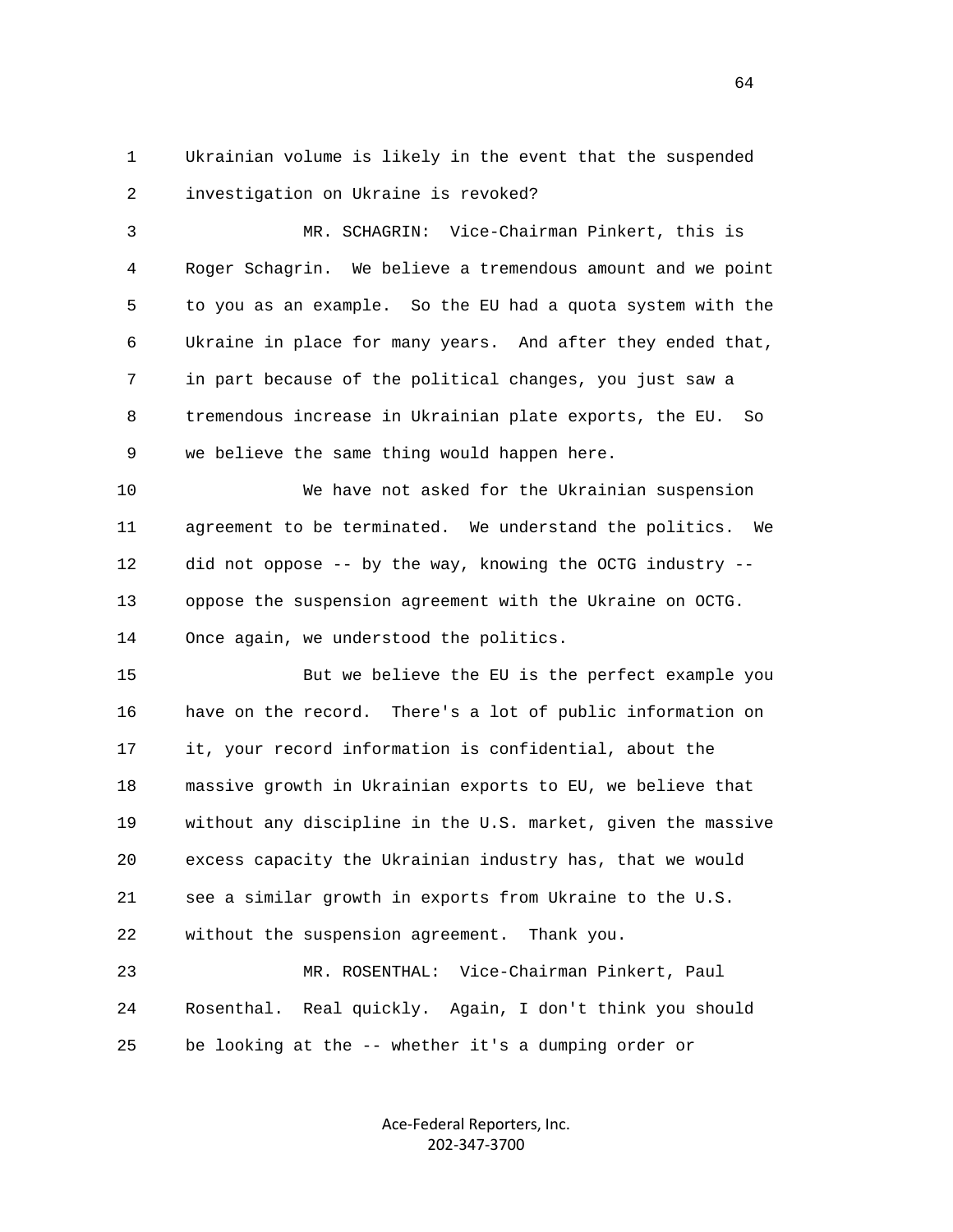1 suspension agreement -- any differently. There's trade 2 relief in effect, they're supposed to have a similar 3 restraining effect -- and your job, as you know it, is to 4 anticipate or guess what will happen in the absence of this 5 restraint.

 6 And that's the crux of our testimony today by 7 the witnesses is to say there is massive excess capacity in 8 the Ukraine. They're able to ship to Europe.

 9 Transportation costs are not an issue. They'll be able to 10 ship their products here. It doesn't matter whether there's 11 a suspension agreement that's being lifted, or antidumping 12 orders being lifted, once they're unrestrained, they have 13 the capability to flood this market with imports. That is 14 the key point.

 15 VICE-CHAIRMAN PINKERT: But I guess the 16 question, just to follow up with you, Mr. Rosenthal, for a 17 second. The question here is, "Why haven't they done that 18 already?" Given the nature of the suspension agreements in 19 question?

 20 MR. ROSENTHAL: There are several reasons for 21 that. One of them is that it actually has been a -- despite 22 what they say, it has been a restraint, it has been an 23 impediment to their exports. They may claim that they 24 could've satisfied the margins, etcetera, but in fact, the 25 suspension agreements have, in fact, been a restraint on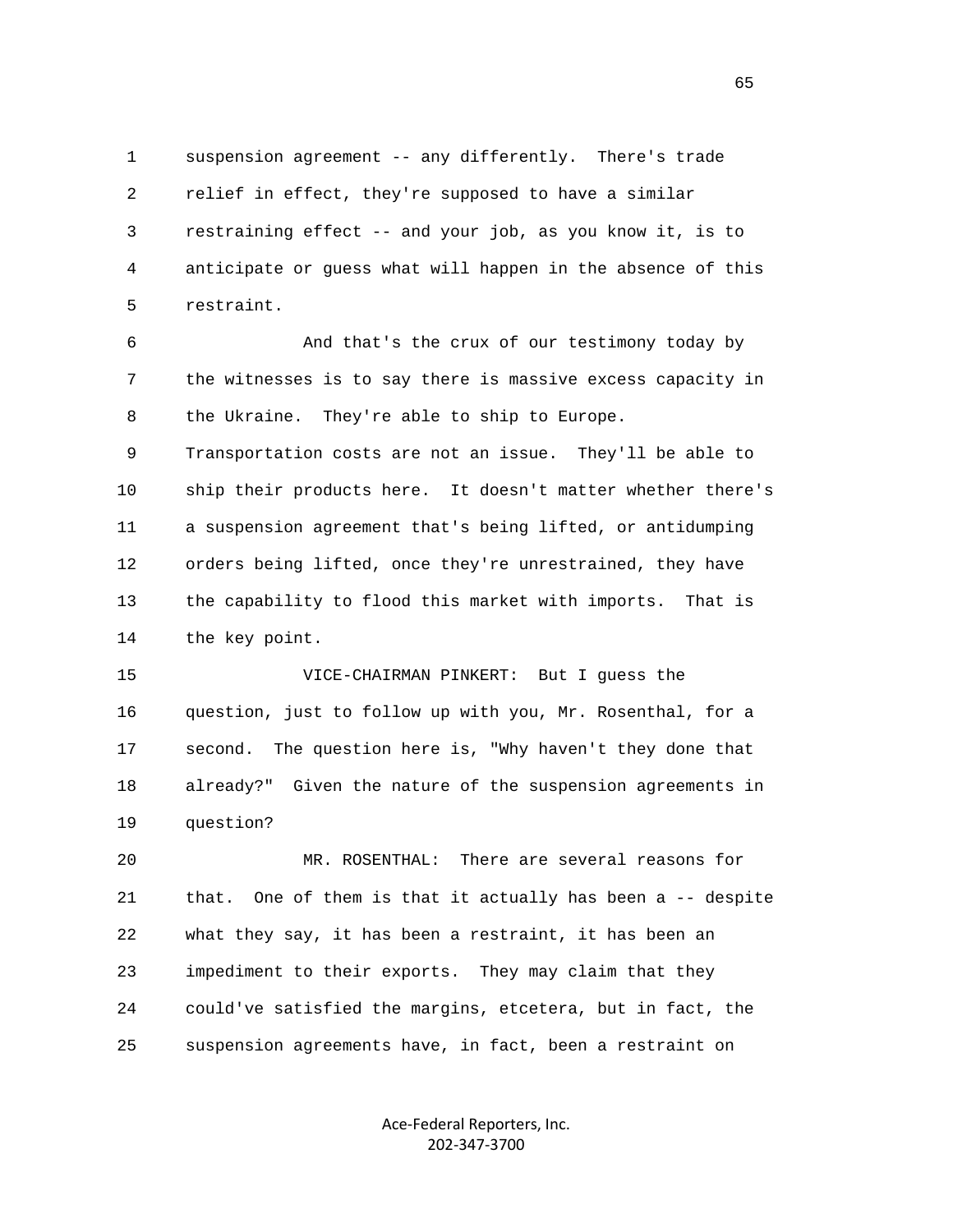1 their ability to export.

| 2  | Commissioner Pinkert, Chad<br>MR. UTERMARK:                  |
|----|--------------------------------------------------------------|
| 3  | Utermark, Nucor. I would just add -- if you look at          |
| 4  | Ukraine's behavior prior to the suspension agreement         |
| 5  | decision in the late '90s, they were the leading exporter to |
| 6  | the United States. They are built on an export platform and  |
| 7  | I concur with what was just said.                            |
| 8  | Thanks to your Commission's decision, I believe              |
| 9  | that is one of the reasons they have been constrained over   |
| 10 | the years of not bringing more imports into the United       |
| 11 | But if this suspension agreement is revoked, I<br>States.    |
| 12 | firmly believe they will come to our market, they will come  |
| 13 | They're able to come here. You saw the freight<br>quickly.   |
| 14 | They have resources, they have connections with<br>rates.    |
| 15 | customers, and we believe those imports will flood our       |
| 16 | market.                                                      |
| 17 | MR. MOSKALUK: Commissioner Pinkert, it's Jeff                |
| 18 | Moskaluk with SSAB. Just perhaps to add a little to the      |
| 19 | comment already made. I believe your question is, "Why       |
| 20 | would we think they will come to the U.S. market if the --   |
| 21 | is that correct?                                             |
| 22 | VICE-CHAIRMAN PINKERT: Well, the follow up                   |
| 23 | question was, given the nature of the suspension agreements, |
| 24 | and particularly the one on Ukraine, why haven't they        |
| 25 | already come in larger volumes into the U.S. market?         |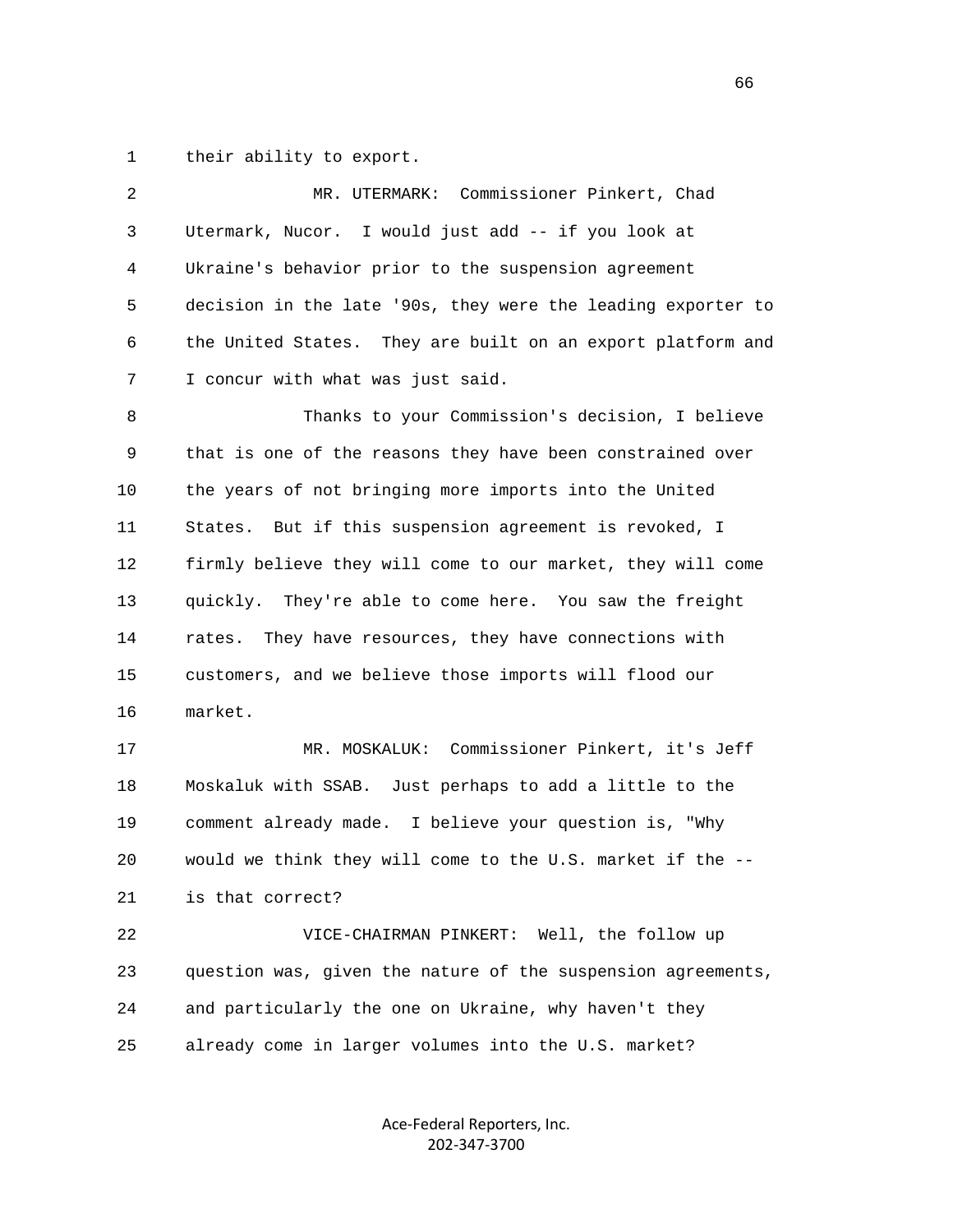1 MR. MOSKALUK: Okay. Your first question was, 2 "Would they come if it was removed?" Is that -- I was 3 trying to answer the first one perhaps. 4 VICE-CHAIRMAN PINKERT: The first one was, "What 5 do you expect the increase in volume to be?" 6 MR. MOSKALUK: I think the increase in volume 7 would be significant. And I'll point out a few reasons why. 8 One, our company has assets in Europe and so we see, you 9 know, who's exporting into Europe and clearly, the 10 Ukrainians are a large player there. And as we see, the 11 European market has slowed. The markets in Asia have slowed 12 significantly, and other markets that would be potential 13 markets to export plate would be Europe, Asia, South America 14 or the U.S. 15 And so if you look globally, the U.S., while 16 it's a declining market, it is still probably the most 17 attractive on demand, compared to the others I have listed. 18 And so it seems a pretty straight connection that the 19 opportunity would be there, and this would be a market that 20 would attract them. 21 MS. BECK: Commissioner Pinkert, if I could also 22 just point out -- in the first six months of 2015, there was 23 a very notable increase in imports from the Ukraine, and if 24 you look at the prices, at very low prices. Oh, I'm Gina 25 Beck from Georgetown Economic Services.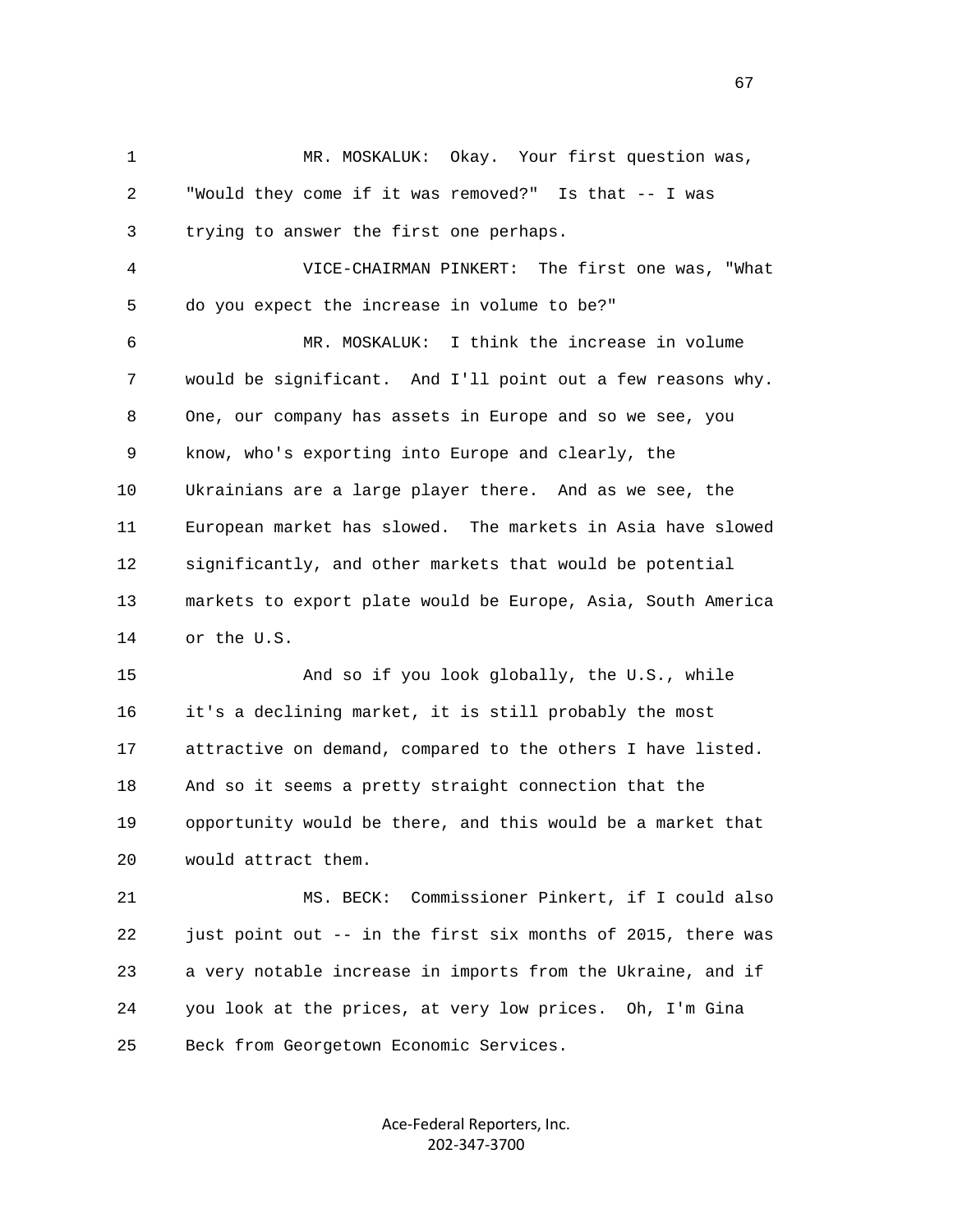| $\mathbf{1}$ | VICE-CHAIRMAN PINKERT:<br>Thank you.                           |
|--------------|----------------------------------------------------------------|
| 2            | MR. PRICE: Alan Price, Wiley Rein. September                   |
| 3            | 7, 2015.<br>This is actually from Medinvest website.           |
| 4            | Interview from their Director of Business. Basically, I'll     |
| 5            | summarize it. Talking about the crash in world markets         |
| 6            | occurring because of China. It's chasing them out of a lot     |
| 7            | of their Asian markets, forcing them to scramble.              |
| 8            | With the decrease in the domestic market,                      |
| 9            | Chinese shipping still, China stepping up exports, thus        |
| 10           | reshaping the balance of forces in all international           |
| 11           | markets.<br>This will result in a decrease in steel prices and |
| 12           | tougher competition with steel making, among steel makers.     |
| 13           | They view this as a long term issue. They view                 |
| 14           | this -- they have the lowest prices. Actually they're          |
| 15           | arguing China's now lower than them. They're fighting it       |
| 16           | back and forth. Faced with the opportunity to sell in the      |
| 17           | U.S., which is a higher priced market, they will exploit it    |
| 18           | like they -- and they will exploit it substantially.           |
| 19           | There is no question that they will shift to                   |
| 20           | market as they shift from market to market. They shift         |
| 21           | readily, they shift easily and with the attractiveness of      |
| 22           | the U.S. market going forward with plate prices on the world   |
| 23           | market, now you saw these numbers in the fives, I think?       |
| 24           | Put a three as a beginning number on that in the world         |
| 25           | market right now.                                              |

Ace‐Federal Reporters, Inc. 202‐347‐3700

 $\sim$  68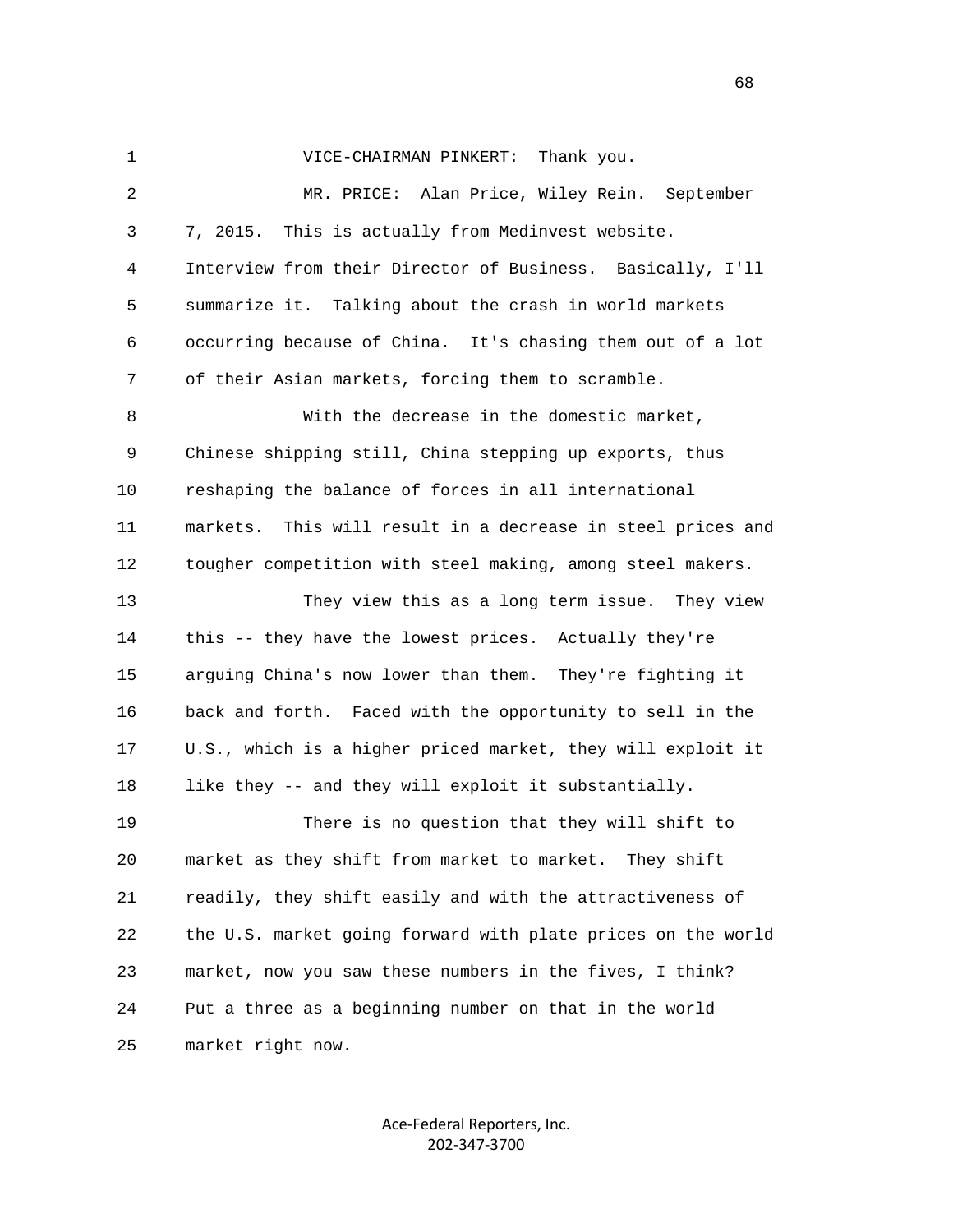1 The U.S. is the most attractive market in the -- 2 for them to shift into. It's hard to conceive how they 3 wouldn't do it. There's no shortage of ships. There's no 4 shortage of shipping. The attractiveness is there. And 5 just as they did in -- between 2007 and 2008, they shipped 6 very quickly, ramped up to the U.S. into a collapsing U.S. 7 market. They're very opportunistic and they're businessmen. 8 Why wouldn't they increase substantially into 9 the U.S. is equally the question. It's hard to believe that 10 they wouldn't. 11 VICE-CHAIRMAN PINKERT: Mr. Schagrin. 12 MR. SCHAGRIN: Vice-Chairman, I want to point 13 out one other thing about the suspension agreements, which I 14 have seen happen constantly and maybe Mr. Price could put up 15 the price on the fallen U.S. prices. This has happened 16 consistently over the last seventeen or eighteen years with 17 these agreements. And that is, I talked about the lag with 18 Chairman Broadbent of setting the prices, but it's really 19 tough for these farm producers, Ukrainians, Russians, we've 20 seen it with Chinese, South Africans. 21 When U.S. prices are falling, it's very tough 22 for them to sell at their suspension agreement, normal 23 values. And that's because they are set based on a period a 24 year before. And so they really can be uncompetitive when 25 U.S. prices are plummeting because their normal values are

> Ace‐Federal Reporters, Inc. 202‐347‐3700

 $\sim$  69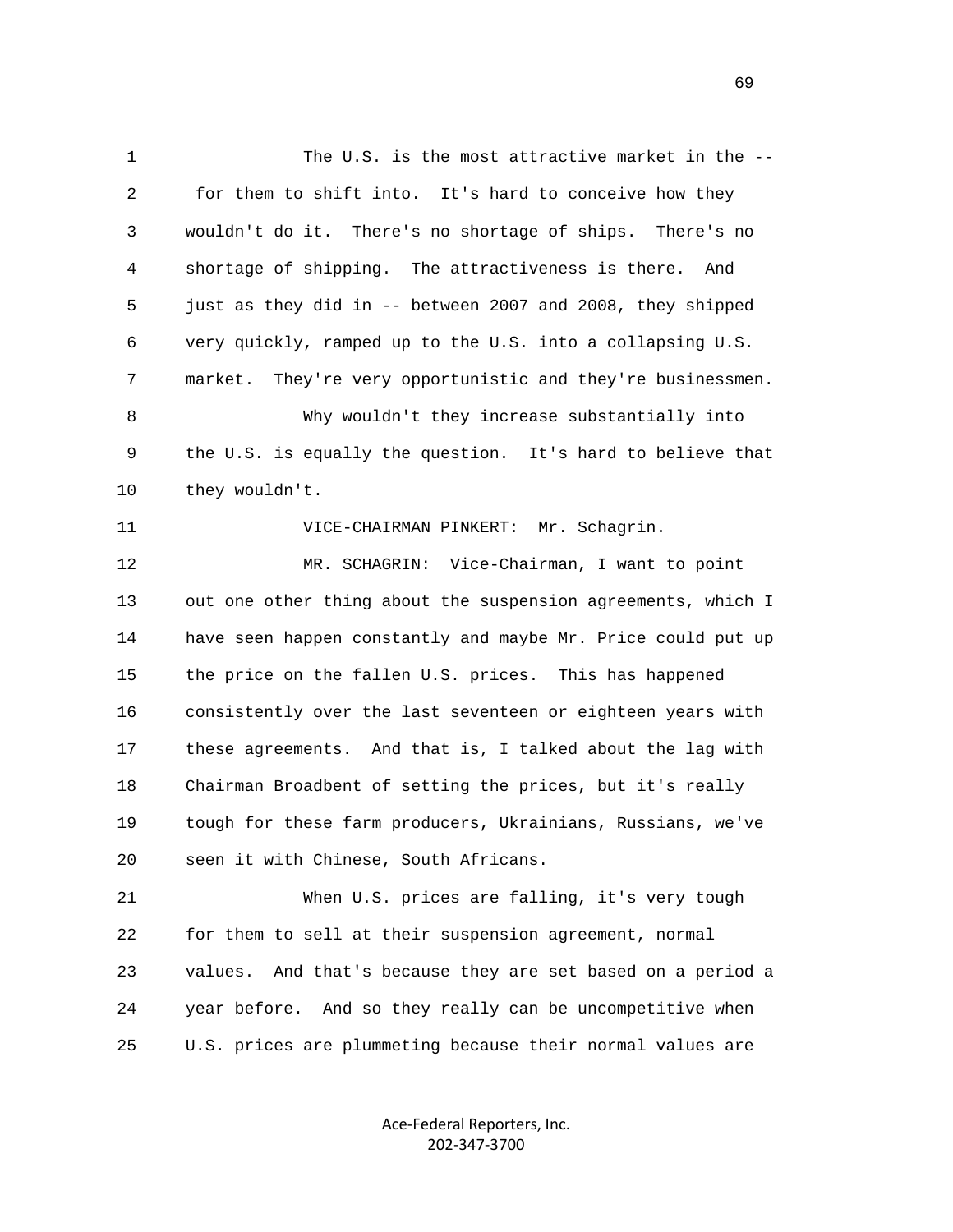1 set based on such an earlier period.

| 2  | It's just the opposite when U.S. prices are                  |
|----|--------------------------------------------------------------|
| 3  | increasing, is that the suspension agreement helps them be   |
| 4  | more competitive. So I think that's the real reason, even    |
| 5  | with the increase we've seen in 2015, that's why they're not |
| 6  | able to ship like crazy, and you know, given the time        |
| 7  | periods, I'm sure some of the U.S. customs would say, "Well, |
| 8  | for stuff that's gonna arrive here in three months, why      |
| 9  | should we buy at your minimum normal value price?" U.S.      |
| 10 | prices could be below that.                                  |
| 11 | So, you know, these agreements don't always work             |
| 12 | to the farm producers' benefit. If there's no suspension     |
| 13 | agreement, then these guys can say, "Well, U.S. prices are   |
| 14 | down to \$524 a ton. We'll give you \$300. Who cares where   |
| 15 | U.S. prices are in six months." They can't do that with      |
| 16 | suspension agreements. I think that's the real answer and I  |
| 17 | really can say truthfully, that I've seen this happen time   |
| 18 | and again over the sixteen or seventeen years of these       |
| 19 | agreements that, the benefits of the farm producers are very |
| 20 | different given the time lags, depending on whether U.S.     |
| 21 | market prices are going up or down. I hope that helps you.   |
| 22 | MR. ROSENTHAL: I'm thinking I know your time is              |
| 23 | up, but just take one last look at Slide 9, where the, you   |
| 24 | see that, even in 2014, at the height of the problems in     |
| 25 | Ukraine, the Ukrainians managed to be the fourth largest     |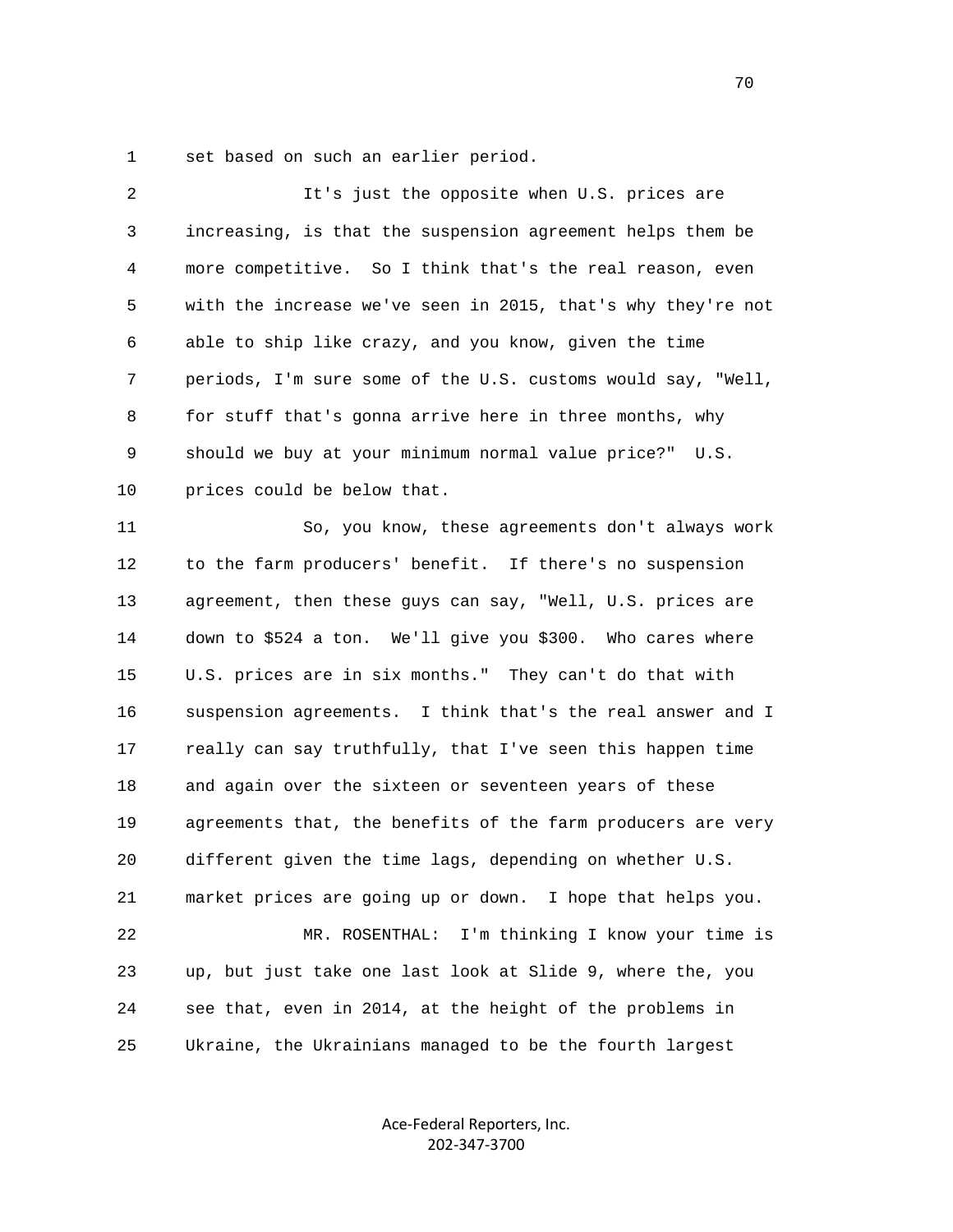1 exporter of cut-to-length plate in the world.

| 2  | It's an incredible performance for a company               |
|----|------------------------------------------------------------|
| 3  | that's in a country under siege. Can you imagine what will |
| 4  | happen if there is no restraint on the U.S. market for the |
| 5  | Ukrainians to export here? That is our fear.               |
| 6  | VICE-CHAIRMAN PINKERT: Thank you very much. I              |
| 7  | think that's the end of my round.                          |
| 8  | CHAIRMAN BROADBENT: Commissioner Williamson.               |
| 9  | COMMISSIONER WILLIAMSON: Thank you. I want to              |
| 10 | thank all the witnesses for their testimony. I just can't  |
| 11 | help but continue with Mr. Schagrin. I understood very     |
| 12 | clearly why you said the suspension agreement didn't help  |
| 13 | the foreign exporters when the prices are falling in the   |
| 14 | U.S. market, because it's based on prices the year before. |
| 15 | So why'd you ask for the suspension agreement in Russia?   |
| 16 | MR. SCHAGRIN: Why did we ask for it to be                  |
| 17 | revoked?                                                   |
| 18 | COMMISSIONER WILLIAMSON:<br>Yes.                           |
| 19 | MR. SCHAGRIN: Well, we all think it was --                 |
| 20 | COMMISSIONER WILLIAMSON: Prices are going to               |
| 21 | continue to fall, aren't they? You're expecting that right |
| 22 | now?                                                       |
| 23 | I hope not forever.<br>MR. SCHAGRIN:                       |
| 24 | COMMISSIONER WILLIAMSON: Yeah, but then --                 |
| 25 | All these mills that Ms. Hart was<br>MR. SCHAGRIN:         |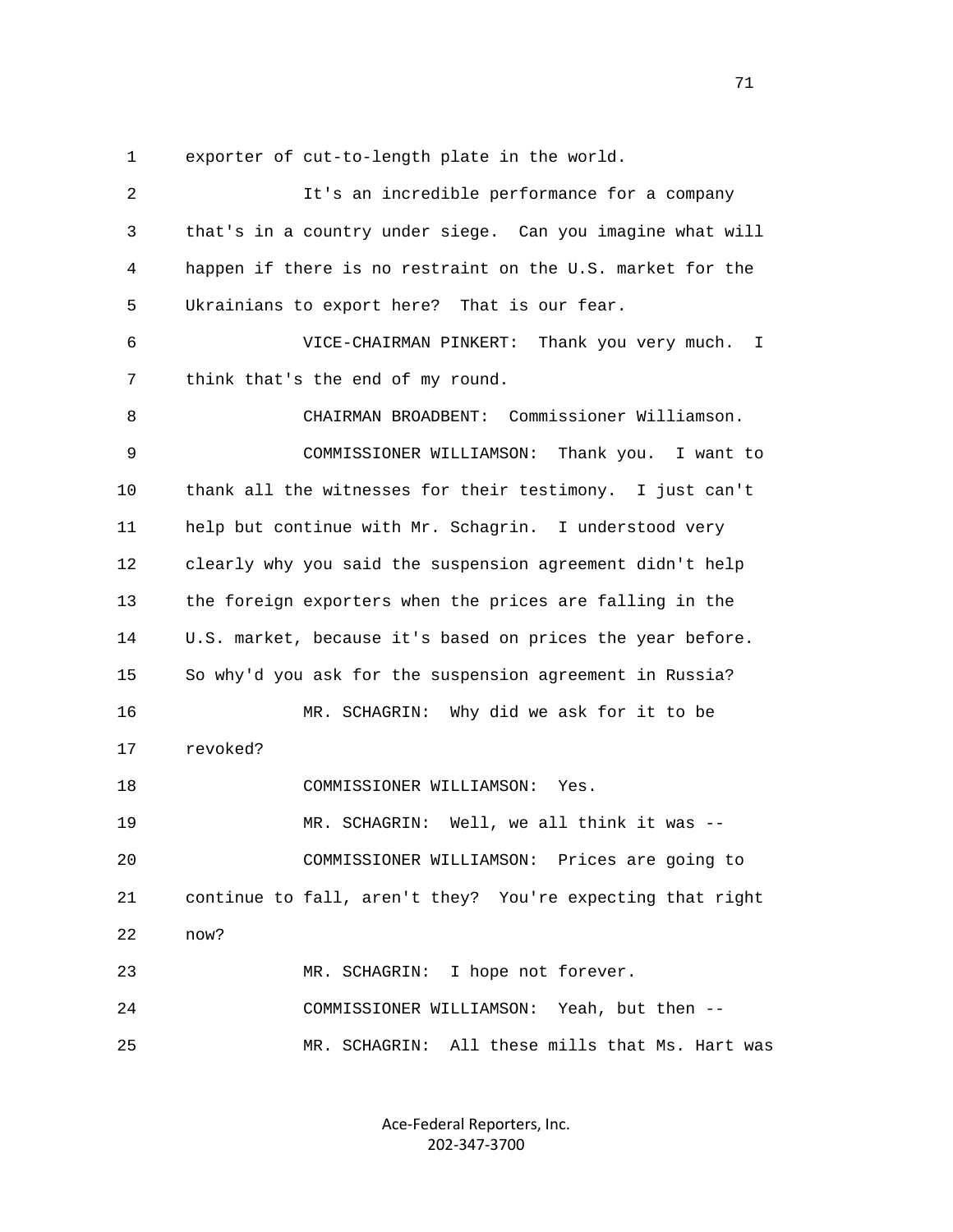1 talking about, they're all closing.

 2 COMMISSIONER WILLIAMSON: Yeah, we're in 3 trouble, yeah --

 4 MR. SCHAGRIN: These prices are below cost for 5 the U.S. industry at this point. But, you know, I'll be 6 honest, Commissioner Williamson, I always am. There's some 7 politics involved.

 8 You know, there's, I mean having been through 9 kind of every major suspension agreement negotiated, they've 10 pretty much, other than uranium and tomatoes from Mexico, 11 all the rest have been on steel products. They've always 12 been political and Russia's not in a good position 13 politically vis- -vis these United States right now, and 14 with the domestic industry that is really suffering as badly 15 as I've seen it in the last fifteen years, our duty on 16 behalf of these producers is to take advantage of some of 17 those politics and to try to get them in a better position, 18 which would be the imposition of 185% duties.

 19 In hot-rolled, where we asked for the Commerce 20 Department to revoke the agreement, imports from Russian 21 fell from approximately eight hundred thousand tons annually 22 to zero, even though a lot of that was taken by other 23 imports. That still benefited the U.S. industry which would 24 have been in worst position. That's the answer.

25 COMMISSIONER WILLIAMSON: Mm-hmm.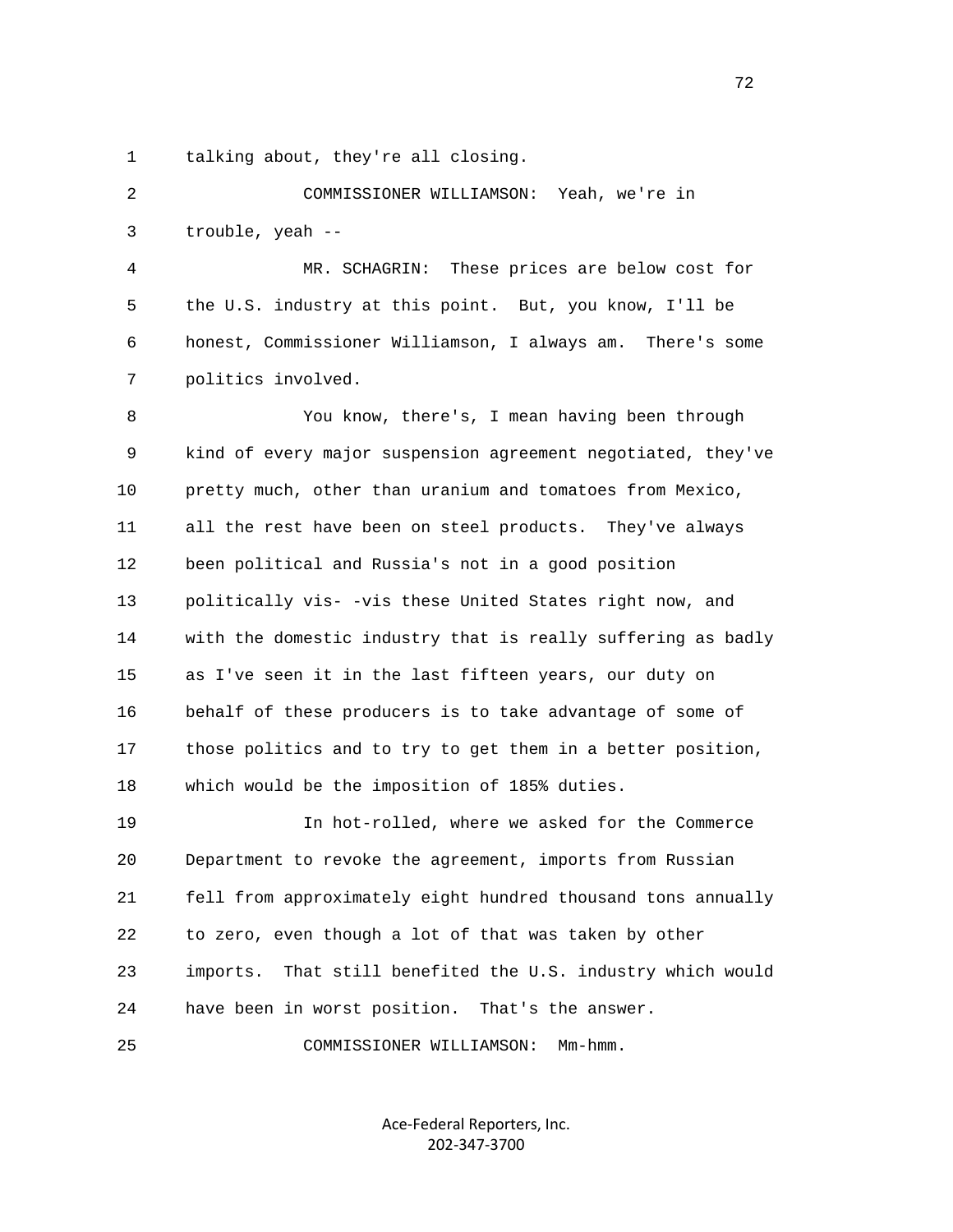1 MR. SCHAGRIN: We do what we can appropriately, 2 given the politics here in a city full of politics called 3 Washington, D.C.

 4 COMMISSIONER WILLIAMSON: So sometimes, in 5 falling prices, it appears there's falling prices, 6 suspension agreements can be useful, but sometimes there are 7 better deals.

 8 MR. SCHAGRIN: I would agree with both of those 9 statements. They're useful, but sometimes the dumping, or I 10 would say, also, the U.S. industry always prefers dumping 11 orders to suspension agreements. We'll just put up with 12 suspension agreements if that's what the politics dictate. 13 COMMISSIONER WILLIAMSON: When politics are 14 involved, like I said, it's about as rational explanation as 15 one could expect. So thank you. Let's turn to, Buy 16 American, another preference is, Table 2-9 of the staff 17 report indicates that over 50% of purchases of cut-to-length 18 plate are subject to a requirement or preference for U.S. 19 market product. Could you explain how these requirements or 20 preferences operate in practice? Do they represent a 21 significant impediment to imports? 22 MR. MOSKALUK: Jeff Moskaluk, SSAB. Are you 23 referring specifically to Buy America clauses or just 24 preferential?

25 COMMISSIONER WILLIAMSON: Buy America customers,

Ace‐Federal Reporters, Inc. 202‐347‐3700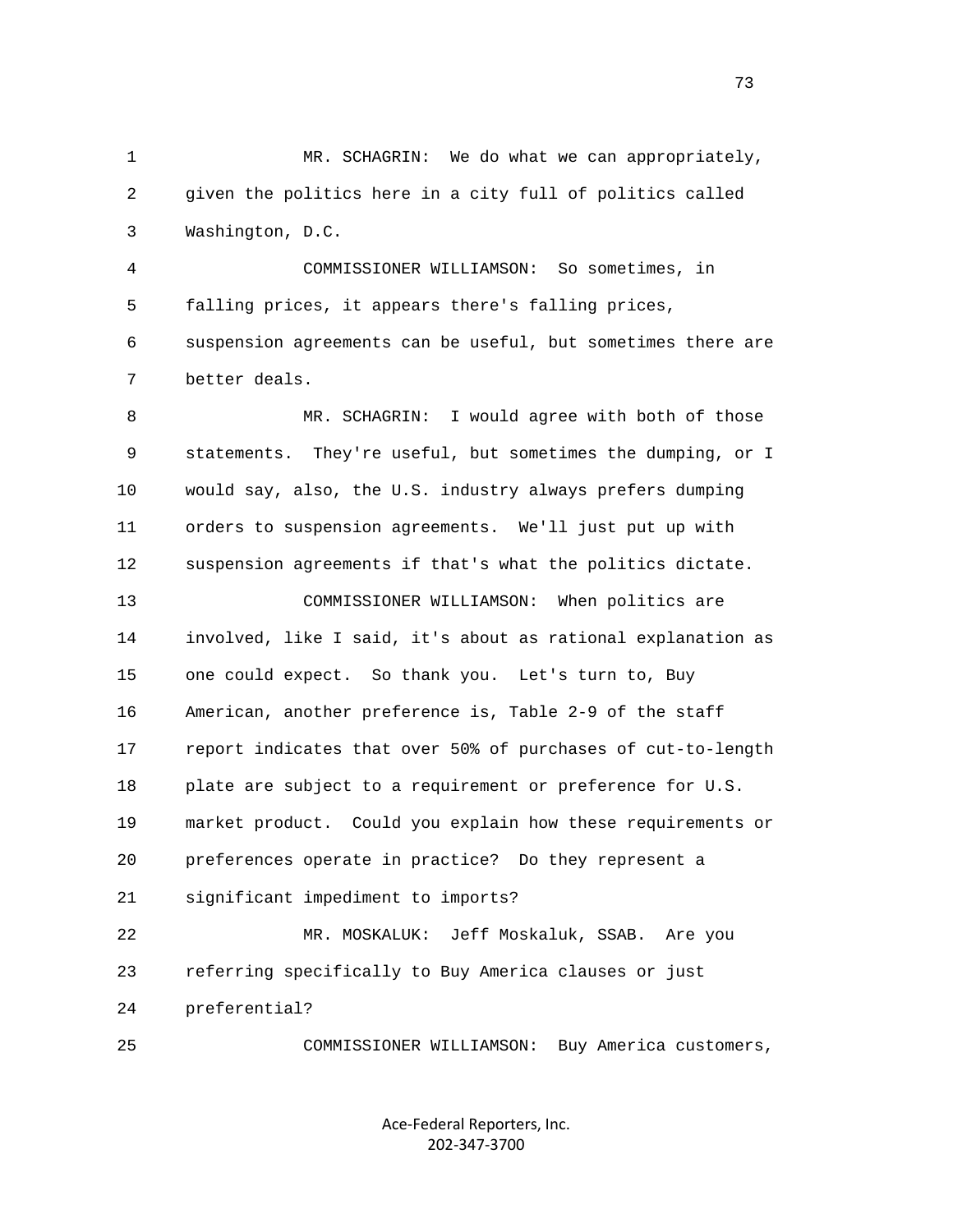1 I guess you might say stated preference or policy.

 2 MR. MOSKALUK: Sure, sure. 3 COMMISSIONER WILLIAMSON: I don't know. They 4 all may have the same impact or they may have different 5 impacts. 6 MR. MOSKALUK: Right. I believe they have 7 different impacts. 8 COMMISSIONER WILLIAMSON: Okay. 9 MR. MOSKALUK: So prescriptive Buy America is a 10 relatively small portion of a customer's preference on 11 sourcing. 12 COMMISSIONER WILLIAMSON: Yeah. 13 MR. MOSKALUK: So Buy America or anything that 14 would be a contractual clause for supply is typically very 15 small and has to do with government spending on specific 16 projects, typically infrastructure. As you're probably well 17 aware, that spending is very limited right now. 18 So in any particular year, our company's 19 participation could be a small amount of volume all the way 20 down to zero, if we are unsuccessful as a bidder on a 21 contract that should have that language. Customer 22 preference for domestic supply tends to be their balance in 23 the assessment of delivery, holding inventory, cost at the 24 time of purchase.

> Ace‐Federal Reporters, Inc. 202‐347‐3700

25 So while they may prefer in a balanced market to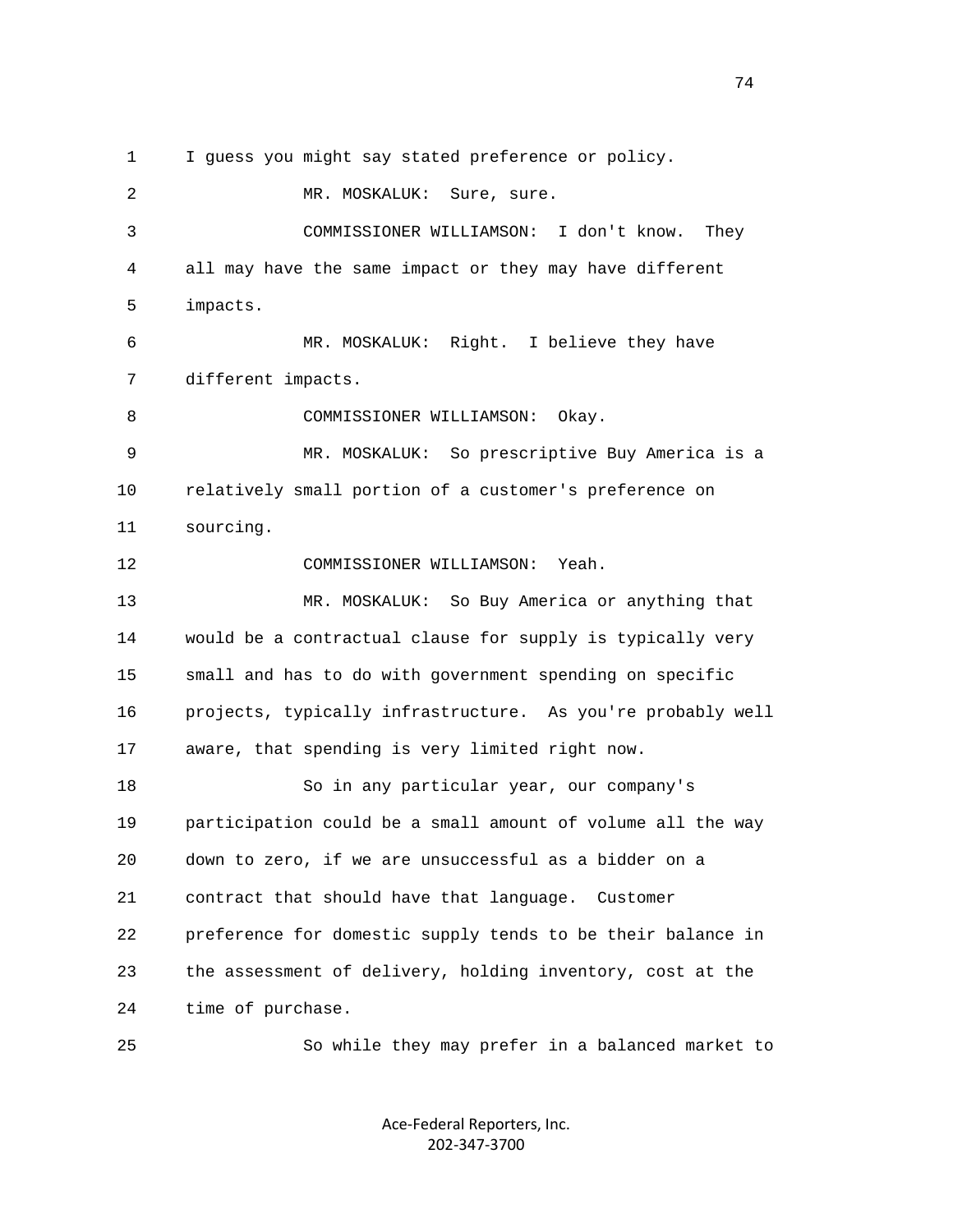1 buy domestically because it shortens their supply chain and 2 allows them to hold less inventory, free up more working 3 capital for their business. In a market where import 4 products may be 100 or in some cases 200 dollar a ton 5 advantage, they may waive that decision and decide they're 6 fine with putting more working capital into inventory. 7 So the preference is as much economic as it is 8 delivery or service or anything else that goes in their kind 9 of triangular decision-making. 10 COMMISSIONER WILLIAMSON: Okay, thank you. Mr. 11 Whiteman. 12 MR. WHITEMAN: Jeff Whiteman, Nucor Steel. 13 While I'd agree with my colleague, Mr. Moskaluk, the actual 14 Buy American requirement would represent a very small 15 portion of our business. 16 COMMISSIONER WILLIAMSON: Okay, and low prices 17 meets the other preferences, you would say? 18 MR. WHITEMAN: Correct. 19 COMMISSIONER WILLIAMSON: Okay, thank you. 20 MR. UNRUH: Commissioner Williamson, Jeff Unruh 21 with ArcelorMittal. As has been noted by Mr. Moskaluk and 22 Mr. Whiteman, Buy America is primarily seen in the bridge 23 market, where there is federal funds. As a quick estimate, 24 we're talking very low single digits as far as requirements 25 that supply that market. So again, a very small portion of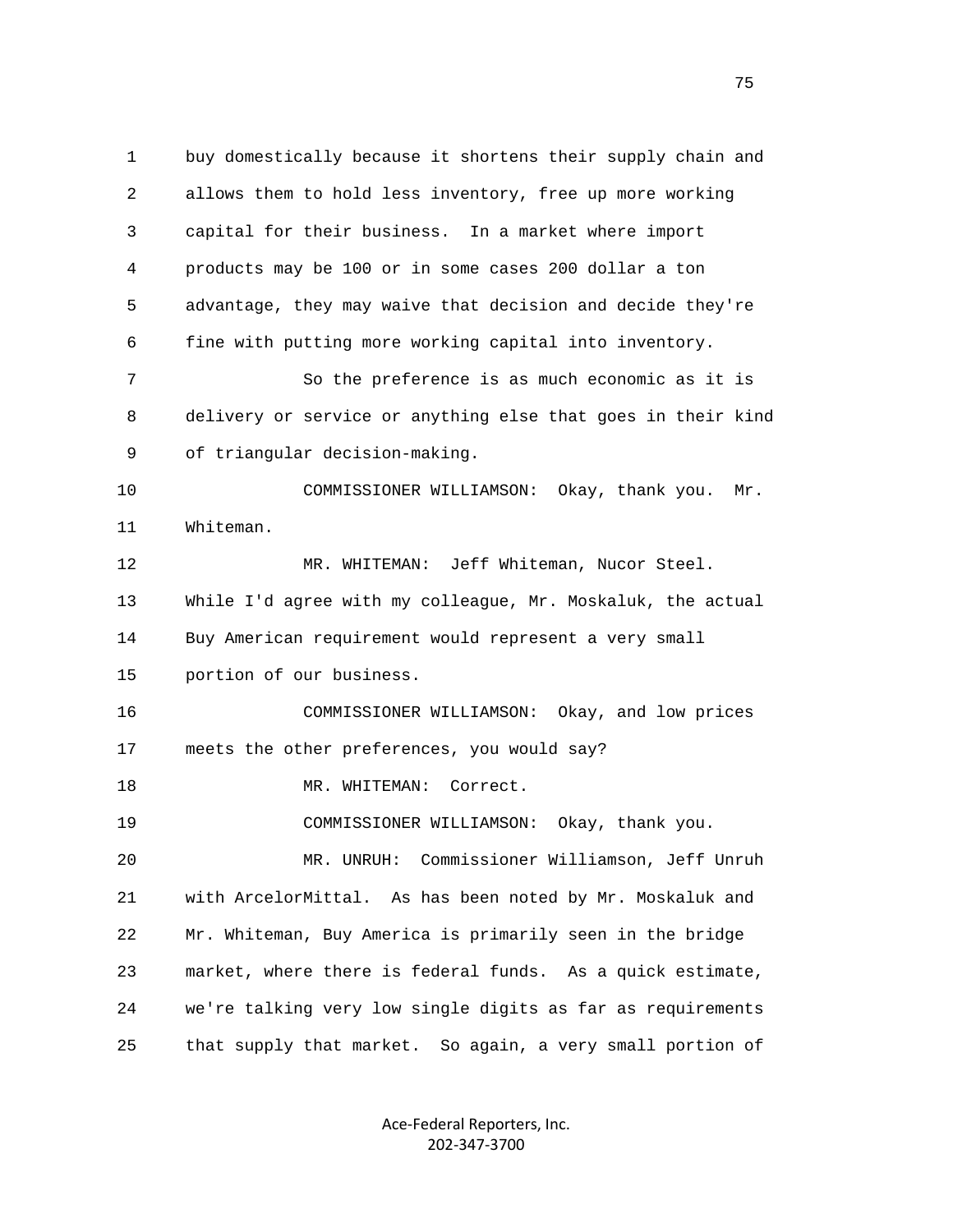1 the total requirement.

| 2  | COMMISSIONER WILLIAMSON: Wish it were more, but              |
|----|--------------------------------------------------------------|
| 3  | that's not going to matter.                                  |
| 4  | MR. UNRUH: We would love -- we would love a new              |
| 5  | highway bill. Nothing would make the industry happier.       |
| 6  | COMMISSIONER WILLIAMSON: Okay, thank you.                    |
| 7  | MS. BECK: Commissioner Williamson, Gina Beck                 |
| 8  | from GES. Just consistent with the data in the staff         |
| 9  | report, the percentage that's required Buy America is a      |
| 10 | very, very low percentage.                                   |
| 11 | COMMISSIONER WILLIAMSON: Yeah.<br>That's why I               |
| 12 | was also wondering about these other, shall we say,          |
| 13 | preferences.                                                 |
| 14 | MR. PRICE: Alan Price, Wiley Rein. The only                  |
| 15 | other thing I would say is that what we've seen case after   |
| 16 | case, customers don't call you and say "Hey, it's the Buy    |
| 17 | America project. Charge me more on these tons." So the       |
| 18 | market price always establishes the price for all the        |
| 19 | tonnage.                                                     |
| 20 | COMMISSIONER WILLIAMSON:<br>Okay, okay, thank you.           |
| 21 | Metinvest argues, at page 51 of its brief, that "The         |
| 22 | industry's new production facilities and ArcelorMittal's new |
| 23 | plate heat treating line, SAAB's new investment facility,    |
| 24 | and Nucor's new normalization line shifts the focus of the   |
| 25 | U.S. industry to high value products that are insulated from |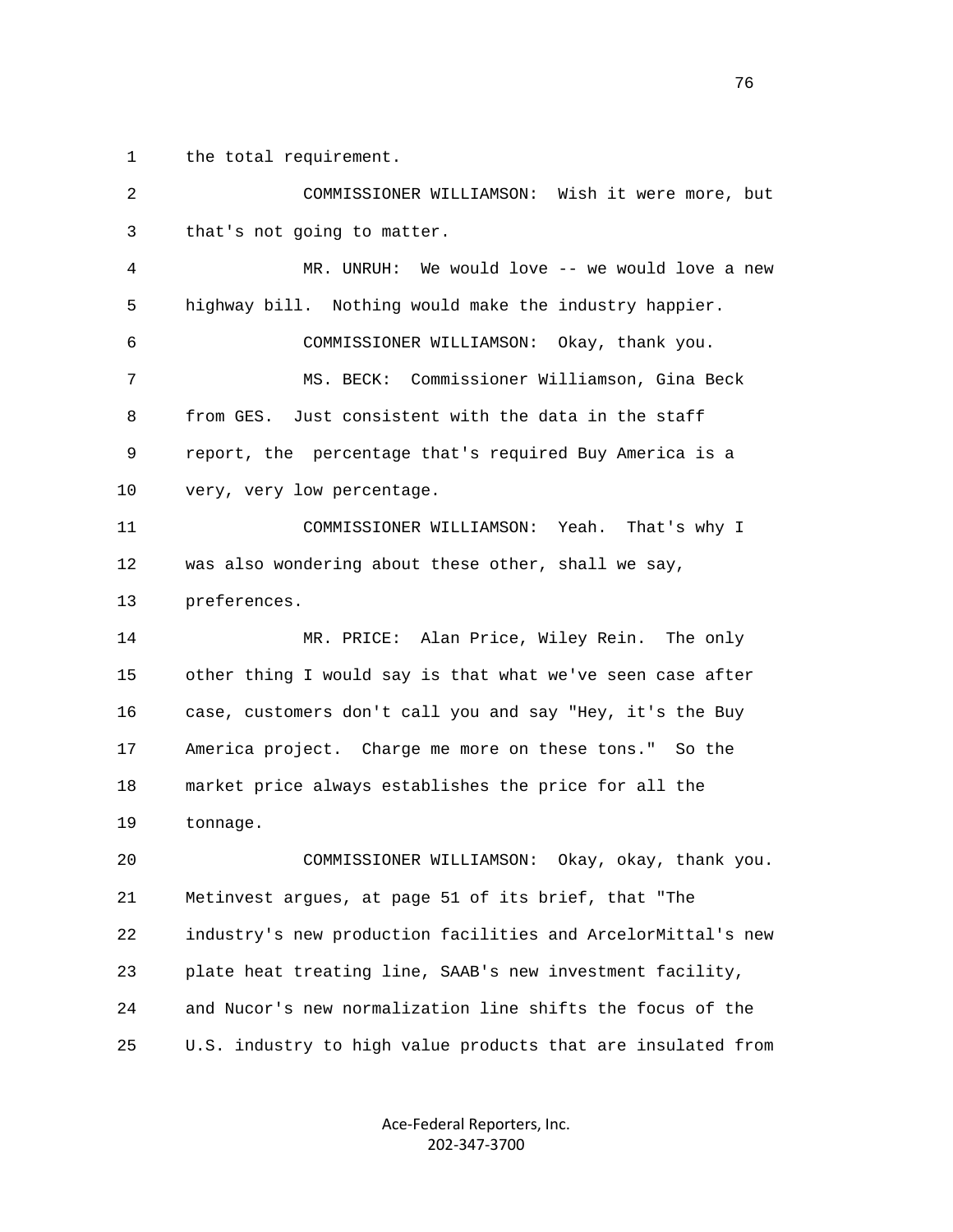1 import competition."

 2 So I guess they're saying you're making higher 3 quality products means that you no longer have to worry 4 about their low quality imports. 5 MR. MOSKALUK: This is Jeff Moskaluk with SSAB. 6 Our production capacity is over 2-1/2 million tons. Our 7 investments in moving some products up the value chain is a 8 very small proportion of that. We have a very keen interest 9 in serving the broadest and largest portfolio in the market, 10 because for us to sell all of our capacity, we have to be 11 active in all of those products. 12 So while we have invested to supply in some of 13 the higher value products, it's not been at the expense of 14 us vacating any of the other parts of our product portfolio. 15 COMMISSIONER WILLIAMSON: Thank you. 16 MR. WHITEMAN: Commissioner William, Jeff 17 Whiteman, Nucor. Again, I would agree with what Mr. 18 Moskaluk had said. As far as Nucor would be concerned, two 19 factors to that. The imports that are coming in from the 20 non-subject countries have essentially shifted the focus to 21 the value-added product. 22 One, it represents single digit volume 23 components for Nucor Steel, and secondly the cost or the 24 price of the imports coming in would also have an adverse 25 effect on the price of those products as well.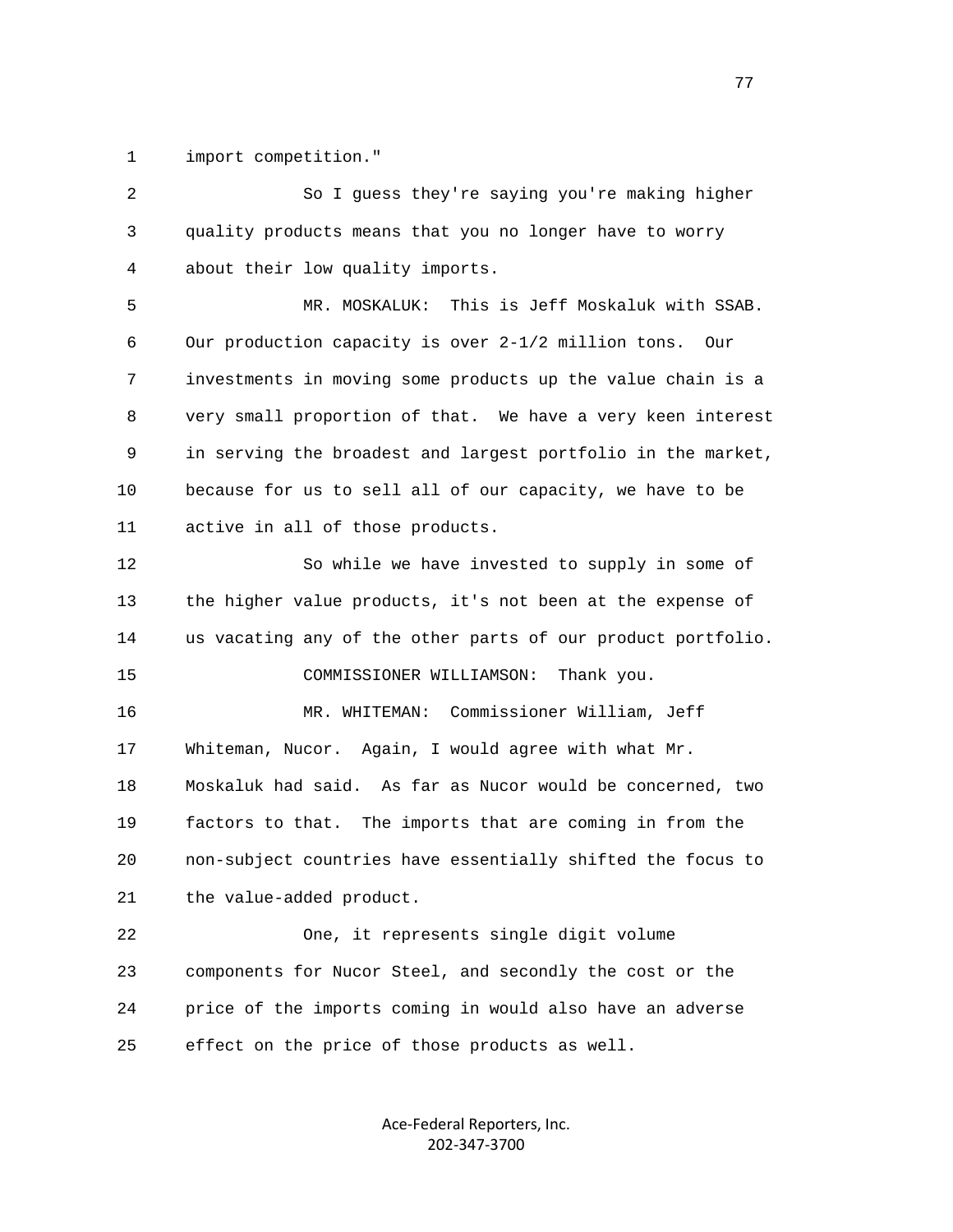1 COMMISSIONER WILLIAMSON: Okay, thank you. Yes. 2 MR. UNRUH: Jeff Unruh, ArcelorMittal USA. 3 Again, the main factor is being in a position where we can 4 go ahead and compete head to head with Metinvest. 5 MR. PRICE: Alan Price, Wiley Rein. Just want 6 to add again from Metinvest website from 9/28 or September 7 14th, excuse me. One is they're bragging about all of the 8 new HSLA grades they're now producing and qualifying for. 9 So the idea that they're only a low end supplier is actually 10 not consistent. 11 Oh, and one of their targets in the near future 12 is to start going after this exact U.S. business. They see 13 that as precisely attractive. Now they have to do some 14 investments for it, but Metinvest has been making 15 substantially investments in its plate facilities as we 16 speak. 17 COMMISSIONER WILLIAMSON: Okay. Thank you for 18 those answers. Table C-1 shows that total capacity of the 19 domestic producers far exceeds apparent U.S. consumption 20 over the Period of Review. What explains these capacity 21 levels, and what does this capacity mean for intra-industry 22 competition for sales in the U.S. market? 23 MR. MOSKALUK: Jeff Moskaluk, SSAB. I think the 24 U.S. domestic industry has done a significant amount of 25 rationalization of capacity, and I think over an extended

> Ace‐Federal Reporters, Inc. 202‐347‐3700

n and the state of the state of the state of the state of the state of the state of the state of the state of the state of the state of the state of the state of the state of the state of the state of the state of the stat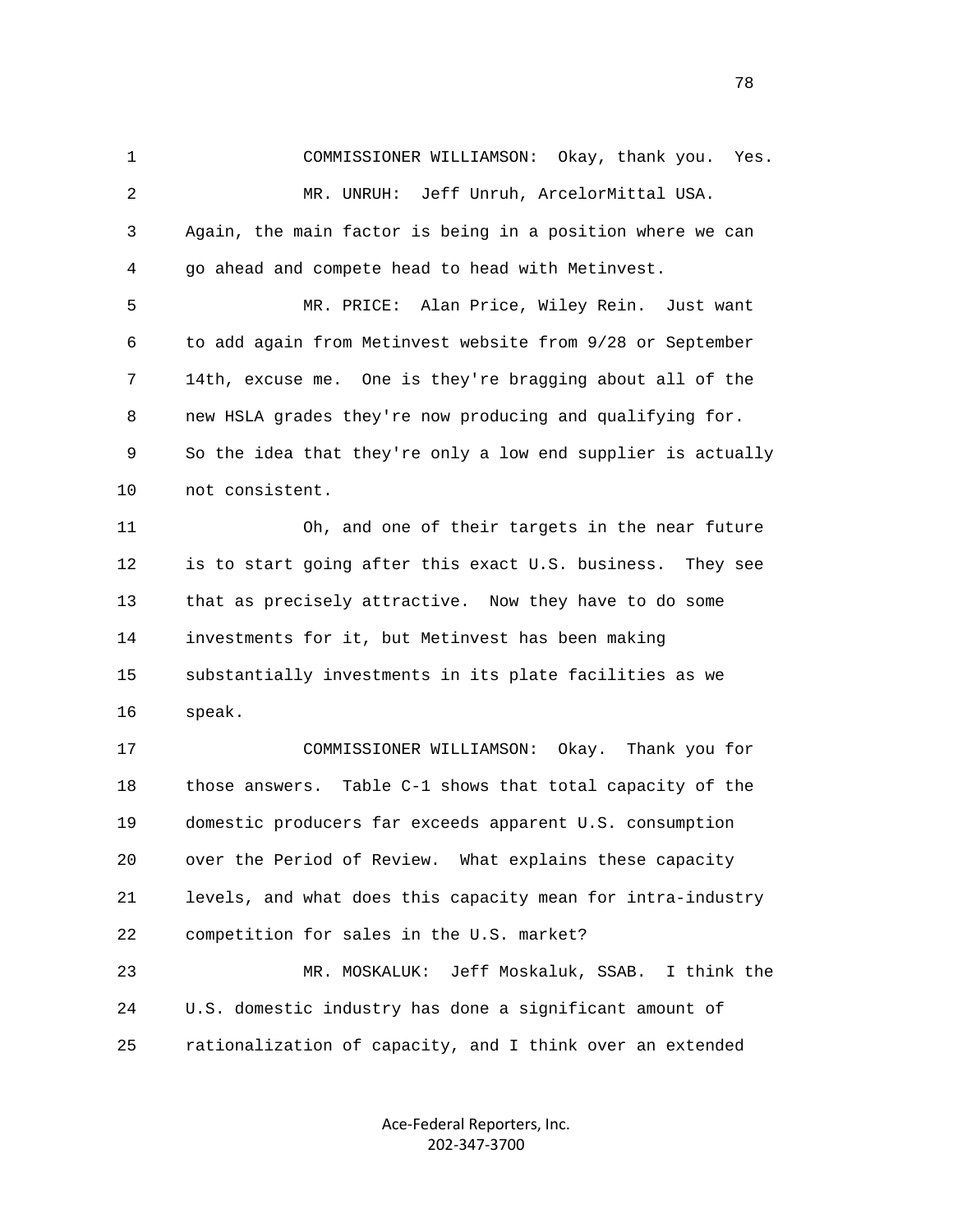1 period, we have seen facilities close entirely, and more 2 recently we've seen Claymont close entirely and the 3 announcement for the Gary Works from ArcelorMittal.

 4 So I think the capacity for the domestic market, 5 when you look at it and when you look at our own capacity, 6 we balance between plate and coil and plate. So if you're 7 counting all of our capacity as plate, some is plate and 8 coil. We would move that around, depending on the market 9 activity and the demand by product.

 10 So I think the domestic market does a good job 11 of matching operating capacity and product mix to the market 12 demand. So I think it's not such a subject that the U.S. 13 industry that has to read about overcapacity; we're 14 relatively in balance. You could point out at any point in 15 time there may be some overcapacity in an operating period. 16 But in general, the market's pretty much in balance for 17 plate.

 18 MR. UTERMARK: Chad Utermark, Nucor. I know 19 your time's about up. But I would just echo that point. 20 The excess -- there's a good balance here in the U.S. We 21 had consolidation in the early 2000's. We suffered a couple 22 of plant closures recently. The excess capacity issue is 23 not here in the U.S.

 24 It's around the world, and it's coming here. It 25 came here in late '14, doubled -- monthly tonnage doubled.

> Ace‐Federal Reporters, Inc. 202‐347‐3700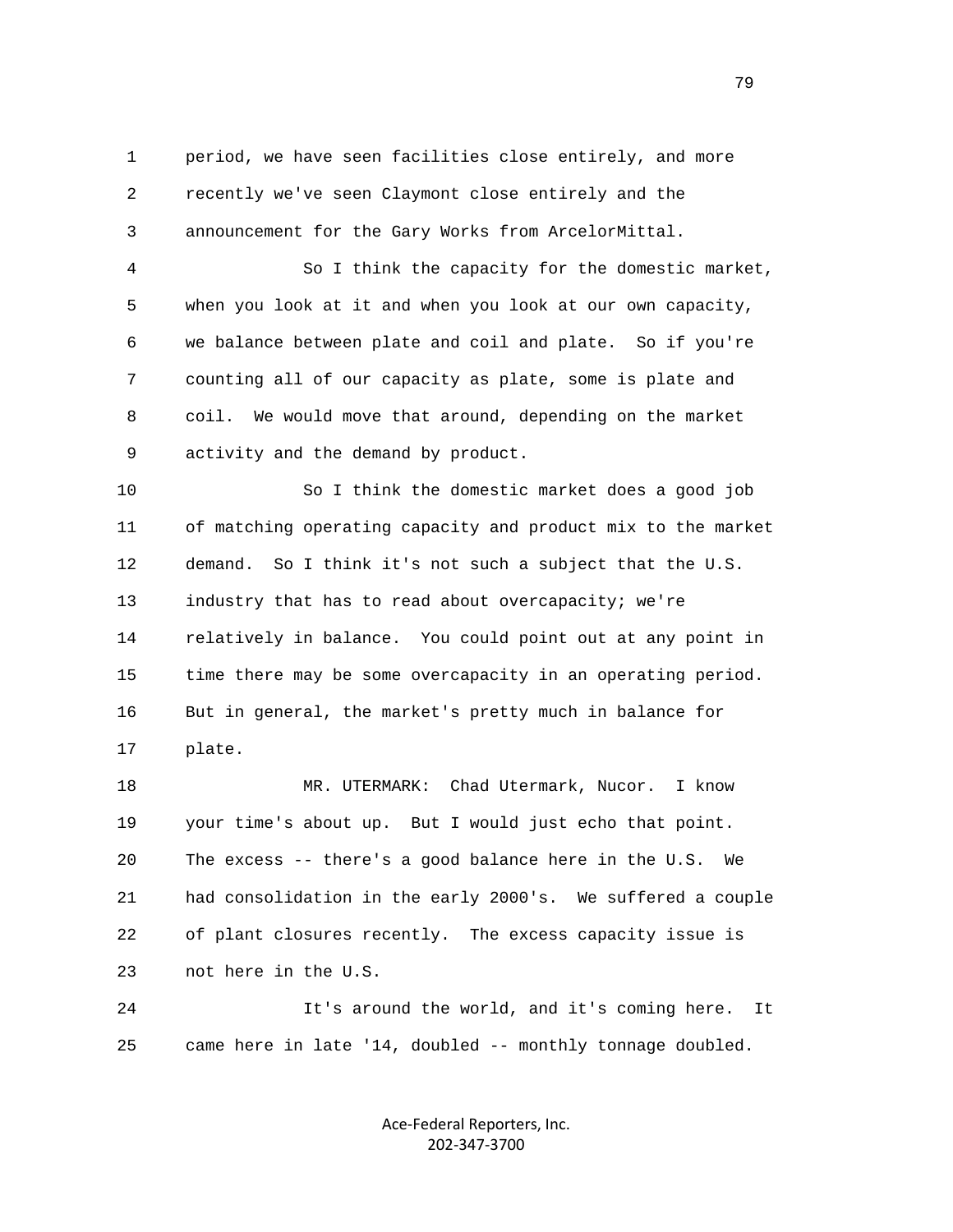1 We were seeing 90 to 100 thousand tons of import. Suddenly, 2 we were closing in on 200,000 tons per month and it has 3 continued into 2015, even though U.S. consumption is down. 4 So I would argue that the excess capacity issue is a world 5 issue, not a U.S. issue.

 6 COMMISSIONER WILLIAMSON: Okay. Thank you for 7 those answers.

 8 CHAIRMAN BROADBENT: Commissioner Johanson. 9 COMMISSIONER JOHANSON: Thank you, Chairman 10 Broadbent, and I would like to thank all the witnesses for 11 appearing here today. Unfortunately, I was unable to visit 12 the site in Pennsylvania, Coatesville, but I understand it's 13 very interesting. I was actually there I believe for the 14 clad steel case back in 2012-2013. So I have a good idea of 15 what that plant looks like. I remember it being very big.

 16 So thank you for appearing here, and I would 17 also like to mention this. Cut-to-length plate has a very 18 long history. As you all know well, I'm looking at pages 19 1-6 to 1-8 of the staff report, three full pages in small 20 print of investigations involving this product. So I think 21 it's very interesting that I finally get to learn about it. 22 It looks like a lot of other Commissioners have studied this 23 in the past.

 24 I'd like to begin on a very difficult issue, and 25 that is the issue of cumulation involving Ukraine. The

> Ace‐Federal Reporters, Inc. 202‐347‐3700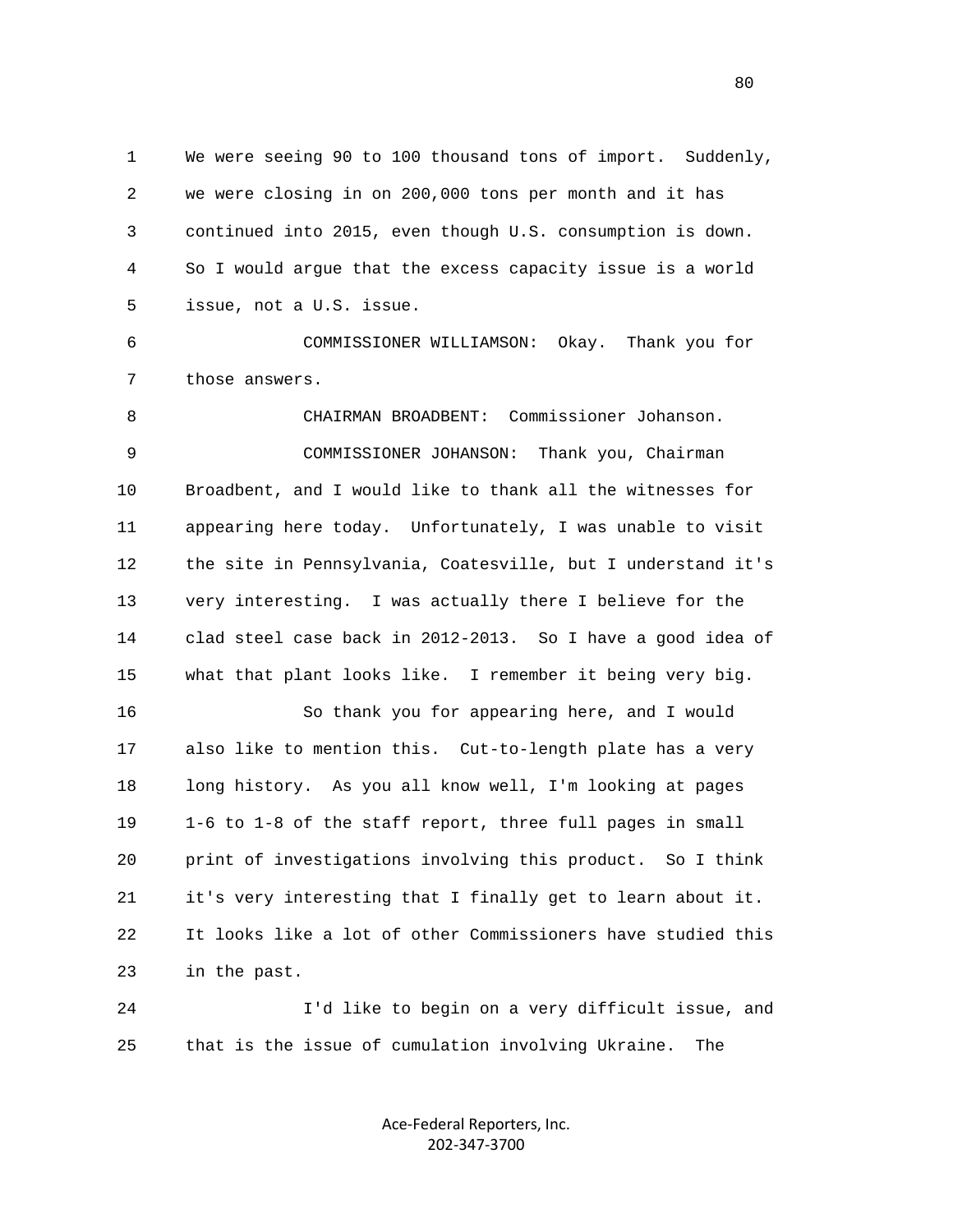1 situation in Ukraine right now is of course not ideal. Why 2 doesn't the armed conflict in eastern Ukraine mean the 3 Ukraine producers compete under significantly different 4 conditions of competition than Russian or Chinese producers? 5 MS. CANNON: Kathy Cannon from Kelley Drye. So 6 I looked at the brief that the Ukrainians filed, 7 Commissioner Johanson, very carefully, where they argued 8 about different conditions of competition, and I've compared 9 to the Commission's typical analysis when the Commission 10 identifies different conditions of competition in the 11 cumulation context.

 12 It's quite unusual. It's not consistent with 13 normal practice. Typically, what the Commission would look 14 at is what would be different conditions of competition that 15 would influence your statutory factors, your analysis of 16 volume or price. So you would look at trends, you would 17 look at behaviors that might be different, that would 18 differentiate.

 19 The armed conflict situation would be relevant 20 to that, to the extent it would mean that the behaviors with 21 respect to volume and price by the Ukrainians would 22 differentiate them from China or Russia. But as you see 23 from the information that we've provided and that was 24 summarized in the PowerPoint this morning, the behaviors 25 that would be anticipated from the Ukraine in those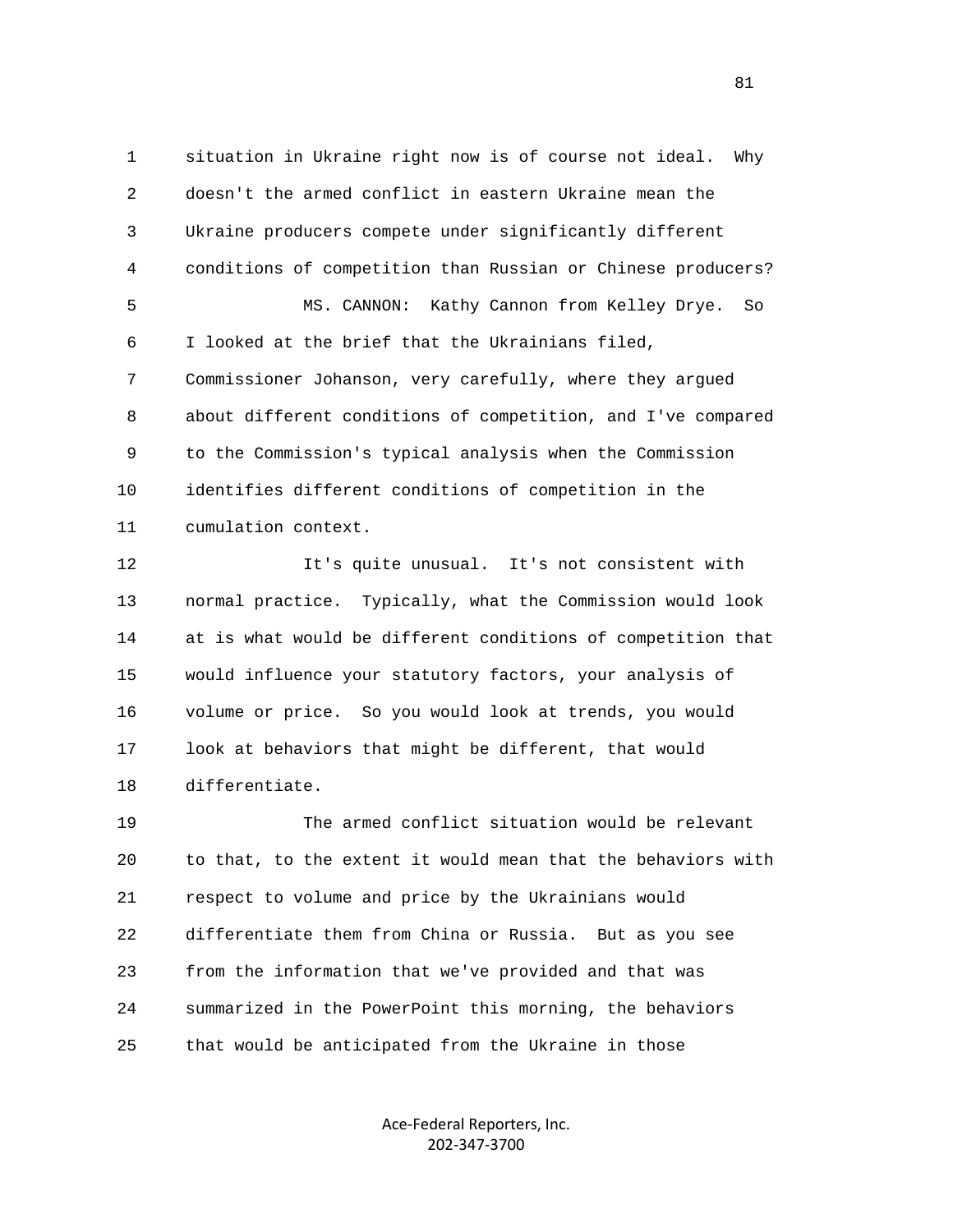1 statutory factors are similar.

| 2  | The volumes, the idle capacity exists in the                    |
|----|-----------------------------------------------------------------|
| 3  | The export orientation is extensively heavy.<br>Ukraine.<br>The |
| 4  | underselling has occurred. The low average unit values in       |
| 5  | the chart of all three of the countries are absolutely the      |
| 6  | same and differentiate them from other countries.               |
| 7  | So the critical statutory factors that would                    |
| 8  | really be relevant to the Commission's cumulation analysis      |
| 9  | for the Ukraine are very similar to those of the other two      |
| 10 | countries under review in this case, irrespective of the        |
| 11 | conflict situation.                                             |
| 12 | COMMISSIONER JOHANSON: Yes.<br>Thank you Ms.                    |
| 13 | Mr. Price?<br>Cannon.                                           |
| 14 | Yeah. So I agree with Ms. Cannon.<br>MR. PRICE:                 |
| 15 | I'd also add some other thing here. First of all, Ukraine       |
| 16 | has and Metinvest in particular has managed to export           |
| 17 | significant quantities. They continue to do so. So              |
| 18 | according to CRU, they say that they'll be an increase in       |
| 19 | plate production exports in the third and fourth quarters.      |
| 20 | So the idea that there is somehow rather an                     |
| 21 | inhibition to export and an inability is wrong.<br>It's         |
| 22 | continuing. Ukraine has largely been stable recently, and       |
| 23 | the plants have been ramping up production.<br>In fact,         |
| 24 | Metinvest actually now has some production records on some      |
| 25 | other product lines as we speak, produced at these same         |
|    |                                                                 |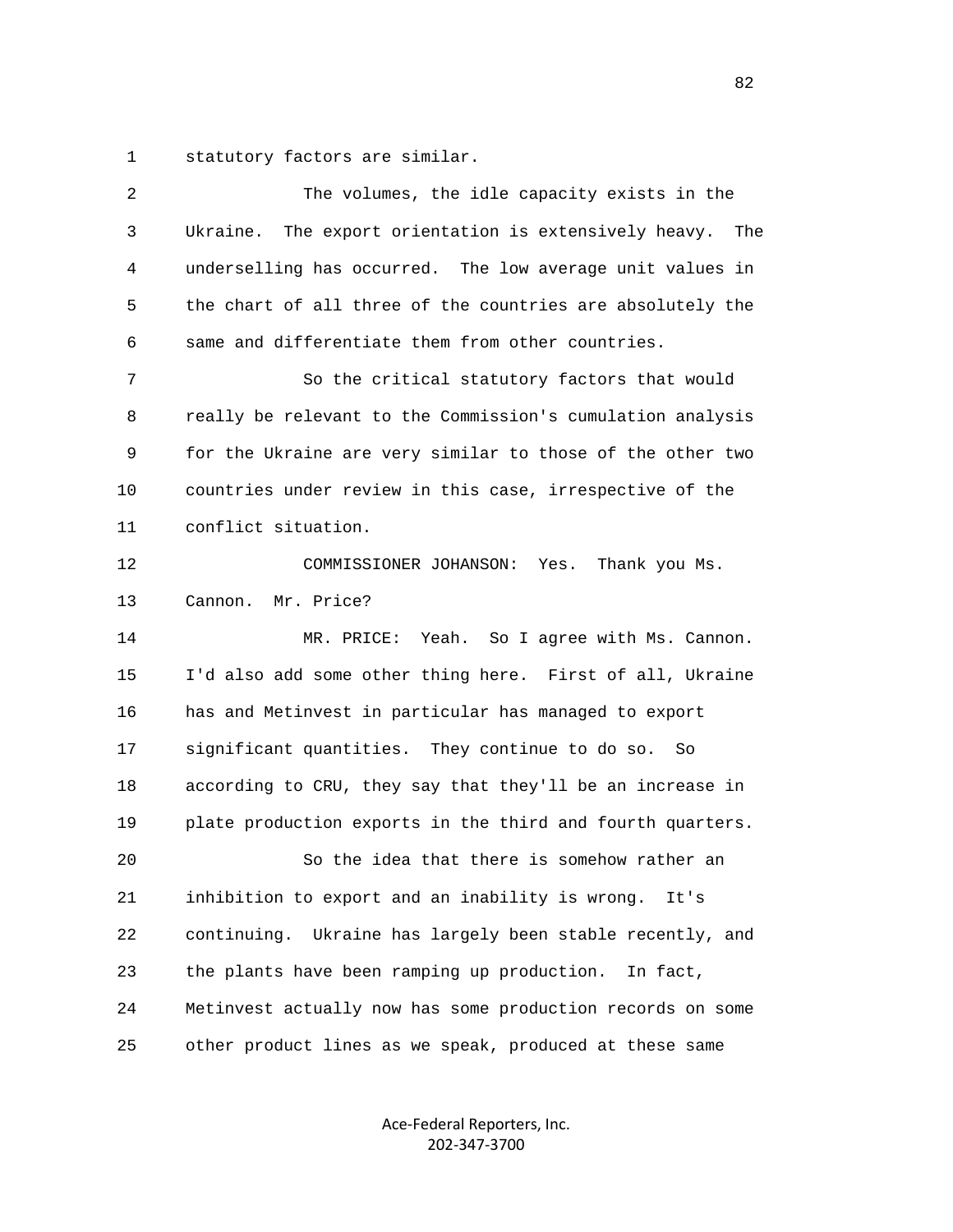1 facilities.

| 2  | The sales director says Metinvest has had no                |
|----|-------------------------------------------------------------|
| 3  | problem fulfilling all of its contracts. You have to        |
| 4  | remember when you trade internationally, it's going to be   |
| 5  | letter of credit and a contract there, and that's what he's |
| 6  | talking about. They're having no problems doing that.       |
| 7  | Their crude steel production increased 32                   |
| 8  | percent between the first and the second quarter. The first |
| 9  | quarter was a tough situation, but things have radically    |
| 10 | improved there. Production of finished flat products have   |
| 11 | increased by 18 percent. Let's go on to SPB for a minute.   |
| 12 | Ukraine's steel production is recovering quickly. This is   |
| 13 | what their SPB is currently reporting.                      |
| 14 | Metinvest reports that it is operating as usual.            |
| 15 | According to Azovstal director said "Thanks to recent       |
| 16 | stabilization in the region, the company has seen           |
| 17 | opportunity to gather strength." Azovstal and Illyich       |
| 18 | produced more than 235,000 tons of steel products in May,   |
| 19 | demonstrating the mills are "almost fully recovered to      |
| 20 | levels of the same period last year."                       |
| 21 | According to SPB, Metinvest plans to invest \$230           |
| 22 | million in an iron ore complex, 90 million in its blast     |
| 23 | furnaces, 200 million to the continuation in a new          |
| 24 | continuous caster. The idea that these companies are not    |
| 25 | able to export and export significant quantities just are   |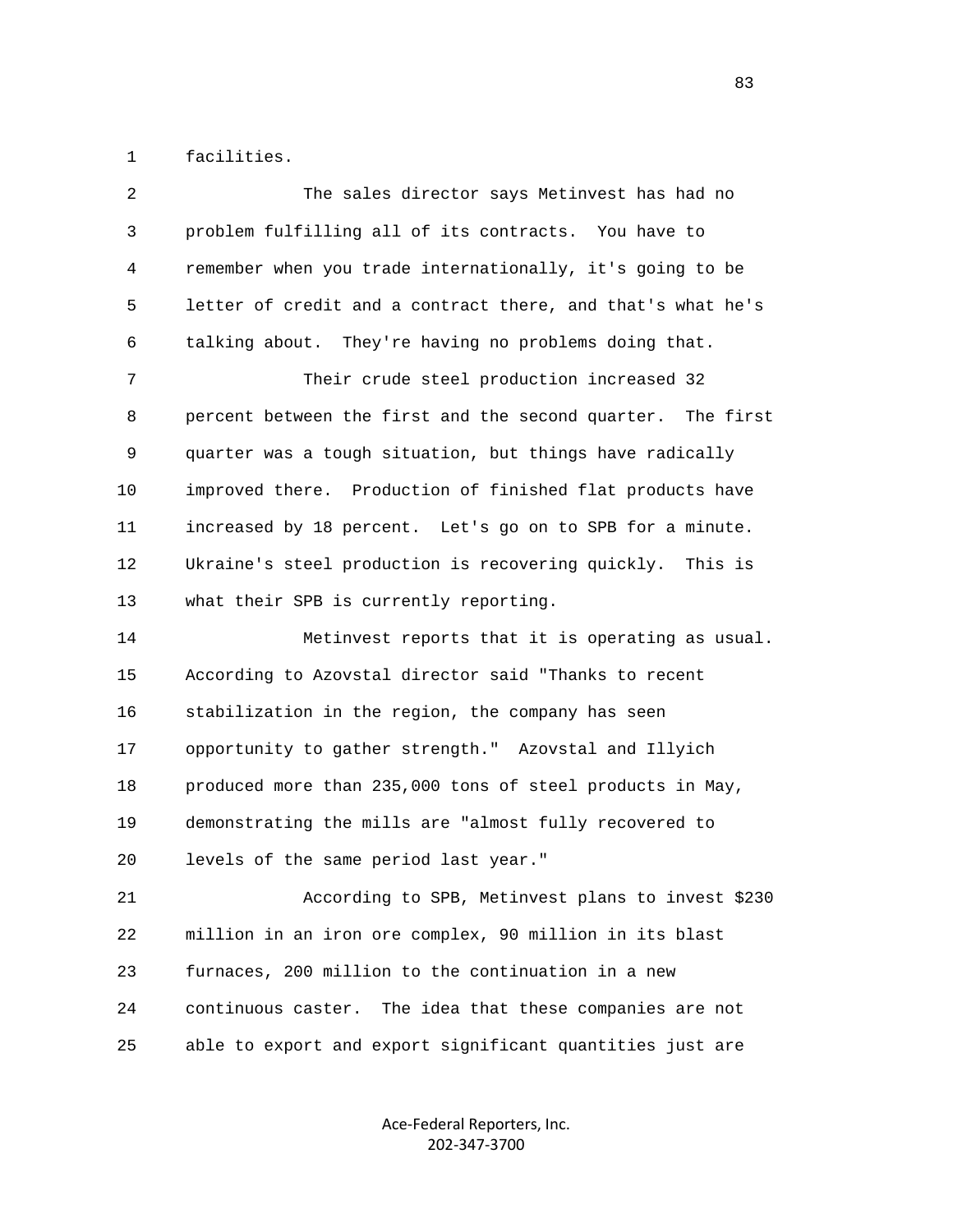1 not consistent with the current facts.

| 2  | So whatever the sympathies are, and there is a               |
|----|--------------------------------------------------------------|
| 3  | tragic situation going on there, the issue for the           |
| 4  | Commission is are these imports going to increase. Are they  |
| 5  | going to have a discernible adverse impact. Are they all     |
| 6  | going to have a discernible adverse impact. Are they         |
| 7  | interchangeable? Are they going to affect the U.S. industry  |
| 8  | in a negative way, and the answer to each of those questions |
| 9  | we think is undoubtedly yes.                                 |
| 10 | No matter what you come to, as you see who are               |
| 11 | the three lowest priced leaders and what that impact is      |
| 12 | going to be, and what market can the Ukraine take advantage  |
| 13 | of, which is the substantially higher priced U.S. market.    |
| 14 | Commissioner Johanson, I'm just<br>MR. SCHAGRIN:             |
| 15 | going to pile on here, only because I think this is the most |
| 16 | critical issue for the Commission in the sunset review, and  |
| 17 | I found in reading the Metinvest prehearing brief that the   |
| 18 | two major points they made about conditions of competition   |
| 19 | being different from the Ukraine than Russia and China were  |
| 20 | completely contradictory.                                    |
| 21 | Their first and main argument is that the                    |
| 22 | strife, the conflict in the Ukraine prevents them from       |
| 23 | producing and exporting. Their second major issue is they    |
| 24 | have grown their exports so much to the EU and the Middle    |
| 25 | East that we don't have to worry about them here.            |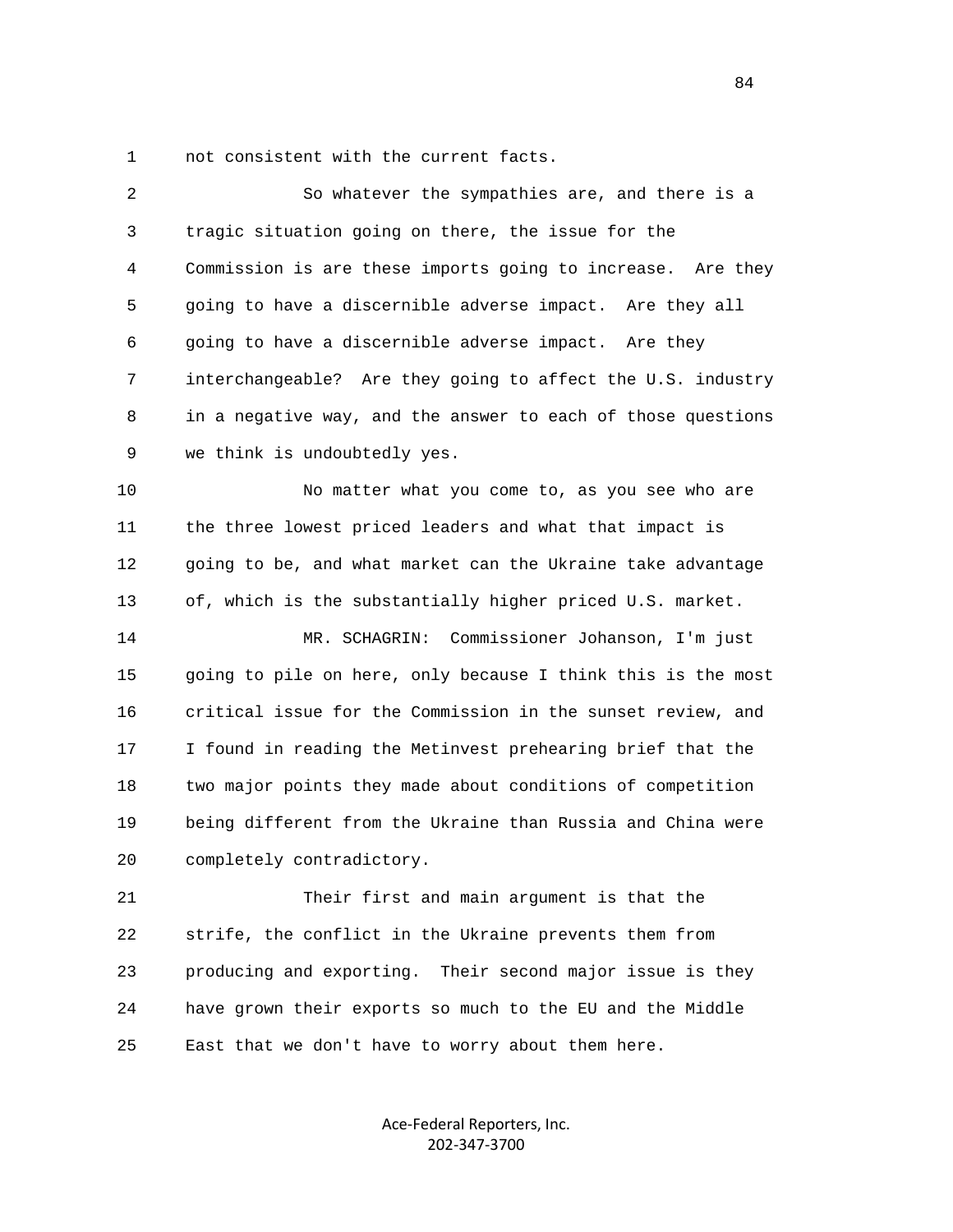1 Those are just fundamental contradictions. If 2 in fact this conflict kept them from producing, I probably 3 wouldn't be here telling you you should keep this order. I 4 mean if Metinvest in fact could not operate their plants and 5 produce plate, then they wouldn't be a threat of increasing 6 exports to the United States.

 7 But if you look on this record and see over the 8 past three years by how much they have increased their 9 exports to the EU, as soon as the EU released their quote 10 restrictions, it just shows that they are able in this 11 environment, in part because of the incredible power of 12 their owner. I mean this is -- their owner is the most 13 powerful man in their country.

14 **He is more powerful than the president of the**  15 Ukraine. He is the wealthiest man in the Ukraine. He is 16 one of the wealthiest men in the world. He makes Donald 17 Trump look like a pauper, okay. He is able to play the 18 politics, so that he can operate his plants as much as he 19 wants in the area that's affected by the conflict and the 20 area outside, and he's doing that and his companies are 21 setting production records. He's got no home market and he's 22 exporting like crazy anywhere he can.

 23 So I think this is the central issue, and I 24 really think that the Commission should make an affirmative 25 vote, because they'll do to the U.S. what happened to the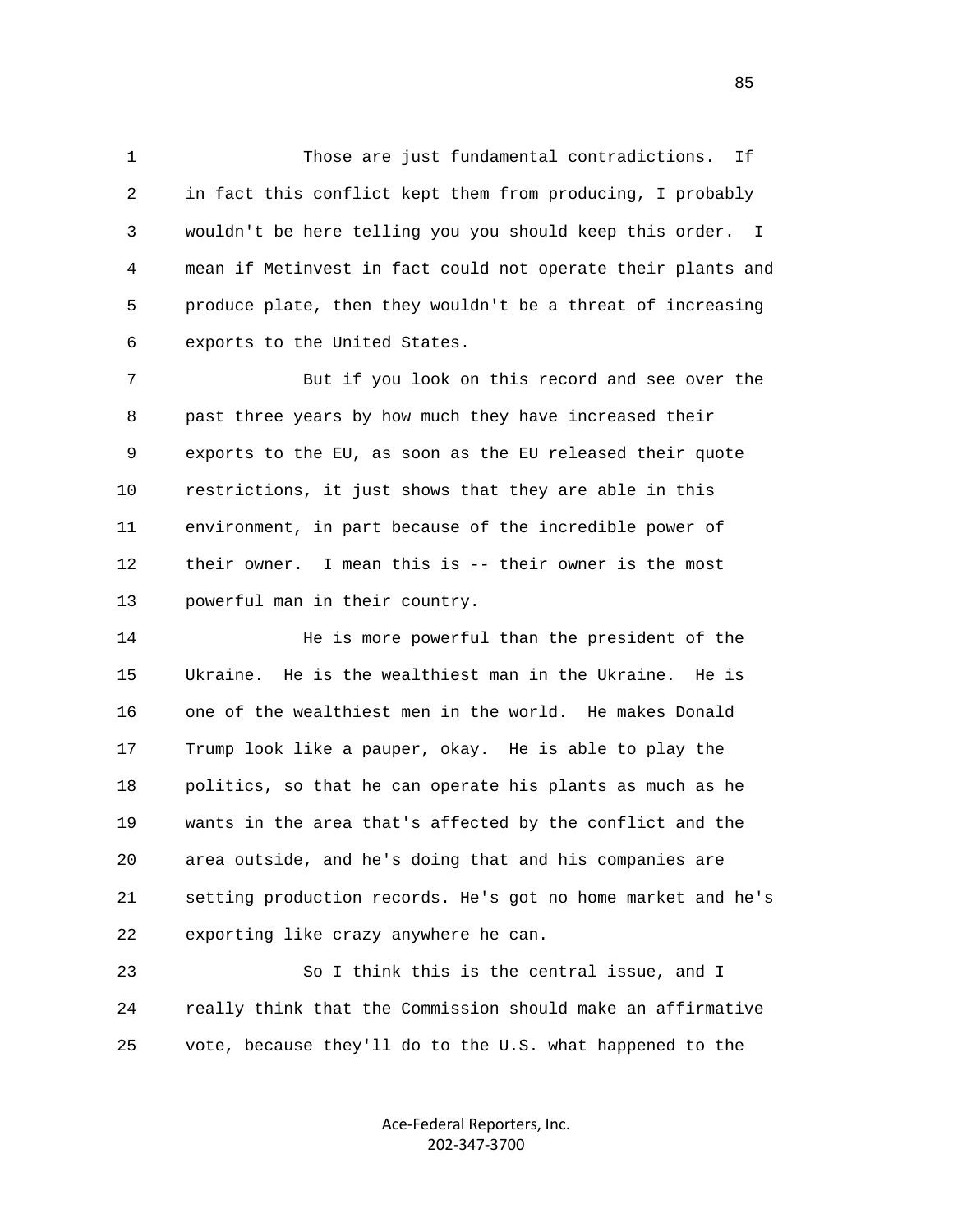1 EU, and trust me in the rest of your time on the Commission, 2 you don't want to see us back here in a year filing a new 3 plate case on Ukraine.

 4 So you don't want to deal with more plate cases 5 now that this is your first sunset review on plate, because 6 that's what we would be forced to do. I don't want to do it 7 either.

 8 COMMISSIONER JOHANSON: Given the unique 9 situation in Ukraine, while considering the Ukrainian 10 industry should we be considering Ukrainian mills on a mill 11 by mill basis, in terms of the impact of the conflict in 12 eastern Ukraine and in terms of the products that are 13 produced there?

 14 MR. SCHAGRIN: No, we don't believe so. I think 15 you have to look at the industry as a whole. There's 16 substantial excess capacity in the entire industry. There 17 is no dispute that the Metinvest plants are fully capable of 18 shipping large volumes and exporting huge volumes to the 19 United States.

 20 COMMISSIONER JOHANSON: Along those lines again, 21 Metinvest argues that the Commission should disregard 22 Alchevsk, a mill whose production has been crippled by the 23 conflict in the eastern Ukraine, and is no longer -- which 24 is no longer located within Ukraine-controlled territory, 25 and Metinvest contends we should do this when analyzing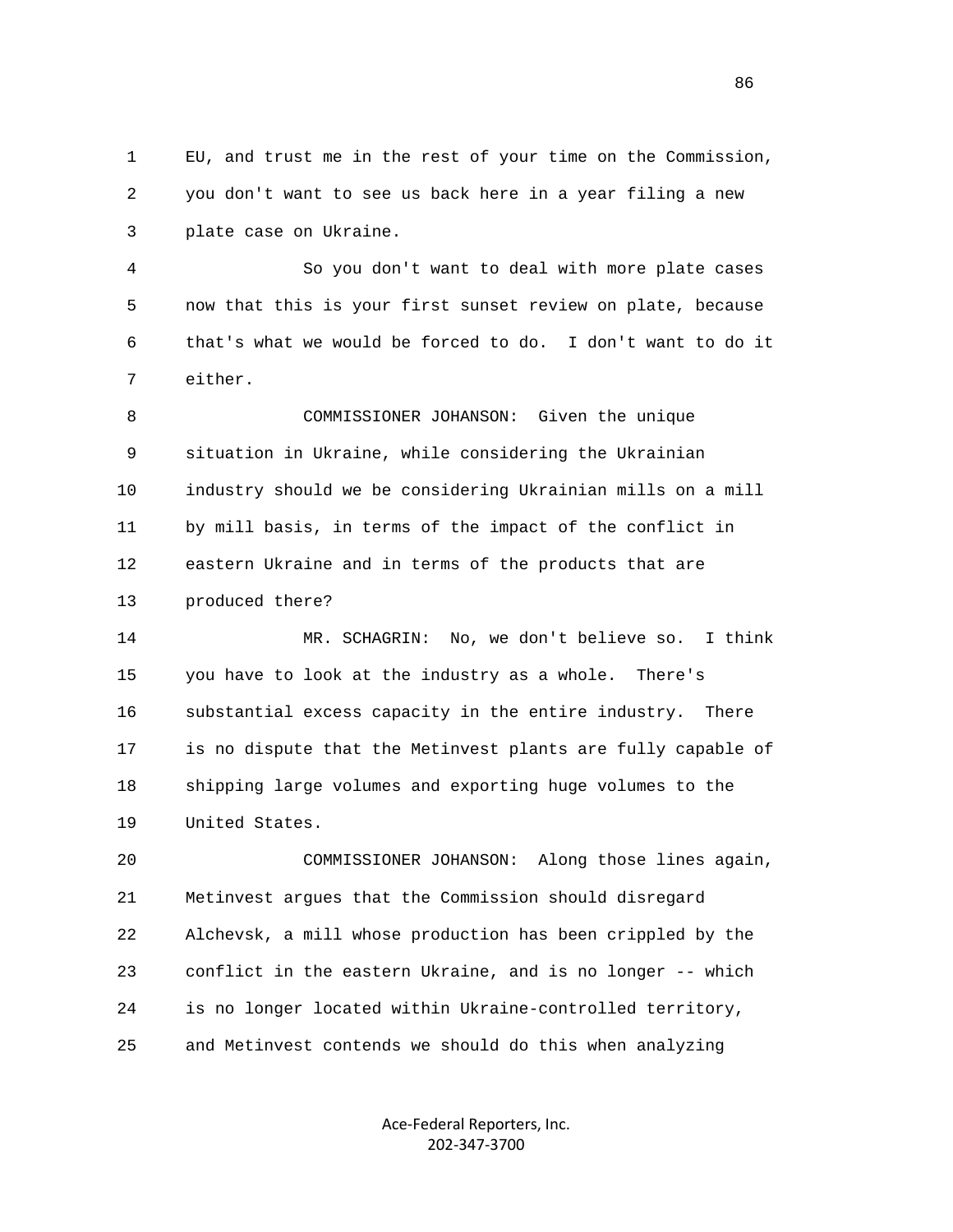1 likely volumes coming from the Ukraine in the event of 2 revocation. It looks like you'd like to address this, Mr. 3 Schagrin.

 4 MR. SCHAGRIN: I would, Commissioner Johanson. 5 We would disagree with that as a fundamental legal question, 6 because the United States, as a country, recognizes Ukraine 7 as a sovereign government and all of its previous borders 8 with Russia are intact and, you know, unless that eastern 9 part of the Ukraine became an internationally recognized 10 separate country or like the Crimea, you know, became 11 actually legally a portion of Russia, which case it would be 12 covered under the U.S. law by the Russian suspension 13 agreement, I think legally, as a matter of U.S. law and 14 jurisprudence, that that argument is without foundation, and 15 that this Commission is required to treat all of the plants 16 within the sovereign borders that the international 17 community recognizes as Ukrainian territory as Ukrainian 18 mills.

 19 COMMISSIONER JOHANSON: Yeah. I realize this 20 might be a unique situation, because we have the sovereign 21 borders. But we also have what appear to be de facto 22 borders right now due to the war. So it's a hard one. As 23 you say, this is a legal issue. If you could address this 24 further in the post-hearing brief, I would appreciate it, 25 just to help fill me in. Thank you, and my time has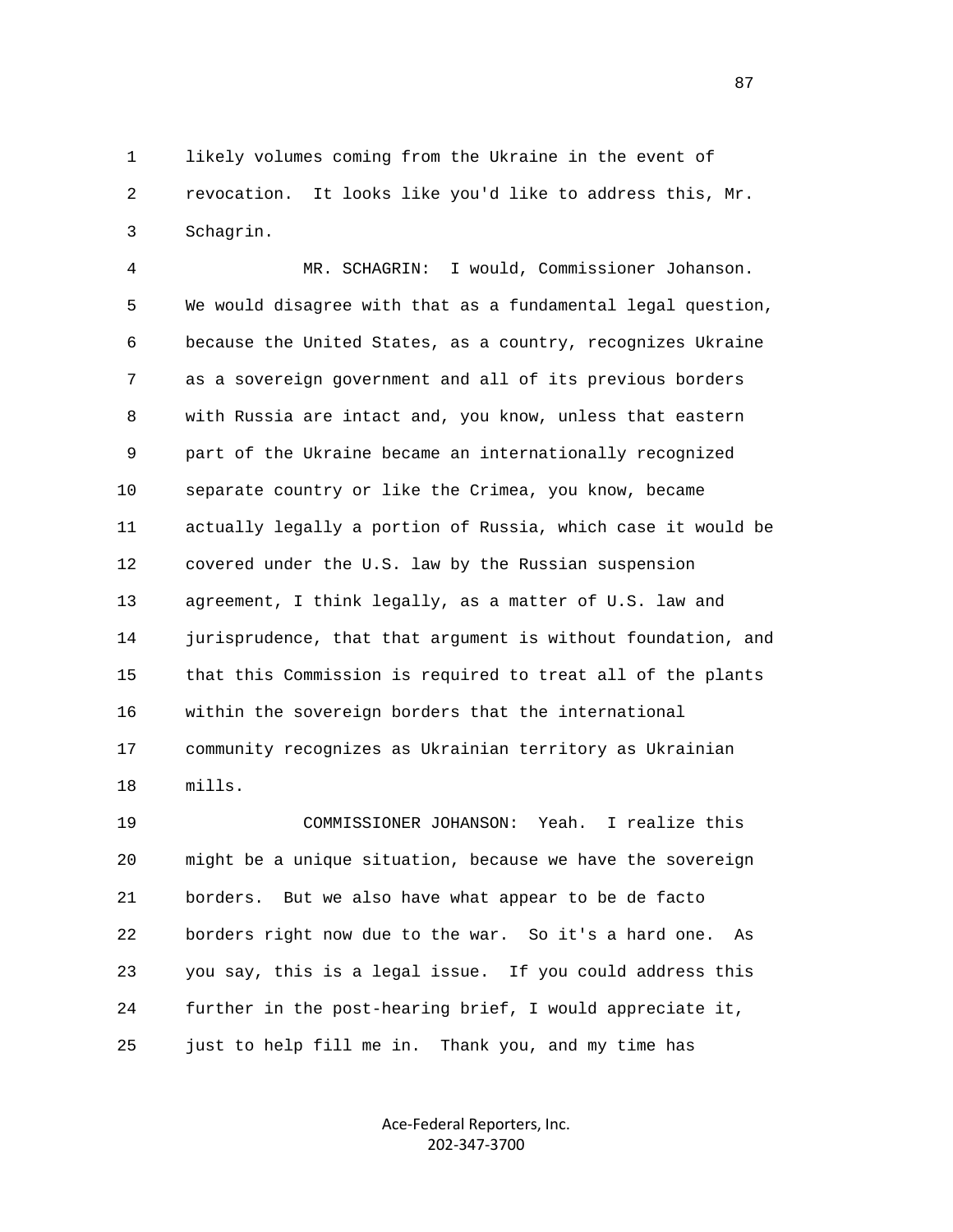1 expired.

 2 CHAIRMAN BROADBENT: Mr. Kieff. 3 COMMISSIONER KIEFF: Okay, thanks. I'm sorry. 4 I didn't mean to cut you off. 5 CHAIRMAN BROADBENT: No. He said his time's 6 expired. 7 COMMISSIONER KIEFF: All right. I join my 8 colleagues in thanking the counsel and the witnesses for 9 coming and preparing and presenting such great information, 10 especially of course hearing the perspectives of both 11 management and labor is very helpful, and I greatly 12 appreciate the conversations you have had with my colleagues 13 before getting to me. 14 So let me use my time, if I could, to ask some 15 different questions, just to round out my thinking a little 16 bit. First, if I could, you've had slide -- well, the 17 current slide up for some time, and I'm still trying to make 18 sure that I actually understand it. 19 Can I ask you to explain it to me a little bit 20 more, and in so doing, let me tell you why I'm confused. 21 There's a -- not to pick favorites, there's a fun Saturday 22 evening live television comedy show that has a fun skit, in 23 which they take a popular advertised TV brand of men's suits 24 and express the view that they are so inexpensively priced 25 that they could thus be thought of and marketed as, I guess,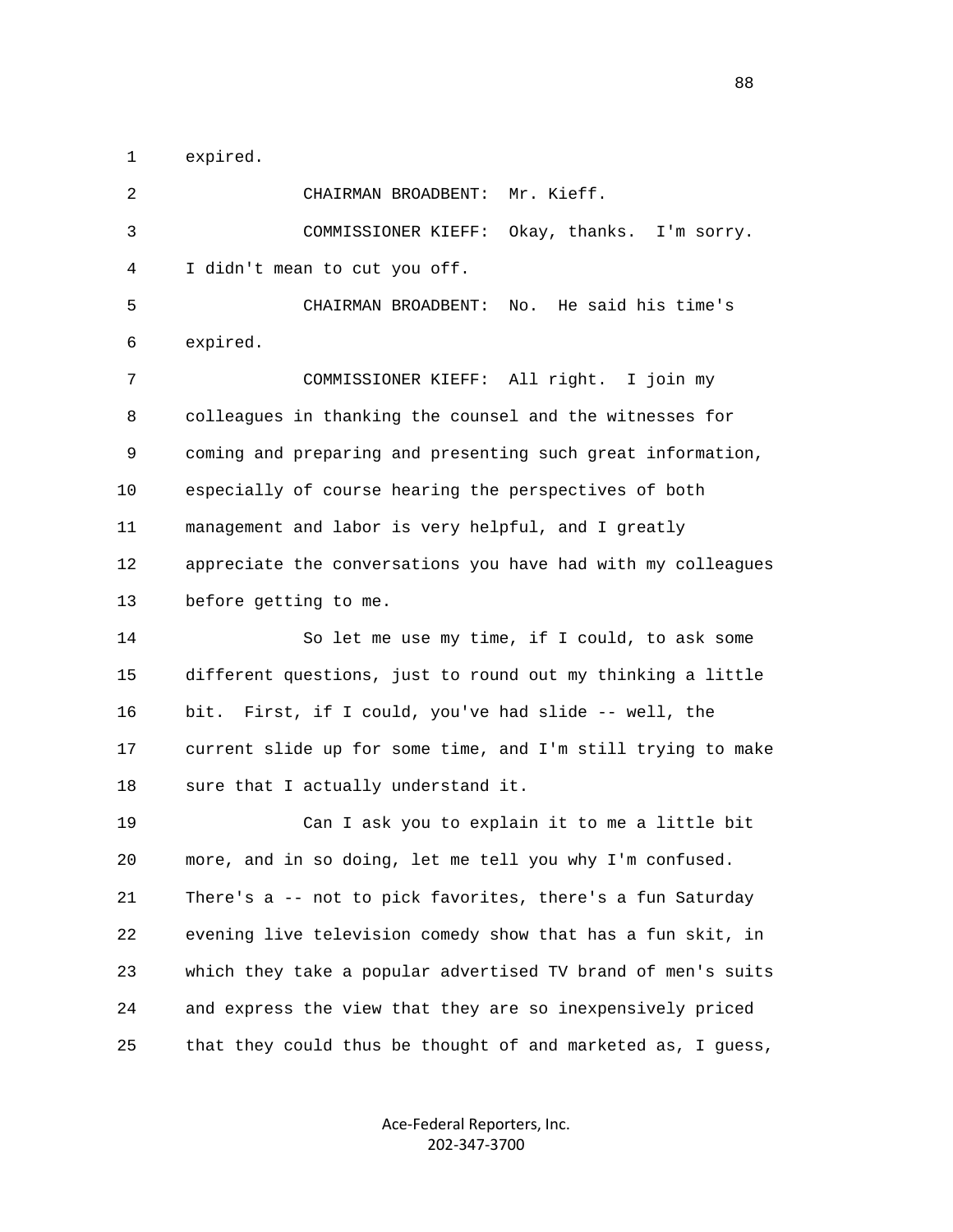1 towels or wipes or rags, and then in fact they provide a 2 sample box in their video of this men's suit product 3 packaged as wipes. Then you take a whole man's suit out and 4 wipe up your spill.

 5 I'm having a hard time understanding. I think 6 the point of the video is that something that's priced so 7 different from something else may in fact be different, and 8 what I'm having trouble with is I don't understand who would 9 ever buy Swedish and German export steel? Why in their 10 right mind would they do that if the three highlighted in 11 red are available in the export market? Why does someone 12 buy Swedish steel?

 13 MR. MOSKALUK: Jeff Moskaluk, SSAB. The SS 14 stands for Swedish steel. So I think I'm probably the best 15 person to answer your question.

16 COMMISSIONER KIEFF: That's wonderful.

 17 MR. MOSKALUK: What you're seeing here is some 18 of the countries focus almost exclusively on things like 19 heat treated abrasion resistance, ultra high strength or 20 advanced high strength steels, and so that's -- and as you 21 move down, you'll see probably from two-thirds of the list 22 down, those are countries that focus on what we would call 23 the more general part of the market, structural grades, mild 24 carbon grades.

25 So it's only -- there's a small number at the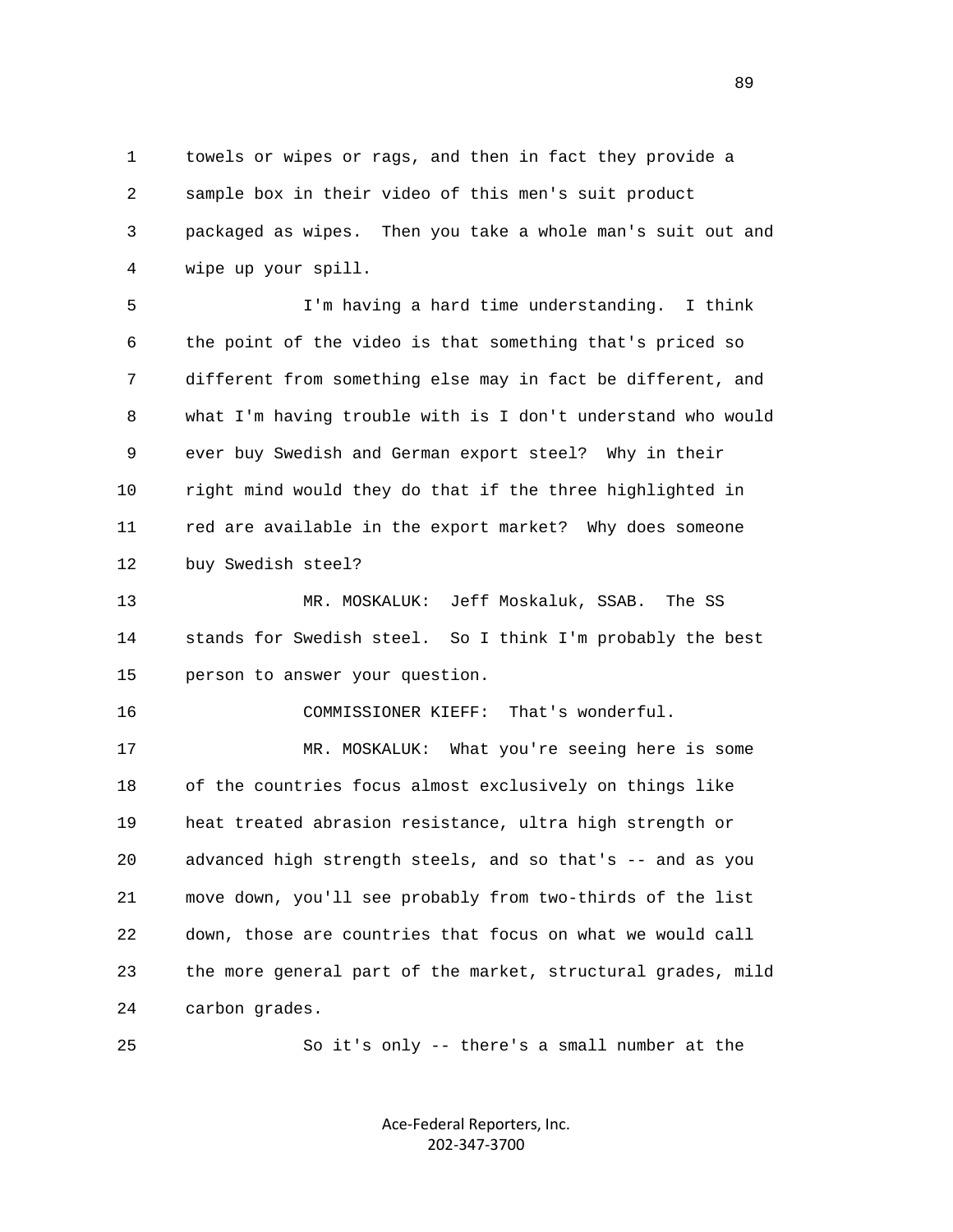1 top of this list that would focus more on those other 2 products. But the majority of this list are countries that 3 focus on mild carbon steel. So that would explain perhaps 4 one or two outliers at the top. The balance of the 5 difference tends to be attracting share or the large volume 6 of export, where you chase the broadest part of the market. 7 COMMISSIONER KIEFF: And I guess -- look, that 8 makes sense and I'm just struck even by the, to use your 9 slide, from France down through the Netherlands, the average 10 price is still almost twice what the average price is for 11 China, Russia and Ukraine. So and again, I'm sure there are 12 good reasons for it. So the question that I'm really asking 13 is in a nutshell, should that impact our thinking about how 14 fungible all of these things are, or how the market treats 15 all of them.

 16 MR. MOSKALUK: Jeff Moskaluk, SSAB again. I 17 think what this is demonstrating is there are particular 18 countries and particular companies within countries that 19 choose to consistently undersell markets to garner share. 20 So that's why you will see the differentiation in price. If 21 your question is if everybody undersells, why do they 22 undersell by so much, it's the case that not everybody 23 choose to undersell, but these particular countries 24 undersell almost exclusively.

25 COMMISSIONER KIEFF: Yeah. I mean I guess what

Ace‐Federal Reporters, Inc. 202‐347‐3700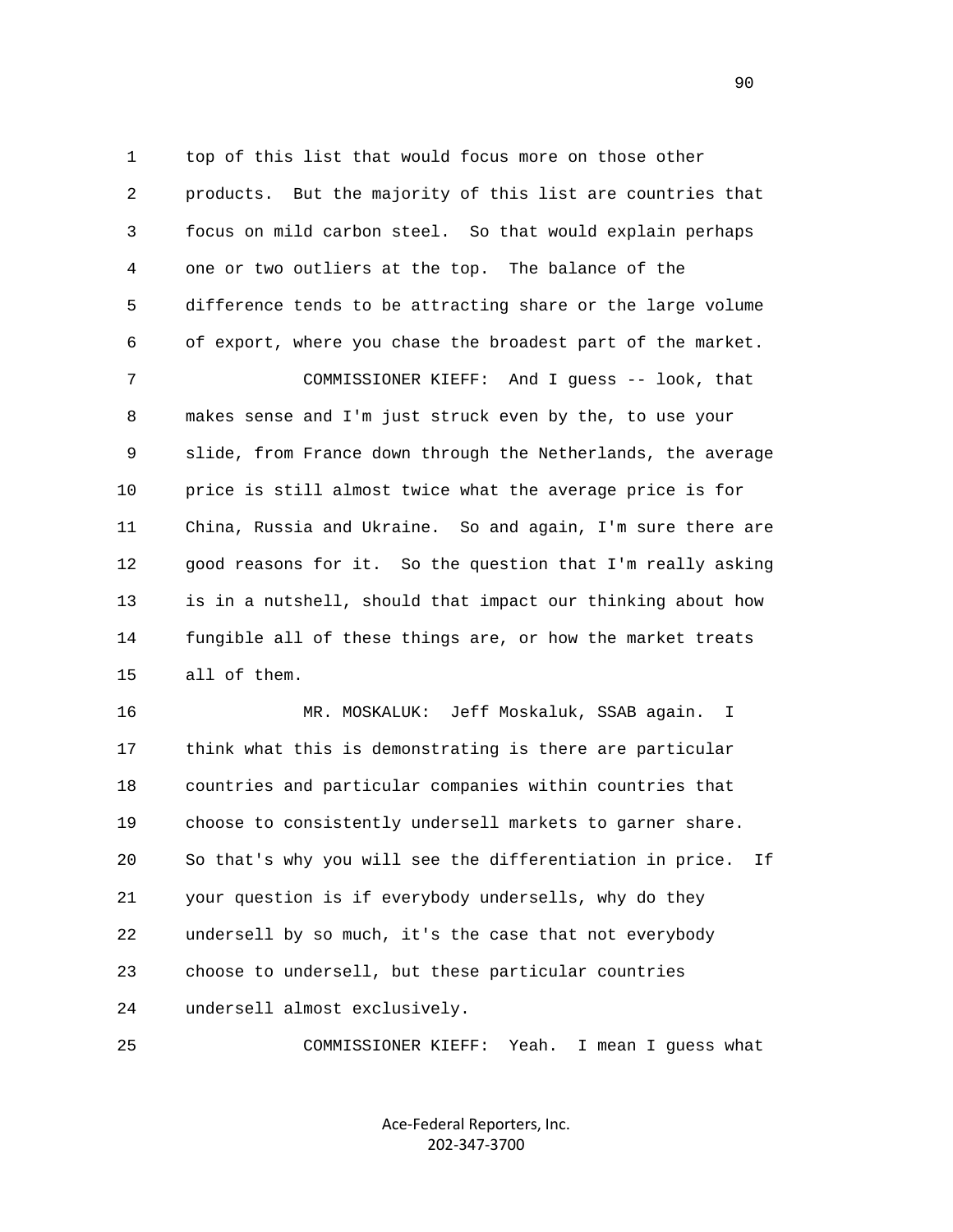1 I'm wrestling with is magnitudes, and so for example on your 2 slide -- just bear with me for one moment -- you have a 3 slide where you highlight -- here we go, Slide 5, where you 4 -- and maybe this is just advocacy.

 5 MALE SPEAKER: What slide? What slide? 6 COMMISSIONER KIEFF: Slide 5, the one that's up 7 there now. I found the 8.7 to be extremely helpful as an 8 annotation, because when I first glanced, I thought the 9 buildings I was looking at, one was twice the height of the 10 other, and then I realized I was looking at an urban skyline 11 of skyscrapers, one which was slightly taller than the 12 other, right.

 13 The 8.7 drop, the stock market dropped yesterday 14 two percent. 8.7 percent over a year would have been a 15 pretty good last year for the U.S. stock market. I'm just 16 trying to -- what I'm trying to wrestle within, I mean I 17 think just in the interest of transparency, I don't perceive 18 there to be a lot of wrestling today around China or Russia. 19 I perceive the rubber hitting the road, to pick another 20 product, on the Ukraine, and I perceive the tension there to 21 be around getting everybody comfortable with either one or 22 two relatively simple cases.

 23 The pro, the one you're making, is that when you 24 -- when you apply the traditional factors and you look at a 25 glance, this looks like a straightforward case, and then

> Ace‐Federal Reporters, Inc. 202‐347‐3700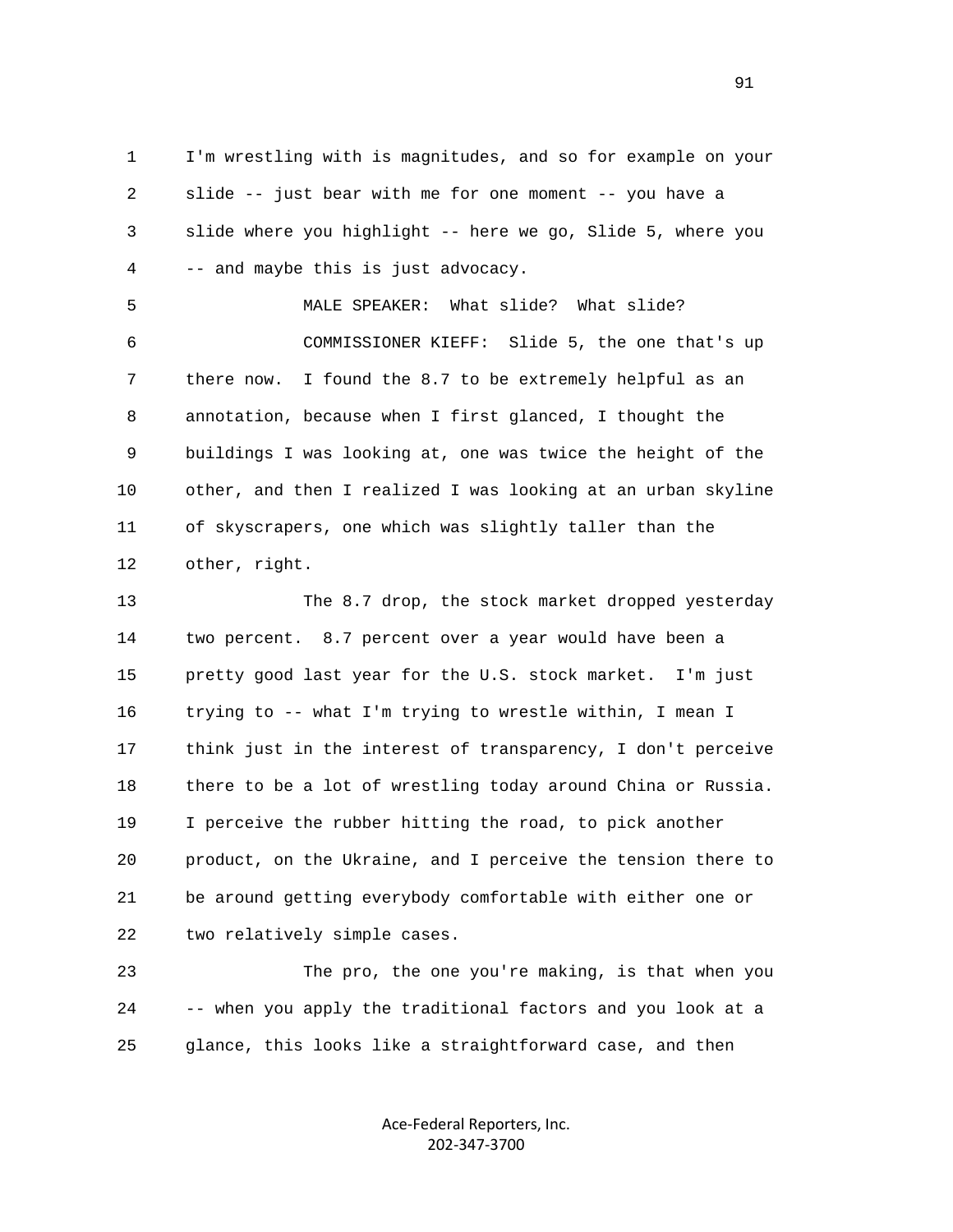1 it's gosh, only augmented by the very looming presence of 2 Russia and China as well. I take it that the other side is 3 pressing us to press you by asking how material is this 4 going to be, and they highlight the future tense, right.

 5 In their opening remarks, they highlighted the 6 point that the initial case was a threat case, not an injury 7 case. They highlight the fact that a threat case is always 8 speculative. They highlight the fact that that decision was 9 made a long time ago, when a whole lot of things were very 10 different, and then they highlight, as most of your dialogue 11 with my colleagues have highlighted, the difficulties 12 ongoing in the Ukraine.

 13 And they I think then leave us with a difficult 14 question, which is that we have to then have confidence 15 about what we will occur in a case where we're making a 16 number of inferences. Inferences are always, gosh we try 17 our best to do them well, but they're just inferences. So 18 what I'm asking you is should I -- should I have that degree 19 of anxiety around all of those different factors, or are 20 those -- are those truly red herrings?

 21 MR. ROSENTHAL: Commissioner Kieff, let me just 22 start the answers here. You start with the slide with all 23 the prices at the bottom, and I want you to relate that to 24 the Slide No. 9. These are related. There's a reason why 25 these are the biggest exporters in the world. That's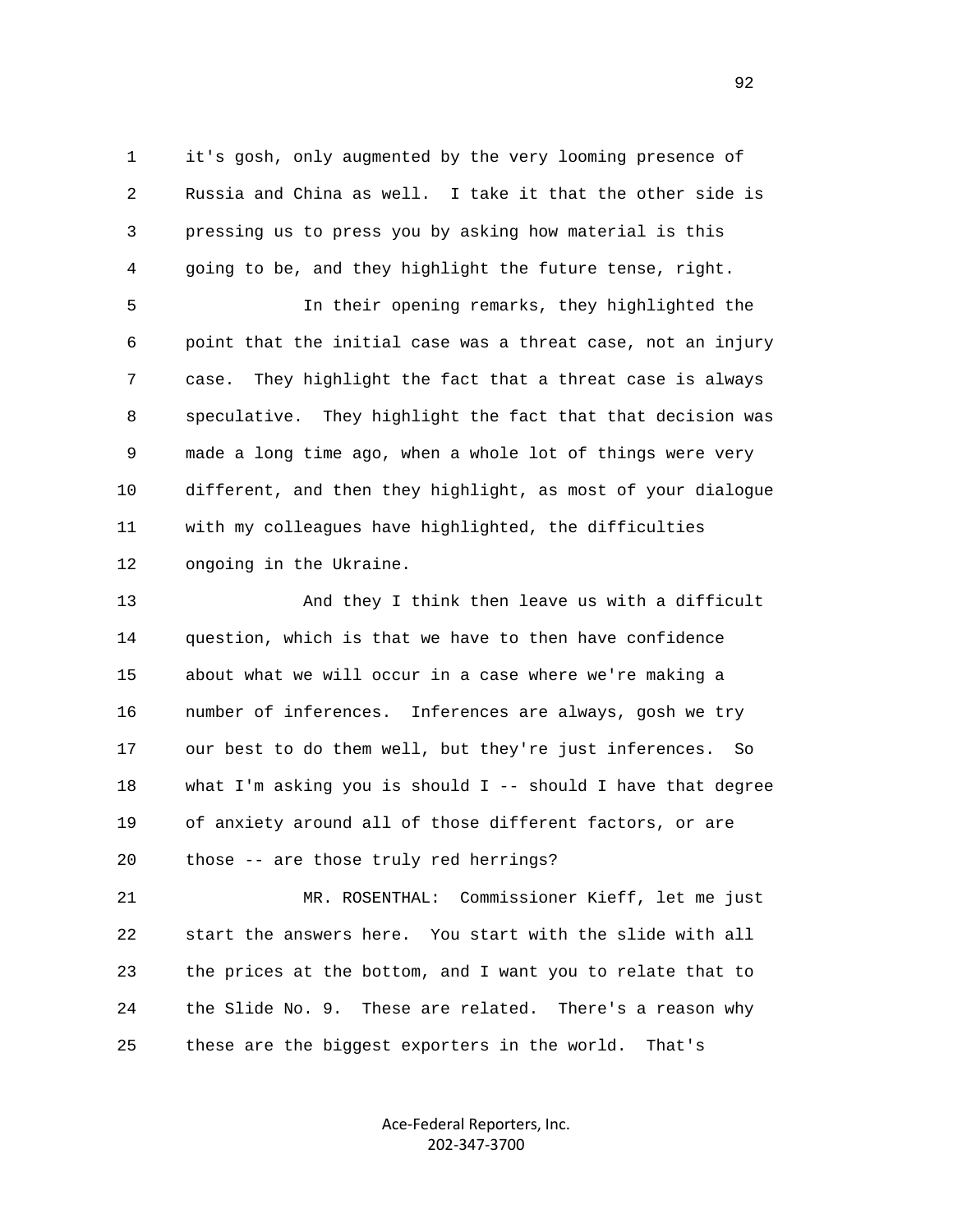1 because their pricing is the lowest in the world. Those are 2 related.

 3 Now not everyone can buy SSAB product, and not 4 everyone wants it or needs it in their applications. But 5 the large volumes are bring sold on price. That is crucial. 6 That goes to your second point, which is what confidence do 7 you have that their behavior will be harmful to the U.S. 8 producers if the suspension agreement were revoked?

 9 Again, you go back to even to 2014, with all the 10 claimed troubles, they're still the fourth largest exporter 11 of cut-to-length plate in the world, and the U.S. market is 12 still one of the most attractive. So why would you expect 13 them to behave differently with respect to the U.S. market, 14 which they have not had open access to, when they are the 15 lowest priced producer, the fourth largest exporter. Why 16 would their production not come here?

 17 That's the inference that we're urging you to 18 make, and it's not a very difficult inference to make.

 19 COMMISSIONER KIEFF: Mr. Whiteman, I missed you 20 or Mr. Utermark.

 21 MR. UTERMARK: Yes. Your question to me 22 centered around two things. One, do they have the ability 23 to -- if the suspension agreement is lifted, to export here 24 in larger quantities, and then will they. Then I for the 25 record, and I'll submit it for the record, but would share

> Ace‐Federal Reporters, Inc. 202‐347‐3700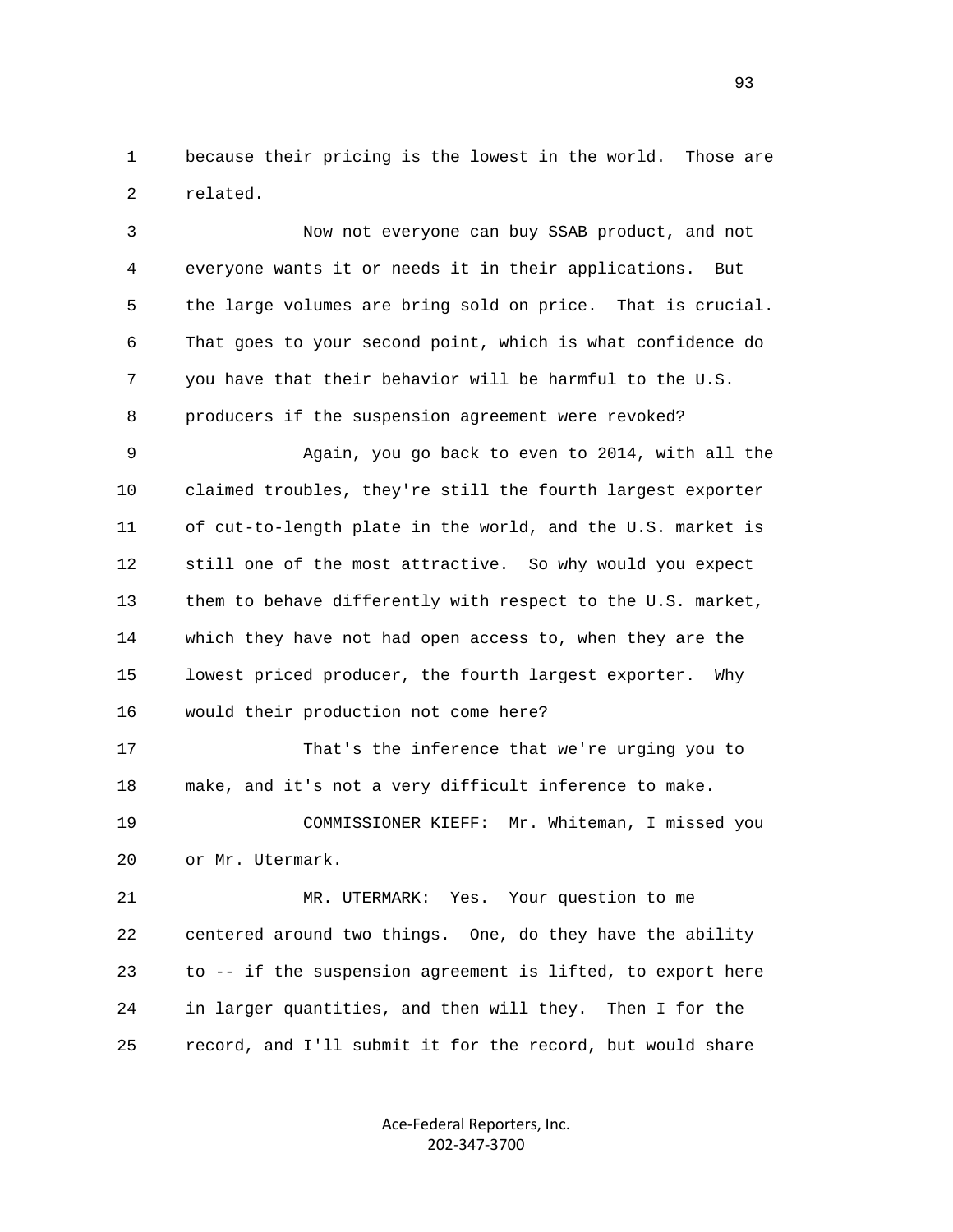1 something that has happened in Nucor in just the last few 2 days.

 3 In a recent wire rod sunset review, the AD order 4 was lifted for Ukraine. Only months later, Ukraine wire rod 5 is being offered at ridiculously low prices, below \$400 a 6 ton. There's no doubt in my mind that if we lift the 7 suspension agreements in plate, they will export to the U.S. 8 in significant volumes a very, very low prices, which is 9 what is indicated in this slide with prices. 10 COMMISSIONER KIEFF: And in a way that pinches 11 your businesses? 12 MR. UTERMARK: Correct. 13 MR. WHITEMAN: Commissioner, another component 14 to that previous slide is the volume component. The main 15 thrust of the volume is going to be sold at these lower 16 levels as opposed to the higher pricing that you might see 17 coming out of the combination of products sold by countries 18 in Sweden and Germany. So the bulk of the product is being 19 sold at these types of prices. 20 COMMISSIONER KIEFF: And that any differences in 21 grades will be still rolled into the effect that it would 22 have? 23 MR. WHITEMAN: Correct, yes sir.

24 COMMISSIONER KIEFF: All right. Well, thank

25 you.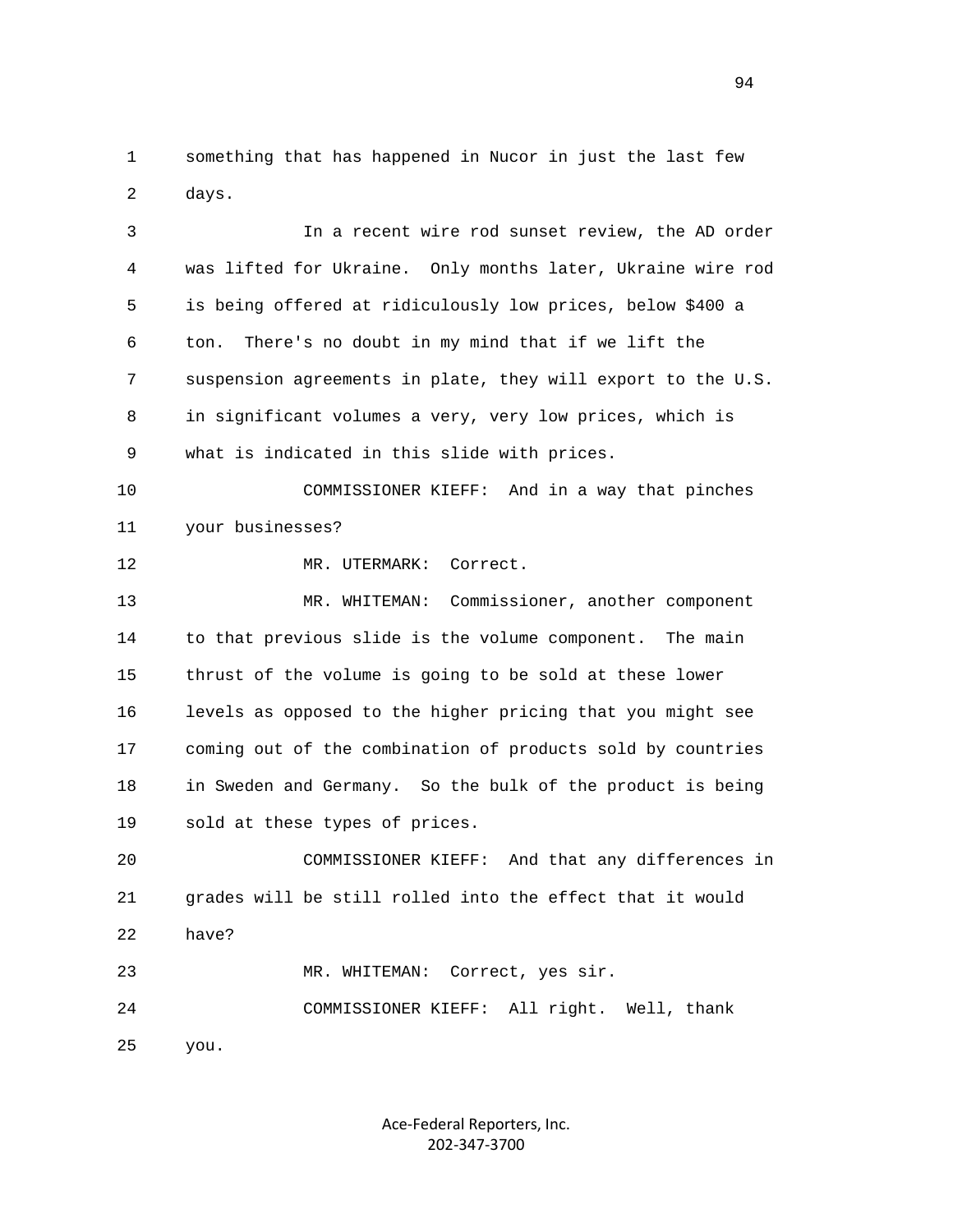1 CHAIRMAN BROADBENT: Commissioner Schmidtlein. 2 COMMISSIONER SCHMIDTLEIN: Thank you, good 3 morning. I'd also like to thank the witnesses for joining 4 us here today. Continuing on this line of questions about 5 potentially different conditions of competition, I wonder if 6 you might like to respond to the Respondent's argument that 7 the Ukrainian industry has undergone a significant change, 8 at least this issue, apparently this happened maybe by the 9 time of the second sunset review but wasn't considered, 10 because the Ukrainian producers weren't here. 11 That is that they've transitioned from a 12 state-owned industry to a privately-owned industry. Do you 13 think this is a valid condition of competition that we 14 should consider, and if so, how should we? How should we 15 analyze that? 16 MR. SCHAGRIN: Commissioner Schmidtlein, this is 17 Roger Schagrin. I think you should take it into 18 consideration as making them an extremely much more 19 competitive and able to export industry. Having been the 20 attorney who filed these cases originally, I can tell you 21 that in 1997, these Ukrainian mills were really in bad 22 shape. 23 Having been privatized and being owned by one of 24 the wealthiest people in the world, who is investing heavily

25 in these plants and making them much more efficient makes

Ace‐Federal Reporters, Inc. 202‐347‐3700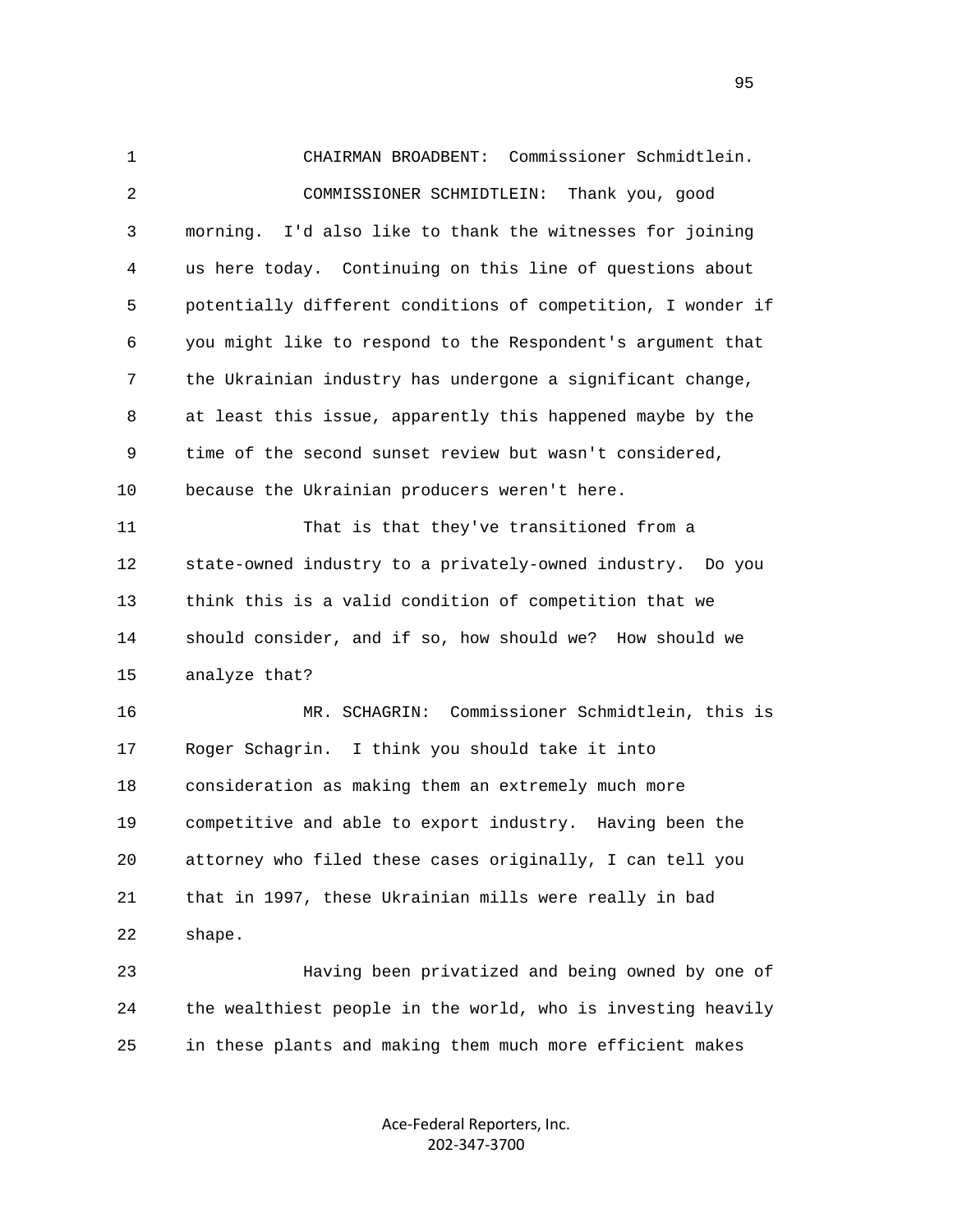1 them a much more significant threat to the U.S. industry 2 today than they were at the time that they were really 3 shoddy, underinvested-in Communist era mills. So I think 4 it's something you can take into account.

 5 COMMISSIONER SCHMIDTLEIN: You think it's 6 something we should take into account, but it actually 7 dictates the opposite outcome of what the Ukrainians are 8 arguing?

 9 MR. SCHAGRIN: Yes, that's what I would say, 10 Commissioner Schmidtlein. The other thing I would say is, 11 you know, Commissioner Kieff asked about threat back in '97, 12 when the industry was actually in a very strong demand 13 perspective, but these imports were starting to overwhelm 14 and threaten the industry.

 15 I think, having represented members of this 16 industry continuously now for 20 years, that the worst is 17 truly ahead. If you look at yesterday's stock market drop, 18 it was caused by the implosion of the second largest mine in 19 the world called Glencore, which had borrowed billions and 20 billions to become the second largest miner, and now people 21 are realizing they may not be able to service their debt.

 22 Last week, the stock market fell precipitously 23 when Caterpillar announced that worldwide, demand for their 24 equipment is plummeting. Unfortunately, we are seeing the 25 end abruptly, without the proper expectation, of this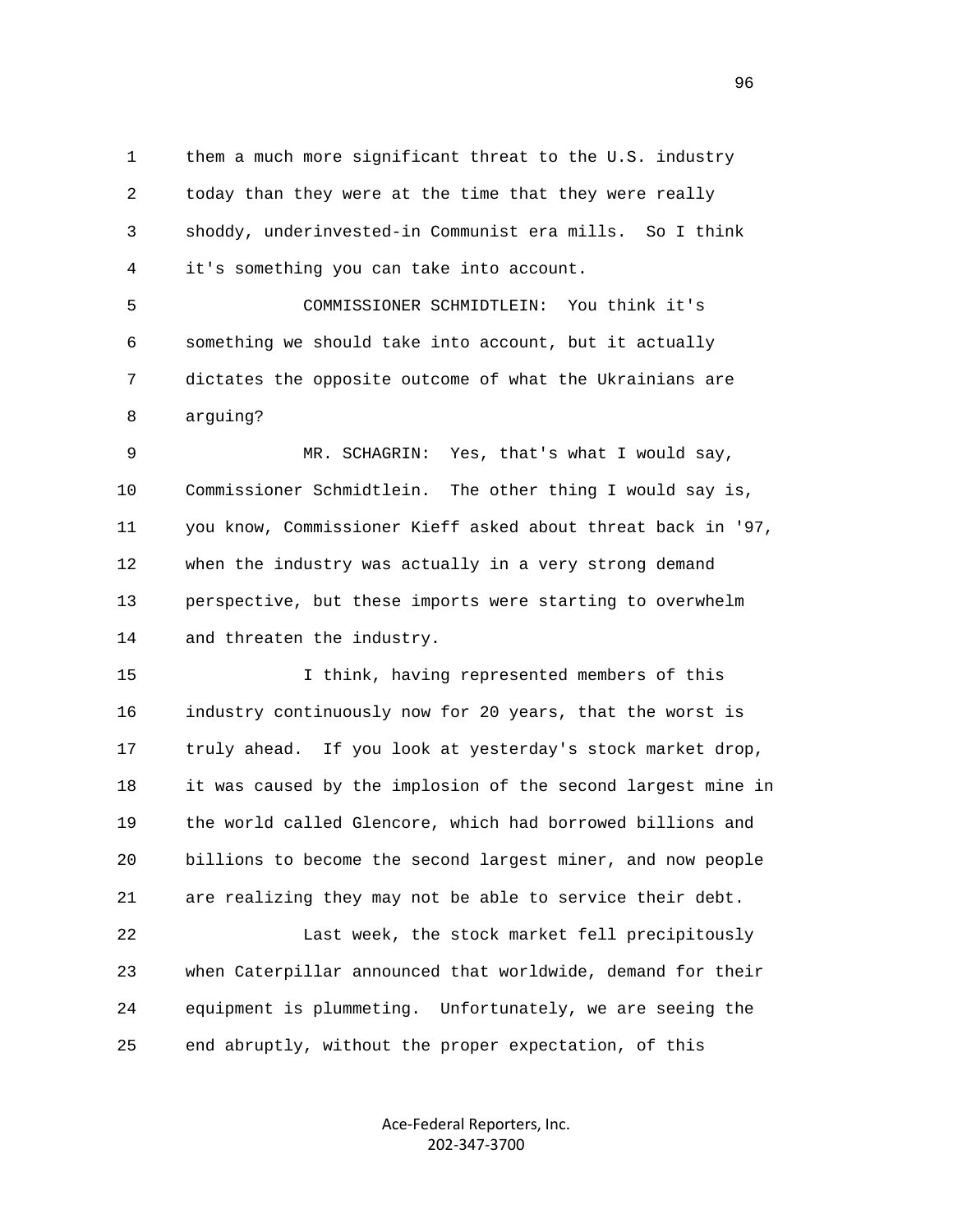1 commodity super-cycle that was driven by China over the past 2 decade, and no steel product made in any mills in the world 3 are more subject to use in these commodity areas, mining, 4 energy, construction and agricultural equipment than plate. 5 So the bad news in the stock market, which an 6 8.7 percent drop might be fine, but you know, the 7 Caterpillars of the world are down 40 or 50 percent, and 8 that's one of the biggest U.S. users of plate. So we are 9 seeing a U.S. industry in the most vulnerable position going 10 forward from a demand perspective, facing Ukranian industry 11 that notwithstanding the conflict, is probably in its best 12 shape in terms of being able to make quality products for 13 exports at any time over the past 20 years. 14 COMMISSIONER SCHMIDTLEIN: Mr. Utermark. Yes, 15 go ahead. 16 MR. UTERMARK: If I may. I just wanted to make 17 a comment on some of the discussion as it relates to the 18 drop in demand that we're seeing currently. I don't want 19 the Commissioners to underestimate how impactful that is,

 20 and while I agree, I think the Commissioner mentioned a 21 Skyline approach, and it's an 8.7 percent drop.

 22 But that's almost a million tons out of the 23 domestic capacity, and it impacts us. I was recently able 24 to visit our Tuscaloosa, Alabama plant and our Hertford 25 County, North Carolina plant. These plants are efficient,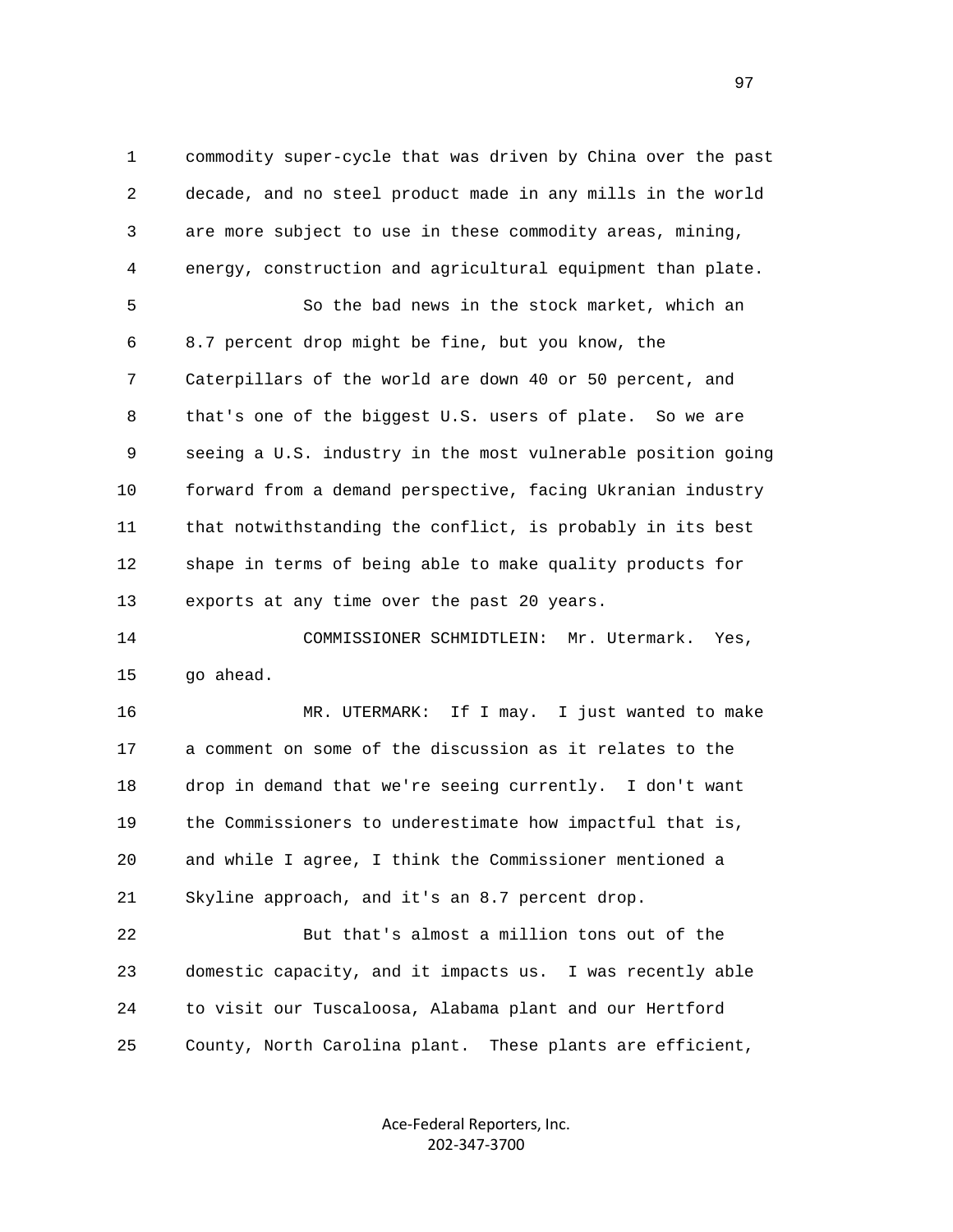1 they're low cost and there is just something sad about 2 walking in there and seeing the guys painting hand rails and 3 sweeping floors, instead of being able to roll steel.

 4 So it is real, this drop in demand and that's so 5 far, you know. I unfortunately don't have a rosy outlook 6 for the future with what we're seeing with current imports. 7 COMMISSIONER SCHMIDTLEIN: All right. Well this 8 is actually decent segue to my next question, which was can 9 you talk a little bit about the role that imports play in 10 the U.S. market, and maybe elaborate on why domestic 11 producers are themselves importing subject product, given 12 the fact that there is excess capacity in the U.S.? 13 MR. MOSKALUK: Jeff Moskaluk, SSAB. The 14 products -- so the pricing you're referring to, the products 15 we bring in are relatively small in volume compared to our 16 domestic production, and they're products that supplement 17 our domestic production capacity, in that it would be items 18 or sizes or things that go beyond what we can manufacture 19 here.

 20 If we can make it in the United States, and so 21 in the United States that's the most efficient and the best 22 choice for our company. So for us, the choice that we would 23 make would be to supplement our products.

 24 COMMISSIONER SCHMIDTLEIN: So is there a part of 25 the U.S. market then that requires subject imports, because

> Ace‐Federal Reporters, Inc. 202‐347‐3700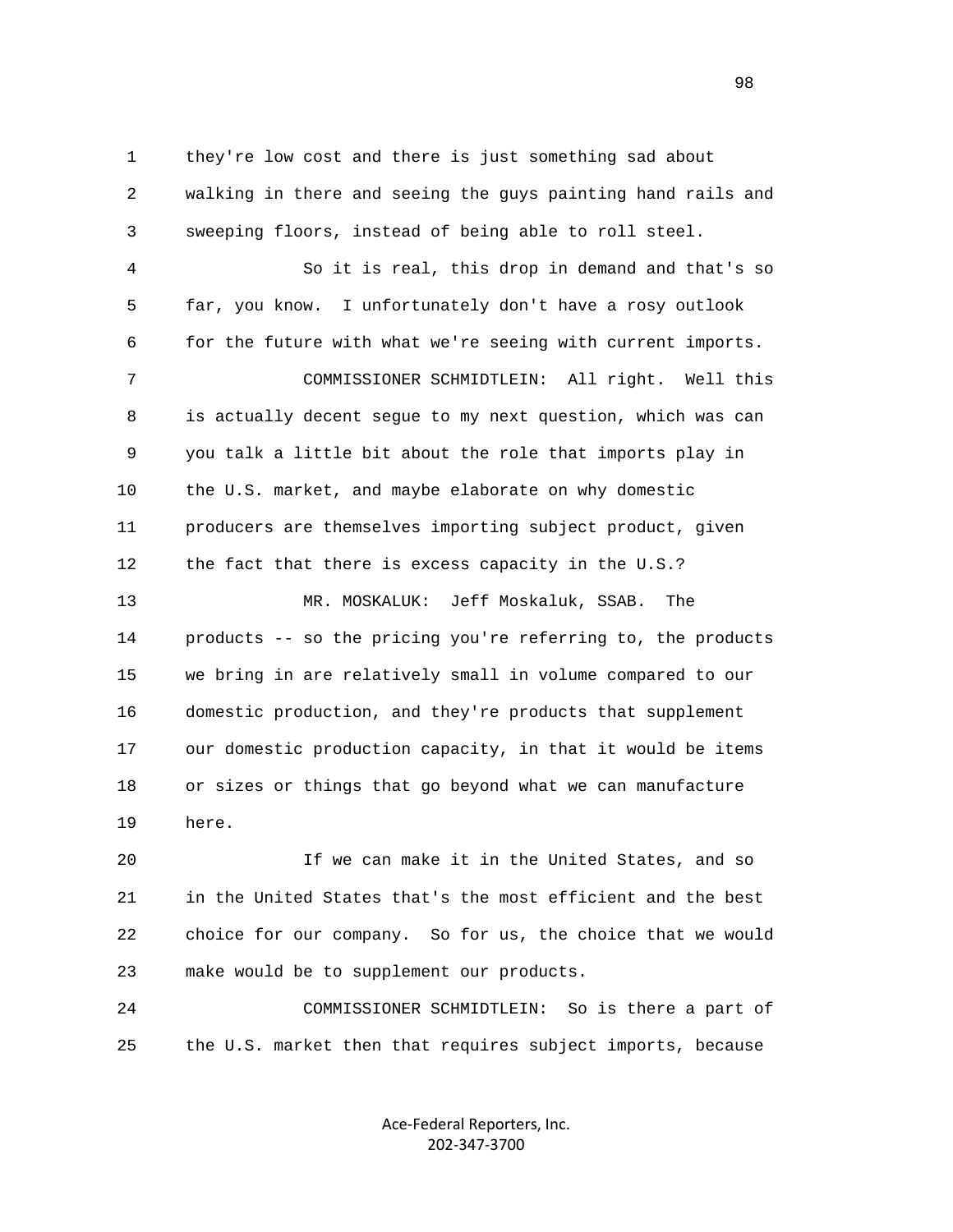3 MR. SCHAGRIN: I think the subject is between 4 the domestic producers, we can cover everything. I believe 5 that's the case. 6 COMMISSIONER SCHMIDTLEIN: Mr. Utermark, do you 7 want to respond to that for your company? 8 MR. UTERMARK: Yes, I concur. If you look at 9 the industry as a whole, we believe we can meet the need 10 here in the U.S. and the product breadth is capable. Now is 11 it -- 12 COMMISSIONER SCHMIDTLEIN: So why are we -- why 13 is the U.S. producers then importing subject product if 14 across the industry we can -- you can meet it. 15 MR. MOSKALUK: I'm sorry, Jeff Moskaluk again. 16 I'm not sure that what we bring in, there's a very small 17 amount that would be considered subject goods. So as I 18 said, most of it is to supplement beyond our own production 19 capacity. There may be others can manufacture beyond our 20 production capacity, and so our ability to compete even in 21 the U.S. market would have us using some of our other 22 facilities. 23 But again, those are -- those are not sold at 24 dumped prices and there's sold by our domestic group at 25 domestic prices, prevailing domestic prices. So --

1 U.S. producers don't manufacture those imports or those

2 products?

Ace‐Federal Reporters, Inc. 202‐347‐3700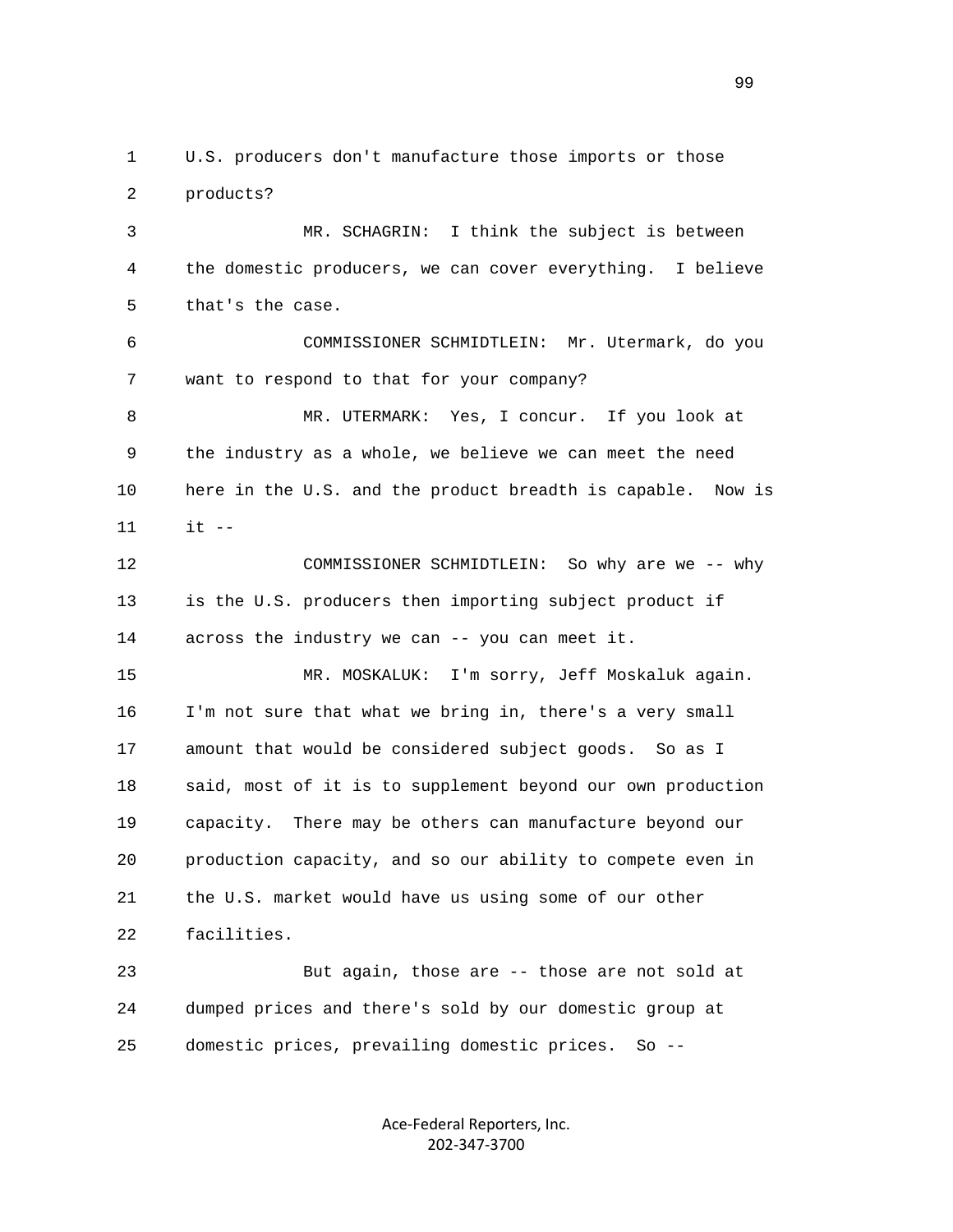1 COMMISSIONER SCHMIDTLEIN: Mr. -- I'm sorry. I 2 can't see your name tag back there, next to Mr. Rosenthal, 3 yeah. 4 MR. UNRUH: That's fine. Jeff Unruh, 5 ArcelorMittal. Commissioner, the ArcelorMittal USA, as I 6 had mentioned in my opening testimony, from a capability 7 standpoint has the broadest dimensional and also grade 8 capability. So certainly ArcelorMittal USA can supply all 9 of the products that would be covered by subject goods. 10 Thank you. 11 COMMISSIONER SCHMIDTLEIN: Okay. Mr. Utermark. 12 MR. UTERMARK: For the record, we bring in very 13 little, if any, imported plate. 14 COMMISSIONER SCHMIDTLEIN: Okay. Can you talk a 15 little bit about the specification, I guess is it 1/2 or 1/2 16 ASTM A6 flatness, and the argument that the Ukrainians 17 respondents make that? Certain of their producers are unable 18 to meet this requirement. 19 MR. MOSKALUK: Jeff Moskaluk, SSAB. So what 20 you're referring to is 1/2 A6 and A6 is a governing 21 specification that goes with materials that are ordered in 22 mild carbon steels. The concept of 1/2 A6 is more something 23 that steel mills will advertise as a capability that they 24 have, rather than being a market demand that material must 25 be half A6.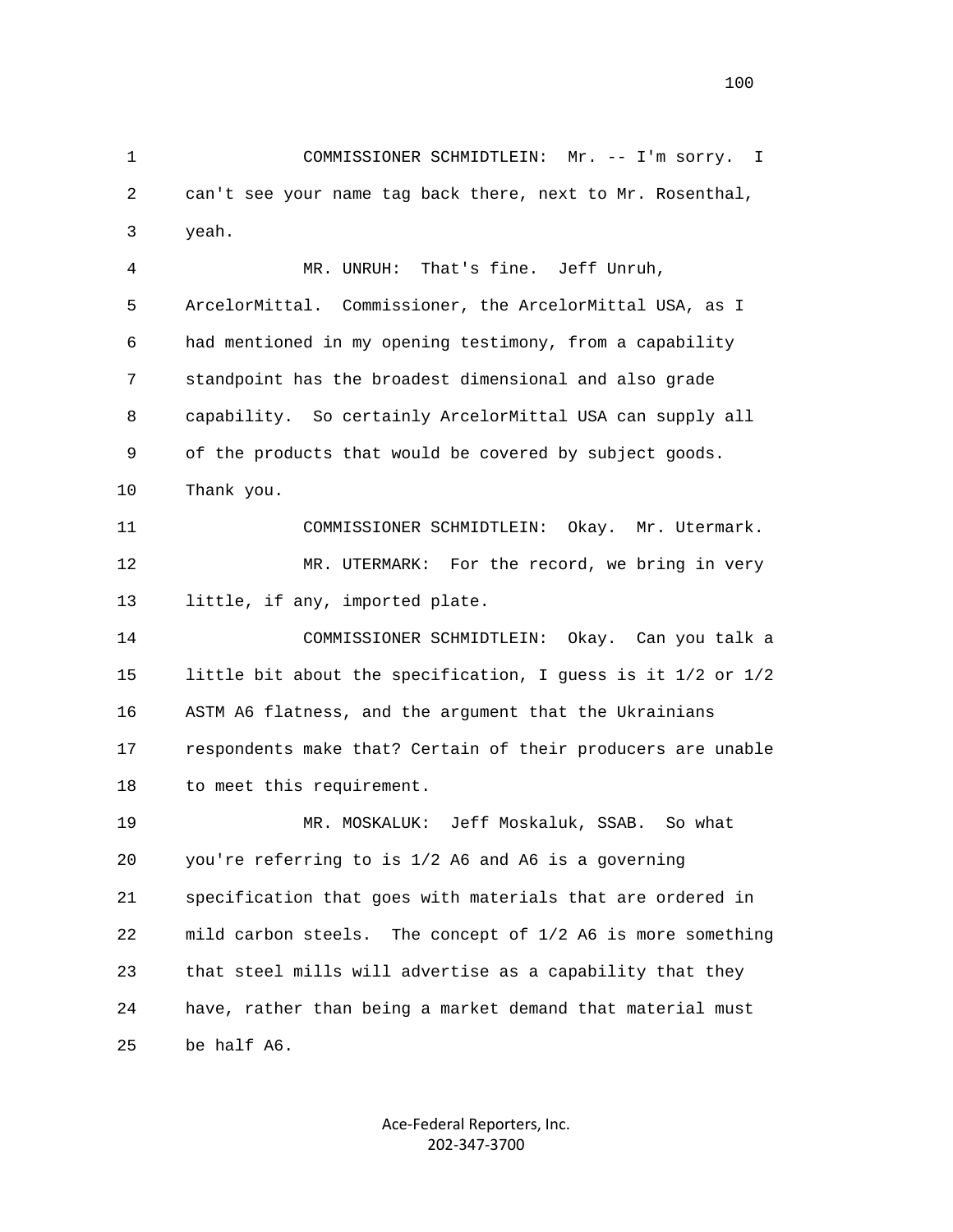1 There are customers, there are applications, 2 there are end uses where half A6 or perhaps even quarter 3 tolerance may be for a specific end use. That is a small 4 portion of the market. The broadest part of the market is 5 governed by A6, which is the full tolerance, and certainly I 6 would suggest that all of the domestic industry ships a 7 large portion of our material governed by A6 and the full 8 tolerance of A6. 9 Half tolerance exists and it is -- it kind of 10 goes to the preference conversation we had earlier with one

 11 of the other Commissioners. It may be a preference for 12 certain customers, but it is not the prevailing description 13 for the product.

 14 COMMISSIONER SCHMIDTLEIN: Is there a 15 universally understood in the industry division between what 16 you would call commodity? You know, what part of this plate 17 is considered commodity grade and what would be 18 non-commodity grade? 19 MR. MOSKALUK: I don't -- Jeff Moskaluk, SSAB. 20 I don't know that we would use that term with that 21 description. There are -- there are -- 22 COMMISSIONER SCHMIDTLEIN: I think SSAB's brief 23 uses the term "commodity grade." 24 MR. MOSKALUK: Yeah. No, we may use that 25 language, but that would be reference to material that are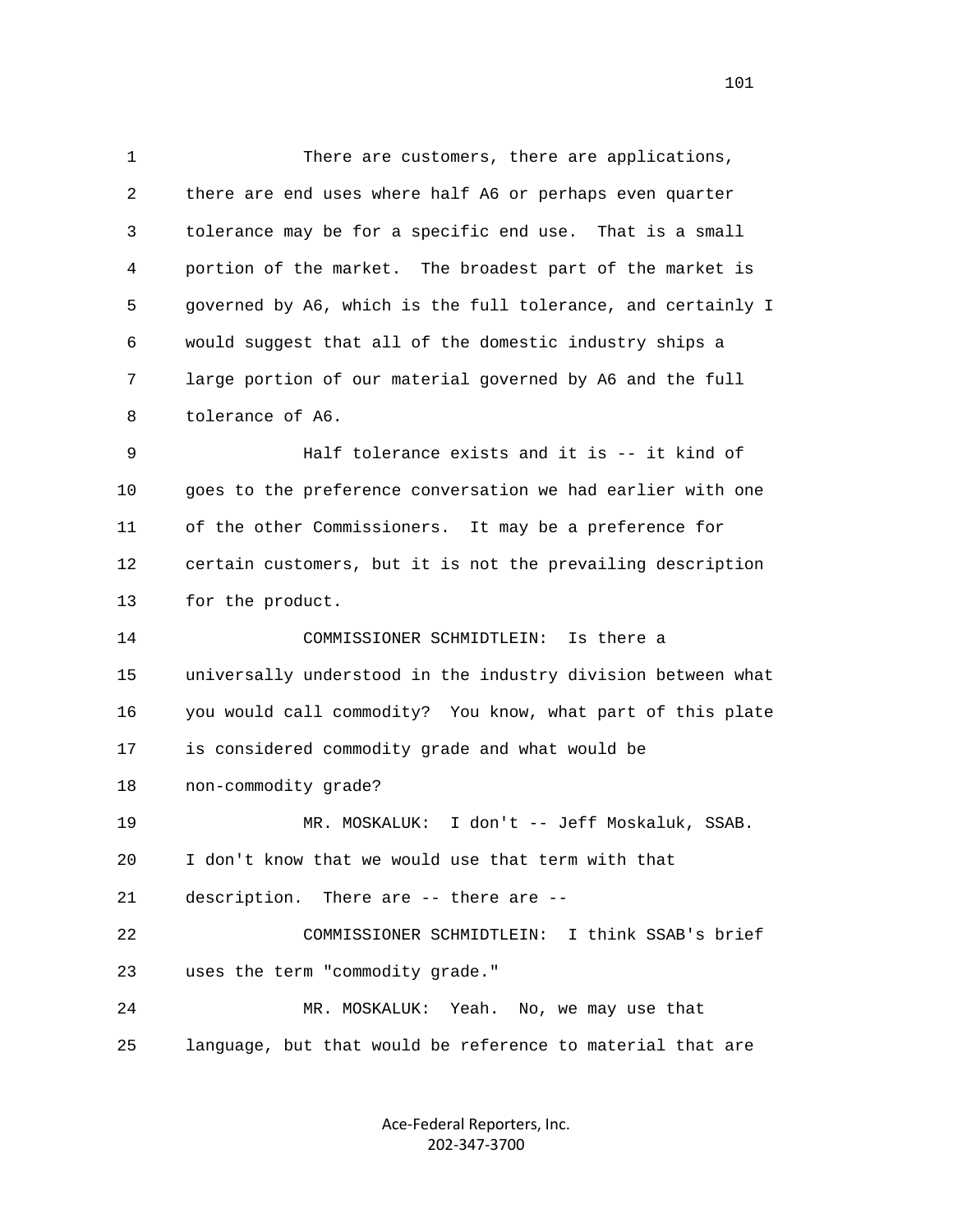1 further processed, such as heat treating or blasting and 2 painting, which takes it downstream further. But I think 3 the in mild carbon plate business, there are a multitude of 4 grades and specifications that govern the product. 5 So it's a very broad description what you're 6 asking. It would be a lot of items that would fit into 7 that, the broadest part of the market. 8 COMMISSIONER SCHMIDTLEIN: But you don't think 9 there's a -- there's some part of the market that could be 10 described as non-commodity? 11 MR. MOSKALUK: There are parts of the market 12 that are definitely, yeah. What we would use the term for 13 that is value-added product. 14 COMMISSIONER SCHMIDTLEIN: Value-added? 15 MR. MOSKALUK: Yes. So there's been further 16 processing or upgrading, such as heat treating, normalizing, 17 blasting and painting, those types of things. 18 COMMISSIONER SCHMIDTLEIN: Okay. All right, 19 thank you . My time is up. 20 CHAIRMAN BROADBENT: Okay. Mr. Price, this 21 would be for you. In looking at the Economist Intelligent 22 Unit data, I see that Ukraine's exports of goods and 23 services declined by about 14.5 percent in 2014, and are 24 forecast to fall by 22 percent at the end of 2015, while EIU 25 projects some increase in exports in 2016 and afterwards.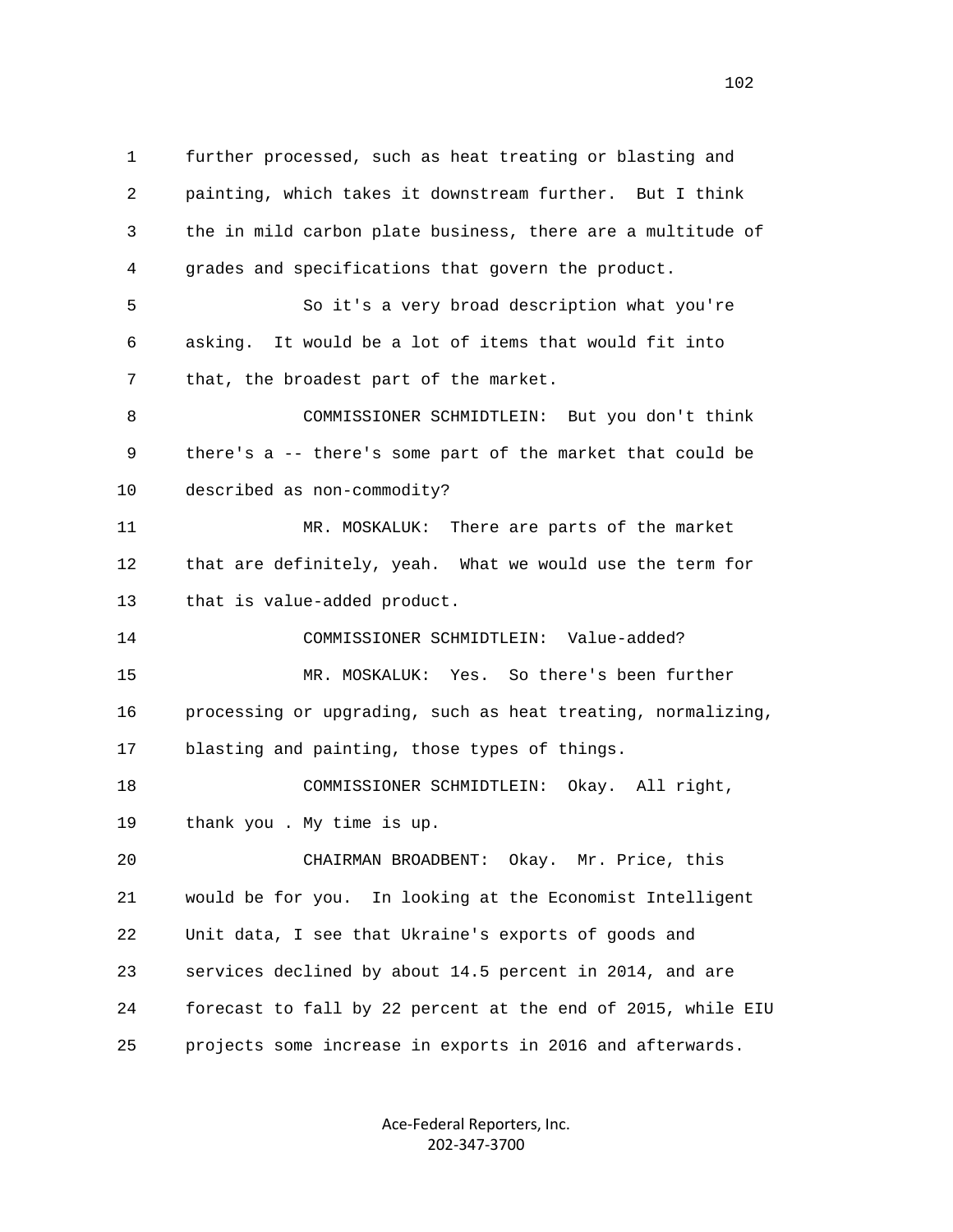1 They say that this will be sort of lower order of magnitude, 2 I think in the two to four percent range.

 3 EIU attributes the decline in exports to 4 disruptions in domestic supply, not the collapse of markets. 5 Is there a way to harmonize the projections with your 6 statements that Ukraine's civil and economic crisis isn't 7 affecting exports?

 8 MR. PRICE: Alan Price, Wiley Rein. So what I 9 would say is there are a variety of different economic 10 measures. The Ukrainian economy as a whole is having very 11 significant issues. Certainly, overall the exports of steel 12 are very robust. The latest reports from Metinvest is that 13 they're, for example, that they're improving substantially, 14 that steel exports are, and particularly plate 15 imports/exports are not expected to be substantially 16 affected, and therefore it's a question of broad 17 macromeasures and looking at this industry and what the 18 likely exports are from this particular industry. 19 We'll submit a whole group of statements from 20 CRU, SPB. Things are improving. Exports are up. 21 Metinvest, while saying they can't export and they can't 22 produce to you, on the website just announced that, for 23 example, in corrosion resistant steel, they set an all-time 24 record of production last month.

25 So the idea that -- the idea that these

Ace‐Federal Reporters, Inc. 202‐347‐3700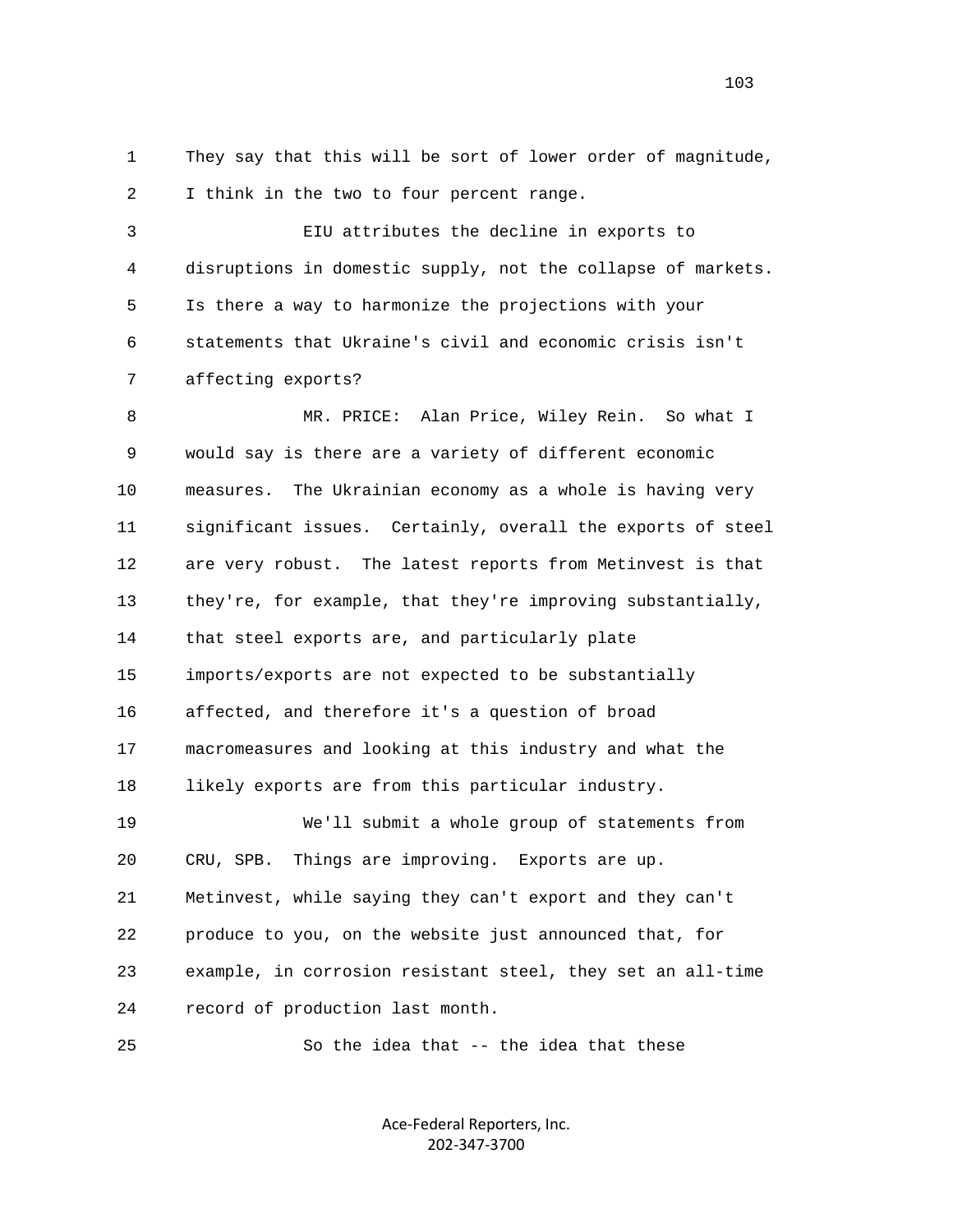1 macromeasures and macrostatements necessarily reflect 2 negatively on the ability to export steel I just don't think 3 are connected. 4 CHAIRMAN BROADBENT: So wait. You're saying 5 macro so -- 6 MR. PRICE: Macrostatements as to GDP, as to 7 exports of other products. 8 CHAIRMAN BROADBENT: But if you just look at 9 steel exports, because I mean they're saying steel export 10 makes up about 25 percent of the exports that we're looking 11 at, yeah. 12 (Simultaneous speaking.) 13 MR. PRICE:  $-$ is actually 14 projecting that their production will be up. There will be 15 no problem with exports. SPB is reporting the same, again 16 based upon what's going on on the ground in Ukraine. 17 So again, each of -- it depends at what 18 datapoint you look at in time. The more recent datapoints 19 are all pointed to very substantial and positive 20 improvements going on in the market, particularly in the 21 export capability and production capabilities, particularly 22 from the publications that focus on steel. 23 CHAIRMAN BROADBENT: Okay, but I'm looking at 24 GIIS, which is data that we use, that says that the steel is 25 going to be down 25 percent like the rest of the exports.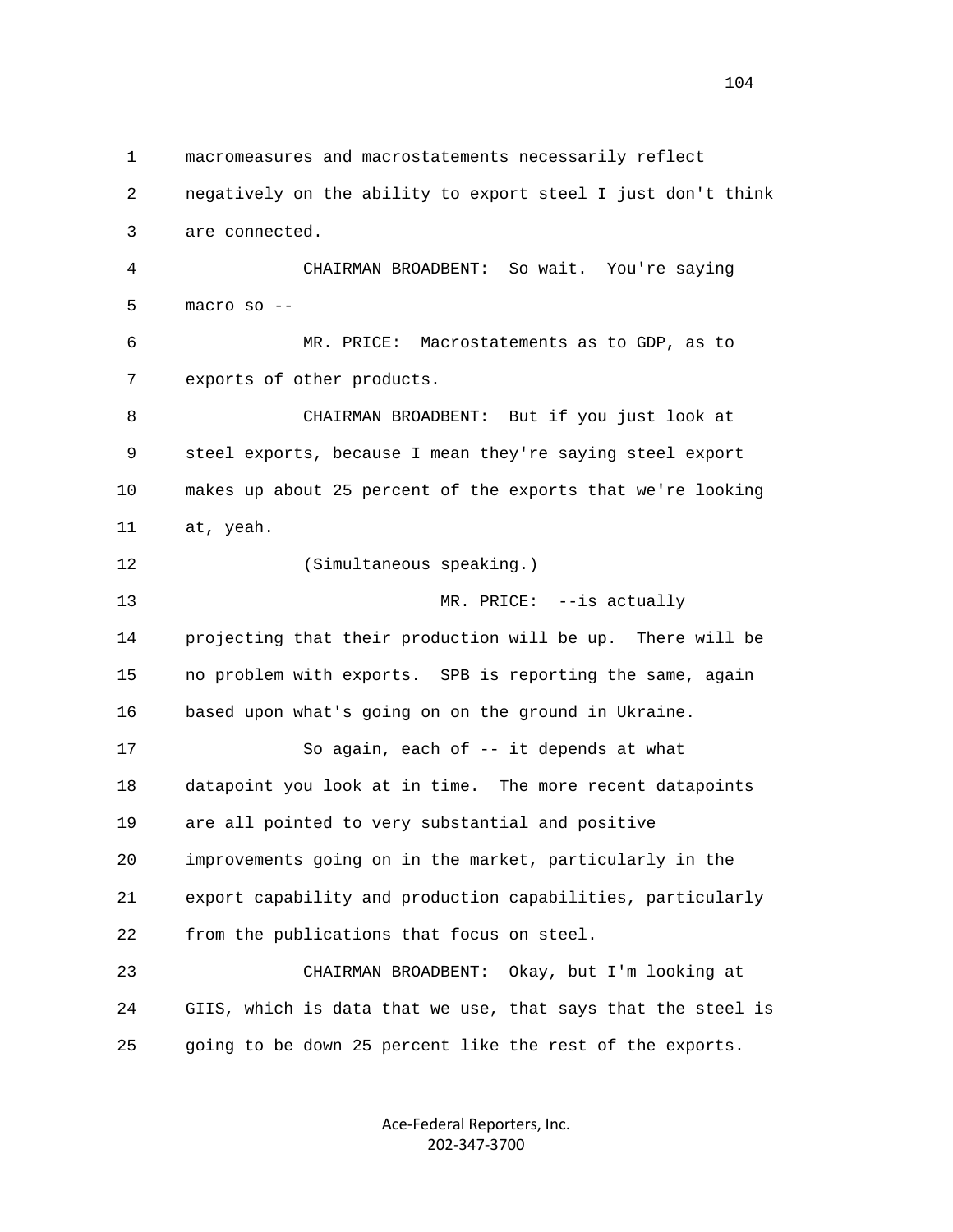1 MR. SCHAGRIN: Chairman Broadbent, this is Roger 2 Schagrin for the record. So one thing I would caution the 3 Commission, and we'll have to look at the data you're 4 citing, is whether that data is based on volume of exports 5 or value. So for example, in the United States so far this 6 year, our exports are down about nine percent by value 7 compared to last year.

 8 The main reason for that is we're a big 9 agricultural exporter. Prices of corn and wheat have 10 plummeted by half in the past year. For the Ukraine, they 11 were the breadbasket of the Soviet Union. My mother's 12 family was from the Ukraine, so I studied a lot of Ukrainian 13 history. There's a historian at Yale who's writing a lot of 14 books about Ukraine and what Hitler and Stalin did to it, 15 and they're very interesting books.

 16 But so for Ukraine, which is probably still the 17 largest grain exporter of all the CIS countries, and is a 18 big steel exporter, and you can see that their prices for 19 steel have plummeted in the past year, any data that is 20 based on value not volume is going to show huge declines. 21 The same thing is happening to Brazil, a big commodity 22 exporter. The same thing is happening in Australia. So I 23 would just caution the Commission not to rely on value data 24 versus volume data.

25 MR. PRICE: Right, and let me just add. Steel

Ace‐Federal Reporters, Inc. 202‐347‐3700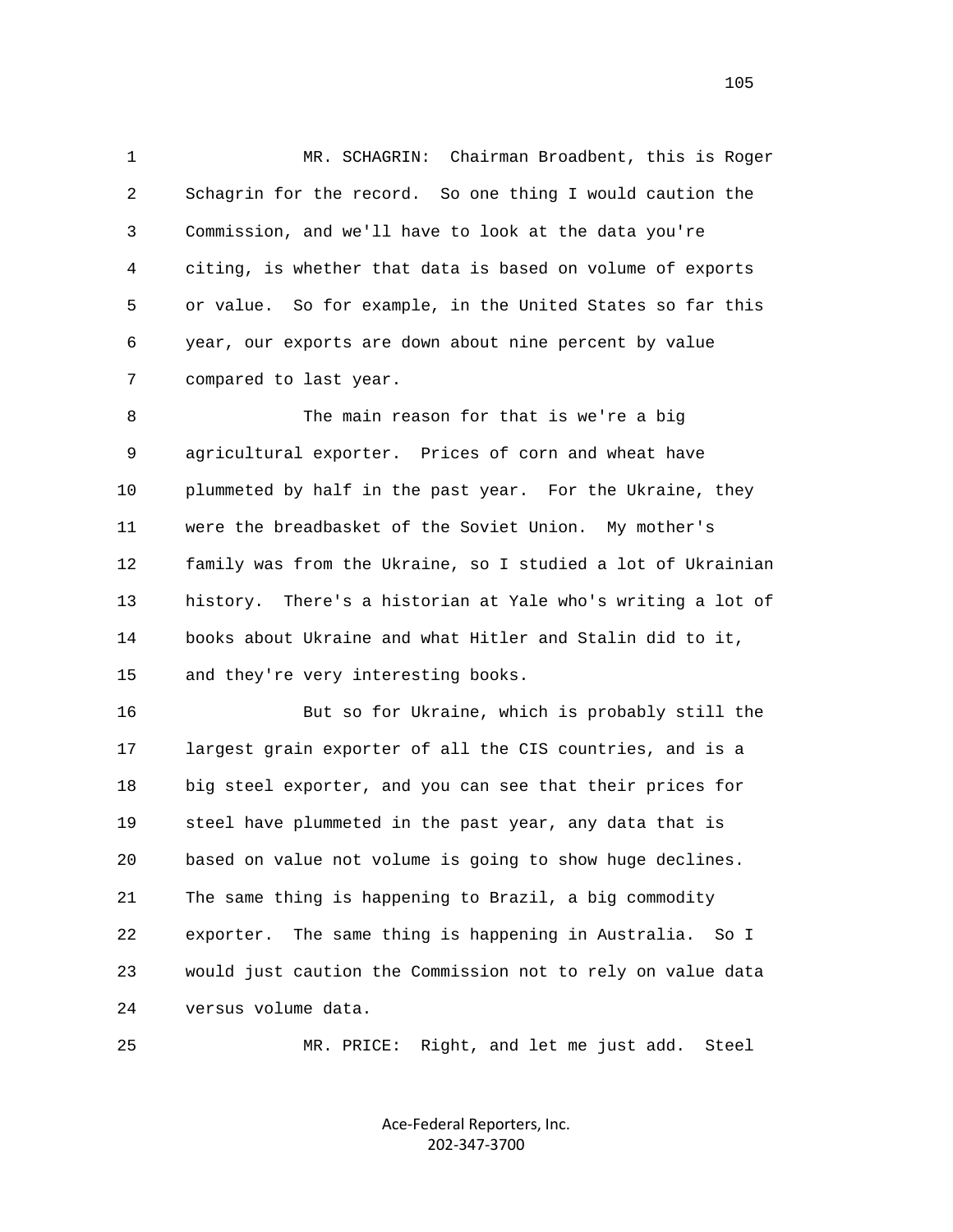1 export prices from this point here, the world market price 2 is down 25 percent from these sets of prices from 2014. So 3 if you're looking at 25 percent declines on value, that's 4 not surprising given the absolute collapse going on in the 5 world export market for steel.

 6 CHAIRMAN BROADBENT: Okay. Another question for 7 the industry witnesses here. You guys have made a vigorous 8 defense of these three remedies the Ukraine, China and 9 Russia, and you want all three continued. But if had to, 10 can I ask you to rank the importance of the three orders? 11 MR. SCHAGRIN: You want to know which of my 12 children I love most?

13 [Laughter.]

 14 MR. MOSKALUK: This is Jeff Moskaluk. That's a 15 difficult question and I guess, without being smart, I'd say 16 one, one and one, because they're interchangeable. So it's 17 hard to differentiate one from the other when we've already 18 provided information that they're highly interchangeable. 19 CHAIRMAN BROADBENT: Looking at the capacity and 20 the production in China, I mean, you'd think the Ukraine 21 order was just as important to you as the China order for

22 the suspension agreement.

 23 MR. MOSKALUK: Yes. Jeff Moskaluk again. They 24 all have huge overcapacity, so again, they're

25 interchangeable from my perspective.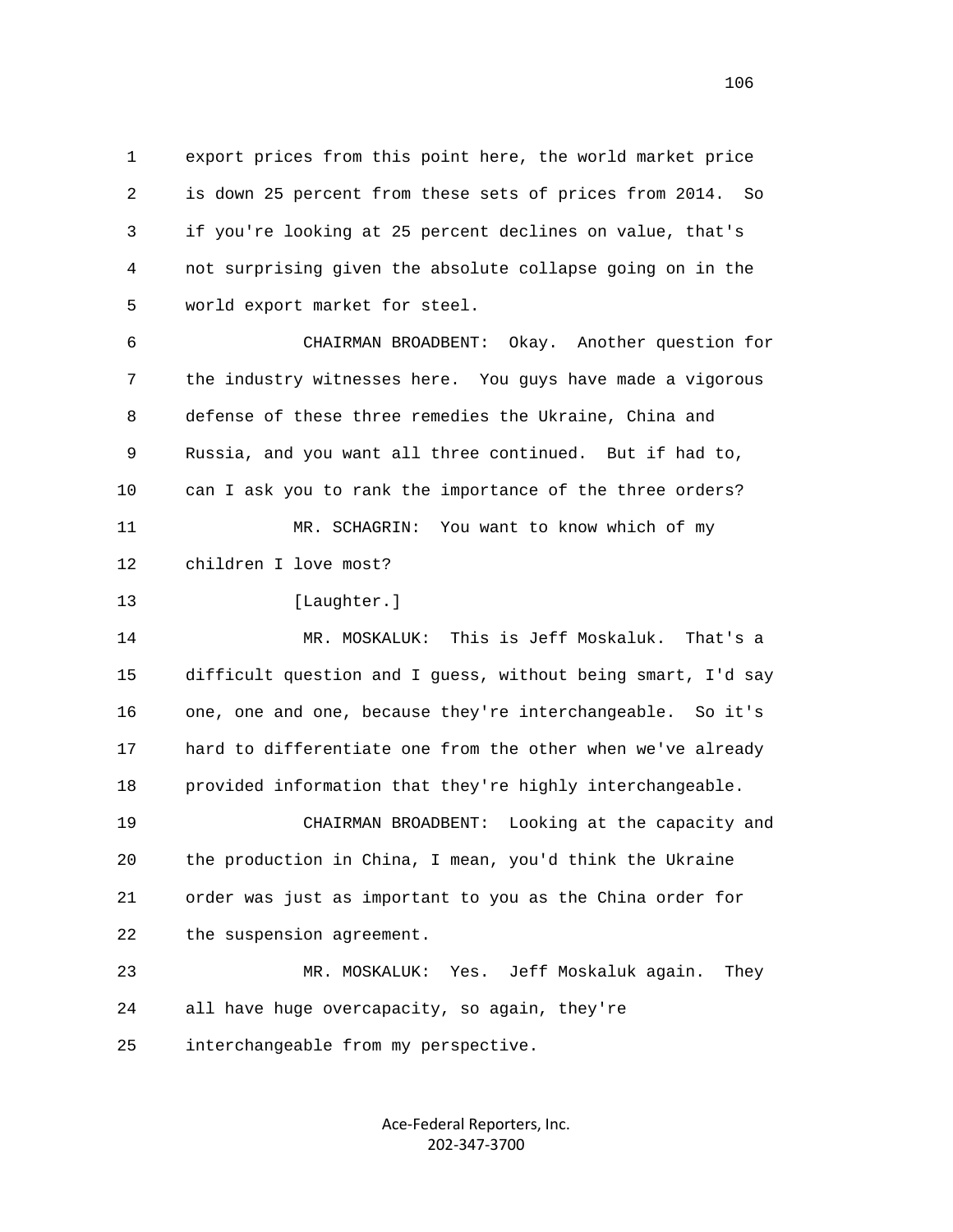1 CHAIRMAN BROADBENT: Okay. Let's see, Mr. 2 Price, you noted in your brief that Ukrainian plate is being 3 displaced by Chinese plate in other markets. You also 4 stated the Ukraine has the lowest prices in the world. What 5 is accounting for the displacement of that price? 6 MR. PRICE: Actually it's very interesting. 7 There is a tremendous price war between the Chinese and the 8 Ukrainians right now going on. Actually, again, I'll refer 9 you to their own website that talks about this price war 10 going on. 11 Basically, two percent decline in consumption in 12 China is forcing a massive amount, about fifteen million 13 tons total new steel out onto the world export marketable 14 products and is causing about a twenty-five percent collapse 15 in prices around the world. 16 It's very small marginal now, but it's gonna 17 have huge outsize price effects, something I think 18 Commissioner Kieff is nodding, so that, and because of this 19 they are basically fighting it out on price. This week 20 they're saying the Chinese are, you know, may be lower than 21 them, but it's also interesting when they say look at all 22 the non-price factors. You know, they all count, provided, 23 of course, your price is not too much higher than your 24 competitors.

25 At the end of the day, it's all price that is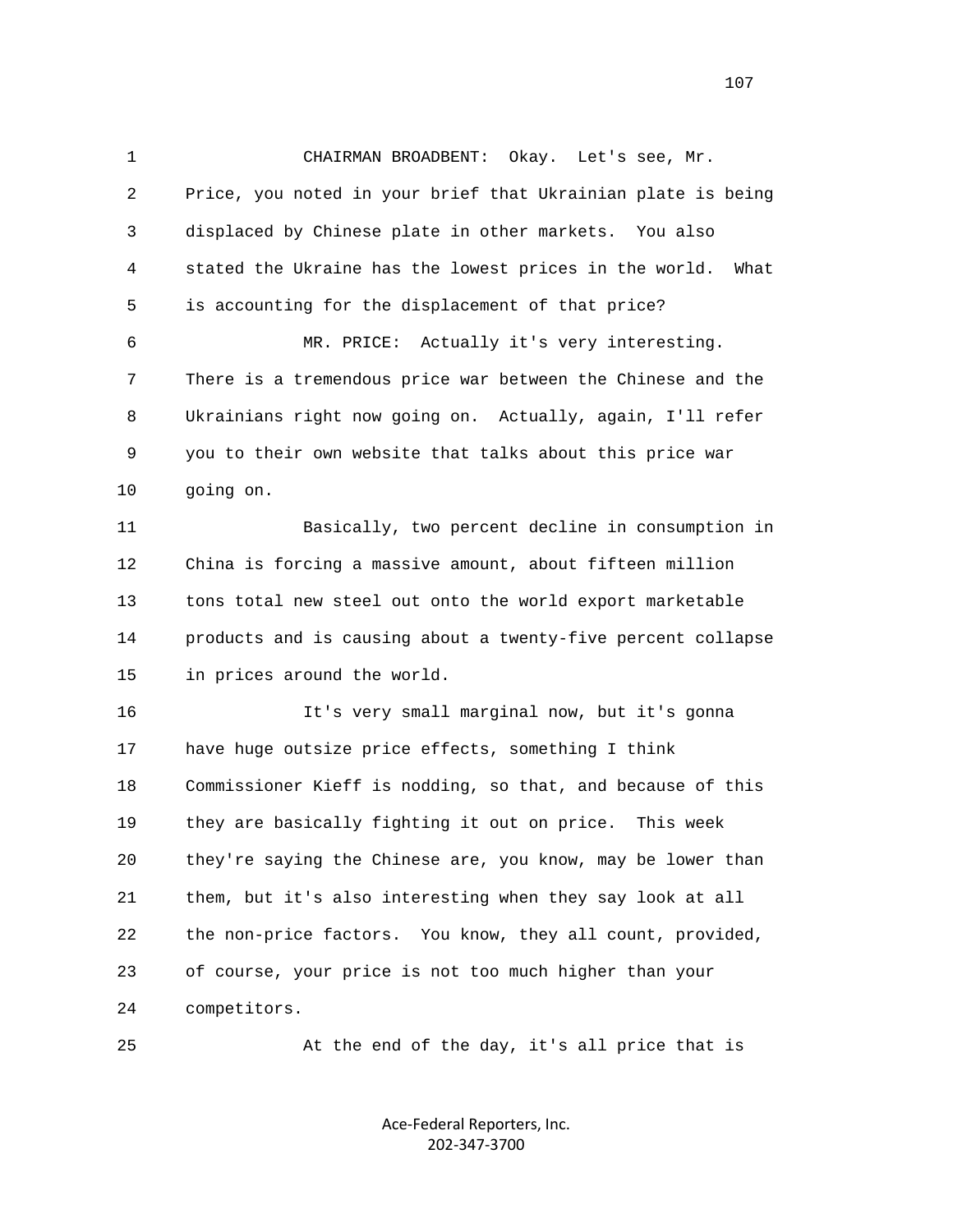1 occurring here. And so the Ukrainians are scrambling 2 around. They're complaining about having lost substantial 3 volume from Singapore, which was their largest export 4 market, and I still actually think may be, single country. 5 Again, ocean freight shows you they can move it. And having 6 to shift into other markets.

 7 Well, in this type of context and scenario, the 8 U.S. market is incredibly attractive to them. Before, these 9 orders and suspension agreements have been in place and have 10 maintained the U.S. market at levels that are above the 11 levels that have driven by this complete collapse in the 12 bulk of the market that the domestic industry ships, which 13 is this commodity product, because that's effective consumed 14 the vast bulk domestically in the U.S. And this price 15 collapse will be huge. It's just a price war going on. 16 It's a price war between all three of these countries. 17 They're all incredibly export oriented, and they all export 18 huge amounts of basic grade products.

 19 CHAIRMAN BROADBENT: Okay. Let's see. I ask an 20 uneducated question here. What economic sanctions are on 21 Russia that would affect their production of steel or not at 22 this point, based on the political frictions on them? 23 MR. PRICE: None.

 24 CHAIRMAN BROADBENT: There's no sanctions on 25 Russia?

> Ace‐Federal Reporters, Inc. 202‐347‐3700

108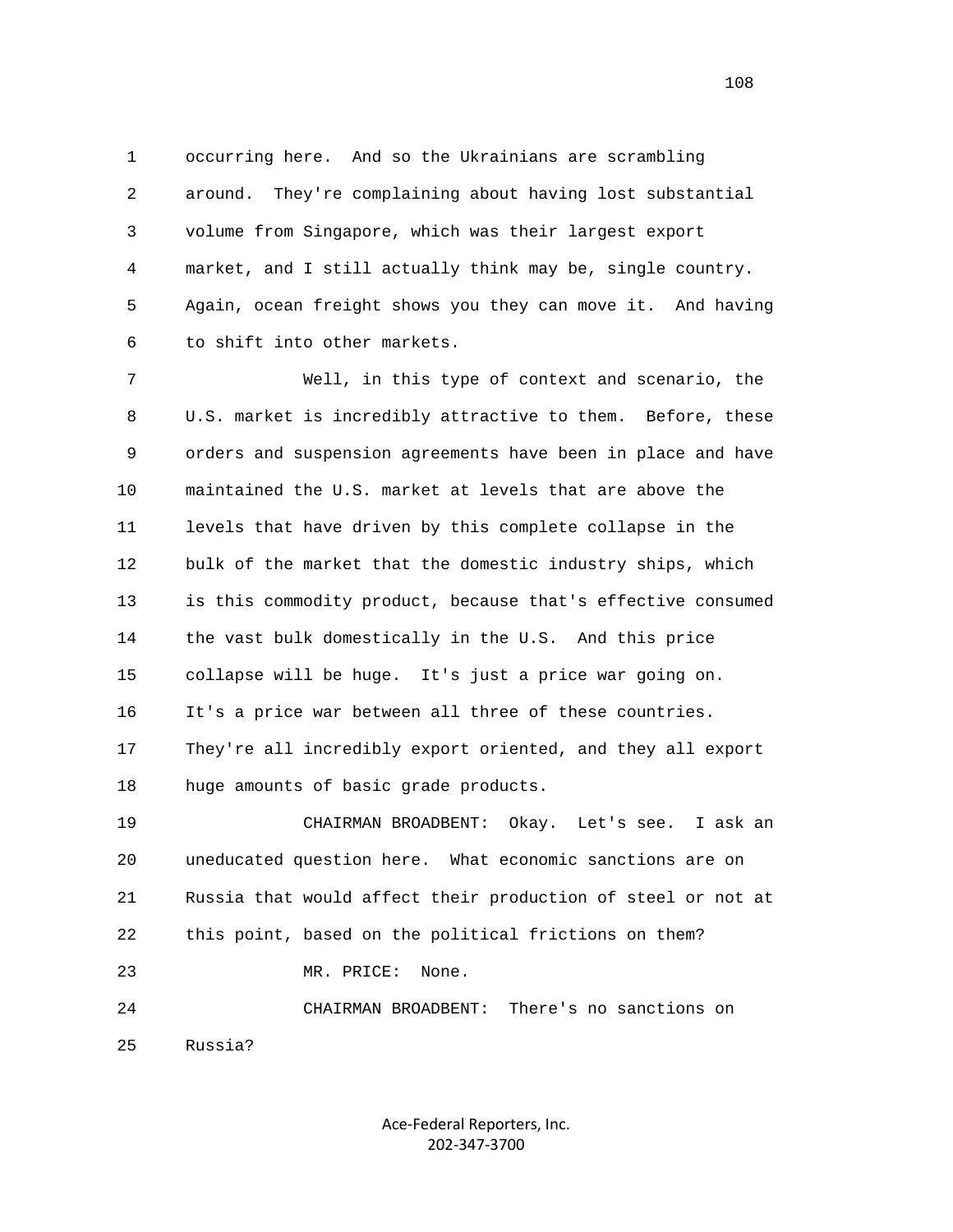1 MR. PRICE: Sanctions do not apply directly to 2 any of the Russian steel producers or oligarchs who own the 3 steel companies. So the sanctions in place do not affect, 4 are very narrow, very targeted, and do not affect the 5 recovered steel at all. 6 CHAIRMAN BROADBENT: How are they narrow? Tell 7 me why they would affect others? 8 MR. PRICE: I can give you the details, because 9 I have an expert in my office in it. But essentially 10 they're focused on a discrete group of specific oligarchs 11 who are close to Mr. Putin, and on the financial and certain 12 parts of certain banks, and only certain banks. So there, 13 the Russians have no problem exporting to the United States. 14 CHAIRMAN BROADBENT: Okay. Vice-Chairman 15 Pinkert. 16 VICE-CHAIRMAN PINKERT: Thank you. I just have 17 a few follow up questions. I want to clarify the advantages 18 or lack of advantages that the non-subject imports have in 19 the U.S. market. I'm talking about the non-subject imports 20 that are already here. Do they have an advantage over 21 subject imports that may try to get into the U.S. market in 22 the event of replication? 23 MR. SCHAGRIN: Vice-Chairman Pinkert, do you 24 mean inventories over here presently on the ground in the

> Ace‐Federal Reporters, Inc. 202‐347‐3700

25 United States versus the non-subject imports in general?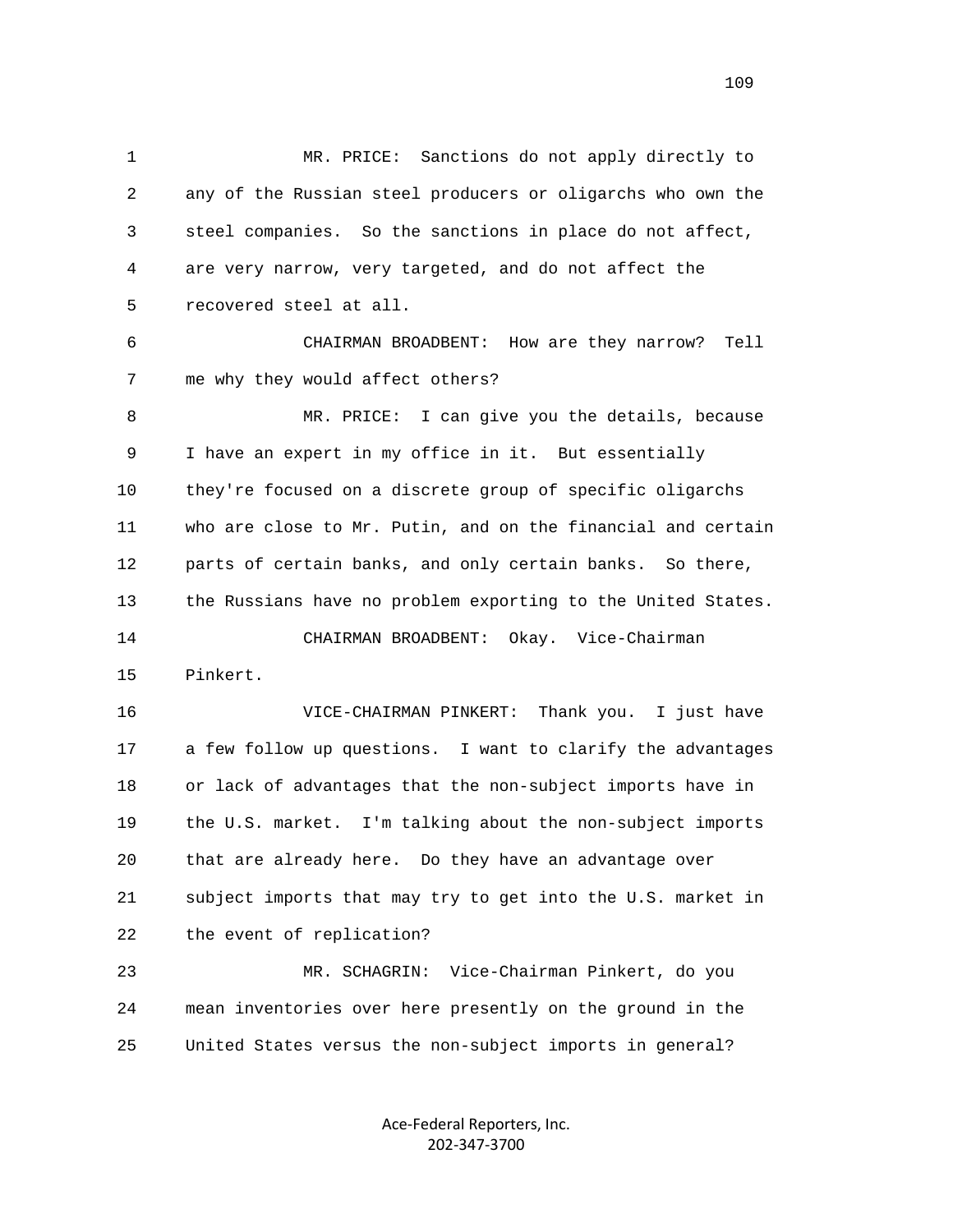1 Because obviously most of the non-subject imports, with very 2 few exceptions, are not covered by any present orders, where 3 they have the advantage of being able to ship to the United 4 States without worrying about the price disciplines of 5 either antidumping duty orders or suspension agreements.

 6 And that very much advantages them vis a vis 7 China, Russia, Ukraine and I think, as you've seen, and the 8 U.S. industry's argued this to the Commission in each of our 9 pre-hearing briefs, that the significant growth in 10 non-subject imports to the United States over the past, 11 particularly, eighteen months, is making the U.S. industry 12 more vulnerable to further imports from subject countries.

 13 VICE-CHAIRMAN PINKERT: I understand that and I 14 wasn't referring specifically to inventories. I was 15 referring to the market presence of non-subject imports. 16 Does that give them an advantage? And are there other 17 advantages that they might have relative to subject imports 18 that may try to get into the U.S. market?

 19 MR. MOSKALUK: The -- Jeff Moskaluk from SSAB -- 20 the advantage would be the advantage of price. So if you 21 are here or you are priced aggressively in the market, then 22 I supposed that would be an advantage. I'm not sure I 23 understand what other advantage they could have. Because 24 the products tend to be interchangeable, so there's not a 25 manufacturing process advantage or anything like that.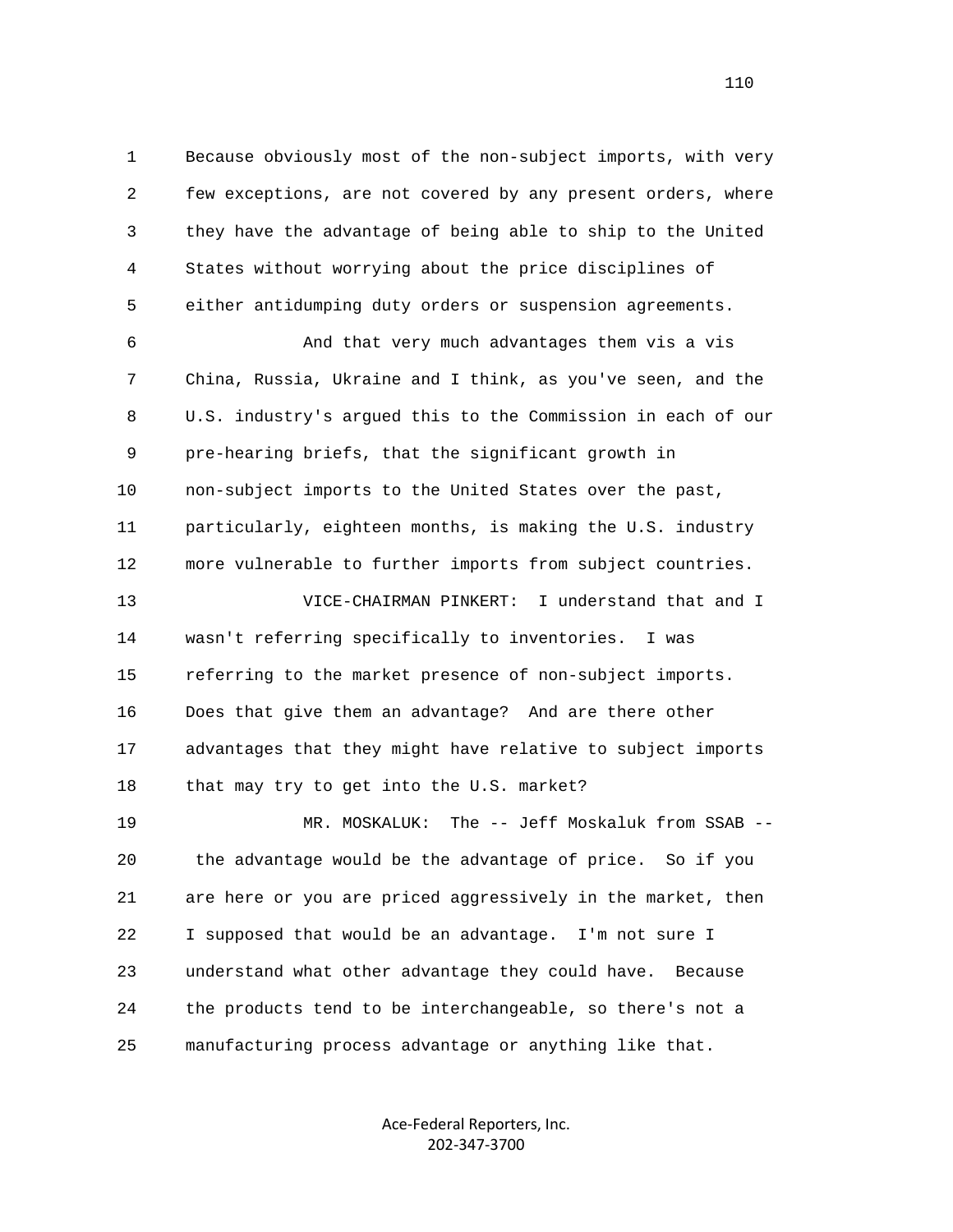1 VICE-CHAIRMAN PINKERT: There's not a 2 distributional advantage and there's not any difference in 3 product quality advantage? I'm just trying to get a -- all 4 the different things that might be there.

 5 MR. MOSKALUK: Great question, okay. So I 6 understand better now. I think the distribution and supply 7 chain is universal for the products so it would be the same 8 people making the same decisions on sourcing countries, so 9 there is not -- there is maybe advantage of incumbency 10 because they're here now. But that is until there's the 11 next deal to be made. And I think on quality we've already 12 discussed earlier. That the broadest part of the market 13 manufacturers and sells to a specification that's been in 14 place for decades well known in the market, and I think 15 based on that, there's no huge advantage for being here 16 first, because everybody's gonna sell to the same standard. 17 MR. WHITEMAN: Commissioner, I just add, along 18 with Mr. Moskaluk just stated -- 19 VICE-CHAIRMAN PINKERT: Please identify 20 yourself. 21 MR. WHITEMAN: I'm sorry. Jeff Whiteman from

 22 Nucor. It is that there would be no advantage, other -- you 23 had commented on the distribution side of it. There would 24 be no favoring the incumbent in cases like this. What it 25 would really come down to would be the price.

> Ace‐Federal Reporters, Inc. 202‐347‐3700

111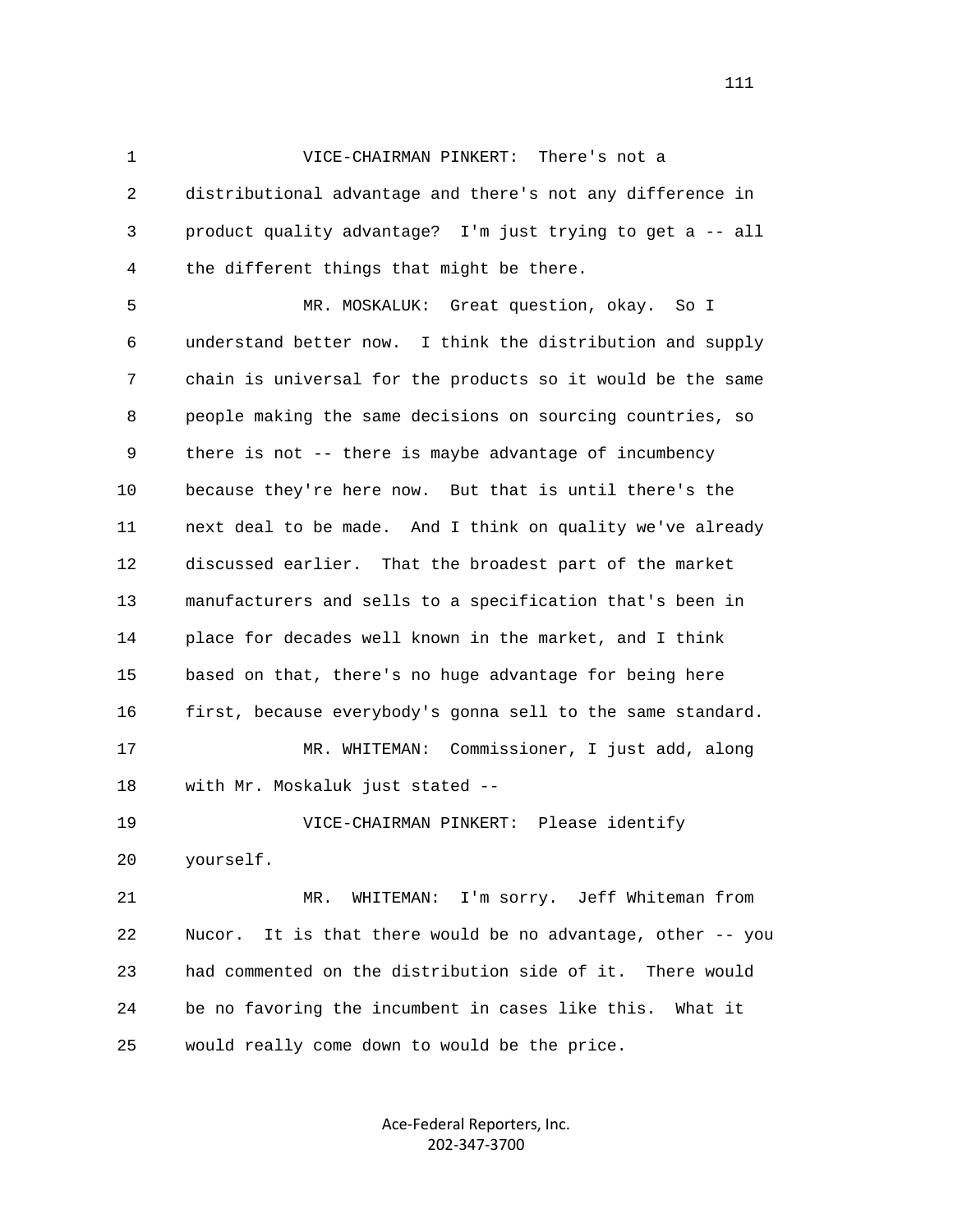1 MR. UNRUH: Jeff Unruh, ArcelorMittal USA, just 2 echoing the comments of my colleagues. It's exclusively a 3 price discussion. The supply chains that exist are there 4 for any country and the deal is as good as the last deal. 5 There is no real first mover advantage here. 6 VICE-CHAIRMAN PINKERT: Let me take the same 7 question in a slightly different direction. Would the

 8 presence of the non-subject imports in the U.S. market 9 discourage Ukrainian exports to the U.S. markets in the 10 event of revocation?

 11 MR. MOSKALUK: Jeff Moskaluk, SSAB. I would 12 doubt that that would happen because the countries we're 13 talking about are very well-established exporters throughout 14 the world, and I don't think they're discouraged in other 15 locations by exporting, because other people are also 16 exporting into those jurisdictions or countries, so I don't 17 think that would be the case at all.

 18 MR. UTERMARK: Commissioner, Chad Utermark, 19 Nucor. I agree. It would not discourage them at all. They 20 would see a U.S. market that is attractive, compared to the 21 rest of the world, even with our plummeting prices of over 22 \$300 a ton in the last twelve months. They know how to get 23 here, they can get here quickly, so no, I don't think it 24 would distract them at all, or discourage.

25 MR. ROSENTHAL: Commissioner Pinkert, Paul

Ace‐Federal Reporters, Inc. 202‐347‐3700

112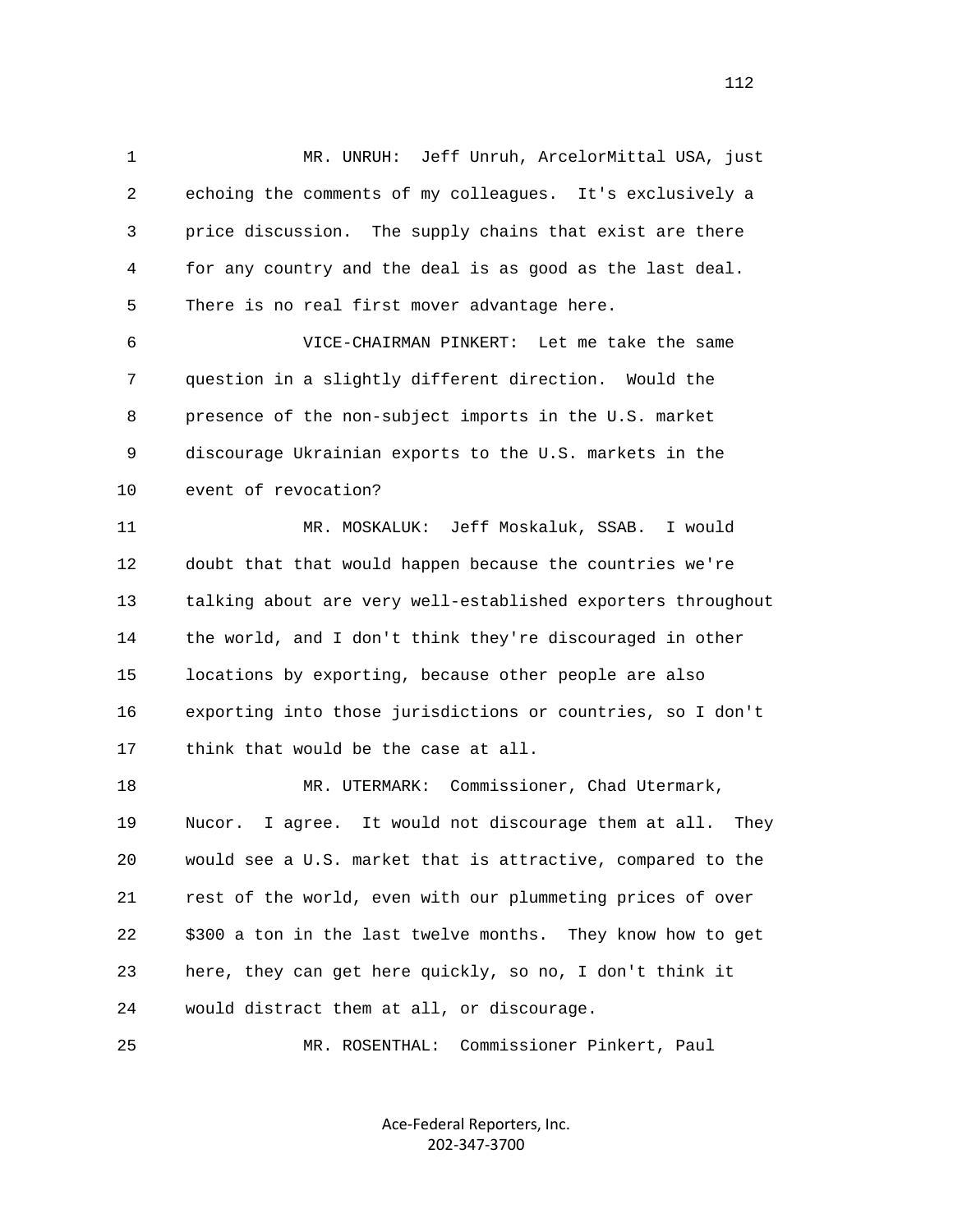1 Rosenthal. If you, again, look at the chart on who the 2 leading exporters. It's China, Russia and Ukraine. And 3 what are now, for us, non-subject imports are shipping all 4 around the world and Russia, Ukraine and China are not 5 discouraged going after those other markets competing 6 against what are now non-subject imports, so this process is 7 going on all around the world, and there's no impediment to 8 these countries exporting elsewhere, except for when there 9 are trade remedies imposed as they are in a number of 10 countries.

 11 VICE-CHAIRMAN PINKERT: Thank you. Now shifting 12 back to a subject you talked quite a bit about in response 13 to a Commissioner question earlier, I want to try to 14 understand the sustained levels of unused capacity in the 15 domestic industry that show up in the report. And I heard 16 the panel talk about product shifting as a possible 17 explanation. But even looking at, for example, 2008, which 18 I think was a particularly good year, there was a 19 significant amount of unused capacity in the domestic 20 industry. What explains that? Is that product shifting? 21 MR. MOSKALUK: Jeff Moskaluk, SSAB. I believe 22 if the capacity is unused, then it's not product shifted, 23 because it would show up as -- the capacity would be 24 occupied by some other product mix, so that's not the answer 25 to that question.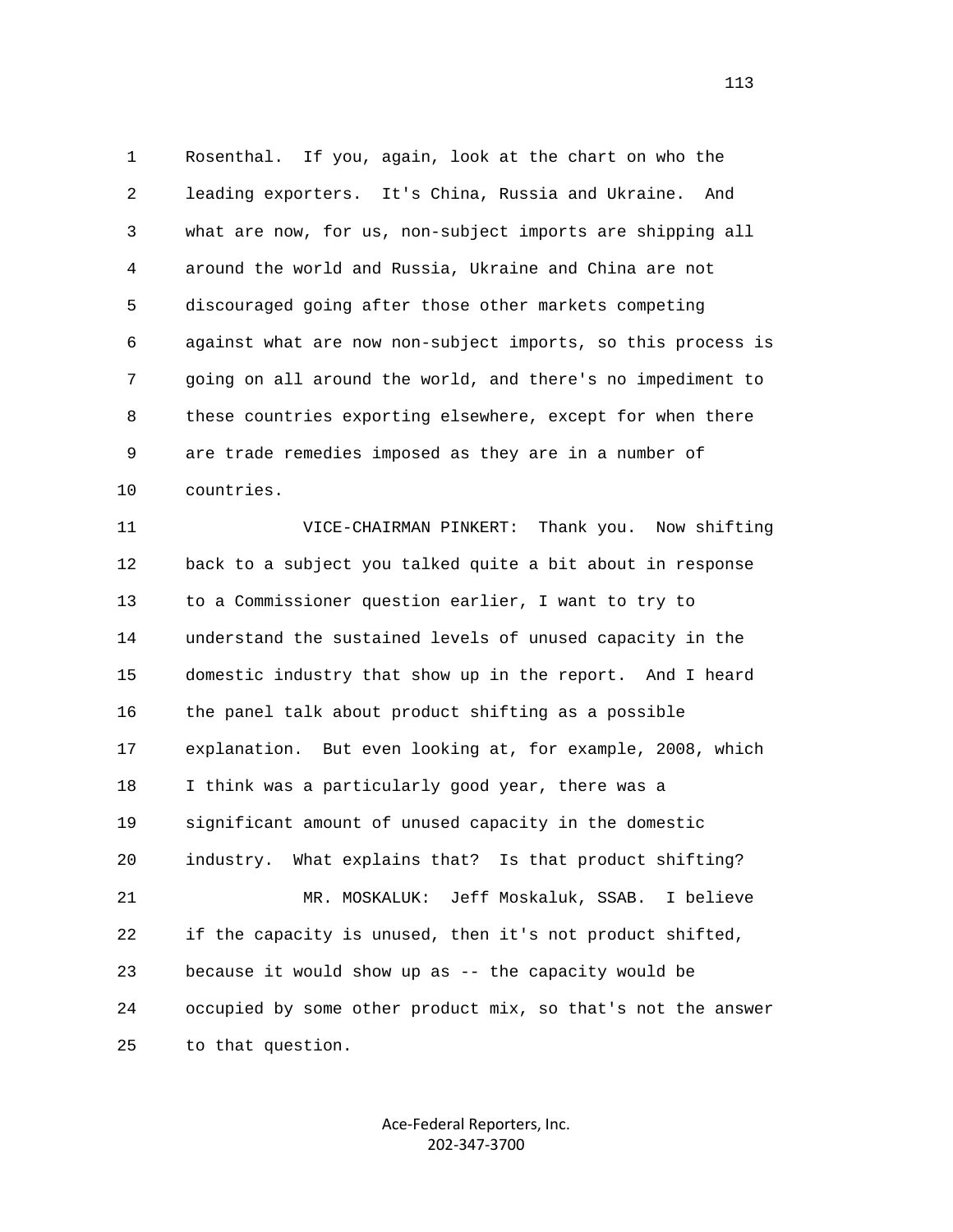1 When I made the comment about product shifting, 2 I was referring to our own operating capacity, and so, 3 depending on demand for plate and coil versus plate 4 manufactured as cut plate, we happen to shift ours based on 5 the market dynamics for the two products.

 6 That's how we manage our capacity, and so at any 7 time measuring our capacity, you can't measure it as being 8 all one product or all the other, because internally we 9 would make decisions each month, each quarter, each week, 10 based on our order book and the operating schedule and 11 market demand to manage the two.

12 But I can't comment for others and how they 13 manage their capacity, so but that would be the answer for 14 how we address that.

 15 VICE-CHAIRMAN PINKERT: Before you answer, Mr. 16 Schagrin, I would just suggest that if folks want to answer 17 this question in the post hearing brief, they can do that as 18 well, but go ahead, Mr. Schagrin.

 19 MR. SCHAGRIN: Vice-Chairman Pinkert, one of the 20 things that you see repeatedly in the steel industry, 21 particularly in what I would call these transition periods, 22 '08 to '09 when markets are starting to collapse, capacity 23 utilization is falling, '14 to '15, same thing happening. 24 In the present period, you'll see the industry's capacity 25 utilization fall.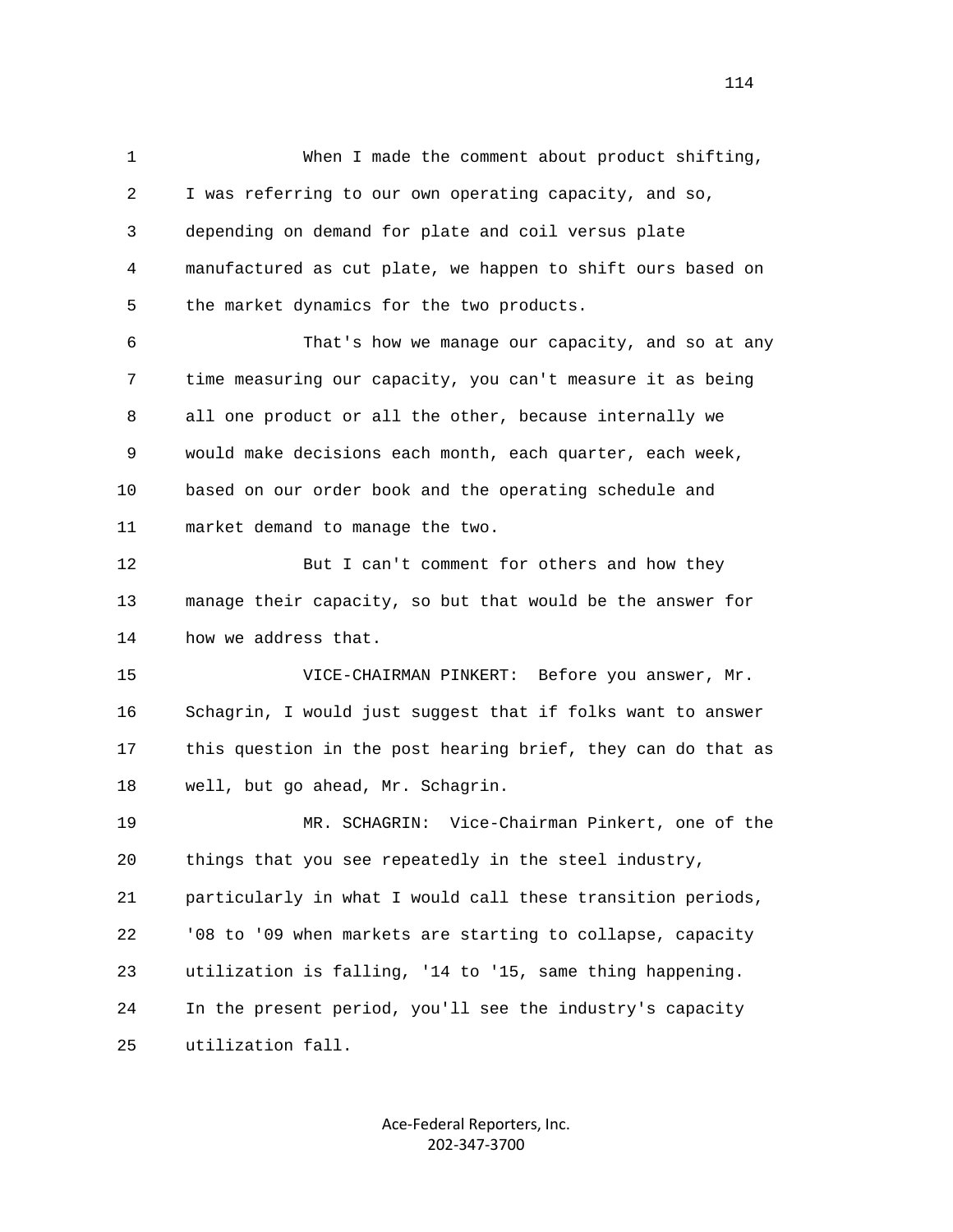1 But profits hold up for a while, and that's 2 because of, very often, a lag in pricing, so the deals are 3 made three, four, six months in advance and the industry for 4 a little while going into one of these deep downturns like 5 happened in '09, can do well, because it's got some pricing 6 benefits of some longer term deals, and then everything 7 starts to just fall apart.

 8 So you see, this industry did well in '08, even 9 though capacity utilization's falling, and in '09 everything 10 goes to hell in a handbasket, including capacity utilization 11 and pricing. And unfortunately, the same thing is very 12 likely to happen '14, '15 to '16.

13 I may be a little bit more pessimistic than even 14 people in the industry. I just think the end of this 15 commodity boom and the really, what's gonna be plummeting 16 demand in mining, agricultural equipment and energy sectors 17 is just going reek holy hell on plate demand. And these 18 folks, it's gonna be a combination of things.

 19 At some point, capacity utilization falls so 20 much that companies that have multiple mills, like 21 ArcelorMittal had, prior to shutting down the Gary works, 22 which they announced in May, I think it's just being closed 23 now. You know, they finally say, capacity utilization's so 24 poor that we have five different plants, let's go to four. 25 If we have four different plants, let's just go to three.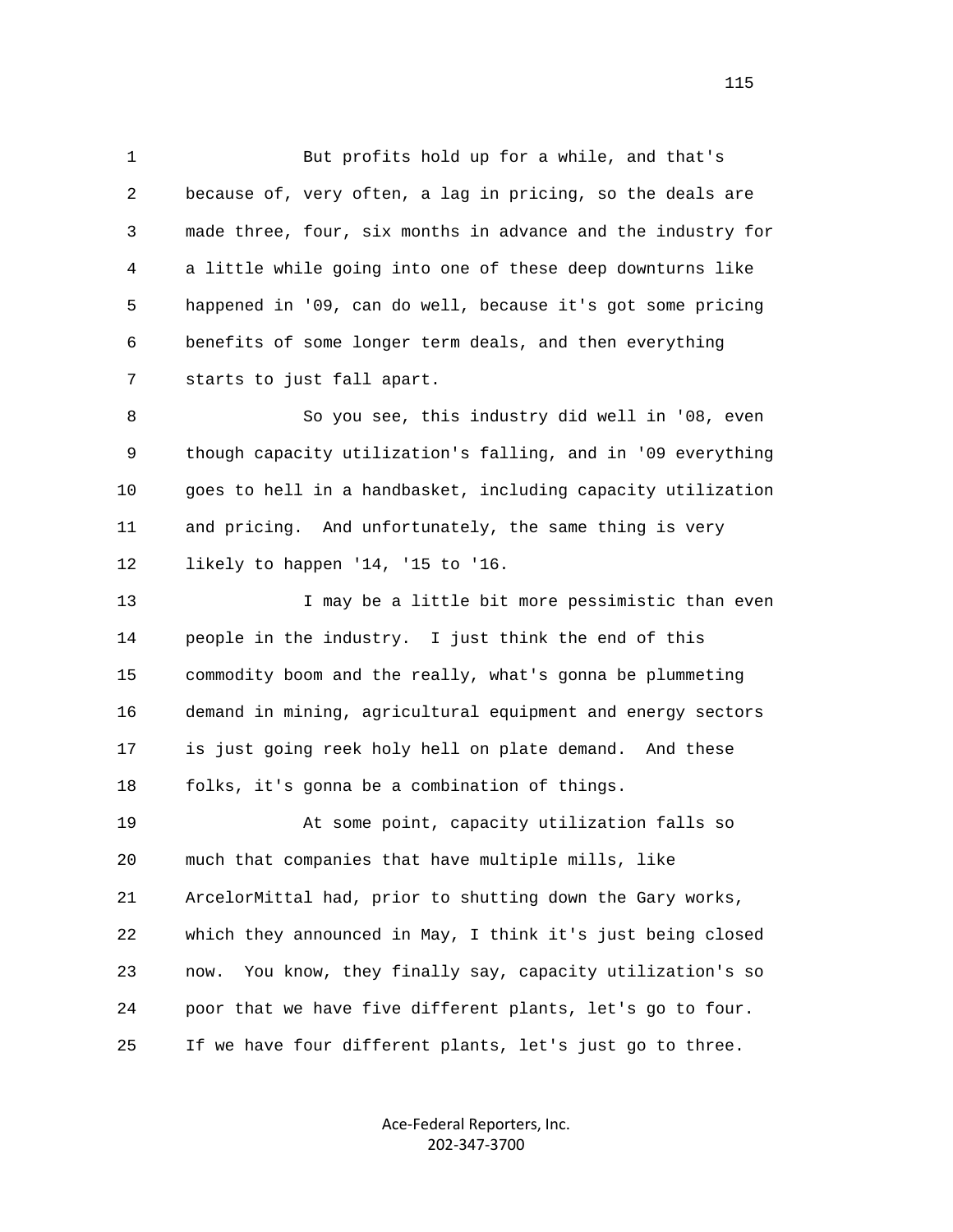1 Or in the case of Evraz, they said we have two plants, let's 2 go to one.

 3 And that's gonna happen. It's gonna happen 4 throughout the steel industry. I'll bet you're gonna pick 5 up the papers in the next six to twelve months and be 6 reading about lots of bankruptcies in the energy area, the 7 mining area and the steel area, because they're all 8 connected.

 9 VICE-CHAIRMAN PINKERT: Thank you. Mr. Price, 10 last word this round?

 11 MR. PRICE: I was gonna save it for the post 12 hearing brief. But what I would say is that the capacity 13 levels in the industry reflected -- the industry has had a 14 fair amount of optimism that things were gonna recover as 15 things went lower from '11, '12, '13, '14, from the great 16 recession.

 17 It turns out that we are headed into a huge 18 downturn on a global basis due to excess supply and over 19 optimism and we can all point to different portions of it, 20 and I think Mr. Schagrin has done a good job of it.

 21 The bottom line is, there is tremendous amounts 22 of unfair trade going on from these three countries. The 23 question for you is, and there will be capacity adjustments 24 globally. There'll be capacity adjustments probably, sadly 25 in the United States.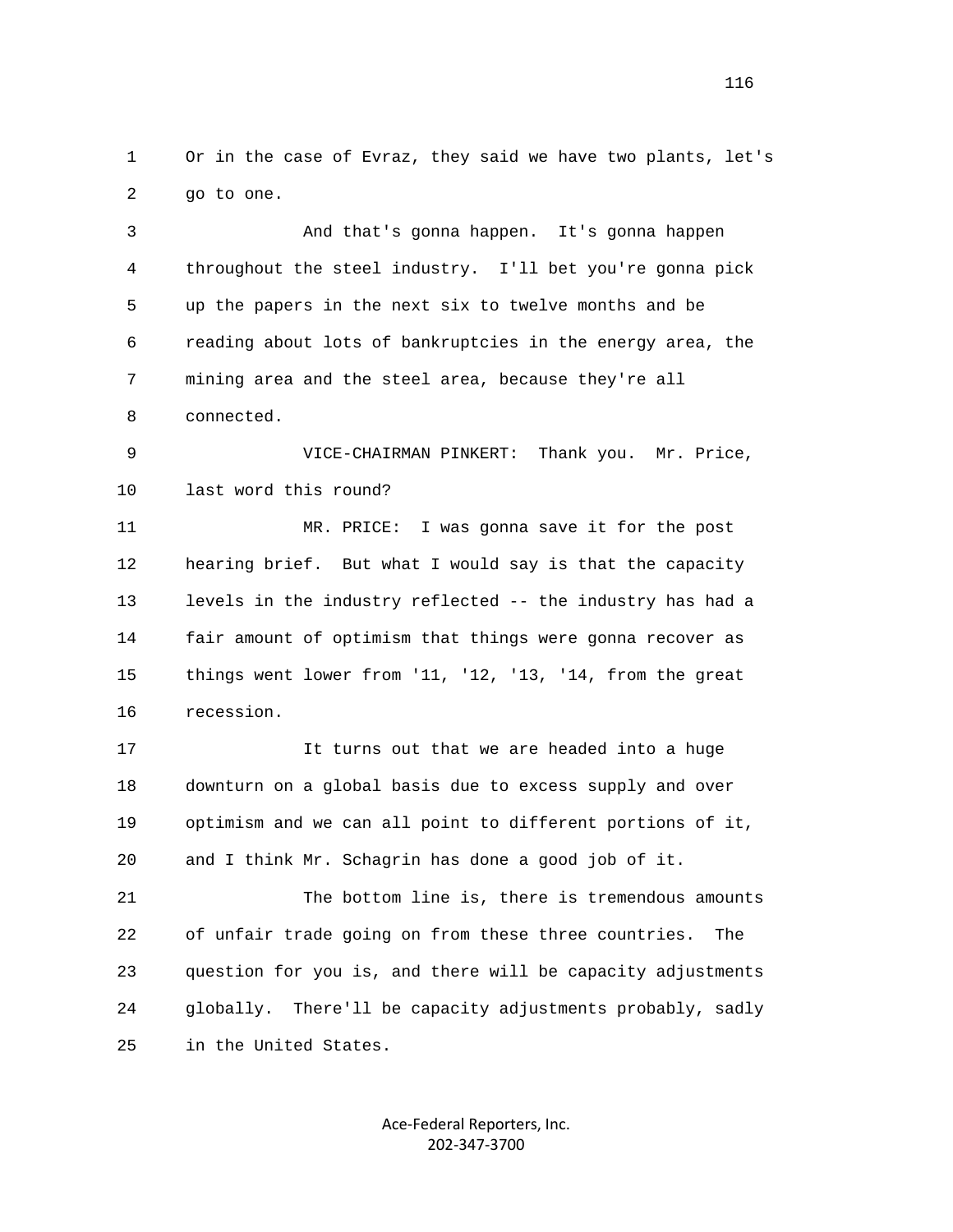1 Question is, will it be unfair trade that forces 2 additional capacity adjustments in the United States, or 3 will it be based on a fairly traded basis? There will be, 4 unless there's two hundred fifty million tons of 5 rationalized out of China, rationalized tonnage elsewhere in 6 the world, this problem's not gonna resolve itself. These 7 orders are all credible -- 8 VICE-CHAIRMAN PINKERT: Thank you. For the post 9 hearing again, I would like to try to get an understanding 10 of what happened with unused capacity in 2008. Thank you

11 very much.

 12 CHAIRMAN BROADBENT: Commissioner Williamson. 13 COMMISSIONER WILLIAMSON: Mr. Whiteman, I know 14 you were gonna make a point of following up Commissioner 15 Schmidtlein's question regarding the ASTM-86 flat and 16 standard. Now I want to give you an opportunity to make 17 that now.

18 MR. WHITEMAN: Thank you very much, 19 Commissioner. Jeff Whiteman at Nucor. Yes, just as a point 20 of clarification, I echo what Mr. Muskaluk stated. However, 21 I would say that, where you typically see that requirement 22 is on some very high-end value-added products, which would 23 represent a very, very small portion of the business. 24 In fact, one of our plate facilities does not 25 have the ability to guarantee half commercial flats. So it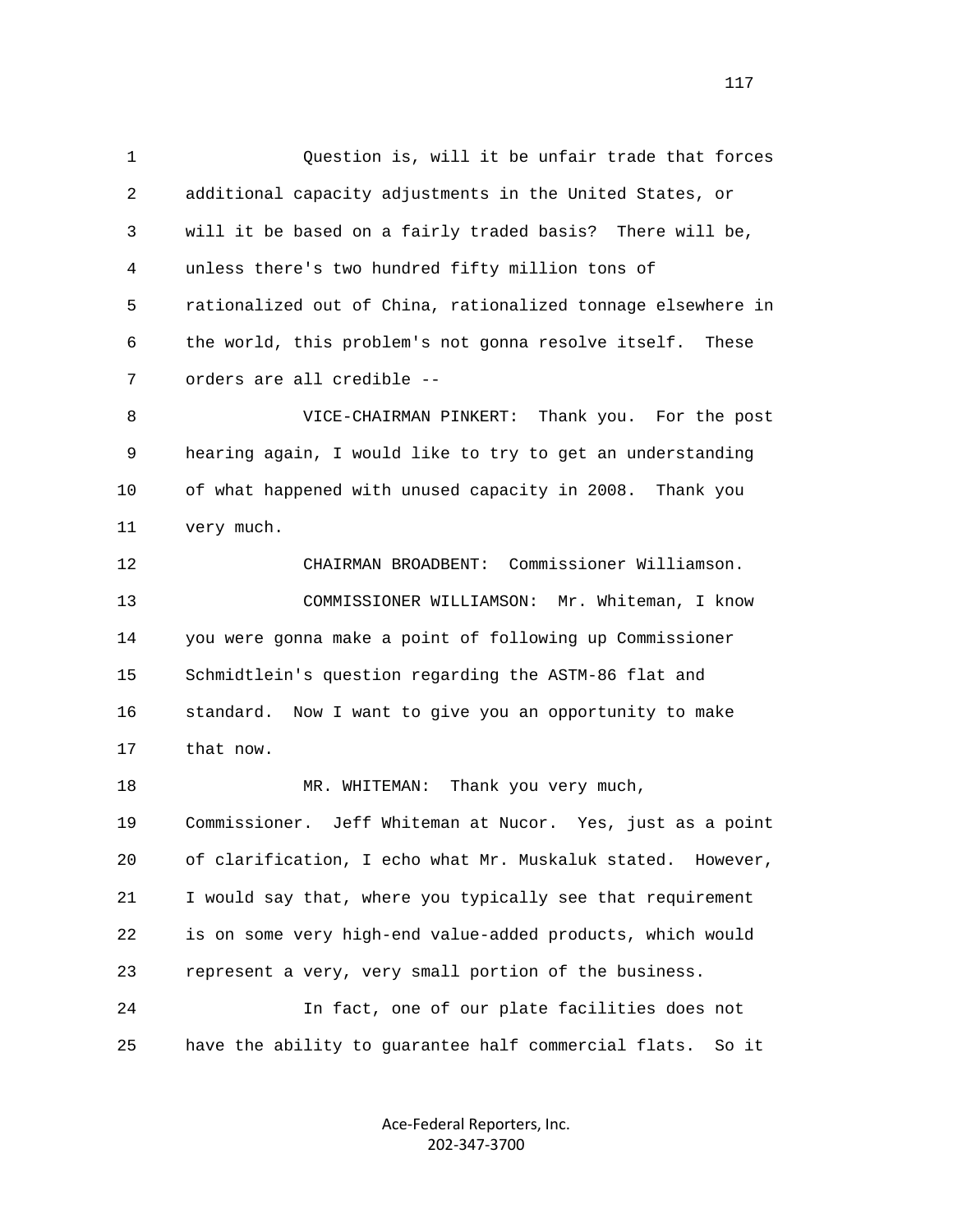1 would represent, while there are some requirements for that, 2 it would represent a very small portion of the business, the 3 largest portion of our business that's really not required. 4 It is not required. 5 COMMISSIONER WILLIAMSON: Is that a very 6 difficult standard to meet? A very challenging standard to 7 meet? 8 MR. WHITEMAN: You would have to have specific 9 equipment in place for it. So it could be costly. In fact, 10 if that requirement is out there, we would charge extra 11 money for that requirement. 12 COMMISSIONER WILLIAMSON: Okay. Thank you. Ms. 13 Hart, you -- what is the status of ongoing labor 14 negotiations? Would a potential work stoppage support 15 market prices, even if the orders, even the orders or 16 suspension agreements were revoked? 17 MS. HART: Could I ask you to repeat that 18 question? I didn't quite catch. 19 COMMISSIONER WILLIAMSON: What is the status of 20 ongoing labor negotiations? 21 MS. HART: Holly Hart from the Steelworkers. 22 The negotiations are ongoing, so at this point we still 23 don't know what the outcome will be, obviously, but one 24 thing I can say is that the conditions in the market are 25 certainly contributing to the length of and difficulty of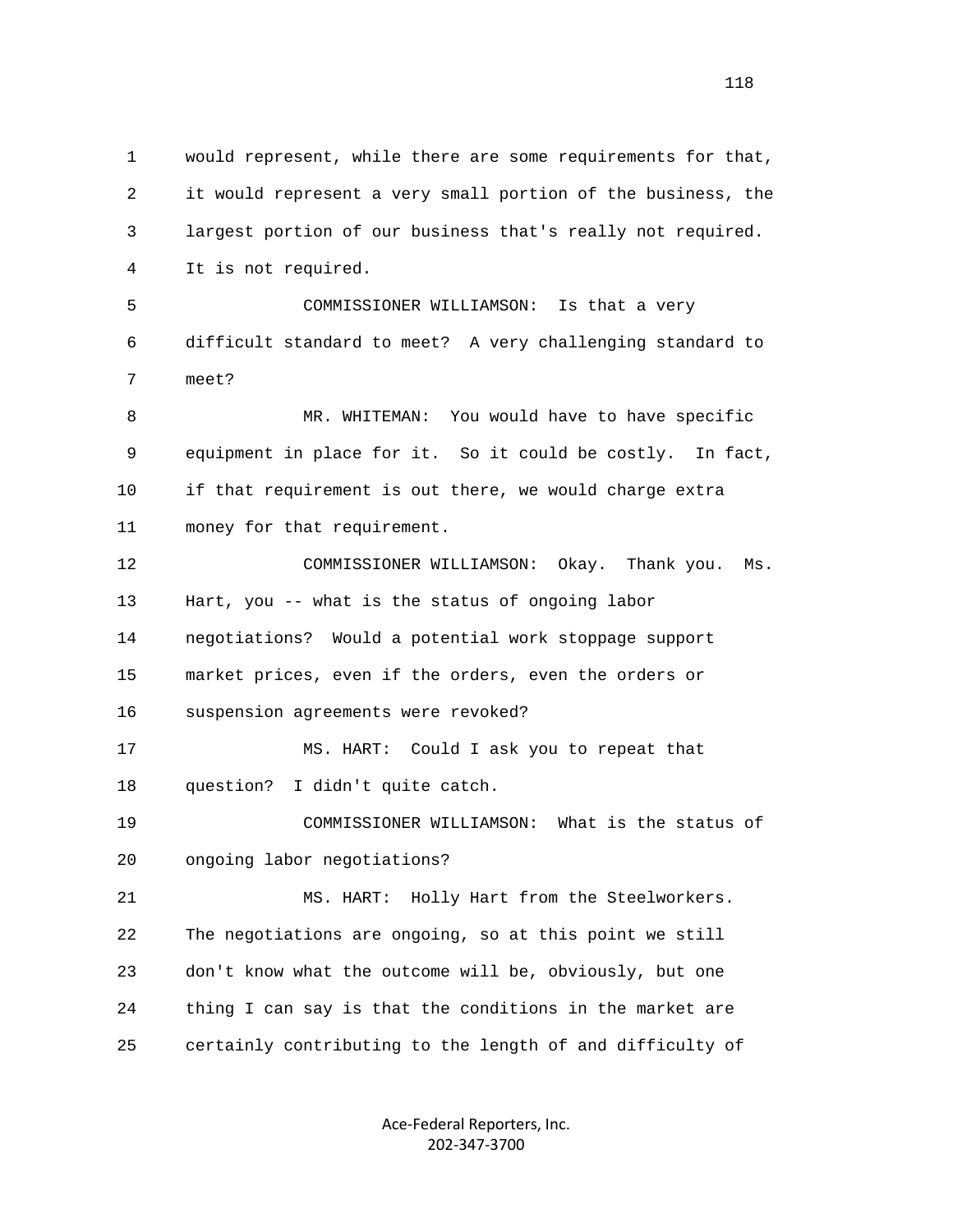1 negotiations at the present time.

| 2  | If there were a work<br>COMMISSIONER WILLIAMSON:               |  |  |  |  |
|----|----------------------------------------------------------------|--|--|--|--|
| 3  | stoppage, how would this affect market prices if the orders    |  |  |  |  |
| 4  | or suspension agreements were revoked?                         |  |  |  |  |
| 5  | MS. HART: At the moment, I mean, as far as I                   |  |  |  |  |
| 6  | know, we are not speaking about a work stoppage at all.        |  |  |  |  |
| 7  | COMMISSIONER WILLIAMSON:<br>It's just a                        |  |  |  |  |
| 8  | speculative question.                                          |  |  |  |  |
| 9  | MS. HART: Of course. And I can't speculate to                  |  |  |  |  |
| 10 | that.                                                          |  |  |  |  |
| 11 | COMMISSIONER WILLIAMSON: Mr. Schagrin, can you                 |  |  |  |  |
| 12 | speculate?                                                     |  |  |  |  |
| 13 | MR. SCHAGRIN: Sure, Commissioner Williamson,                   |  |  |  |  |
| 14 | I've been known to speculate now and then. If you look at      |  |  |  |  |
| 15 | AcelorMittal's stock at least than five Euros a share, it      |  |  |  |  |
| 16 | used to be over a hundred Euros a share, US Steel, less than   |  |  |  |  |
| 17 | ten dollars, used to be a hundred and sixty a share, I would   |  |  |  |  |
| 18 | not, it would not take too much speculation to believe that    |  |  |  |  |
| 19 | these companies and the Union both know that a work stoppage   |  |  |  |  |
| 20 | by either of these companies would likely lead to bankruptcy   |  |  |  |  |
| 21 | filings and I can't imagine that either the companies nor      |  |  |  |  |
| 22 | the Union would desire that outcome.<br>It would be really sad |  |  |  |  |
| 23 | for the companies, and particularly for the retirees in the    |  |  |  |  |
| 24 | United States if that occurred.                                |  |  |  |  |
|    |                                                                |  |  |  |  |

25 MR. PRICE: Alan Price. Just to actually hit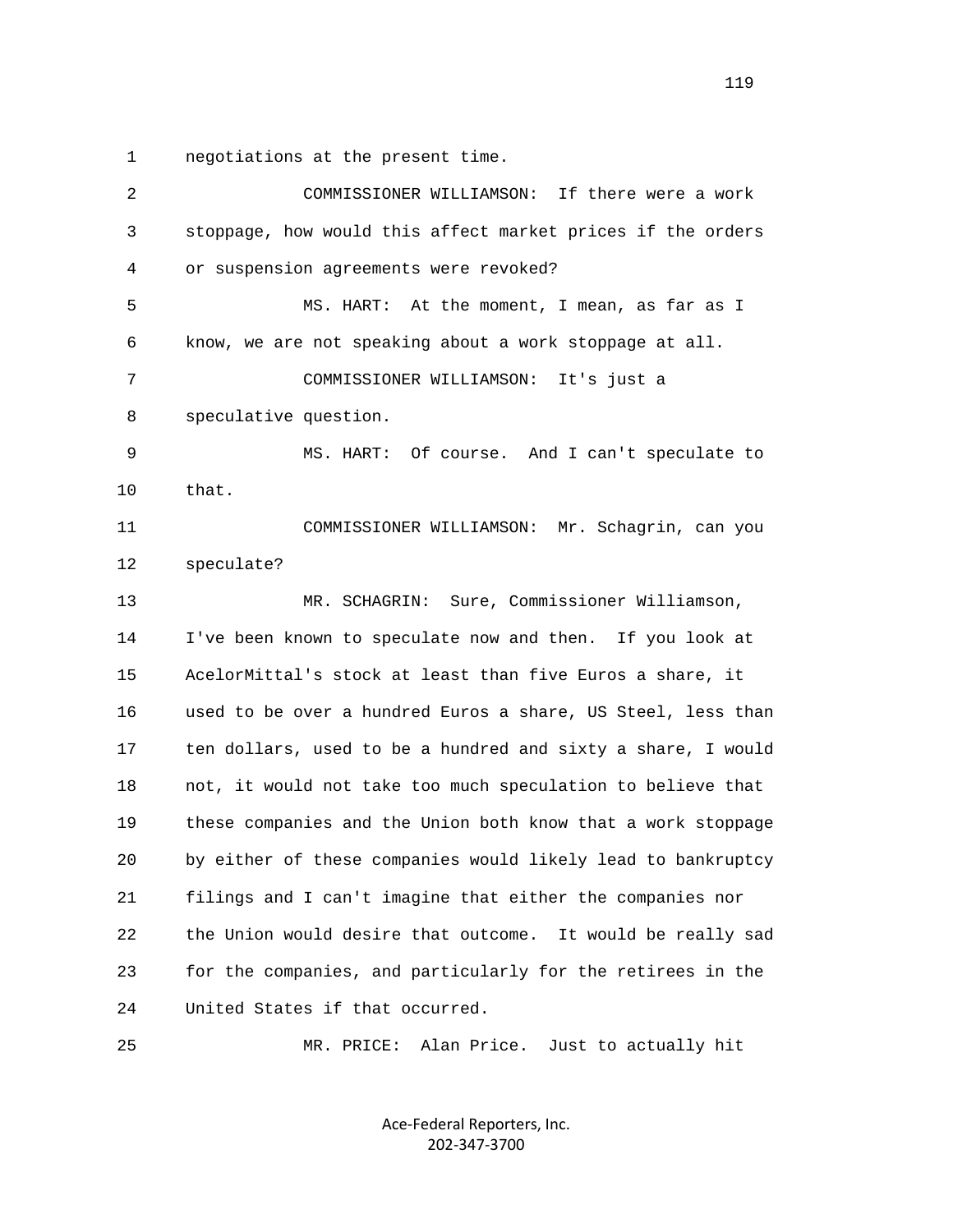1 one thing that Mr. Schagrin mentioned. One of the things 2 we've said in a variety of different cases, when you look at 3 the bottom market ratings of these case -- of these 4 companies, would be, the exception of Nucor, most of this 5 industry is essentially now got junk bond rating. The stock 6 market valuations, AK Steel, two dollars a share yesterday, 7 in the twos. Basically, for about what the continuous 8 caster that Metinvest is putting in right now, you could buy 9 all of AK Steel.

 10 US Steel, 1.65 billion on market cap yesterday, 11 essentially less than cost of building a new integrated -- a 12 new mini mill facility in the United States for one of them. 13 The market is saying that there is tremendous stress out 14 there for all of these companies, and so I would speculate 15 that it would be very distressful and cause for there to be 16 work stoppages, but who knows. None of us can actually 17 predict -- let's all hope that that doesn't come to that. 18 COMMISSIONER WILLIAMSON: Okay, thank you. 19 MR. MUSKALUK: Commissioner. Jeff Muskaluk, 20 SSAB. I'll try and actually answer the specific question 21 you asked. What do you expect would happen on price? I 22 think that was your question. 23 COMMISSIONER WILLIAMSON: Yes. 24 MR. MUSKALUK: So, I think there are a few 25 things that the market would consider, domestically times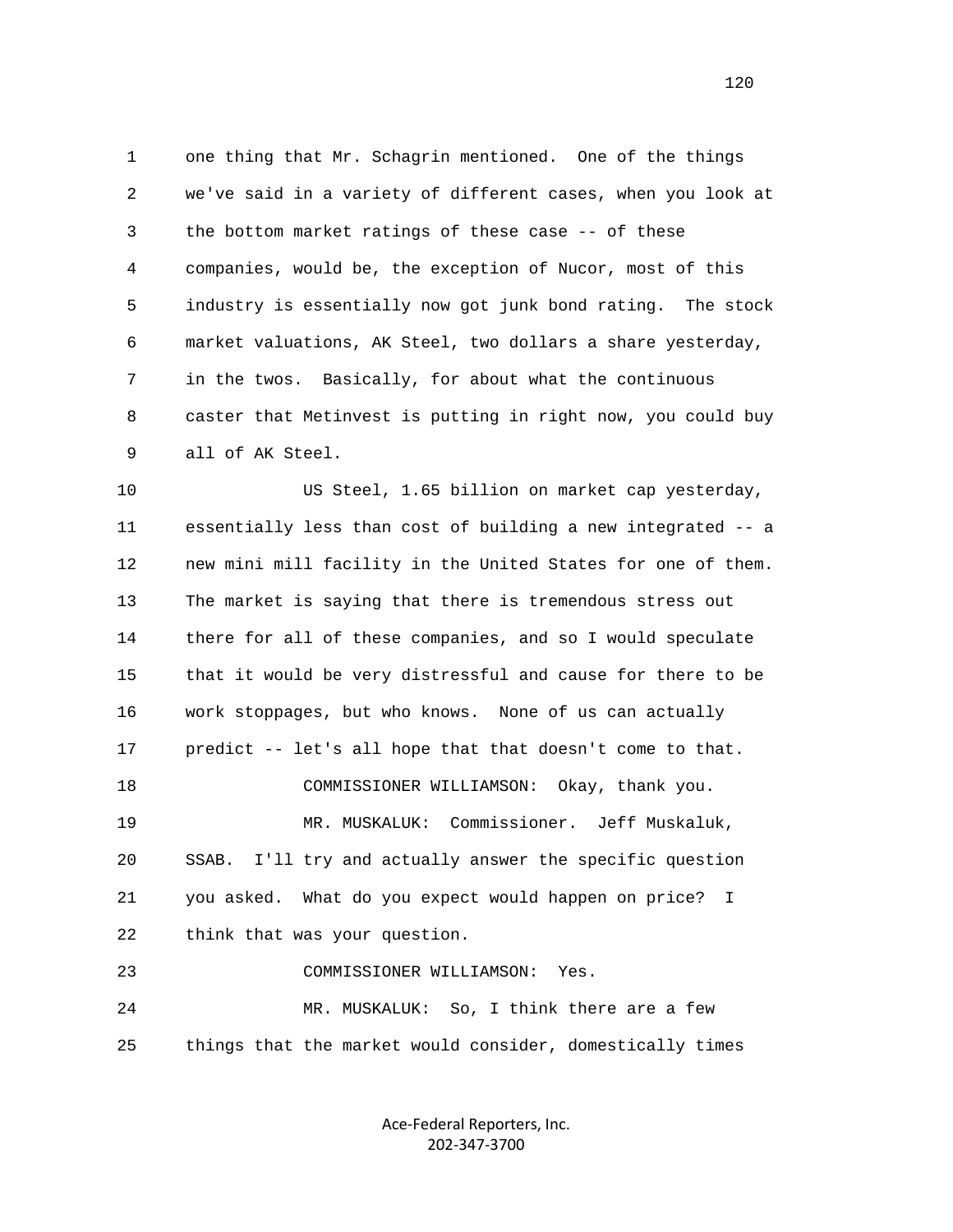1 are extremely short. Arguably, in a month or less for lead 2 time and I'm certain that's the same for everybody. I don't 3 know that, but I'm certain it's the same. Lead time for 4 imports can be anywhere from four to six weeks all the way 5 out to months, depending on the source country and the 6 specific mill you're dealing with.

 7 So the opportunity for pricing to change would 8 be the gap between what the domestic mills could cover with 9 current lead time, and what imports would be available to 10 offer in substitution for the absence of ArcelorMittal. 11 That period would be very short. It would be the order of 12 magnitude of a few weeks, perhaps a month.

 13 So there may be the opportunity to recover some 14 price for a month, but then as soon as there is availability 15 and supply, then we would come back to the price discussion 16 we have all the time, and that would be domestic price in 17 reference to import, and so the recovery would be very short 18 and very limited. If that was what you were asking, which I 19 think it was.

20 COMMISSIONER WILLIAMSON: Okay.

 21 MR. MUSKALUK: If you were to argue where 22 there's an opportunity, it would be quite small in nature. 23 COMMISSIONER WILLIAMSON: Okay. Thank you for 24 that verification. Ms. Hart, just one other question, 25 because we haven't talked about this. Earlier, we talked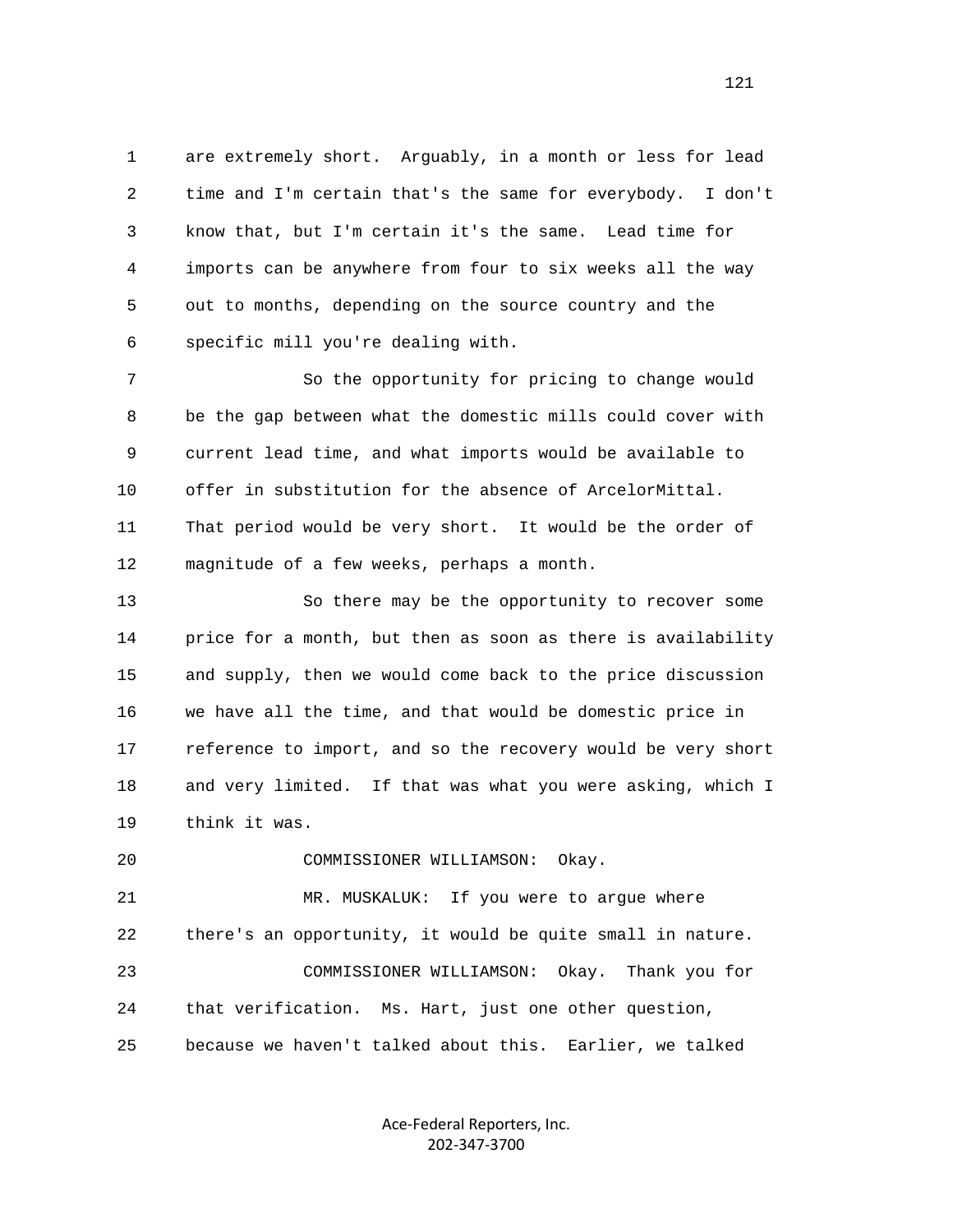1 about how the Union's at work with management to make the 2 workers more competitive, and this is kind of a basic 3 commodity, I don't know how much production is changing and 4 all that, but would you want to comment on just how the work 5 force is evolving in recent years and what impacts they have 6 in the order suspended might have?

 7 MS. HART: I don't know if I can exactly address 8 that with any great deal of expertise, because I'm not 9 intimately involved with the day-to-day functioning of the 10 plants, I mean, I do know that we have worked cooperatively 11 with management throughout the course of the years to ensure 12 that we are making these products in the most efficient way 13 possible. And that's really all I can say with any, you 14 know, without speculating, and not giving you a full answer. 15 So we can address that in the post hearing.

 16 COMMISSIONER WILLIAMSON: Or someone else want 17 to add something? Okay, well let's, maybe a point or two on 18 that might be useful at post hearing. Good. With that, I 19 have no further questions and I want to thank everybody for 20 their testimony.

 21 CHAIRMAN BROADBENT: Commissioner Johanson. 22 COMMISSIONER JOHANSON: Thank you, Chairman 23 Broadbent. Ukrainian imports, unlike Chinese or Russian 24 imports, were only present in the U.S. market in two months 25 between January 2013 and June 2015. Should this play any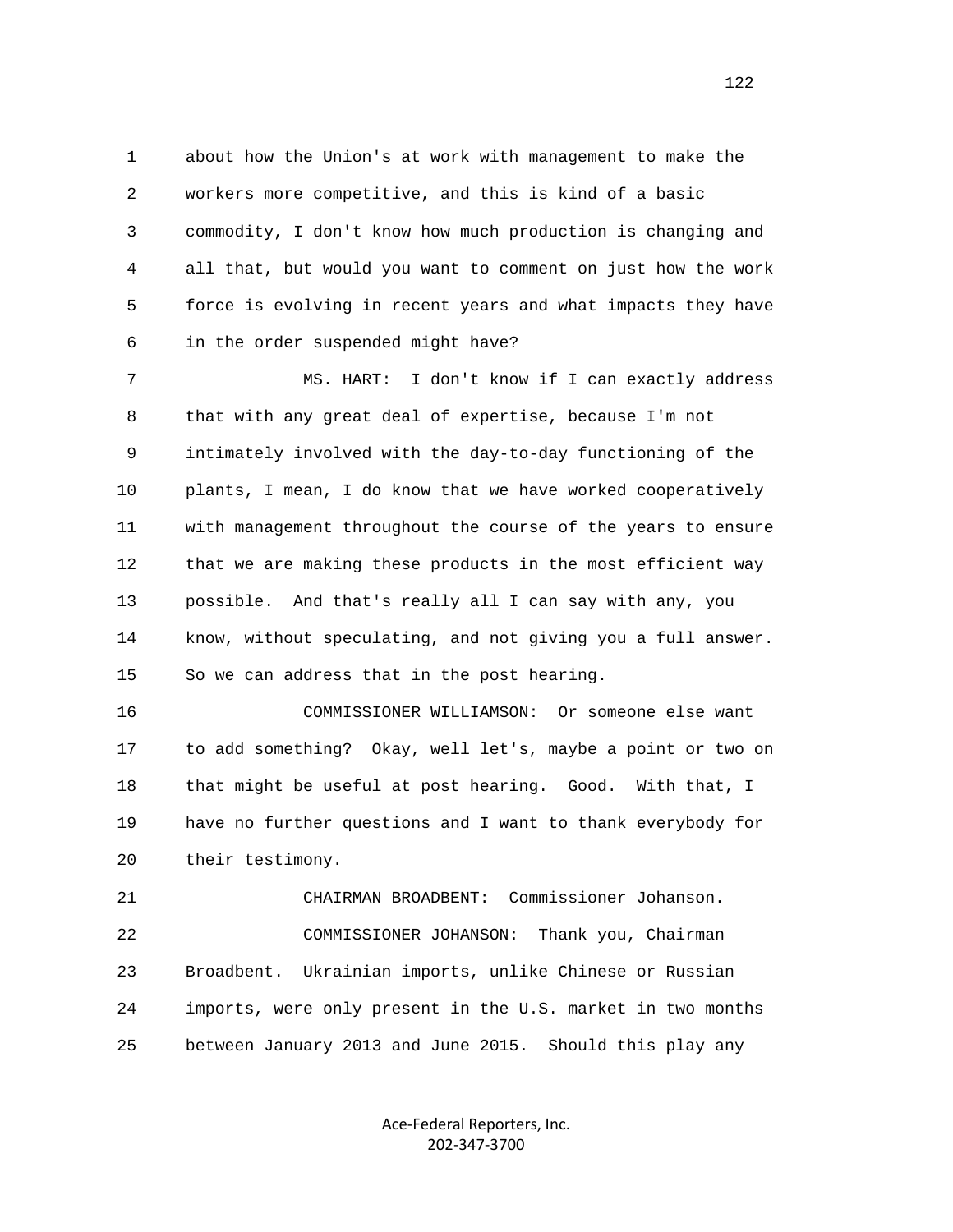## 1 role in our consideration of cumulation?

 2 MR. SCHAGRIN: Commissioner Johanson. Roger 3 Schagrin. No, because of the suspension agreements. It 4 would be different if you were looking at this as issue of 5 cumulation in an investigation phase, but I think the 6 Commission has seen innumerous sunset reviews, complete 7 absence very often of any imports from countries subject to 8 either an antidumping duty order or suspense agreement, and 9 normally the Commission does not give that any weight in the 10 context of sunset review. 11 COMMISSIONER JOHANSON: All right. Thanks for 12 your explanation there. How do y'all respond to Metinvest's 13 argument that pricing comparison data from the original 14 investigation cannot be reliably be used due to the 15 fundamental changes in the nature of Ukraine's plate 16 industry since the original investigation? And this would 17 include the privatization of the mills and I think what I'm 18 thinking about, specifically here, is underselling. 19 MS. CANNON: Kathy Cannon with Kelley Drye. So I 20 can start with that. I think the critical part here, 21 Commissioner Johanson, is we're not contesting that there 22 have been changes in 18 years. There always are changes 23 pretty much in any industry that you observe. After that 24 period of time, it would be unusual for there not to be. 25 What we're saying is that some of the changes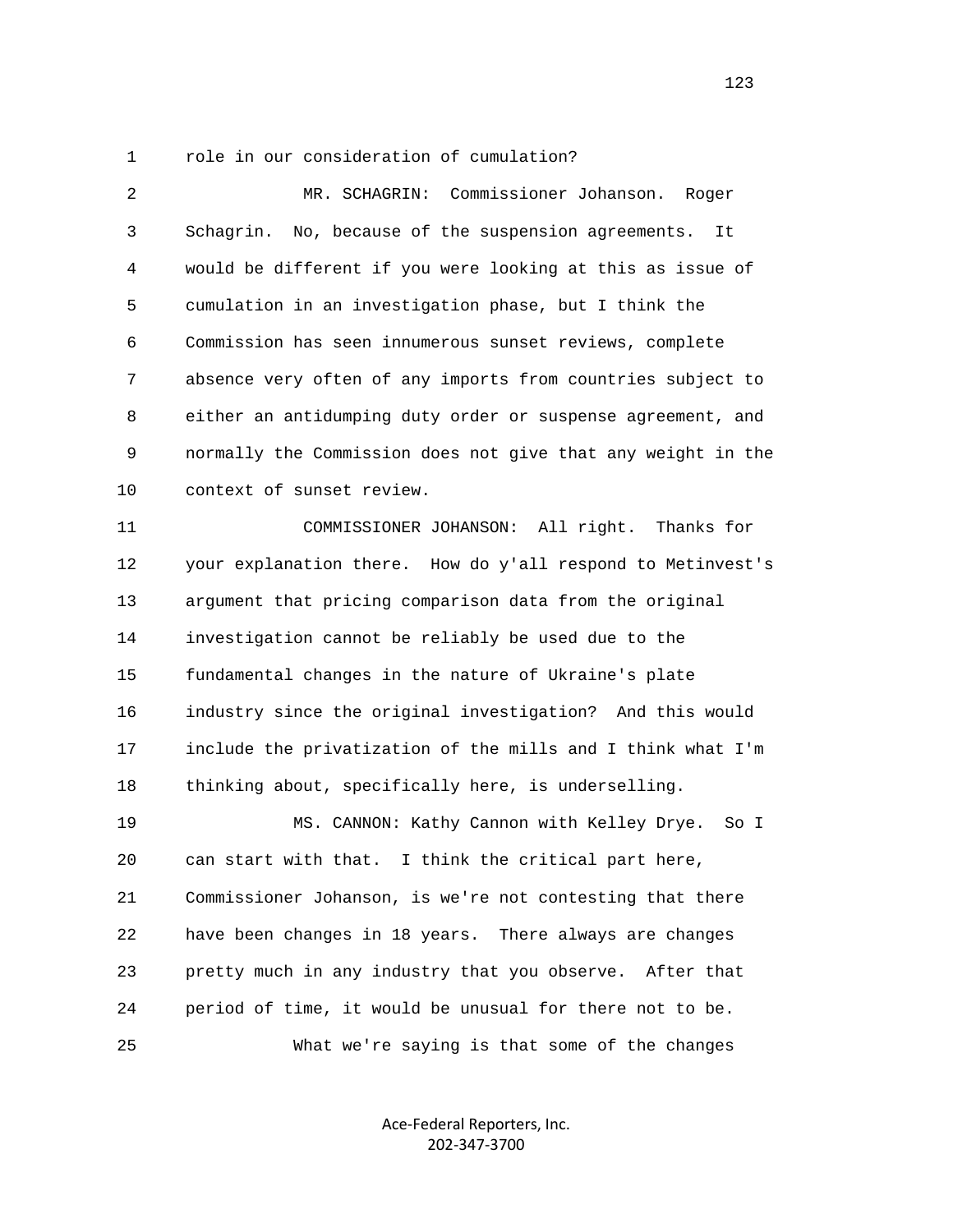1 that they've tried to highlight, including in particular the 2 change in the privatization, haven't altered the fundamental 3 facts that were found before. There was significant 4 underselling before by the Ukraine, and that is relevant. 5 That is actually in the statute, Something the Commission 6 is required to consider is what was going on before the 7 Orders were imposed. And there are many cases where 8 significant changes have happened, including privatizations 9 and ownership changes and, you know, mergers, all types of 10 things that you've seen over the years and as sunset reviews 11 come back. But the critical question is now that you're 12 looking at the Orders, are you expecting likely those same 13 patterns to reemerge? And that is where the additional 14 information we've provided as to how the Ukraines are 15 behaving in terms of price elsewhere in the world, the very 16 low average unit values and the continued underselling that 17 was evidenced ever since this Order, the Suspension 18 Agreement was put in place, are relevant to your analysis. 19 So the facts don't show that the privatization of 20 the industry has really transformed them in terms of 21 limiting their ability to ship significant volumes. It 22 hasn't changed the export orientation. It hasn't changed 23 the very low prices at which they sell. 24 So since all of the new information following

> Ace‐Federal Reporters, Inc. 202‐347‐3700

25 privatization continues to show those same factors, saying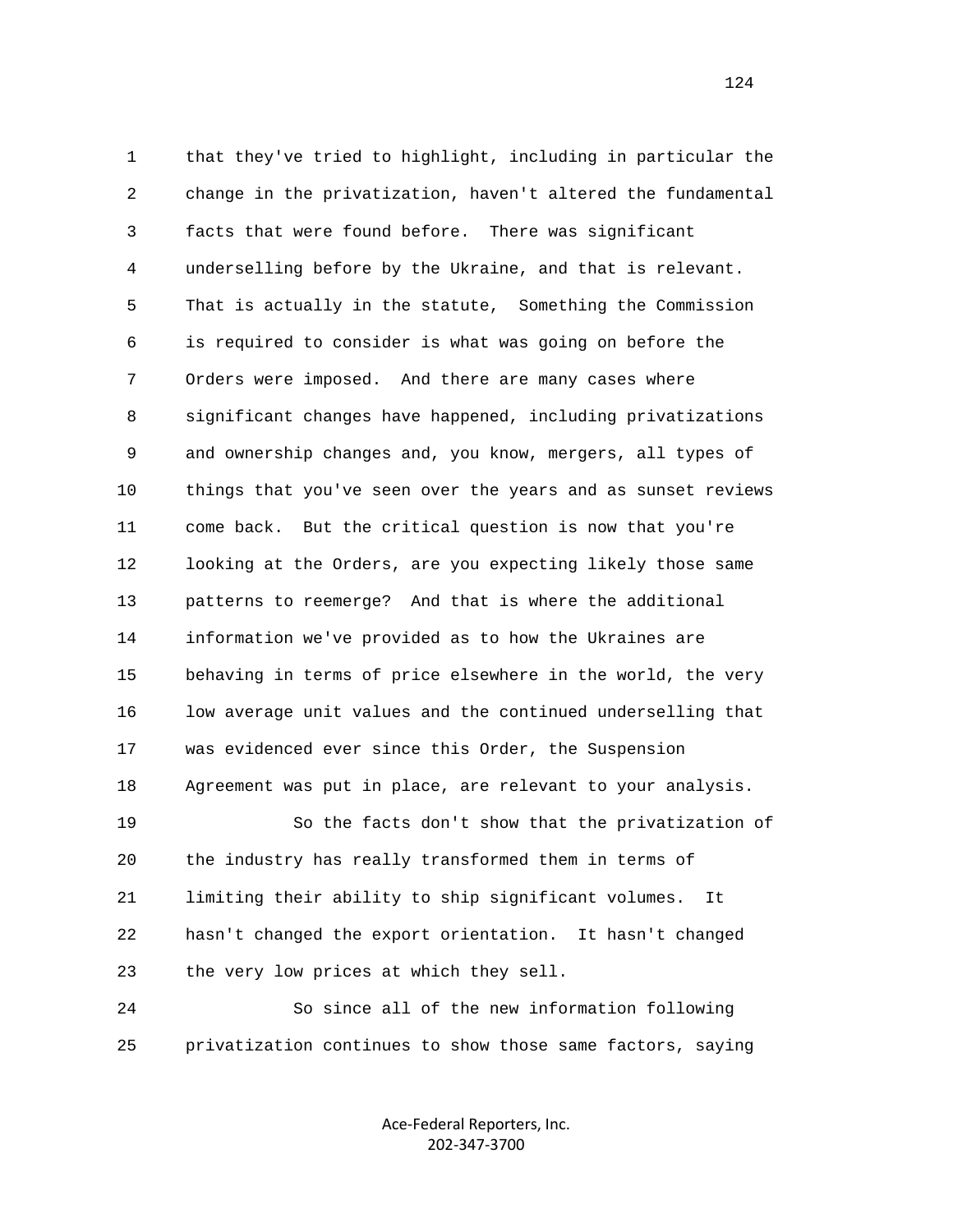1 that we privatized and therefore magically that should wash 2 away prior findings, I don't think is a fair argument. 3 MR. ROSENTHAL: Yes, Commissioner Johanson, just 4 one thing. Paul Rosenthal. This is another good example of 5 the more things change the more they stay the same. 6 Yes, there have been changes in both the domestic 7 industry and the industry in Ukraine. One of the major 8 changes you can look at is now there are a bunch more 9 antidumping and safeguard orders against the Ukraine than 10 existed 18 years ago. 11 **Example 20** YNow the Ukraine is the lowest priced exporter in 12 the world, rather than just being one of many. Now the 13 Ukraine is much more efficient and able to penetrate markets 14 than they could before. So you can't be misled by the 15 surface nature of the changes described. 16 The fact is, their export orientation and their 17 pricing behavior is as aggressive as it ever has been. 18 MR. JOHANSON: Thank you for your answers. 19 While we do not have a witness from EVRAZ here 20 today, in your view did its mill closure come about because 21 of the inability to make the type of value-added investments 22 that Nucor, ArcelorMittal and SSAB have made since 2009? 23 MR. MOSKALUK: Jeff Moskaluk, SSAB. I can't 24 comment as to, as to why they specifically closed the mill, 25 but I can tell you that the lack of investment in downstream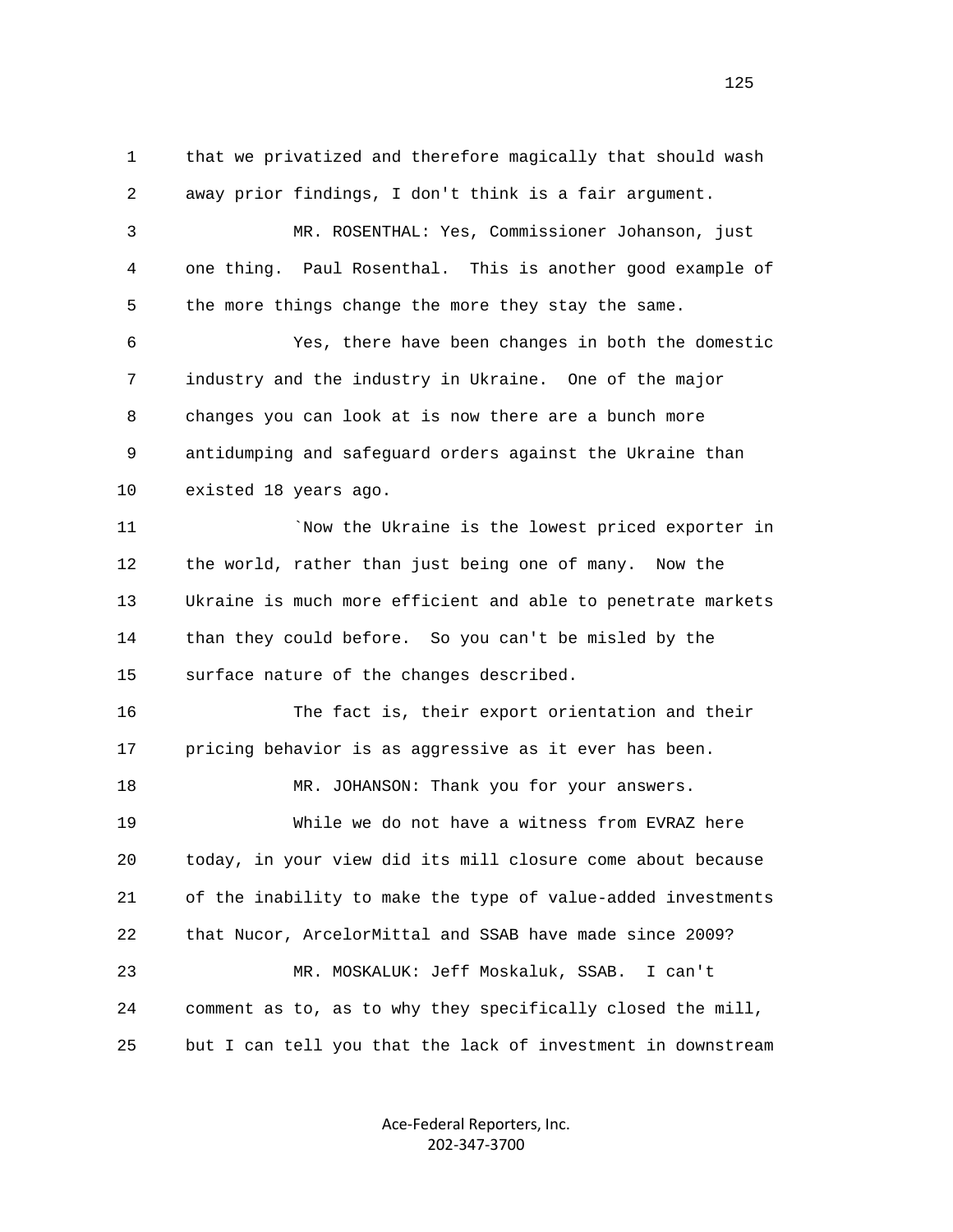1 didn't impact--it was their inability to compete in the 2 broadest part of the market, I would assume. 3 MR. JOHANSON: What is the broadest part of the 4 market? 5 MR. MOSKALUK: Nonvalue-added. As we said 6 earlier, the value-added part of the market is a very small 7 percentage of the total. And so for any one of the 8 producers, while we invest in downstream and we do that 9 looking to capture additional revenue, but it's on a very 10 small volume, we still have to be competitive in the 11 broadest portfolio of the market. 12 MR. JOHANSON: Yes, Mr. Whiteman. 13 MR. WHITEMAN: Thank you, Commissioner. Jeff 14 Whitman, Nucor. I would just add, along with Mr. Moskaluk's 15 comments, there were certain capabilities that EVRAZ 16 Claymont did have that other domestic mills did not. So I 17 think it is a component of their ability to compete on the 18 largest mix of the product range that hampered their ability 19 to stay in existence. 20 MR. SCHAGRIN: Commissioner Johanson? 21 MR. JOHANSON: Yes. 22 MR. SCHAGRIN: In the last sunset review I 23 represented EVRAZ. So I would say from my perspective, and 24 it's fortunately something I can apply to the companies at

> Ace‐Federal Reporters, Inc. 202‐347‐3700

25 this table, I reason that that mill was shut is that it was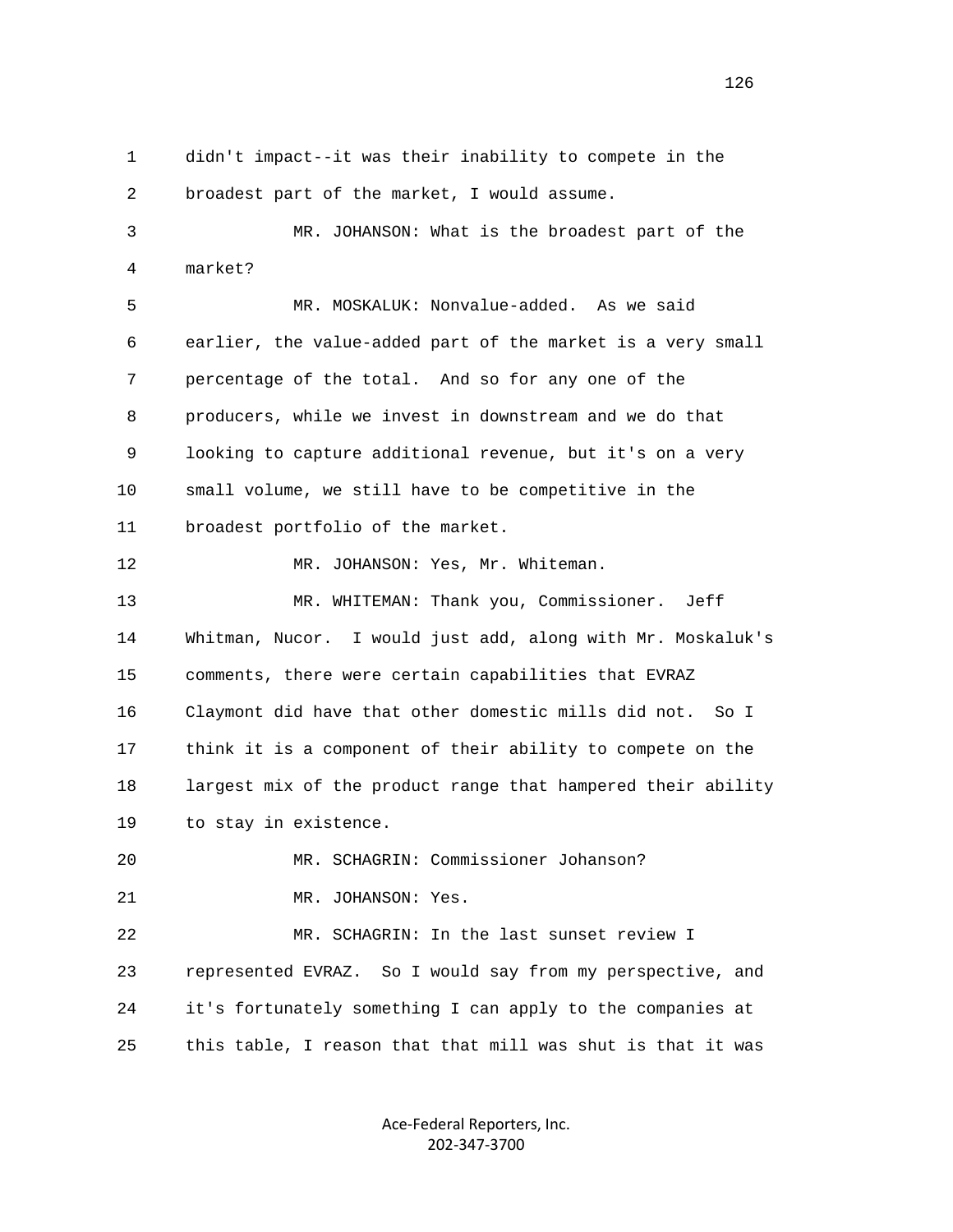1 an older facility and there was a failure of several owners, 2 because that mill had been owned by the Chinese, a company 3 called CITC. There had been a real lack of investment in 4 Claymont over a period of a couple of decades.

 5 And when you go through periods in which 6 competition gets tougher, and pricing gets worse, and you've 7 got a mill that has been under-invested, that's going to 8 close. And one of the things that shocks me, and it came 9 about as I was, you know, listening in a recent case about 10 the closure of most of U.S. Steel Fairfield, I was saying, 11 wow, that was, you know, trumpet is such a great new 12 state-of-the-art mill, and then I was thinking, yeah, that's 13 when I started doing this in the early '80s, you know? And 14 what happens is, just like Mr. Moskaluk talks about 15 Montpelier being built in '97, I mean that mill was just 16 super duper in '97, but that's almost 20 years ago, and 17 that's why they're looking at investing almost another 18 billion dollars. Because even a super duper brand new mill 19 in an area like steel, if you under-invest for 10 years, all 20 of a sudden you're not going to be competitive anymore.

 21 And that's what really concerns me, is that some 22 of the--what we think of as, you know, super duper new 23 greenfield mills, they might have been super duper 20 years 24 ago, but if this industry is forced to under-invest they may 25 be closed in the next, you know, 5 to 10 years. And I think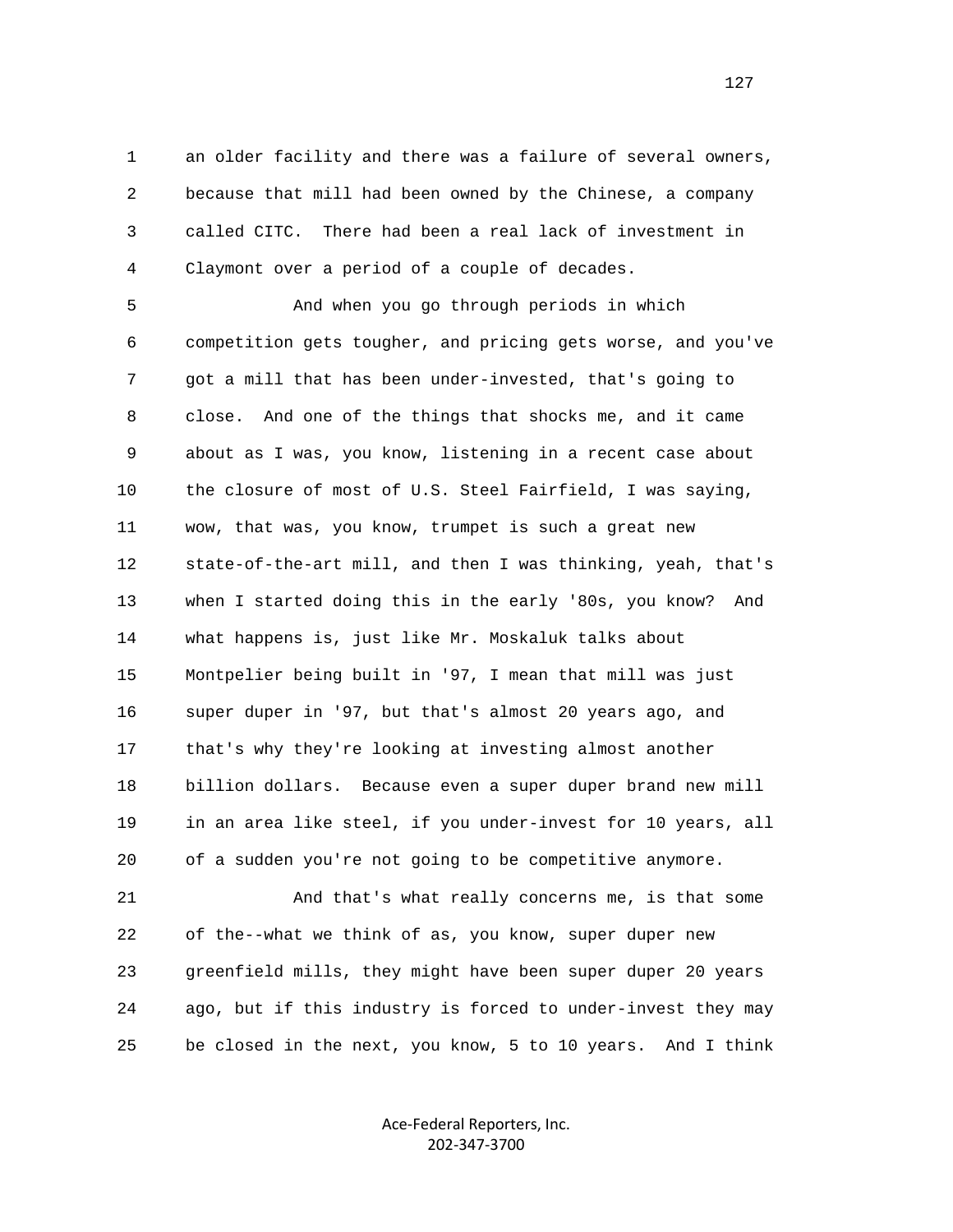1 Claymont is an example of that.

| $\sqrt{2}$ | MS. BECK: Commissioner Johnson, if I could direct              |  |  |  |  |
|------------|----------------------------------------------------------------|--|--|--|--|
| 3          | you to the staff report at 3-4, it's proprietary so I can't    |  |  |  |  |
| 4          | go into it in a public setting, but it does go into some       |  |  |  |  |
| 5          | specifics as to why Claymont actually has had to close.<br>And |  |  |  |  |
| 6          | I think it's very pertinent to the market situation now and    |  |  |  |  |
| 7          | would be helpful.                                              |  |  |  |  |
| 8          | MR. JOHANSON: Thank you.                                       |  |  |  |  |
| 9          | MS. BECK: Gina Beck from GES.                                  |  |  |  |  |
| 10         | MR. JOHANSON: All right, thanks Ms. Beck.                      |  |  |  |  |
| 11         | Similarly, do the value-added investments made by              |  |  |  |  |
| 12         | Nucor, ArcelorMittal and SSAB on the one hand, and the         |  |  |  |  |
| 13         | closure of the Claymont facility on the other hand, point to   |  |  |  |  |
| 14         | a decline of a reliance on sales of commodity-grade plate by   |  |  |  |  |
| 15         | the domestic industry?                                         |  |  |  |  |
| 16         | MR. MOSKALUK: Commissioner, I don't think that's               |  |  |  |  |
| 17         | possible--oh, Jeff Moskaluk, SSAB. I don't think that's        |  |  |  |  |
| 18         | possible or likely because just earlier at least one, and      |  |  |  |  |
| 19         | perhaps two Commissioners asked about over-capacity for        |  |  |  |  |
| 20         | production. So it's almost impossible to draw the line that    |  |  |  |  |
| 21         | adding downstream value-added products and having others       |  |  |  |  |
| 22         | close and in the same time having questions as to us having    |  |  |  |  |
| 23         | more manufacturing capacity than demand, I don't think we've   |  |  |  |  |
| 24         | vacated any part of the market.                                |  |  |  |  |
| 25         | MR. UTERMARK: Commissioner--Chad Utermark, Nucor.              |  |  |  |  |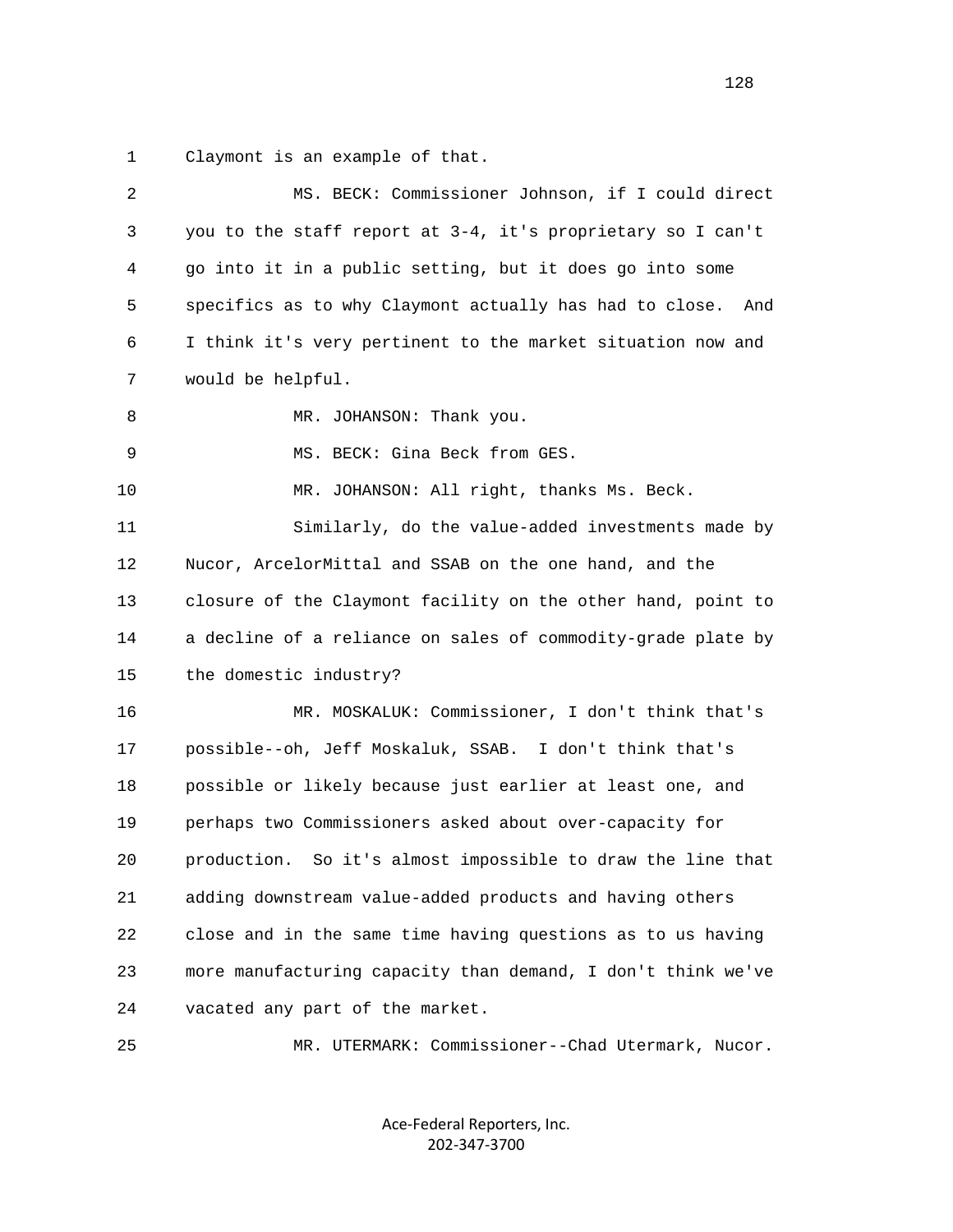1 I would say the answer is no, for us. We obviously do have 2 value-added products that we offer, but it is a small 3 portion of our volume, single digits. So we compete heavily 4 in what we call the commodity market day in and day out. 5 MR. JOHANSON: What-- 6 MR. UNRUH: Jeff Unruh, ArcelorMittal USA. The 7 investment at our Burns Harbor facility for heat treatment 8 was an upgrade of an existing facility. So while it might 9 have brought on very, very modest additional capacity, it 10 was mostly an upgrade reinvesting in our facility. 11 And again, as was just mentioned, the value-added 12 portion of the market is in the high single digits. 13 MR. JOHANSON: What portion of the U.S. industry 14 would you characterize as commodity plate, if that's a 15 correct term, as opposed to value-added plate? That seems 16 to be an issue here today. 17 MR. MOSKALUK: Jeff Moskaluk, SSAB. I think a 18 good benchmark number would be that 10 percent of the market 19 perhaps is value-added. At most in the balance is the broad 20 portfolio of mild carbon steels. 21 MR. UNRUH: Jeff Unruh, ArcelorMittal USA. I 22 would agree with that. Ten percent is a very fair estimate. 23 MR. JOHANSON: Is that 10 percent of the market, 24 or 10 percent of U.S. production? 25 MR. UNRUH: Ten percent of the market.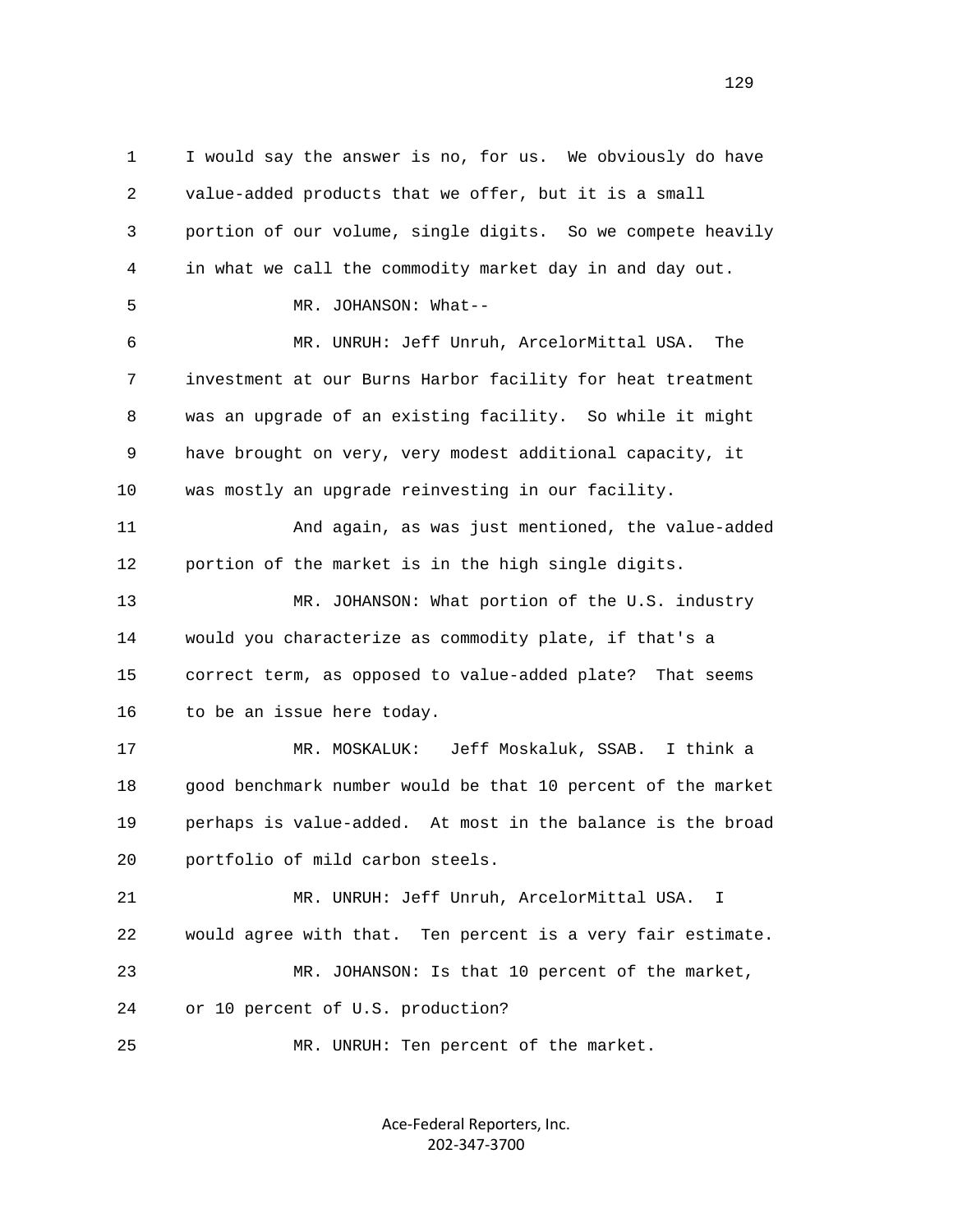1 MR. JOHANSON: Okay. Yes, Mr. Price? If you 2 can make it kind of quick.

 3 MR. PRICE: There are nonsubject imports of value, 4 of the heat-treated product, too. So it's not like the U.S. 5 industry has this market to itself.

 6 CHAIRMAN BROADBENT: Commissioner--Oh, excuse me, 7 Scott. Commissioner Kieff.

 8 MR. KIEFF: That's okay. Thank you all, and let 9 me if I could just ask a conceptual question that may be 10 best for you to answer in the post-hearing. And while I 11 recognize that it may impose a nontrivial cost in energy to 12 prepare your answer, I ask it in the spirit of recognizing 13 that it would impose a greater cost to have you file a 14 separate case. So I am actually hoping to ask it, saving 15 everybody effort not giving useless homework, so to speak.

 16 But the question basically asks you to help, at 17 least me and perhaps my colleagues get comfortable with the 18 view that if we were to decumulate, to treat the Ukraine as 19 different conditions of competition, different, that we 20 would still be completely comfortable deciding in your favor 21 with respect to the Ukraine.

 22 So that's the concept. And if in the context of 23 answering that, if you could highlight to the degree 24 possible whatever you think are the key points of factual 25 disagreement, and whatever you think are the key points of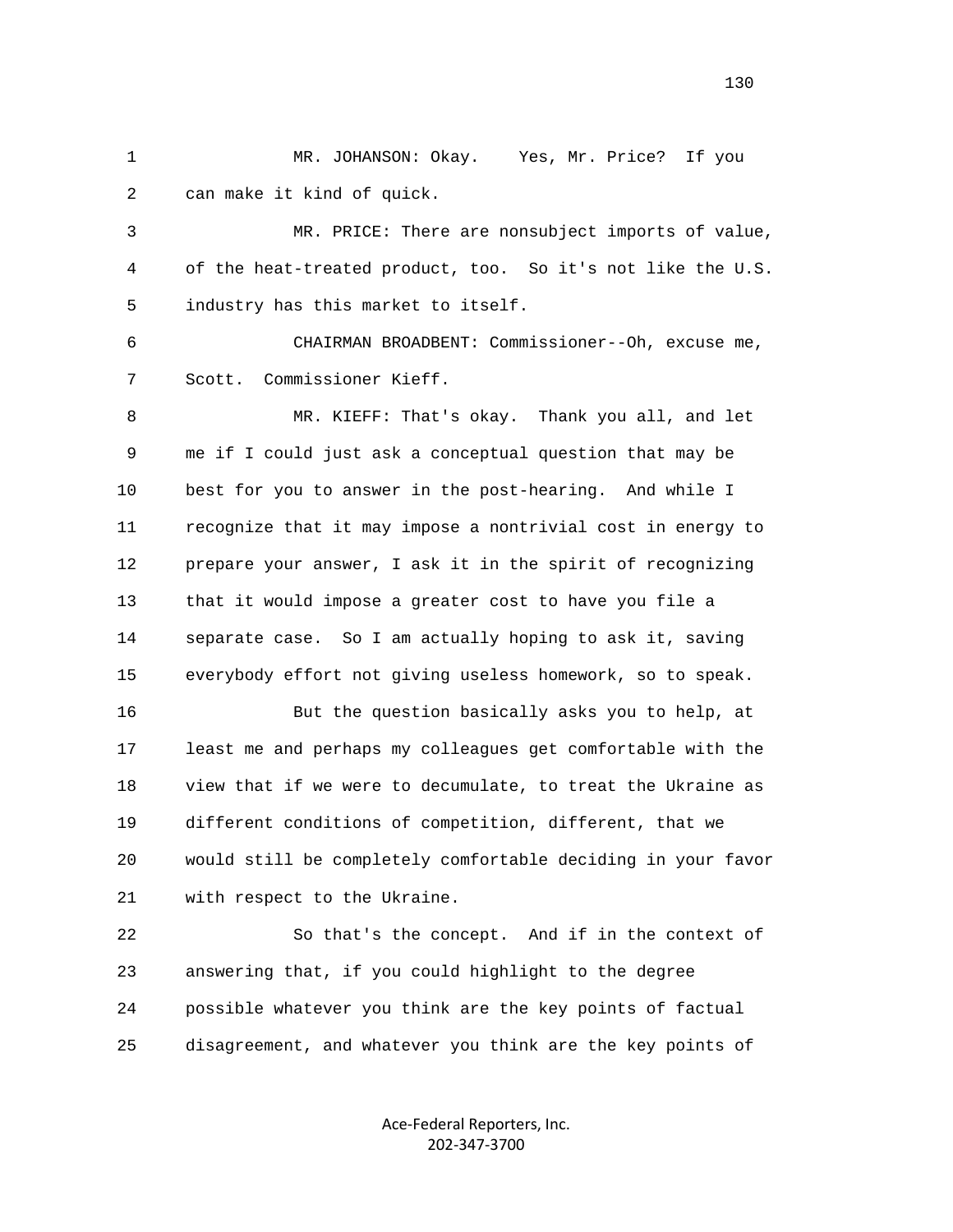1 legal or economic significance around which you and your 2 opponents might disagree. And then lastly, again I think 3 this may still be helpful for everybody:

 4 To the extent you can as soon take some of the, 5 some degree of the factual determinations against you, can 6 you tell us why you still win, if you will?

 7 Because if I'm hearing you correctly, I think 8 what you're basically telling us is that even if we 9 decumulated, and even if we didn't agree with a lot of what 10 you're saying, to the full extent that you're saying it, we 11 would still be compelled to reach an affirmative decision in 12 your favor.

 13 And that's a pretty compelling case, and I'm just 14 asking you in a medium way to make it, recognizing that it's 15 expensive to prepare full post-hearing briefs, and I'm not 16 asking you to file a completely separate brief on the 17 matter, but if you could devote a small number of pages to 18 that discussion it would be very helpful because I think it 19 would put the Commission in a position where we would be 20 compelled to decide in your favor.

21 I will obviously ask the other side when they 22 come up to please do the opposite and to please explain why 23 even if we put ourselves in that mind frame we have to go in 24 their direction.

25 MR. ROSENTHAL: We'll be delighted to do that in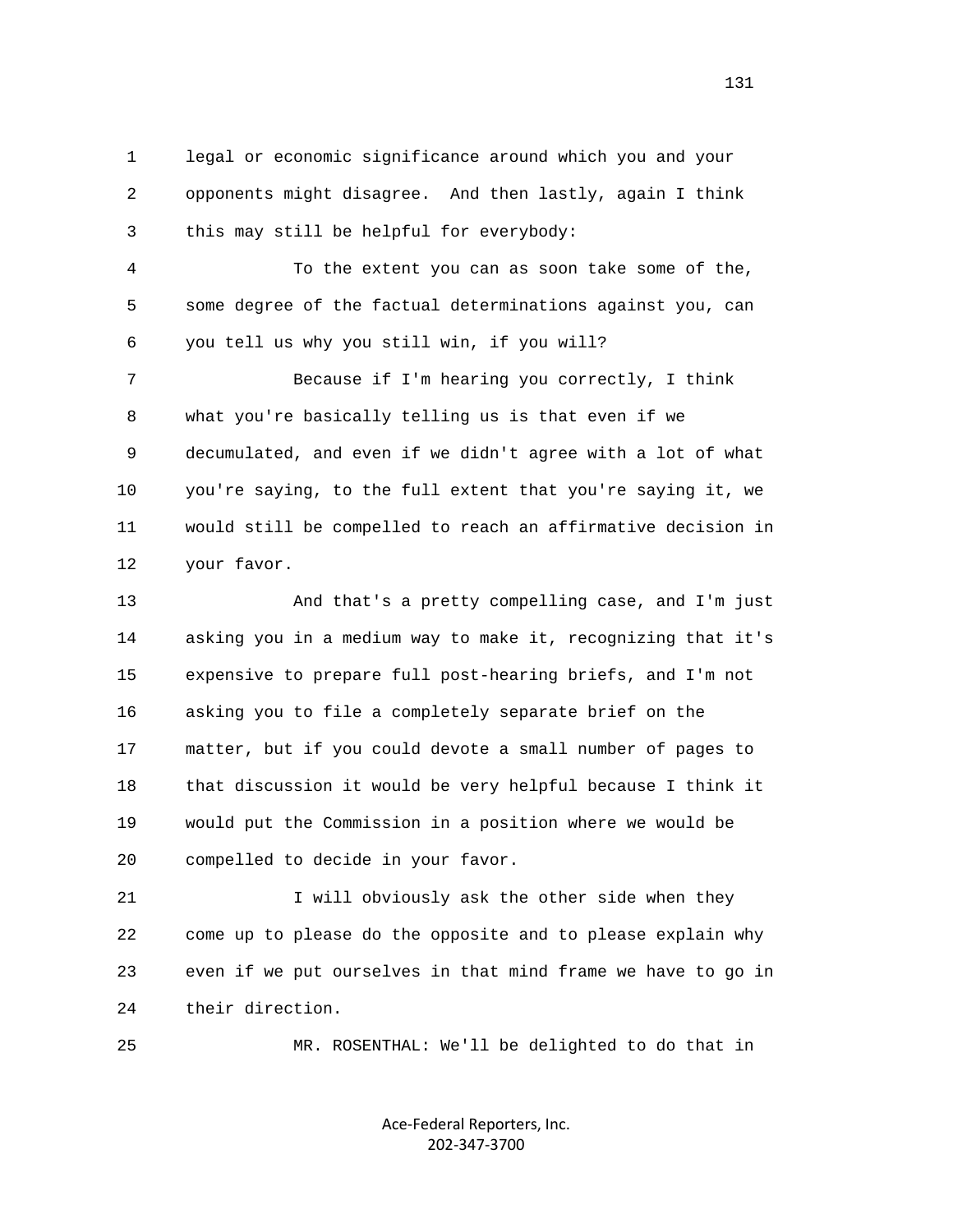1 our post-hearing brief.

| 2  | The same here, Commissioner<br>MR. SCHAGRIN:                  |  |  |  |  |  |
|----|---------------------------------------------------------------|--|--|--|--|--|
| 3  | Kieff.<br>And I'm reminded of something that Patton said. And |  |  |  |  |  |
| 4  | that is, we'd much rather put the extra effort in here to     |  |  |  |  |  |
| 5  | hold the ground we already took than to have to do a lot      |  |  |  |  |  |
| 6  | more effort to retake the ground after it's lost.             |  |  |  |  |  |
| 7  | MR. KIEFF: And it's in the spirit of that kind of             |  |  |  |  |  |
| 8  | efficiency that I ask the question. Great. Well that's all    |  |  |  |  |  |
| 9  | for me for this panel. And again, I really appreciate the     |  |  |  |  |  |
| 10 | lawyers and the witnesses for their very helpful input and I  |  |  |  |  |  |
| 11 | thank you very much.                                          |  |  |  |  |  |
| 12 | CHAIRMAN BROADBENT: Commissioner Schmidtlein.                 |  |  |  |  |  |
| 13 | MS. SCHMIDTLEIN: Thank you. I just had a                      |  |  |  |  |  |
| 14 | question following up on an answer, Mr. Schagrin, that you    |  |  |  |  |  |
| 15 | gave to Commissioner Johanson about the fact that from        |  |  |  |  |  |
| 16 | January 2013 to June of 2015 Ukranian product was in the      |  |  |  |  |  |
| 17 | market for only two months, the U.S. market.                  |  |  |  |  |  |
| 18 | And I thought I understood your response to be                |  |  |  |  |  |
| 19 | that that's because the Suspension Agreement is in place.     |  |  |  |  |  |
| 20 | And so what I'm trying to understand--and this sort of goes   |  |  |  |  |  |
| 21 | back to the discussion at the beginning of the Petitioners'   |  |  |  |  |  |
| 22 | panel--is how exactly this Suspension Agreement works.        |  |  |  |  |  |
| 23 | Because I thought there was a scenario under                  |  |  |  |  |  |
| 24 | which the volume and price is not restricted if the U.S.      |  |  |  |  |  |
| 25 | market price is greater than what is considered, you know,    |  |  |  |  |  |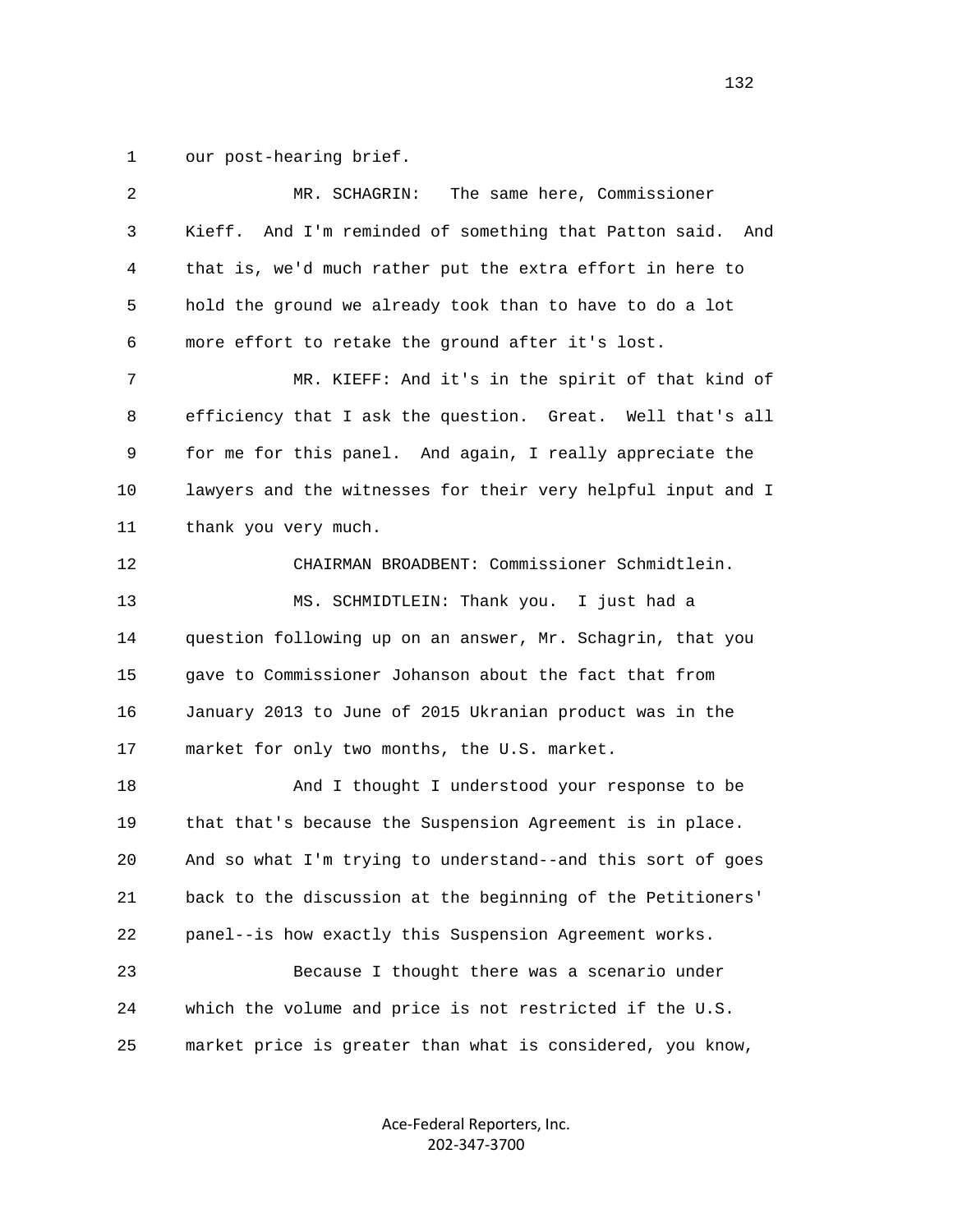1 the normal value under the Agreement.

| 2  | So I guess my question is: Is it the Petitioners'           |
|----|-------------------------------------------------------------|
| 3  | position that U.S. market prices were below normal value    |
| 4  | during that period of time, except for those two months?    |
| 5  | And that that therefore was restricting Ukranian Subject    |
| 6  | Imports into the U.S. market? And if so, like where can I   |
| 7  | see that in the record? Or if not, where can I see that in  |
| 8  | the record?                                                 |
| 9  | MR. SCHAGRIN: So, Commissioner Schmidtlein, Roger           |
| 10 | Schagrin. So I know where the Ukrainians will go with this  |
| 11 | information, so it is important to clarify it.              |
| 12 | And so it's not that when Ukrainians receive                |
| 13 | their normal values, which they get approximately somewhere |
| 14 | between 15 and 60 days, as I remember it, a couple of times |
| 15 | Ukrainians were actually late with their responses and they |
| 16 | may have gotten a normal value actually a month or two in,  |
| 17 | and then they're not allowed to sell. So if the normal      |
| 18 | value period is, let's say for example, July to December of |
| 19 | 2015, or 2014 is a better example, and they don't get their |
| 20 | normal values assigned to them until August or September,   |
| 21 | they have to be out of the market because they didn't get   |
| 22 | their normal values on time and that's because they didn't  |
| 23 | get their responses in to the Department on time.           |
| 24 | But the real thing in terms of looking at their             |
| 25 | shipments and what the normal values do vis-a-vis U.S.      |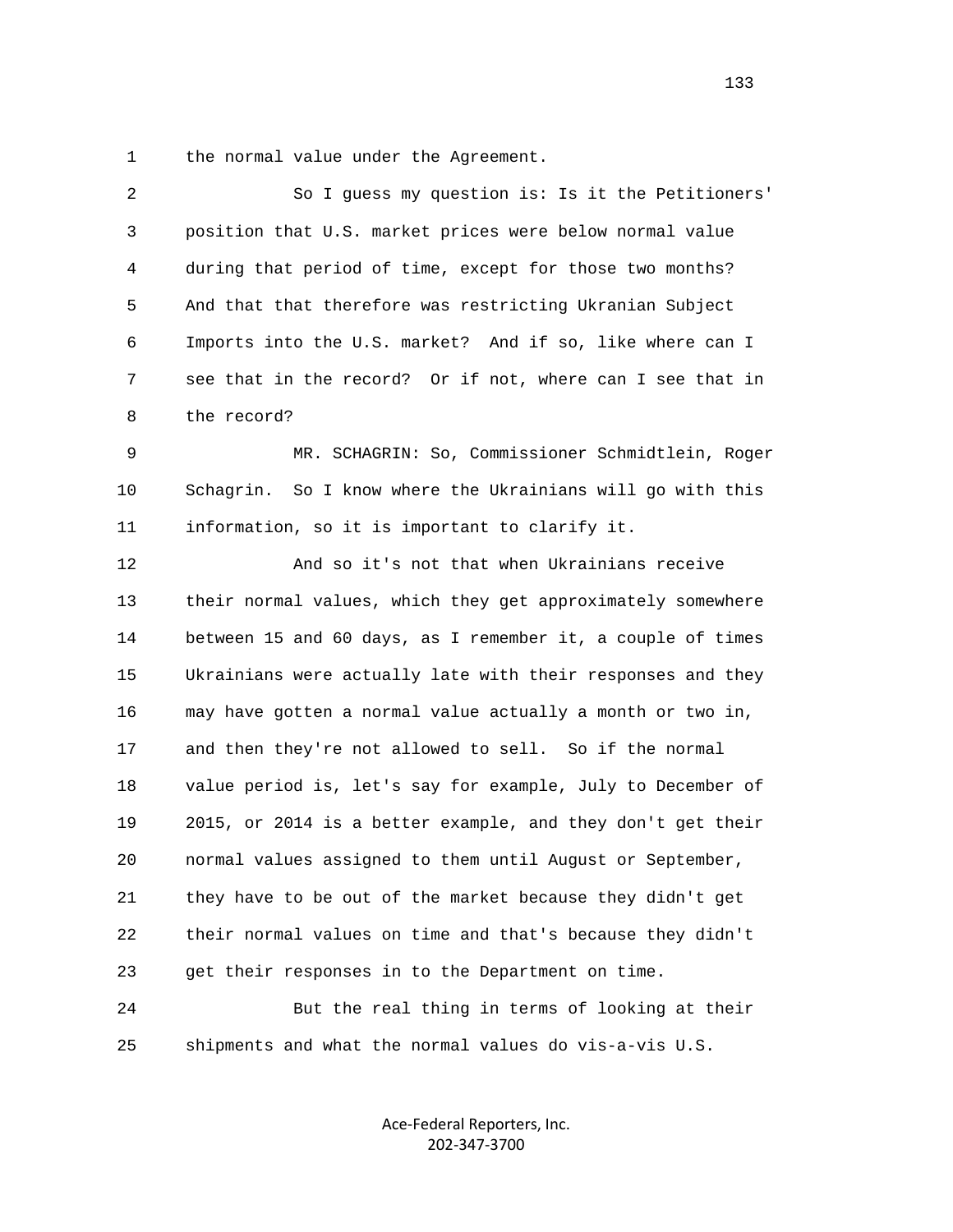1 market prices, is not to do what the Ukrainians will do when 2 they're here this afternoon and in their post-hearing brief, 3 and they can give you their normal value, and they can 4 compare it to U.S. market prices from CRU at a given time. 5 The key for U.S. purchasers is looking forward.

 6 So when U.S. purchasers are seeing, as you saw in 7 one of the charts that Mr. Price did, how much prices are 8 falling, they're going to say, wow, your stuff's going to 9 get here in three or four months. And when it gets here, 10 that normal value price you're offering me which you're not 11 allowed to go below, because if they go below it on one sale 12 ever the Agreement gets revoked. So I do give them a lot of 13 credit. They have abided by their Agreement, and that's why 14 it hasn't been revoked.

 15 So they never sell below their normal value, as 16 they're not supposed to. But a U.S. customer says, hey, I 17 don't feel comfortable with buying from you for something 18 that's going to arrive in four months because your price may 19 be below the current price. But I'm looking at U.S. prices 20 likely to fall, and I don't want to take the risk that I pay 21 you X the normal value price, but by the time the product 22 gets here I can buy domestic for less.

 23 And I really think that's what's been happening 24 in '14 and '15, is that this chart that you saw of U.S. 25 prices falling keeps U.S. customers from wanting to buy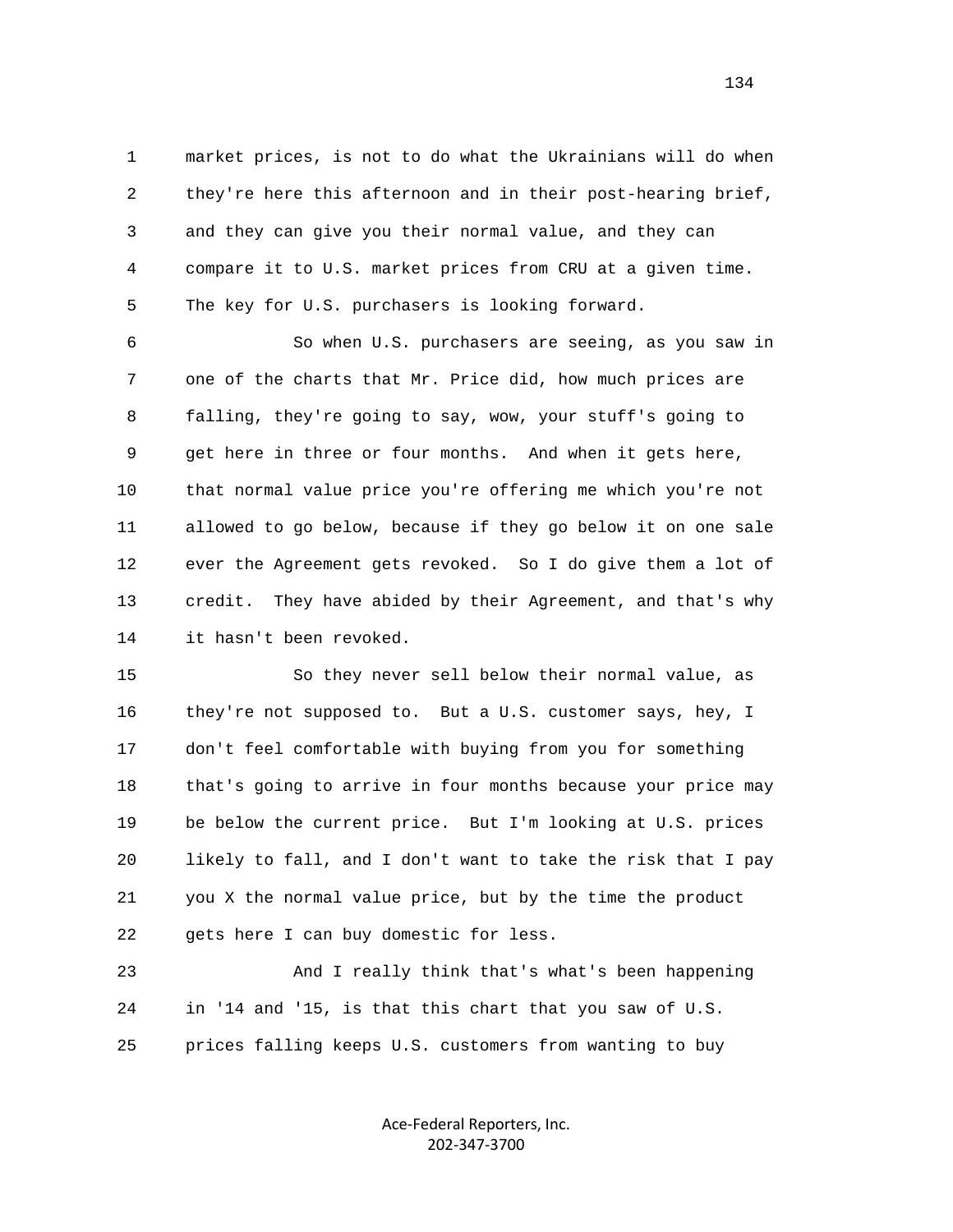1 Ukrainian product under the Suspension Agreement.

 2 MS. SCHMIDTLEIN: Okay-- 3 MR. SCHAGRIN: Now that wouldn't happen if the 4 Suspension Agreement were revoked. Then they could price 5 that, oh, \$50 below you don't want it? But how about at 6 \$200 below you don't have to worry? 7 MS. SCHMIDTLEIN: Alright, well then how does it 8 explain, then, when you look at the interim data and you 9 look at that chart which shows the price plummeting. But 10 then you see the Ukrainian product coming back into the 11 market, you know, the first six months of 2015 as compared 12 to the first six months of 2014, and that's called an 13 appreciable increase. I mean, you know-- 14 MR. SCHAGRIN: It's an appreciable-- 15 MS. SCHMIDTLEIN: So how--like when you were 16 saying it doesn't benefit foreign producers when the U.S. 17 market price is dropping, well it's obviously plummeting but 18 that is the time they chose to, whoosh, again. So how does 19 that square with your explanation? 20 MR. SCHAGRIN: I'm a little careful, Commissioner 21 Schmidtlein, not to overplay my hand with percentages 22 sometimes. So I would say while that percentage change is 23 sizeable, it's not a huge amount of tonnage. So I don't 24 think--I'm not going to rest my case on behalf of my client 25 on the percentage change between '14 and '15. What concerns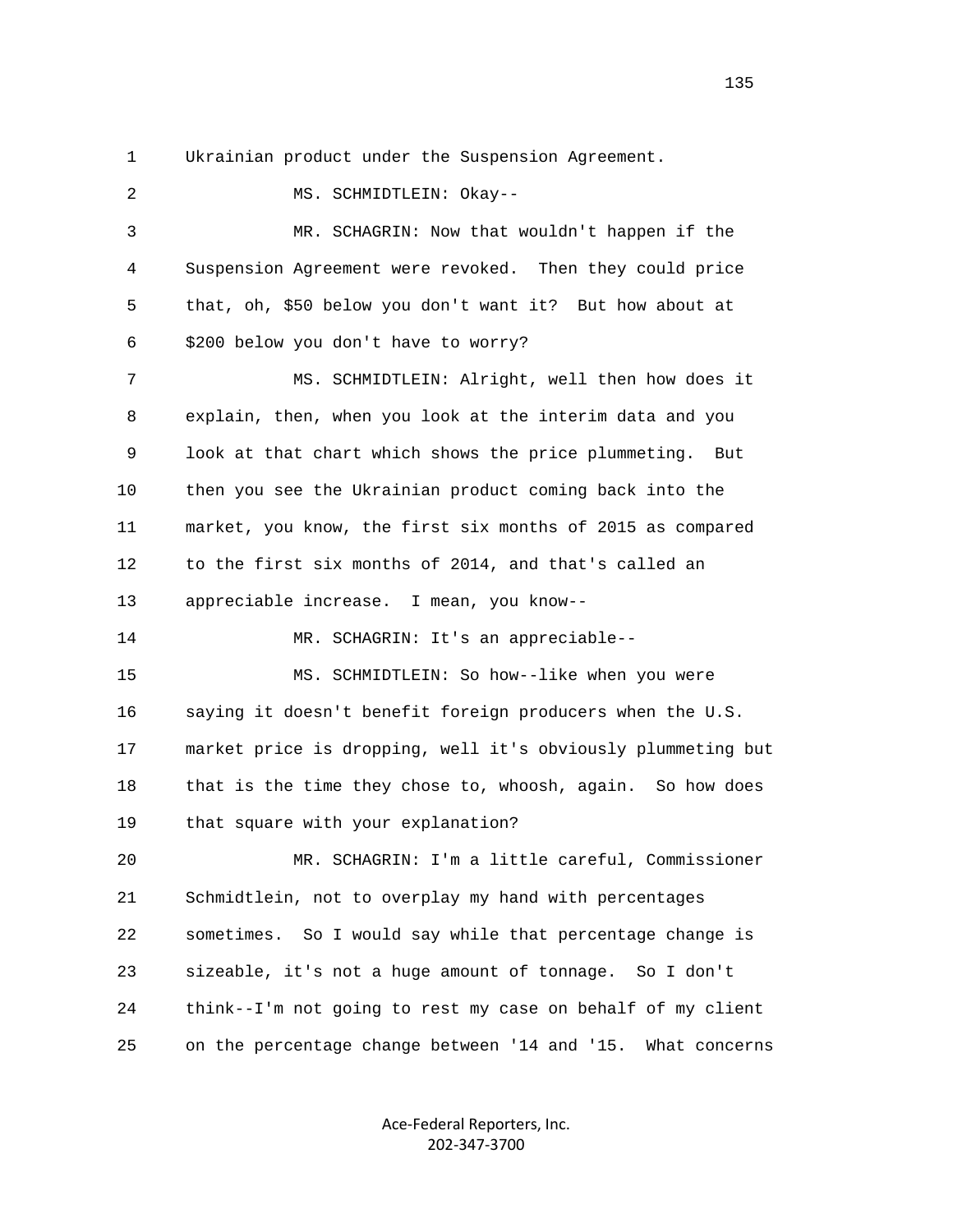1 me is the millions of tons of excess capacity that the 2 Ukraine has, the incredible increase in their exports to the 3 EU after the EU relaxed all their restrictions on Ukrainian 4 plate, and I really do believe, which is why I think our 5 arguments are so good and we'll be able to argue this to 6 Commissioner Kieff in our post-hearing brief, that their 7 pattern of behavior in the U.S. market if this Commissioner 8 were to revoke the Suspension Agreement will be identical to 9 their behavior in the EU market which is so similar to our 10 market in terms of quality requirements, the focus on price, 11 the way plate is used in the EU. They're just so similar. 12 I just can't see what reason they wouldn't ramp 13 up production further and take advantage of their ability to 14 export to a very large market in the United States.

 15 So I'm a little less keyed in on that percentage 16 change and differences between the first half of '14 and the 17 first half of '14. I'm more focused on what will happen in 18 the future where it's not just the percentage the tons are 19 going to from the hundreds and the thousands to the hundreds 20 of thousands of tons.

 21 MS. SCHMIDTLEIN: Okay. The last comment that I 22 wanted to get a response from you, or the last question I 23 guess, is on the argument regarding distribution networks in 24 the United States.

25 Can you respond to their argument that they do

Ace‐Federal Reporters, Inc. 202‐347‐3700

136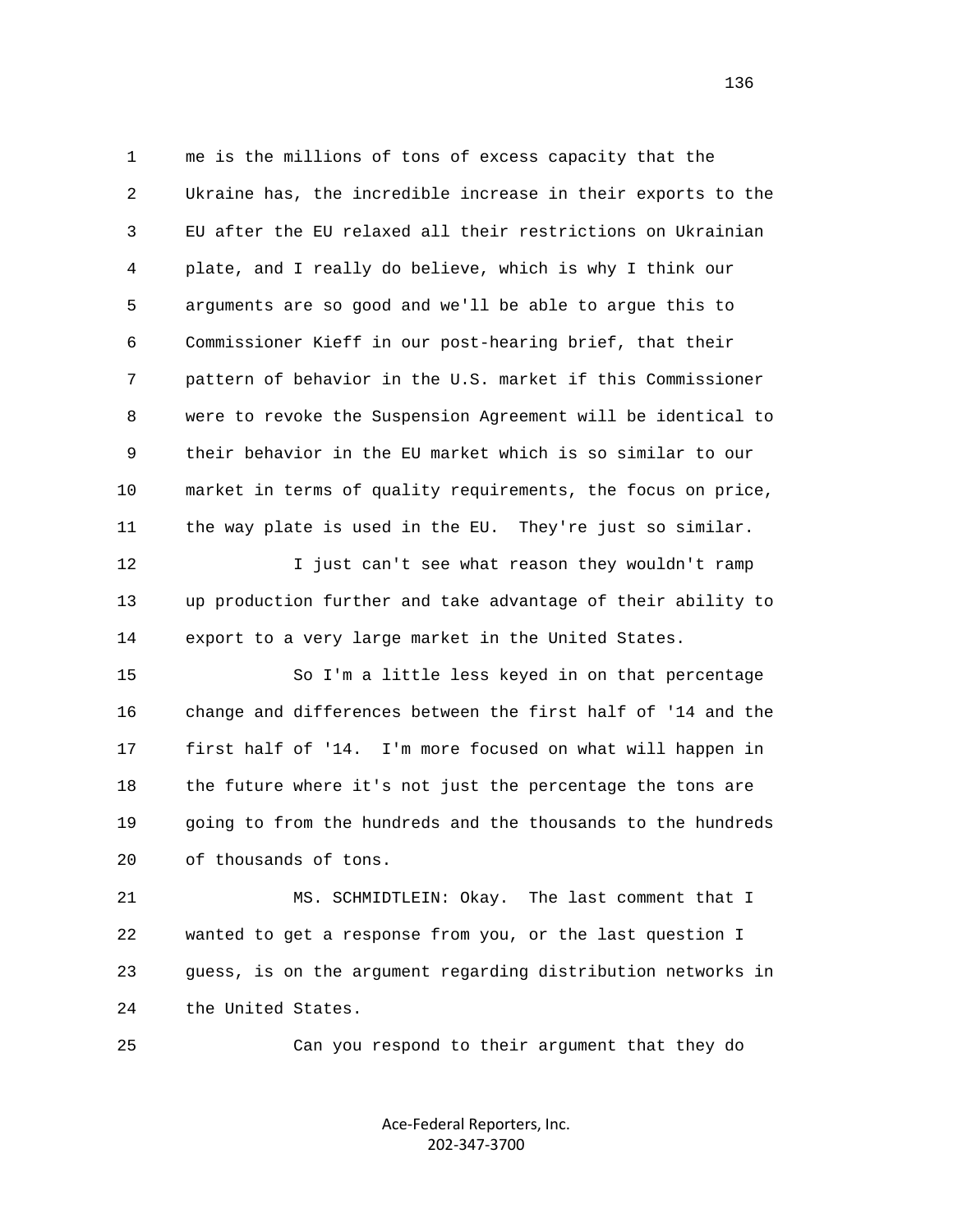1 not have the more established distribution networks like the 2 Chinese and the Russians, apparently, do? And that's why 3 they would not return--

 4 MR. MOSKALUK: Jeff Moskaluk, SSAB. I don't 5 believe that to be true. The network--the introduction, the 6 network to gain entry into the market is typically through 7 trading companies. And trading companies, by the very 8 nature of what they do, are constantly sourcing globally.

 9 So I think that avenue would be open entirely. I 10 don't believe that there's any restriction in entering into 11 distribution. Selling directly to U.S.-based service 12 centers, if that was the argument of avoiding the trading 13 company argument, again the U.S.-based service centers have 14 knowledge of these facilities. And so it would be a matter 15 of either a direct introduction or through a trading 16 company, again.

 17 So I don't believe there is any barrier or 18 advantage to one or the other. The distribution channel 19 itself is very adaptive to changing countries of origin all 20 of the time.

 21 MS. SCHMIDTLEIN: Is that how the Chinese and the 22 Russians--

23 MR. MOSKALUK: Yes.

 24 MS. SCHMIDTLEIN: --through the global-- 25 MR. MOSKALUK: Some of them have their own trading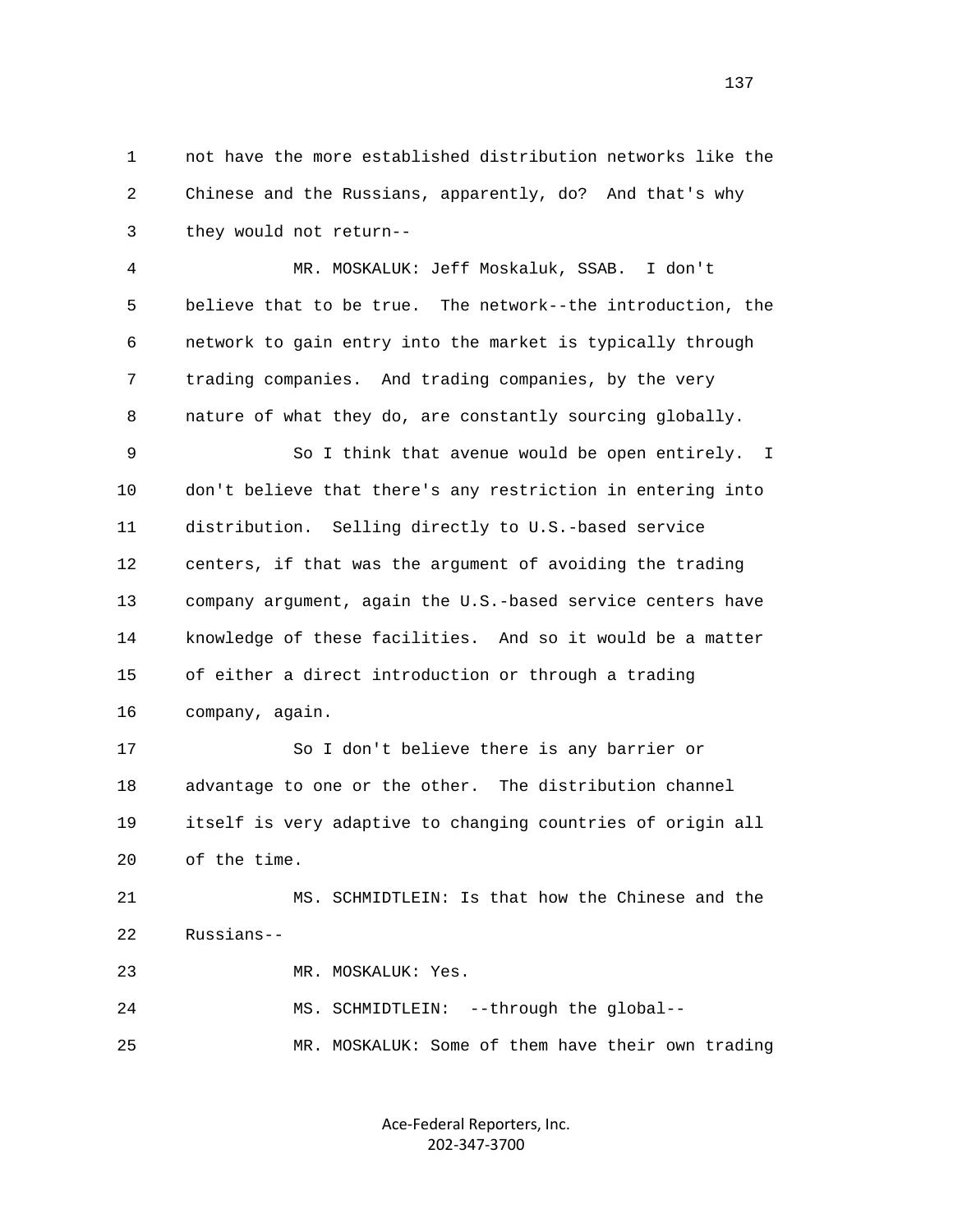1 companies, and some of them trade through international 2 trading companies. Both. 3 So while perhaps they may have their own trading 4 companies as well, they also use the international ones, 5 which would be open to substituting country of origin. 6 MS. SCHMIDTLEIN: Mr. Price? 7 MR. PRICE: So just a quick addition. The record 8 shows how the Ukrainians, what volumes they have sold in the 9 United States. You know, how they've sold it is 10 confidential. So we will leave it at that. 11 Ukrainian producers are actively right now 12 selling products in the United States. They can distribute- 13 -have distribution networks. They're calling on Nucor's 14 customers right now, taking Nucor sales away and other 15 product lines. So the idea that there's some great 16 inability, whether through direct sales channels or through 17 trading companies, is just not accurate. It's not the 18 history of steel. 19 It's basically, as their head of sales will say, 20 hey, a few dollars will get--you know, a small price 21 difference is what everything transacts on. And that's what 22 ships volume around. 23 MS. SCHMIDTLEIN: All right, thank you. I have no 24 further questions. 25 CHAIRMAN BROADBENT: Let's see. I think I just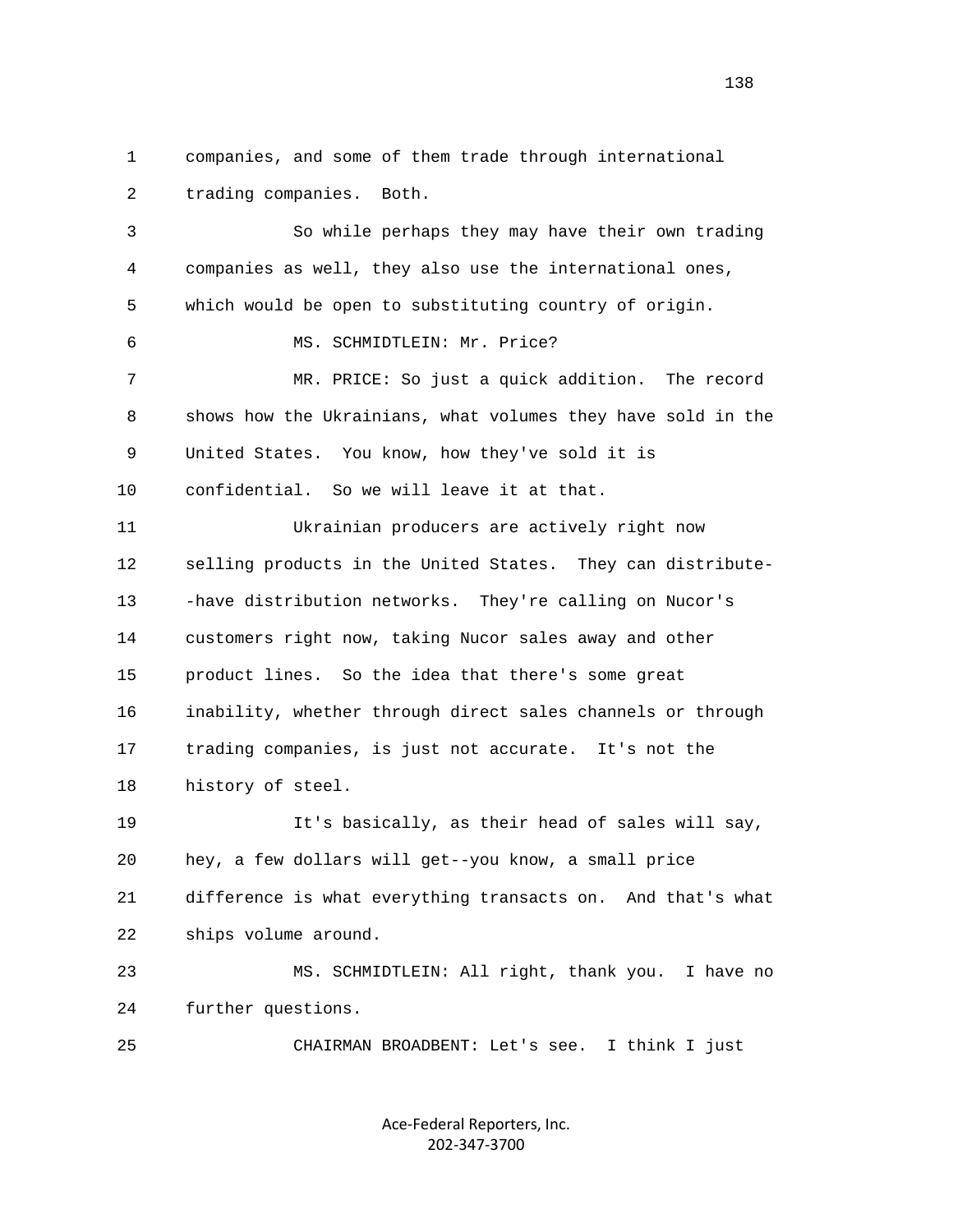1 had one or two here. I just wanted to get your reaction. 2 This plant that's owned by Alchavesk--is that a familiar 3 name to you? Do you think that that producer, which is in 4 separatist controlled area of the Ukraine, will export to 5 the United States if the Suspension Agreement goes away? 6 MR. SCHAGRIN: Chairman Broadbent--Roger Schagrin- 7 -I don't know about speculating on that particular 8 production facility, their ability to produce and export, 9 but as Commissioner Johanson requested earlier, we will 10 address the legal issues in our post-hearing brief about how 11 the Commission should treat facilities based on-- 12 CHAIRMAN BROADBENT: You know, this is just a 13 question of capacity and ability to do business at this 14 point. Realistically would you think a plant like that 15 would still be exporting? 16 MR. SCHAGRIN: I think at least from our 17 perspective we'll do some further research and also try to 18 give you some guidance in our post-hearing brief, if we 19 could. 20 CHAIRMAN BROADBENT: Okay. Good. 21 Do Commissioners have any more questions? 22 MR. JOHANSON: Yes, I do. 23 CHAIRMAN BROADBENT: Commissioner Johanson. 24 MR. JOHANSON: Returning to my latest line of 25 questioning when I was speaking about the commodity grade

> Ace‐Federal Reporters, Inc. 202‐347‐3700

139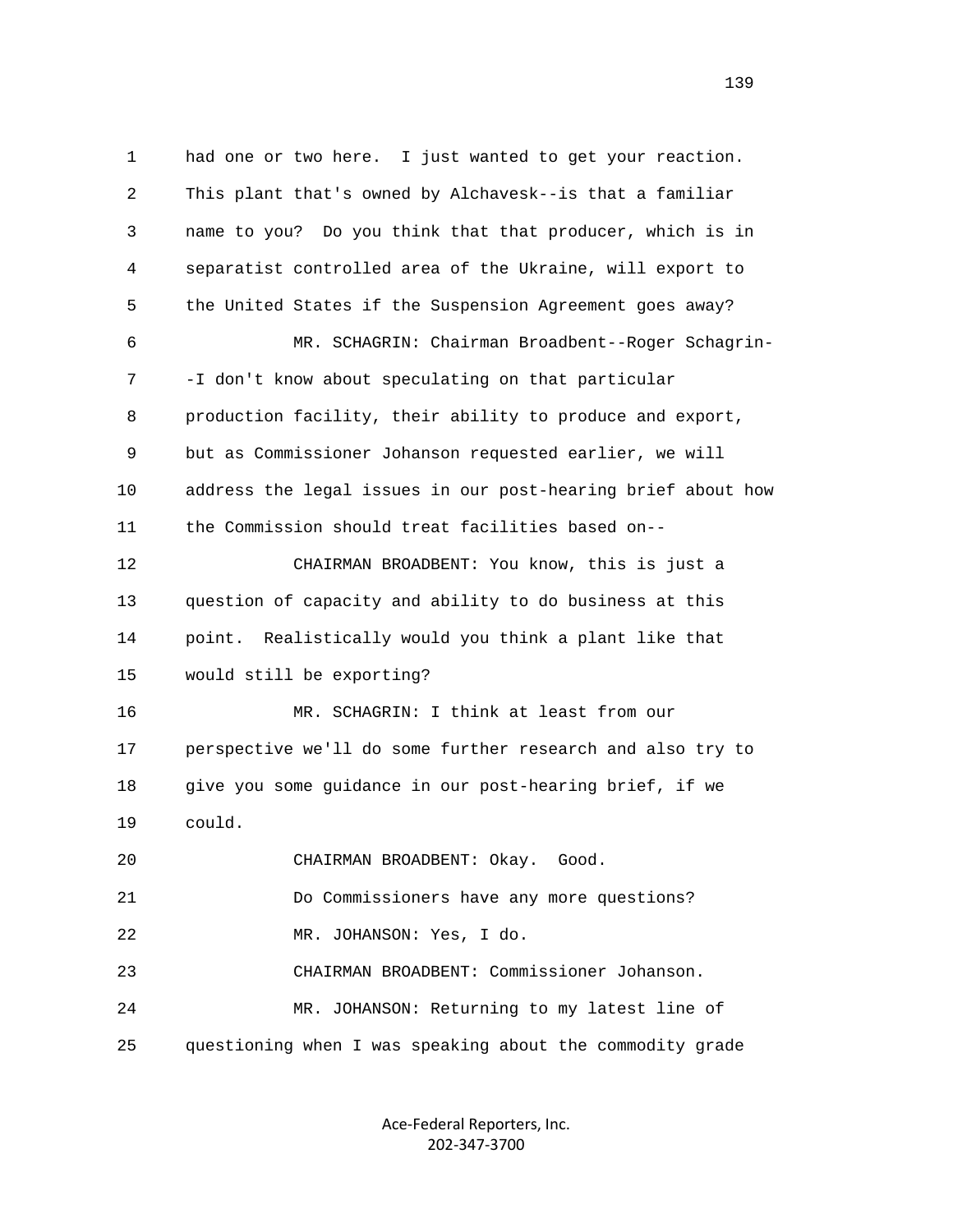1 plate versus value-added, could you all write in the 2 post-hearing brief how much U.S. production is commodity 3 plate versus value-added? 4 I assume that's probably proprietary so you 5 probably don't want to give that out in public. 6 MR. PRICE: Yeah, we will address that in our 7 post. 8 MR. JOHANSON: That would be helpful. Thanks a 9 lot. Actually my staff already said they're going to write 10 all about that anyway, but I figured I'd ask just in case. 11 That concludes my questions. Thank you. 12 CHAIRMAN BROADBENT: Okay. Alright, if 13 Commissioner have no further questions, does the staff have 14 any questions for this panel? 15 MR. CORKRAN: Douglas Corkran, Office of 16 Investigations. Thank you, Madam Chairman. Staff has no 17 additional questions. 18 CHAIRMAN BROADBENT: Okay, do those in opposition 19 to the Orders have any questions? 20 MR. LEWIS: No questions. 21 CHAIRMAN BROADBENT: Okay. Alright, in that case 22 I think it's time to take a lunch break. We will resume at 23 quarter of two o'clock. The hearing room is not secure, so 24 please do not leave confidential business information out. 25 And again, I want to thank all the witnesses for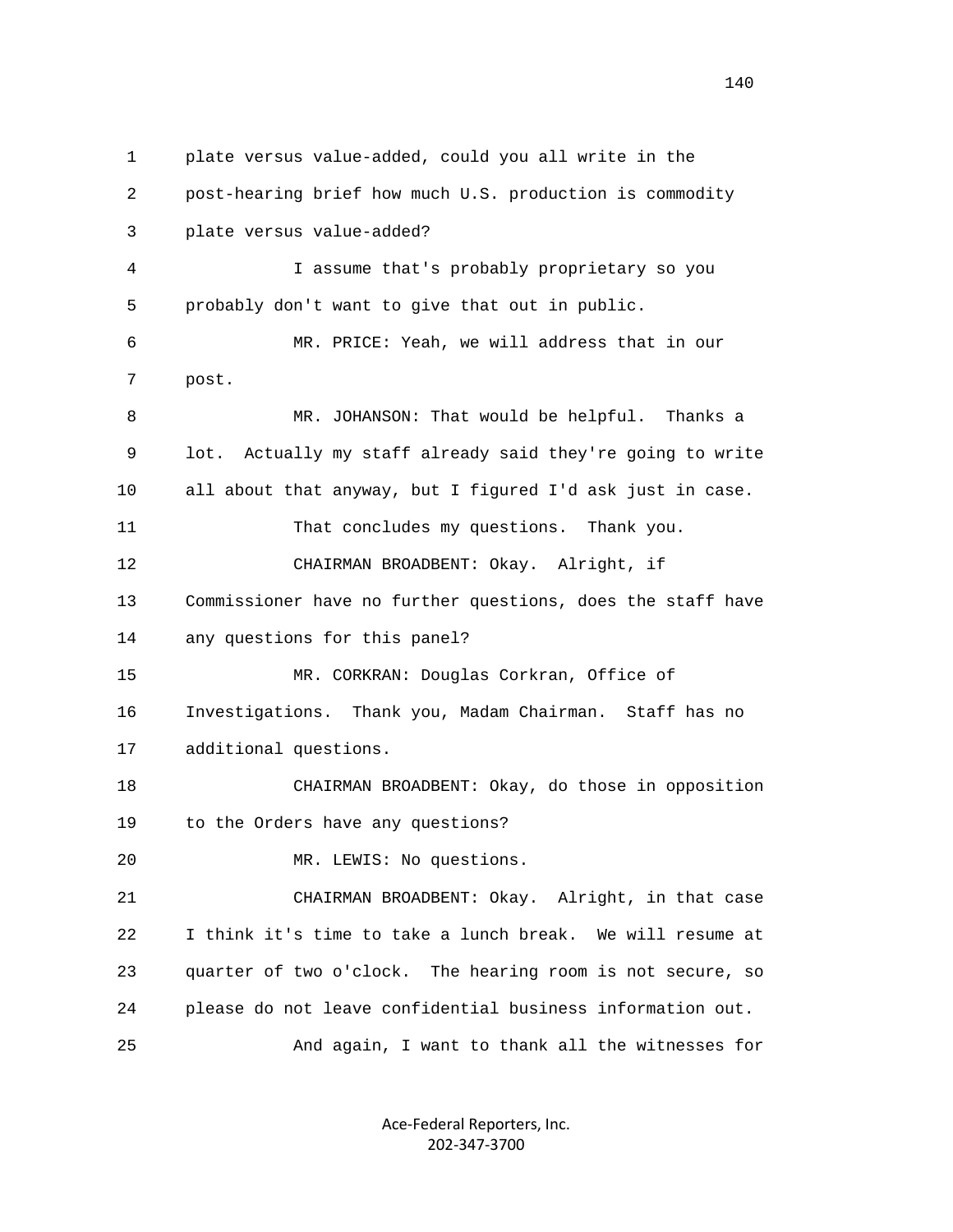| $\mathbf{1}$     | coming today. |  |  |                                                      |  |
|------------------|---------------|--|--|------------------------------------------------------|--|
| $\sqrt{2}$       |               |  |  | (Whereupon, at 12:46 p.m., the hearing was           |  |
| $\mathsf{3}$     |               |  |  | recessed, to reconvene at 1:45 p.m., this same day.) |  |
| $\overline{4}$   |               |  |  |                                                      |  |
| $\mathsf S$      |               |  |  |                                                      |  |
| $\epsilon$       |               |  |  |                                                      |  |
| $\boldsymbol{7}$ |               |  |  |                                                      |  |
| $\,8\,$          |               |  |  |                                                      |  |
| $\mathsf 9$      |               |  |  |                                                      |  |
| $10\,$           |               |  |  |                                                      |  |
| $11\,$           |               |  |  |                                                      |  |
| $12\,$           |               |  |  |                                                      |  |
| $13$             |               |  |  |                                                      |  |
| $1\,4$           |               |  |  |                                                      |  |
| $15\,$           |               |  |  |                                                      |  |
| 16               |               |  |  |                                                      |  |
| $17\,$           |               |  |  |                                                      |  |
| $1\,8$           |               |  |  |                                                      |  |
| 19               |               |  |  |                                                      |  |
| $20\,$           |               |  |  |                                                      |  |
| 21               |               |  |  |                                                      |  |
| 22               |               |  |  |                                                      |  |
| 23               |               |  |  |                                                      |  |
| $2\sqrt{4}$      |               |  |  |                                                      |  |
| 25               |               |  |  |                                                      |  |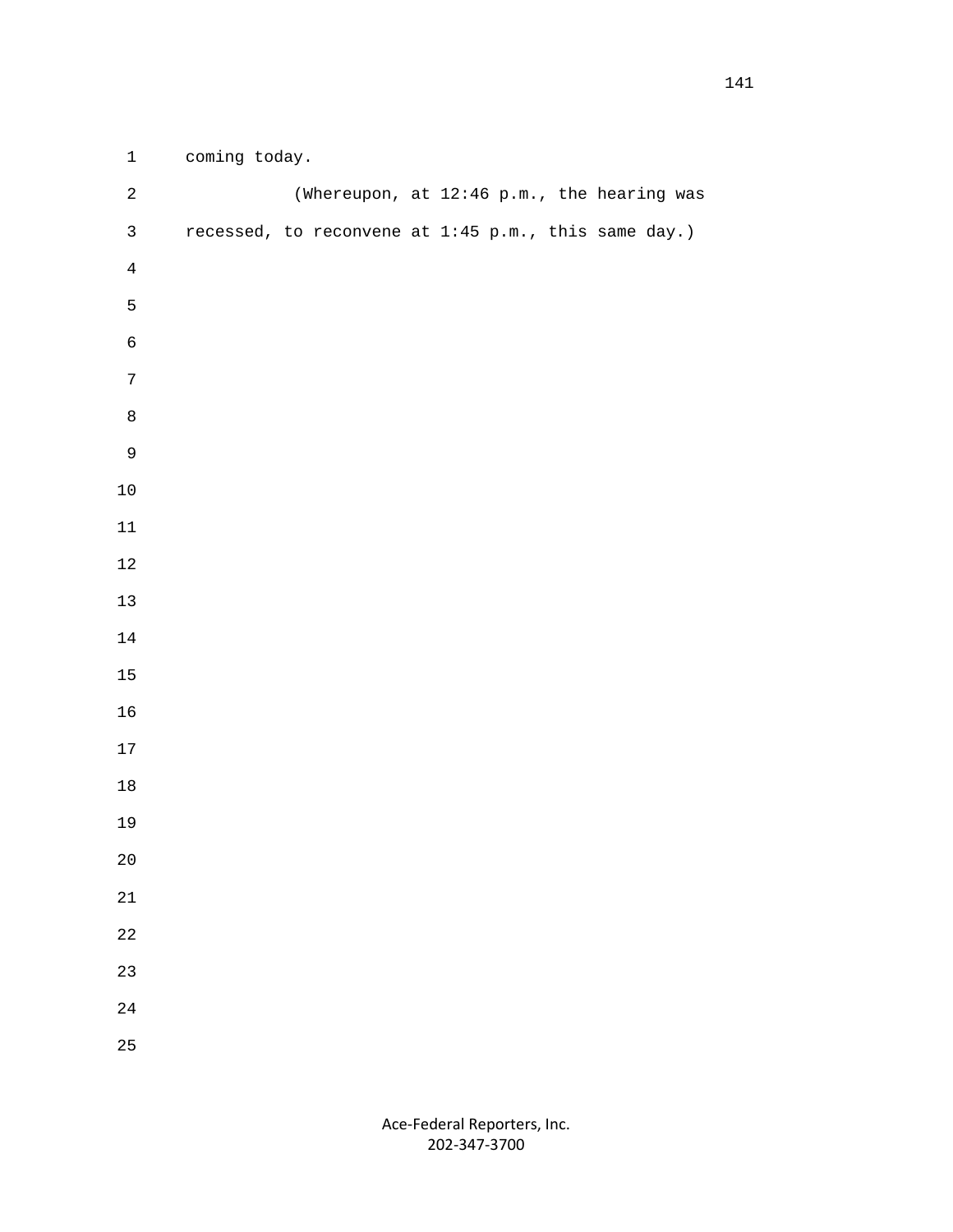1 A F T E R N O O N S E S S I O N 2 (1:46 p.m.) 3 MR. BISHOP: Will the room please come to order? 4 CHAIR BROADBENT: Mr. Secretary, are there any 5 preliminary matters for the afternoon session? 6 MR. BISHOP: Madam Chairman, I would note that 7 the panel in opposition to continuation of the antidumping 8 duty orders have been seated. All witnesses have been 9 sworn. 10 CHAIR BROADBENT: Thank you, Mr. Secretary. 11 I want to welcome the afternoon panel to the ITC. 12 I would like to again remind all witnesses to speak clearly 13 into the microphone and state your American for the record 14 for the benefit of the court reporter. 15 You may begin when you're ready. 16 STATEMENT OF CRAIG A. LEWIS 17 MR. LEWIS: Thank you and good afternoon, 18 Chairman Broadbent, Vice Chairman Pinkert, Commissioners, 19 and staff. Once again for the record, my name is Craig 20 Lewis of the Hogan Lovells law firm appearing before you 21 today on behalf of the Ukrainian producer Metinvest. 22 It's a pleasure to be back before you. 23 We are fortunate now to have with us this 24 afternoon a panel of industry witnesses from Ukraine who 25 will share with you the current status of the industry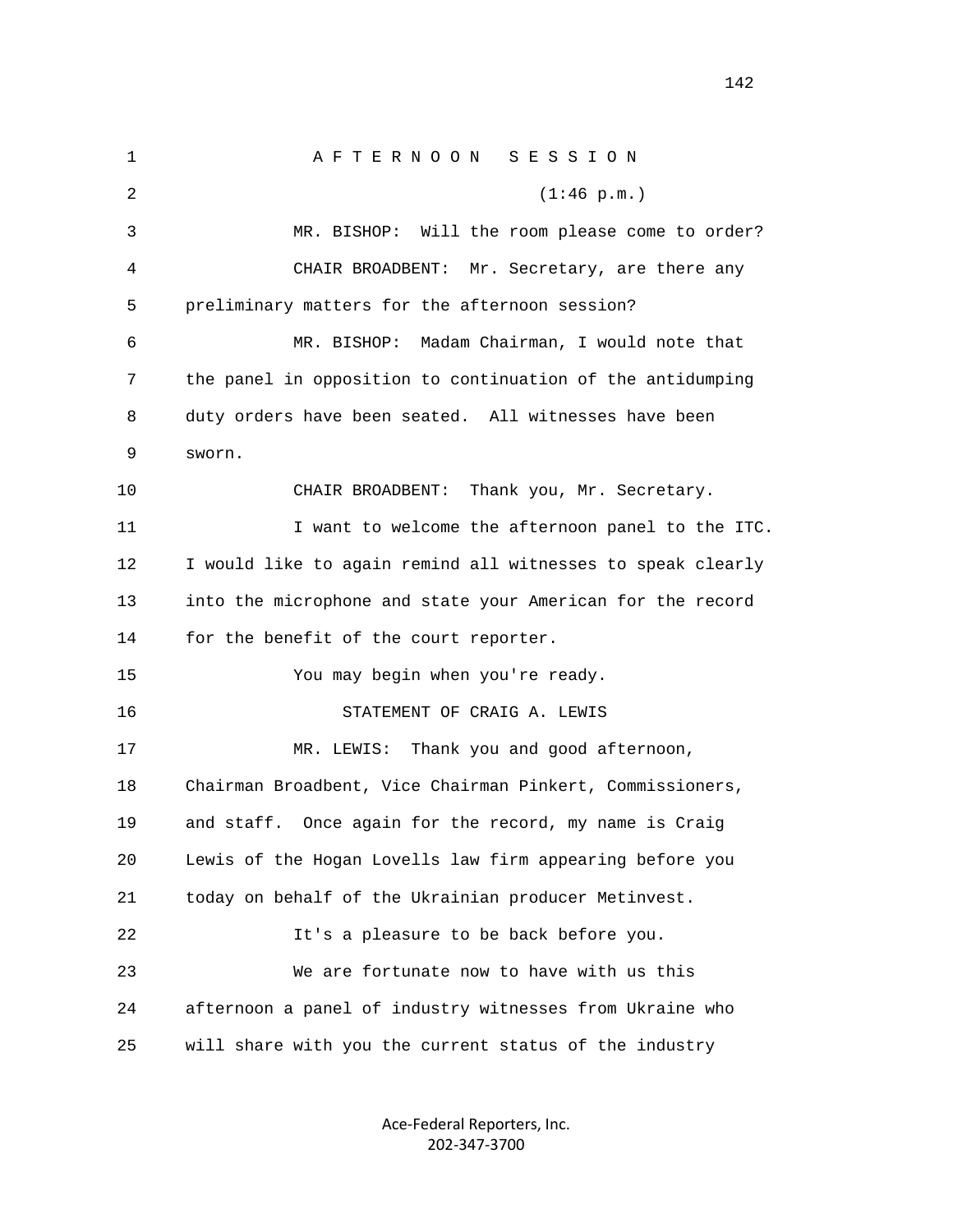1 including some important information about the impact of the 2 continuing armed conflict in Eastern Ukraine. 3 Let us begin with a brief video of current 4 conditions. 5 (Video played.) 6 PRESIDENT OBAMA: Congratulations on that 7 excellent work that you've done. You have a strong friend 8 not only in me personally, but I think as you saw in 9 Congress today, you have a strong bipartisan support here in 10 the United States and the people of America stand with the 11 people of the Ukraine. We wish you not only luck, but you 12 know that you also have a strong commitment and friendship. 13 SEN. JOHN KERRY: We talked about the largest 14 threat that Ukraine faces today and that is Russia's 15 continued aggression in the east. 16 VOICE OVER: This is what remains of part of 17 Europe's largest coke plant situated in East Ukraine. This 18 massive factory has come under shelling again in recent days 19 and now this complex has been forced to cease trading. 20 Signs of significant damage are all around, concrete and 21 steel that once made up the roof of one building is now 22 scattered across the floor. A symbol of a Soviet star on 23 the wall surrounded by a Moscow skyscraper left untouched, 24 an image of Ukraine's past close ties to Russia and the

25 Kremlin. Authorities just several days ago, one worker was

Ace‐Federal Reporters, Inc. 202‐347‐3700

143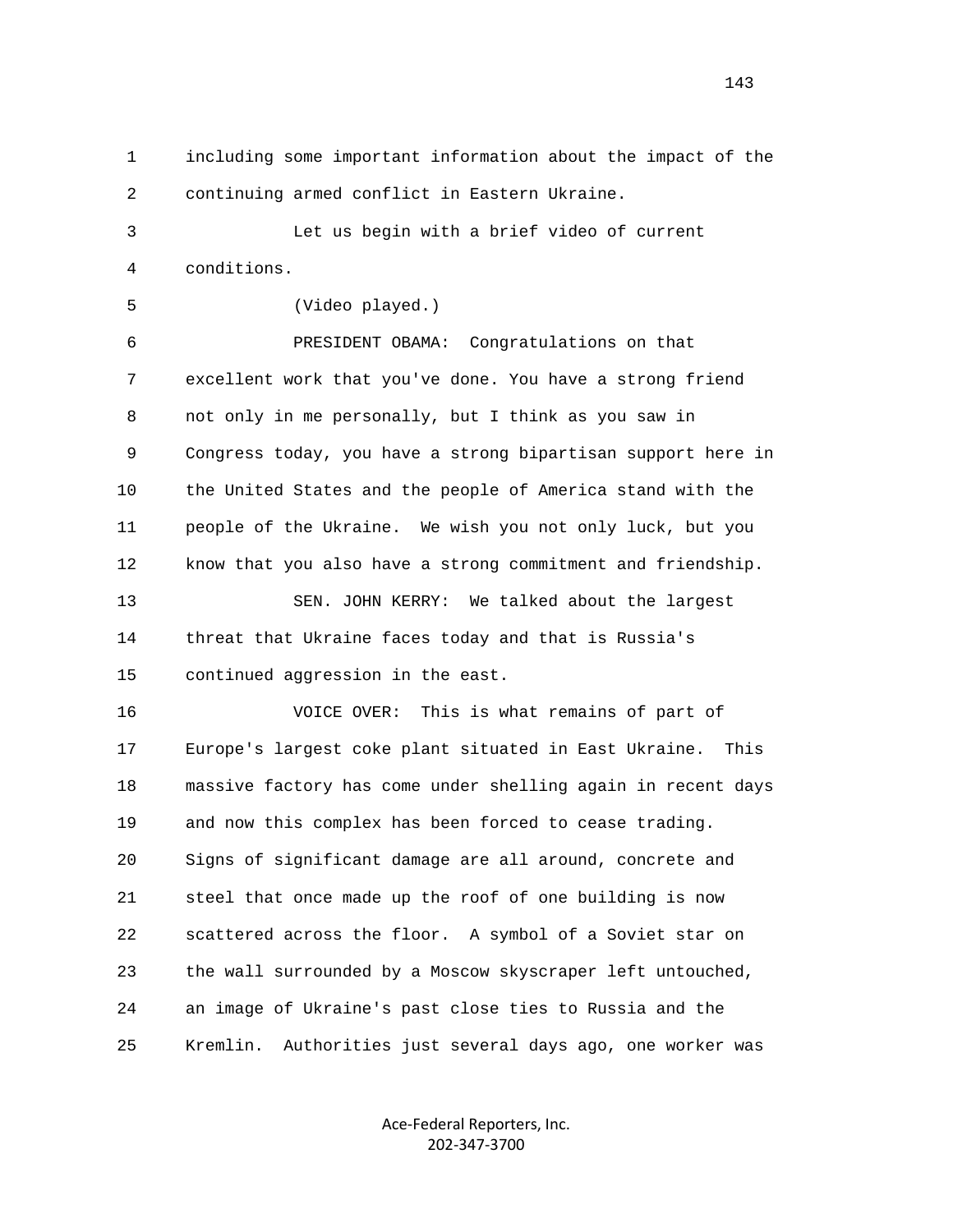1 killed and two other injured by shelling. The obituary of 2 the deceased 25 year old worker posted on the door of the 3 company's administration building. A train and a crane were 4 destroyed in the attack along with a major part of the power 5 supply.

 6 The plant's owner, Ukrainian steel maker 7 Metinvest described it as the heaviest shelling since the 8 declaration of the Minsk cease fire agreement, a statement 9 supported by one worker we spoke to.

 10 VOICE OVER: Damage to internal rail tracks of 11 the factory means raw materials cannot be brought in and 12 finished products cannot be shipped out. The company's 13 management says the town of Avdiivka lies in 14 government-controlled territory, but is close to the front 15 line and a key target for militant forces. Ukrainian 16 soldier guard the complex.

 17 One service would describe the shelling earlier 18 this week.

 19 VOICE OVER: Any production outages here could 20 threaten output at Ukraine steel plants including two of the 21 largest in Mariupol, a strategic government-held port city 22 in the southeast of the country. Meanwhile management says 23 the work here at Avdiivka will resume once the situation 24 stabilizes. The company now relies on third-parties in 25 Russia, Australia, Canada, and government-held areas of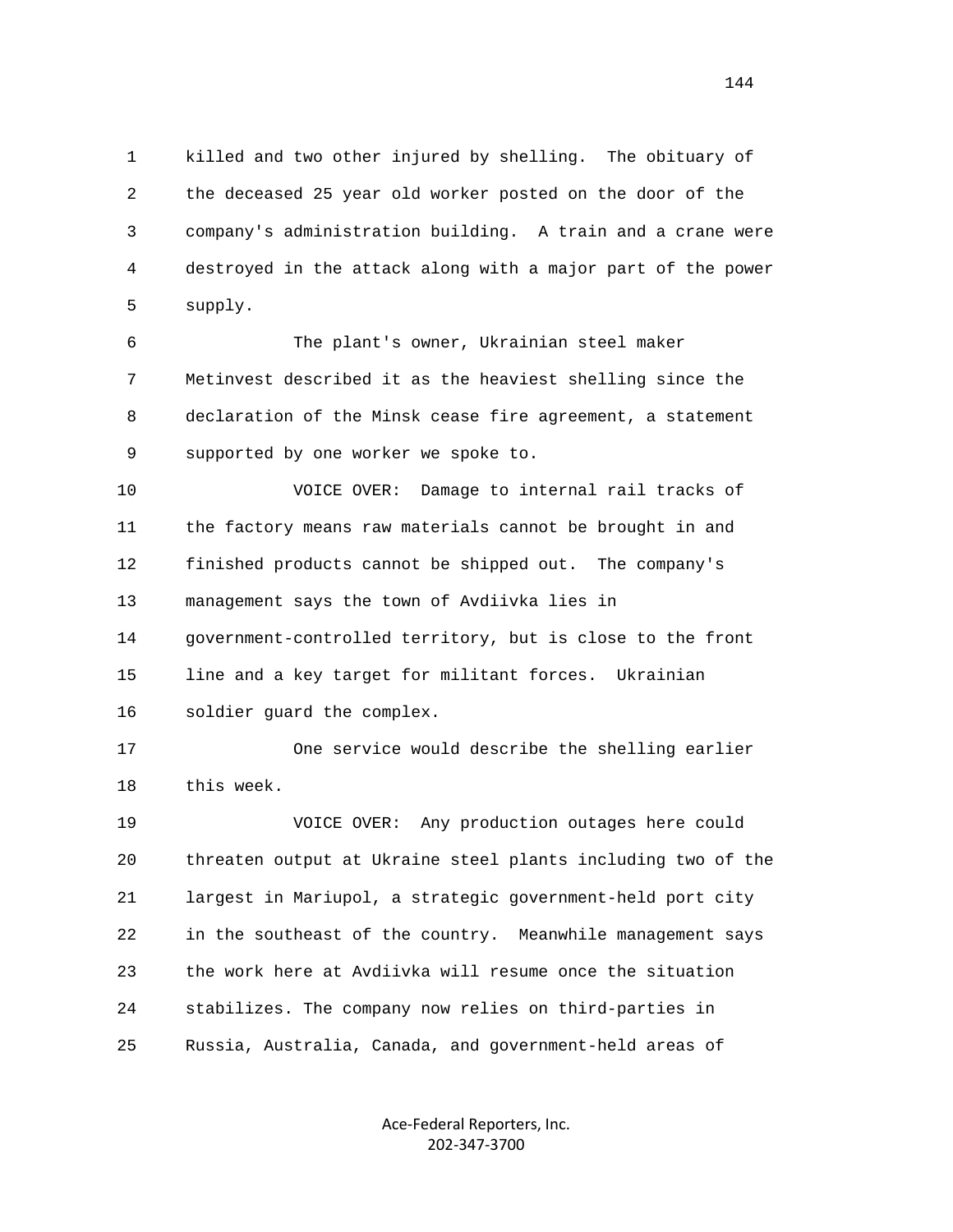1 Ukraine for deliveries of coal due to the conflict. Before 2 the conflict erupted in April last year, some 35,000 people 3 lived in Avdiivka, many reliant on the local industry. 4 Those who didn't flee face the daily challenge of no 5 electricity and running water. The local police chief said 6 on Sunday for them the shutdown of the plant is another 7 challenge in what is a war with no end in sight.

8 **[PAUSE]** 

 9 VOICE OVER: A blast destroyed a railway bridge 10 in the eastern Ukrainian region of Zeparisia on Wednesday 11 cutting a railway link between the port city of Mariupol and 12 Ukraine's west. The blast damaged several homes in the 13 vicinity of the bridge, shattering windows and damaging 14 doors. No casualties were reported as a result of the 15 blast. The east of Ukraine has suffered a surge of violence 16 in recent days with fight between the Ukrainian army and 17 Russian forces intensifying. The United Nations says almost 18 5,000 people have lost their lives since the conflict began 19 after Russia invaded Crimea and and eastern Ukraine almost a 20 year ago.

 21 VOICE OVER: Russian-backed militants have 22 stepped up attacks on Ukrainian positions throughout the 23 combat zone in eastern Ukraine according to military 24 officials who said the heaviest shelling was reported early 25 on April 27th near Mariupol.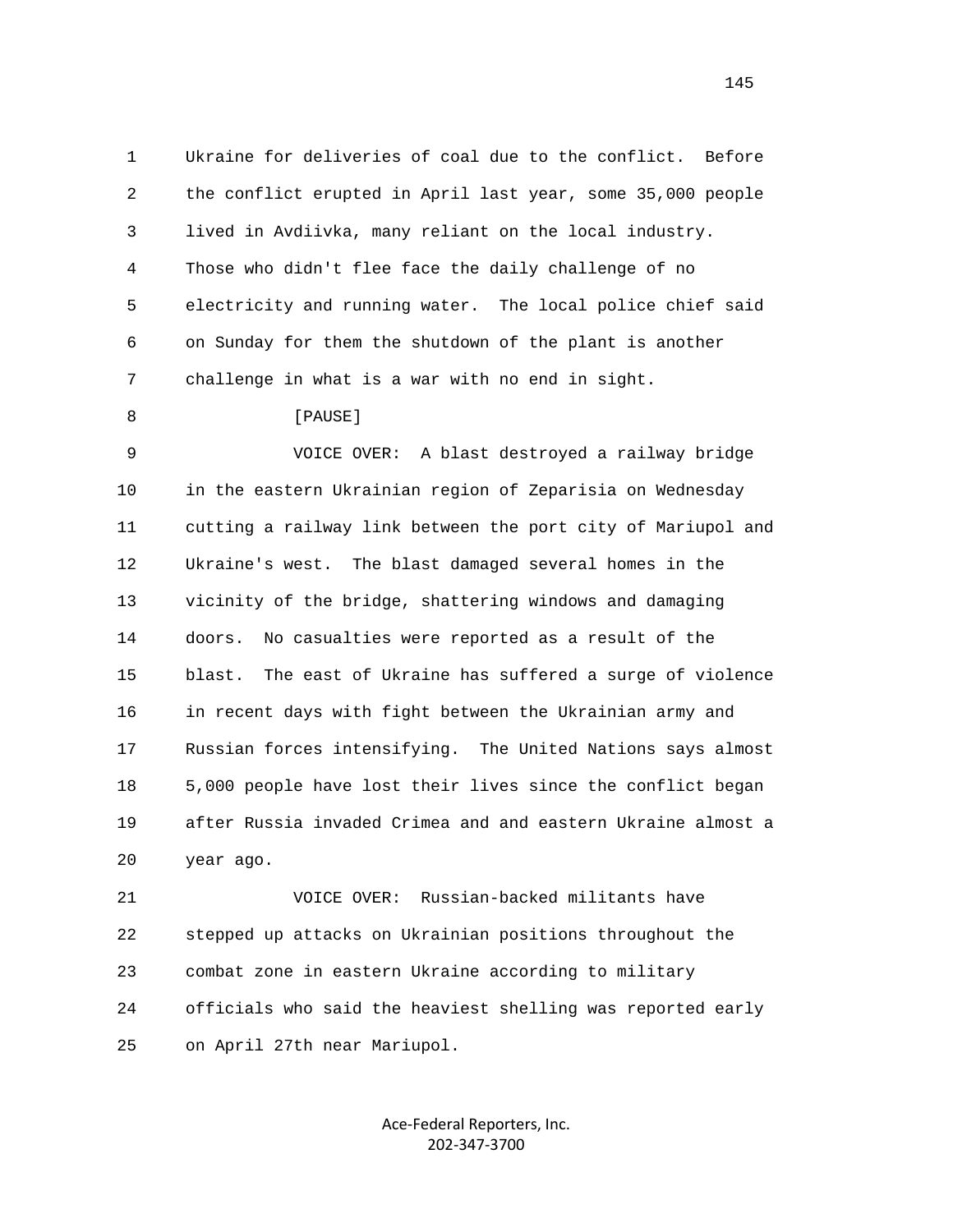1 VOICE OVER: The organization for security and 2 cooperation in Europe has concluded that the shelling which 3 killed 30 people in the government-controlled port city of 4 Mariupol last Saturday came from territory controlled by 5 Russian-backed militants. That's according to remarks from 6 U.N. Political Affairs Chief, Jeffrey Feltman made at an 7 emergency meeting of the 15-nation security council on 8 Ukraine.

 9 MR. FELTMAN: Mariupol lies outside of the 10 immediate conflict zone. The conclusion can thus be drawn 11 that the entity which fired these rockets knowingly targeted 12 a civilian population. This would constitute a violation of 13 international humanitarian law. We must send an unequivocal 14 message. The perpetrators must be held accountable and 15 brought to justice.

 16 VOICE OVER: U.S. Ambassador to the U.N. Samantha 17 Power condemned Russia for assisting the militants in 18 seizing more Ukrainian land.

 19 MS. POWER: Unfortunately, we are back here today 20 because Russia and the separatists have once again flouted 21 these commitments. The targets are fresh ones, but Russia's 22 end goal remains the same, to seize more territory and more 23 the line of Russian-controlled territory deeper and deeper 24 into Ukraine.

25 VOICE OVER: Russia has prepared the ground in

Ace‐Federal Reporters, Inc. 202‐347‐3700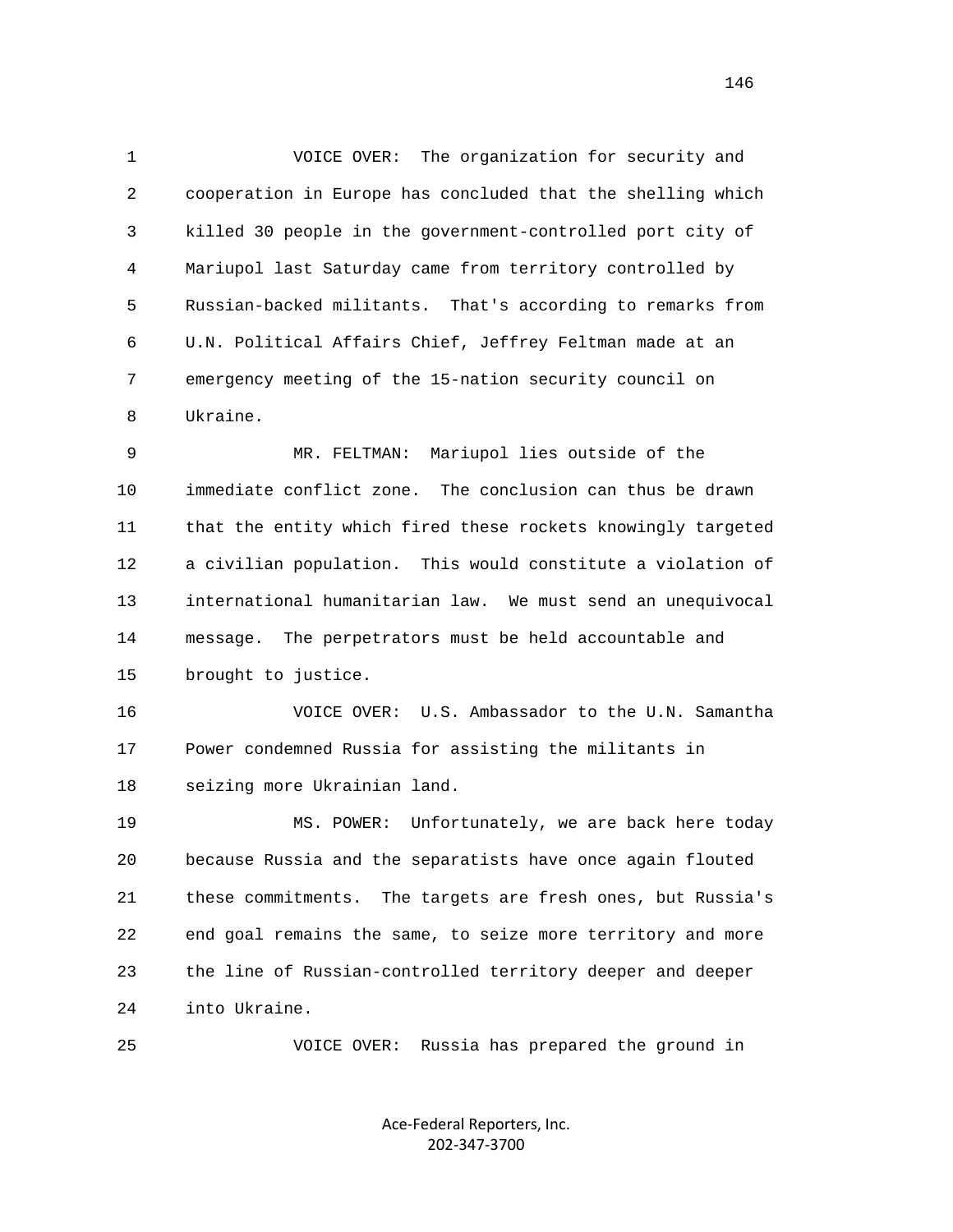1 Ukraine for a major new invasion of the country according to 2 Thessel Critsack. Ukraine's state security chief, Critsack 3 said, heavy weaponry and troops have been pouring into 4 occupied areas of Donbass in eastern Ukraine throughout 5 August. He claimed Russia had deployed the troop buildup by 6 using railway lines from Russia to occupied Donbass and 7 through uncontrolled segments of the 400 kilometer stretch 8 of the Russian Ukrainian border which Ukraine no longer has 9 any control over. 10 (End video.) 11 STATEMENT OF SVITLANA ROMANOVA 12 MS. ROMANOVA: Chairman Broadbent, Vice Chairman 13 Pinkert, Commissioners, and staff, good afternoon, my name 14 is Svitlana Romanova and I am chief legal officer of 15 Metinvest Holding. Currently residing in Kiev, Ukraine. I 16 assumed my current position back in 2012. 17 I thank you for this opportunity to appear here 18 and present our case. 19 I would like to briefly discuss how the war in 20 Eastern Ukraine has impacted the Ukrainian people, the 21 Ukrainian economy and Metinvest's business. The 22 armed conflict and the resulting economic downturn in 23 Ukraine have led to enormous problems for our country and my 24 company. These problems are even more pronounced in the 25 Eastern part of Ukraine, where most of our key steel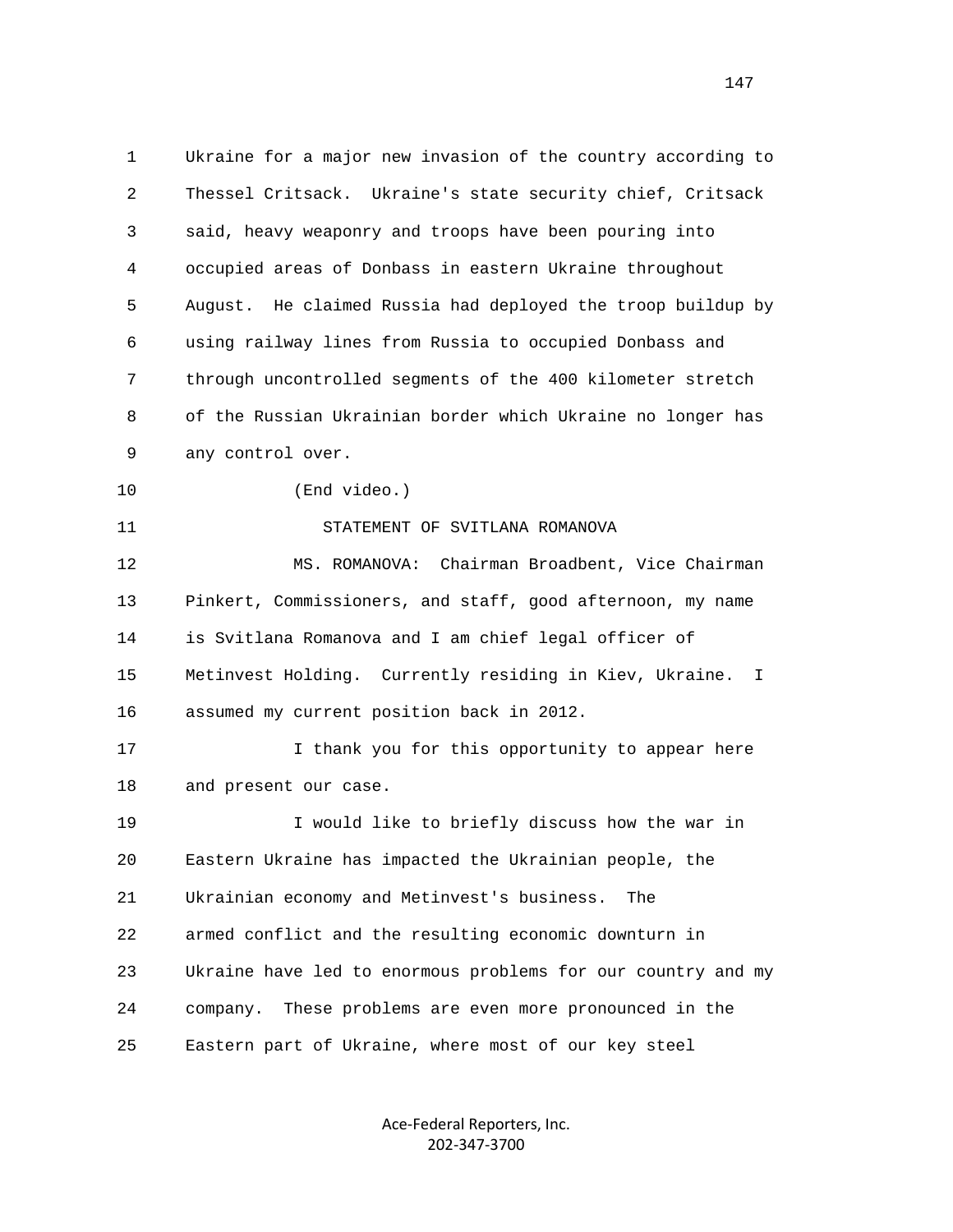1 production facilities are located. We have experienced a 2 serious impact on our ability to do business. 3 I believe it would be helpful for the Commission 4 to see a map of Eastern Ukraine and to see the scope of the 5 current conflict and the locations of our steel mills. 6 Before the fighting started, Metinvest's 7 corporate headquarters were located in Donetsk, which you 8 can see right in the middle of the map behind the 9 demarcation line. As you have undoubtedly seen in the 10 press, Donetsk has been, and continues to be, the target of 11 frequent artillery shelling and fighting that has destroyed 12 the city's brand new airport, closed the central railway 13 station, and caused serious damage to countless buildings, 14 including civilian apartment blocks. 15 As the conflict escalated, in June 2014, 16 Metinvest management made the decision that it was no longer 17 safe for our employees to continue operations in Donetsk and 18 evacuated them to other locations. We don't know when, or 19 whether, we will be able to return. 20 Metinvest has two mills that are capable of producing 21 subject cut-to-length plate of a quality potentially 22 suitable for export to the United States. These mills are 23 Azovstal and Ilyich. Azovstal is 80 years old. Ilyich is 24 roughly 120 years old. 25 Both facilities are located in the port city of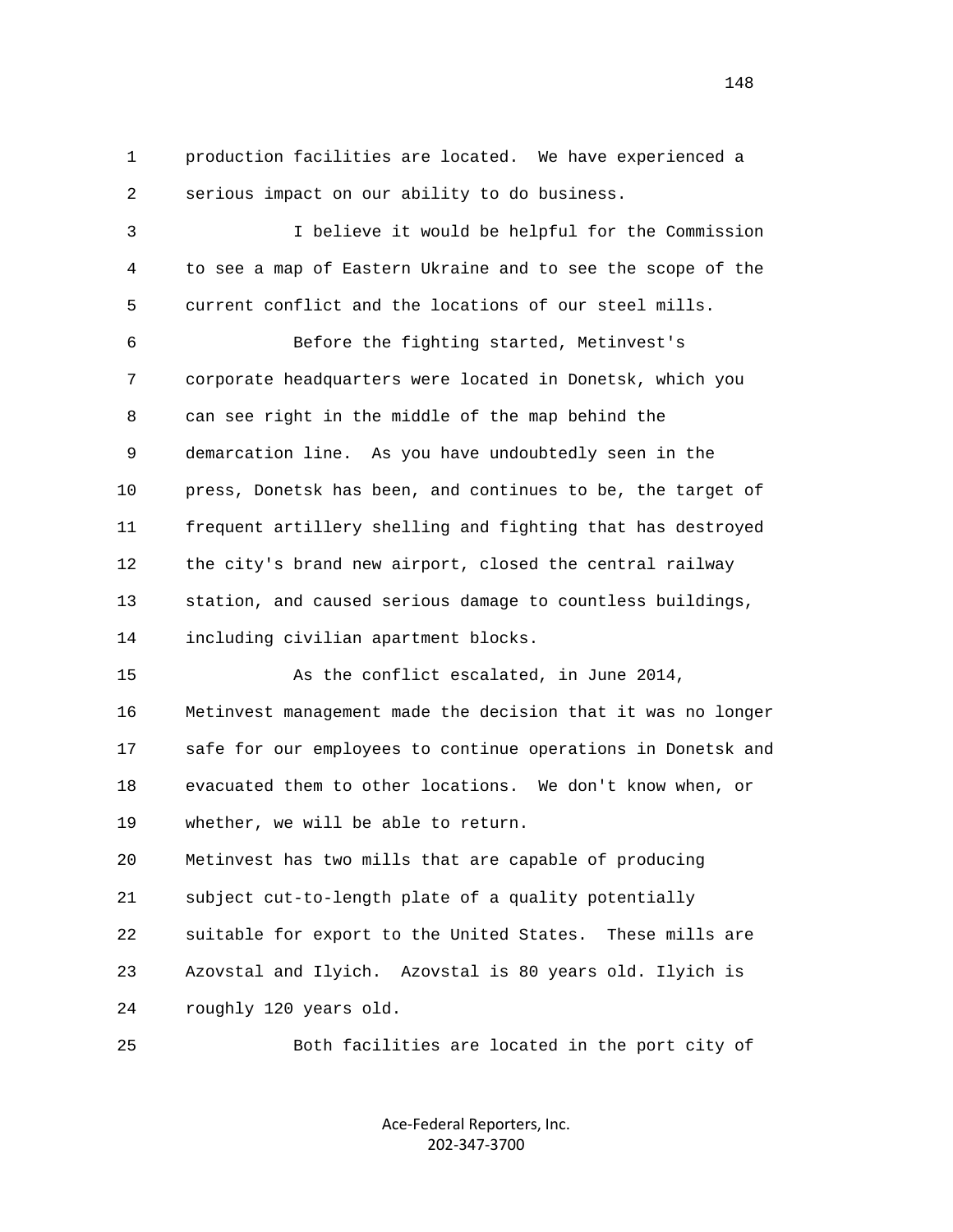1 Mariupol on the immediate edge of the conflict zone.

 2 Mariupol is so close to the front lines that you can hear 3 artillery fire from the center of the city. Even worse, 4 Mariupol has been the target of shelling. Thirty civilians, 5 including two children, were killed in January this year. 6 Sadly, Metinvest employees were amongst them.

7 As Mr. Shvetsov will explain in more detail 8 later, Metinvest also operates another mill in Ukraine, 9 Zaporizhstal, which does not produce plate that would ever 10 be shipped to the United States. While located outside of 11 the conflict zone, Zaporizhstal mill also has suffered 12 disruptions due to infrastructure and other damage being 13 suffered in the conflict.

 14 Finally, there is a fourth Ukrainian mill that 15 produces cut-to-length plate that is not owned by our 16 company. The Alchevsk Mill. Alchevsk is located squarely 17 in the conflict zone and has been adversely affected by the 18 war, with limited raw material supplies leading to the mill 19 halting production. My understanding is that Alchevsk may 20 now be producing very limited quantities of steel. However, 21 its

 22 future is uncertain as the fighting near the plant 23 continues.

 24 The fighting has also directly limited Azovstal 25 and Ilyich's production of steel. Both mills rely on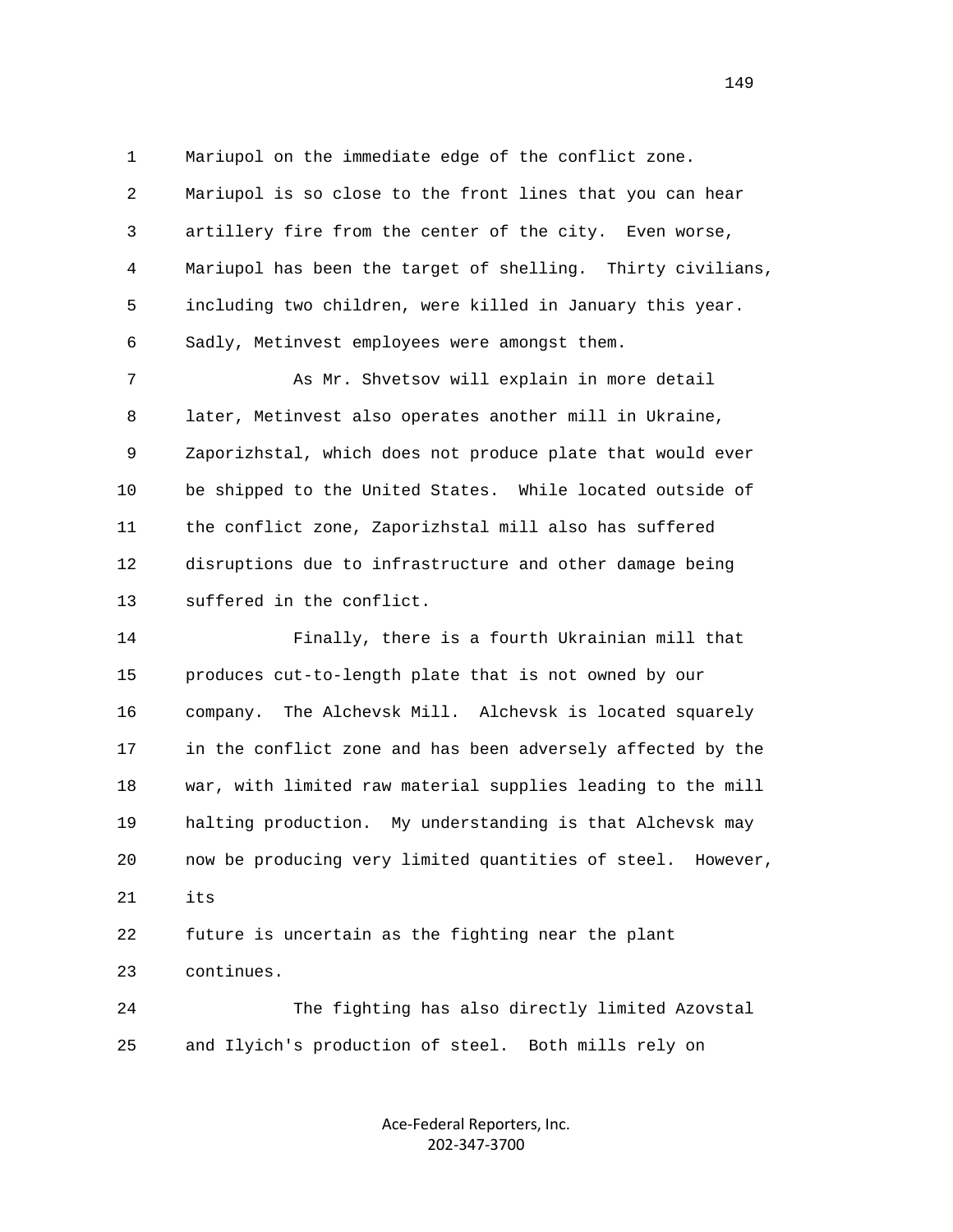1 Ukraine's railways to deliver raw materials and ship 2 finished products. These railway lines not only pass 3 through regions outside of Ukrainian Government control, but 4 they also regularly suffer heavy damage from shelling. For 5 example, a railway bridge was destroyed in December 2014, 6 cutting the access to Mariupol's commercial port. Currently 7 Metinvest is paying and physically rebuilding this bridge. 8 Tragically, this incident included an armed attack on 9 Metinvest personnel, resulting in the death of a mill plate 10 worker and serious injury to a mechanic-repairman. 11 Similar tragedies have occurred in other 12 Metinvest facilities since the outbreak of the war. For 13 example, Metinvest's vital coke plant, which supplies coke 14 to Azovstal and Ilyich, has been 15 shelled more than 270 times and has seen production drop to 16 one-third of its pre-war output. Local residents of the 17 city say that not a single building in Avdiivka has escaped 18 shelling. 19 Metinvest's steel operations across the region 20 have also been repeatedly interrupted by production and 21 supply chain problems resulting from the conflict, including 22 logisticals, railway, power, infrastructure, and 23 electricity-related obstacles. As recently as June 2015,

25 disrupting gas deliveries to Azovstal and Ilyich. The two

24 for example, artillery shelling damaged a gas pipeline,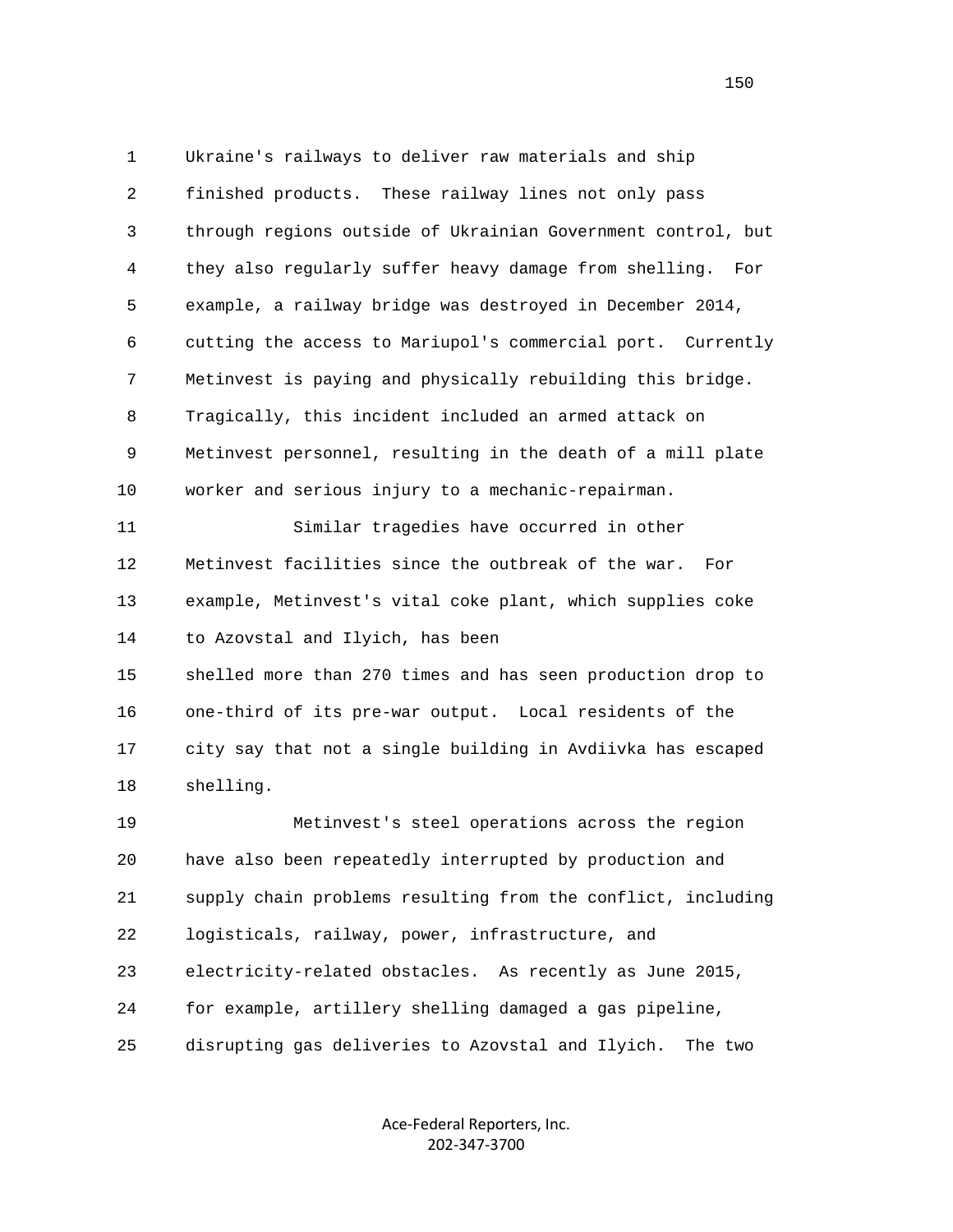1 mills thus halted steel production for several days 2 completely.

 3 As a result, Azovstal and Ilyich have not been 4 able to consistently deliver finished products to their 5 customers on schedule. Timely delivery has been 6 particularly problematic because Metinvest is no longer able 7 to export from Ukraine's Crimean ports, and the Mariupol 8 commercial port has been reduced to 30 percent of normal 9 capacity of raw materials and 60 percent of normal metal 10 shipments. While the Mariupol port is an important part of 11 Metinvest's transportation network for shipping finished 12 products outside of Ukraine, technical limitations along 13 with war-related safety issues further limit potential 14 shipments out of Ukraine.

 15 Our production costs also have been substantially 16 higher than normal. For example, last year Azovstal and 17 Ilyich were forced to take additional costs to transport raw 18 materials due to the fighting near the Yasinovataya train 19 station in the Donetsk region. The cost increase was also 20 due to growing railway tariffs, natural gas pricing, and the 21 necessity to import coking coal.

 22 Metinvest raw material suppliers - Avdiivka Coke, 23 Krasnodon Coal, and Komsomolskoye Flux Plant 24 also experience regular artillery shelling and 25 continuous disruptions in production. These facility

> Ace‐Federal Reporters, Inc. 202‐347‐3700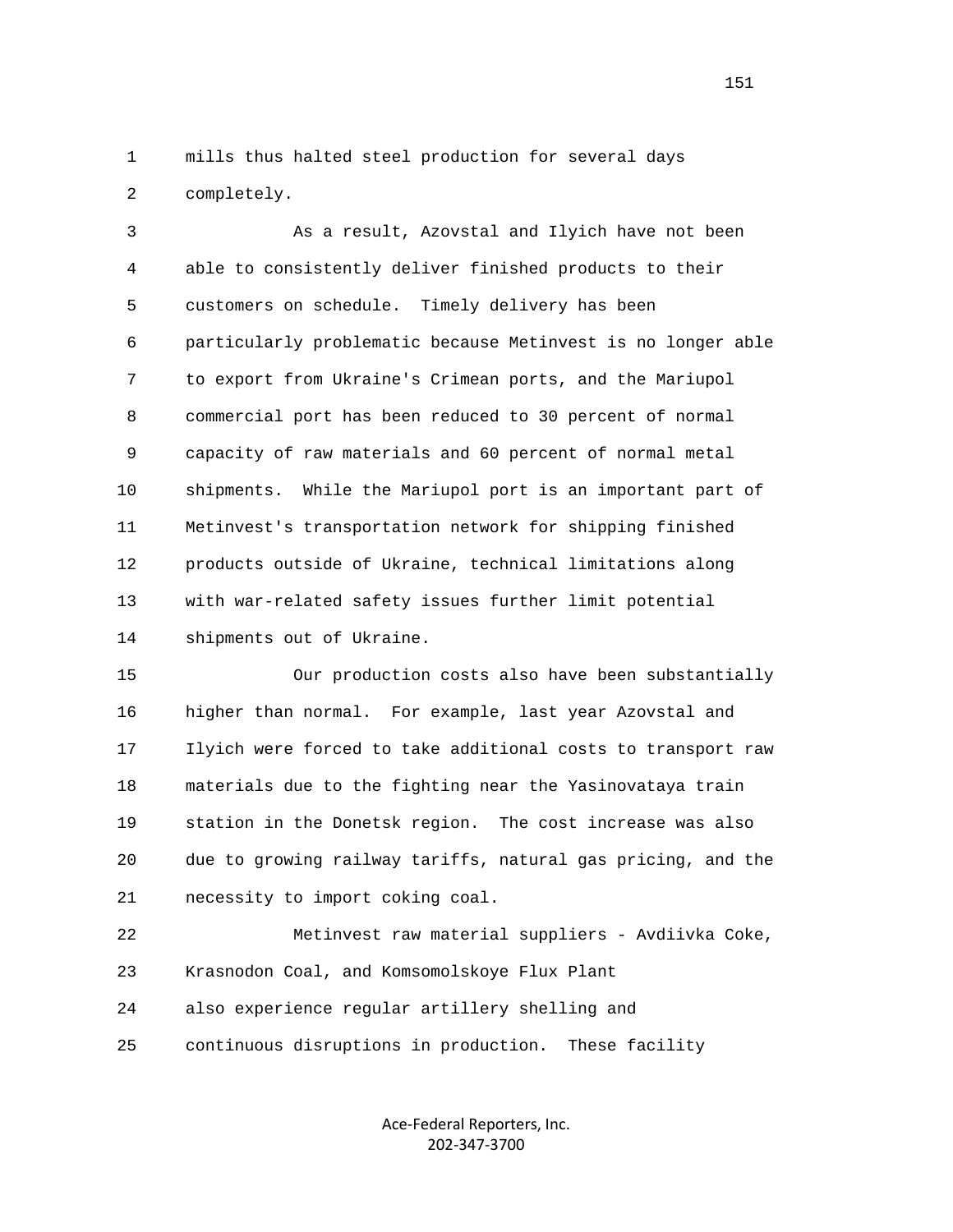1 disruptions continue to compound the major problems 2 confronted by Azovstal and Ilyich.

 3 Because of the ongoing, substantial conflict 4 facing Ukraine, Metinvest is now experiencing perhaps the 5 most difficult time in its history. The war has caused 6 major harm to Metinvest's business, including our production 7 numbers, revenue, and net income. Our output of crude steel 8 fell by 26 percent in 2014 as compared to 2013, and this 9 downward trend has continued in the first half of 2015. 10 Metinvest also has experienced declines in 2014 11 of 18 percent in revenue and 59 percent in net 12 income. Unfortunately, based on our mid-year 2015 numbers, 13 it is clear that these trends are continuing into the next 14 year. Moreover, steel production in Ukraine as a whole is 15 also in decline. 2014 was the worst year for steel 16 production in Ukraine since 17 the mid-'90s. Production has fallen 28 percent 18 year-over-year during the first five months of 2015. 19 Before I conclude my statement to the Commission, 20 I would also like to speak briefly about our main asset, our 21 employees and their families that have suffered as a result 22 of the war. Many employees have left Mariupol to relocate 23 to safer parts of the country. As a result of this, 24 Azovstal and Ilyich have witnessed an unprecedented outflow 25 of skilled personnel and are still struggling to fill these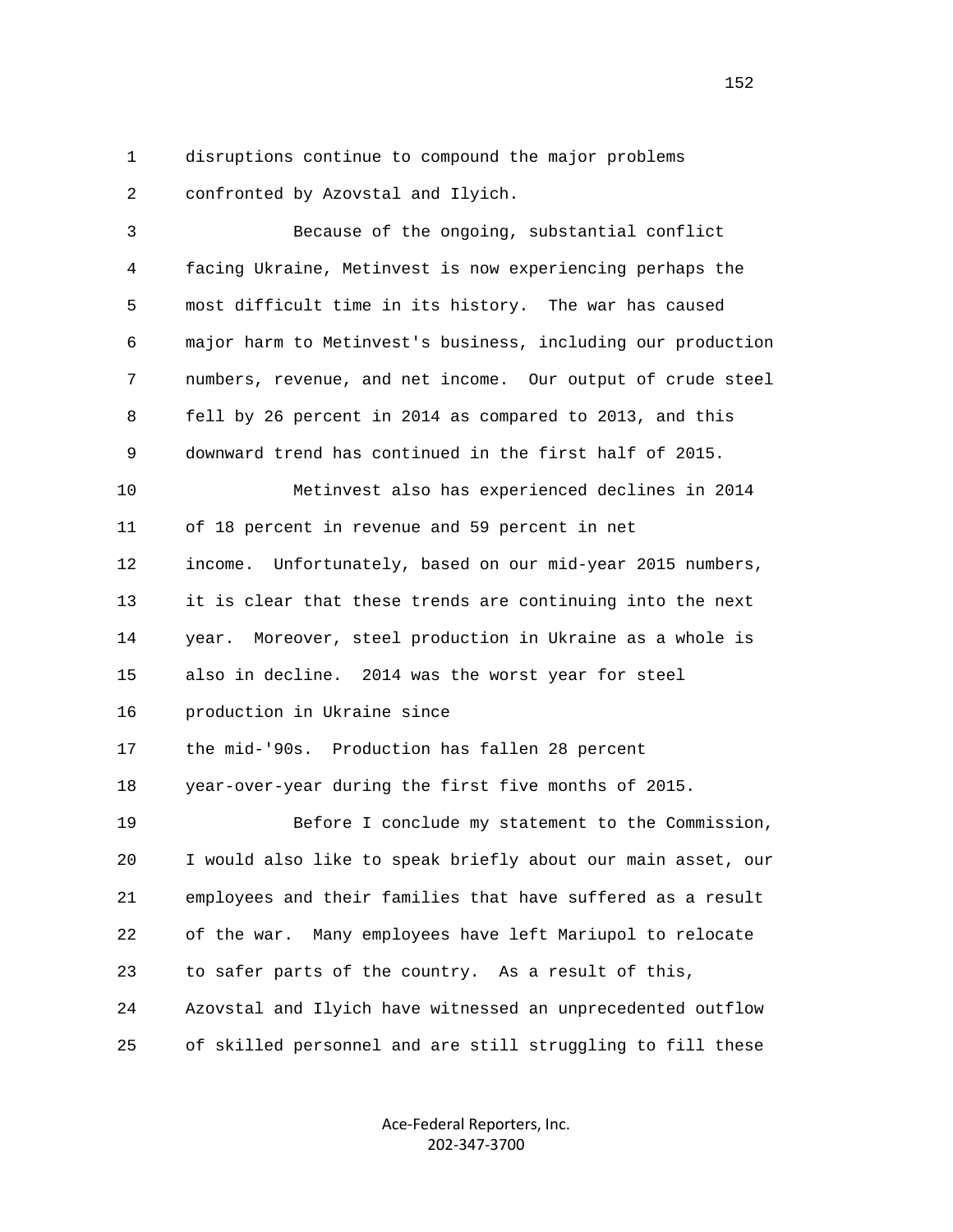1 vacancies to date.

| 2  | In the first half of 2015, Azovstal and Ilyich               |
|----|--------------------------------------------------------------|
| 3  | had a net decrease in approximately 2000 employees. These    |
| 4  | positions remain unfilled.                                   |
| 5  | Metinvest headquarters and other group companies             |
| 6  | have moved to various locations throughout Ukraine following |
| 7  | mass evacuation of our personnel and their families from the |
| 8  | sieged regions. I, like my fellow employees, had to          |
| 9  | urgently leave my home behind taking my                      |
| 10 | two-and-a-half-year-old daughter and just a few possessions  |
| 11 | My husband, excuse me, left --<br>with me.                   |
| 12 | (Begins to cry.)                                             |
| 13 | MS. ROMANOVA: My husband left Donetsk two months             |
| 14 | later, sorry.                                                |
| 15 | But my family is one of the lucky ones that had              |
| 16 | the opportunity and means to make this move. Our employees   |
| 17 | remain in the region and struggling every day to for         |
| 18 | stability and safety in their workplaces. As well, in the    |
| 19 | cities they live in.                                         |
| 20 | We are optimistic in the future and we hope that             |
| 21 | it will stabilize very soon.                                 |
| 22 | I apologize. I cannot speak without emotion                  |
| 23 | because lots was said here about the situation in that part  |
| 24 | of the country. But none of the people have seen what is     |
| 25 | actually going on and I assume the Commissioners will excuse |
|    |                                                              |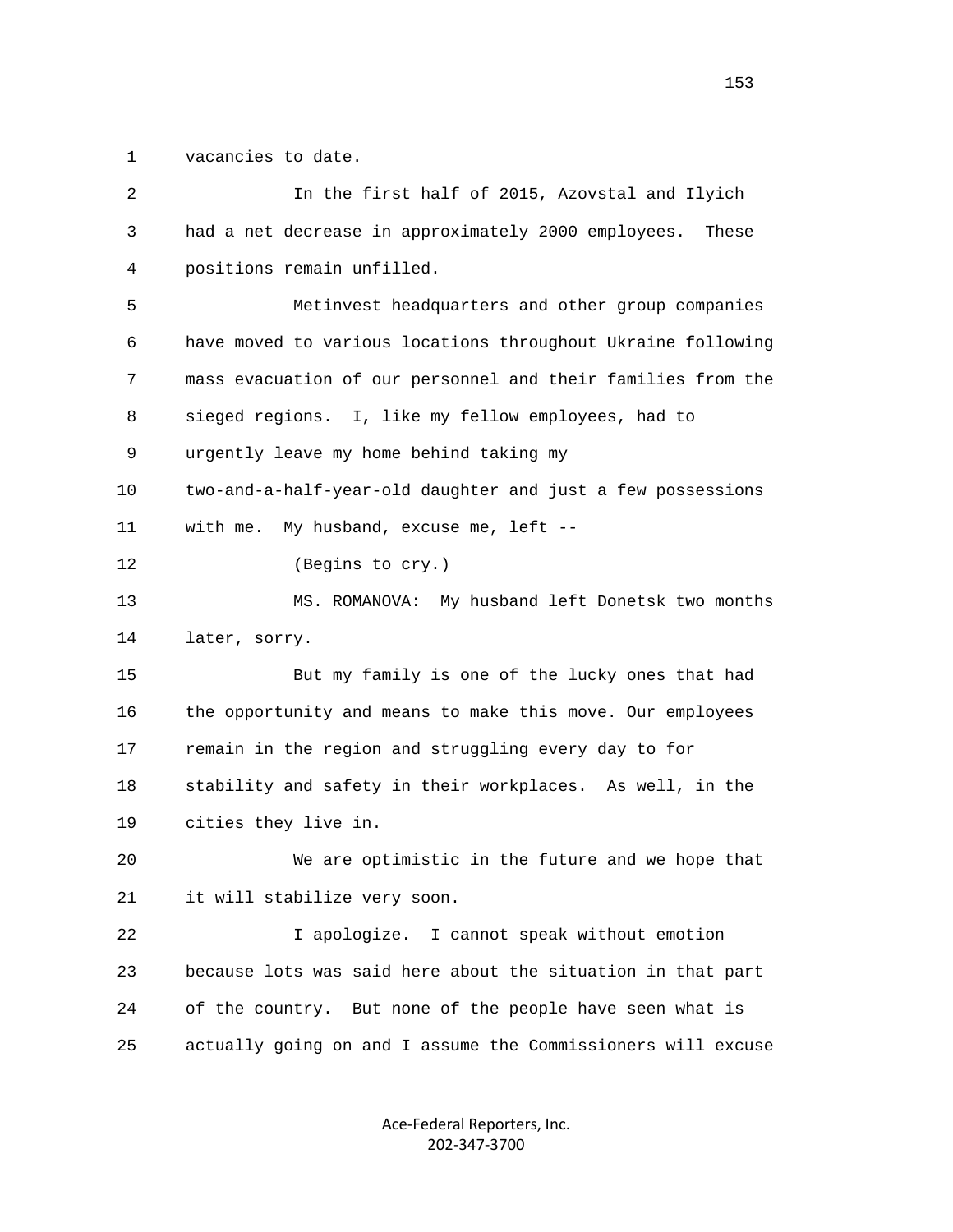1 my emotion because it's very hard to speak about something 2 and to speak about things on behalf of the employees who 3 remain in Mariupol and continue to keep their lives running 4 and safe.

 5 And a few words beyond what is said in my 6 testimony. I heard something was said about a shareholder 7 and how he's making money out of the entire situation. No, 8 we are not making money. We are making people survive 9 there. We are keeping jobs, we are keeping the mills 10 running despite the bombing and shelling and we are actually 11 feeding the families who still live there. Apologies. I am 12 done.

13 STATEMENT OF YURIY SHVETSOV

 14 MR. SHVETSOV: Chairman Broadbent, Vice Chairman 15 Pinkert, Commissioners, and staff, good afternoon. My name 16 is Yuri Shvetsov and I am the Metinvest Sales Representative 17 for Canada and the United States. I assumed my current 18 position in 2005, and I am based near Toronto, Canada. I am 19 pleased to be here.

 20 I would like to take a few moments to discuss 21 Metinvest's plate mills and their ability and incentive to 22 ship plates to the United States if the antidumping measures 23 are terminated.

 24 I understand that one of the key questions the 25 Commission is trying to answer is what the likely volume of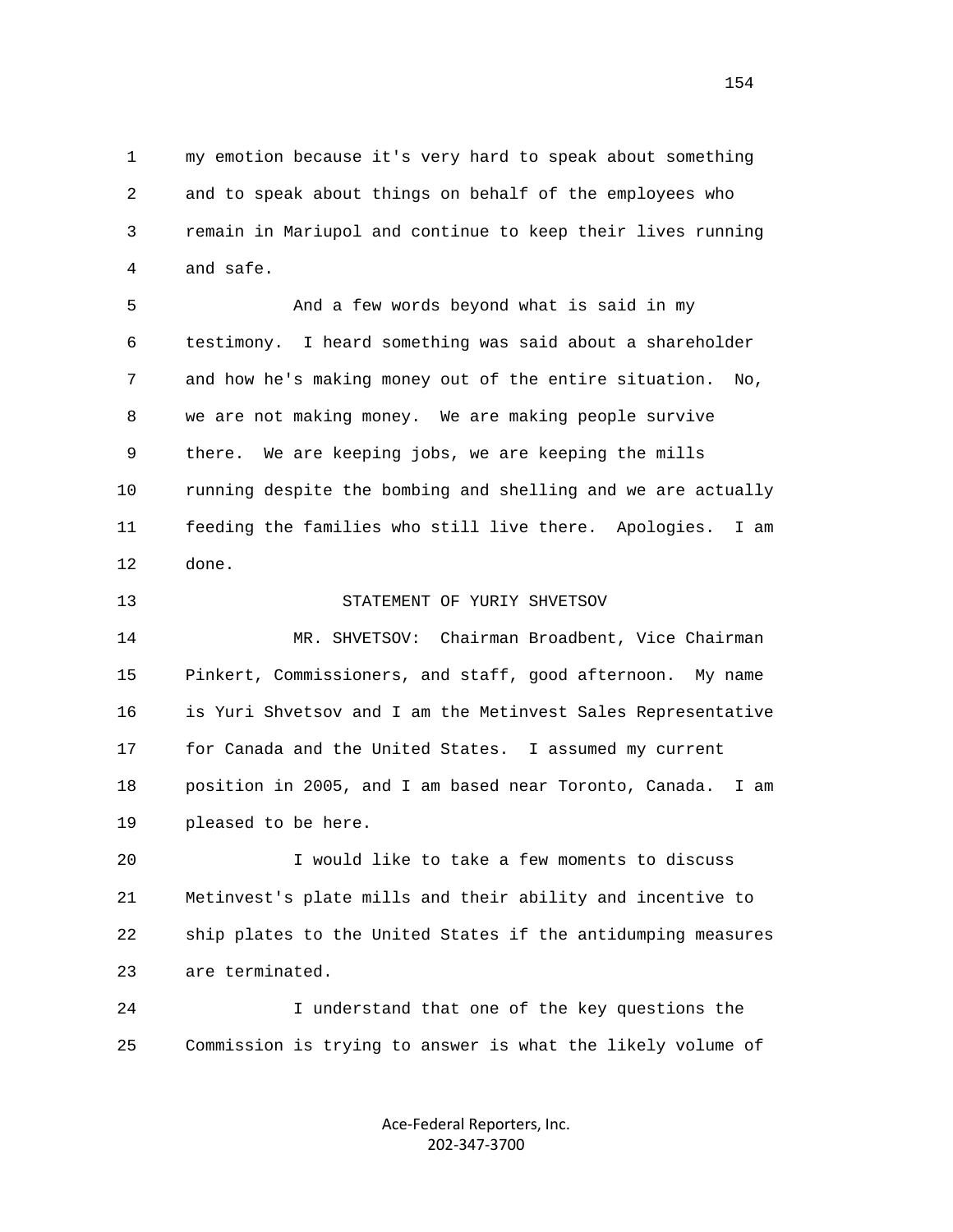1 plates from Ukraine will be. Naturally enough, in light of 2 my position, I have given this question a lot of thought. 3 Based on my evaluation of the difficult circumstances facing 4 the plate mills in Ukraine, relevant market conditions, and 5 discussions with Metinvest senior management, I can assure 6 you that this number is very modest, and nowhere near the 7 amounts claimed by U.S. producer witnesses. It would 8 certainly be at the levels that could possibly have a 9 negative impact -- should not be at the levels that could 10 possibly have a negative impact on U.S. market prices.

 11 And let me explain how we came to this 12 conclusion.

 13 There are currently four mills in Ukraine with 14 the capability to produce cut-to-length plate. Metinvest 15 owns three of them: Azovstal, Ilyich, and Zaporizhstal. 16 Alchevsk, the fourth mill, is not owned by Metinvest. 17 Alchevsk mill is located in the far eastern Ukraine, in the 18 territory which no longer controlled by Ukrainian 19 government. The Alchevsk mill has been adversely affected 20 by the war, with limited raw material supplies to the mill 21 halting production.

 22 My understanding is that Alchevsk may now be 23 producing very limited quantities of steel, but that it is 24 still greatly impacted by the war and has a very uncertain 25 future. In terms of potential exports to the U.S. market,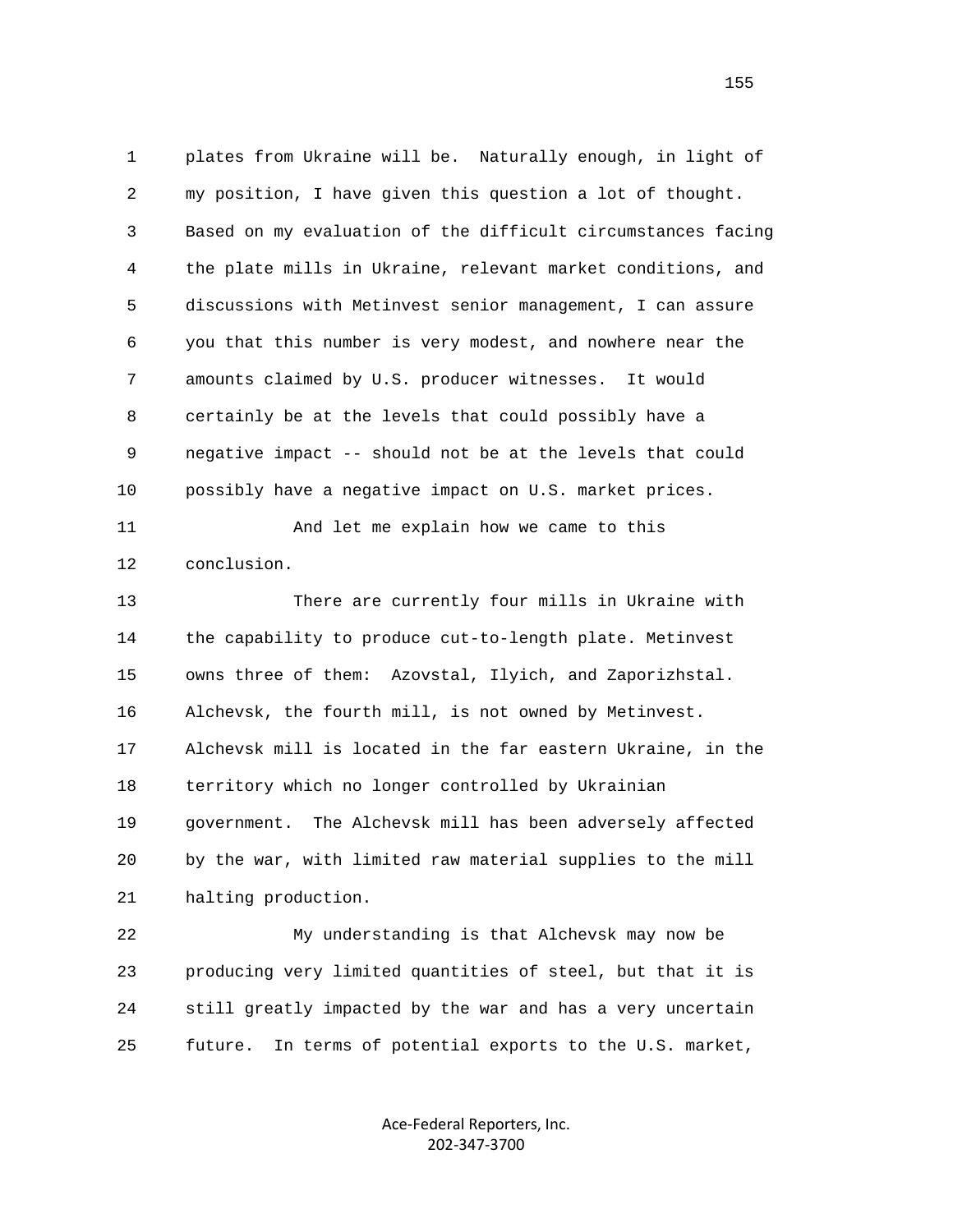1 Alchevsk will remain a non-factor for the foreseeable 2 future.

 3 I also note that some certain parties have 4 claimed that there is a fifth plate mill in Ukraine, the 5 Donetsk steel mill. This is actually incorrect. This mill, 6 also located outside of Ukraine government-controlled 7 territory, no longer produces plates. It's open-hearth 8 furnace and rolling mill have been shut down for years. 9 Portions of the mill have been disassembled and the mill 10 itself may be scraped. Even when the mill produced plate 11 years ago, it was low quality and with extremely limited 12 size and grade ranges. In short, there was no possibility 13 of resuming plate production at the Donetsk steel mill.

 14 That leaves the three Metinvest mills in Ukraine 15 with potential to ship plates to the United States.

 16 The Zaporizhstal mill, which dates from before 17 the Second World War, is not a viable source of plate for 18 the U.S. market. First of all because our Zaporizhstal 19 plate products are produced by cutting hot-rolled coils from 20 a strip mill, severely limiting its quality and range of 21 products. As importantly, it's existing outdated equipment 22 means that Zaporizhstal cannot meet U.S. quality standards, 23 in particular for the flatness and cleanliness of steel. 24 Metinvest thus has no intent or practical ability to export 25 plate from Zaporizhstal to the United States now or in the

> Ace‐Federal Reporters, Inc. 202‐347‐3700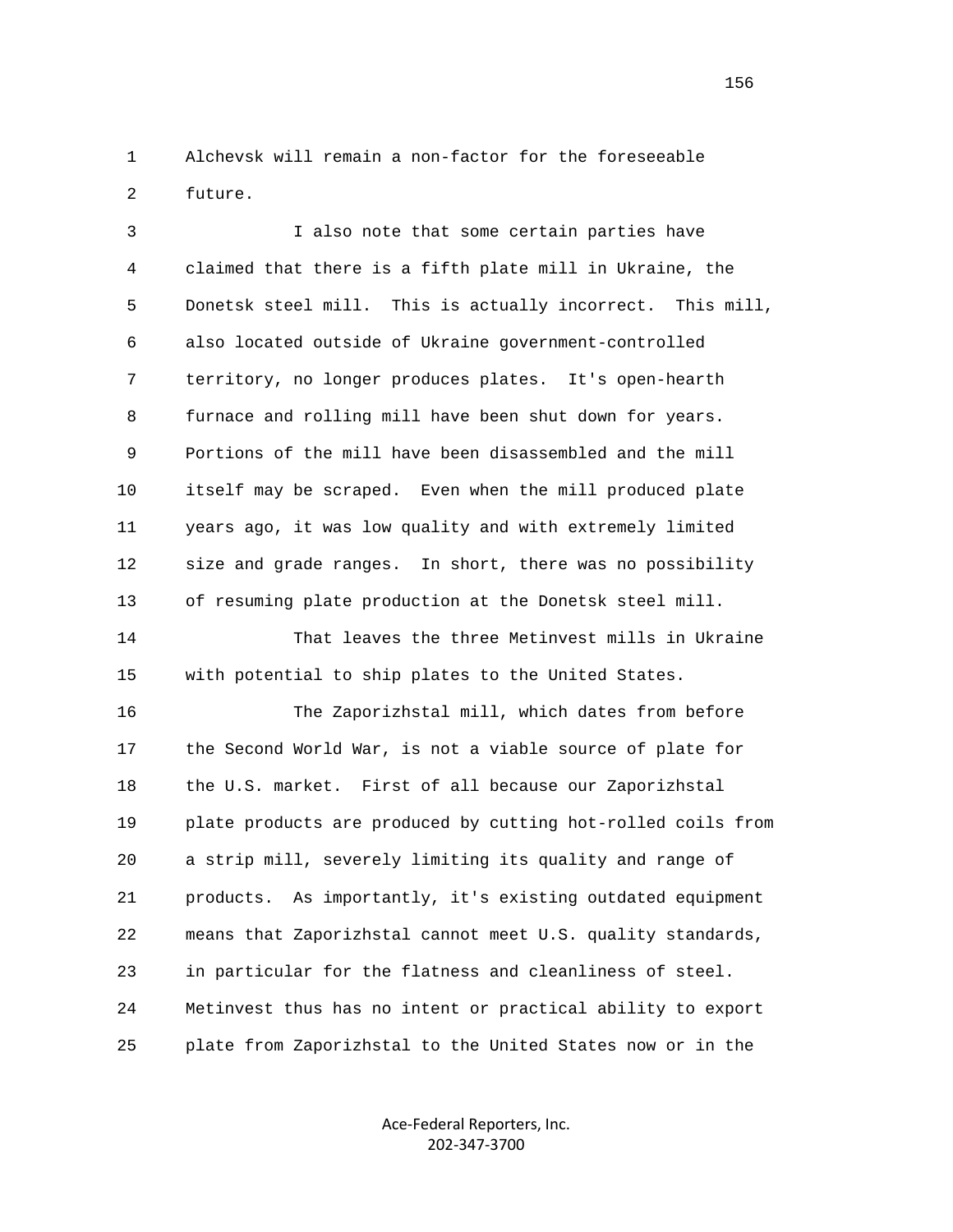1 foreseeable future. In fact, to upgrade this facility to 2 modern standards would require billions of dollars in 3 investment for Ukraine, and investment that today no one is 4 willing to undertake.

 5 Metinvest is also very unlikely to ship 6 significant volumes of plates from the Ilyich mill to the 7 United States if the antidumping measure is revoked. One of 8 Ilyich's two rolling facilities is similar the outdated 9 mill at Zaporizhstal and therefore is completely unusable 10 for the U.S. market.

 11 The other rolling mill at Ilyich also is not 12 currently capable of meeting the U.S. market requirements 13 for plate flatness. The standard in the U.S. market today 14 is to produce a one-half of ASTM's A6 flatness standard. 15 Ilyich cannot do this. Moreover, certain customers demand 16 plate with a thickness of 38 millimeters or greater. Ilyich 17 likewise does not make these higher-value products. These 18 constraints severely limit the marketability of Ilyich plate 19 in the U.S. market.

 20 In fact, where Metinvest has seen smaller 21 opportunities to sell plate to the U.S. market over the last 22 five years, Metinvest has almost always shipped from its 23 Azovstal mill, not from Ilyich. And, contrary to what the 24 U.S. industry witnesses have been saying, I cannot foresee 25 any scenario where Metinvest would ship more than very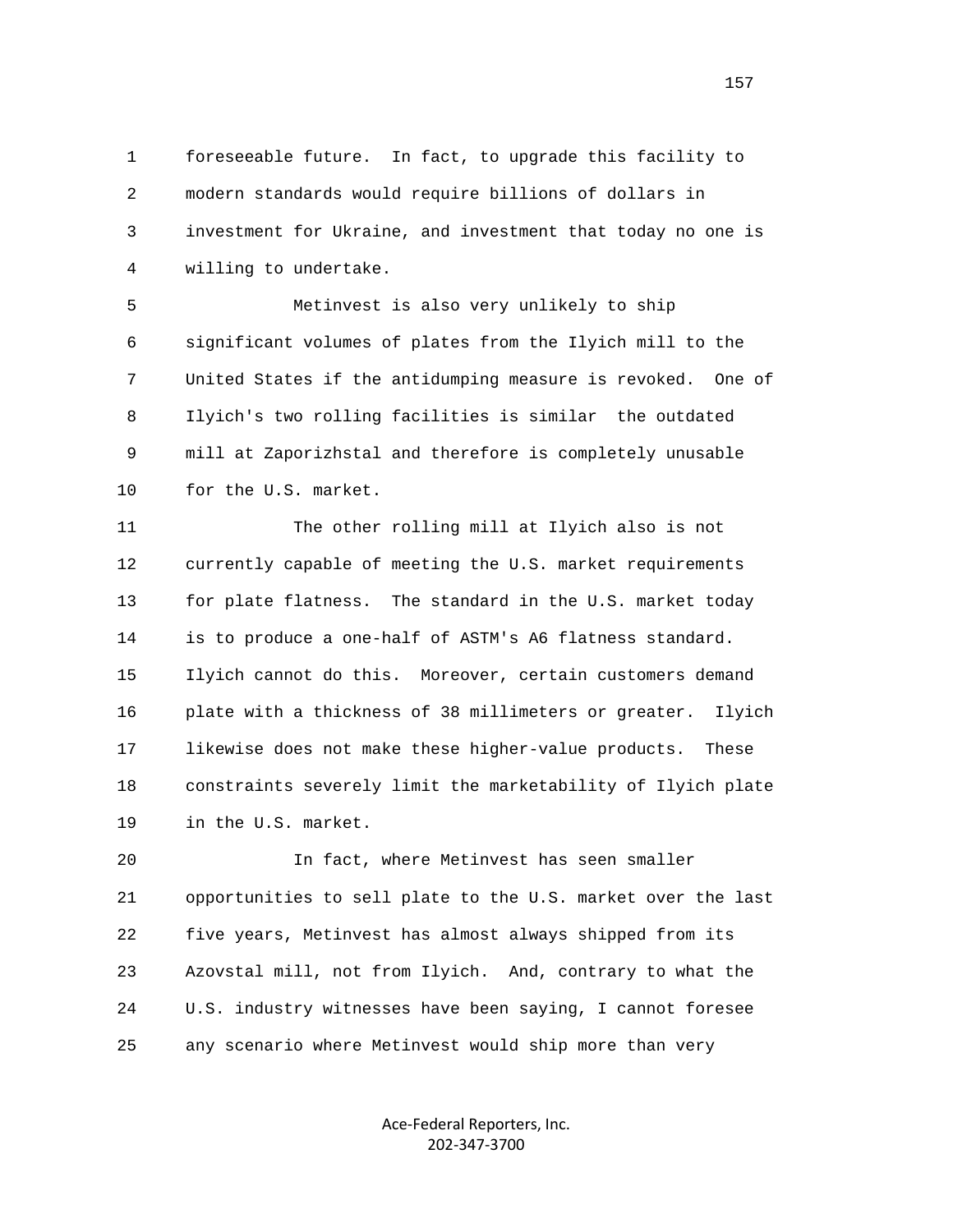1 moderate volumes of plate to the U.S. market from the 2 Azovstal mill. Let me explain why.

 3 First, the conflict in Ukraine affects our 4 exports. While we have worked very hard as a company to 5 adapt to the loss of transportation infrastructure and to 6 repair damage to our facilities, these extraordinary 7 circumstances have significant reduced our ability to 8 produce plate and to ship it reliably.

 9 MR. SHVETSOV: The uncertainty of supply is a 10 huge obstacle to our ability to serve long distance markets 11 like the United States. Unfortunately, we do not believe 12 that this situation will improve anytime soon. To the 13 contrary, there are disturbing signals that conditions may 14 be getting worse in the Donbas region.

 15 Second, Azovstal has certain technological 16 production limitation that curb its ability to serve the 17 U.S. market. For example and most importantly, 18 Azovstal has very limited capability to meet certain U.S. 19 license requirements. Additionally, much of Azovstal's 20 production is unable to meet the plate specification for the 21 U.S. energy industry mandated by API requirements, such as 22 requiring that heavy plates be over 10, 11 metric tons or 23 greater.

 24 Most of Azovstal's production cannot meet this 25 requirement. Lastly, many less demanding market segments,

> Ace‐Federal Reporters, Inc. 202‐347‐3700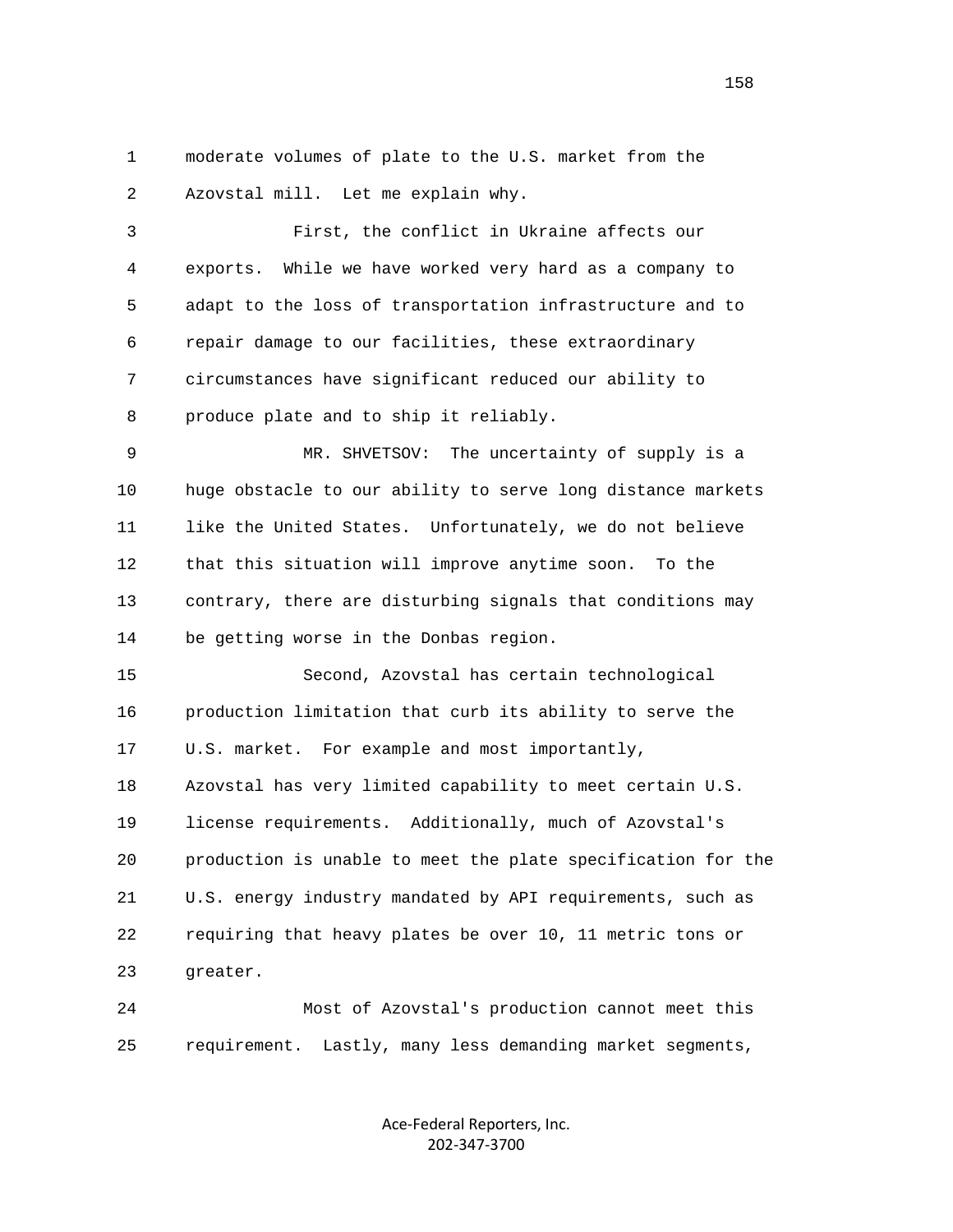1 where Azovstal might otherwise possibly find customers, such 2 as in construction, are subject to Buy America restrictions. 3 Thirdly, Azovstal's ability to ship to U.S. 4 market is very limited. Sure, Metinvest is seriously 5 disadvantaged by long lead times. Metinvest estimates lead 6 times for its shipments of plate to United States are four 7 to five months, substantially longer than the forty days 8 average lead time reported by U.S. producers in this 9 proceeding. 10 This factor, by itself, excludes Metinvest from 11 significant share of potential business that requires 12 reliable shorter lead times. 13 Fourth, Azovstal has significant existing 14 customer commitments that limits the volume that could be 15 shipped to the United States. These customer commitments 16 are confidential, but further details in our questionnaire 17 response to the Commission. 18 Fifth, Metinvest is particularly focused on 19 other region. Our shipments to Europe have increased 20 substantially here in the last few years, and it is a very 21 important long term market from Metinvest and Ukraine. 22 Metinvest is able to more easily meet the requirements of 23 its European customers. For example, our expertise is that 24 European customers do not generally require the demanding 25 one-half A6 ASTM flatness tolerance that the U.S. customers

> Ace‐Federal Reporters, Inc. 202‐347‐3700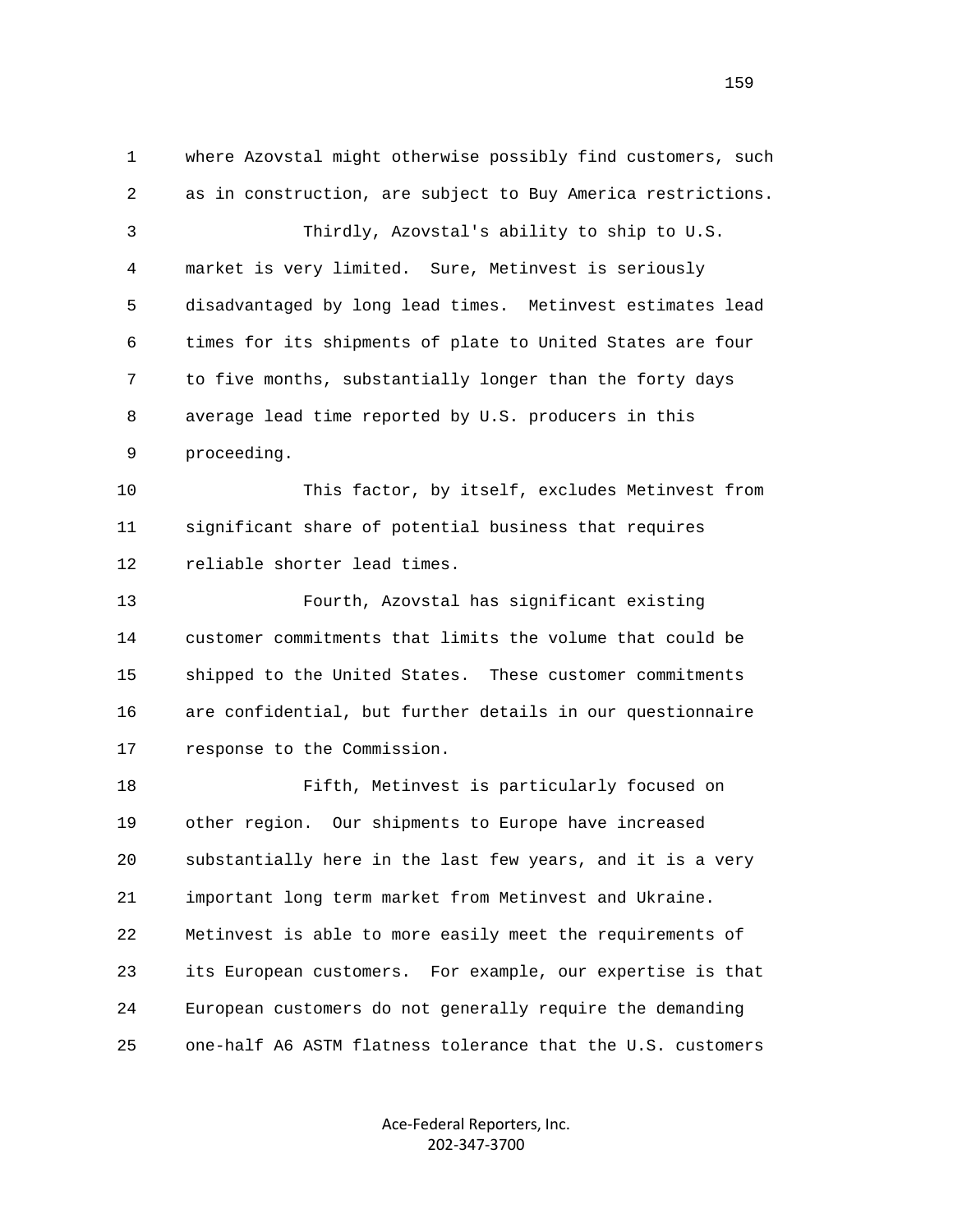1 generally require.

| 2            | The European market is also economically                     |
|--------------|--------------------------------------------------------------|
| $\mathsf{3}$ | attractive to Metinvest due to favorable logistical costs.   |
| 4            | It is obvious that shipping originally to European customers |
| 5            | is easier than transatlantic shipping to the United States.  |
| 6            | Shipments to Europe can often be made simply by rail or      |
| 7            | through the Azov Sea Port and Danube river, at cost and      |
| 8            | logistical advantage. By contrast, shipments to the United   |
| 9            | States have to be made through the Black Sea port of Odessa. |
| 10           | This adds roughly forty to forty-five dollars per metric ton |
| 11           | in extra railway costs.                                      |
| 12           | Customers in Europe are also generally located               |
| 13           | very close to ports or ports of entry while a significant    |
| 14           | number of potential U.S. customers are located far from the  |
| 15           | main delivery ports. I estimate that additional logistical   |
| 16           | costs to bring the plate inland in the United States could   |
| 17           | be from fifty to over a hundred dollars, depending on the    |
| 18           | destination. Because of this substantial cost, Metinvest     |
| 19           | shipments to certain regions in the United States are simply |
| 20           | not competitive.                                             |
| 21           | Metinvest prioritization of the European region              |

 22 over the United States is also clear when you look where we 23 have established our offices. Metinvest has an extensive 24 network of eleven sales offices or agents throughout Europe. 25 And every office is not just one person, some offices have

> Ace‐Federal Reporters, Inc. 202‐347‐3700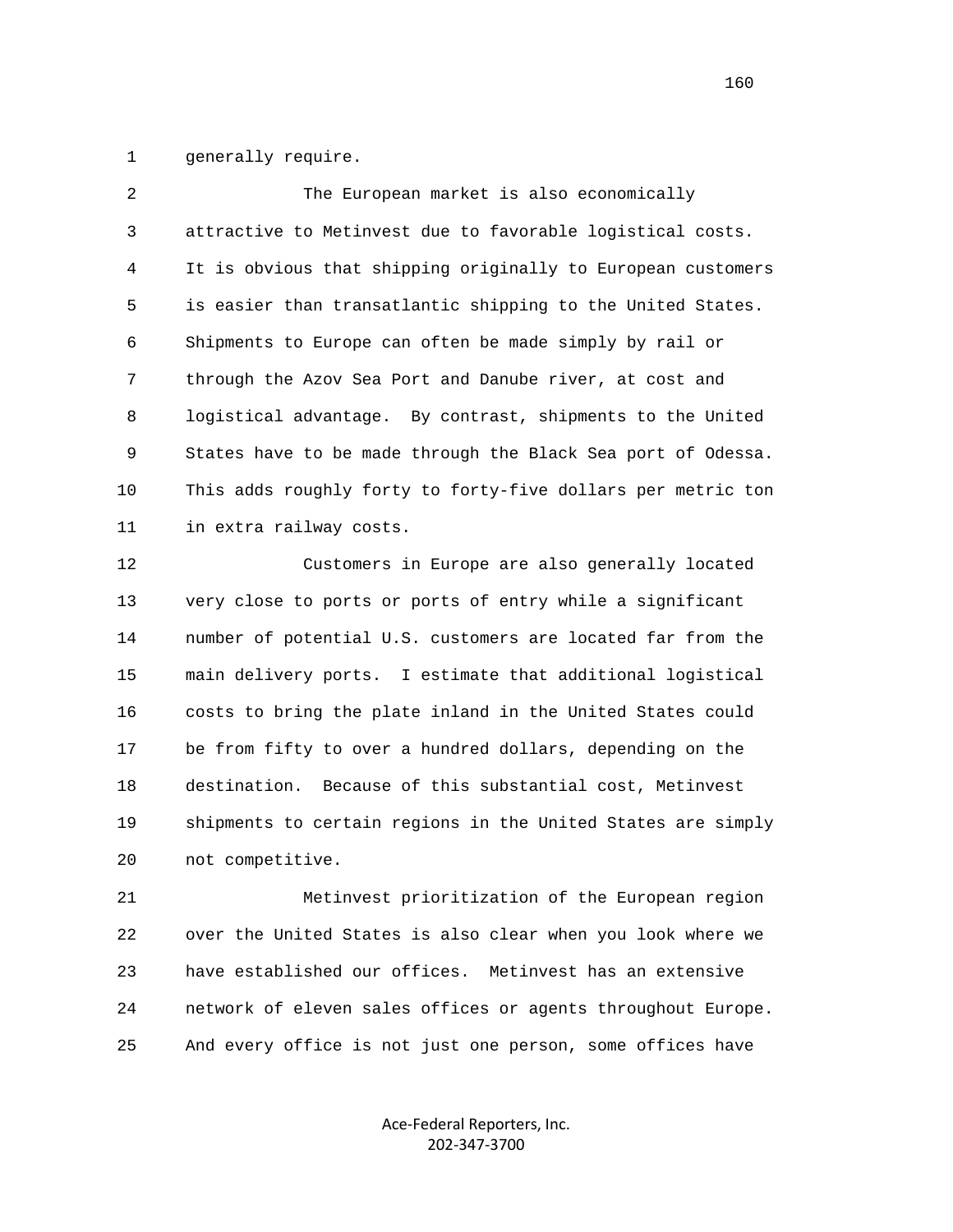1 up to twenty people. In contrast, I am a single sales agent 2 for Metinvest responsible for Canada and the United States, 3 and I am based near Toronto, Canada and am the only 4 Metinvest steel sales simply in either Canada or the United 5 States.

 6 In light of these circumstances, and given my 7 position in the company, I have discussed with our senior 8 management at Metinvest the capacity to supply plate and our 9 intentions to supply plate to the United States market. We 10 have concluded that if market circumstances in both Ukraine 11 and the United States remains the same, the maximum quantity 12 of exports to United States, we could realistically have to 13 ship up to twenty-five thousand tons annual.

 14 This is, from my opinion, is negligible portion 15 of the U.S. market, and even this target could be reached 16 only if every factor favors Metinvest. Those are those 17 "if"s. If the war does not again lead to massive 18 disruptions of supplies and outbound shipments. If U.S. 19 prices are high enough to offset the bigger transportation 20 costs. If Metinvest is able to qualify its products. If 21 U.S. demand is strong enough. And if Metinvest is able to 22 find customers willing to accept the heightened risk and 23 lengthy lead time associated with purchasing plate from a 24 war zone.

25 Even then, Metinvest would take significant time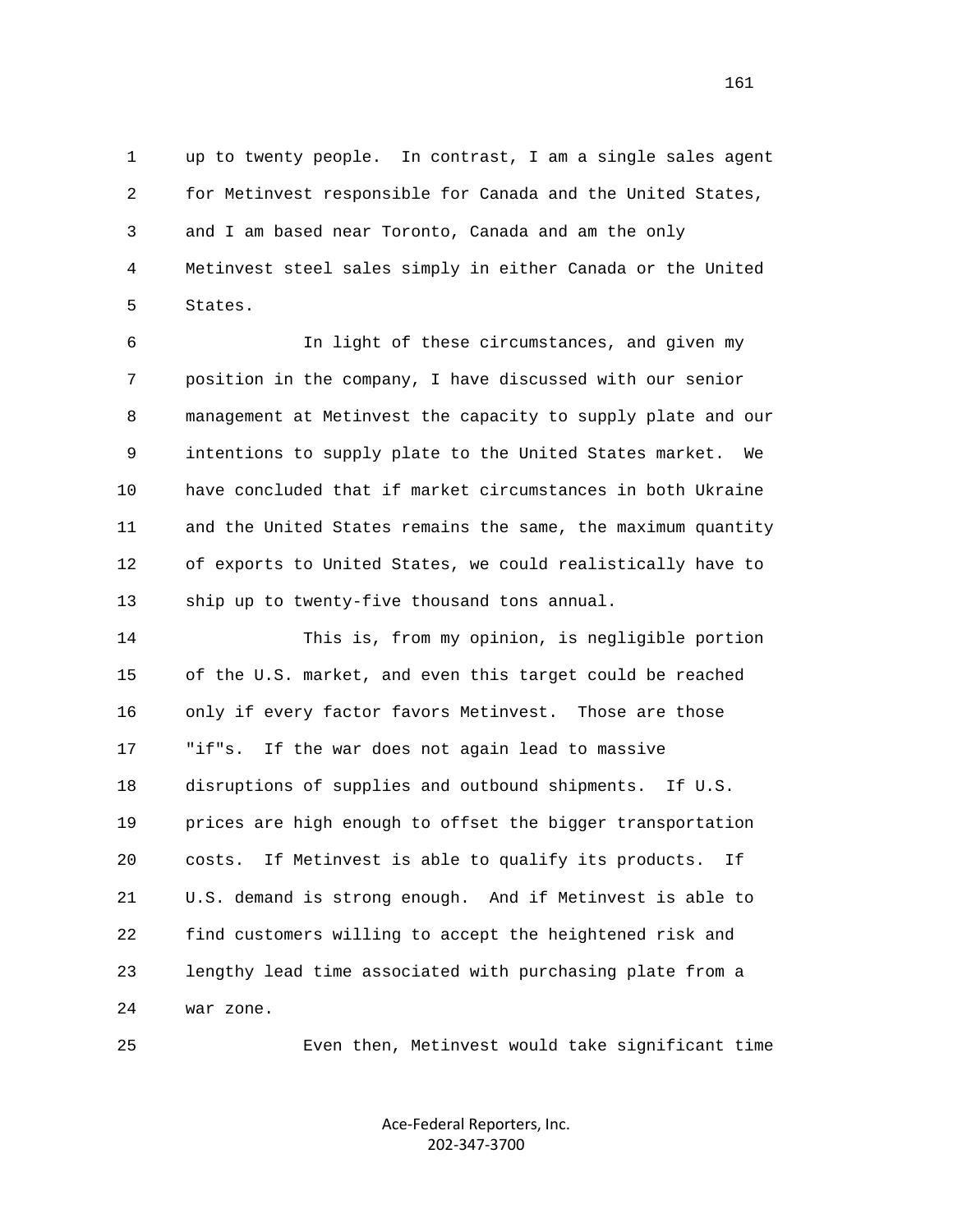1 to reach such modest level. It is thus far more likely that 2 we will ship significantly less this month for the 3 foreseeable future if the antidumping fares are revoked.

 4 I note that our company made a similar promise 5 to the Commission about sixteen months ago in the recent 6 sunset review on the wire-rolled. As several of you may 7 recall, Metinvest similarly testified that its shipments to 8 the United States, if the wire-rolled order was revoked 9 would be limited by existing customer commitment and strong 10 domestic and regional export markets.

 11 Specifically, Metinvest stated that if the order 12 on the wire-rolled was revoked, Metinvest would expect to 13 ship roughly twenty thousand tons per year. We have stayed 14 true on this word since the order of wire-rolled was revoked 15 in July 2014. In the last fourteen months, it's more than a 16 year, Metinvest has shipped approximately eleven thousand 17 metric tons of wire-rolled to the United States.

 18 I figure that this completely consistent with 19 our pledge. In fact, Metinvest shipments have actually been 20 at the lower end of Metinvest's projection. Thank you very 21 much for the time. I would be pleased to answer any 22 additional questions that the Commission may have. 23 STATEMENT OF WESLEY V. CARRINGTON 24 MR. CARRINGTON: Chairman Broadbent,

25 Vice-Chairman Pinkert, Commissioners and staff. Good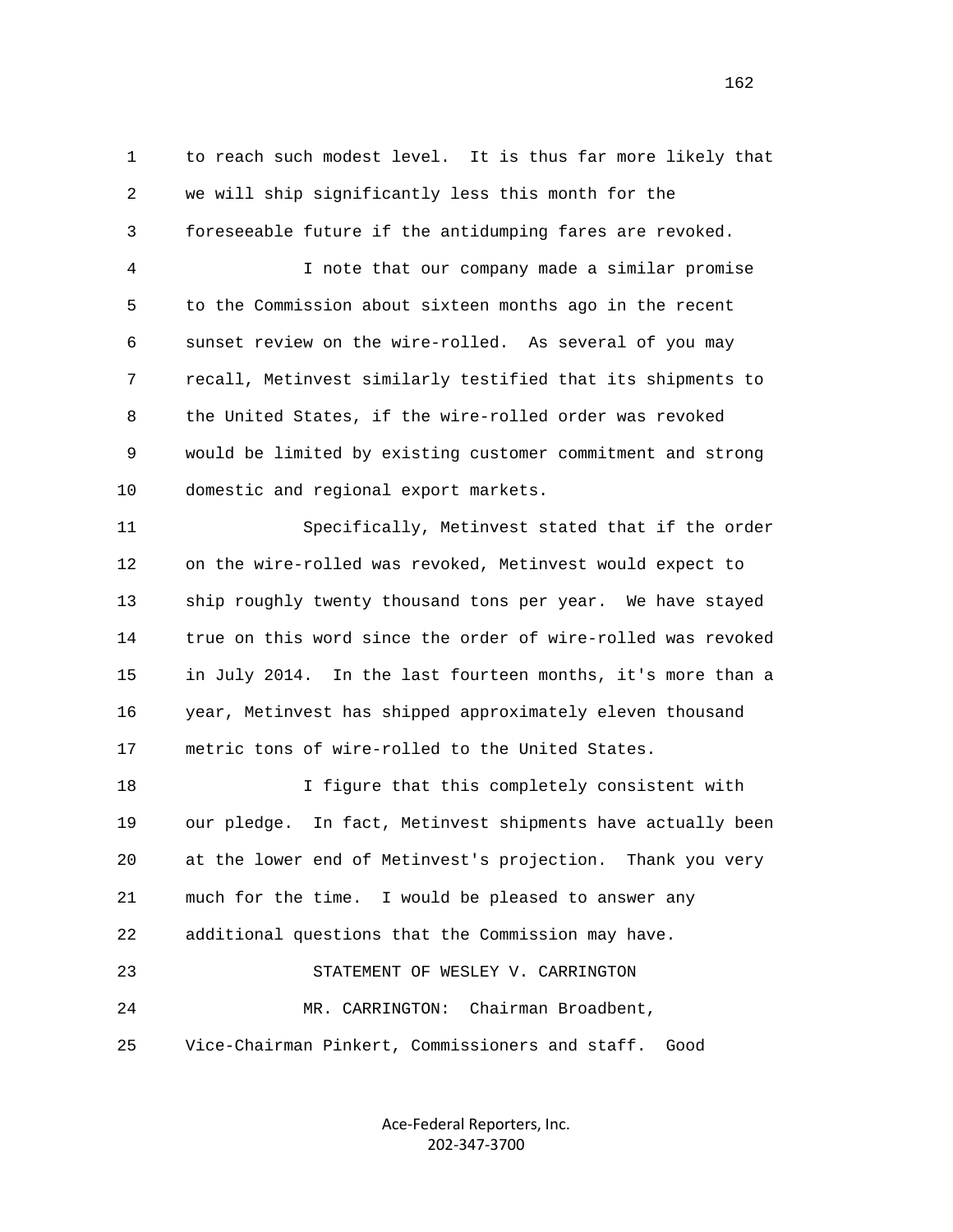1 afternoon. My name is Wes Carrington. I am with Hogan 2 Lovells on behalf of Metinvest. I would like to discuss why 3 the Commission should decumulate Ukraine from Russia and 4 China and consider Ukrainian imports separately. 5 As we've outlined in Metinvest's prehearing 6 brief, the evidence in this third review compels a 7 decumulated analysis for Ukraine. Cumulating Ukraine with 8 imports from China and Russia, neither of whose producers 9 are even participating in this review, would be 10 inappropriate and contrary to the spirit and intent of the 11 statutory cumulation provision. There are two principle 12 reasons for this. 13 One, imports from Ukraine alone are likely to 14 have no discernible adverse impact on the domestic industry 15 in the event of revocation. 16 Two, imports from Ukraine compete under 17 significantly different conditions of competition than those 18 from Russia or China. 19 I will first address why imports from Ukraine 20 are likely to have no discernible adverse impact. As you've 21 heard from the company witnesses from Metinvest this 22 afternoon, any import volumes upon revocation are likely to 23 be moderate at most. These projections are, if anything, 24 optimistically high. They depend on a number of factors 25 favorable to Metinvest that may or may not occur, including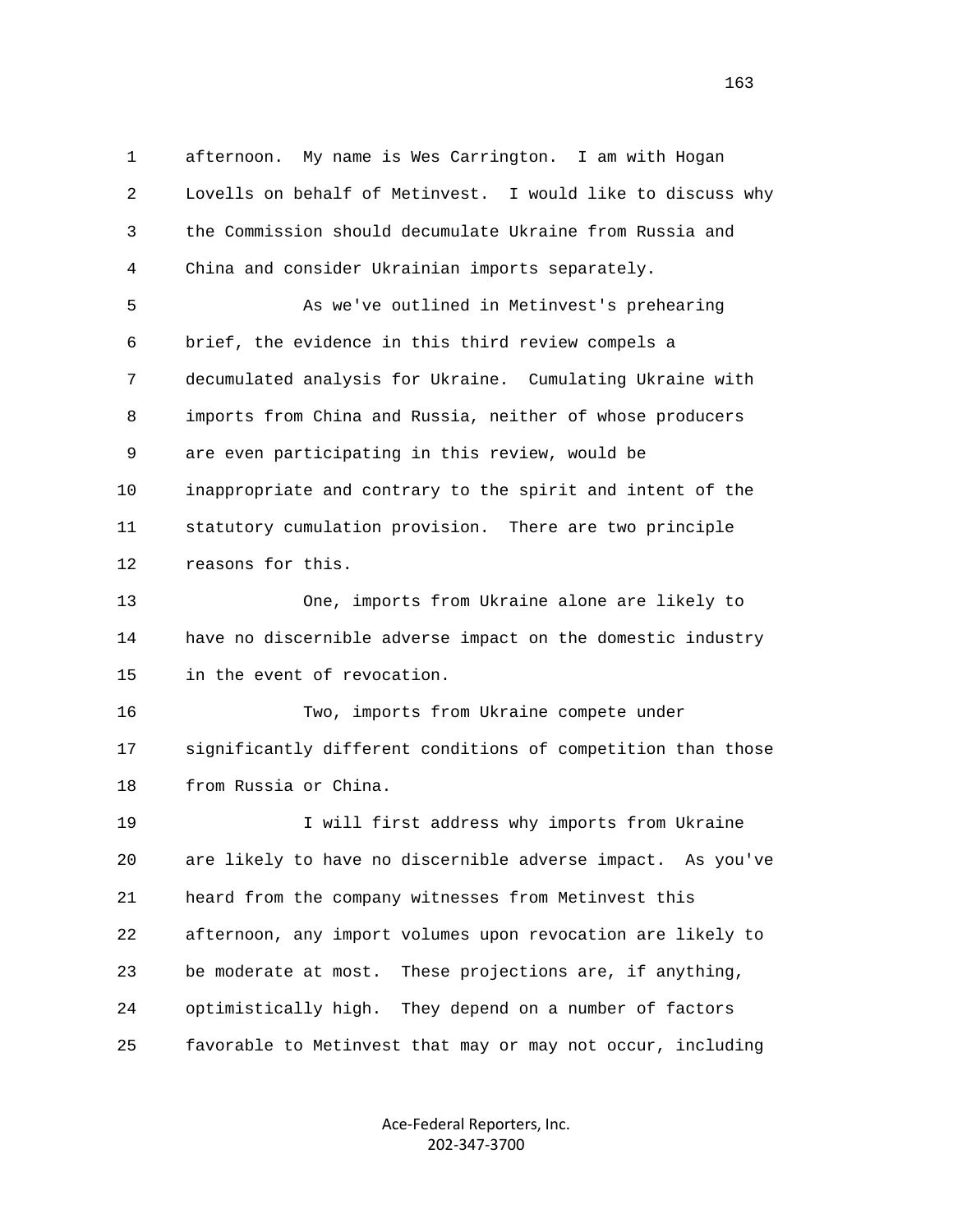1 stabilization of the conditions in Ukraine.

 2 There also would be no likely adverse price 3 effects that could cause a discernible adverse impact if the 4 antidumping measures are terminated. The pricing data 5 collected by the Commission shows more instances of 6 overselling than underselling during the period of review 7 for Ukrainian imports.

 8 Any attempt by petitioners to use pricing data 9 from 1994 to 1996, as somehow dispositive of what would 10 occur today, is inappropriate. As Metinvest has made clear 11 in testimony today, the plate industry in Ukraine is 12 completely different today than in the mid-90s due to 13 privatization, new management and a shift to a modern, 14 profit-oriented industry. All of the volume and price 15 factors I've just described mean that any Ukrainian imports, 16 upon termination of the suspension agreement, would have no 17 discernible adverse impact on the U.S. industry.

 18 However, even if the Commission finds that 19 subject imports from Ukraine are not likely to have no 20 discernible adverse impact, the Commission should exercise 21 its discretion not to cumulate imports from Ukraine with 22 those from Russia and China

 23 There are a number of different ways in which 24 imports from Ukraine compete under significantly different 25 conditions of competition than the other subject countries.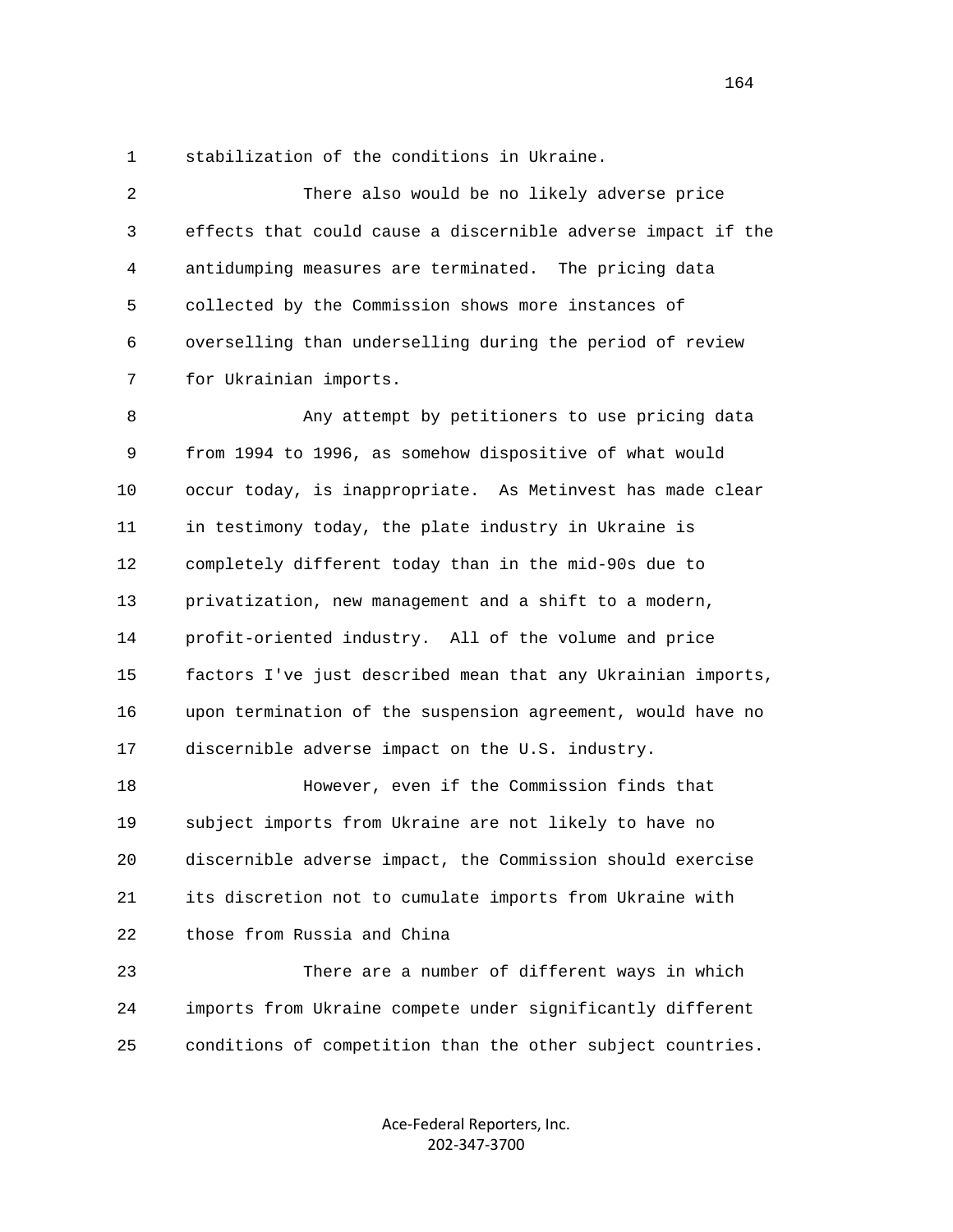1 One fundamental difference in competition that would, by 2 itself, warrant decumulation is the ongoing war in Ukraine, 3 which has severely affected the Ukrainian economy and 4 Metinvest in particular.

 5 As you've heard, the plate mills in Ukraine have 6 been affected by shelling and their supply chains disrupted 7 by armed attacks and fighting. Bridges and railcars used by 8 these mills have been destroyed. One plate mill is no 9 longer even within Ukrainian government controlled 10 territory.

 11 Tragically, Metinvest steel workers have even 12 been killed. Ukraine thus faces unique, extremely difficult 13 market conditions, and these are substantially different 14 from the conditions of competition facing producers in 15 Russia or China.

 16 A second important condition of competition 17 warranting decumulation is the change in Ukrainian industry 18 since the original investigation. Since the Commissions' 19 original investigation period over twenty years ago, the 20 three Metinvest mills have undergrown privatization, changes 21 in management and a fundamental shift to a modern, 22 Western-oriented industry focused on efficiency and profits. 23 A third factor supporting decumulation is the 24 small size of Ukraine's plate industry compared with the 25 Chinese industry. Although the exact data are confidential,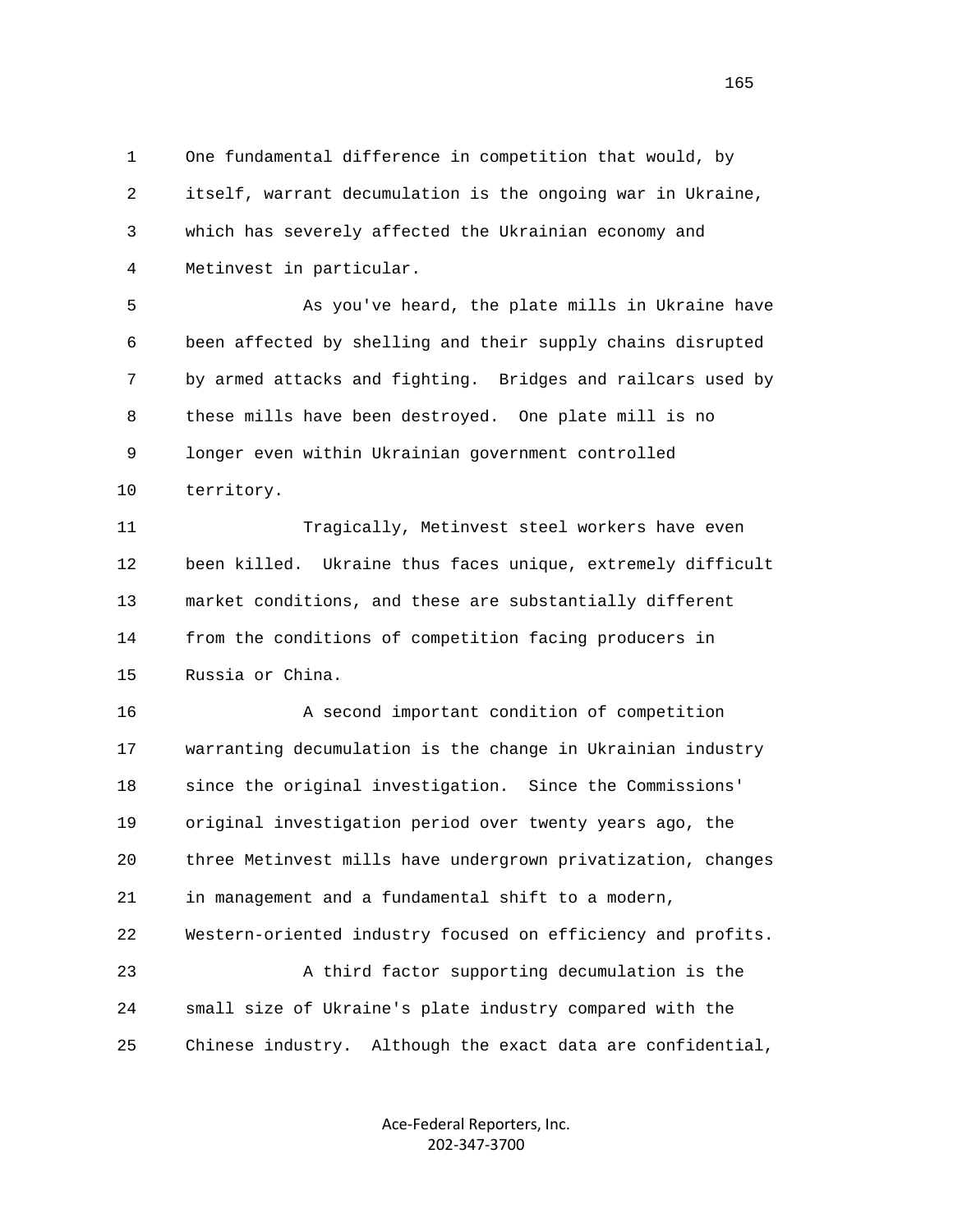1 several individual firms in China each have greater plate 2 capacity than all of Ukraine. This massive difference 3 between the two industries impacts their respective 4 abilities to ship injurious quantities of plate to the 5 United States.

 6 Finally, and very importantly, the Commission 7 should exercise its discretion to decumulate Ukrainian 8 imports because Ukraine is the only country actively 9 participating in the sunset review, as well as the only 10 country whose producers have filed any questionnaires 11 providing coverage of the industry.

 12 The Commission has no questionnaire data 13 regarding the subject industries in Russia or China since 14 zero Russian or Chinese producers filed questionnaire 15 responses with the Commission. By contrast, the Commission 16 has substantial questionnaire data for the Ukraine industry, 17 spanning three mills and covering what the Commission calls, 18 virtually all CTL plate production in Ukraine. 19 Moreover, importers filed questionnaire 20 responses covering what the Commission called virtually all 21 U.S. imports of CTL plate from Ukraine, which is in contract

 22 to questionnaire coverage for imports covering only half of 23 Russian plate imports and no importers covering Chinese 24 imports.

25 The Commission's lack of questionnaire data from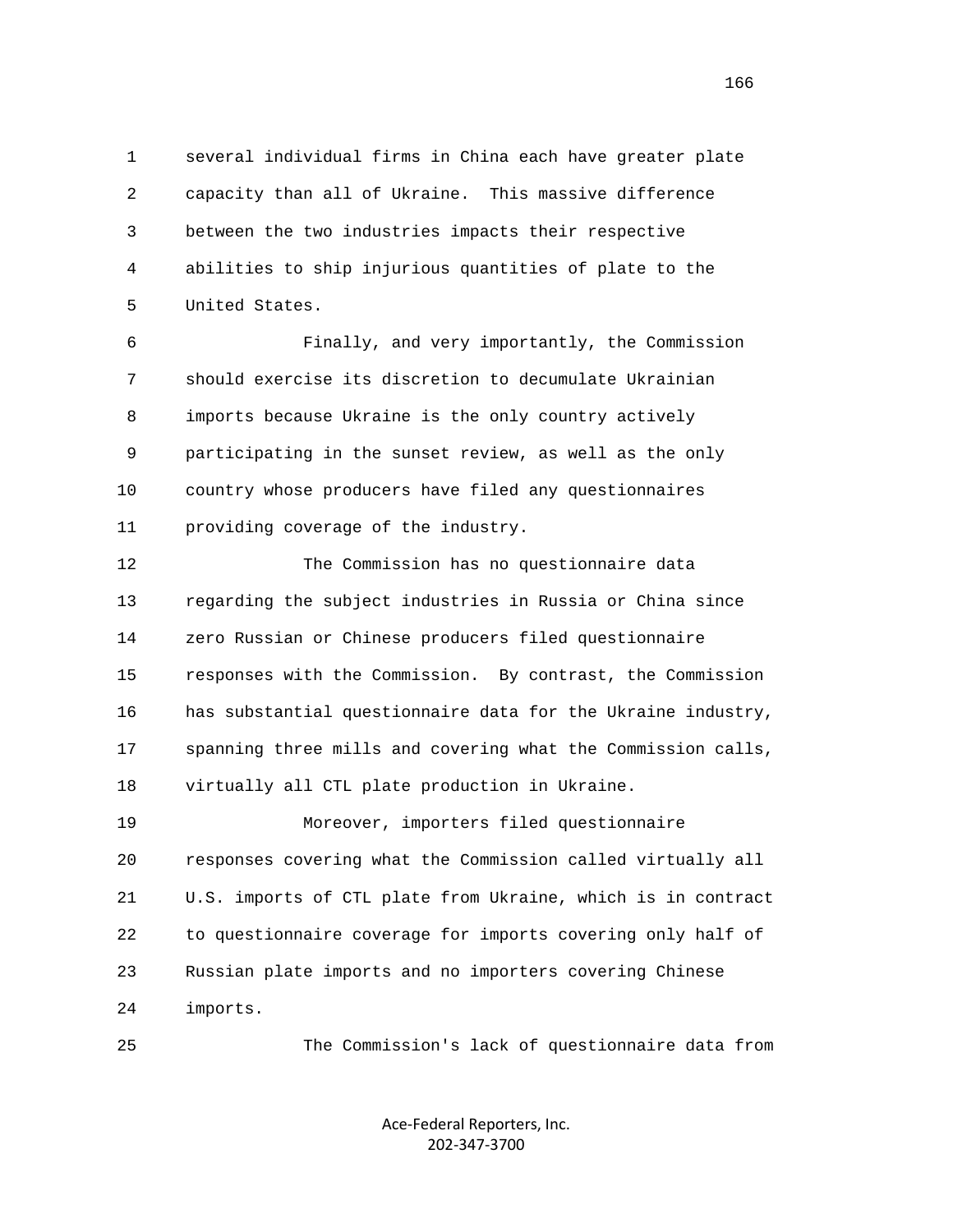1 the producers in China and Russia mean the Commission must 2 resort to secondary, unverifiable trade publications for 3 basic information regarding the industries in China and 4 Russia. Petitioners themselves argue that the lack of 5 questionnaire data from Russian and Chinese producers 6 warrants application of adverse inferences for those 7 industries.

 8 By contrast, Metinvest is here before the 9 Commission today and is willing to provide detailed data and 10 other information pertaining to the Ukrainian industry and 11 its operations. This puts the Commission in a much 12 different place. From an industry knowledge and data 13 perspective, when trying to assess the likely effect of 14 termination of the Ukrainian suspension agreement versus the 15 agreement covering Russia or the order covering China.

 16 Metinvest's full participation in this sunset 17 review is another step in its journey of cooperation with 18 the Commission and the Department of Commerce under the 19 suspension agreement. In fact, in 2013, Commerce concluded 20 that Metinvest was in full compliance with the terms of the 21 suspension agreement and that the agreement was functioning 22 as intended. This is in sharp contrast to the Russian 23 suspension agreement.

 24 The U.S. producers recently filed a request 25 under Russia's suspension agreement that it be terminated

> Ace‐Federal Reporters, Inc. 202‐347‐3700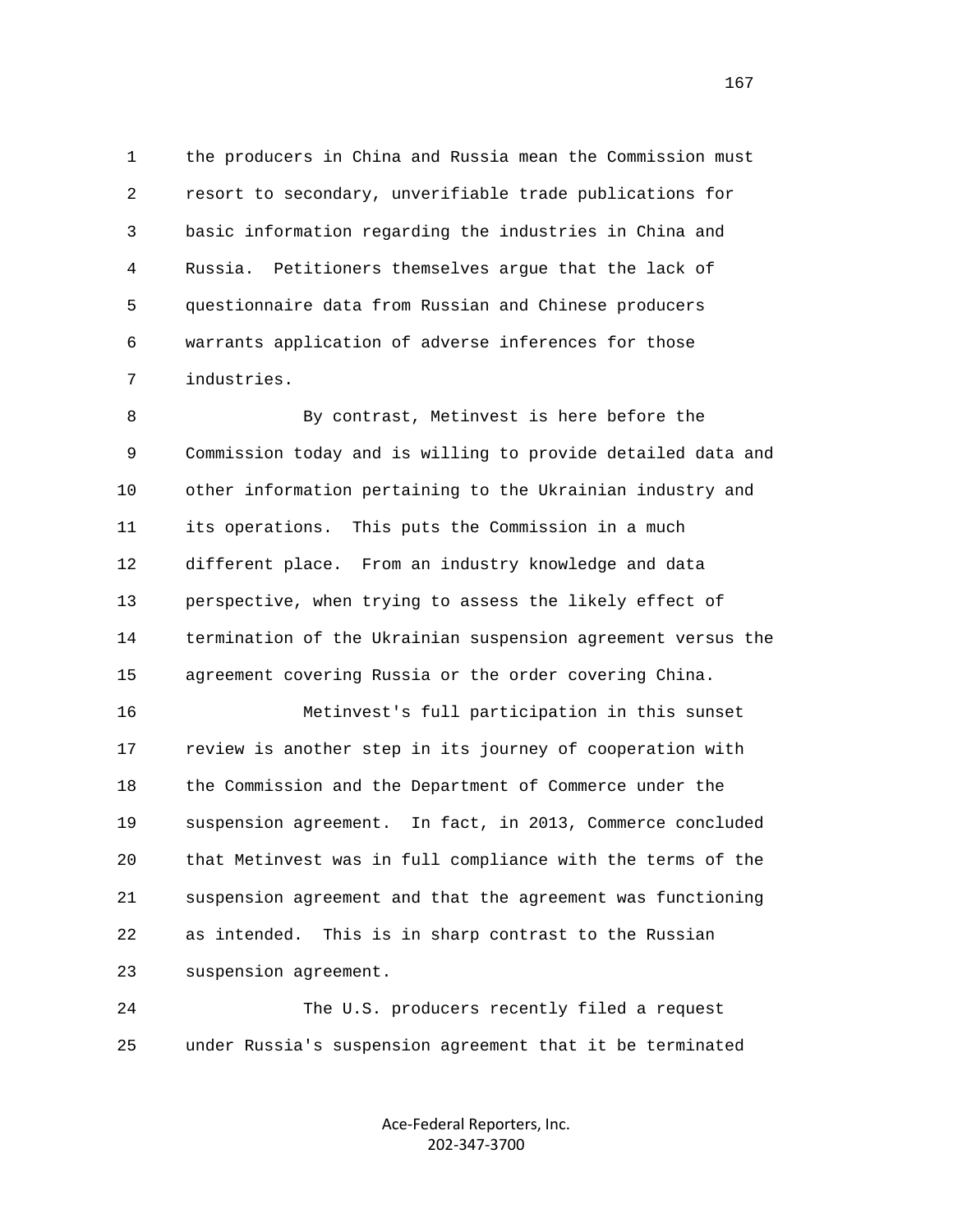1 for no longer being in the public interest, and since it may 2 have been violated. Just last week, Commerce requested 3 comments on Russia's compliance under its suspension 4 agreement. This is yet another reason to consider Ukrainian 5 imports separately from Russian imports. 6 In conclusion, we strongly urge the Commission 7 not to cumulate subject imports from Ukraine with those from 8 China or Russia. Thank you. 9 STATEMENT OF JONATHAN T. STOEL 10 MR. STOEL: Chairman Broadbent, Vice-Chairman 11 Pinkert, Commissioners and staff. Good afternoon, my name 12 is Jonathan Stoel of Hogan Lovells. It is a pleasure to be 13 appearing before you again. This time I'm here on behalf of 14 Metinvest. 15 I want to address briefly the current condition 16 of the domestic industry and to alleged vulnerability to 17 limited subject imports that emanate from the Ukraine. 18 First, the domestic industry has fundamentally restructured 19 since the Commission's original threat of material injury 20 finding nearly twenty years ago. 21 The industry has substantially increased its 22 production capacity, has invested hundreds of millions of 23 dollars to develop and install state-of-the-art technology

 24 and is able to control its production during down cycles to 25 avoid financial harm.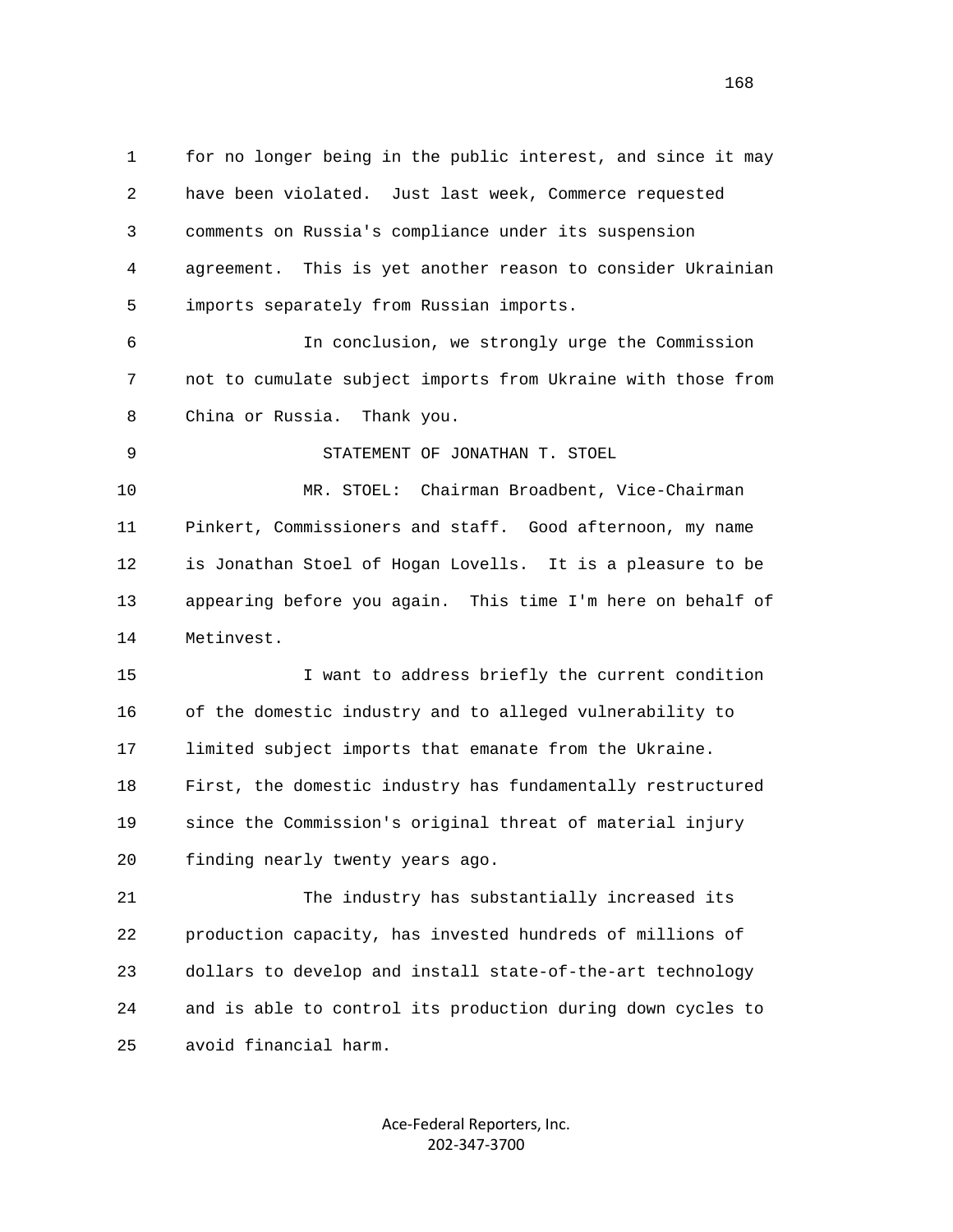1 The historical data compiled by the staff in 2 Appendix D of the prehearing report show these many 3 improvements. From 1999 to 2003, the industry reported 4 negative operating margins in each year, including 5 abominable -12.3% in 2001. But since 2003, the domestic 6 industry has recorded only one year of negative 7 profitability in 2009, the very heart of the great 8 recession.

 9 From 2004 to 2008, the industry reported 10 operating profits of more than 20% each year. Moreover, in 11 the last full year of this review, 2014, the industry 12 reported a 9.6% operating margin.

 13 Let me put this margin in perspective. During 14 the POI, 1994 to 1996, the industry's operating margin 15 averaged 4.4%, and yet the Commission did not find actual 16 present material injury during that period. I'd also like 17 to point out that the industry's total wages in 2014 were 18 the most since 1998. The industry's hourly wage was \$14 19 higher during 2014 than during the POI. And the industry's 20 productivity was more than double during the POI, a very 21 impressive performance.

 22 Second, the industry's performance in the first 23 half of 2015, admittedly a temporary down period for the 24 industry, with lower U.S. shipments and capacity utilization 25 than 2014, should be seen as a sign of strength. The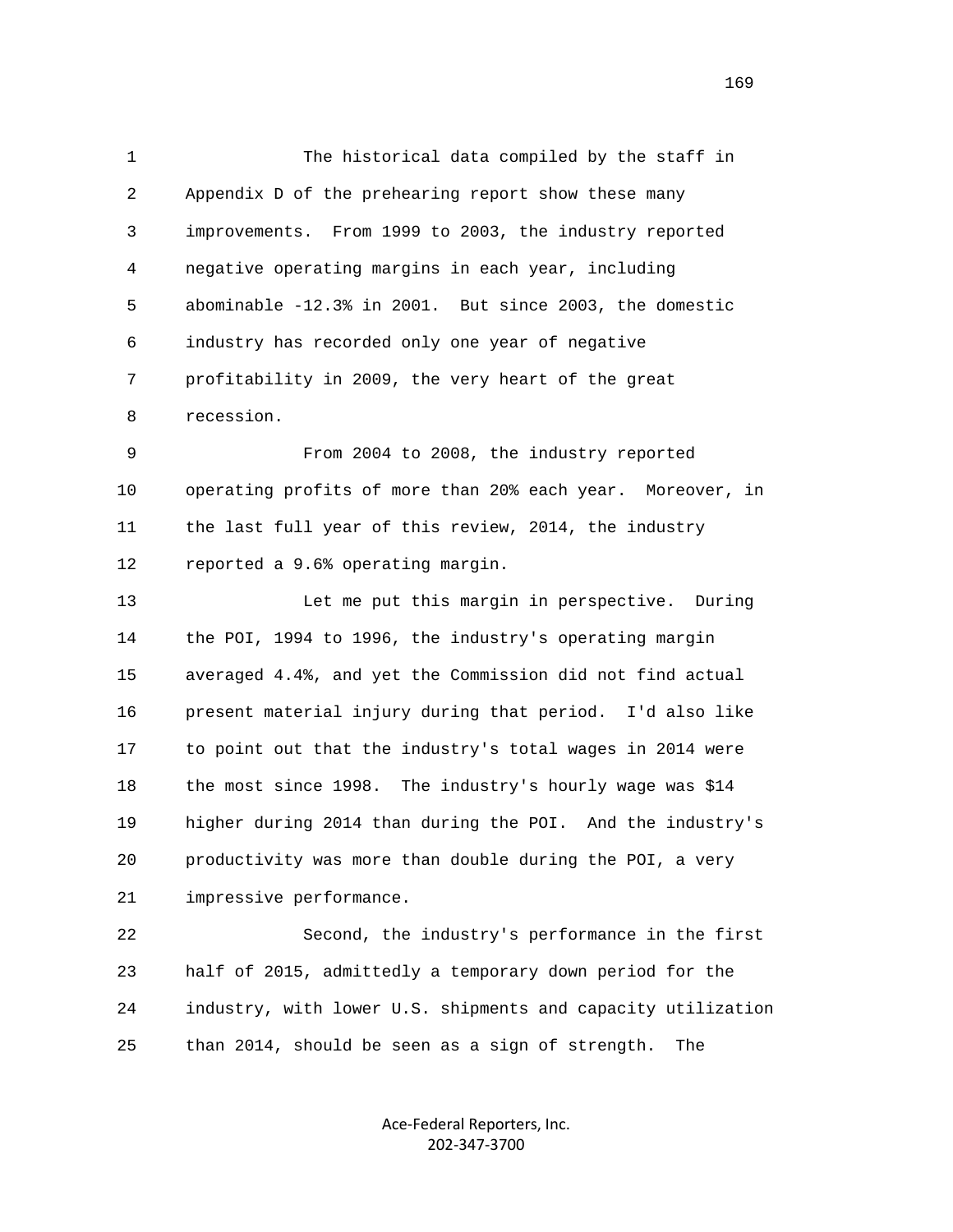1 domestic industry managed to report an operating margin of 2 5.9%, the same level of profitability as the first half of 3 2014, and higher than the average during the POI. 4 Moreover, the industry actually increased its 5 U.S. market share in the first half of 2015 to 83.4% 6 notwithstanding claims the higher prices of the United 7 States market have caused a "Tsunami" of imports. These are 8 hallmarks of a competitive agile industry. 9 Finally, in a sunset review, the Commission 10 seeks to discern what might happen in the next year or two 11 without restraints on imports. We have explained why 12 subject import volumes from Ukraine are likely to be small 13 for the foreseeable future, and why pricing for Ukrainian 14 plate would not be injurious to domestic industry. 15 Under such circumstances, small quantities of 16 additional imports in the U.S. market will not cause harm to 17 the domestic industry. The industry's performance over the 18 last three years actually confirms this fact. The domestic 19 industry earned 7.9% and 9.6% in 2012 and 2014, 20 respectively, when import volumes reached 1.1 million and 21 1.6 million short tons. 22 On the other hand, U.S. imports were only six 23 hundred and thirty-eight thousand short tons in 2013, when 24 domestic industry performance slumped to 1.6%. To discuss 25 these issues in greater detail, I would now like to turn the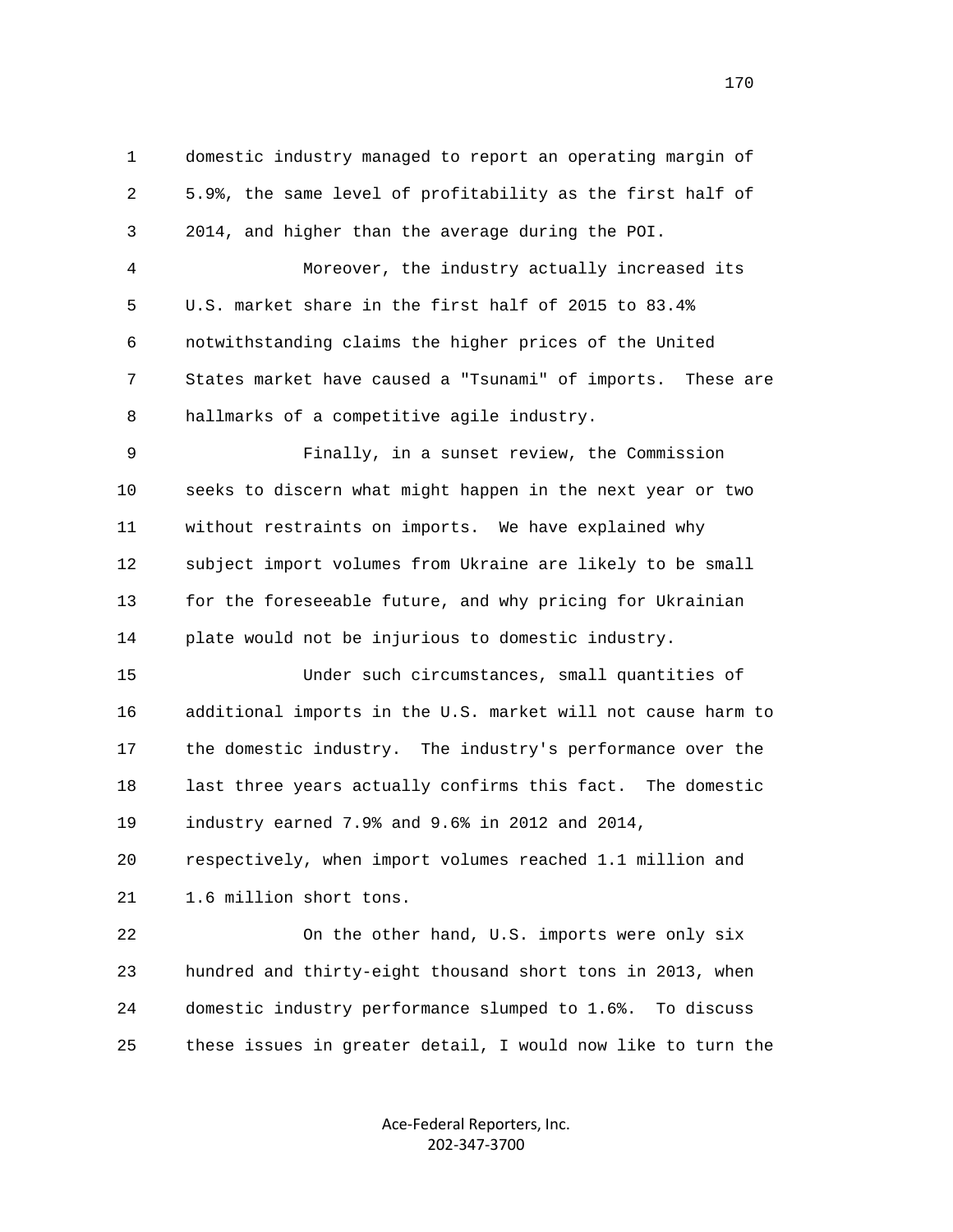1 rostrum over to Dr. Tom Prusa.

| $\overline{2}$ | DR. PRUSA: Good afternoon.<br>My name is Tom                   |
|----------------|----------------------------------------------------------------|
| 3              | Prusa and I'm a professor of economics at Rutgers              |
| 4              | University. I'm here today on behalf of the Ukrainian          |
| 5              | producers, Metinvest, to discuss economic considerations       |
| 6              | that the Commission should consider in this review.            |
| 7              | If the order on Ukraine is revoked, there will                 |
| 8              | not be a significant volume of U.S. imports from Ukraine.      |
| 9              | The volume of imports from Ukraine has been low during the     |
| 10             | period of review. About eighteen thousand short tons in        |
| 11             | total over the last three and a half years.                    |
| 12             | This morning, the domestic industry spoke of the               |
| 13             | large plate imports from Ukraine between 2004 and 2008.<br>The |
| 14             | domestic industry is ignoring two key factors. One, the        |
| 15             | raging steel bull market that caused buyers to scramble for    |
| 16             | supply. And two, that Ukrainian plate producers are            |
| 17             | currently severely hampered by the war.                        |
| 18             | With respect to the first factor, in each year                 |
| 19             | of the bull market, the domestic industry had operating        |
| 20             | income of at least 20%. There were many, many reports of       |
| 21             | U.S. buyers unable to source U.S. plate. Widespread            |
| 22             | shortages were the order of the day.                           |
| 23             | As a result, U.S. buyers turned to foreign                     |
| 24             | suppliers, including Ukraine. Only during the bull market      |
| 25             | of 2004 to 2008 did Ukraine ship more than a miniscule         |
|                |                                                                |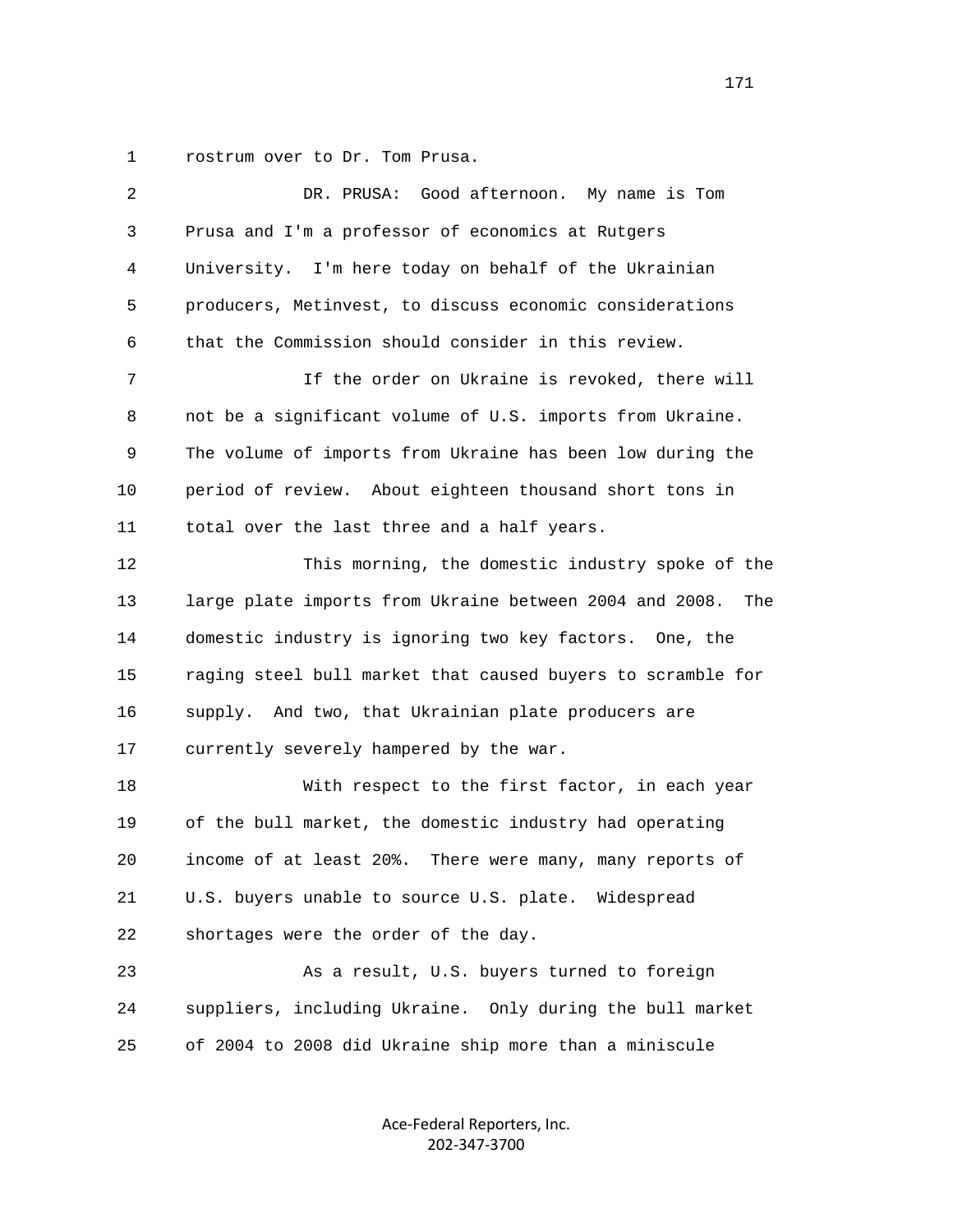1 volume. Moreover, during this period of time, Ukraine's 2 suspension agreement was in the form of a quota of a hundred 3 and seventy-four thousand short tons. Even though Ukraine 4 could've sold more plate during that period of time, it did 5 not.

 6 I'd also like to make one additional point 7 regarding the 2004 through 2008 period. As the record 8 shows, the domestic industry made record profits over a five 9 year period. Yet, even in the midst of this record market, 10 the domestic industry reported capacity utilization rates in 11 the mid-70s to low 80s.

 12 Full capacity utilization by this industry is 13 simply not feasible. On the contrary, the domestic industry 14 can be quite healthy when its capacity utilization is below 15 70%. The capacity issue also has relevance for Ukrainian 16 producers. Nominal capacity far exceed practical capacity 17 for the Ukrainians.

 18 Even if one is willing to assume reliable raw 19 material availability, regular electricity and a work force 20 that is able to commute to work safely, Ukraine mills only 21 produce a limited range of plate products.

 22 While the domestic mills have emphasized Ukraine 23 shipments to the EU, they failed to mention that the EU's 24 product specifications and requirements are more suitable 25 for Ukrainian producers than are the specifications required

> Ace‐Federal Reporters, Inc. 202‐347‐3700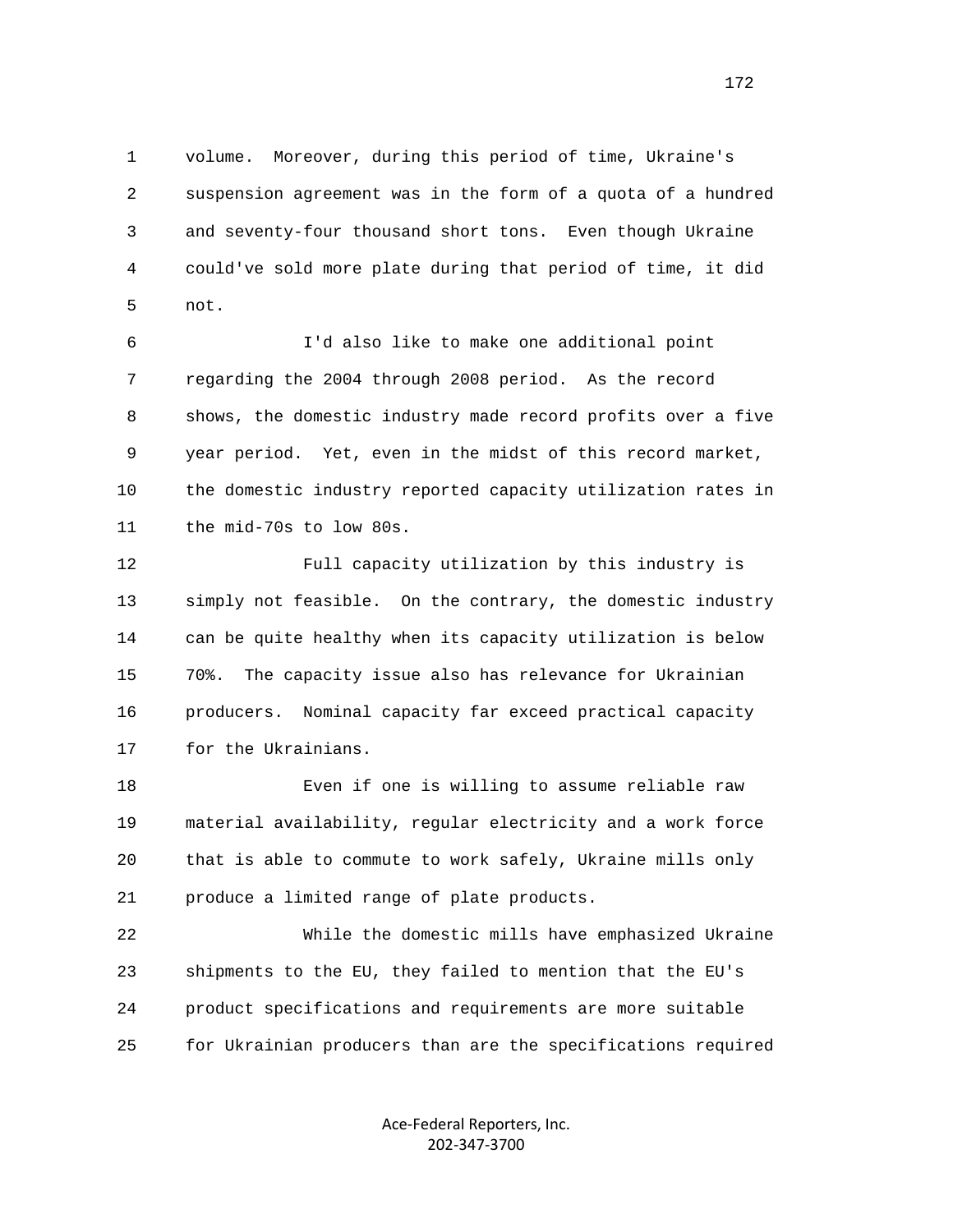1 in the U.S. market.

| 2  | Moreover, the domestic industry ignores the                    |
|----|----------------------------------------------------------------|
| 3  | logistical and delivery complications caused by the war.<br>As |
| 4  | you have heard, the war is literally in the backyard of        |
| 5  | plate, of the Ukraine's plate producers. Twenty kilometers.    |
| 6  | In this map of Washington, I give a perspective                |
| 7  | of the equivalent distance from 500 E Street Southwest.<br>The |
| 8  | Commission should also consider how different conditions of    |
| 9  | competition are since the last review. A calamitous war has    |
| 10 | been thrust upon Ukraine.                                      |
| 11 | Also, the last review was conducted during the                 |
| 12 | heart of the great recession. In light of the sharp drop in    |
| 13 | demand and adverse effects of the great recession on the       |
| 14 | industry, the Commission was justified in its findings of      |
| 15 | vulnerability. That is simply not the case today.              |
| 16 | Between 2009 and 2014, U.S. plate consumption                  |
| 17 | increased by a 107% and domestic production by 84%. Between    |
| 18 | 2012 and 2014, plate consumption increased by 10% and          |
| 19 | production by 6%. This industry is not vulnerable.             |
| 20 | Vulnerable?<br>Growing?<br>Yes.<br>No.                         |
| 21 | Using data collected by the USITC in this review               |
| 22 | and in the 2011 plate sunset review, one can see how quickly   |
| 23 | the industry rebounded from the great recession.<br>Unlike its |
| 24 | pre-restructuring incarnation, the current domestic industry   |
| 25 | rebounded quickly, returning to profitability in the second    |
|    |                                                                |

Ace‐Federal Reporters, Inc. 202‐347‐3700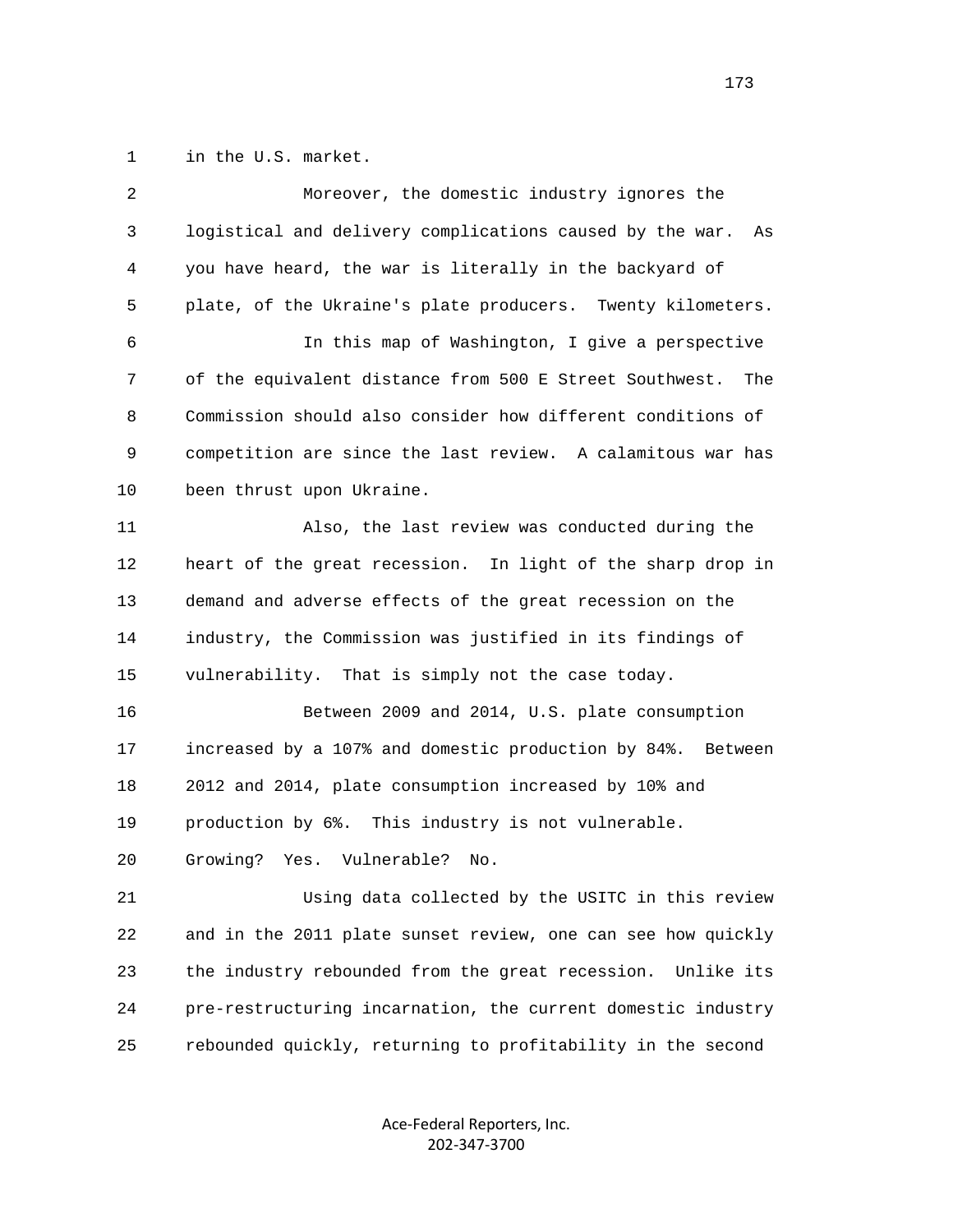1 half of 2010 and to double-digit profits in 2011.

 2 The strength of the domestic industry can also 3 be seen in other statistics. For example, capacity 4 utilization rates fell sharply in 2009, but then 5 significantly rebounded in 2010, and henceforth has 6 maintained good utilization rates. 7 Another issue the Commission must consider is 8 the role of non-subject suppliers in the U.S. market. While 9 the domestic industry claims that increased non-subject 10 supply makes it more vulnerable to imports from Ukraine, the 11 far larger issue was how non-subject suppliers have 12 effectively cornered the market. 13 Non-subject suppliers are already fully serving 14 the needs of U.S. buyers. The Commission's historical 15 record shows that U.S. buyers have always purchased about 16 80% or more of their plate from domestic firms. Foreign 17 suppliers serve the residual. 18 If Ukrainian producers were to re-enter the 19 market, they would primarily compete with other import 20 suppliers. Consider the dilemma facing a U.S. buyer 21 considering importing plate. On the one hand, it could 22 purchase from a known non-subject supplier. The buyer will 23 know the finish and quality of the plate. They will know 24 that the supplier will deliver the product with the desired 25 chemistry, dimensions and flatness.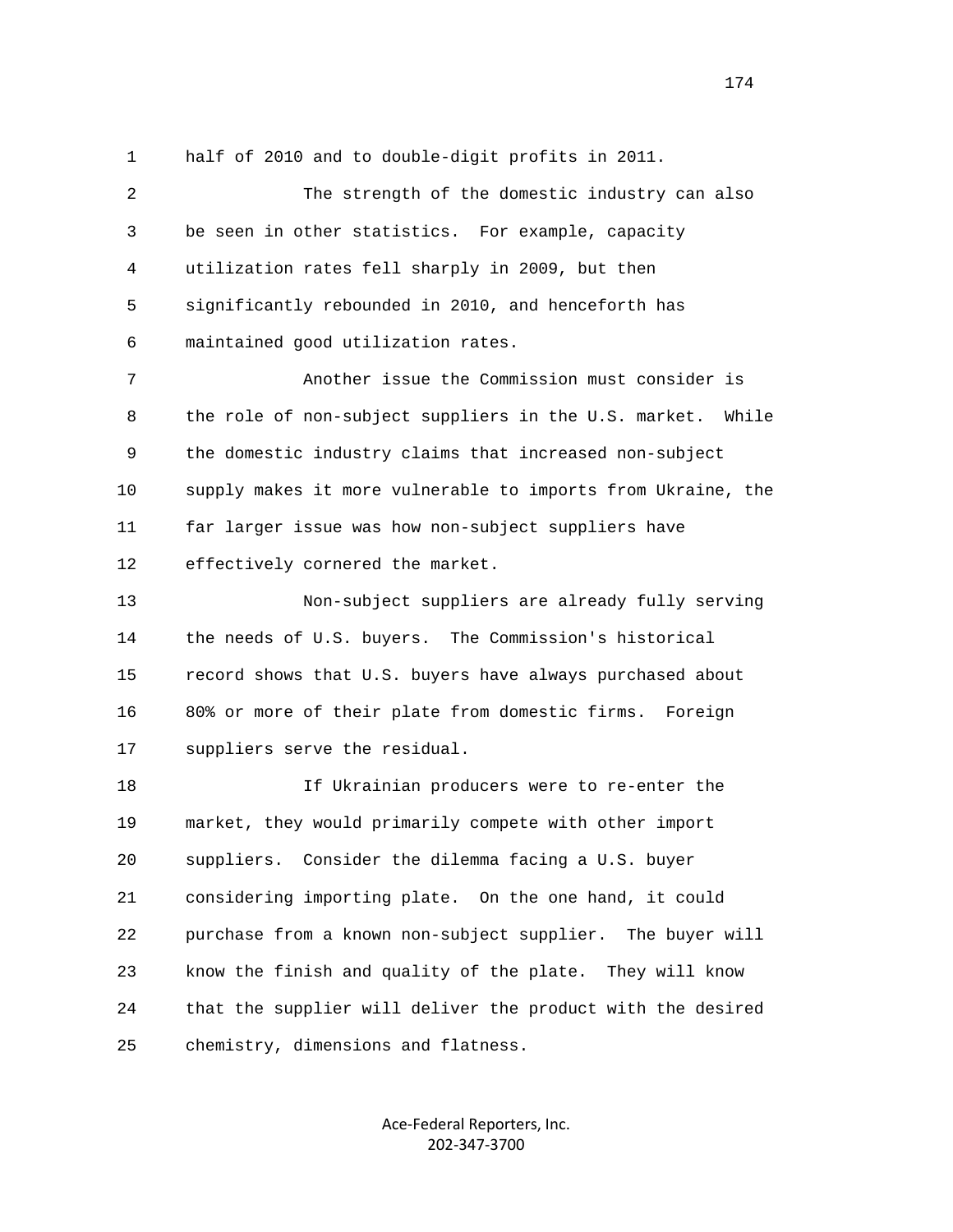1 Equally important, the non-subject supplier will 2 have a reliable delivery schedule. Neither the raw 3 materials, nor the finished product will pass through a war 4 zone.

 5 Now consider the possibility of purchasing from 6 Ukraine. As a threshold matter, the staff report indicates 7 that the quality of Ukraine is below both U.S. plate and 8 non-subject plate. Ukrainian mills are unable to provide 9 many products desired by U.S. customers. This limits the 10 portion of the U.S. market accessible by Ukrainian plate.

 11 Moreover, given the lack of supply over the last 12 five years, many buyers will not have qualified Ukrainian 13 plate for supply. As pressing as the quality concerns are, 14 the uncertainty of supply due to the war is even more 15 difficult.

 16 Can U.S. buyers actually count on the projected 17 delivery window? Will the plate even be produced within the 18 delivery window? If produced, will the plate be held up 19 along the way due to a rail problem, or a problem at a port? 20 I'm not saying the Ukraine will not be able to

 21 produce any plate. I'm saying that the production and 22 delivery challenges confronting Ukrainian mills raise red 23 flags for U.S. buyers. For many, given the availability of 24 U.S. plate and the ready availability of reliable, 25 non-subject supply, many buyers will decide not to gamble on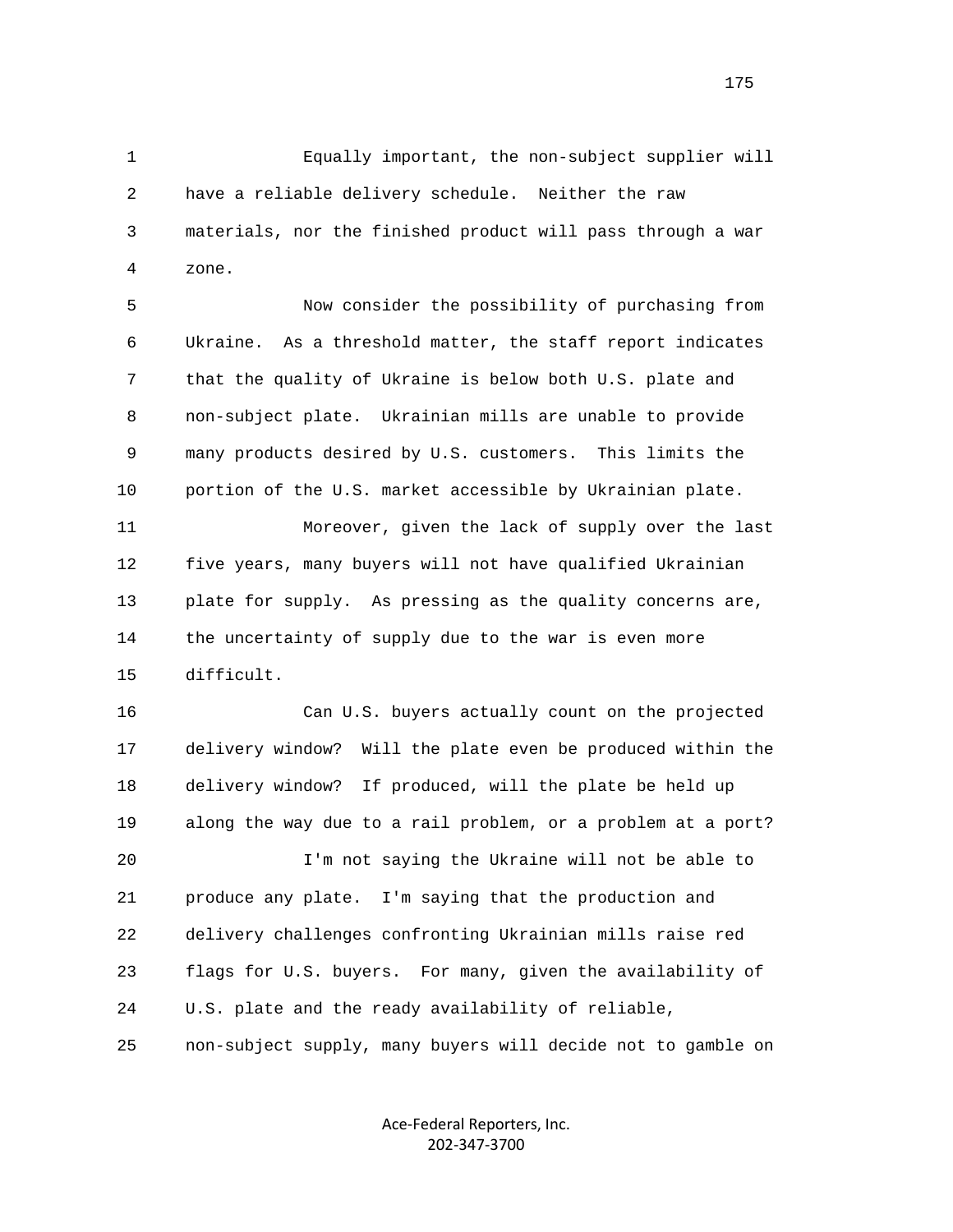1 Ukrainian plate.

| 2  | The final comment I want to note regarding                    |
|----|---------------------------------------------------------------|
| 3  | conditions of competition is that a significant fraction of   |
| 4  | plate imports are purchased by U.S. mills themselves.<br>The  |
| 5  | exact amounts are confidential, but the point is, that U.S.   |
| 6  | mills claim that every ton of imports means lost production   |
| 7  | Their own purchases tell a different story.<br>and jobs.      |
| 8  | The domestic industry is not vulnerable. U.S.                 |
| 9  | industry has restructured and strengthened since the          |
| 10 | original threat determination. The restructuring and merges   |
| 11 | over the last eighteen years have provided previously         |
| 12 | unachievable pricing power for the domestic industry.         |
| 13 | As shown on this chart, the domestic industry's               |
| 14 | many, many complaints about declining pricing does not        |
| 15 | account for declining raw material costs. One facet of the    |
| 16 | industry's success is its major investments designed to make  |
| 17 | its facilities more competitive. ArcelorMittal's new plate    |
| 18 | heat-treating line, SSAB's new heat treat facility, and       |
| 19 | Nucor's new a hundred and twenty thousand ton short-ton       |
| 20 | normalizing line are three noteworthy developments.<br>The    |
| 21 | U.S. mills were far more modern than the Ukrainian mills      |
| 22 | back in 1998, and they are light years ahead now.             |
| 23 | The domestic industry's main claim to                         |
| 24 | vulnerability appears to be the closure of Evraz' Claymont    |
| 25 | mill in Delaware.<br>This claim only makes sense if one knows |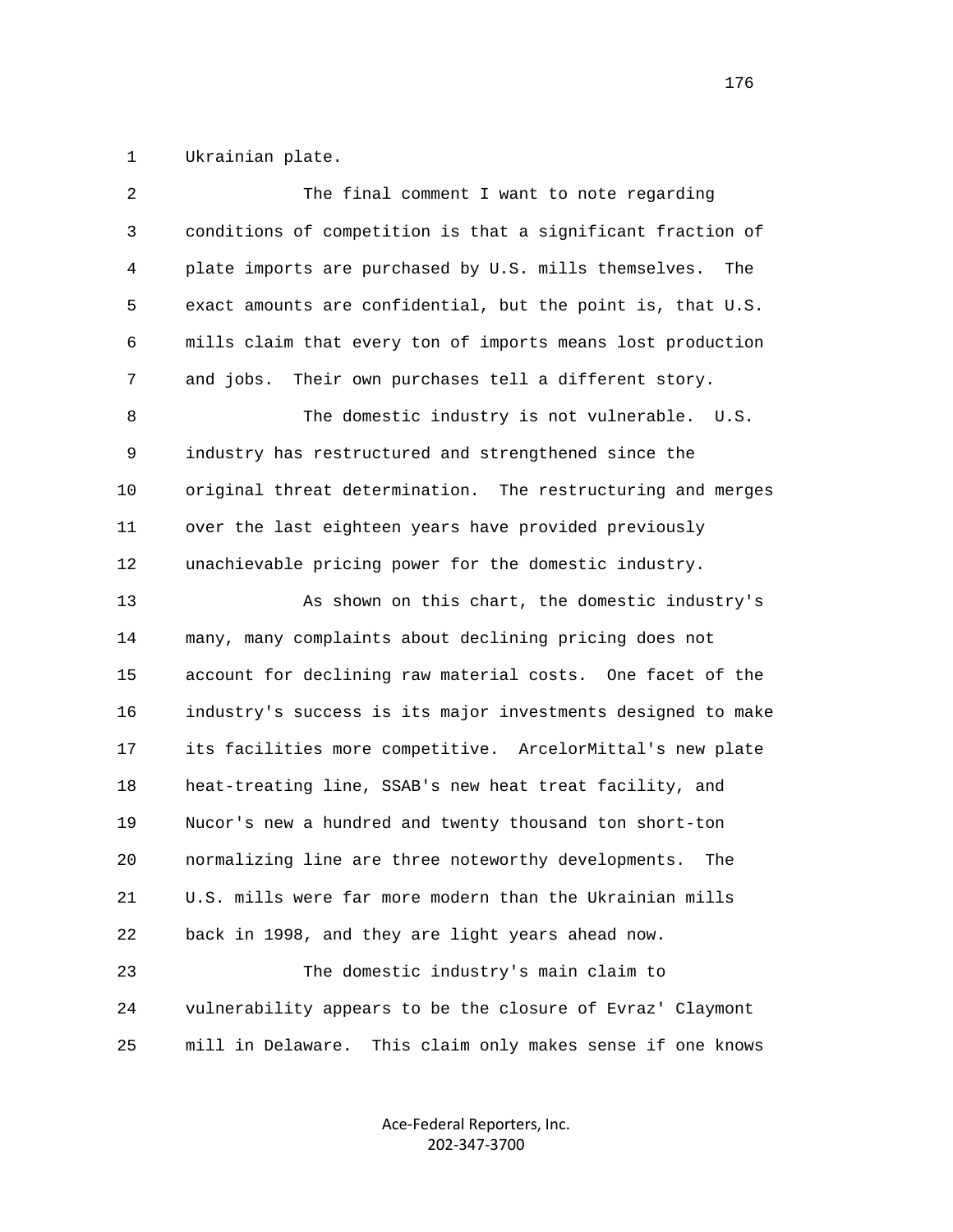1 nothing about that mill.

| 2  | Since Evraz has elected not to participate in                  |
|----|----------------------------------------------------------------|
| 3  | today's hearing, I'll comment on Claymont. The mill was        |
| 4  | built in 1917 in a poor location. It was a high-cost mill      |
| 5  | and was long plagued by environmental problems that continue   |
| 6  | to yield large claims today. In fact, the mill's recent        |
| 7  | financial problems are hardly new. The mill has been           |
| 8  | bankrupt, had numerous owners and was previously shuttered     |
| 9  | multiple times. In fact, Claymont was owned by Chinese         |
| 10 | investors for almost twenty years.                             |
| 11 | At the cusp of the record boom market, a private               |
| 12 | equity firm with no steel making experience bought the mill    |
| 13 | for seventy-four million dollars, then financiers do what      |
| 14 | They extracted as much cash out of the mill as<br>they do.     |
| 15 | they could. During the go-go years preceding the crash, the    |
| 16 | private equity firm issued hundreds of millions of dollars     |
| 17 | in debt, and transferred much of the cash to themselves.       |
| 18 | With the mill burdened by the debt to the tune                 |
| 19 | of four hundred dollars per ton, financiers somehow managed    |
| 20 | to find a buyer, the Russian firm Evraz. Almost immediately    |
| 21 | following the sale, Evraz began marking down the value of      |
| 22 | the assets, and recently closed the mill.<br>In other words, a |
| 23 | poor asset has been shuttered, thereby strengthening the       |
| 24 | U.S. industry.                                                 |
| 25 | The strength of the U.S. industry is also                      |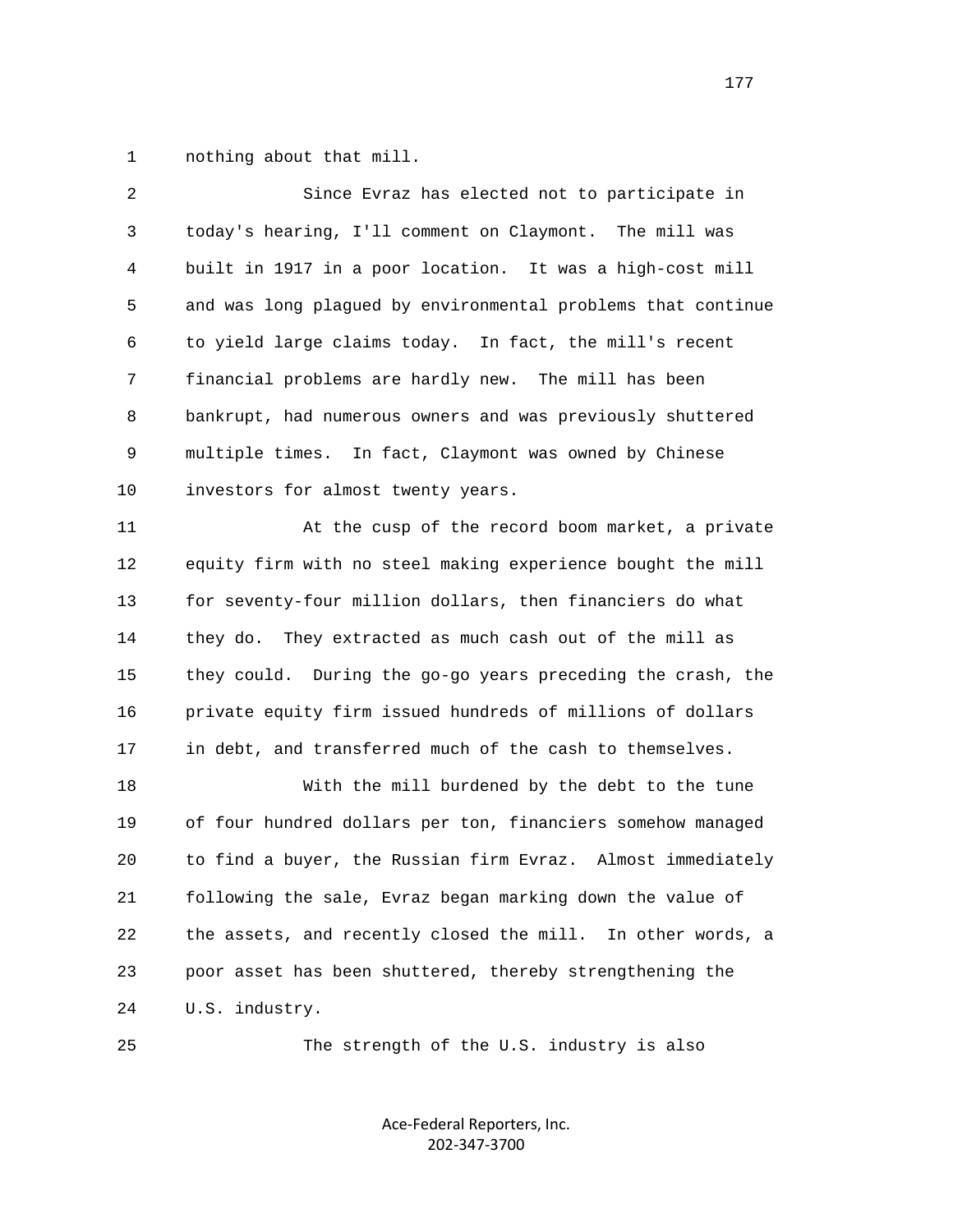1 witnessed in their strong export performance, as documented 2 in the staff report, the domestic industry exports a 3 significant volume of exports at higher prices than on their 4 U.S. sales. These exports are a clear indicator that the 5 domestic industry is internationally competitive.

 6 I also want to draw attention to the U.S. 7 producers' commentary on why they don't export more volumes. 8 U.S. producers identified transportation costs and limited 9 foreign sales and distribution networks as two reasons why 10 they do not export larger volumes. I know that these are 11 the exact same two reasons offered by the Ukrainian 12 producers, why they are really challenged to expand their 13 exports to the U.S. market.

 14 Going forward, the domestic industry is 15 well-placed to successfully compete, both in terms of volume 16 and profitability. This is not the same domestic industry 17 that came before the Commission two decades ago and received 18 an affirmative threat determination.

 19 The old domestic industry had capacity of about 20 nine million short tons. Today's industry has a capacity of 21 more than twelve million short tons. The industry regained 22 its competitiveness by closing inefficient production and 23 investing in new, high-value capacity. Today's domestic 24 industry is well-placed to serve the needs of U.S. customers 25 in a way Ukrainian capacity simply cannot.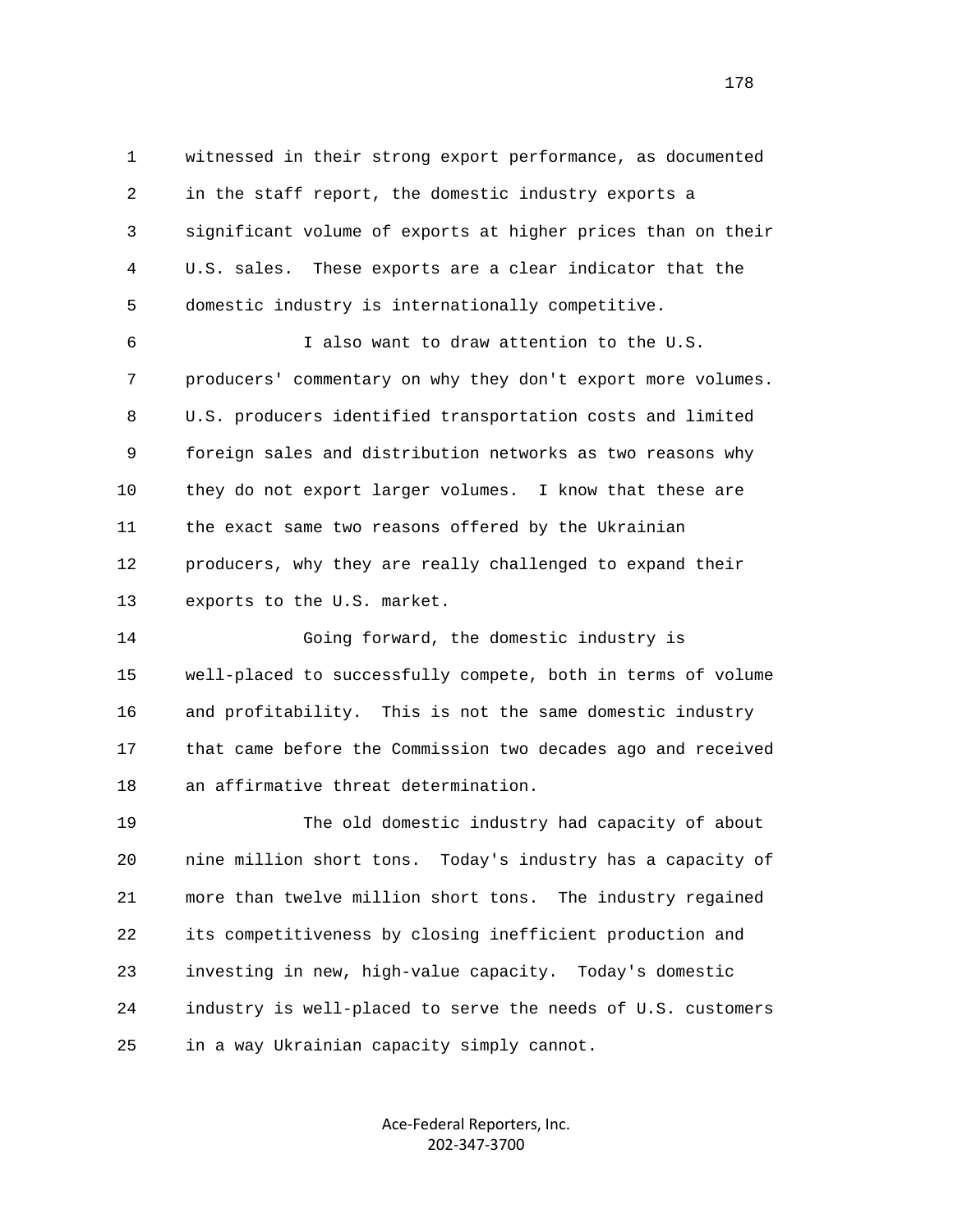1 The U.S. industry has weathered the current 2 moderate downturn well, and its strong and persistent 3 pricing power will enable it to continue to mark up its 4 costs and sell plate at a profit. Thank you.

 5 MR. LEWIS: Thank you, Commissioners. That 6 concludes our direct presentation.

 7 CHAIRMAN BROADBENT: Thank you. I want to thank 8 all the witnesses for coming today. We very much appreciate 9 your participation and for taking time away from your work. 10 This afternoon, we will begin our questioning with Vice 11 Chairman Pinkert.

 12 VICE CHAIRMAN PINKERT: Thank you, Madam Chairman 13 and I want to thank all of you for being here. I want to 14 express my sympathy, Ms. Romanova, to the people of Ukraine, 15 the workers of your company. I understand that a lot of the 16 questions this afternoon will be technical but I also want 17 to recognize the human dimension of it.

 18 MS. ROMANOVA: Thank you, Vice Chairman. 19 VICE CHAIRMAN PINKERT: Beginning with you, Mr. 20 Prusa, I know that you testified that the Domestic Industry 21 has achieved healthy capacity utilization but when I look at 22 the persistence of unused capacity in the United States on 23 the Domestic Industry side, I wonder what explains that, 24 particularly in the period for example, the boom period that 25 you talked about of 2008. Why is there a significant amount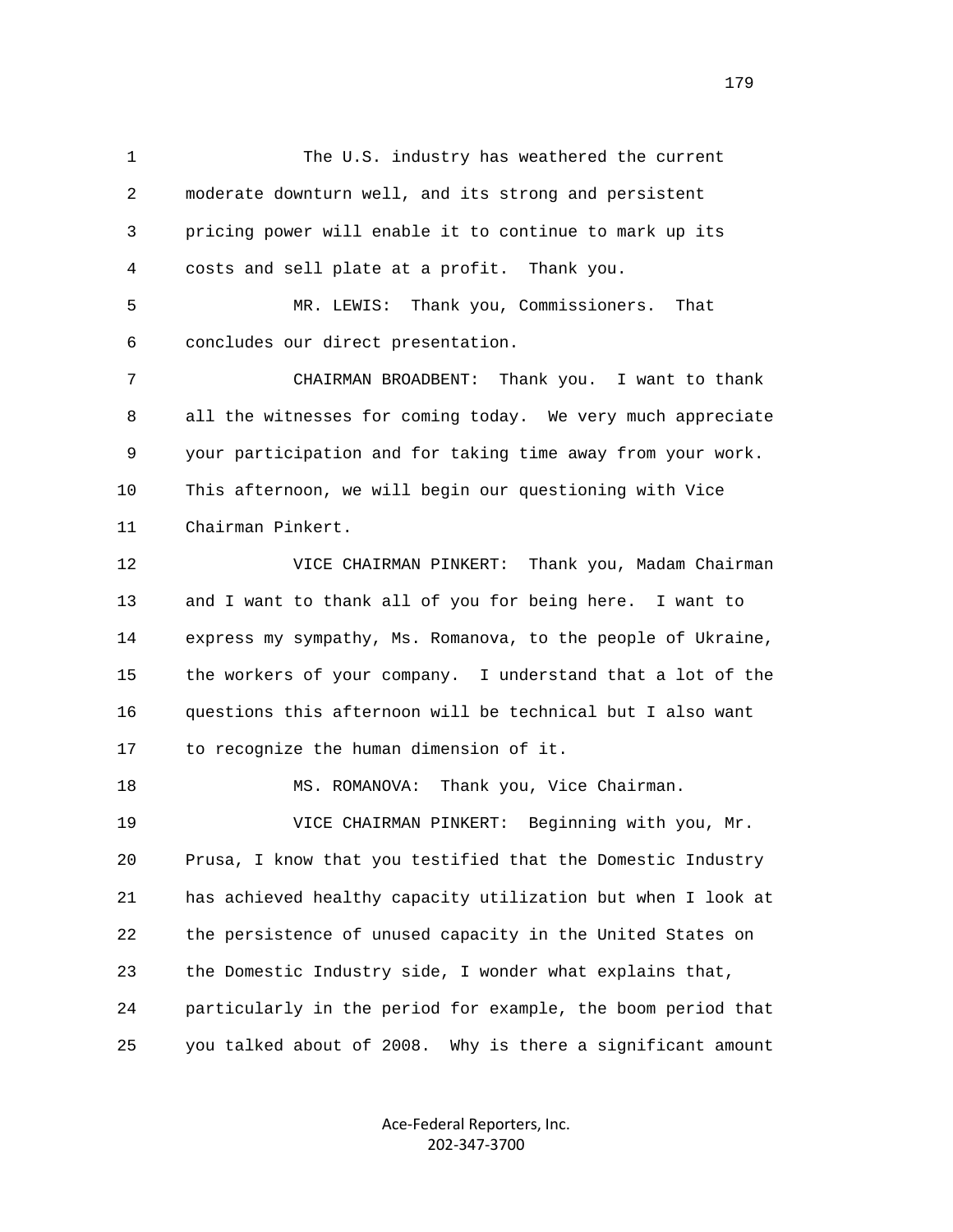1 of unused capacity?

| 2  | MR. PRUSA: I know you address that to them and               |
|----|--------------------------------------------------------------|
| 3  | we didn't get a very good answer this morning trying to      |
| 4  | figure it out. It appears to be that they report a nominal   |
| 5  | capacity that far exceeds the amount of plate that would     |
| 6  | ever go to the plate mill. So any time the U.S. plate mills  |
| 7  | could have achieved ninety-five percent capacity             |
| 8  | utilization, it was in 2006, 2007 and the first half of 2008 |
| 9  | but they didn't. They were being throttled by not receiving  |
| 10 | the raw materials to make the plate. So for all intents and  |
| 11 | purposes, their capacity is some nominal capacity that       |
| 12 | simply can't ever be achieved because they don't get the     |
| 13 | materials to make the plate so they can't ever achieve high  |
| 14 | capacity.                                                    |

 15 MR. STOEL: Mr. Pinkert, Jonathan Stoel for the 16 record. This is a question that we've looked at and I think 17 Dr. Prusa mentioned it from Metinvest. Well I think that 18 there's a difference between nominal capacity and actual 19 capacity and the Commission's question is obviously trying 20 to get to that but I think in this particular product it's 21 very difficult to ascertain.

 22 I think the Domestic Industry, if I understood 23 them this morning, offered one possible explanation, which 24 is they can make different products on the same product line 25 so your nominal capacity might be yes, you could absolutely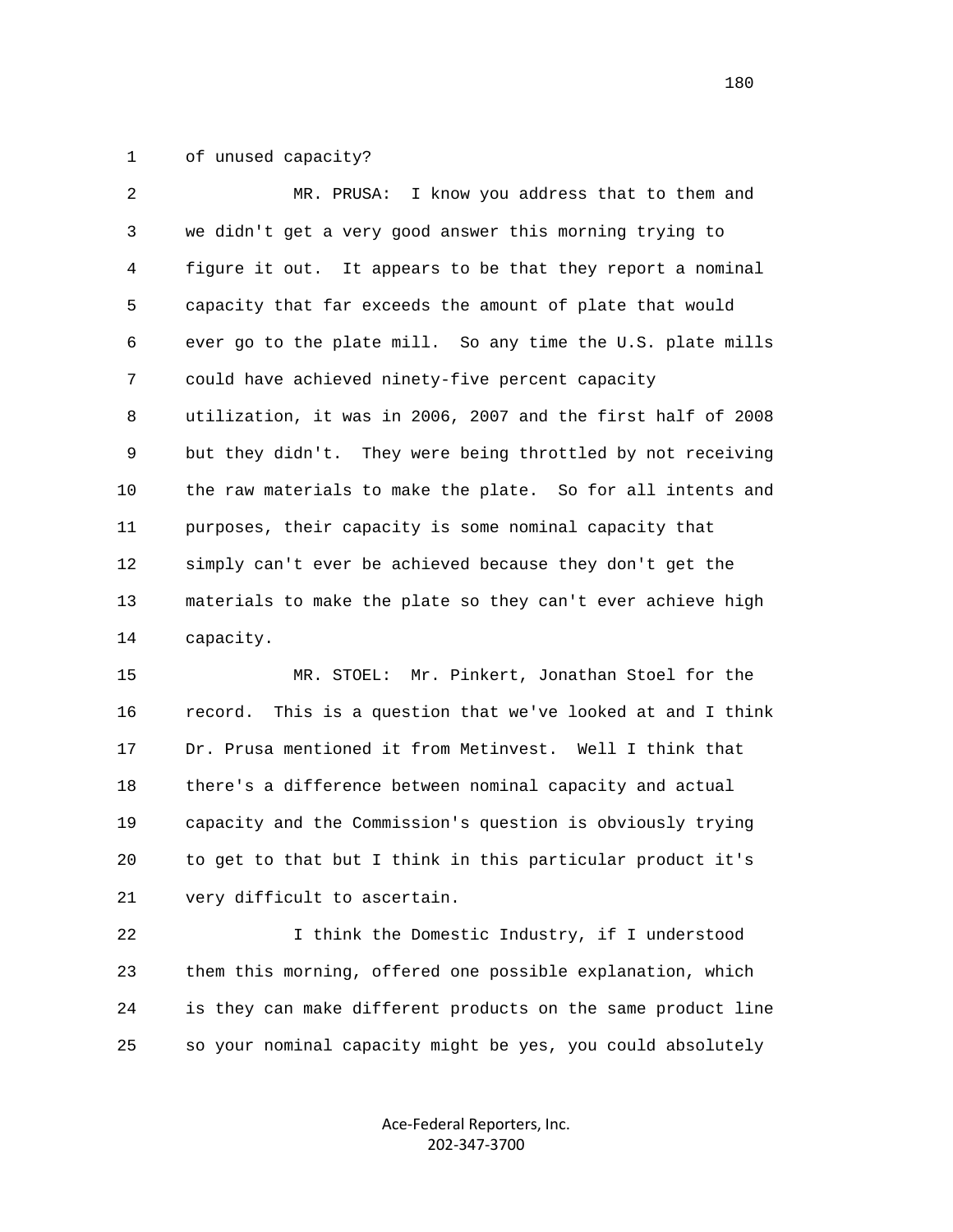1 make perhaps twelve million if that's all you were doing but 2 you don't ever do that. You're doing a number of different 3 products on the same machinery, or at least the same mill 4 and so you're never going to reach one hundred percent 5 capacity utilization, at least that's what the data seems to 6 suggest.

 7 VICE CHAIRMAN PINKERT: Thank you, that's helpful 8 and you may want to comment on whatever the Domestic 9 Industry puts in post-hearing on this particular issue. 10 Now, I know that there was testimony in this panel about the 11 shipping costs, in particular whether that eliminates any 12 price incentive to ship shipments from the European Market 13 to the United States Market, but generally speaking, is 14 there in fact a price incentive to ship from Europe to the 15 United States when you're shipping exports?

 16 MR. LEWIS: Commissioner, Craig Lewis from Hogan 17 Lovells. I think I'd prefer to ask my witness, Yuri 18 Shvestov to answer that but I would like to make one brief 19 comment on the transportation costs that I think he could 20 elaborate on, which is that I don't think the figures you 21 were shown by Petitioners this morning take into account the 22 full transportation cost picture, specifically left out of 23 that picture are transportation from the mill to the port of 24 exportation particularly given the circumstances in the east 25 of the Ukraine. There's been some elaborate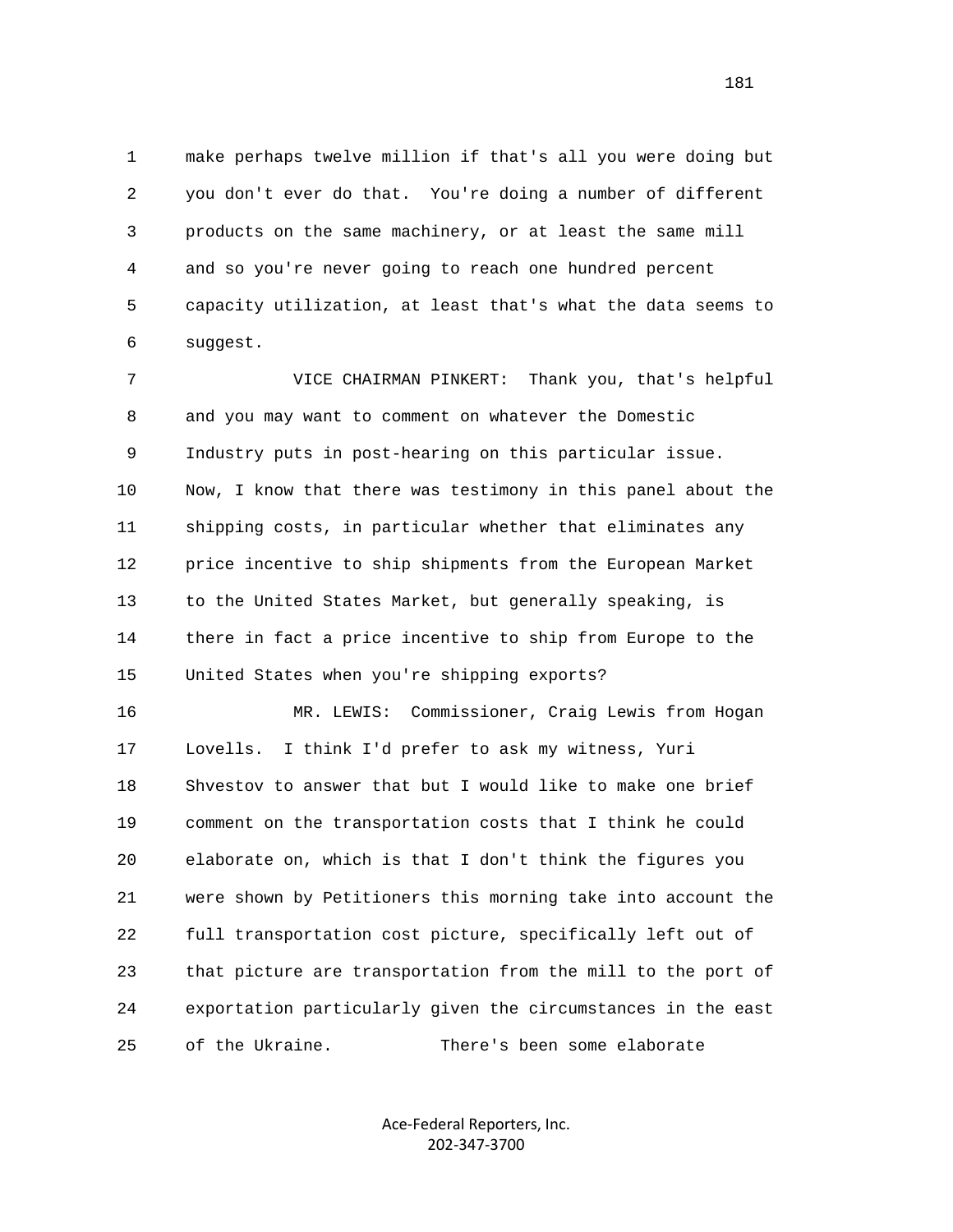1 requirements to sort of ship around normal shipping channels 2 which adds to the cost as well, but I would refer it to Mr. 3 Shvestov. He knows the details of that.

 4 MR. SHUESTOV: Vice Chairman Pinkert, I am Yuriy 5 Shvestov from Metinvest. Of course, our logistic cost of 6 shipment to Europe is more advantageous and therefore we 7 consider the European Market as our major market for our 8 export sales. As for shipments to the United States, it 9 depends on the type of product. It was a discussion of is 10 it possible to call a product a commodity plate. It's 11 questionable.

12 I would say there is a very well admitted of the 13 market term as commercial plate. For commercial plate in 14 most cases it's not. The higher cost of shipping to the 15 United States making our sales of commercial plates 16 disadvantageous. For higher value plates, where we have 17 higher margin, yes we can find a room for margin and we can 18 consider shipments of this product to the United States, 19 even if there is a high logistical cost are attractive for 20 us.

 21 VICE CHAIRMAN PINKERT: Thank you. Now, I heard 22 the testimony about Metinvest and wire rod and the reaction 23 to the revocation of the order but you also heard testimony 24 this morning about how in general wire rod shipments to the 25 United States, post-revocation increased substantially. So

> Ace‐Federal Reporters, Inc. 202‐347‐3700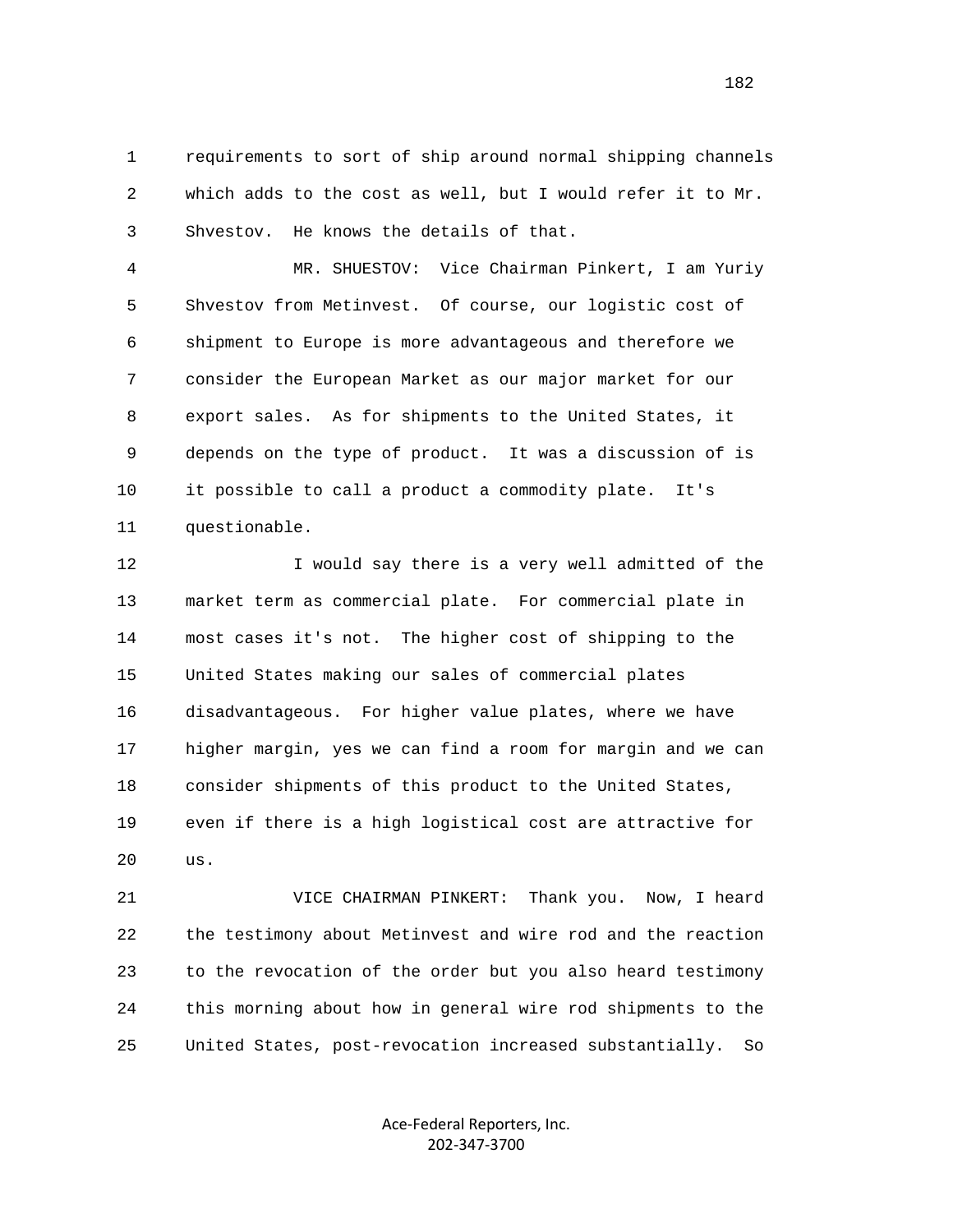1 can you help me to get this whole picture in context? 2 MR. LEWIS: Yes, this is Craig Lewis again and 3 again I'll invite Yuriy possibly to elaborate on that. But 4 what you heard from Mr. Shvestov's testimony is that 5 Metinvest, who stood before the Commission for the wire rod 6 Sunset Review, projected twenty thousand tons per year and 7 it is a fact that they've actually shipped a little more 8 than half of that, eleven thousand tons. So the answer to 9 your question is where's the rest of that coming from? We 10 don't know for a fact because we don't have that, we're not 11 the ones that shipped it, we being Metinvest, but we do 12 understand ironically with the folks that are behind me here 13 today that ArcelorMittal Credere is the other major wire rod 14 producer and I think putting two and two together, if it's 15 not coming from Metinvest that implies it's coming from 16 ArcelorMittal.

 17 VICE CHAIRMAN PINKERT: Thank you for that answer 18 and of course the other side may wish to comment on that in 19 post-hearing. Did you have -- somebody else?

 20 MR. LEWIS: I might just have one other sort of 21 follow on point to that too. Just to draw a contrast 22 between wire rod and this case. Whereas there is a supplier 23 in the wings, ArcelorMittal, oddly enough, ironically enough 24 and for wire rod. That is not true in the case of plate, 25 which is the issue before the Commission here. What you've

> Ace‐Federal Reporters, Inc. 202‐347‐3700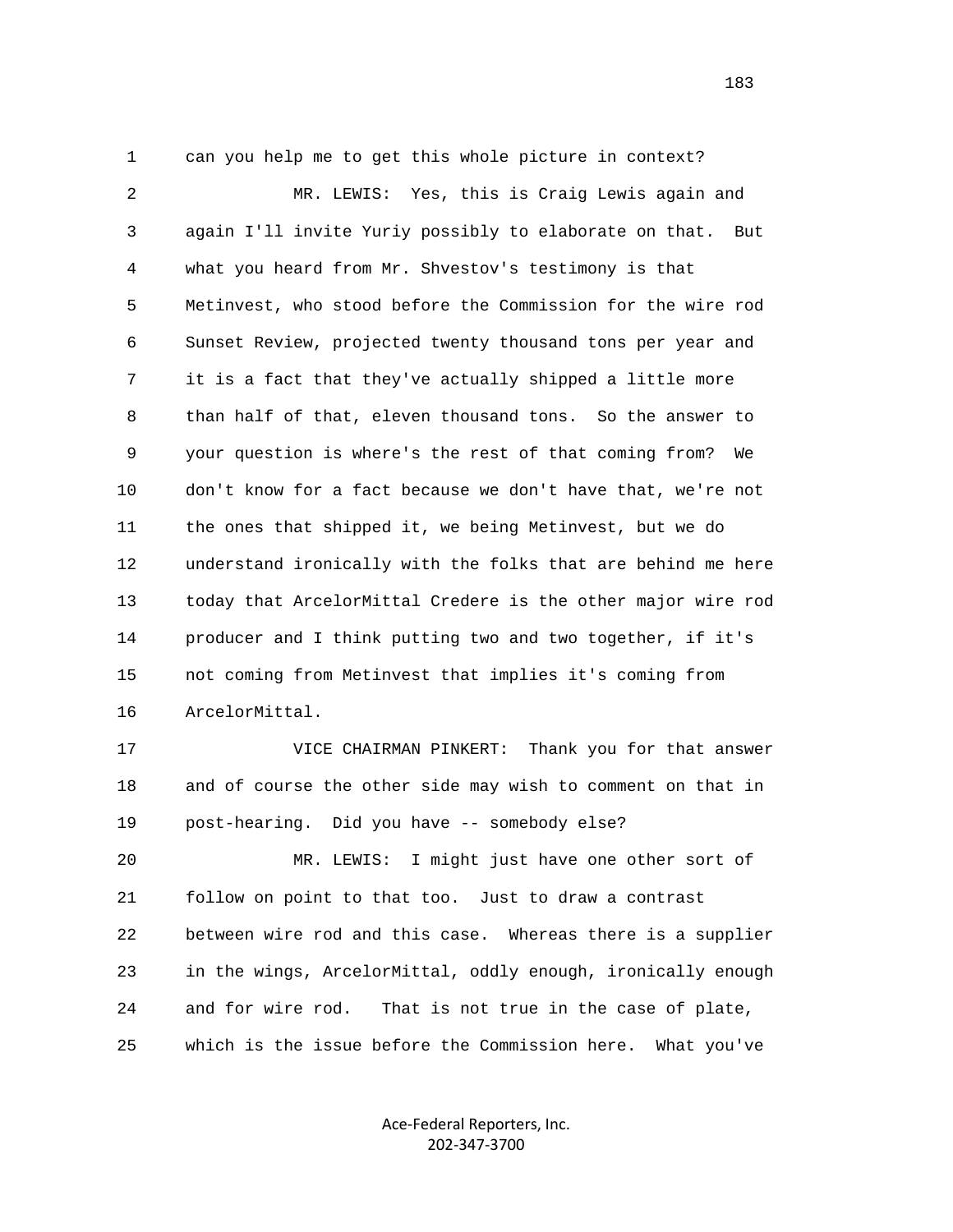1 got, and I think we've laid that out very clearly and in 2 detail, the only viable source of plate to the United States 3 would be Metinvest mills and even within that really only 4 the Azoustal Mill.

 5 So it's not a situation where there's capacity 6 waiting in the wings as apparently ArcelorMittal did to 7 exploit a situation that Metinvest, true to its word did not 8 exploit.

 9 VICE CHAIRMAN PINKERT: Thank you. Now turning 10 back to the subject product, not wire rod. If you look at 11 the staff report there appears to have been an increase in 12 exports from the Ukraine to the United States between 2012 13 and 2014. In light of all the turmoil that we've heard 14 about today and we've heard about through other sources as 15 well, what's the explanation for that increase?

 16 MR. LEWIS: Well, I guess I'll begin again on 17 that one. Just to be clear, it's not been our position that 18 the war has eliminated the ability to produce plate or to 19 export plate. There is still obviously both the capability 20 and the fact of exports that is still the case. Our point 21 is that there is significant restraining factors, and I 22 think your question is related specifically to shipments to 23 Europe right?

 24 VICE CHAIRMAN PINKERT: Exports generally from 25 the Ukraine.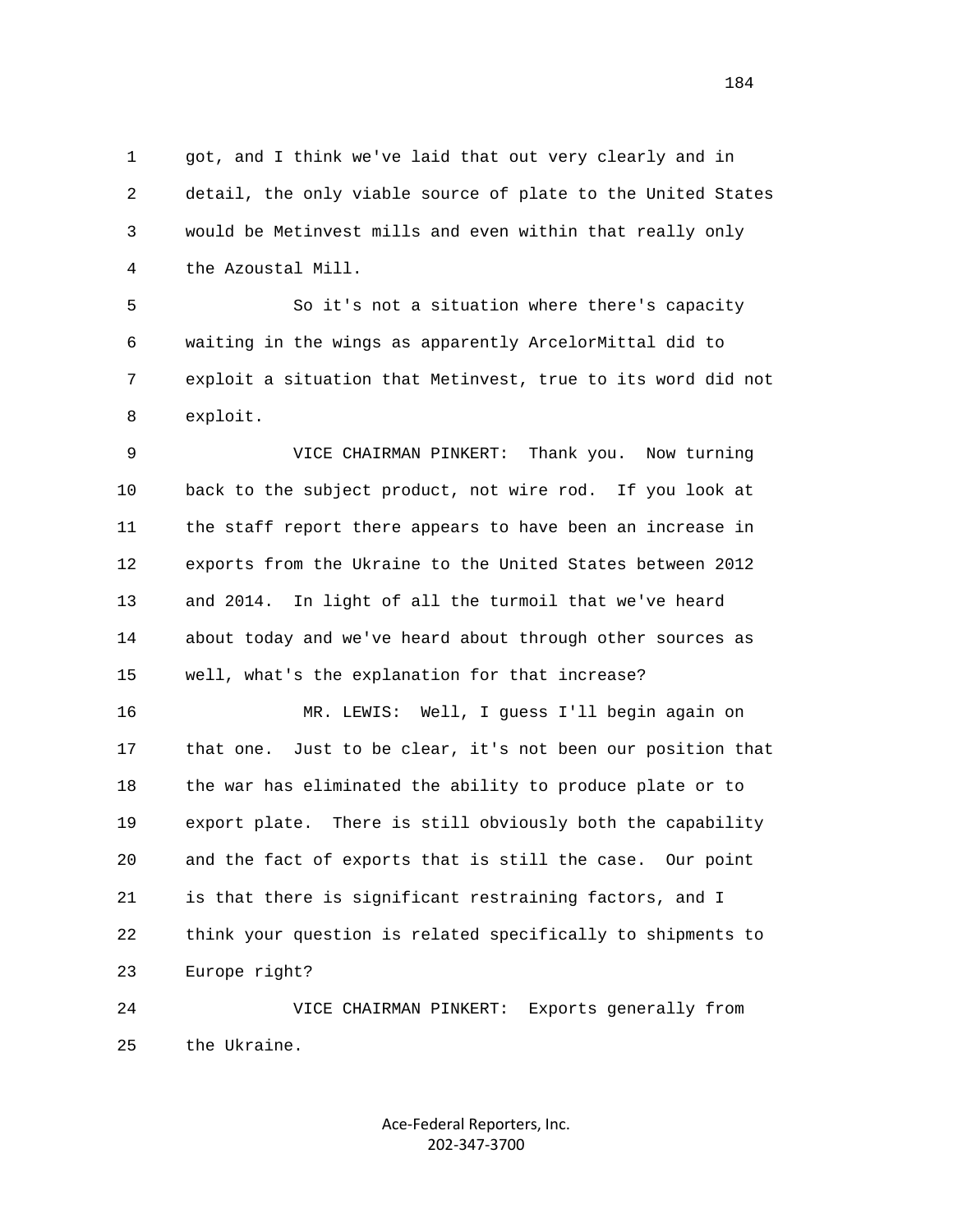1 MR. LEWIS: And I think we're talking Europe when 2 we're talking exports generally because, and I think the 3 answer there is the issues that Mr. Shvestov pointed to. 4 It's that, that's their natural market. That's where they 5 have a logistical advantage and that's where they also have 6 a product advantage in that their product is better accepted 7 by customers, better known in that market and where they 8 also have a distribution network, which they are completely 9 lacking in the United States.

 10 I think all those factors explain why Europe and 11 in answer to what your actual questions was, why ability to 12 produce at all. We're not saying it was completely 13 eliminated but I think Ms. Romanova pointed out that even 14 with the ability to continue production in exports, the 15 actual overall production figures are really substantially 16 down overall in Ukraine and that's just a fact reflected in 17 the questionnaire responses. I don't know if anybody else 18 wanted to add to that.

 19 VICE CHAIRMAN PINKERT: Thank you. Thank you 20 Madam Chairman.

21 CHAIRMAN BROADBENT: Mr. Williamson.

 22 CHAIRMAN WILLIAMSON: Thank you. I do want to 23 express my appreciation to the witnesses who are coming 24 today for coming so far. I forgot who it was who talked 25 about that one reason why the Ukraine wouldn't be exporting

> Ace‐Federal Reporters, Inc. 202‐347‐3700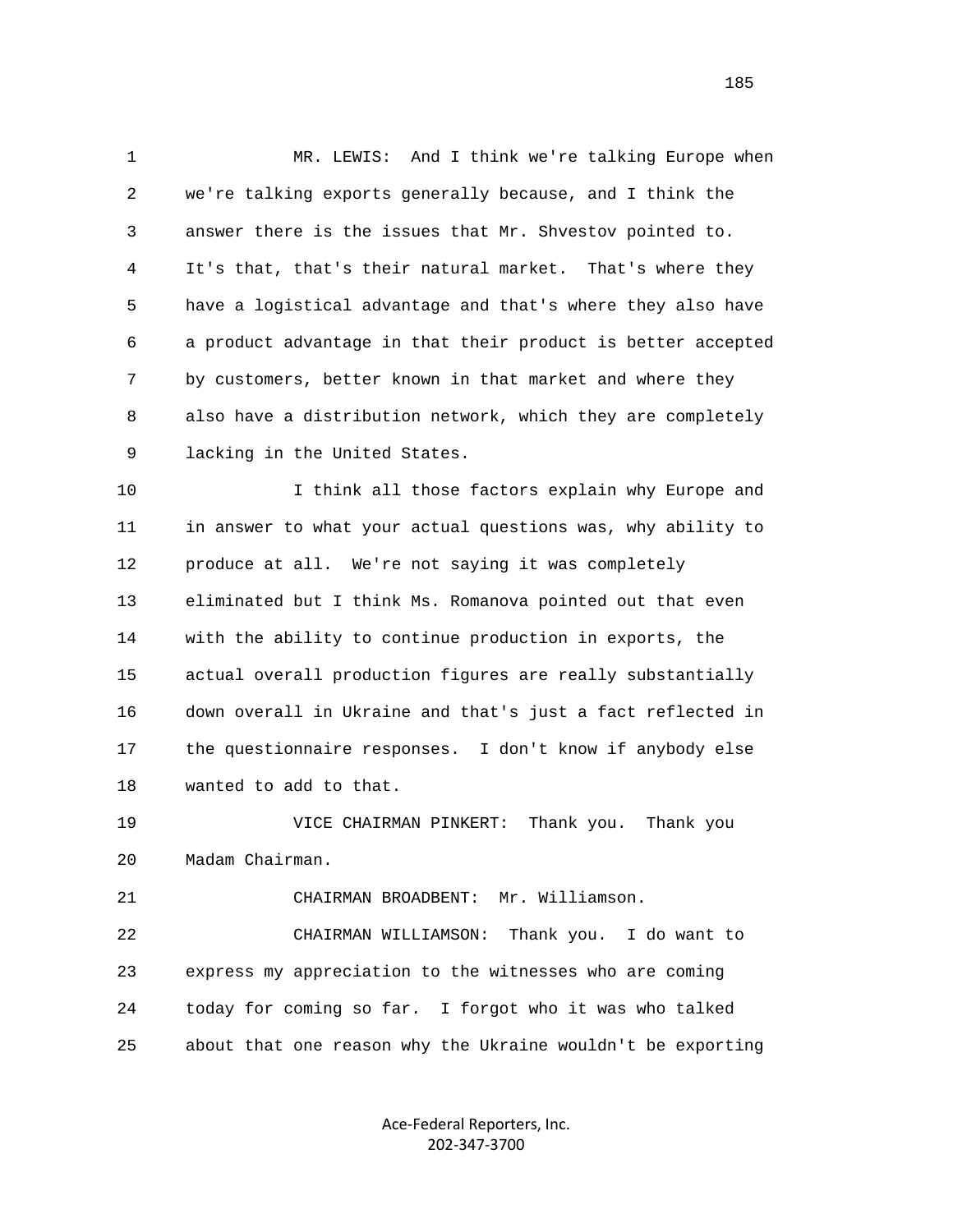1 much to the U.S. is the demand in the U.S. for what is the 2 one-half ASTM6 steel custom plate. What is your estimate of 3 the size of that market? What percentage of U.S. 4 Consumption does that represent? 5 MR. SHVESTOV: Chairman Williamson, Yuriy 6 Shvestov from Metinvest. The plate market I know in the 7 United States, all our customers buy half A6 tolerance for 8 steel plates. We can provide post-hearing evidence of all 9 our contracted. Basically, our customers, if we cannot 10 sell/provide half A6 tolerance, American customers will not 11 buy our product. I was really surprised to hear testimony 12 today of Petitioner's say it's a very small market. 13 So basically, this is the market I know. I don't 14 know if they do not meet the standard we have a claim. 15 Size-wise, while we do not go to every corner of U.S. Market 16 to every consumer, especially -- for obvious reasons, but as 17 I say, we see an opportunity to serve this market at this 18 current condition up to twenty-five thousand tons a year. 19 That's how I see the current condition. 20 CHAIRMAN WILLIAMSON: Okay. 21 MR. SHVESTOV: How many other customers may 22 require? I don't know these customers. 23 CHAIRMAN WILLIAMSON: Post-hearing if you could 24 provide some type of documentation to support that and I 25 also invite the petitioners to provide some documentation to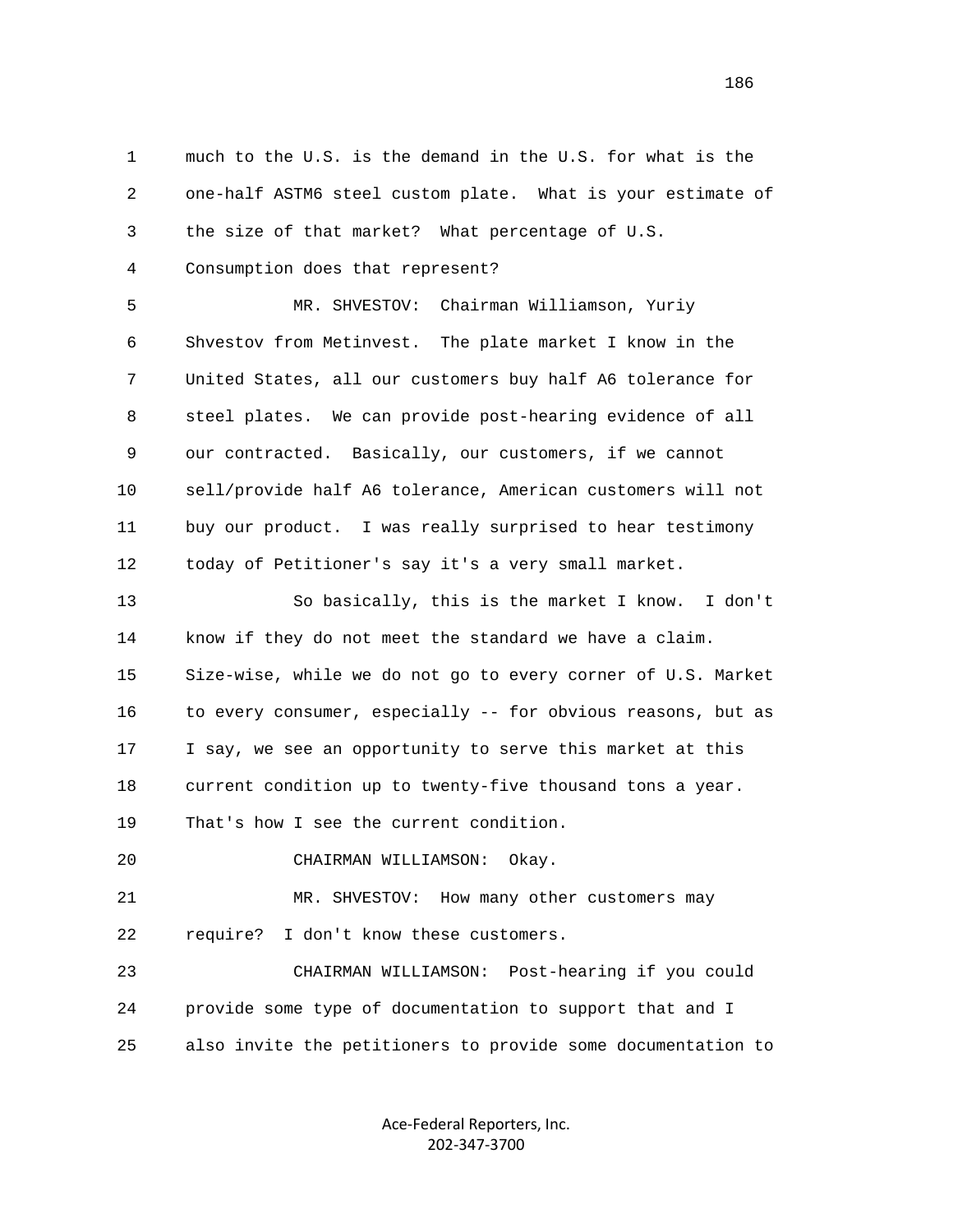1 support their statements this morning about the size of that 2 market.

 3 MR. LEWIS: We will do that Commissioner. 4 CHAIRMAN WILLIAMSON: Okay, thank you. In your 5 post-hearing brief on page six, you assert that there were 6 times during the review in which U.S. Market prices exceeded 7 the normal value established under the suspension agreement. 8 You assert that during these time periods, Ukrainian 9 producers have effectively had, unrestricted access to the 10 U.S. Market. So could you provide the Commission with any 11 data you have that would support the assertion that the U.S. 12 Market prices exceeded the normal value under the suspension 13 agreement? If the information is confidential, of course 14 you can do it post-hearing.

 15 MR. LEWIS: Commissioner Williamson, if I could 16 respond to that. Of course we will be happy to provide that 17 but one think I wanted to point out and I think you heard 18 fairly accurately from Petitioners the way the suspension 19 agreement works. It's prohibited to sell above normal 20 value.

 21 CHAIRMAN WILLIAMSON: Prohibited to sell above or 22 below? 23 MR. LEWIS: I'm sorry? Did I say above? 24 CHAIRMAN WILLIAMSON: Yes, thanks.

25 MR. LEWIS: I think I need a cup of coffee.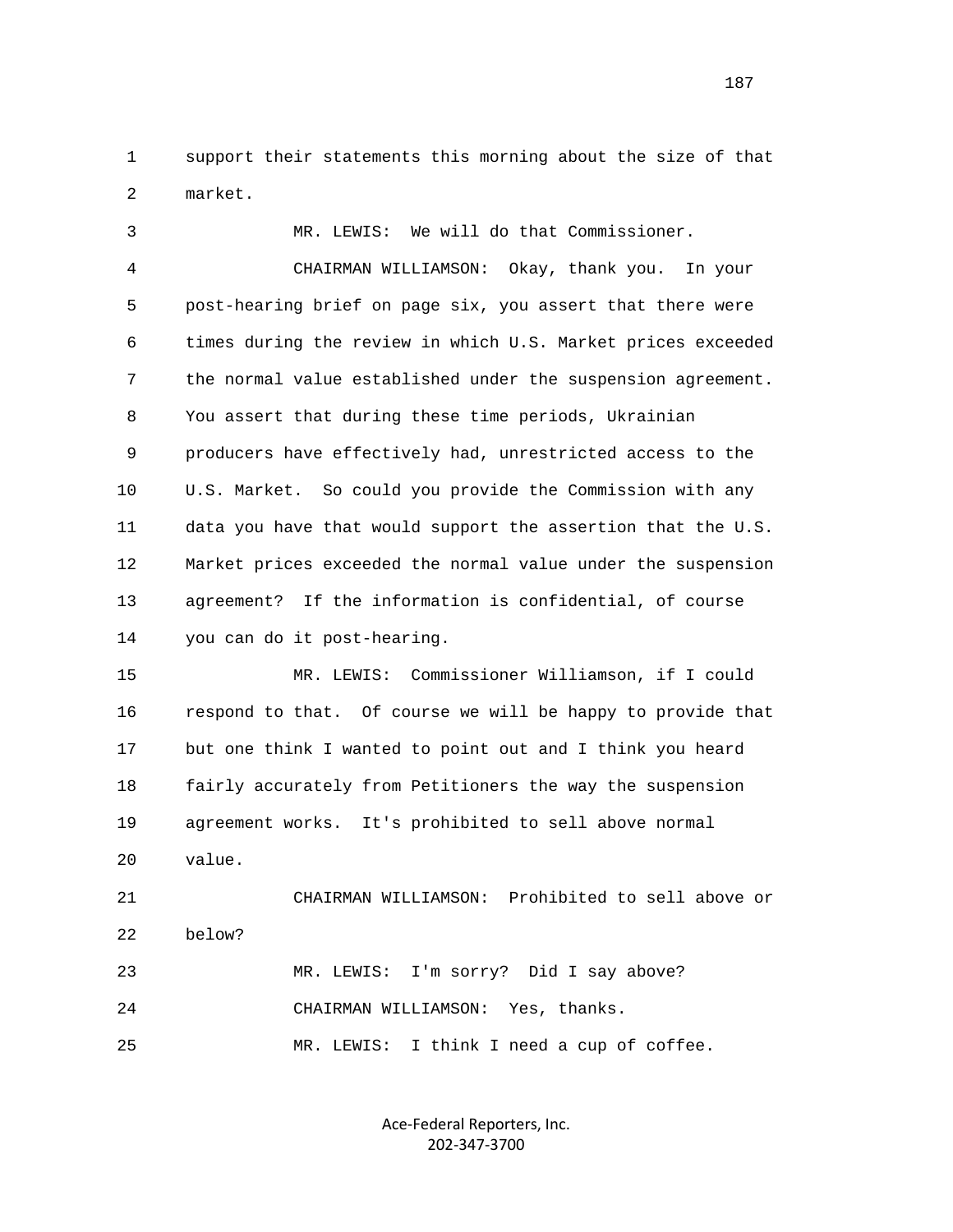1 CHAIRMAN WILLIAMSON: Okay.

 2 MR. LEWIS. So any time you're seeing any imports 3 in the U.S. Market by definition they're above normal value. 4 That doesn't mean they're necessarily above market prices 5 but I think it stands to reason you're not able to sell if 6 you're not at market prices. But we're happy to supply the 7 data backing that up.

 8 CHAIRMAN WILLIAMSON: Thank you. Appreciate 9 that. Total of 4-18 of the Staff Report indicates that U.S. 10 prices had been consistently significantly higher than EU 11 prices since 2012. Would these kind of prices enable the 12 Ukrainian Producers to sell plate profitably to the U.S. 13 Market even with somewhat higher transportation cost to the 14 U.S. Market? I think there was some reference to that. 15 MR. SHVESTOV: Commissioner Williamson. Yes,

 16 they already said, for the higher value-added products we do 17 see this opportunity for commercial quality it will be hard 18 for us to see the market.

 19 CHAIRMAN WILLIAMSON: That leaves me to ask you 20 what your estimate of the U.S. Market for the higher 21 value-added products. How significant is that market? That 22 you want to address in post-hearing.

 23 MR. SHVESTOV: We will provide in post-hearing. 24 CHAIRMAN WILLIAMSON: You can see why I'm getting 25 at that question. You're saying for the, shall we say run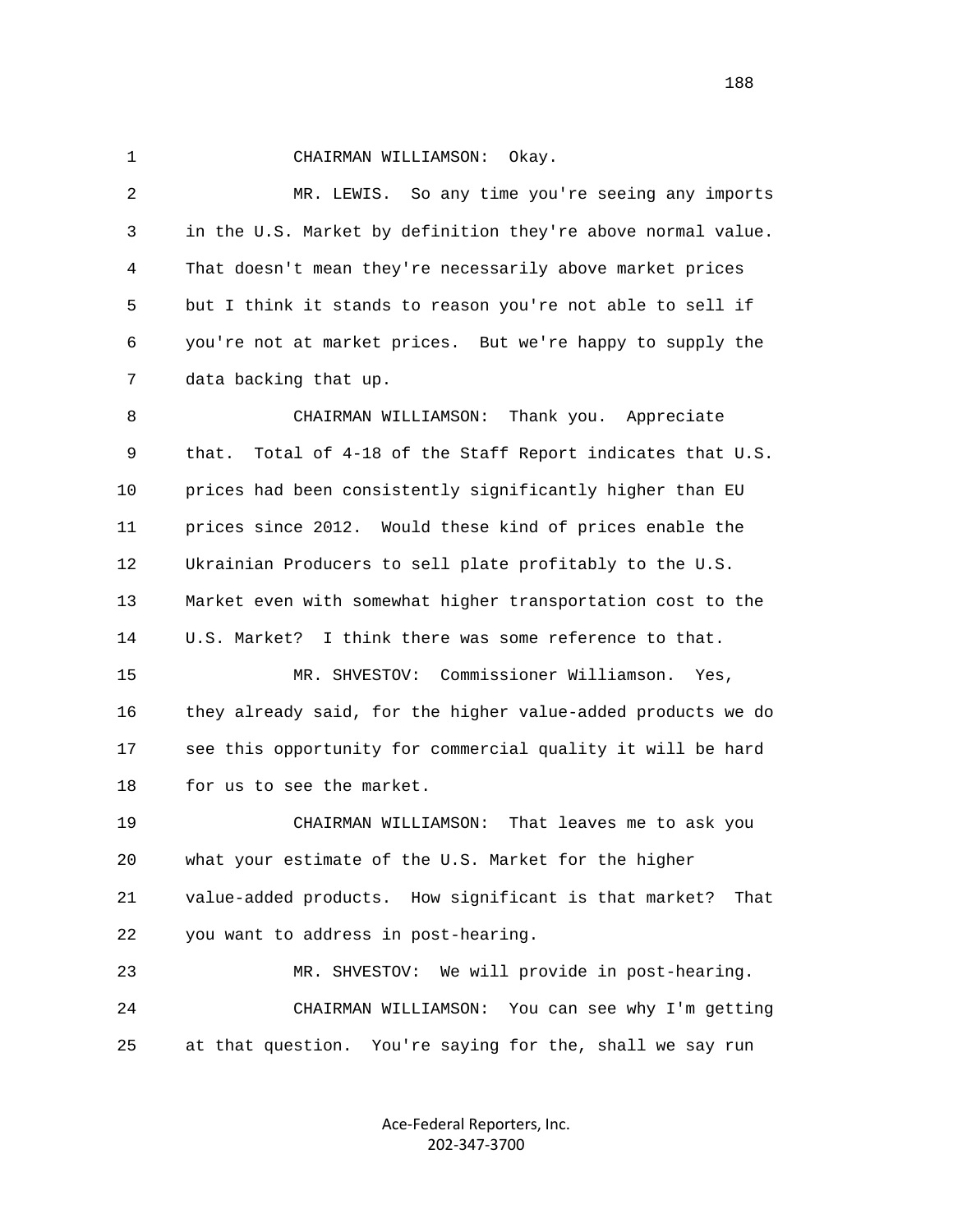1 of the mill, the commodity grade would not be able to, it 2 still would not be attractive to sell in the U.S. Market? 3 Even with the higher U.S. Market prices.

 4 MR. SHVESTOV: Yes, at the current market 5 conditions, that's correct. It would be not coming in 6 first. Also, one of the highest, one of the main reasons 7 for that is the high logistical cost.

 8 CHAIRMAN WILLIAMSON: Okay, and I guess you 9 already addressed, I, guess the higher cost that you said 10 would add shipping to it.

 11 MR. SHVESTOV: Yes, our mills are located in 12 Mariupol and to ship to United States we have to ship from 13 Deplexi Port. Metinvest used to own and operate Blexiport 14 in Crimea, which is not in our possession anymore and you 15 know why, so we have to ship, any goods we ship to the 16 United States we have to ship to the Bolexi Port. The cost 17 of shipping by rail to Odessa is higher for us versus the 18 shipment to Mariupol Port for Mariupol Mill, for 19 forty/forty-five dollars. That's not even considering the 20 higher ocean freight cost versus to sea-freight cost when we 21 ship from Mariupol to Bulgaria, Greece, Romania, or Italy. 22 CHAIRMAN WILLIAMSON: Why, because that's all by 23 rail and there's no transfer? 24 MR. SHVESTOV: Well, two types of cost. One is

25 railway because when we ship to those European countries I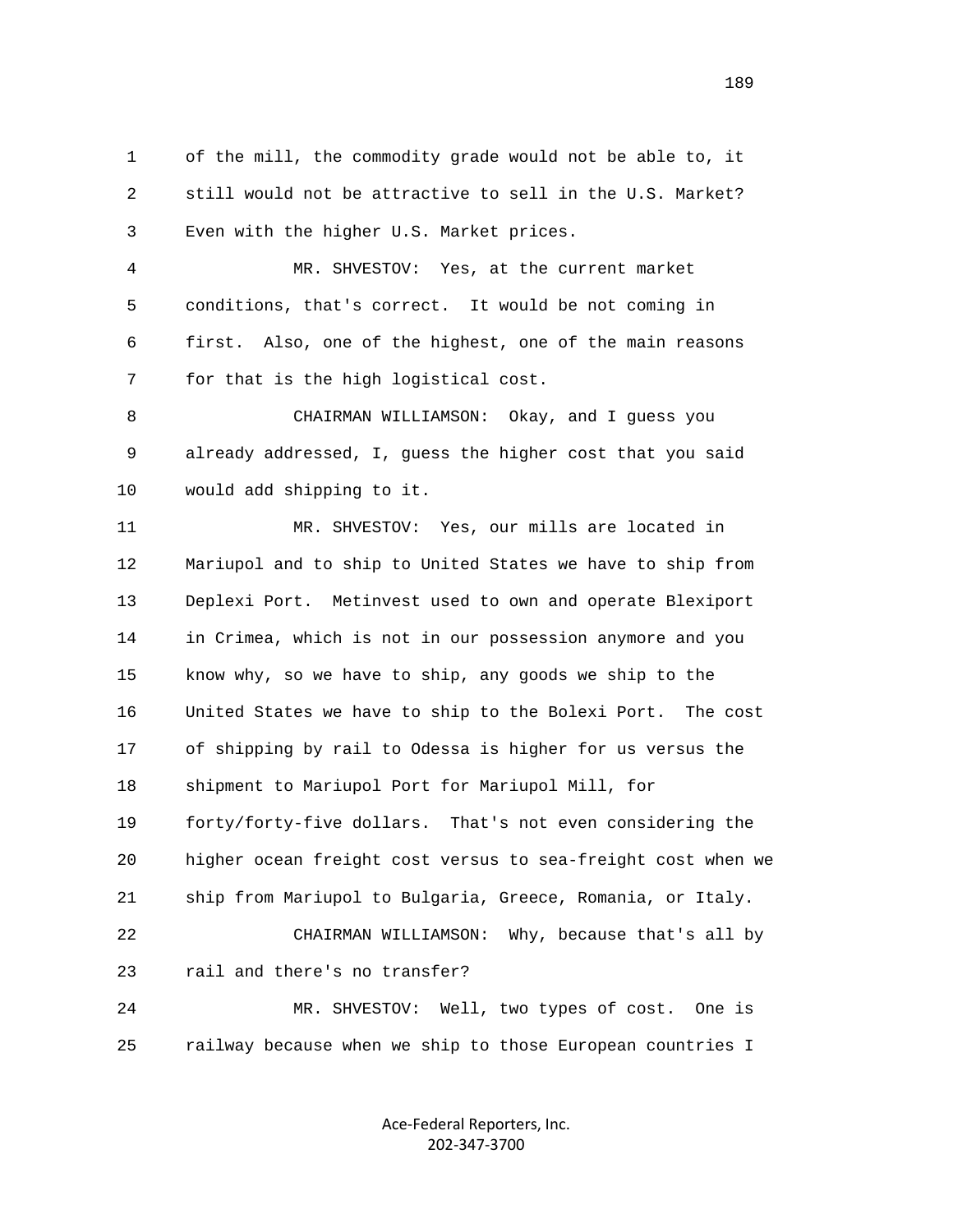1 just mentioned by sea, we ship from Mariupal but don't have 2 to rail to Odessa because Mariupal is a shallow port but 3 it's capable to accept smaller vessel which we can use for 4 shipments to Europe. For ocean shipments, we have to find a 5 bigger vessel because smaller vessels simply do not cross 6 the Atlantic.

 7 We find cargo is based on we wait for this vessel 8 for longer time that we would wait for shipments for Europe. 9 The latest practice shows that vessels to the United States, 10 because no one has full cargo for the full vessel to the 11 United States, it has to be a combination of zero cargo on 12 this. Recent couple years' practice shows it takes about 13 roughly thirty-five to forty-five days, every thirty-five to 14 forty-five days to have vessels available for shipments that 15 are destined to the United States. It extends the lead 16 time.

 17 CHAIRMAN WILLIAMSON: Now, you have significant 18 markets I think in the Far East and in the Middle East, how 19 do you compete with say the Chinese Product in those areas, 20 because I assume those have to go out of Odessa too. Is 21 that correct?

 22 MR. SHVESTOV: Yes, that is correct. Shipments 23 from Odessa. I would probably ask to have the opportunity 24 to answer this question in post-hearing because I'm involved 25 in South and North America. I would need to consult with my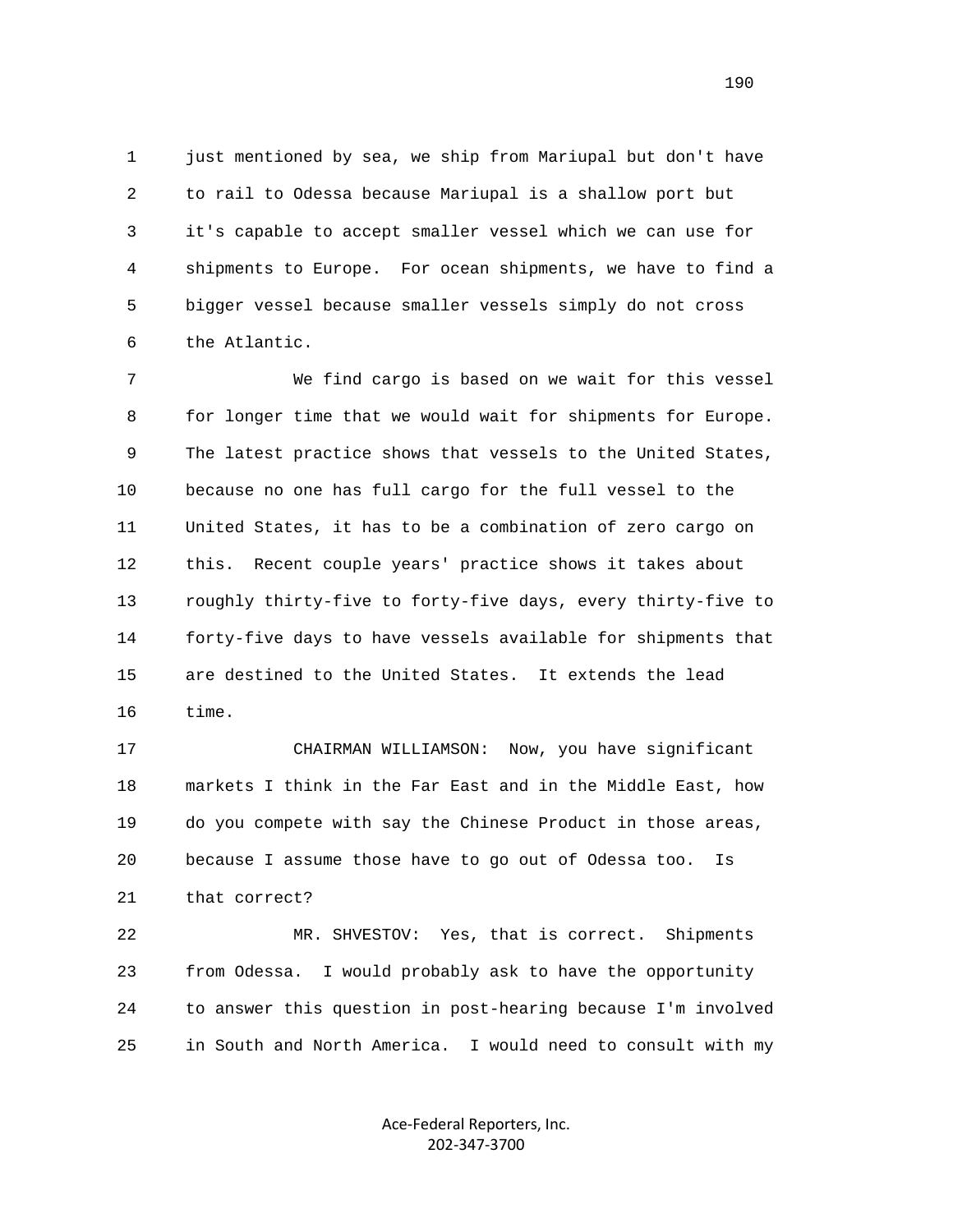1 colleagues -- who know about the shipments better. But you 2 are right, the shipments are done from Bilexi Ports. 3 CHAIRMAN WILLIAMSON: Okay, thank you. You said 4 that the Ukrainian Products would have only limited 5 acceptance by U.S. Purchasers because of all of the quality 6 issues. Now, however Ukrainian plate was present in the 7 U.S. Market in volumes approaching or surpassing one hundred 8 thousand tons annually in 2004, 2005, 2006, and 2008. 9 Wouldn't these suggest a fairly high degree of acceptance to 10 the U.S. Market? 11 MR. SHVESTOV: At the time when Ukraine is 12 showing shipments, my shipments to the United States and I 13 assume you mean years 2004, 2005, 2006, 2007 and 2008; at 14 this period of time Metinvest didn't own Elich steel mill 15 and we did not control how much Elich ships to the United 16 States, so this is the first reason. 17 CHAIRMAN WILLIAMSON: I don't understand how that 18 affects this. Is Elich shipping a better quality or another 19 quality? 20 MS. ROMANOVA: Well, basically, their sales 21 techniques were much more aggressive so they didn't think, 22 you know, ahead. No strategic planning, no marketing, no 23 nothing. Basically we overtook the plant in 2010 and right 24 now we are presenting and basically making our case on 25 behalf of Elich as well because we do control production, we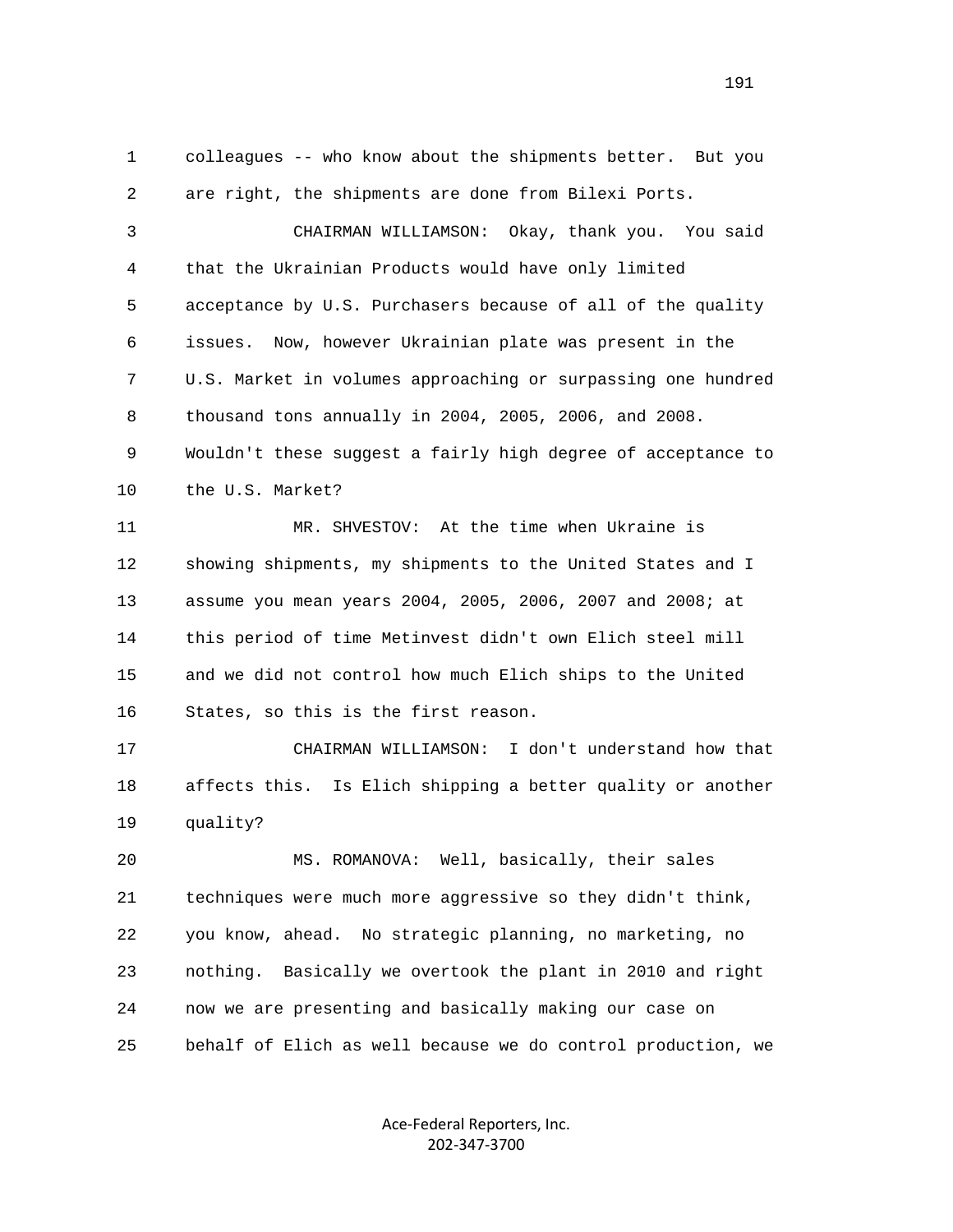1 do control -- marketing and basically do the planning. We 2 do control the final destination through all of our sales, 3 basically, it doesn't matter whether we sell directly to the 4 end customer and we know where it goes or we sell to the 5 distributor trade center.

 6 Basically, for various reasons including 7 corporate compliance and sanctions compliance, we always 8 reconfirm the final destination and final use of our end 9 product. So that's the difference. The sales which you 10 refer to, they occurred before 2010 where basically there 11 was a statement made with Petitioner's presentations that 12 while still Soviet-era type of management, ruthless sales, 13 dumping the markets, this is what they did and this is not 14 what we do. That is the reason why we are here.

 15 CHAIRMAN WILLIAMSON: Is there a difference in 16 the quality of the production in Elich then versus what that 17 plant produces now or?

 18 MS. ROMANOVA: Well, I think the technical 19 question is better trusted to Yuriy.

 20 MR. SHVESTOV: Yes, there are some differences. 21 Elich produced much limited range in grades. It has more 22 limitation on weight and the thickness of the plates 23 compared to what -- is capable to do. Moreover, Elich is 24 not capable to meet half A6 tolerance in ASTM.

25 CHAIRMAN WILLIAMSON: Okay, thank you for those

Ace‐Federal Reporters, Inc. 202‐347‐3700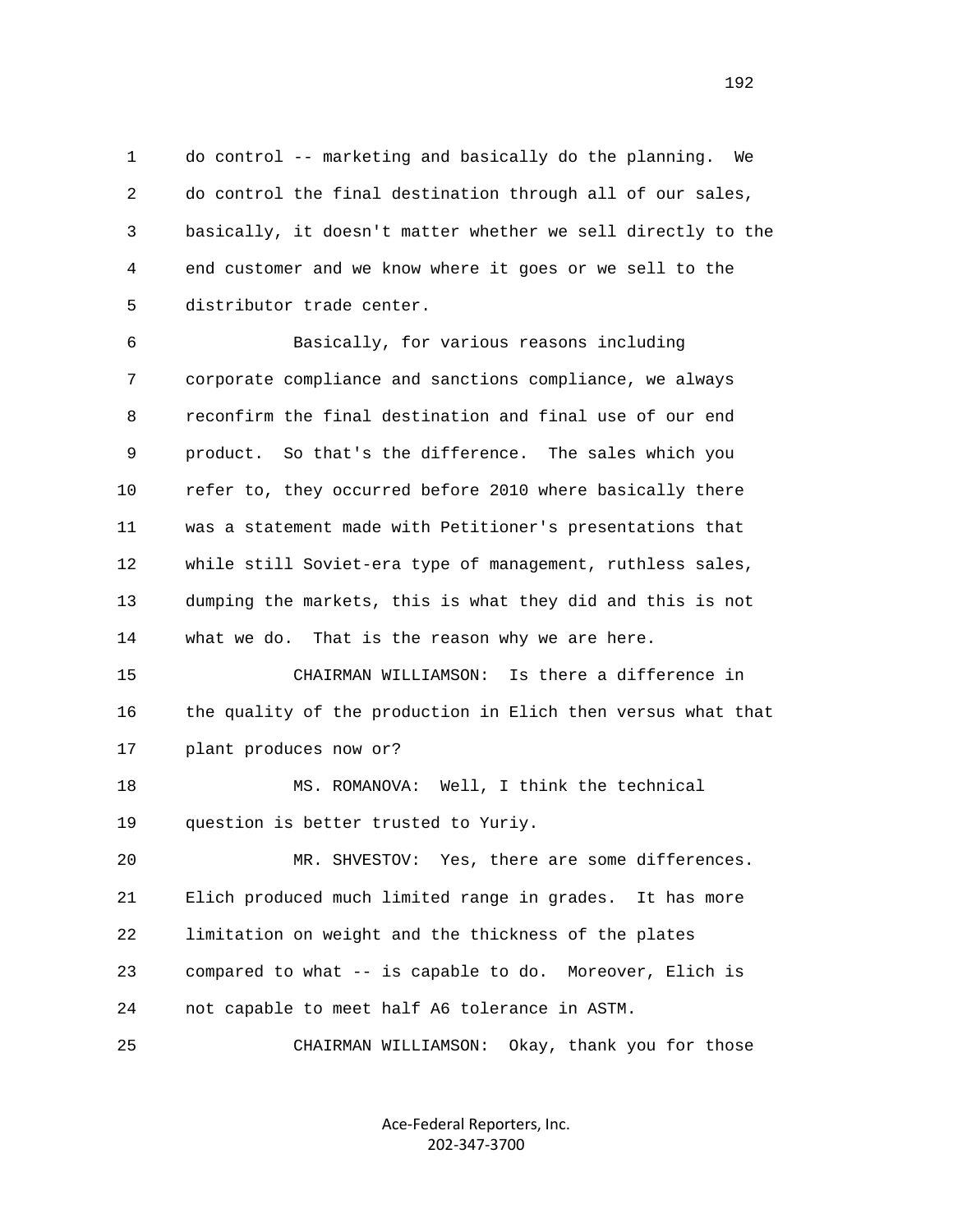1 answers.

| $\overline{2}$ | MR. SHVESTOV: I know what was the practice of                |
|----------------|--------------------------------------------------------------|
| 3              | I was at base when it was not owned by Metinvest.<br>Elich.  |
| 4              | They were selling to trading houses indefinitely, just       |
| 5              | knowing that it goes to the United States without knowledge  |
| 6              | where it will be offered, how it will be damaging the        |
| 7              | market, what kind of ripple effect it will make, they didn't |
| 8              | care about that. We do care. We are a responsible company.   |
| 9              |                                                              |
| 10             | CHAIRMAN WILLIAMSON: Okay. Thank you very much               |
| 11             | for those answers.                                           |
| 12             | CHAIRMAN BROADBENT: Commissioner Johanson.                   |
| 13             | Thank you Chairman<br>COMMISSIONER JOHANSON:                 |
| 14             | Broadbent and I would also like to thank the witnesses and   |
| 15             | their counsel for appearing here today. What is Metinvest's  |
| 16             | response to slide ten from this morning's panel? And this    |
| 17             | is the slide that received the most airtime. This slide      |
| 18             | showed the export average unit values for Russia, China and  |
| 19             | it had at the very bottom, Ukraine as being among the top    |
| 20             | thirty global plate exporters.                               |
| 21             | MR. LEWIS: Well I guess I'll start, if I might.              |
| 22             | Craig Lewis, Hogan Lovells. I think there's a lot of things  |
| 23             | that chart shows. Very few of them are the things I think    |
| 24             | Petitioners were trying to present it for.                   |
| 25             | One is I think it's, as was demonstrated in the              |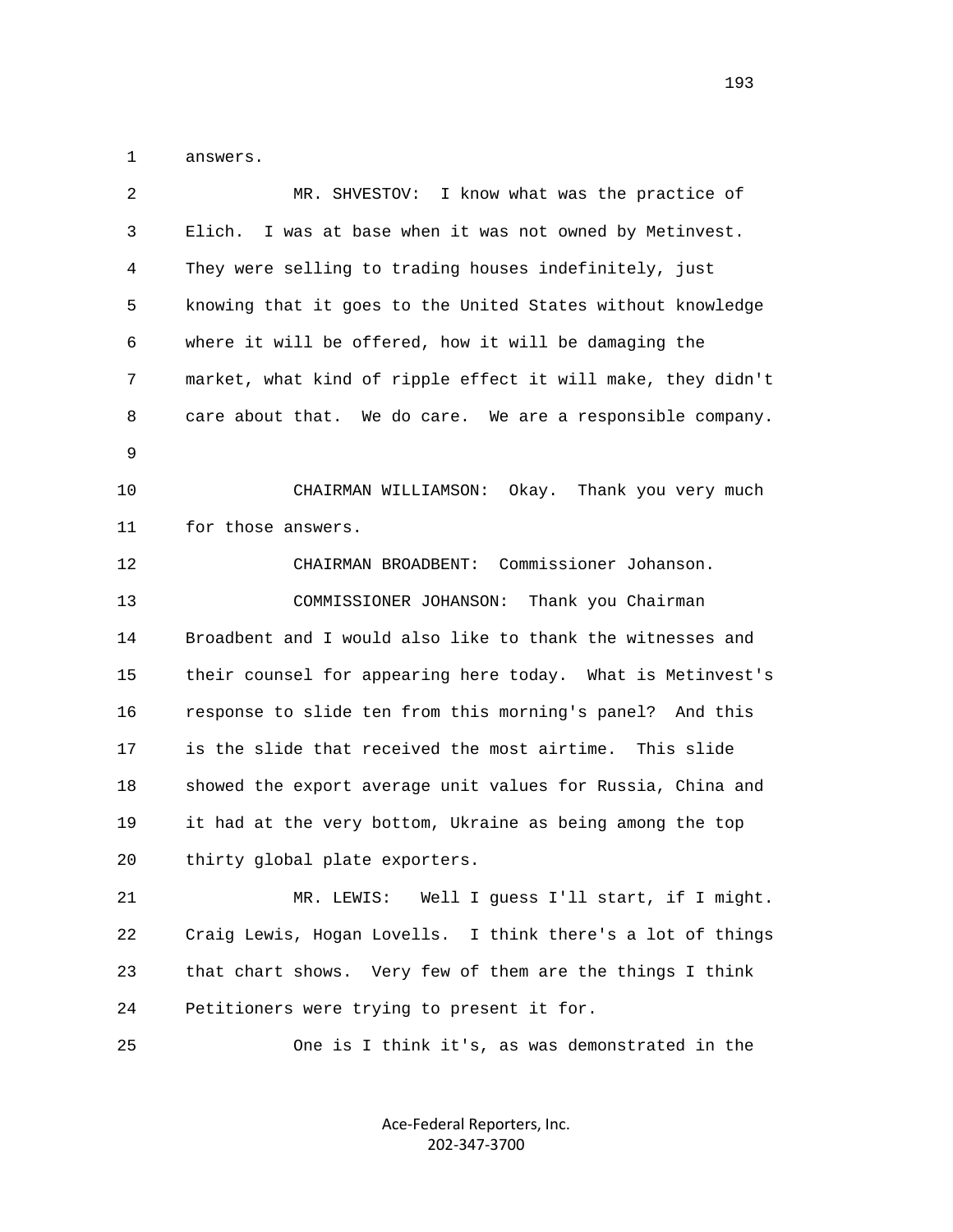1 prior testimony, is it shows that this is not a commodity 2 product as it's been described. You can't have prices--I 3 don't have them in front of me now, but I think they range 4 from \$1200 a ton down to \$400, at the same time.

 5 It's just ludicrous to suggest that we've got a 6 commodity product when that's the case. And I think through 7 significant probing by the Commission eventually that was 8 drawn out of Petitioners that, oh, yes, indeed, the top half 9 of that chart is dealing with different products. So I 10 think that's one point, is that it demonstrates it's not a 11 commodity product.

 12 Secondly, I think the Commission has been around 13 the block enough with these cases to understand that average 14 unit values are also a dangerous source of so-called pricing 15 data, because average unit values are not prices. What they 16 are are aggregate values divided by aggregate quantities 17 coming up with some sort of aggregate value. But it's not a 18 price.

 19 And so product mix is what I'm getting at is also 20 manifested in that chart in terms of well what exactly are 21 each of those countries' product mixes reflecting there? 22 And so to show that one country has got lower average unit 23 values than another may merely be an issue of product mix 24 rather than, as Petitioners would portray it, that somehow 25 or other that means that Ukraine is the lowest priced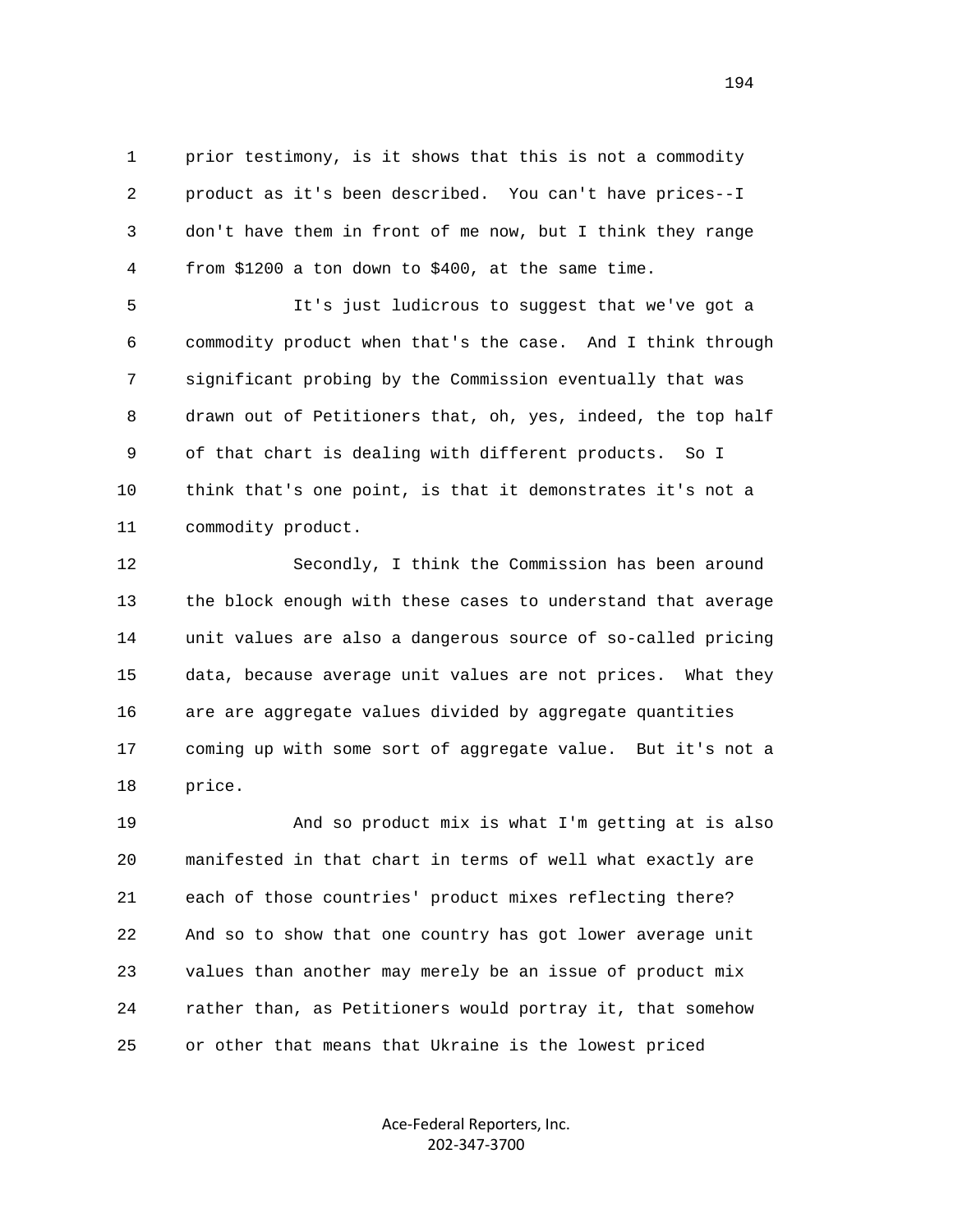1 product.

| $\overline{2}$ | And if you want to go to the question I think                |
|----------------|--------------------------------------------------------------|
| 3              | you're actually asking and what that chart was intended to   |
| 4              | show, which is well how do Ukrainian prices match up against |
| 5              | comparable U.S. prices?                                      |
| 6              | Well the Commission's staff drafted a                        |
| 7              | questionnaire and requested data for four comparable pricing |
| 8              | products. And it's a matter of public record that of the     |
| 9              | five comparisons that the Commission did where it was an     |
| 10             | apples-to-apples comparison, unlike that chart, in three out |
| 11             | of the five cases the Ukrainian product was higher than the  |
| 12             | U.S. product, oversold the U.S. product.                     |
| 13             | And so I think it's a little hard to square that             |
| 14             | concrete result of comparable numbers against a chart that's |
| 15             | mixing averages and product mix.                             |
| 16             | MR. JOHANSON: As a follow-up to your answer, and             |
| 17             | thank you for providing it, Mr. Lewis, in your prehearing    |
| 18             | brief at page 30 you state that Ukrainian producers of CTL   |
| 19             | plate produce CTL plate in non-U.S. standards.<br>What       |
| 20             | standards do Ukrainian producers produce to? And why does    |
| 21             | the standard not meet typical U.S. standards, if that is     |
| 22             | indeed the case?                                             |
| 23             | MR. LEWIS: Well I am definitely not qualified to             |
| 24             | answer that one.                                             |
| 25             | MR. SHVETSOV: Well, Commissioner, to answer this             |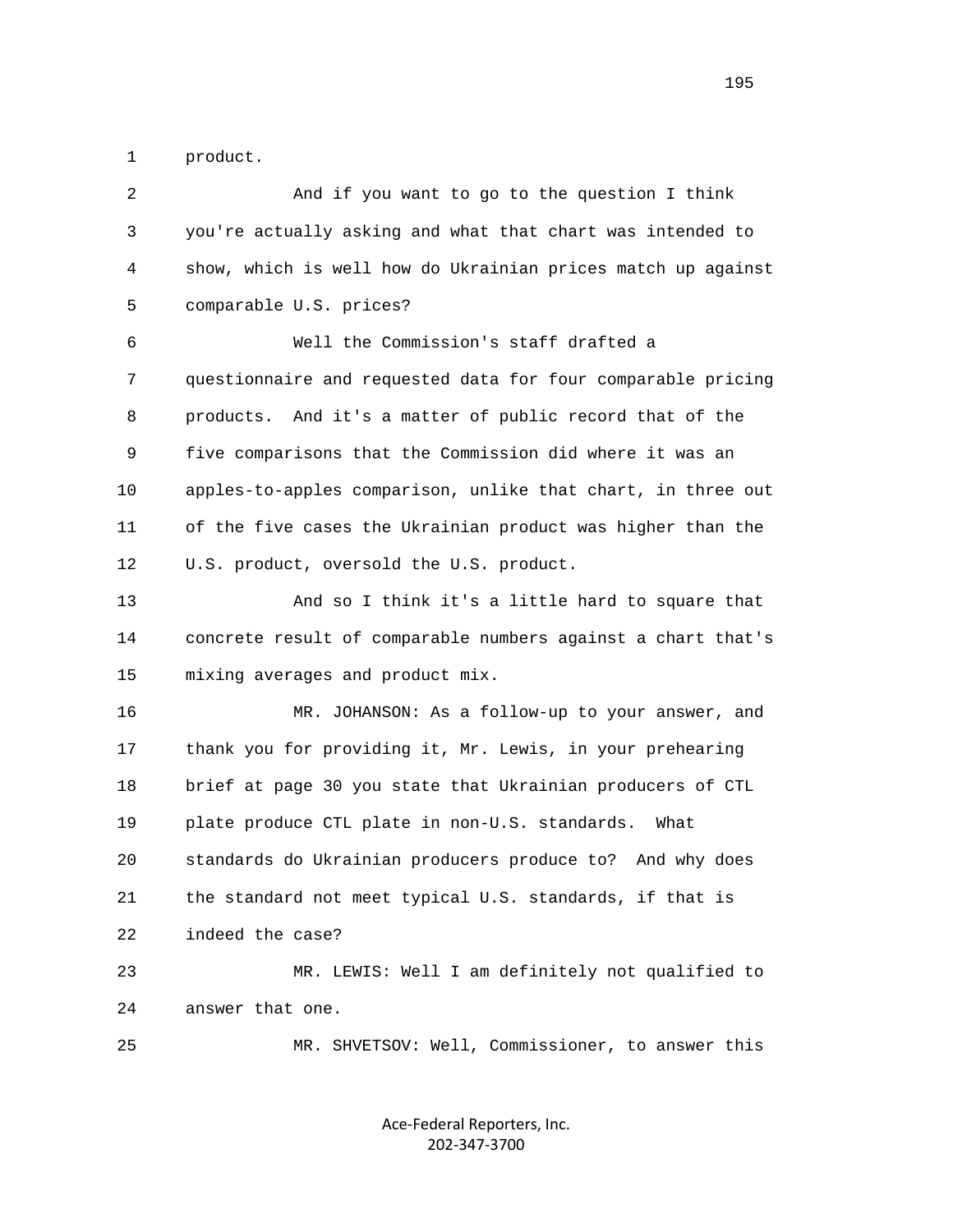1 question in a shorter way, the standards are local Ukrainian 2 standards, former Soviet standards, European standards, 3 so-called EM standard. It also could produce on GIS, 4 Japanese standard, and some Indian standards. 5 To go into details of the standard differences, I 6 would take--ask for possibility to answer this question 7 post-hearing. 8 MR. JOHANSON: That would be fine. I look forward 9 to seeing it. 10 And to follow yet a bit more on this question, 11 what type of plate do Ukrainian producers sell in the 12 European Union? Is it your contention that such plate could 13 not be sold in the United States due to product differences, 14 or consumer requirements in this market? 15 MR. SHVETSOV: Well I'm not involved in sales to 16 Europe, To answer this question in full we'd probably need 17 to provide more information in post-hearing. But I know, 18 and I'm confident that most the plates we sell to European 19 Union are according to European standard because European 20 consumers require plate be put in European specifications. 21 American customers bought plate according to American 22 specification. And end-users normally did not mix these 23 plates. That's in general. 24 MR. LEWIS: I guess I just--I hope this isn't 25 straying from your question too much, but I hope it's clear.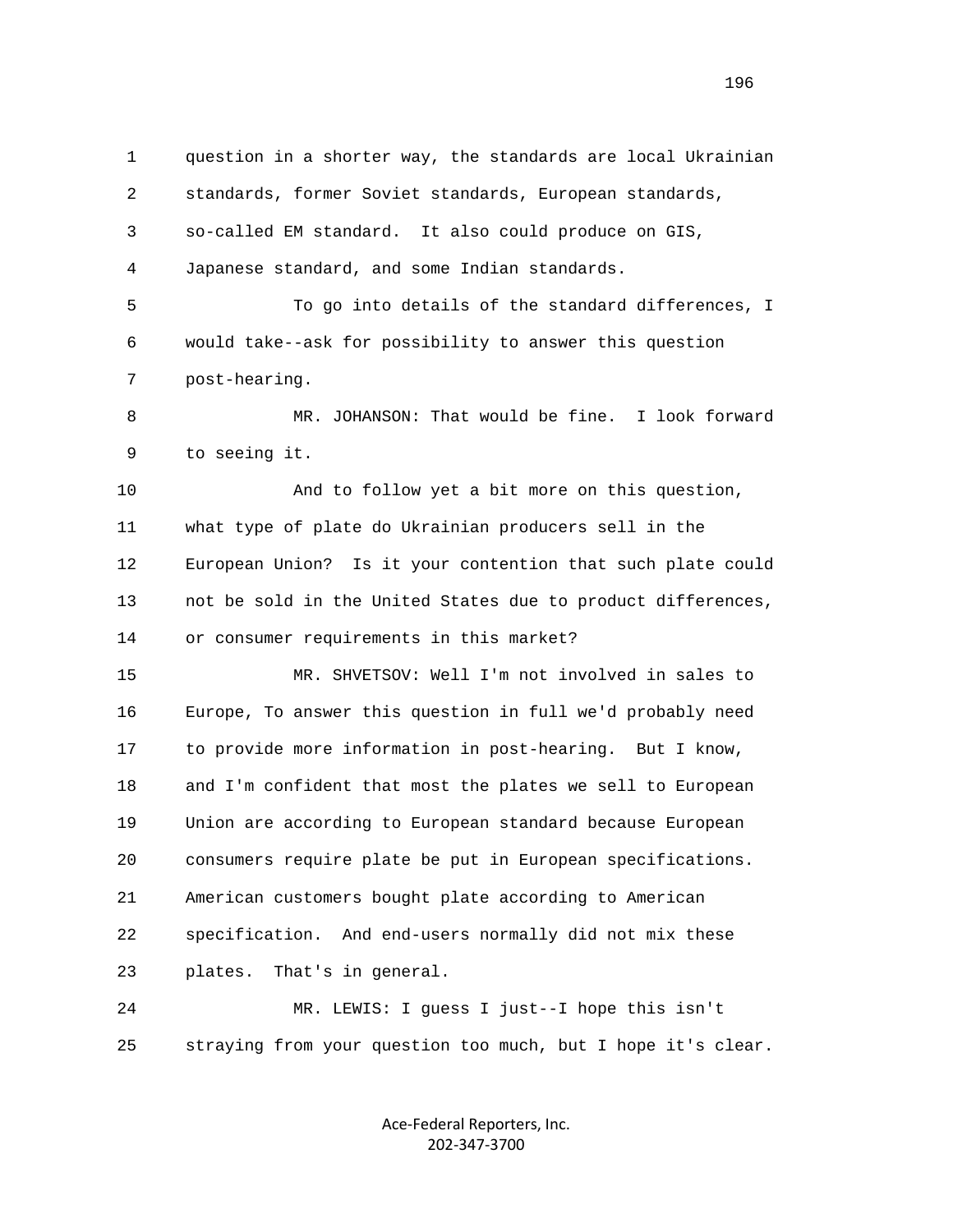1 It's not been the position of Metinvest, and it is not the 2 position of Metinvest that it can't sell plate in the U.S. 3 market. Number one. That it has no interest in the U.S. 4 market? It does. I mean, we wouldn't be here today if 5 there wasn't some interest in it, or an ability, too. If we 6 had no ability, we would likewise not be here today because 7 it would be a waste of our time.

 8 I think the question that's relevant to the 9 Commission, and the burning question is: If you lift this 10 Order, how much can you reasonably expect to see coming from 11 the Ukraine? And that is a question in part on capability, 12 and incentive. You know, how are the prices doing? Market 13 conditions? You know, are the railroads destroyed?

 14 But another element to it as well is, frankly, I 15 guess what I'd call corporate culture. And is Metinvest a 16 responsible corporate player in the global steel market? I 17 am sure the people behind me are saying, no, you know, 18 Metinvest's interest is moving as much volume as possible 19 with complete disregard for its impact on the U.S. market 20 and what it does to prices.

 21 We flatly reject that. I understand that U.S. 22 Commissioners are going to have to make a judgment call as 23 to who is more credible on that point. It's a little hard 24 to prove our sincerity and the reality of a company's 25 corporate policies. But I'd like to call it what it is.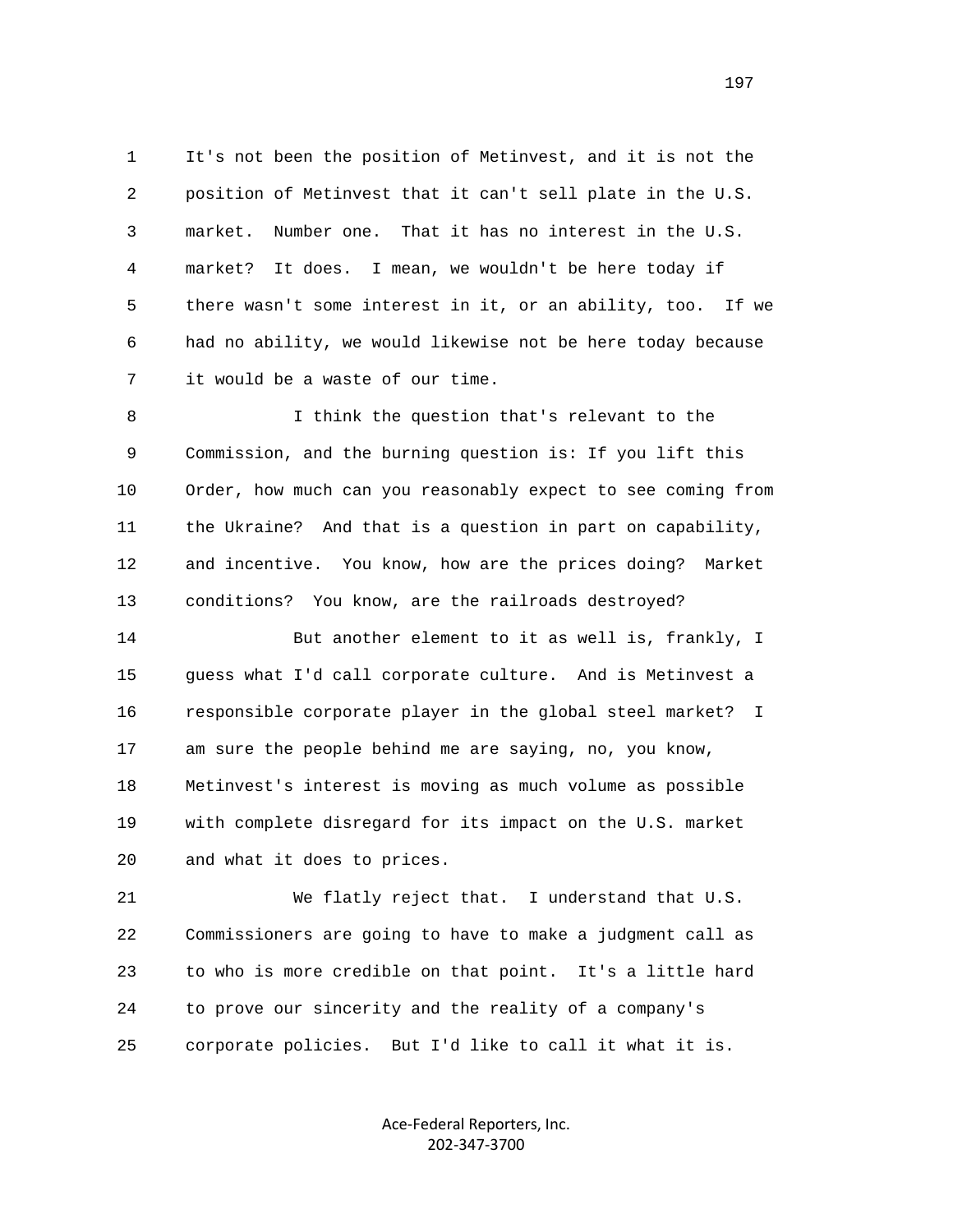1 That is what we are talking about. And a major part of what 2 we're here to present to you today is that Metinvest is not 3 the kind of company that existed immediately after the 4 Soviet era where, I heard the term of "red manager" is a 5 term that was used for the type of management that existed, 6 people that had never dealt with markets before, didn't have 7 shareholders, and didn't need to maximize profits, et 8 cetera.

 9 And, you know, if you're looking for evidence to 10 back this up, which I think you deserve to find, ironically 11 I think the wire rod example that was brought up by 12 Petitioners is a pretty good one. As I said before, 13 Metinvest accounts for virtually all the viable capacity In 14 Ukraine that came before you about 14, or however many 15 months ago it was, and told you what they thought would 16 happen, and what they said would happen is what happened. 17 And I think they're deserving of that judgment call by you. 18 But again, you know, all the other factors do 19 matter: capability, incentive--I'm not trying to tell you 20 you shouldn't evaluate those. You should. And I think 21 those also favor what we're saying. But I also don't think 22 you should dismiss the role of corporate responsibility and 23 corporate policy in determining what the likely volumes 24 would be, and pricing for that matter.

25 MR. JOHANSON: Thank you, Mr. Lewis.

Ace‐Federal Reporters, Inc. 202‐347‐3700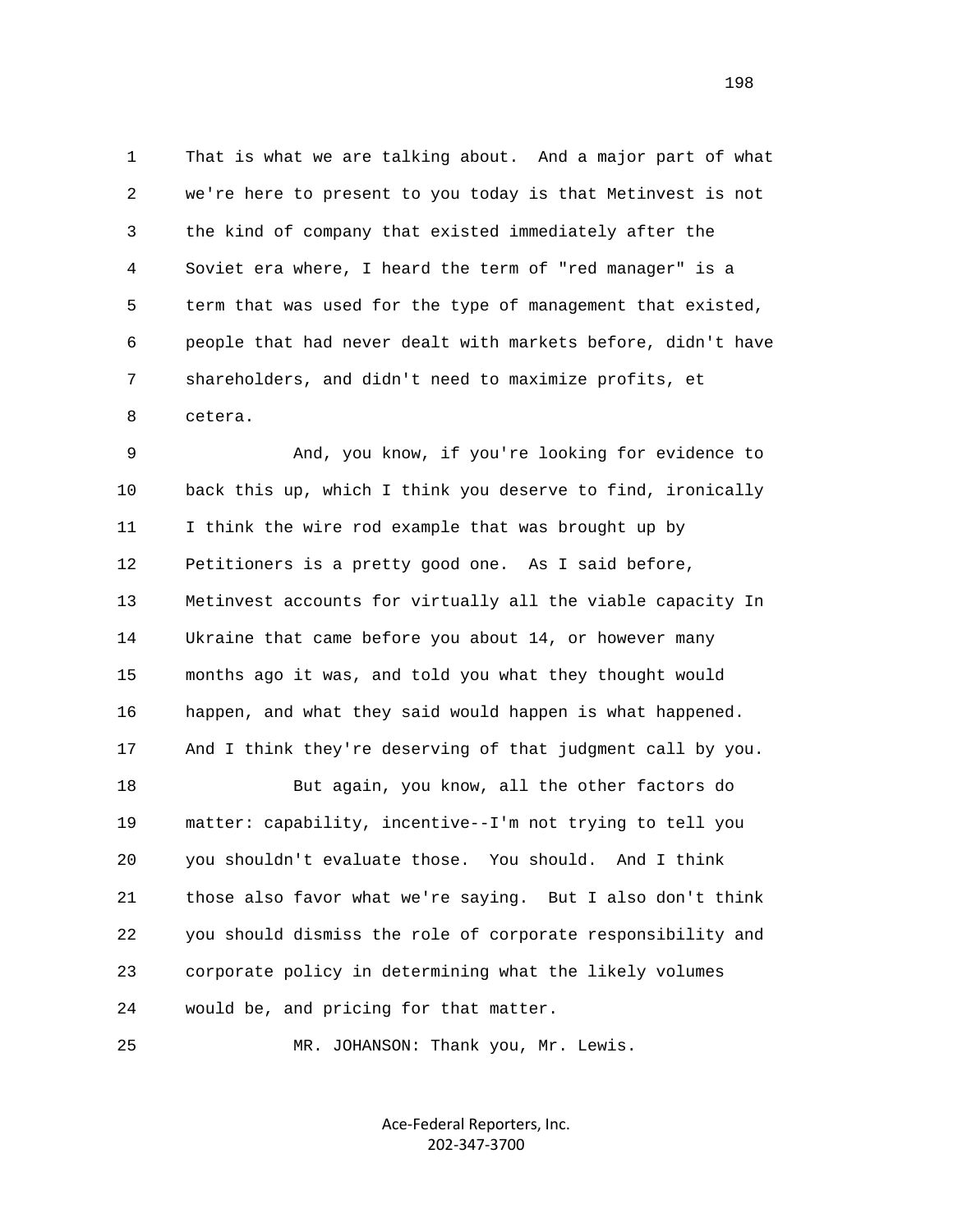1 And I'm going to refer back to another slide of 2 the Petitioners from this morning. This is slide 9 of their 3 hearing handout. And from this slide, how is it that 4 Ukraine was the fourth largest exporter of plate in the 5 world in 2014, if the dispute and the issue in Ukraine is 6 severely disrupting production and shipments?

 7 MS. ROMANOVA: The data--I'm afraid, again, I'm a 8 lawyer not a technical specialist or a sales person, but 9 just to be clear on the facts, that the problems started in 10 the mid-2014. So basically those numbers do not account for 11 the entire year in crisis. So the first half of year 12 basically they were sales contracted back in the end of 13 2013. So the sales contracting goes, you know, planning 14 goes ahead.

 15 So whatever we sold on paper in December-November 16 2013, arrived in custom and cleared in 2014. So basically 17 that data is not accurate and does not translate literally 18 to what we've described as the current situation.

 19 That is why it might--and again I will let my 20 colleagues comment further--it might appear that in a crisis 21 here the numbers appear to be pretty high, but that's the 22 way which we call it from the previous year, basically.

 23 MR. STOEL: Jonathan Stoel for the record. 24 Commissioner Johanson, I think it's important to remember 25 that Europe is right next door. I mean, that's a backyard.

> Ace‐Federal Reporters, Inc. 202‐347‐3700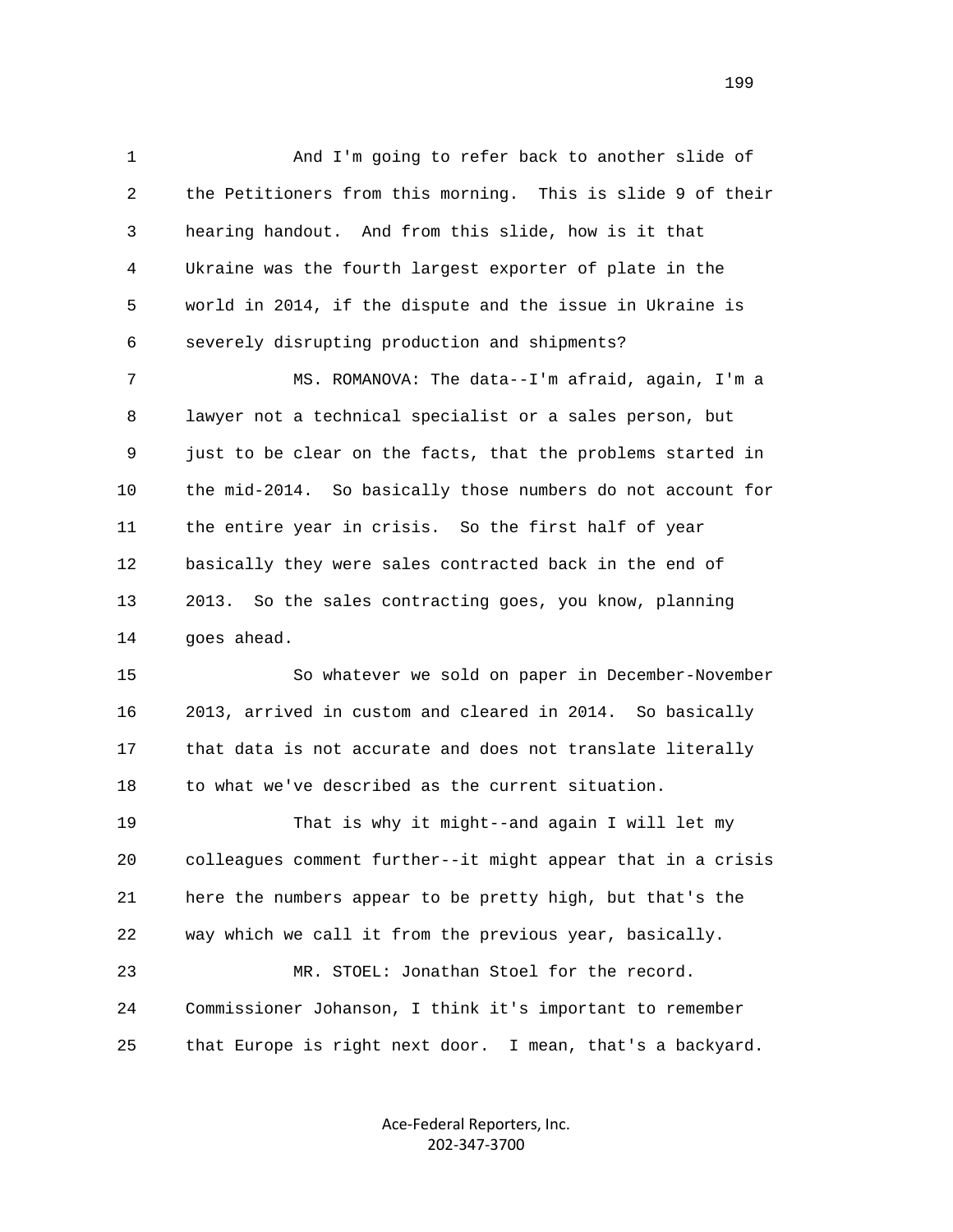1 That's a huge market for Metinvest and for Ukraine. We're 2 not here to tell you we're not going to ship to Europe. 3 That's what we consider to be our natural market, along with 4 the Ukrainian home market.

 5 So if there are good prices and logistical costs, 6 as Mr. Shvetsov has testified, or much lower to Europe, 7 that's where we're going to ship. So it's natural that at a 8 time when the war is impacting the Ukrainian economy we're 9 going to ship to Europe. I think that's to be expected.

 10 MR. JOHANSON: Thank you for your response. My 11 time has expired.

 12 MR. KIEFF: Thank you. I echo my colleagues' 13 appreciation for the testimony of the witnesses and the 14 presentations of the lawyers. And one doesn't have to have, 15 as I do, a last name matching your national capital to be 16 impacted by the human story as we all are in each of the 17 cases that present a human element. But of course we have 18 to focus our thinking on the rules we're supposed to apply 19 and reach our decision in the face of that.

 20 And so it is with all of that in mind, and 21 building upon the excellent discussions you had with my 22 colleagues, that I ask if we could to shift briefly to a 23 version of the question I asked this morning.

 24 So what if we were to assume that we recognize 25 differences in the conditions of competition between the

> Ace‐Federal Reporters, Inc. 202‐347‐3700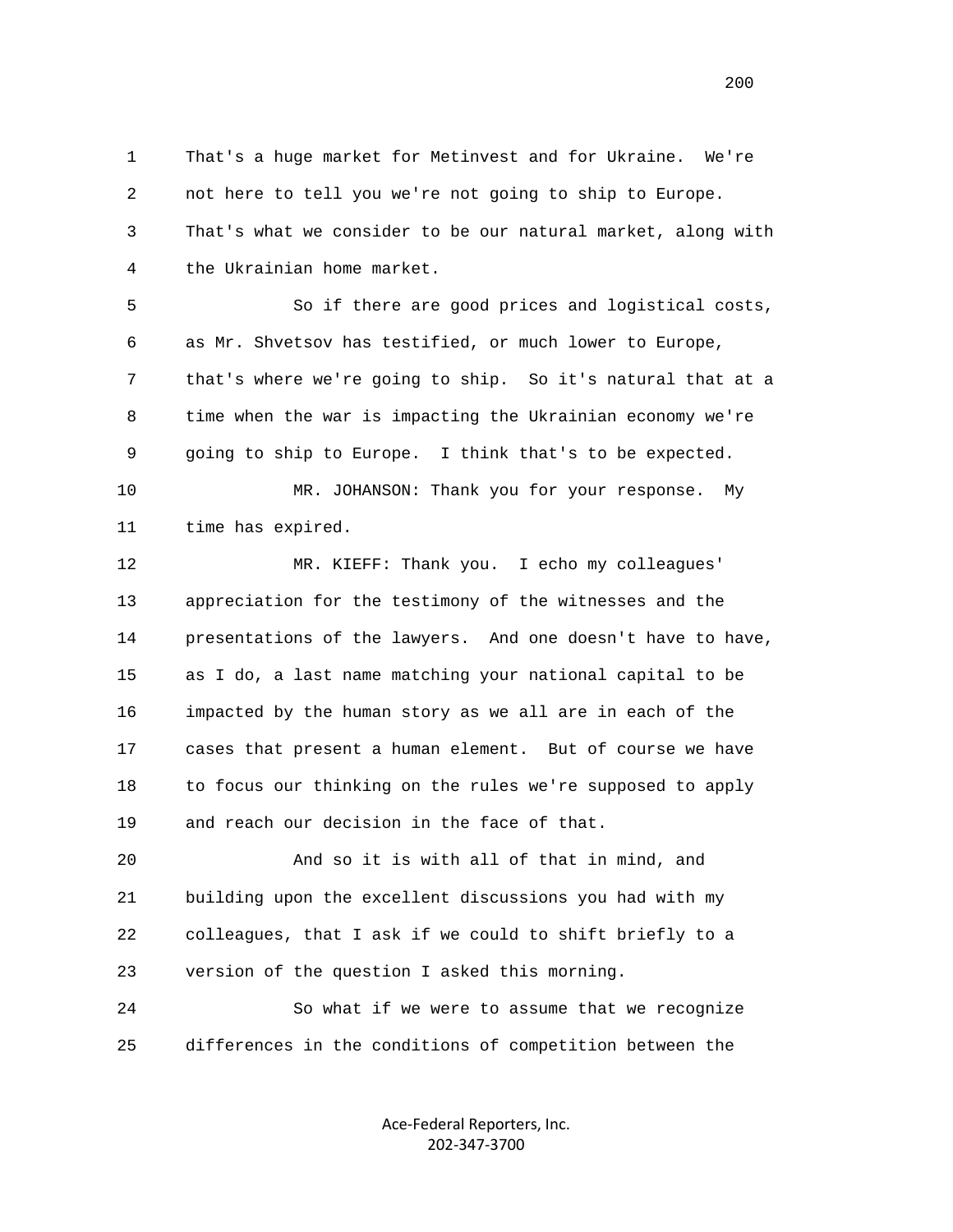1 Ukraine and the other countries of origin. We recognize 2 that a profit maximizing majority shareholder would want to 3 maximize profit, not dump, but we still would recognize the 4 argument your counterparts have made, which is in effect 5 that even recognizing all those things you lose under the 6 law that we're supposed to apply. Which is that so long as 7 there would be at least a threat of material adverse impact, 8 we should maintain the Order.

 9 Can you in effect address that case, either in 10 the post-hearing or briefly now as you like, but I take it 11 that that is where the rubber may end up hitting the road. 12 MR. STOEL: Jonathan Stoel for the record. 13 First of all, you're hurting me with these tire 14 references, knowing the outcome of that case, but that's 15 okay.

16 (Laughter.)

17 MR. STOEL: A couple of--

 18 MR. KIEFF: That was appreciated, and was 19 accidental.

```
 20 (Laughter.)
```
 21 MR. STOEL: A couple of facts just to make sure 22 we're talking apples to apples. We're not asking you to say 23 that Metinvest is a good actor just based on what we're 24 saying today. I think if you look at the record that makes 25 it clear.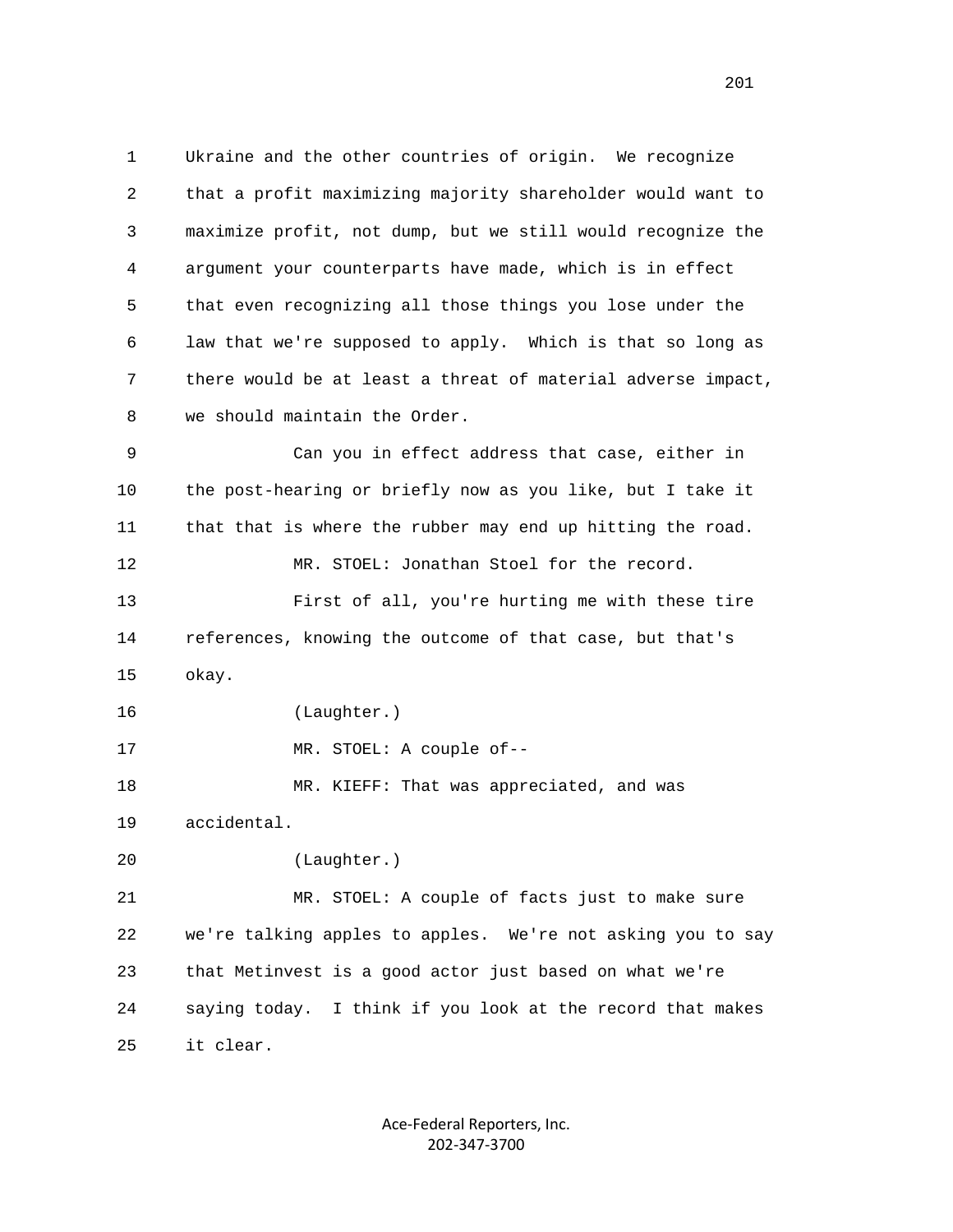1 We have shipped very small quantities over the 2 last three years, which I think goes to one of your 3 questions, which is, you know, are we today, looking right 4 now, have we been a good actor? Yes, we have.

 5 We have shipped very small quantities. And, 6 unlike the Russians as you heard about from Mr. Schagrin 7 this morning, the U.S. industry isn't asking to have the 8 Suspension Agreement on Ukraine revoked. That suggests 9 that the U.S. industry also believes that under the terms of 10 the Suspension Agreement at least we have been acting as a 11 good actor. I think that's an important predicate to start.

 12 Secondly, the volumes that we're talking about, I 13 think somebody made a reference this morning of some huge 14 increase in volumes from Ukraine. Let's just be very clear. 15 We're talking about 3500 tons in the first half of this year 16 under the Suspension Agreement. That's a very small 17 quantity.

 18 So then, sticking with volumes, Mr. Shvetsov has 19 testified that the maximum Metinvest expects to ship would 20 be 25,000 tons. That's a decent number. But what does it 21 mean? As I remind the Commission, you found in 1996-1997 22 1.3 million tons cumulated did not equal material injury, 23 1.3 million compared with 25,000 tons as we've testified 24 today.

25 MR. KIEFF: So to stick with their numbers from

Ace‐Federal Reporters, Inc. 202‐347‐3700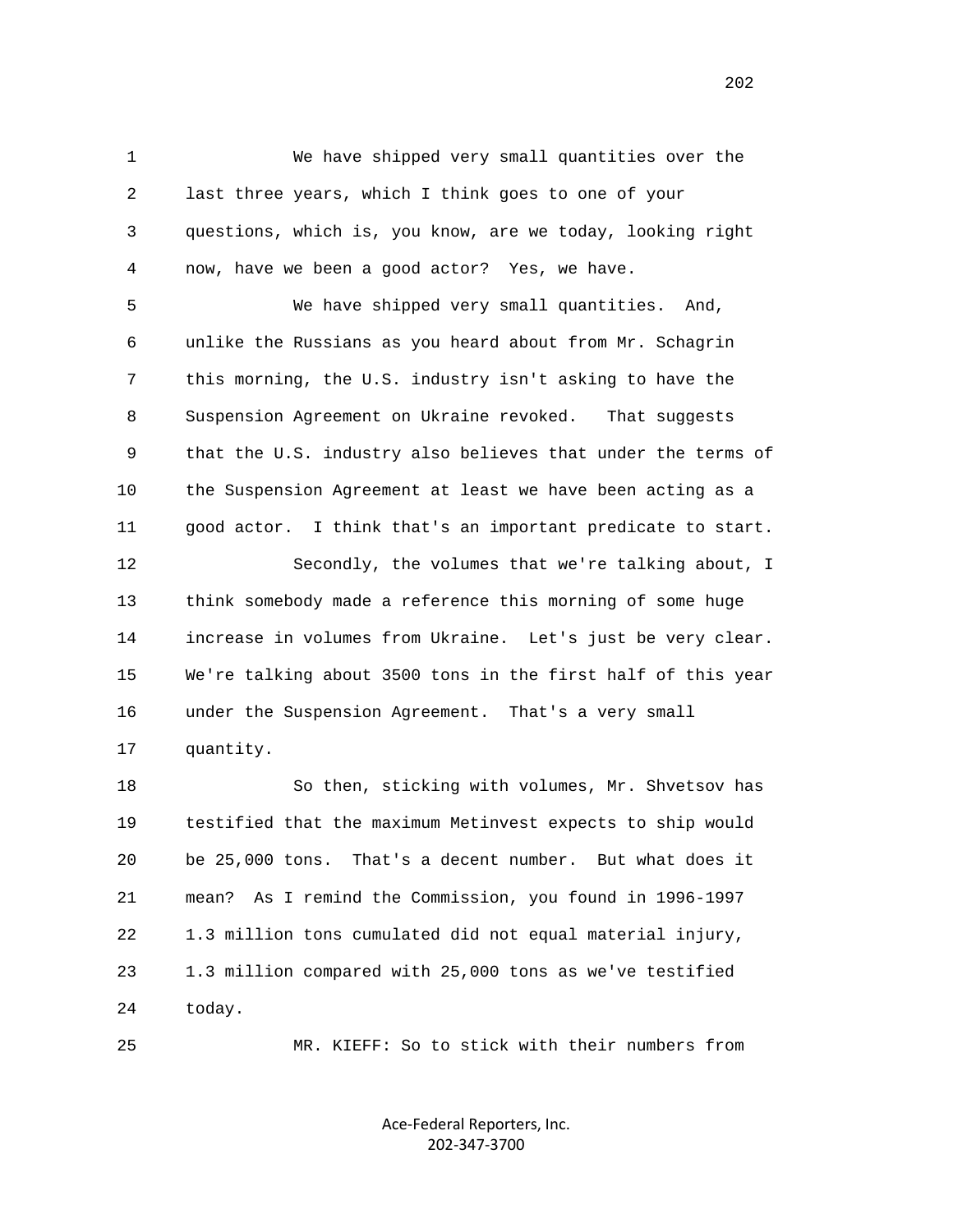1 this morning, if you agree with their roughly 8 percent 2 reduction in volume as important to them, and you agree that 3 that equates to roughly 1 million, you're basically telling 4 us that even if we focus on that, that's still not material 5 adverse impact?

 6 MR. STOEL: I believe that under the market 7 conditions if we shed 25,000 tons as we've said, that would 8 not be in any way material injury. And I think, as Mr. 9 Shvetsov has testified, we're talking about products that 10 would obviously not be injurious--at prices that would be 11 injurious to the market, because as he's testified we would 12 not be shipping commercial quality because that's not 13 feasible under the logistical conditions that we're talking 14 about. Not to mention whether we can even get supplies to 15 manufacture the product, which I think your presumption 16 about cumulation you have to decumulate here.

 17 No other country is facing a war. No other 18 country is facing raw material shortage like this. No other 19 country is facing employees who can't come to work because 20 shells are exploding.

 21 MR. KIEFF: Yeah, I think they were willing to 22 give you decumulation, but I think they'll tell you--they 23 told us that even decumulating you lose.

 24 MR. STOEL: Right. So I think with the quantities 25 and the prices that we're talking about, I don't see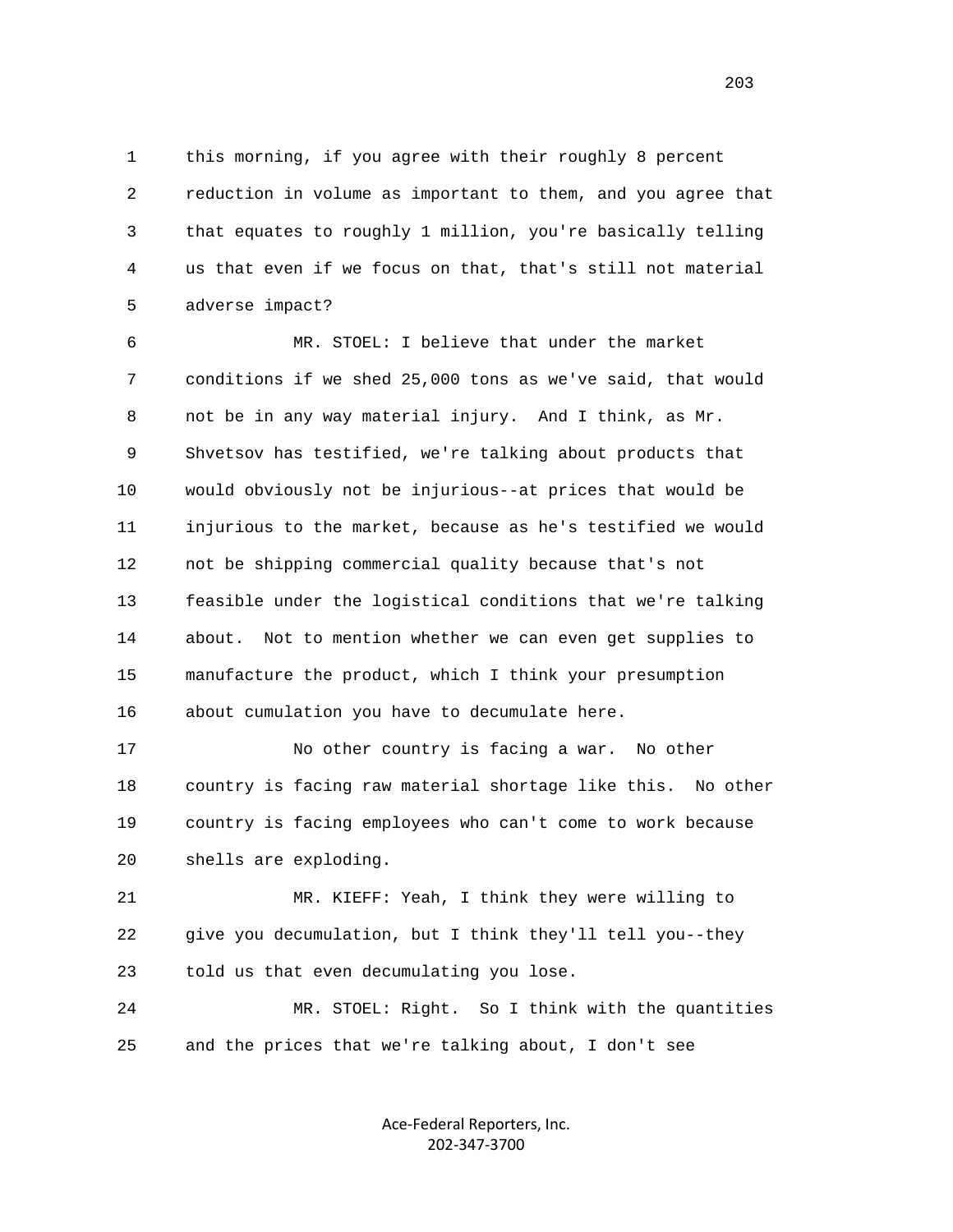1 material injury on this record.

| $\sqrt{2}$ | And, you know, you also heard this morning I                   |
|------------|----------------------------------------------------------------|
| 3          | think an admission from the domestic industry, to which I      |
| 4          | did not hear a good answer, to be very frank, they are         |
| 5          | importing very substantial quantities.                         |
| 6          | If every ton matters, then why are they importing              |
| 7          | quantities that are confidential but I think we all agree      |
| 8          | are substantial. So one ton, 25,000 tons, that's not going     |
| 9          | to cause harm, especially not when in 2014 the industry--      |
| 10         | there was 1.6 million tons and they made 10 percent.           |
| 11         | So I do not believe, standing here before you                  |
| 12         | today, that 25,000 tons at reasonable, responsible pricing     |
| 13         | will cause harm; that you should go affirmative in this        |
| 14         | case.                                                          |
| 15         | MR. KIEFF: And you're--to pick a law school                    |
| 16         | metaphor--your favorite precedent then is steel wire rod?      |
| 17         | MR. STOEL: Well I think actually--and I'll let                 |
| 18         | everyone comment--but wire rod I think you're going to hear    |
| 19         | more in the post-hearing, but just to be clear, we are the     |
| 20         | only ones who could ship plate. So whatever is going on in     |
| 21         | the market, we've been true to our word and for plate I        |
| 22         | think what we're telling you today is what you can accept.     |
| 23         | MR. SHVETSOV: Commissioner, Yuriy Shvetsov from                |
|            | I just would like to add one more argument about<br>Metinvest. |
| 24         |                                                                |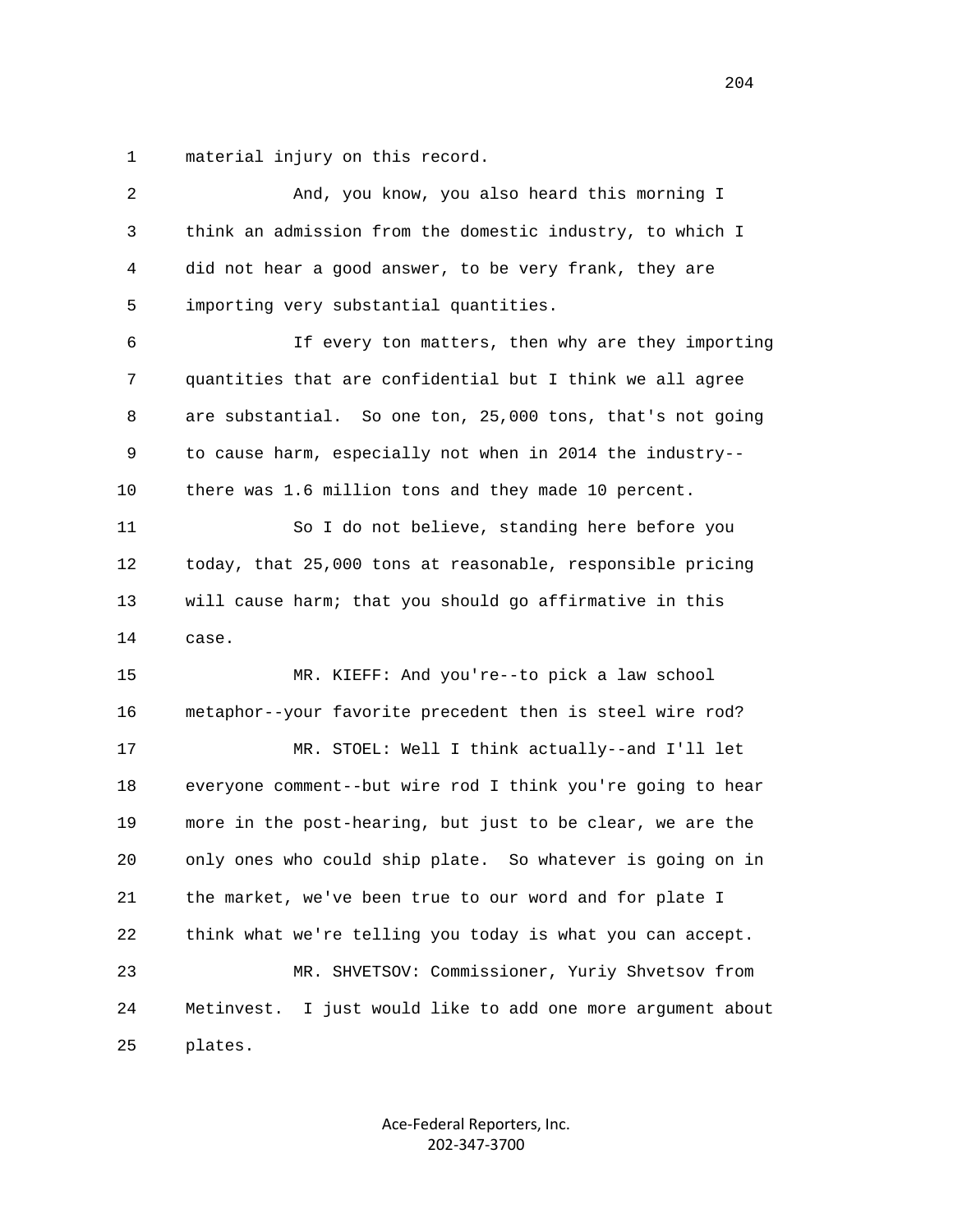1 As all of us here know, that not all plates, 2 which EVSTOL is capable to make, are restricted for United 3 States. There are plates which are called aloyd plates, or 4 the market prefers them called (inaudible). Those plates 5 have no restrictions.

 6 We just heard stories of domestic producer have 7 successfully invested into additional capacity to produce 8 this kind of product. So there is a market for this 9 product. And we don't have restriction. We didn't pull out 10 the market. Again, because we are responsible.

 11 So if--please take this argument into our favor, 12 not only the argument with wire.

 13 MR. KIEFF: Thank you. No further questions. 14 CHAIRMAN BROADBENT: Commissioner Schmidtlein? 15 MS. SCHMIDTLEIN: Thank you, very much. I would 16 like to join my colleagues in thanking the witnesses for 17 being here, and also to join Vice Chairman Pinkert's 18 comments expressing my sympathy to you and the Ukrainian 19 people and the workers of Metinvest.

 20 I would like to follow up on this line of 21 questions about the 25,000 tons that you estimate would be 22 shipped to the United States, and just understand a little 23 bit more about how you arrived at 25,000.

 24 Can you elaborate on that in the public setting 25 here?

> Ace‐Federal Reporters, Inc. 202‐347‐3700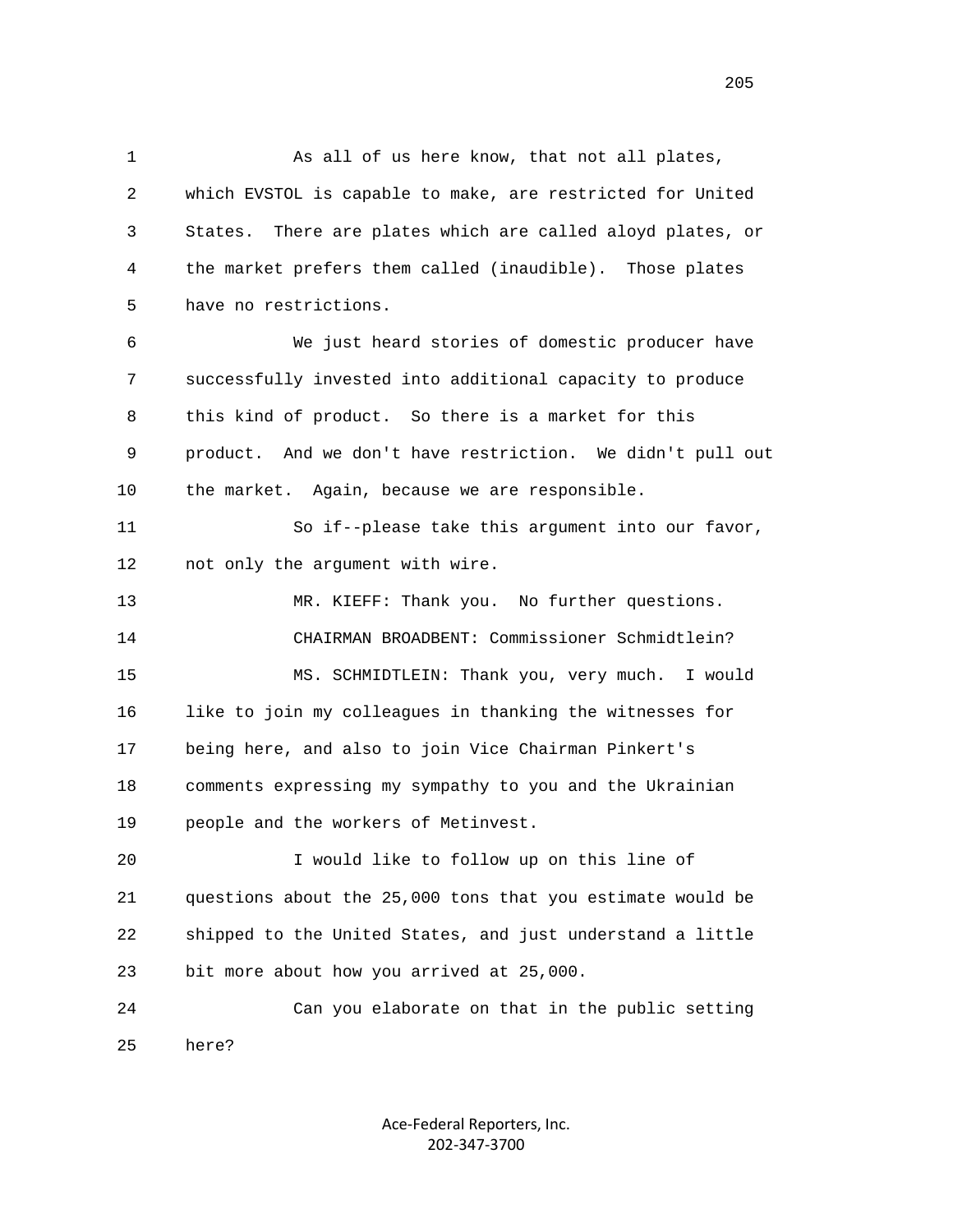1 MR. SHVETSOV: Commissioner Schmidtlein, Yuriy 2 Shvetsov from Metinvest. We estimated the market, which we 3 know, and we've been at the market for more than, well, from 4 the early '90s, but as Metinvest from the beginning when 5 Metinvest was founded. So even though we did not ship, we 6 communicate with the market.

 7 So we understand. We estimate the market, which 8 we know, which can buy at the current market condition, this 9 volume of predominantly value-added product. If we ask what 10 kind of value-added product, we could elaborate and mention 11 now or later if you prefer.

 12 MS. SCHMIDTLEIN: Do you have an estimate? When 13 you say ";predominantly" what?

14 MR. SHVETSOV: Predominant, because--

15 MS. SCHMIDTLEIN: 75 percent?

 16 MR. SHVETSOV: Some products could be more 17 value-added than others. Let's put it this way. If--I know 18 that some people who understand more technical stuff would 19 understand more than what I would, will just say, for 20 example Grade A 5 16, 17 normalized, and A-5/16, 17 as 21 rolled, basically with same grade but normalizing, or heat 22 treating add some value to the product. Both products are 23 valued. Both products are used predominantly in oil and gas 24 industry, but one of them is cheaper than the other, but 25 both are value added.

> Ace‐Federal Reporters, Inc. 202‐347‐3700

<u>206</u>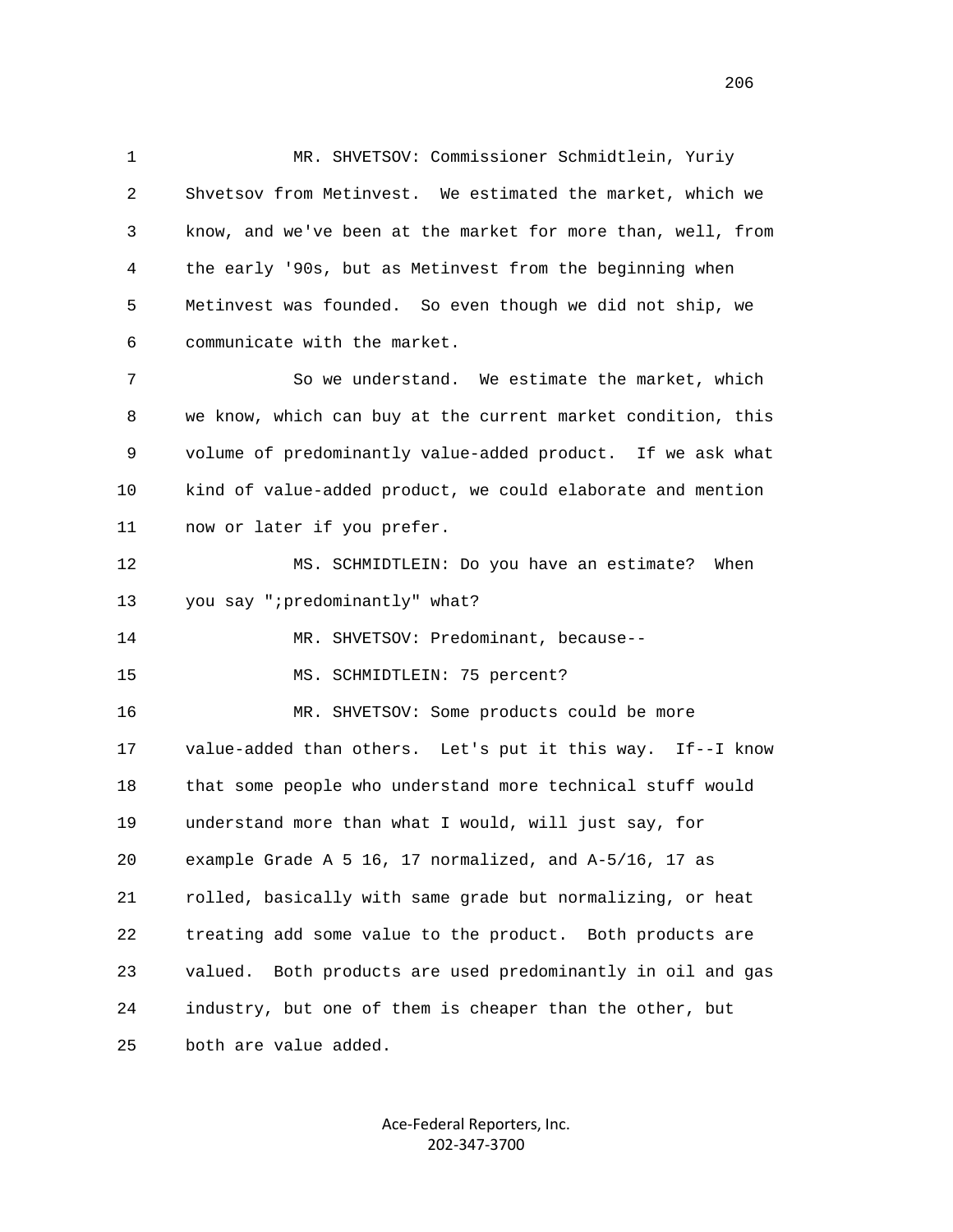1 MS. SCHMIDTLEIN: And in your assumptions about 2 this 25,000-, you're assuming that you all would ship 3 three-quarters of that that would be in that product, or 90 4 percent? 5 MR. SHVETSOV: Seventy, annually I would say it 6 would be 60 to 70 percent. 7 MS. SCHMIDTLEIN; Okay. 8 MR. SHVETSOV: That's my expert estimation. 9 MS. SCHMIDTLEIN: And what's the remaining? 10 MR. SHVETSOV: There are also grids like API 2H 11 for example, and some other API grades which are not in high 12 demand in big tonnage coming to every order we can see. So 13 for order each grade it may be like 5, 6 percent. But 14 cumulating this is the smaller demanded grades that would 15 make another 30, 40 percent. 16 MS. SCHMIDTLEIN: And would those be considered 17 more commodity grade type products? 18 MR. SHVETSOV: No, we would prefer on commodity 19 grade, if you're talking grade, we would be focusing on 20 heavy, so-called heavy-gauge, which is called heavy 21 thickness. And here I do not see a problem of conflict of 22 interest with most domestic producers because, for example, 23 both Nucor and SSAB normally do not produce plates over 2 24 inches. We would--targeting some of the portion of this 25 25,000 tons on heavier than 2 inches, or thickness plates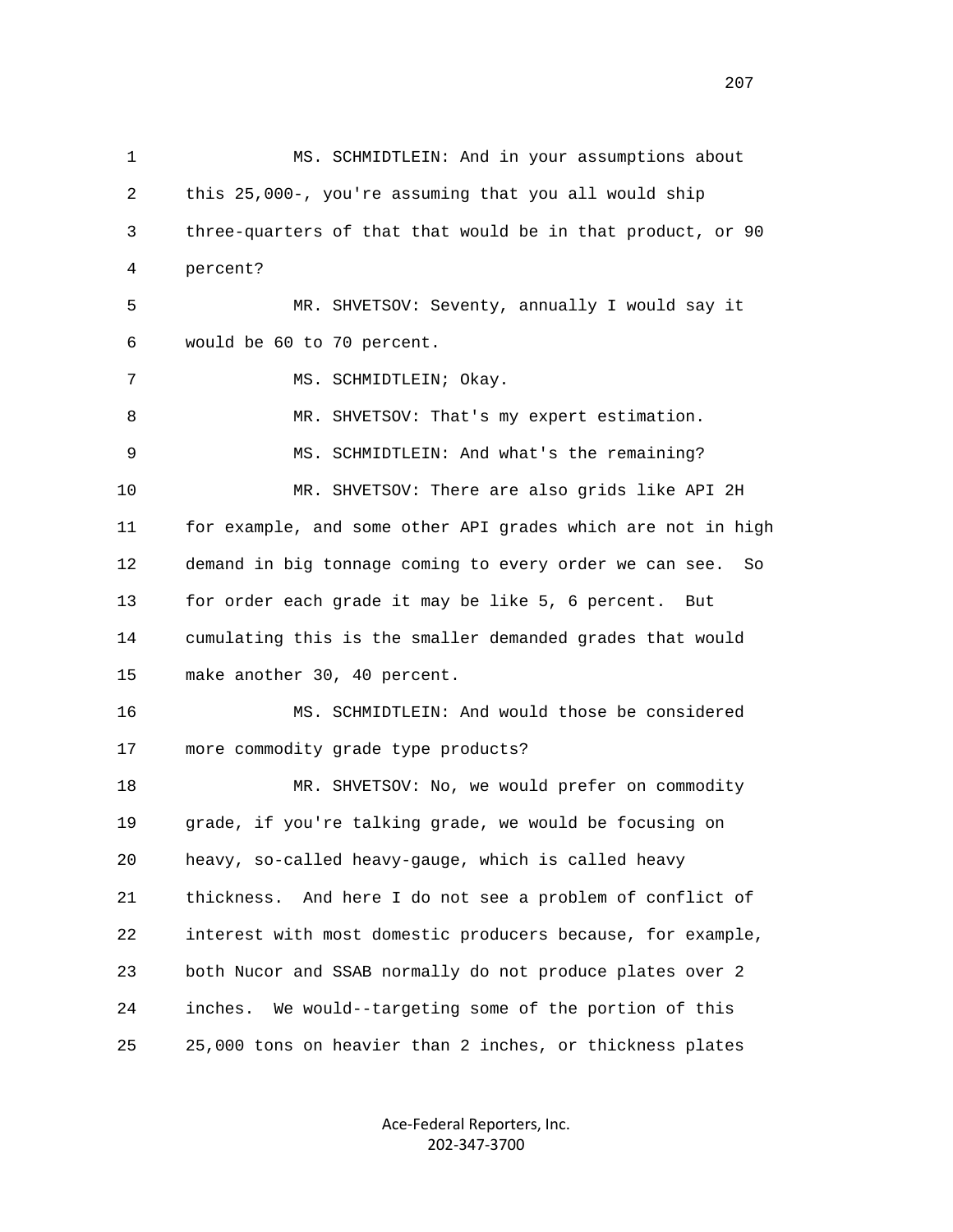1 for the markets.

| 2  | If these plates would come in a commodity grades,            |
|----|--------------------------------------------------------------|
| 3  | they will be value added, because limited number of          |
| 4  | producers in the world are capable to make this kind of      |
| 5  | thickness.                                                   |
| 6  | MS. SCHMIDTLEIN: And in your statement you talk              |
| 7  | about if the U.S. prices--I know you spoke about this a      |
| 8  | little bit earlier with another Commissioner--if the U.S.    |
| 9  | prices are high enough to offset the transportation costs,   |
| 10 | can you elaborate on what type of U.S. price you would need  |
| 11 | to ship that product here?                                   |
| 12 | COMMISSIONER SCHMIDTLEIN:<br>Are current prices              |
| 13 | high enough?                                                 |
| 14 | MR. SHVETSOV: Can I do it in post-hearing?                   |
| 15 | COMMISSIONER SCHMIDTLEIN: Okay. Yeah, you can                |
| 16 | do it in post-hearing. I'd be interested to know, you know,  |
| 17 | what your estimate is of what that price would be. Is the    |
| 18 | price -- are the current market prices at that level, and if |
| 19 | not, is it your forecast that they would be at some level?   |
| 20 | Do you estimate that U.S. prices are going to be going back  |
| 21 | up?                                                          |
| 22 | I have answers on both questions,<br>MR. SHVETSOV:           |
| 23 | but would prefer to make it not in the public hearing.       |
| 24 | Okay, all right.<br>COMMISSIONER SCHMIDTLEIN:                |
| 25 | Commissioner Schmidtlein, if I could<br>MR. LEWIS:           |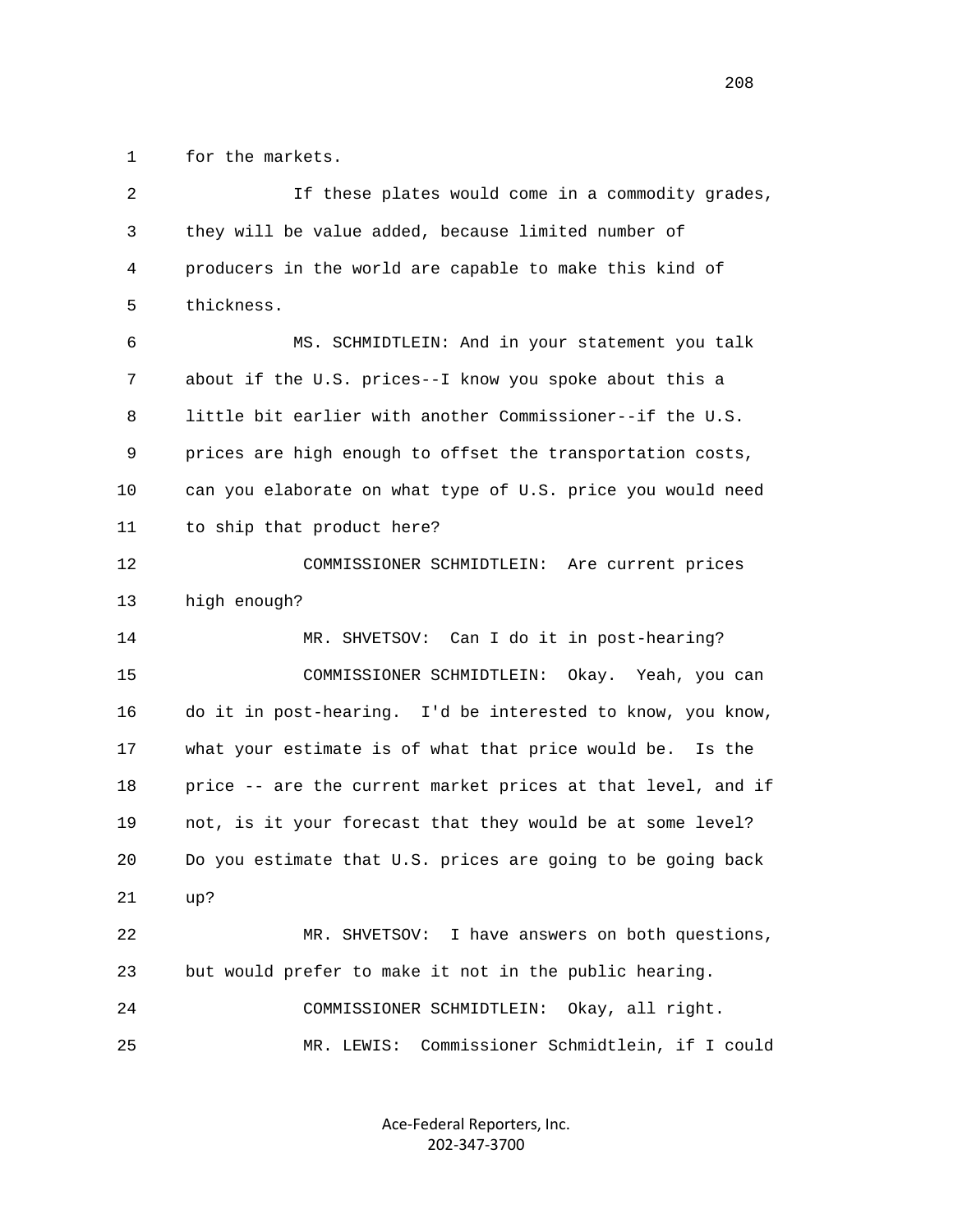1 add to that.

| 2            | COMMISSIONER SCHMIDTLEIN:<br>Yes, okay.                       |
|--------------|---------------------------------------------------------------|
| $\mathsf{3}$ | I think there's two things going on<br>MR. LEWIS:             |
| 4            | here in that question. One is are the, you know, what's the   |
| 5            | point at which it's economical for them to ship to the U.S.   |
| 6            | I think I understand that in your question. But I think       |
| 7            | there's a second dimension to that, which is when you reach   |
| 8            | that point, what kind of volumes are you expecting to see     |
| 9            | and what kind of pricing in the market?                       |
| 10           | I think those are two distinct things.<br>I want              |
| 11           | to point that I think another one of our natural              |
| 12           | experiments, if you will, to see what in fact is evidence of  |
| 13           | Metinvest corporate behavior in those circumstances is, and   |
| 14           | I think this goes to Commissioner Williamson's question,      |
| 15           | where he wants to see the data behind this, what has          |
| 16           | happened in those periods of time where Metinvest's had no    |
| 17           | restraint from the suspension agreement, and has had an open  |
| 18           | territory, the scary scenario that the friends behind me      |
| 19           | don't want to ever see come about.                            |
| 20           | What in fact did Metinvest do in those                        |
| 21           | circumstances? Did they desperately flood the market with a   |
| 22           | tsunami of products, and I think the evidence speaks for      |
| 23           | No, it didn't. I mean there were some periods of<br>itself.   |
| 24           | time where there were larger volumes than others.<br>But none |
| 25           | of it had levels, I think, to go back to Commissioner         |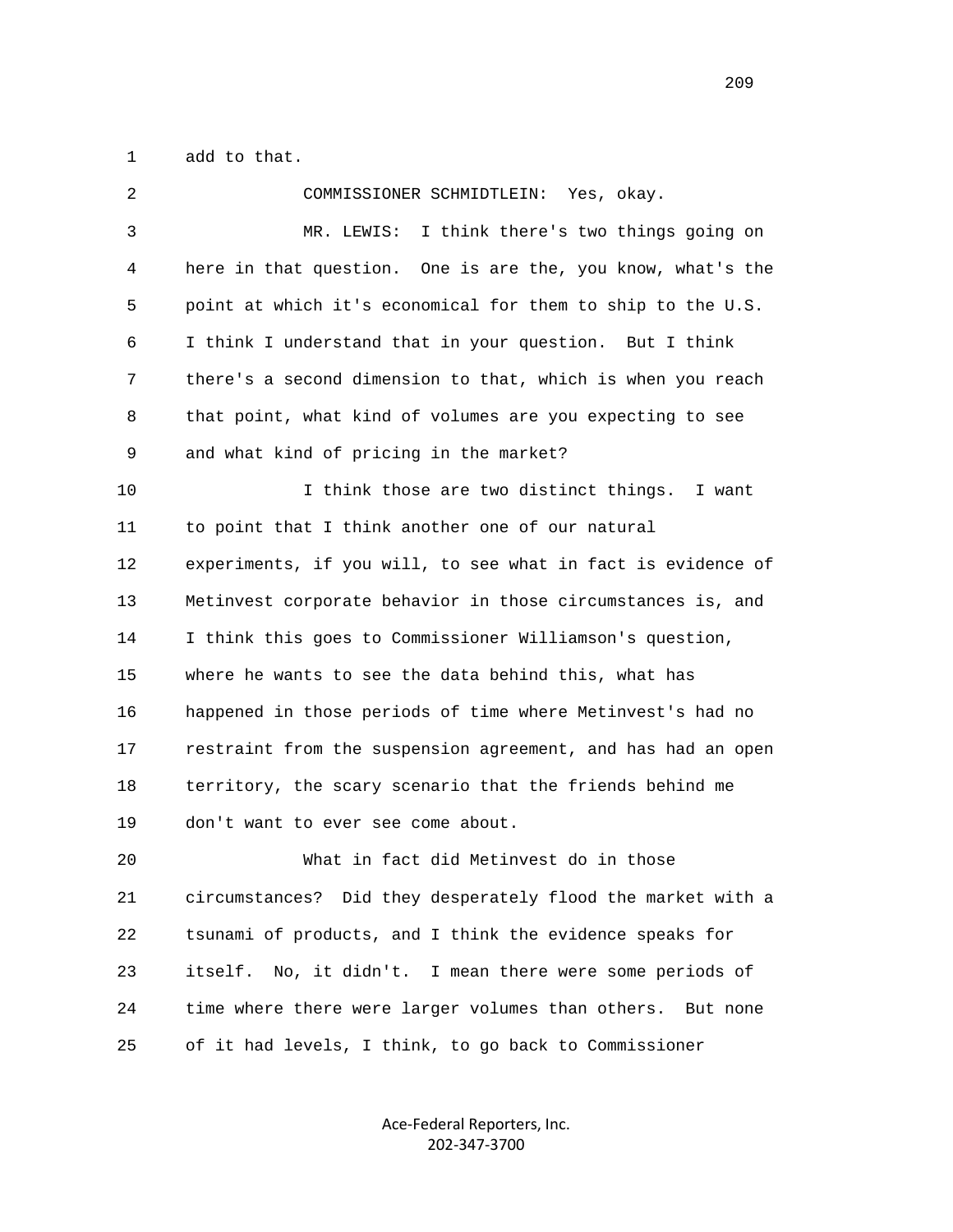1 Kieff's comment, that you could possibly argue could cause 2 material injury in the context of nine million ton market. 3 So it's an issue of, you know, was that 4 threshold ever met? Yes. So we can get a little more 5 specific as to when and where that threshold was met. 6 COMMISSIONER SCHMIDTLEIN: Yeah, and I guess my 7 question, and you can answer this, is I would be curious for 8 the explanation, if you are making a certain margin which 9 you deem satisfactory to ship here, why wouldn't you ship 10 more, you know? 11 MR. SHVETSOV: Well, for this question I guess I 12 have explanation, because we would like to be in this market 13 for longer time. If we would ship more, we would have 14 provoked the domestic industry to go after us again. So we 15 would be, to live with ourselves in a responsible way for 16 our presence as a market.

 17 MS. ROMANOVA: That's exactly the reason why 18 we're here today. We do not want to be banned for another 19 20 years, and this is exactly the reason why we came here 20 today, is to say that 20 years ago, the picture was 21 different, the way we did things. We and Illich at that 22 point of time, which didn't belong to us, did things 23 different. The strategies were different.

 24 Now we're 20 years down the road, and we are 25 looking into the future, and as I said, this is not where

> Ace‐Federal Reporters, Inc. 202‐347‐3700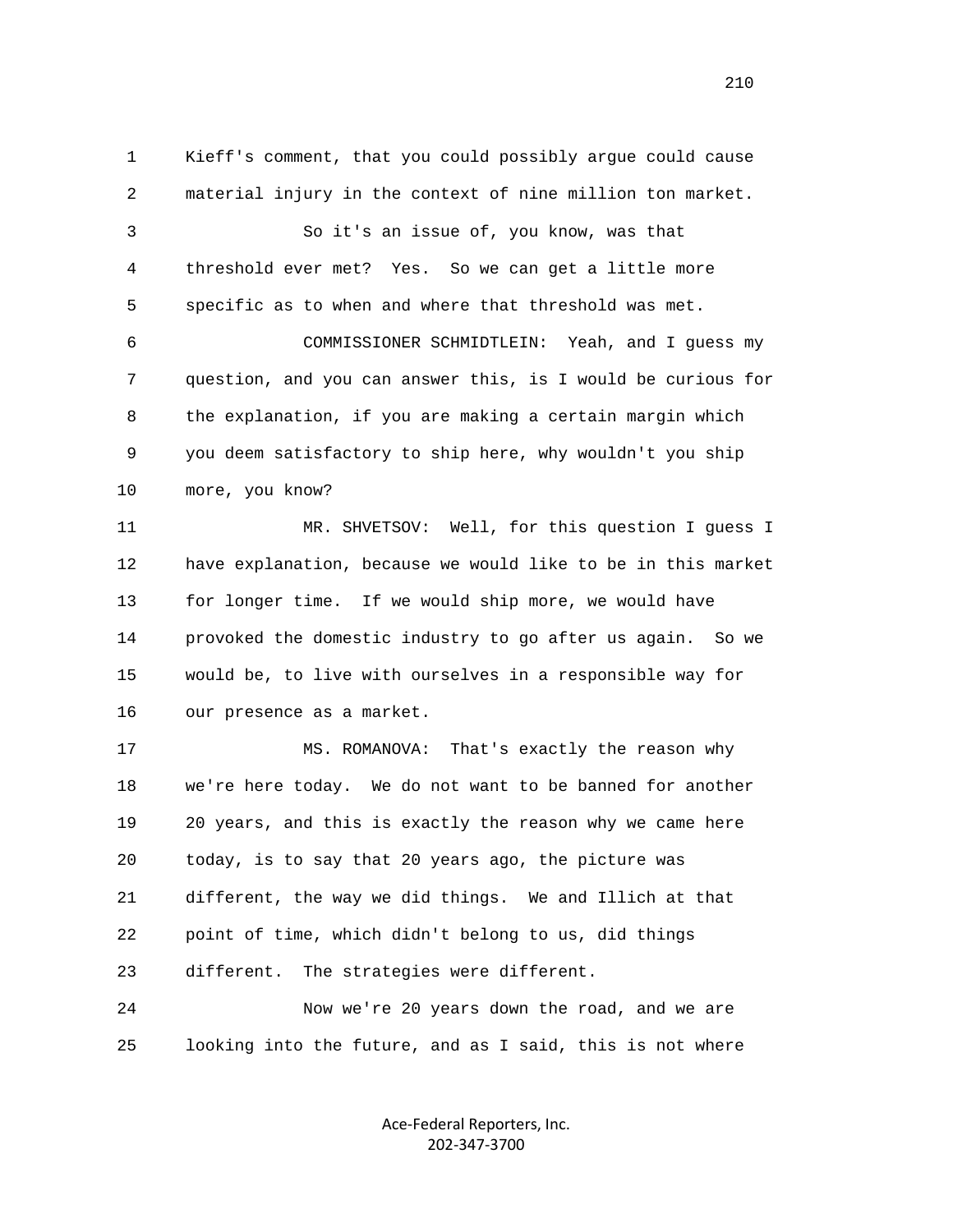1 the future is.

| 2  | I mean it is -- to be<br>COMMISSIONER SCHMIDTLEIN:           |
|----|--------------------------------------------------------------|
| 3  | honest, it is a little bit hard to square the argument that  |
| 4  | we want to lift the suspension agreement, but don't worry,   |
| 5  | the quantities that we're interested in bringing are so      |
| 6  | modest. But yet you're willing to pay for law firms and      |
| 7  | professional experts, which are I know are not cheap, to fly |
| 8  | all the way from Ukraine to take time out, you know, for     |
| 9  | this -- what is going to be a small amount of the market.    |
| 10 | So it does make you wonder what's the real benefit to you?   |
| 11 | MS. ROMANOVA: Well, our testimony is that under              |
| 12 | the current conditions, this is the estimate. Obviously, we  |
| 13 | cannot make a projection.                                    |
| 14 | COMMISSIONER SCHMIDTLEIN: Well, what would                   |
| 15 | cause the estimate to go up? What conditions would cause     |
| 16 | the estimate to go up? How would the conditions of the       |
| 17 | market have to change in order for that number to go up?     |
| 18 | MR. LEWIS: Well, we naturally enough talked                  |
| 19 | about that exact issue.                                      |
| 20 | COMMISSIONER SCHMIDTLEIN:<br>I would be                      |
| 21 | interested.                                                  |
| 22 | MR. LEWIS: And it's important to point out that              |
| 23 | that 25,000 ton figure, we wanted to give you a number,      |
| 24 | because it seems to be saying it's going to be moderate or   |
| 25 | it's going to be low as sort of a moderate or low utility to |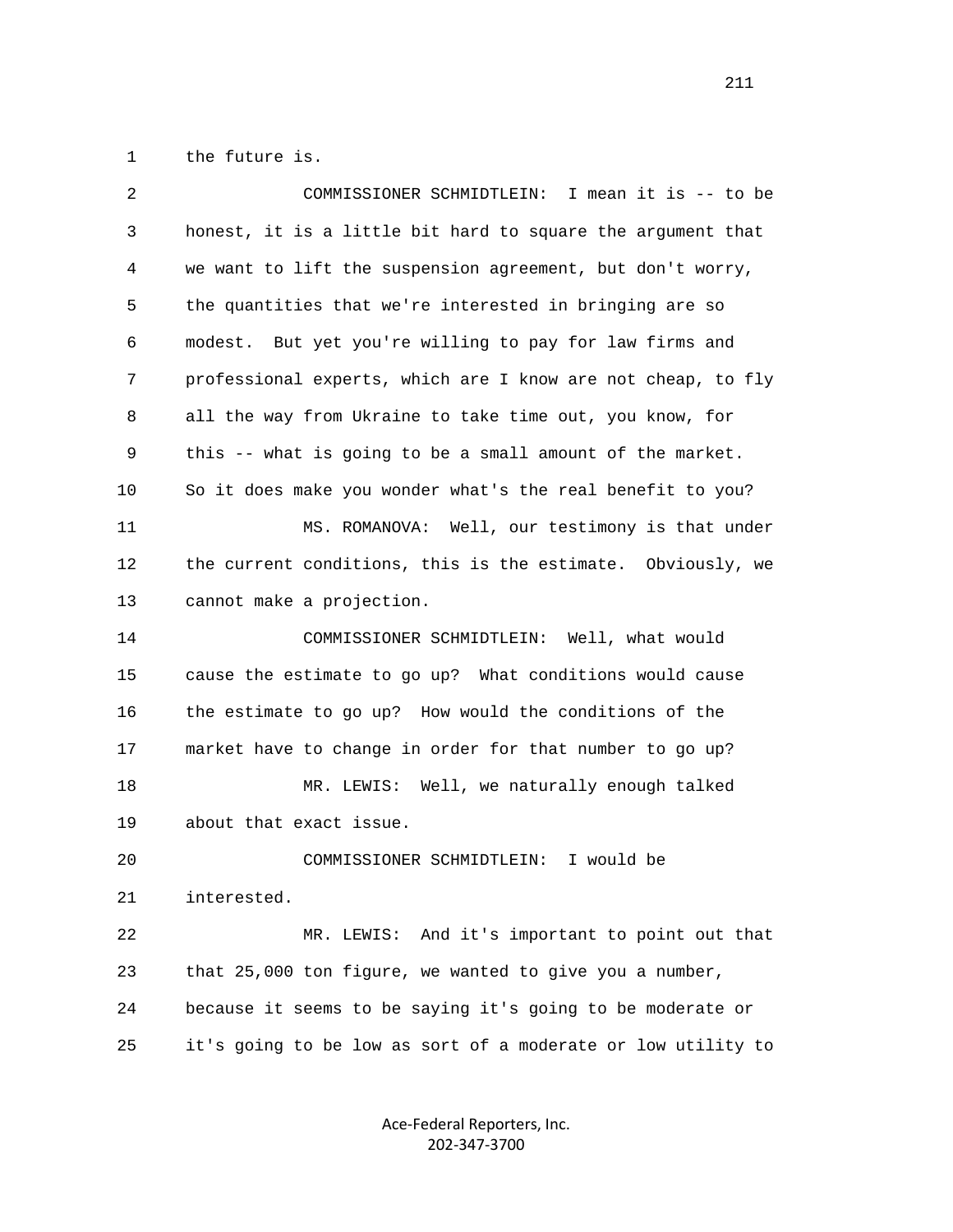1 you as Commissioners, and try to give something more 2 concrete on that.

 3 That figure does reflect current market 4 conditions, and current market conditions are down. If 5 market demand were to go up, I don't want to put words into 6 Yuriy's mouth on that, but I think that would be one of 7 those circumstances where it would be responsible to ship 8 larger quantities.

 9 So are we saying that 25,000 is iron clad, is 10 never going to go above that? If we end up with a 30 11 million ton market demand tomorrow, I think that estimate's 12 probably going to go up and I would, you know. I couldn't 13 look you in the eye and tell you otherwise. Of course it 14 would.

 15 But under current market, and you know, you need 16 to have some benchmark to understand what type of volumes 17 and approach the company's going to take. The relevant one 18 is what are the current market conditions. Under current 19 market conditions, we asked Yuriy to consult with his 20 management to determine what would be a realistic estimate, 21 if you lifted the order? Under current circumstances, what 22 could you realistically, within the reasonably foreseeable 23 time frame that you deal with, would expect.

 24 But again, to get to your question, could that 25 ever go above that? I'm sure it could, if the -- if demand

> Ace‐Federal Reporters, Inc. 202‐347‐3700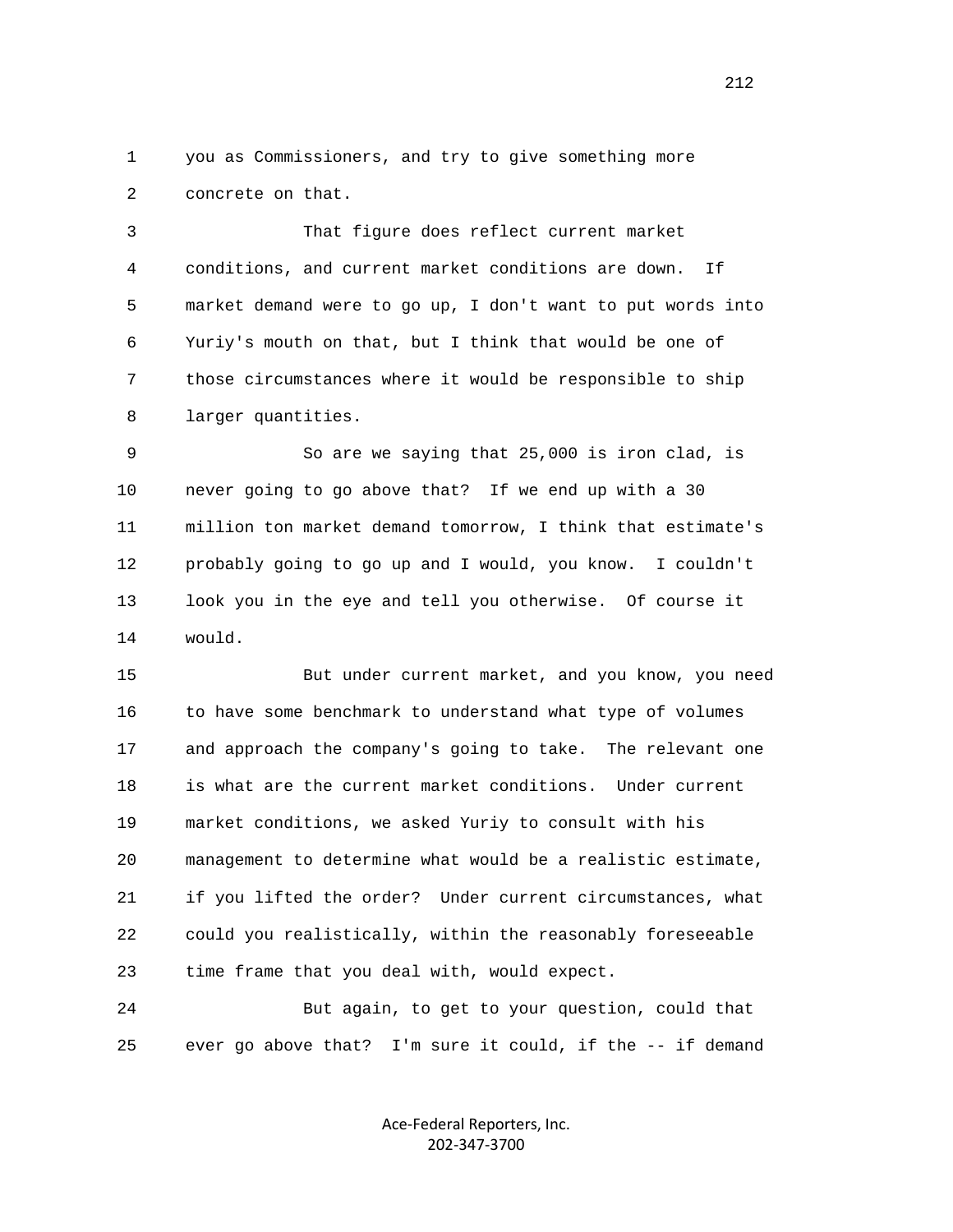1 goes up But not if it doesn't, and that's the important 2 point.

 3 COMMISSIONER SCHMIDTLEIN: Okay, thank you. My 4 time is up.

 5 CHAIRMAN BROADBENT: Thank you. Mr. Lewis, how 6 should we consider the fact that the domestic industry in 7 this case looks very completely different from the original 8 industry that filed this case 19 years ago, and that both 9 the processors and the mills have consolidated? Are they in 10 better shape, worse shape? How should we consider the 11 industry that we're looking at today compared to the 12 industry that filed the original petition?

 13 MR. LEWIS: Well, I'm probably going to give you 14 a predictable answer to this question. But I think it's 15 pretty clearly laid out, I think, in the staff report. The 16 industry has restructured. It's shed itself of outdated and 17 inefficient capacity. The most recent and dramatic example 18 of that being the Everise plant built in 1917 I learned, and 19 is therefore -- and also, you know, at the same time 20 shedding inefficient capacities. Also invested 21 substantially in improving its capabilities.

 22 And I think it's also reflected in productivity 23 figures and profit, but I'm being told to defer to Dr. Prusa 24 by Mr. Stoel. So let me do that.

25 DR. PRUSA: Tom Prusa from Rutgers University.

Ace‐Federal Reporters, Inc. 202‐347‐3700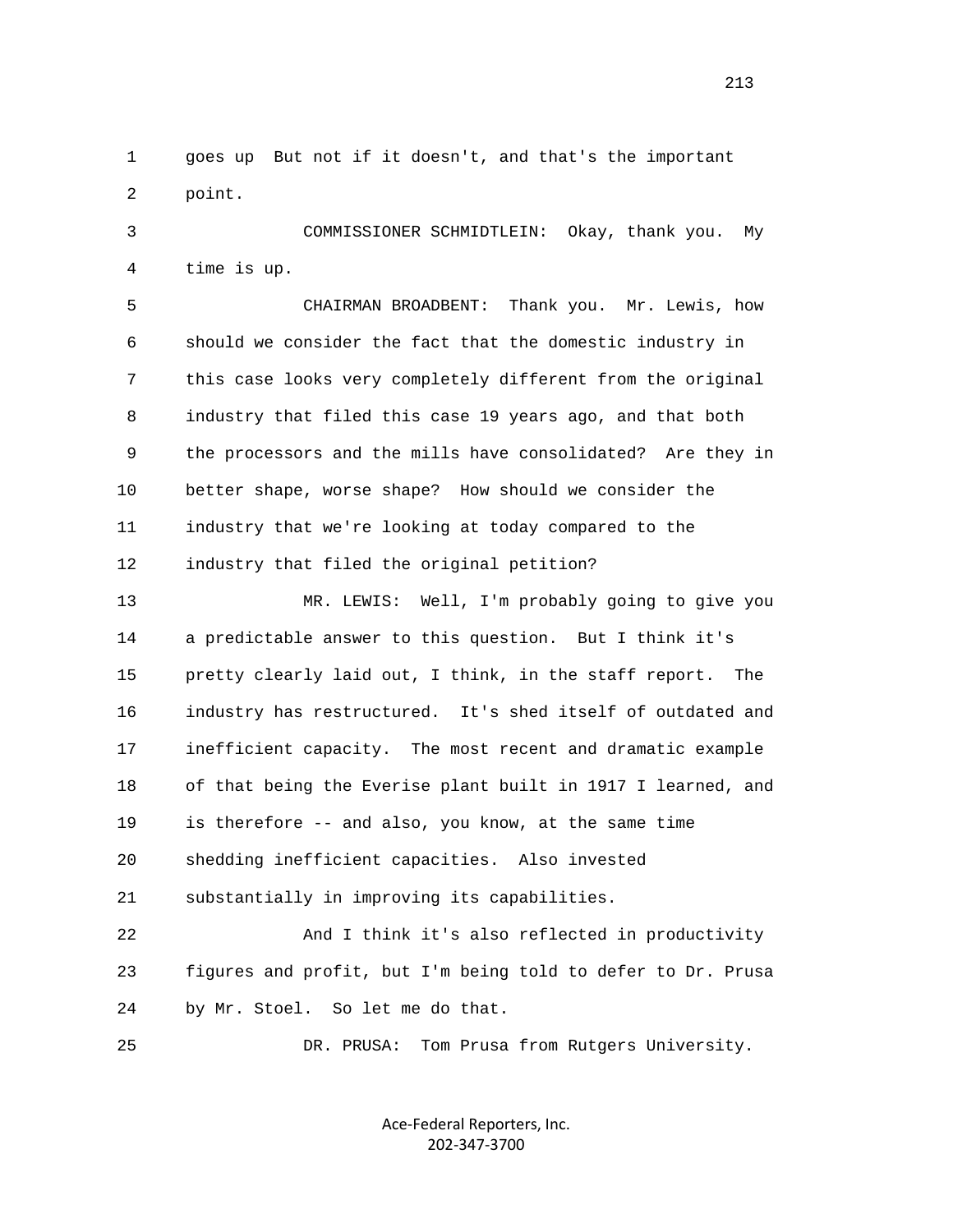1 You know, on this issue, to the extent that the domestic 2 industry has changed in the last 18 years, this is not a 3 perfect -- this is not the only metric. This is a pretty 4 informative metric. So you can look at the industry during 5 its time of the original investigation and the period after, 6 after restructuring.

 7 So we have a ten year period where the total 8 operating income over a ten year period was negative \$127 9 million. That was the old U.S. industry. Since that time, 10 the total operating profits are \$8.7 billion. So the idea 11 that the industry is vulnerable and number one, this slide's 12 pointed that out, that a one year downturn or a slight 13 downturn, steel is a cyclical industry. Just like the 14 national economy has cycles, so does the steel industry.

 15 That does not mean the industry is vulnerable, 16 in the context of \$8.7 billion of profits. But it also 17 points, I think highlights to your question, which is the 18 industry has changed in a lot of different ways, and one 19 summary statistic for how much it's changed is how much 20 profits it can generate. I think that is one measure, and 21 that is all public information that the Commission has 22 collected over the years.

 23 CHAIRMAN BROADBENT: Okay. Mr. Shvetsov, 24 there's a press release from your company I think in June of 25 2015, that states that gas supplies resumed in plants

> Ace‐Federal Reporters, Inc. 202‐347‐3700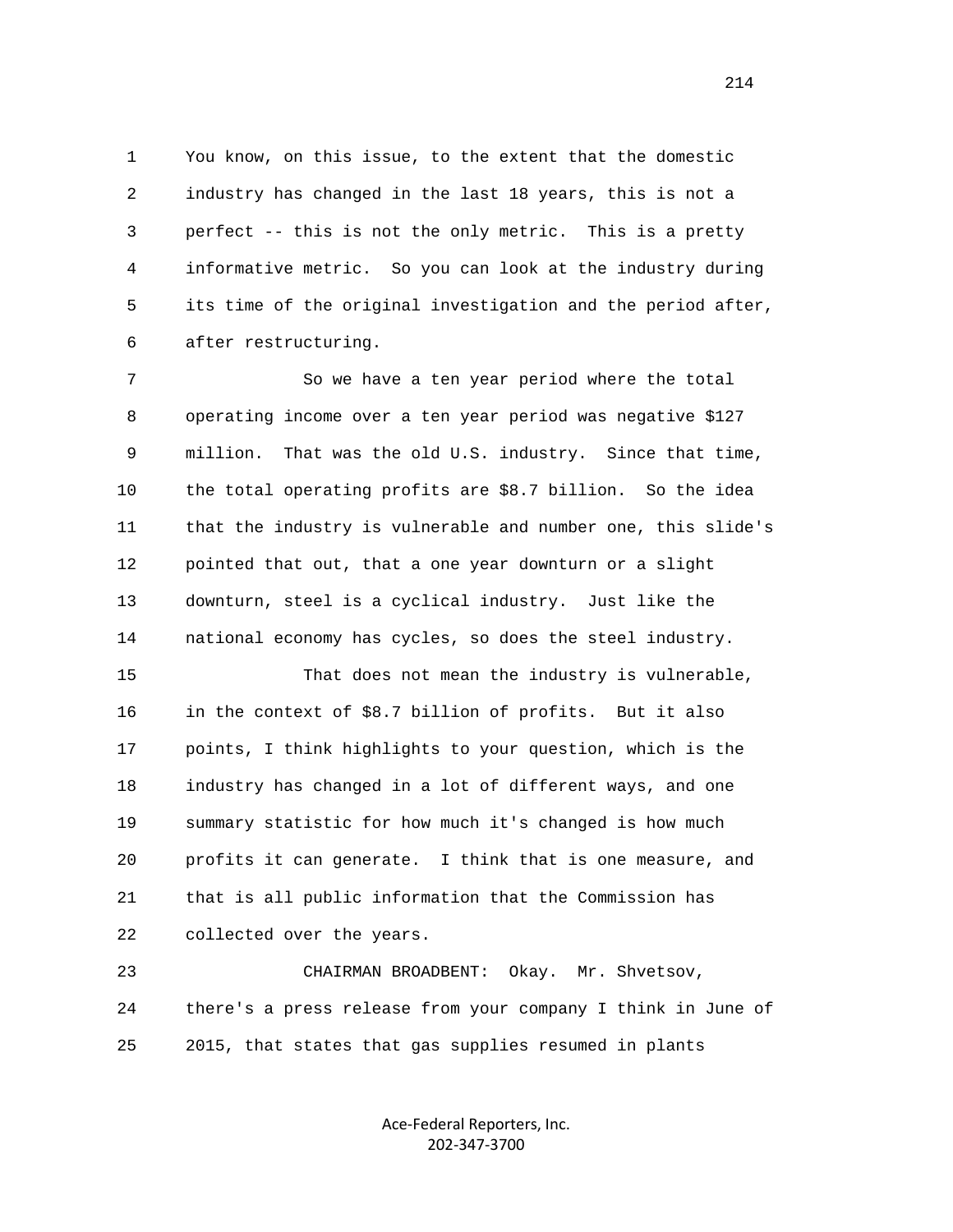1 following an interruption. Can you explain why gas supplies 2 were interrupted and for how long?

 3 MR. SHVETSOV: Chairman Broadbent, yeah I know 4 about this incidence of gas supplies that I was told were 5 interrupted due to shelling, due to military operation. I 6 don't know a specific time, how much it taking to repair, 7 but I know that it didn't take long time, maybe a few days. 8 CHAIRMAN BROADBENT: Okay. Nugrat Stoetz in its 9 pre-hearing brief, that Russian and Ukranian subject 10 producers are forced to compete with massive quantities of 11 Chinese plate in third country markets, and therefore need 12 the U.S. market to offset this competition. Can you respond 13 to that please? 14 MR. SHVETSOV: Chairman Broadbent, I'm mostly

 15 involved in North American sales. I cannot answer this 16 question for entire sales, but only to address it in 17 post-hearing with marketing, the marketing information. 18 CHAIRMAN BROADBENT: Okay, yes. Hang on one 19 second. I had a question here and now I can't find it. 20 Okay. I'll go with this one. Russia has traditionally 21 been a major export market for the Ukraine. What effect, if 22 any, has the conflict between Russia and Ukraine had on 23 Ukraine's CTR plate exports to Russia? For that matter, has 24 there been any impact on Russia's exports of plate to the 25 Ukraine? So the bilateral trade in plate between Russia and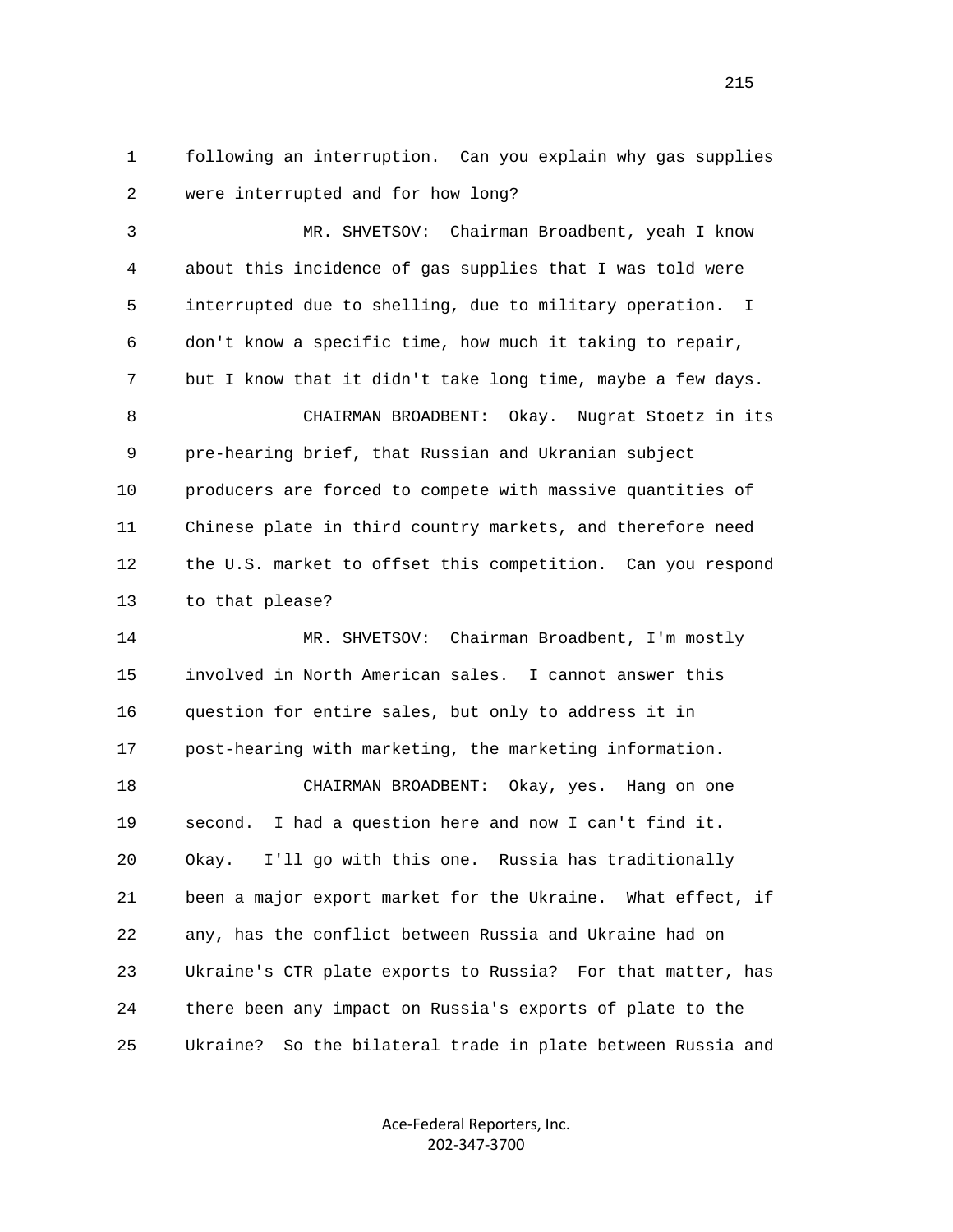1 the Ukraine, what's happening there?

 2 MR. SHVETSOV: Well again, to provide specific 3 data we will need to provide in post-hearing. I know that 4 there is still some trade going on between Ukraine and 5 Russia, and some steel products coming either from one 6 country to another. 7 CHAIRMAN BROADBENT: Okay, and then what are you 8 all expecting? There's been a lot of talk about a free 9 trade agreement between Europe and Ukraine. How will these 10 plate exports be treated after the free trade agreement goes 11 into effect? 12 MR. SHVETSOV: My guess, again I'm not an expert 13 in European sales, but if we would hear from European Union 14 and there are certain agency in the European Union which 15 monitor imports of steel. We would probably hear up to date 16 about this. I don't have such kind of information, that 17 there were any concerns about imports of the plate steel 18 into Europe. 19 CHAIRMAN BROADBENT: But maybe in the 20 post-hearing brief, you could just give me some information 21 on what you expect to be the situation? 22 MR. LEWIS: Yeah. Craig Lewis, Hogan Lovells. 23 We'll be happy to address that in the post-hearing. I think 24 we looked at that issue in the context of wire rod and I'm 25 frankly forgetting the details of it at the moment. But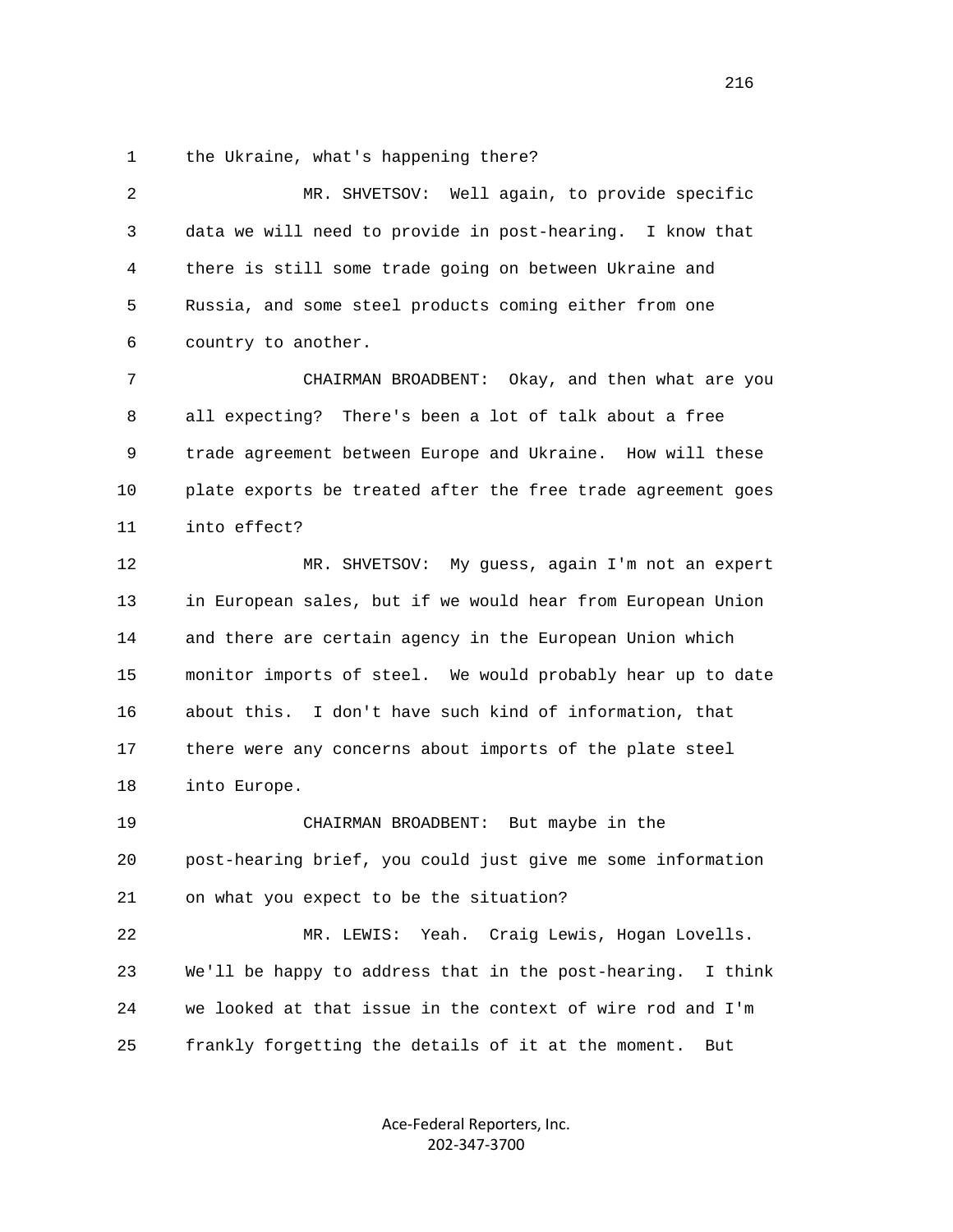1 we'll address that in the post-hearing.

| 2  | CHAIRMAN BROADBENT: Okay. I think that's the                 |
|----|--------------------------------------------------------------|
| 3  | questions I have right now. Vice Chairman Pinkert.           |
| 4  | VICE CHAIRMAN PINKERT: I have just a few                     |
| 5  | followup questions. We talked about producing the subject    |
| 6  | product for the U.S. market to U.S. standards, and what I'm  |
| 7  | wondering is for a product that's currently being shipped to |
| 8  | Europe by Ukranian producers, what would it cost per unit to |
| 9  | shift from European standards to U.S. standards for that     |
| 10 | Do you understand my question?<br>product?                   |
| 11 | MR. LEWIS: To shift from producing one to the                |
| 12 | other?                                                       |
| 13 | VICE CHAIRMAN PINKERT: Yeah, from producing to               |
| 14 | European standards to U.S. standards per unit?               |
| 15 | MS. ROMANOVA: Obviously, we're not prepared to               |
| 16 | answer it right now, because we need to talk to the          |
| 17 | production guys. It's not like you push the button and it    |
| 18 | starts producing a different product. It needs some lead     |
| 19 | time to basically reshuffle the production line and bring    |
| 20 | required raw materials. So basically I think that requires   |
| 21 | additional calculation, which will go in the post-hearing.   |
| 22 | That said, Commissioner, and I'm not<br>MR. LEWIS:           |
| 23 | a product expert either. But it just dawned on me.<br>I do   |
| 24 | recall a conversation we had about this I think even last    |
| 25 | night, relating to the A6, half A6 ASTM leveling standard,   |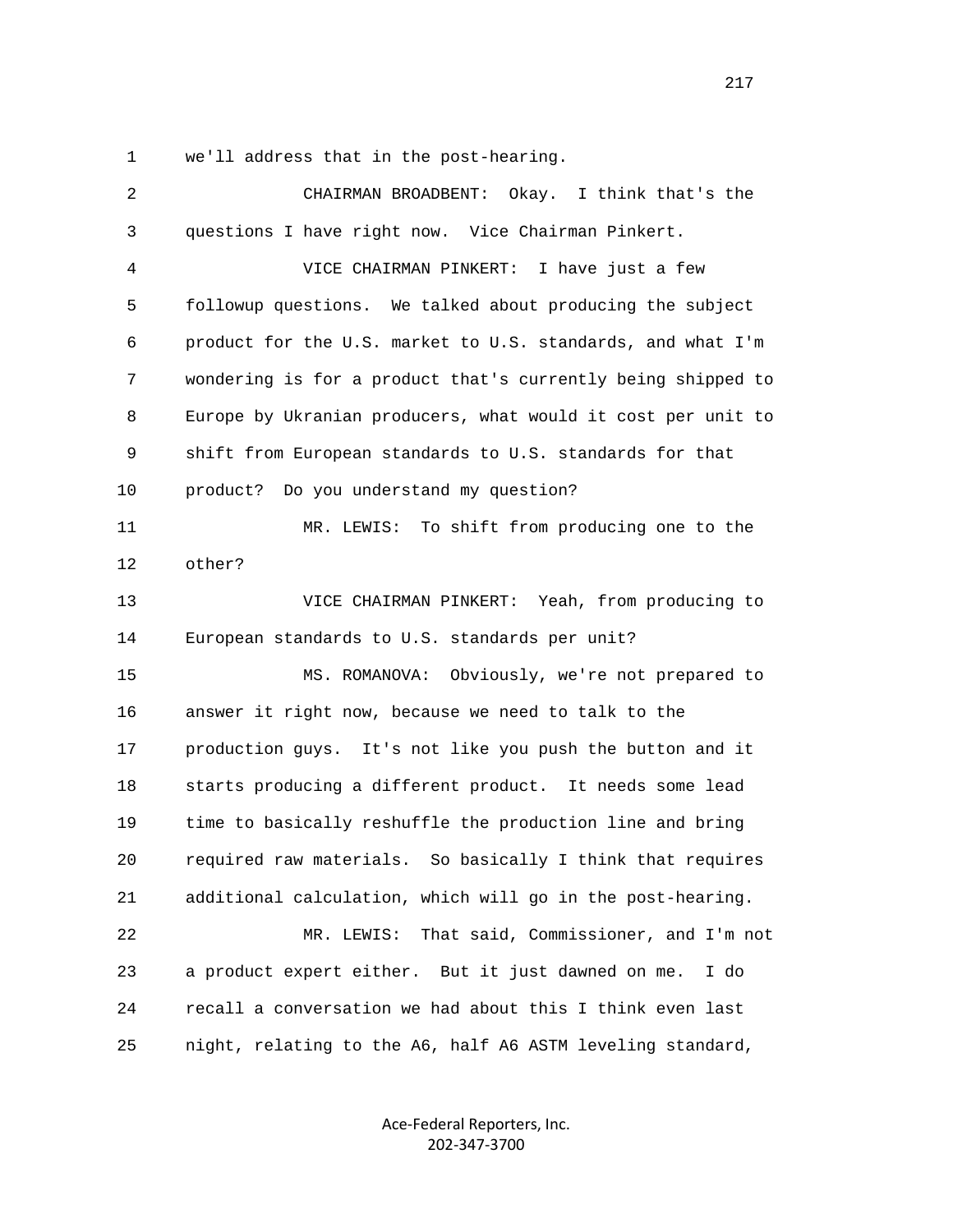1 and I'll ask Yuriy to correct me if I'm wrong.

| 2  | But my recollection of that conversation is                  |
|----|--------------------------------------------------------------|
| 3  | actually the process of trying to attain those leveling      |
| 4  | targets actually results in substantially greater yield loss |
| 5  | and, you know, reject material. So it's not quite a timing   |
| 6  | issue, but I think it's sort of the same thing you're        |
| 7  | getting at is, you know, how easily or costly is it to shift |
| 8  | from one to the other.                                       |
| 9  | The understanding I had was that that's a                    |
| 10 | relatively expensive product to produce because of that, but |
| 11 | you should confirm that.                                     |
| 12 | MR. SHVETSOV:<br>That's correct, Craig. Mr. Lewis            |
| 13 | answered the question the same way as I would do it.         |
| 14 | Thank you. For the<br>VICE CHAIRMAN PINKERT:                 |
| 15 | post-hearing, if you could focus on coming up with a number  |
| 16 | and specify whether you're talking about commodity grade or  |
| 17 | if you're talking about a higher grade product. Thank you.   |
| 18 | Now there's this question about non-subject                  |
| 19 | imports that are currently in the U.S. market, and whether   |
| 20 | they would be some kind of a barrier to increasing Ukrainian |
| 21 | shipments into the U.S. market. I want to understand how     |
| 22 | you see that working out dynamically.                        |
| 23 | In other words, would the -- would Ukranian                  |
| 24 | exports to the U.S. market have to compete directly with the |
| 25 | non-subject product? Is that how you see that potentially?   |

Ace‐Federal Reporters, Inc. 202‐347‐3700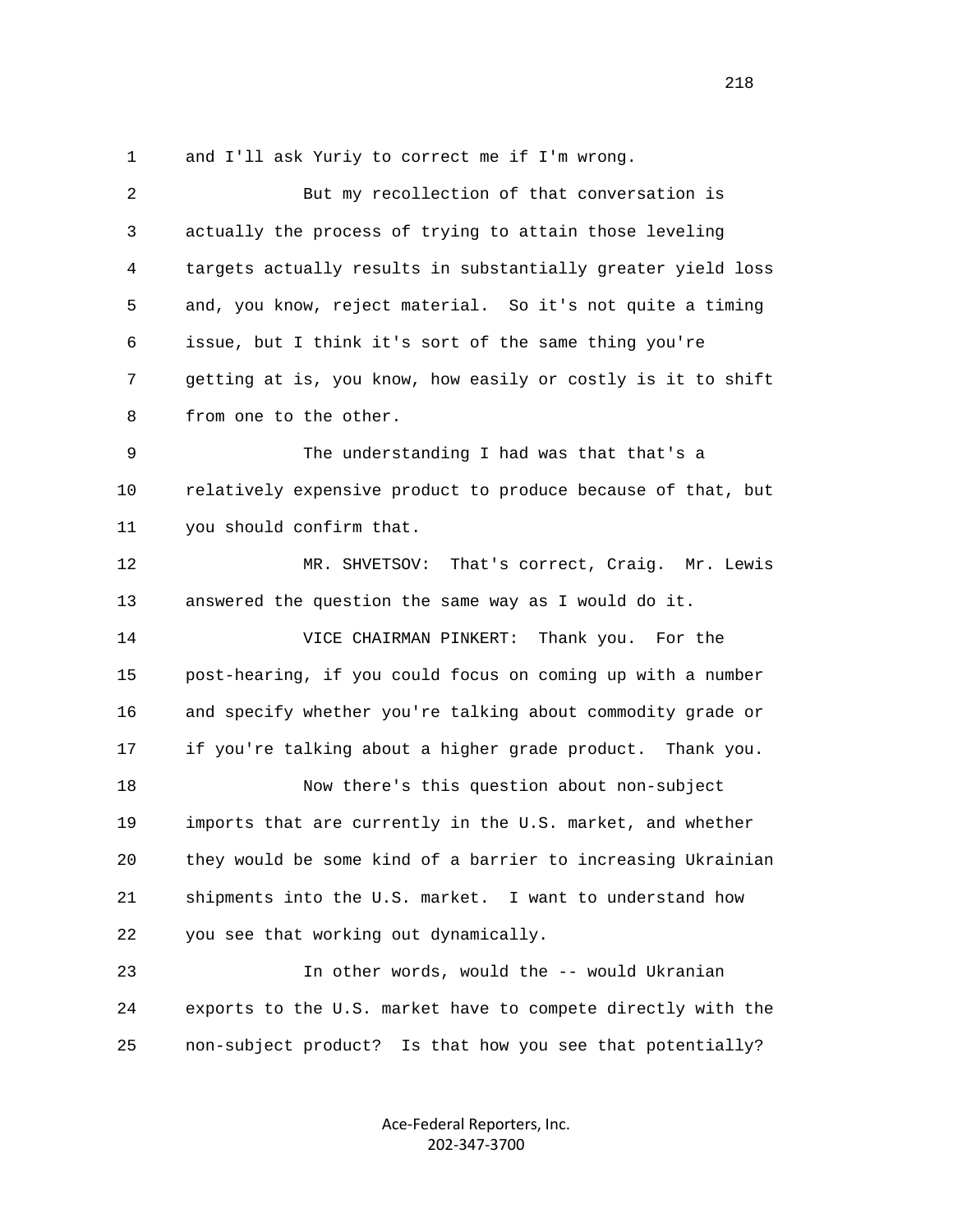1 DR. PRUSA: So I think I'll start and give a 2 general thing, but then Yuriy knows more about the dynamics 3 of the actual market. But yes, I think that's in general 4 the case, because right now, in the current situation, I 5 think the statistics in the staff report indicate there has 6 been a lot of non-subject imports in the market.

 7 They clearly have a first mover advantage. They 8 have the business relationships with the buyers. So that 9 would be one of the challenges for a one man sales team 10 right now that Metinvest has in North America, to start to 11 overcome, which is starting to build new relationships when 12 they already have sales relationships with, to the extent 13 they don't buy from domestic mills, with large, non-subject 14 suppliers.

 15 MR. STOEL: Vice Chairman Pinkert, Jonathan 16 Stoel for the record. A couple of points. I think one is 17 that, as you said, I mean there are just as a fact large 18 volumes of non-subjects here. I mean there's 1.6 million 19 tons last year. That suggests something about the U.S. 20 industry is going on. Either they're not making particular 21 products, they're not meeting certain demands.

 22 I think you heard this morning that they are 23 apparently importing products. We don't know exactly the 24 reason, but they're doing it in substantial quantities for a 25 particular reason. So for us to come in, and we've talked

> Ace‐Federal Reporters, Inc. 202‐347‐3700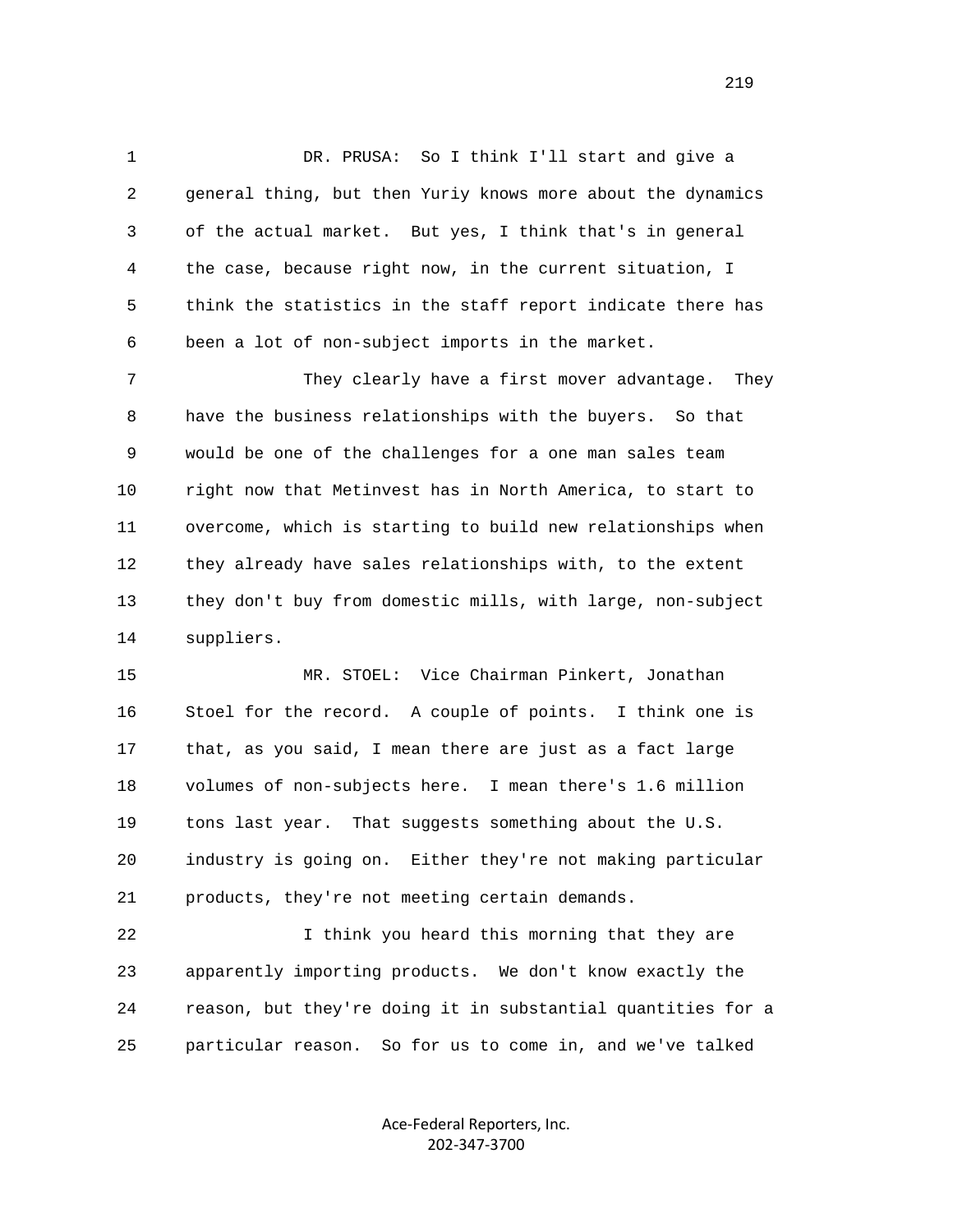1 about the volume we'd come in, clearly there would be 2 competition for that.

 3 Now what the other side I think has said, and 4 it's, you know, a good argument on their part is the reason 5 and how they're going to come in is they're going to dump. 6 They're going to have very low pricing and try to seize 7 market share. I think that's where we are saying to you 8 today that's not Metinvest's plan.

 9 That's not how they operate, and although there 10 are some very good questions about why you would spend all 11 the money on high class lawyers like Mr. Lewis here today, 12 you know, the fact is they want to have a low --

 13 VICE CHAIRMAN PINKERT: I never asked that 14 question, just to be clear.

 15 MR. STOEL: They want to have a long-term 16 relationship here in the United States, in ways that are not 17 injurious to the U.S. industry. To do that, you don't dump 18 and you don't, you know, ship in ways that would harm the 19 industry. So that's what the company plans to do.

 20 MS. ROMANOVA: If I may add, we talked about 21 Europe, and I wanted to inject my comment there. But I 22 think it's a good opportunity to draw parallel and to 23 demonstrate how we do actually business, and what our 24 business model is.

25 The philosophy of our sales and the model of our

Ace‐Federal Reporters, Inc. 202‐347‐3700

<u>220</u>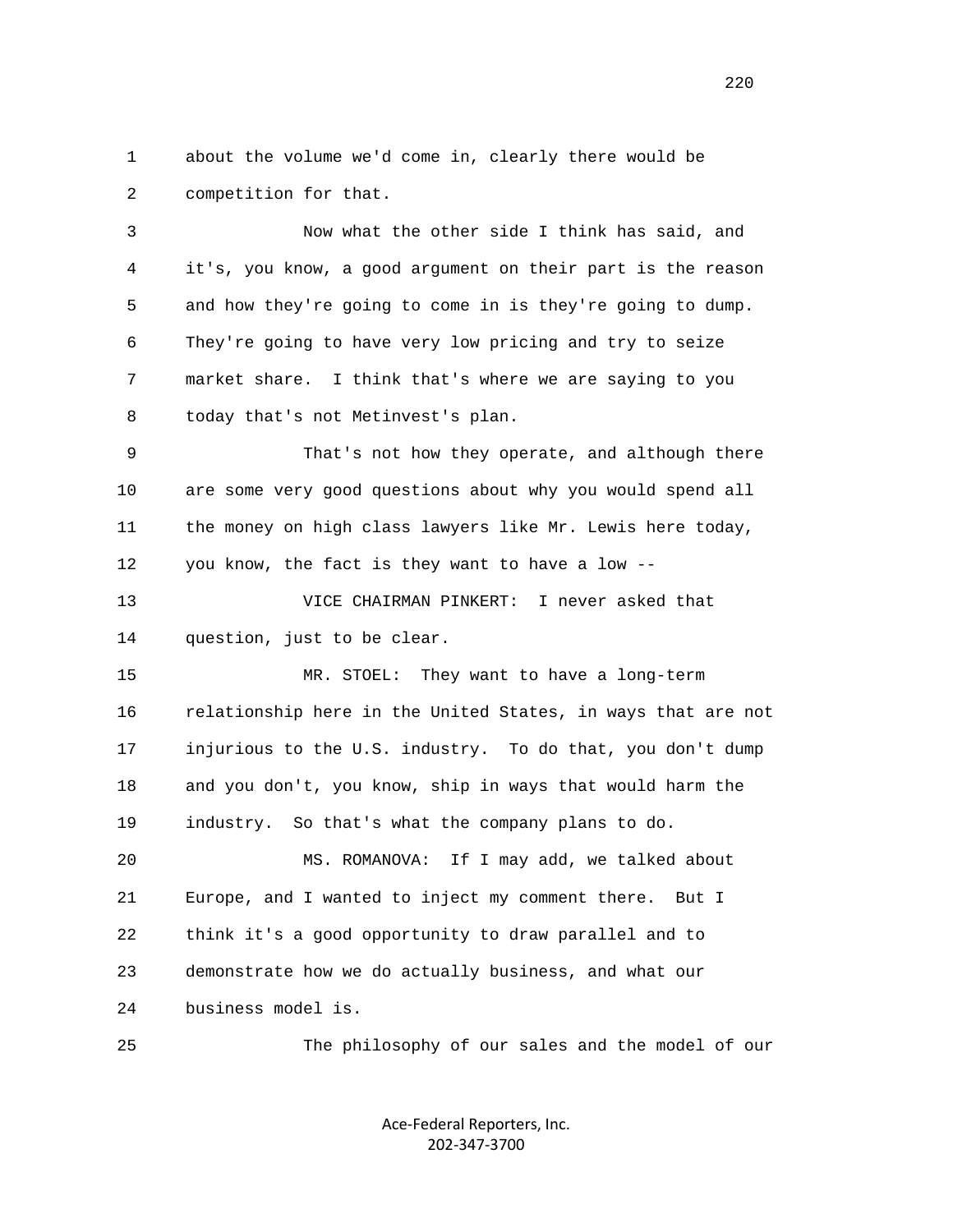1 sales that we skip middle man normally, and we prefer to 2 deal with our direct customer face to face, for many 3 reasons, because the modern sales and modern business is not 4 only about the product and the quality of the product.

 5 It's about service. It's about talking face to 6 face to people who guy the product. For this reason, in 7 Europe we have a spread of our network. We have offices. 8 We've talked about that. We have personnel taking the 9 phones, meeting with the people, solving the problems, 10 accepting shipments, coming to the ports, to make sure there 11 are no problems.

 12 So basically, this is the way we see our 13 business here as well, and this is the only way we will be 14 able to compete with the existing trading centers, with the 15 existing ^^^^ with the existing competitors. And setting 16 that in place, that does require time, and that refers to 17 the question why we will be unfolding slowly, because in 18 order to build a long-lasting relationship and a 19 long-lasting successful business, there is no other way 20 around.

 21 This is not our idea, to jump into the market, 22 damage the market and then skip it. That's absolute not 23 about us, and this is exactly the reason why we're paying 24 money, why we're here, traveling here, talking to you here, 25 because we want to be in this market and we want to play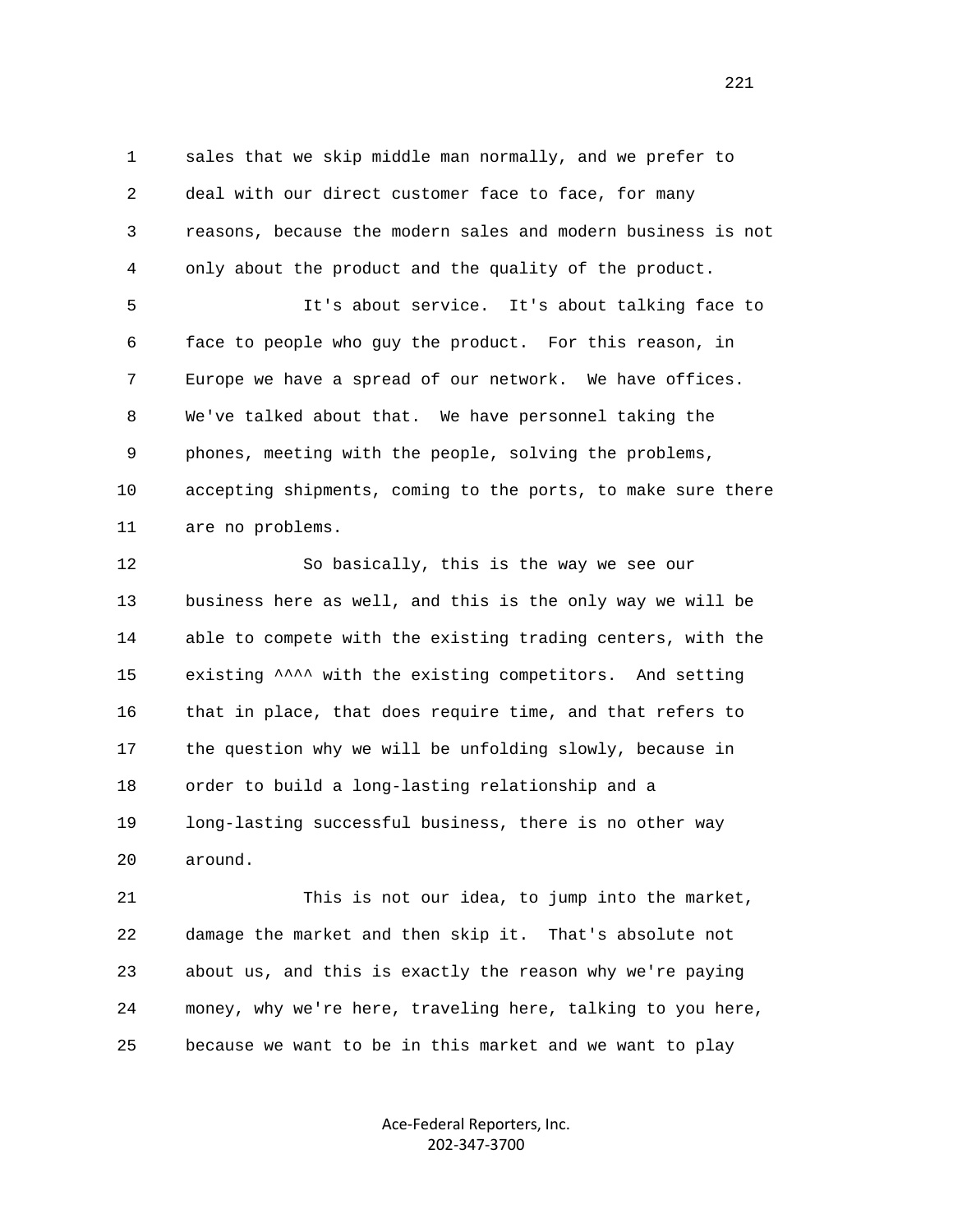1 fairly at this market, and we want to grow with this market. 2 We will not -- we will never get a share of this 3 market unless we help the market grow. We talked about the 4 low demand, no demand, no supplies. If demand goes up, we 5 want to be here and we want to seize this opportunity to 6 have a better competing leverage against our Russian 7 competitors, for example, or Finnish competitors. That's 8 about philosophy. This is exactly what we're going to do. 9 Steadily, slowly but steadily grow our presence, 10 building our relationships, and that's the long perspective. 11 That's not something, as someone mentioned previously before 12 lunch, saying that well, you'll see they will be here next 13 month. It takes a month just to ship a vessel here, you 14 know, to sail a vessel, not to ship. To sail a vessel. 15 But before that, there is lots to be done. The 16 relationships established, contracts planned, produced back 17 at the plants, transport by railway, shipped and so on and 18 so forth. A few words about the production and the 19 wonderful slide Thomas showed you earlier. What would be 20 the customer's dilemma in the U.S.? Do we believe you 21 Metinvest? Will you ship on time, you know? Will you bring 22 us the product on time? 23 Unfortunately, we're not in the position as of

 24 today to provide 100 percent guarantee that we will ship on 25 time. In the last year and a half, we have to declare

> Ace‐Federal Reporters, Inc. 202‐347‐3700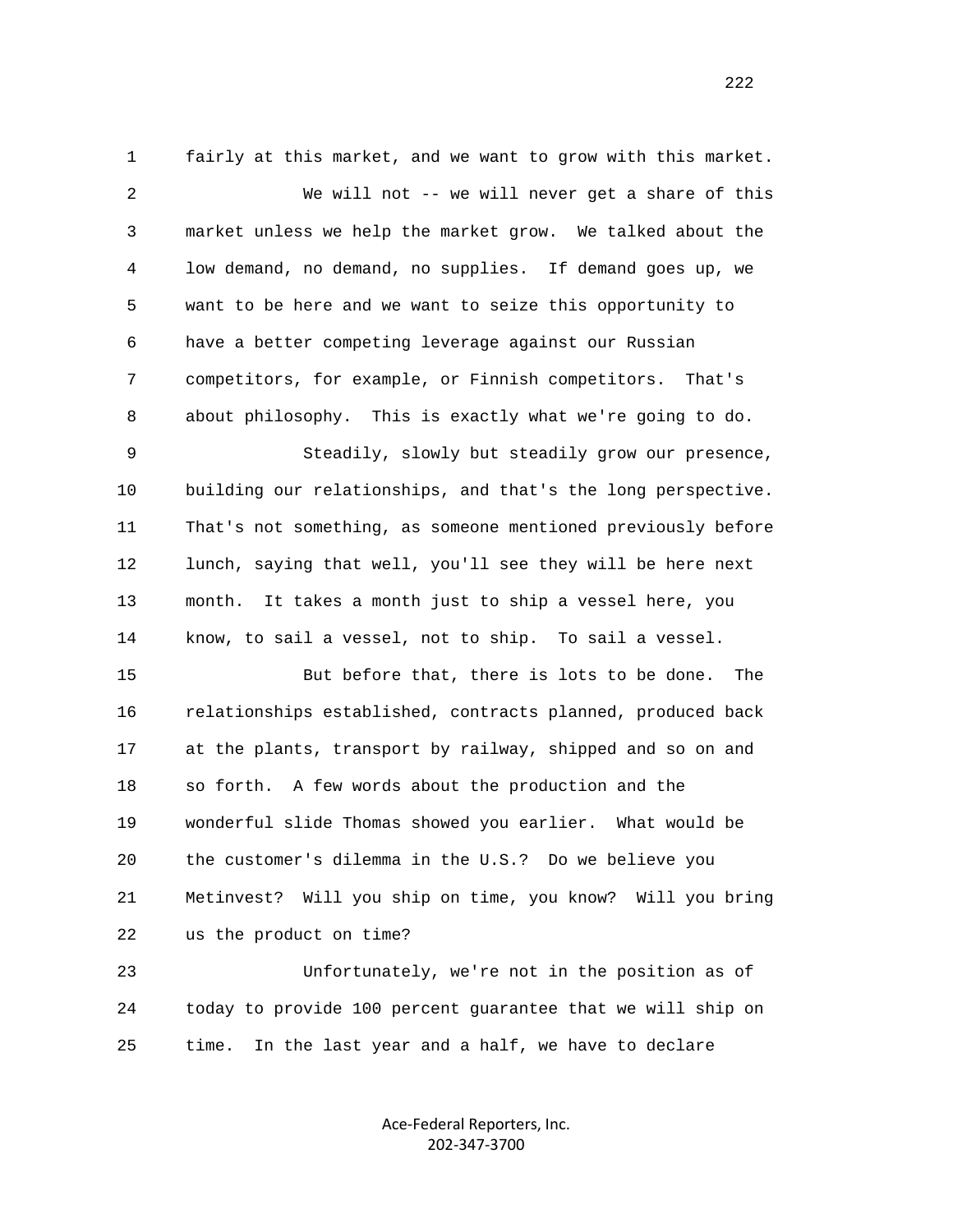1 roughly 50, 5-0 force majeures on our delivery contracts, 2 because of an inability to ship because of interruption of 3 shipments and so on and so forth. 4 Do you know any other lawyer who would, you 5 know, who would have 50 force majeures in a year and a half? 6 Well, I'm one of them in front of you. So and -- 7 VICE CHAIRMAN PINKERT: Thank you. Very quickly 8 Dr. Prusa, you said that there's a first mover advantage, 9 and the other side says that there is no first mover 10 advantage. It's all about price. How might I resolve that 11 difference of perspective? 12 DR. PRUSA: I think what you've heard is that 13 Metinvest is trying to build relationships with the 14 customers. So there may be a segment of the market and the 15 suppliers out there, maybe I was not involved in the 16 original investigation. Maybe Ukraine mills at that point 17 also were willing to ship directly and didn't care who it 18 went to. 19 That's not what they're saying, and so the idea 20 it's first mover. They have to develop the relationship 21 with the buyers here. This is what the company

 22 representatives are telling me. This is the business model 23 they're approaching the U.S. market with. That means you 24 have to get a buyer to meet with you and choose you, let's 25 say, over just a random, let me just say Posco.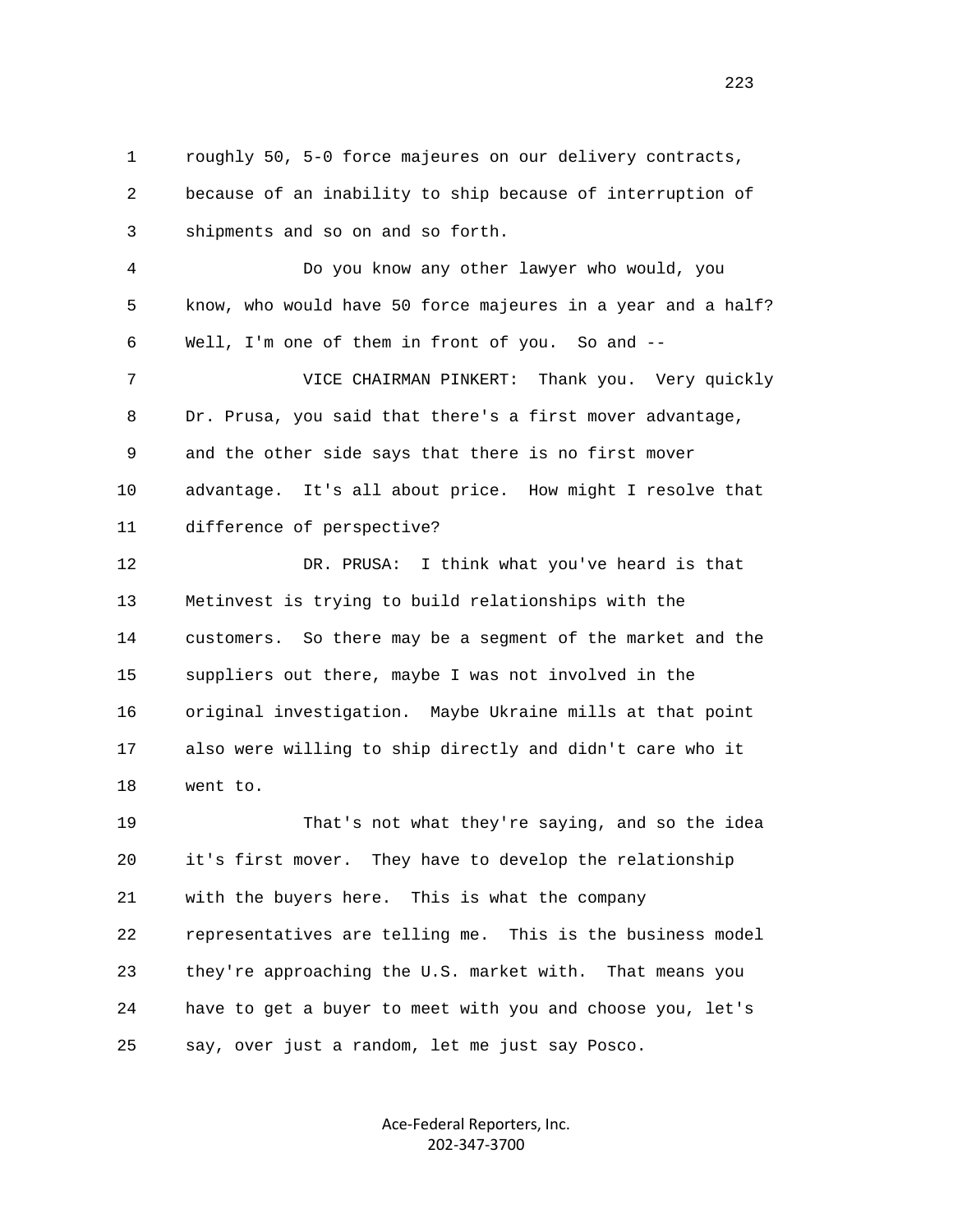1 Luna Posco is really Nippon Steel. These are 2 really reliable high quality companies. These, this is 3 going to be a challenge for Metinvest to get U.S. buyers to 4 believe that Nippon Steel is worth not continuing a 5 relationship with, to defer to the Ukraine. I'm sorry, 6 that's a challenge for Metinvest. That's why I disagree 7 with the domestic industry.

 8 VICE CHAIRMAN PINKERT: Thank you. Thank you, 9 Madam Chairman.

 10 CHAIRMAN BROADBENT: Commissioner Williamson. 11 COMMISSIONER WILLIAMSON: Thank you. Let's see. 12 Just to go back to an earlier question, and this may be 13 post-hearing. I'm talking about shipments to the EU. Are 14 there some of the Ukranian mills that are shipping, 15 exporting to the EU and others that are not? I'm getting to 16 this question of why, you know, you wouldn't be -- how 17 difficult it would be to ship to the U.S. if you're already 18 supplying the EU?

 19 MR. SHVETSOV: Commissioner Williamson. I just 20 made a brief overview of Ukranian mills which are capable to 21 make plates, and of my knowledge, the only mill which is not 22 controlled by -- is Olchevnya, which has been shut down for 23 quite a while. I know that they are trying to resume 24 production on a small scale, and I'm not aware of whether -- 25 where they're shipping or whether they are shipping at all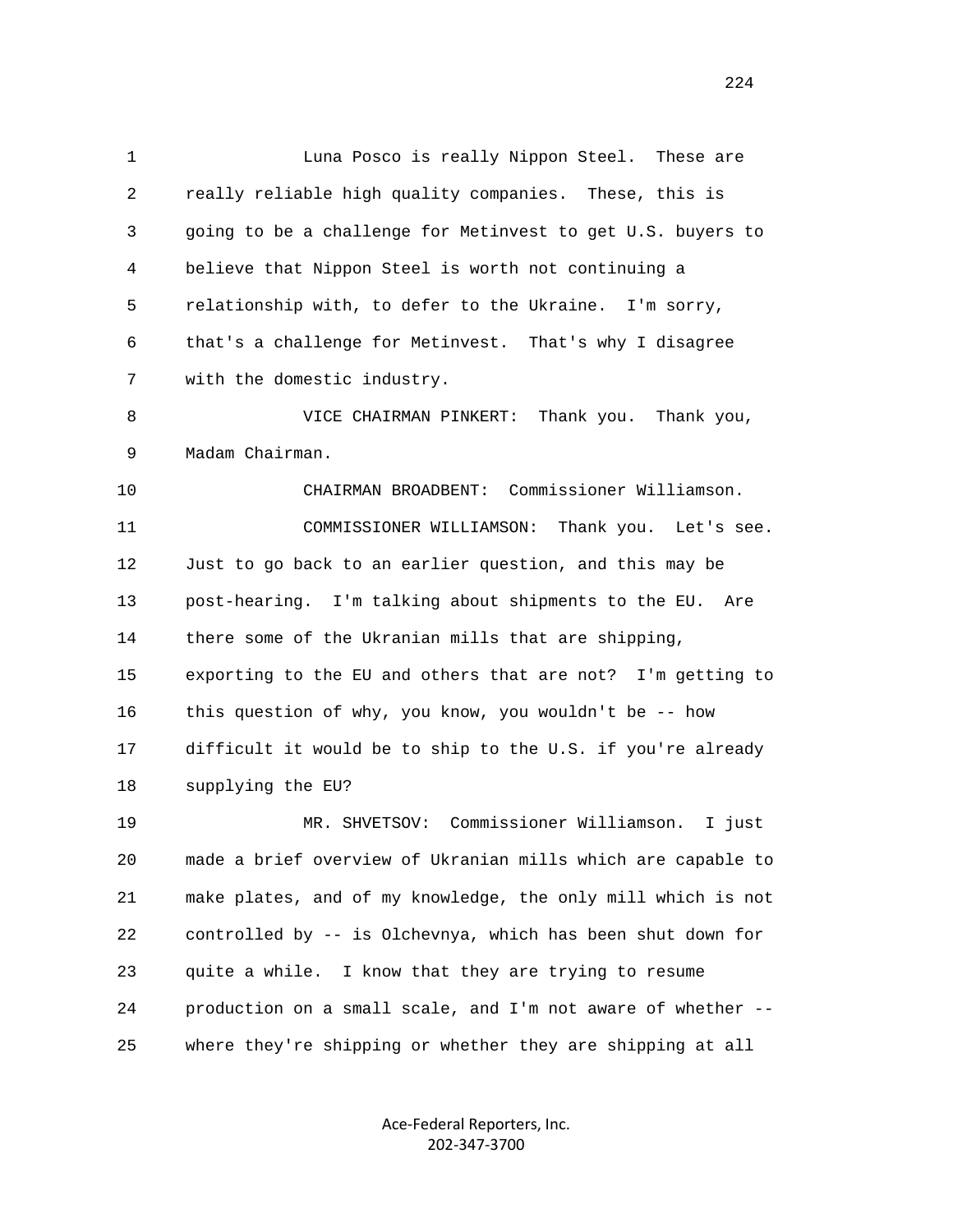1 at this point of time.

| 2  | So all shipments which are made currently or for             |
|----|--------------------------------------------------------------|
| 3  | last year probably a little bit more than a year, ever since |
| 4  | Olchevnya was shut down, all shipments of plates from the    |
| 5  | Ukraine to Europe were made by Metinvest.                    |
| 6  | MR. SHVETSOV: So saying other mills -- just                  |
| 7  | imagine it ships its products from its mills.                |
| 8  | COMMISSIONER WILLIAMSON: Okay and so any                     |
| 9  | production that would go to the U.S. would come from the     |
| 10 | same mills but -- I'm trying to figure out how difficult     |
| 11 | would it be to shift production from one source to the       |
| 12 | other, how long would that take?                             |
| 13 | MR. SHVETSOV: Again I have not worked for the                |
| 14 | company which owns Alchevsk, I don't know what stage they    |
| 15 | are but --                                                   |
| 16 | COMMISSIONER WILLIAMSON:<br>I'm talking about the            |
| 17 | Metinvest Mills though.                                      |
| 18 | MR. SHVETSOV: For Miller -- for Metinvest to do,             |
| 19 | I'm sorry could you repeat that?                             |
| 20 | COMMISSIONER WILLIAMSON:<br>What I am trying to do           |
| 21 | is get a better understanding why it is going to be so       |
| 22 | difficult, you say you have several million production       |
| 23 | targeted for the EU market and basically you are saying that |
| 24 | we are not likely to have any of that going -- that          |
| 25 | production being devoted to the U.S. or that it is not going |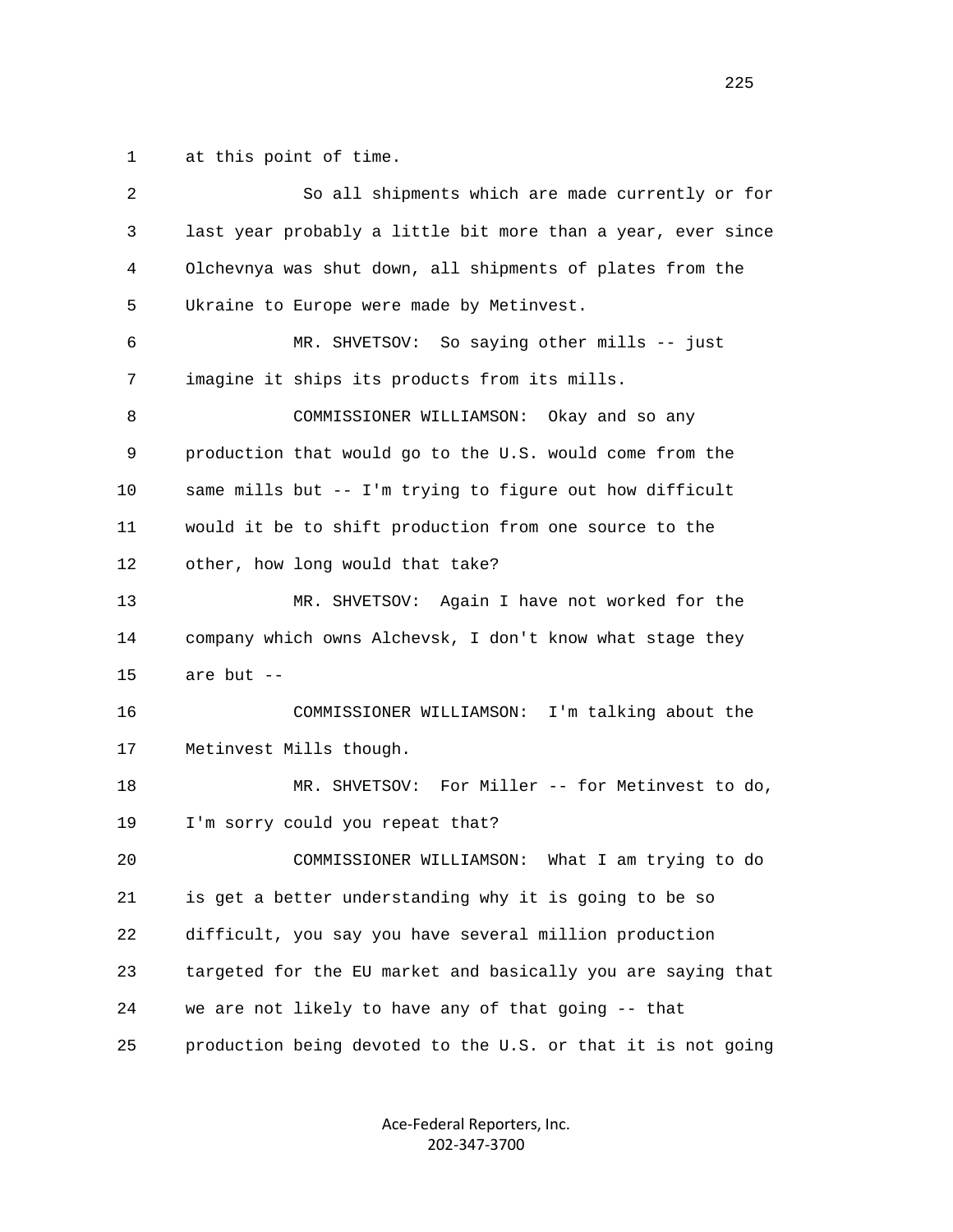1 to be that easy to ship to the U.S.

| 2            | I understand the need to develop the market                  |
|--------------|--------------------------------------------------------------|
| $\mathsf{3}$ | through relationships that we have often talked about -- I   |
| 4            | understand that, I appreciate that very much but I am also   |
| 5            | thinking about the production that you are having and how    |
| 6            | difficult it is going to be to have that production -- some  |
| 7            | of that production go to the U.S.                            |
| 8            | Along the same questions Commissioner Johanson               |
| 9            | was asking.                                                  |
| 10           | I think Commissioner -- Jonathan<br>MR. STOEL:               |
| 11           | Stoel, I think Commissioner Williamson we need to consult    |
| 12           | with the folks who are obviously on the side of the business |
| 13           | and we understand the question, we will absolutely get back  |
| 14           | to you in the post-hearing.                                  |
| 15           | COMMISSIONER WILLIAMSON:<br>Okay thank you.<br>Let's         |
| 16           | see in its pre-hearing brief Nucor cites the experience in   |
| 17           | Canada in arguing that the Suspension Agreement should not   |
| 18           | be terminated. Nucor points out that Canada revoked in the   |
| 19           | Ukraine in 2004, wanting to re-impose in 2010 and do you     |
| 20           | believe the Canadian experience is relevant to the           |
| 21           | Commission, to the consideration found?                      |
| 22           | Yes Commissioner, Craig Lewis, yeah I<br>MR. LEWIS:          |
| 23           | -- I urge the Commission to look at the Canadian tribunals   |
| 24           | determination in that case because I think it has been       |
| 25           | inaccurately described by Nucor I think it was Nucor's --    |
|              |                                                              |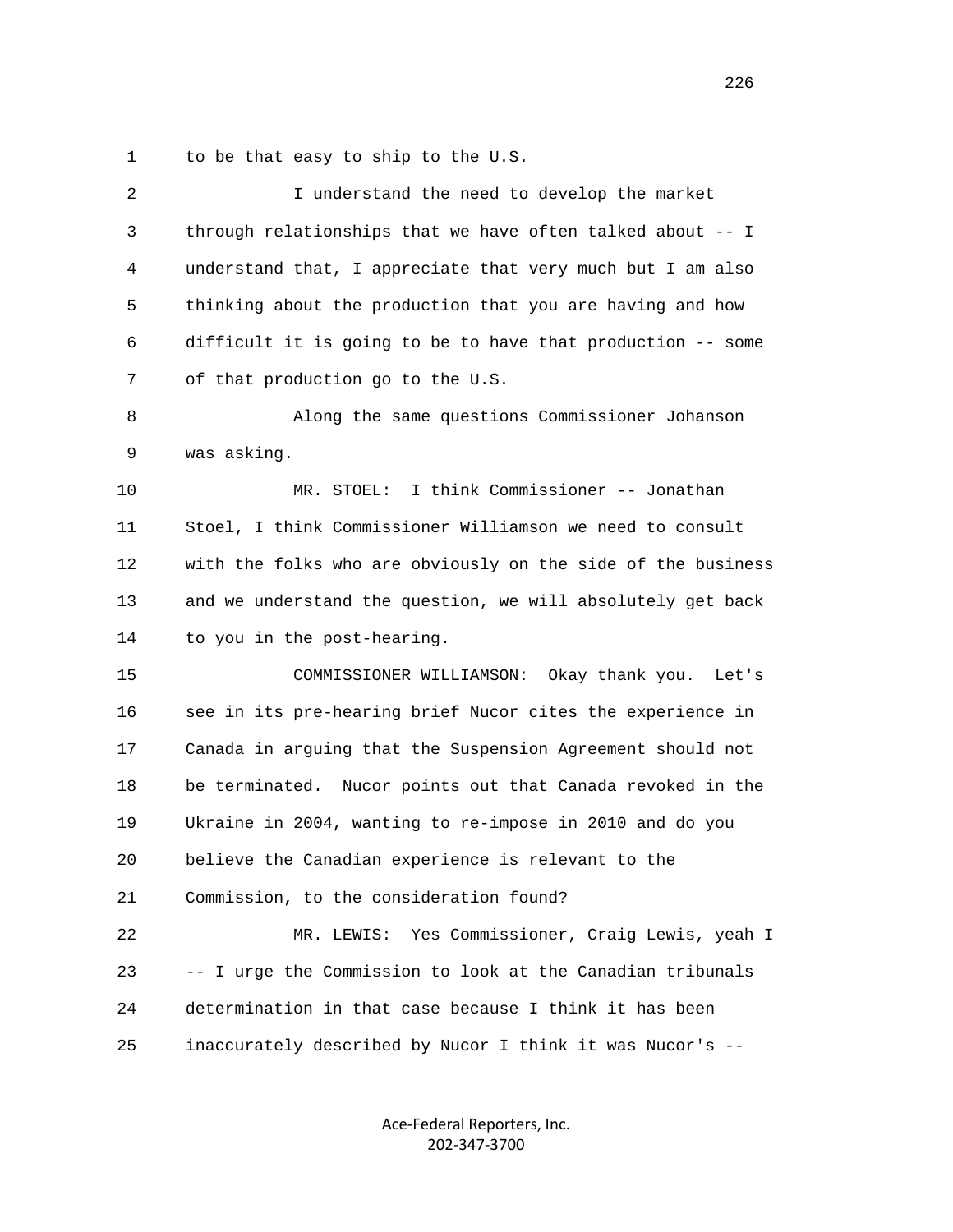## 1 COMMISSIONER WILLIAMSON: Right.

 2 MR. LEWIS: The impression they have tried to 3 leave the Commission with is there was an Order in place, 4 you lift it then it is Ukrainians immediately shipped a 5 tsunami of product into Canada and Canada and Canadian 6 producers had to immediately you know snap the lid down and 7 stop it.

 8 If you look at the Canadian determination they 9 didn't even find material injury number one. It was a 10 threat finding and number two, specifically with respect to 11 volumes and that's I think the big question here in this 12 room. They found that the volumes were low, it was actually 13 the volume element of their determination that as I read the 14 determination led them to a negative present injury 15 determination.

 16 So the notion that there was a flood of imports 17 is just factually incorrect, there wasn't. And they made a 18 threat for termination --

 19 COMMISSIONER WILLIAMSON: In 2010 now? 20 MR. LEWIS: Yes, this is 2010 we are talking 21 about the same determination because I obviously went back 22 and read it so I don't think it stands for the proposition 23 that they are saying it does, in fact I think the opposite 24 which was that you know volumes actually didn't flood in as 25 soon as it was lifted. That said, and this is important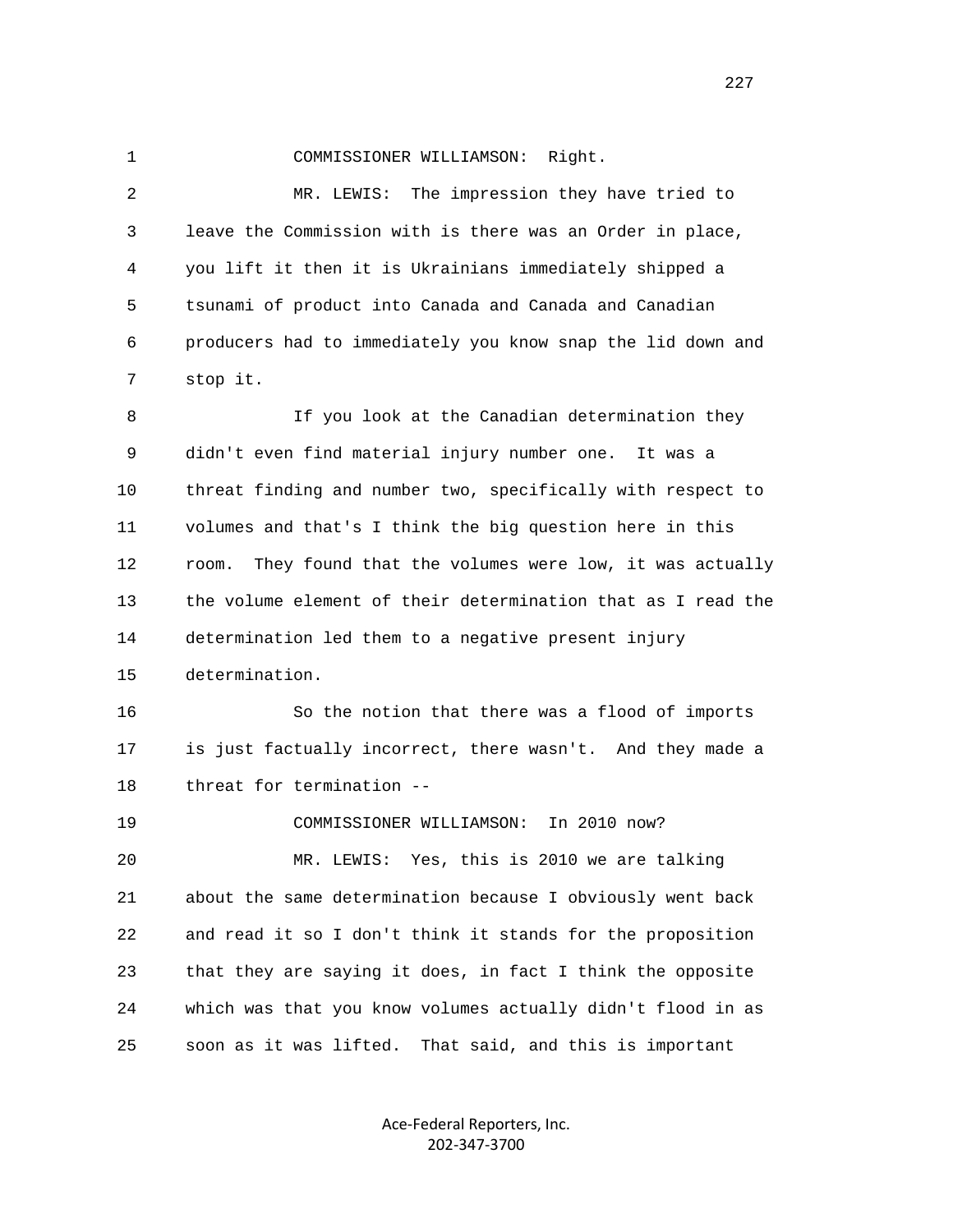1 too, even that had occurred I think it's all public, so I 2 don't have access to the confidential version and the 3 volumes that came in to Canada were predominantly from 4 Italy. If I recall too, which was not under Metinvest's 5 corporate control at the time.

 6 So the volumes didn't -- there wasn't a trend in 7 the volumes that they said in any event but even if there 8 had been it couldn't have been attributable to Metinvest's 9 policies that I think are so important to the Commission's 10 evaluation this time.

 11 COMMISSIONER WILLIAMSON: Okay good enough. Who 12 has Metinvest had this shall we say corporate policy of 13 culture of developing long-term relationships?

 14 MS. ROMANOVA: Well I wouldn't speak you know 15 with exactness to the date.

 16 COMMISSIONER WILLIAMSON: But I'm thinking about 17 -- you know not market economy, you know back in the '90's 18 to this --

 19 MS. ROMANOVA: I came to the company in 2012 and 20 this is the first thing I knew, the way we do the business 21 is by setting up a presence and talking to people face to 22 face. And the reason why I knew is because I was the one 23 responsible in the legal department I was responsible for 24 setting up the presences, settling all the legal issues and 25 so on and so forth and the last three years, yes we did open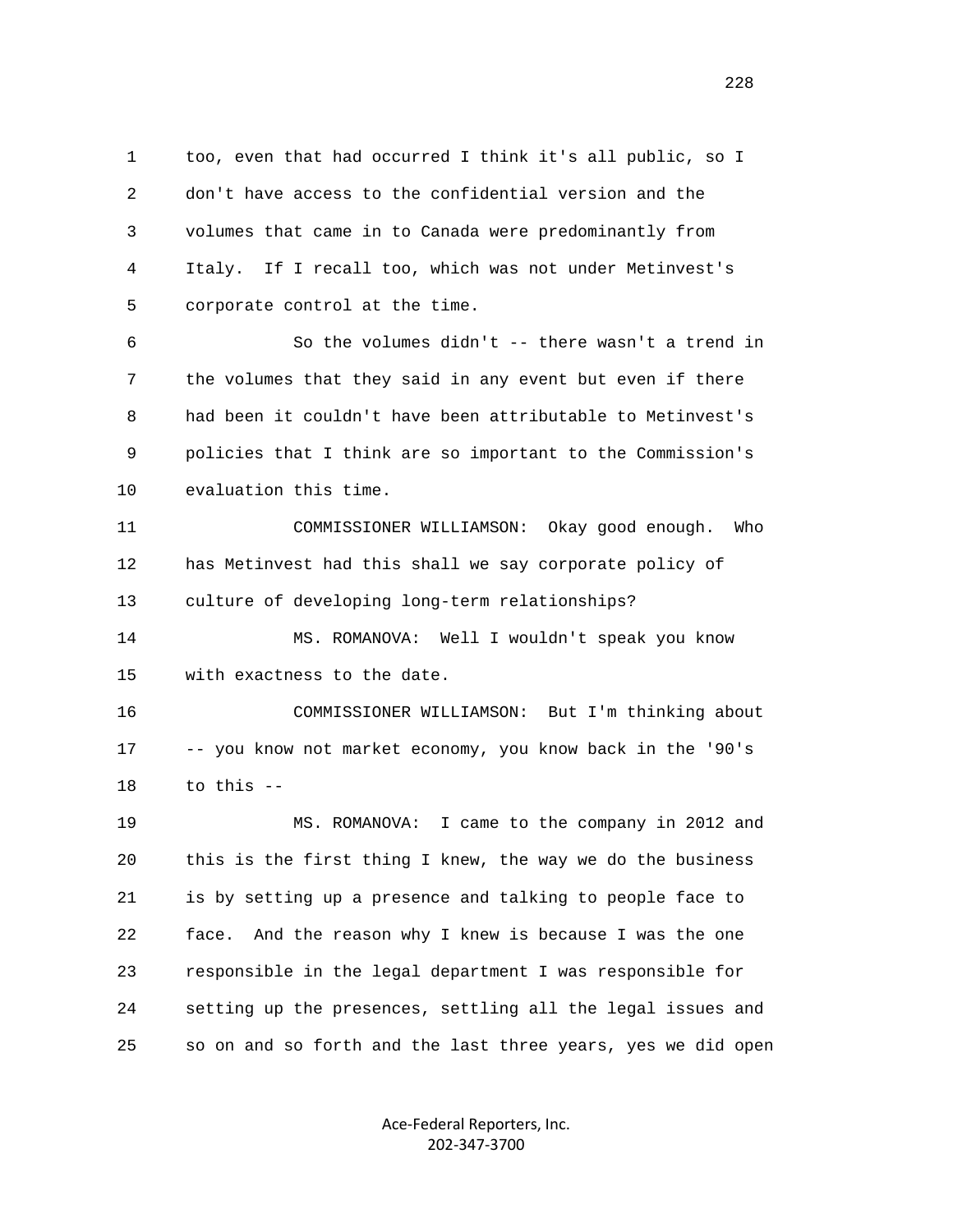1 an office in Holland and Romania and this is the eastern 2 part of Europe where we concentrate, not Germany, not 3 France.

 4 So basically our focus right now is Eastern 5 Europe, Southeastern Europe, this is where we are placing 6 our immediate hopes they are closest to us, this is where we 7 open up a presence. But obviously before I came two years 8 ago the company and the management of the company and 9 Supervisor Board of the company and I should mention that 10 the Supervisor Board consists of 10 members, half of them 11 are independent, they are non-Ukrainians, they are people 12 from the industry, technically-skilled people with finance 13 and so on and so forth.

 14 So that was the word of wisdom from them saying 15 that this is how we need to proceed so I inherited that 16 vision and basically where I implemented right now. I would 17 assume at least for 5 years I would assume, so.

 18 COMMISSIONER WILLIAMSON: Okay thank you. Also 19 you mentioned like the 54th force measure contracts that you 20 had.

 21 MS. ROMANOVA: Yeah around 50, 50 forced measure 22 notices.

 23 COMMISSIONER WILLIAMSON: Were they all at the 24 height of the conflict? 25 MS. ROMANOVA: Yes it's the last year and a half.

> Ace‐Federal Reporters, Inc. 202‐347‐3700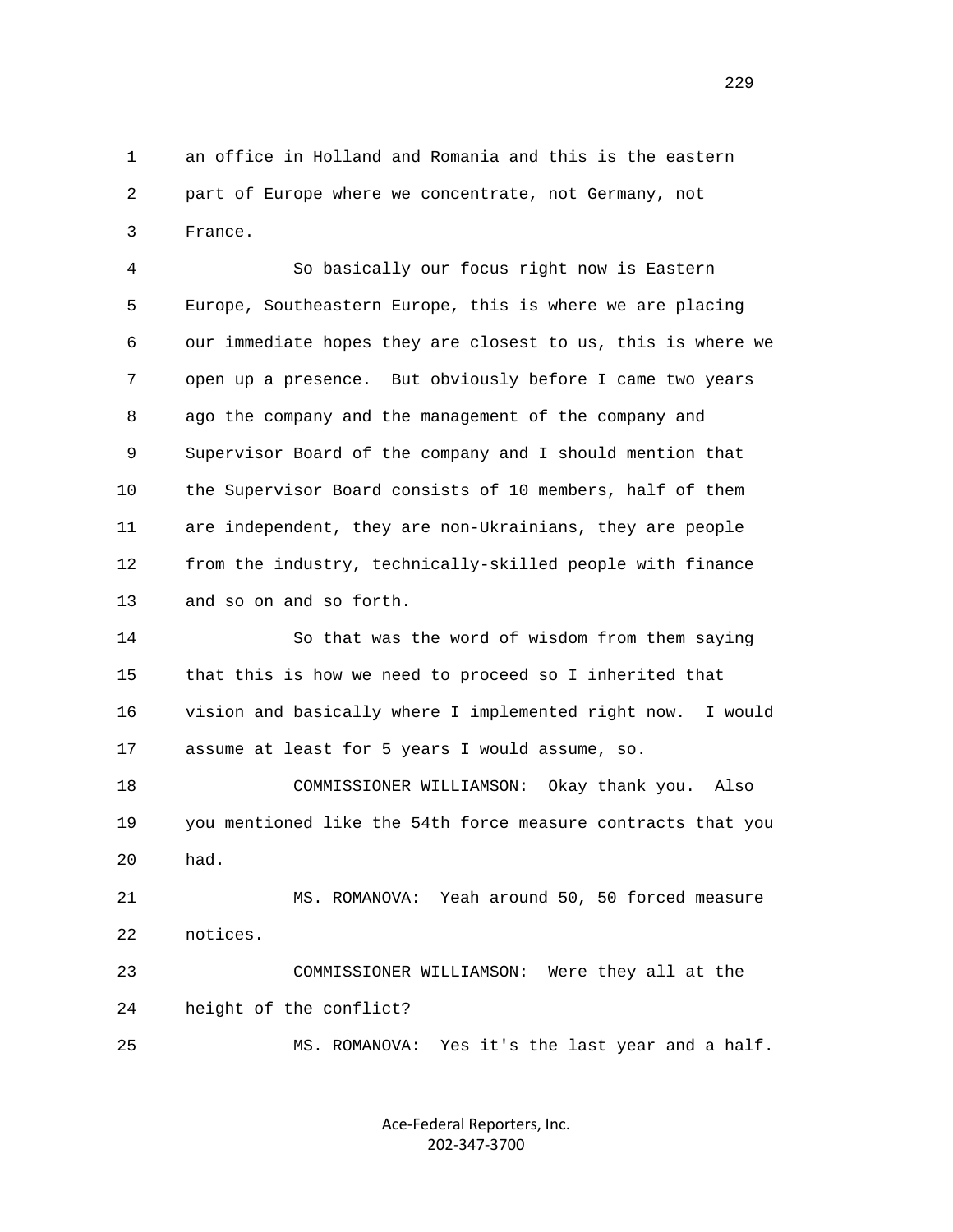1 I have never done a forced measure in my entire life before 2 last year.

 3 COMMISSIONER WILLIAMSON: Is that kind of period 4 over now or I don't want to get into anything confidential 5 or anything.

 6 MS. ROMANOVA: What ensued obviously once the 7 entire thing happened is we went through and started filing 8 forced measures but obviously we cannot do that like 9 forever.

10 COMMISSIONER WILLIAMSON: Yeah.

 11 MS. ROMANOVA: That forced us to first of all to 12 revise the forced measure clause in our contracts and to 13 speak to our clients up front saying that you know our 14 situation and once you know this is not a forced measure and 15 we cannot refer to it as something unpredictable and outside 16 you know, never knew and put in control so that changed the 17 way -- we changed the way how we deal with the forced 18 measure contractually and it changed the way who we deal 19 with our clients so that basically reflects -- so right now 20 presently now we do not continued to file forced measure 21 notices those issues of delays or inability of supply are 22 sold commercially.

 23 In other words instead of forcefully telling 24 people that, "Oops sorry you are stuck with us," we just 25 agree on payment of fines or penalties in the case of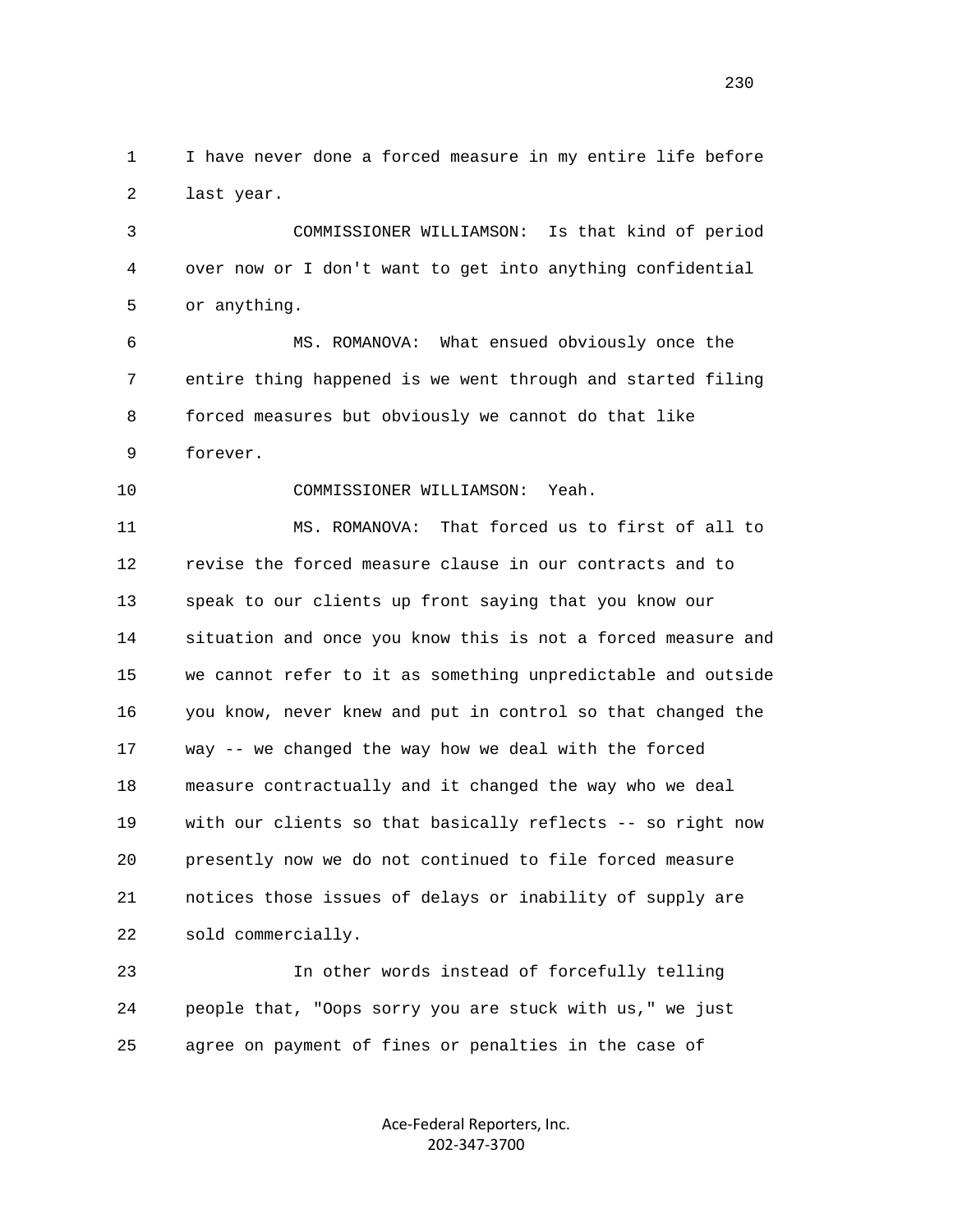1 certain delays or inability of supplies settle other ways. 2 So we don't have fortunately we don't have court 3 cases or arbitrations as a result of this situation and this 4 is yet another sign of how well the system works of having 5 the client and talking directly. We don't bring the issue 6 into the court we talk to the client and this is thanks to 7 sales guys who manage to do this. 8 But yes that was happening, the interruption of 9 forced measures and all of that. 10 COMMISSIONER WILLIAMSON: It just levels down to 11 the challenges that you have had to deal with last year. 12 MS. ROMANOVA: Well you know if I retire I will 13 probably go and write a book on that. 14 COMMISSIONER WILLIAMSON: Okay, well thank you 15 very much for your testimony, the other witnesses too, thank 16 you. 17 CHAIRMAN BROADBENT: Commissioner Johanson? 18 COMMISSIONER JOHANSON: Thank you Chairman 19 Broadbent. How do you all respond to the domestic industry 20 parties' claims that demand for plate in your export markets 21 is weak, including in Europe and the Middle East? 22 MS. ROMANOVA: Someone just said that we were the 23 fourth largest exporter so it's a bit controversial. If the 24 notion is about the present time then basically we will have 25 to go back and confer with the sales responsible for those

> Ace‐Federal Reporters, Inc. 202‐347‐3700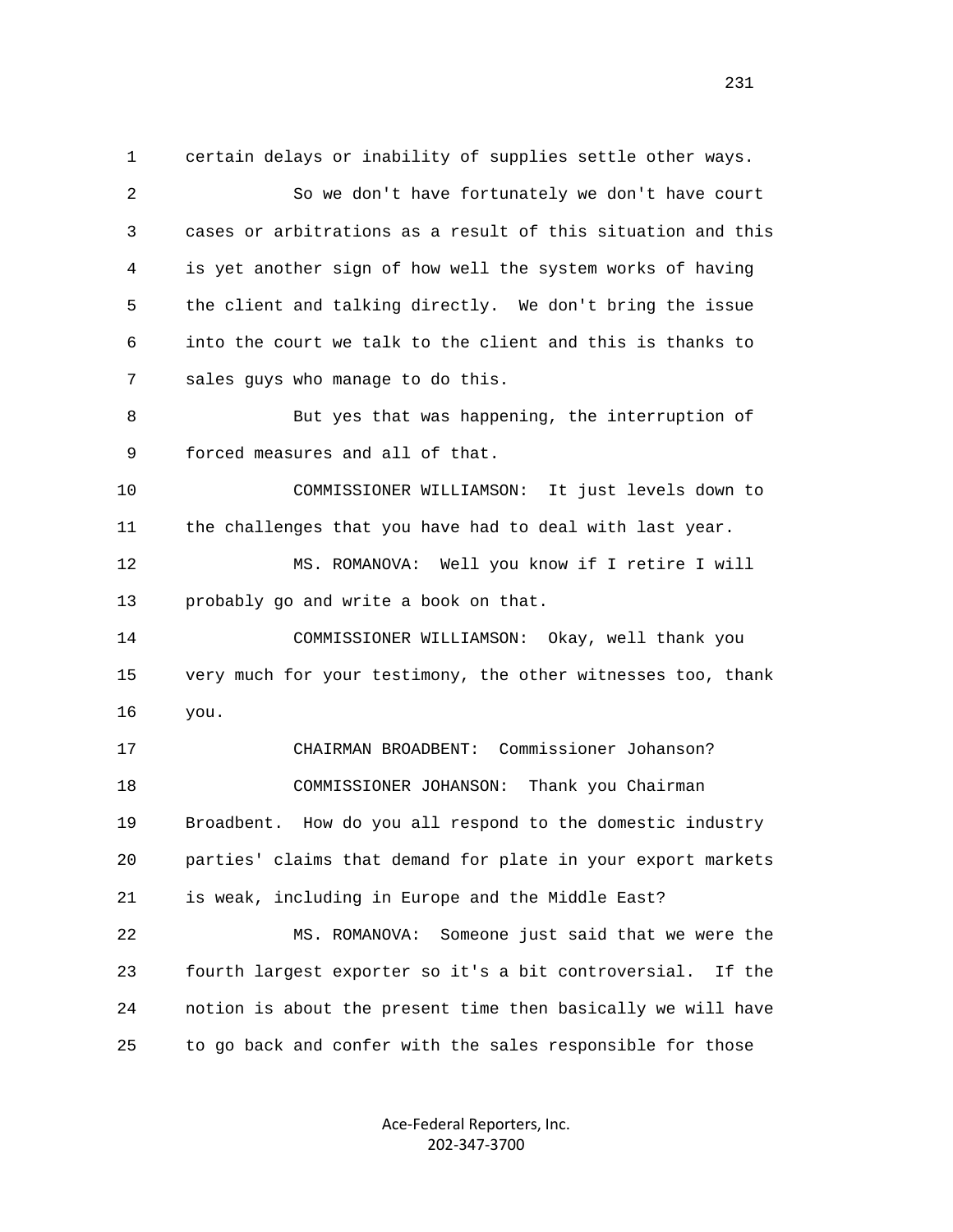1 regions and we will provide data and the charts in the 2 post-hearing brief because here the representation of sales 3 department is for this region only.

 4 MR. STOEL: Commissioner Johanson, Jonathan Stoel 5 for the record, I think one thing to keep in mind about how 6 these issues and I understand the Commissioner's arguments 7 is when you have a profit-oriented company, when you are not 8 going to make money you don't ship. When prices are low and 9 you can't make money on a sale you don't make it, that goes 10 for Metinvest and it also goes hopefully for the people 11 behind me.

 12 So when you see capacity utilization rates that 13 we have talked about today in the 60's or even lower for 14 example for some companies, it is not necessarily a bad 15 thing if you are you know, deciding not to produce in order 16 to conserve resources and then shift at a time when you can.

17

 18 So Metinvest is a profit-oriented company as I 19 think you referred today they believe firmly in helping 20 their workers and helping their work force and trying to 21 further operations but just because demand is weak, 22 hopefully you don't ship and then you wait until prices go 23 up and you ship when it is profitable.

 24 COMMISSIONER JOHANSON: I think the intention of 25 the Petitioners is the situation in Europe is a weak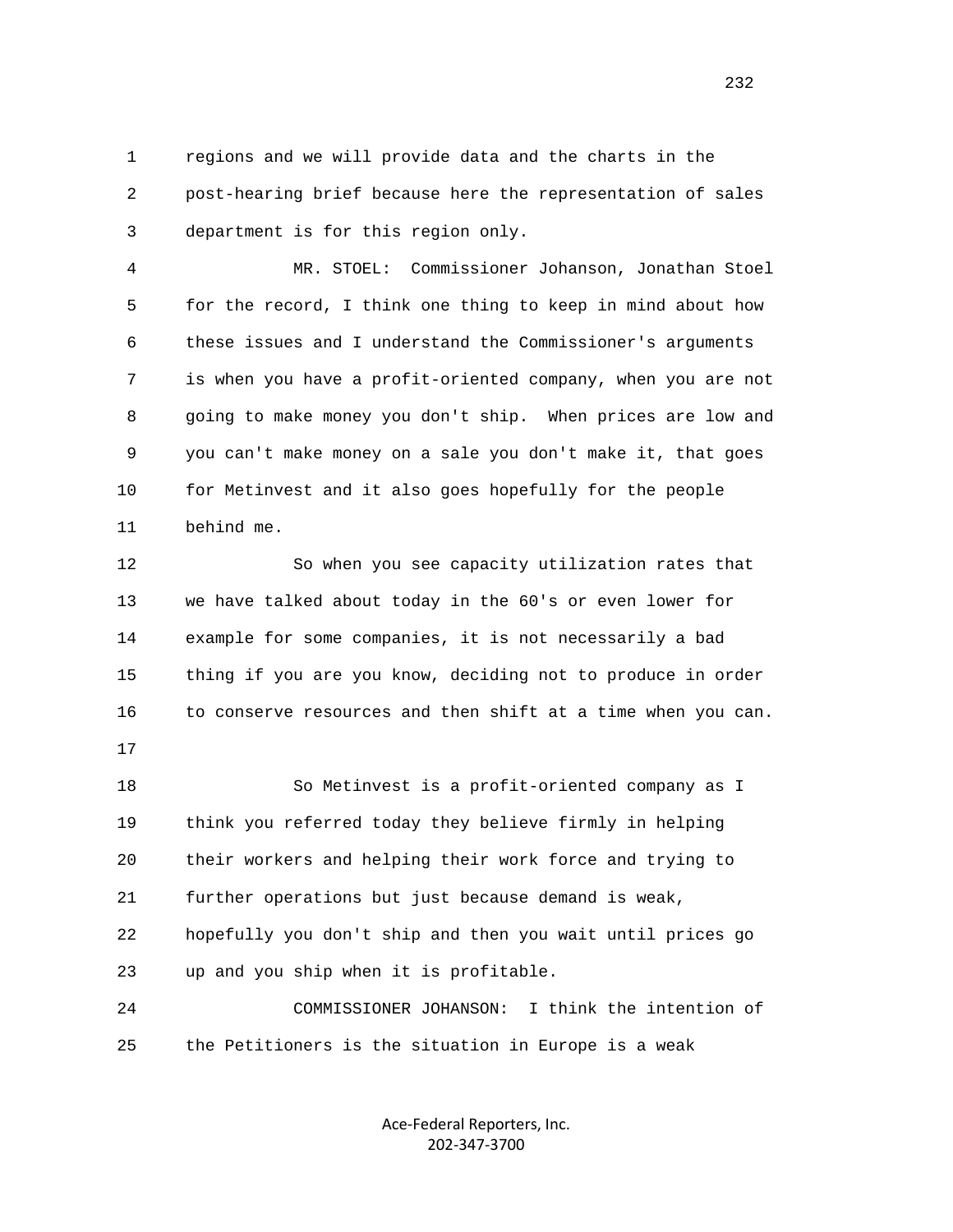1 economy, maybe even getting weaker, we don't really know. 2 The Middle East has lots of problems, I know the economies 3 are doing I think okay in the Gulf region but right now 4 around the world the United States has the strongest economy 5 and so what would -- why would Ukraine not ship more product 6 to the United States when this economy is growing faster 7 than other economies?

8 And I know you have mentioned that you want to be 9 a good corporate player and that you are concerned about new 10 actions being brought against you but it seems like this is 11 a place to send your product.

 12 MR. CARRINGTON: Commissioner Johanson, Wes 13 Carrington from Hogan Lovells, I think with regard to the 14 European demand coin and the friends for demand for plate in 15 the future I did hear this morning Petitioners state that 16 you know there is data indicating that European demand is 17 declining. I would refer to the staff report itself and 18 some of that data is confidential but I don't think it 19 reflects declining future demand for plate in Europe, I 20 think it reflects the opposite. So that would be the first 21 point.

 22 I think also EU construction indicators are 23 trending upward as well which would support increased plate 24 demand in the next few years or the reasonably foreseeable 25 future.

> Ace‐Federal Reporters, Inc. 202‐347‐3700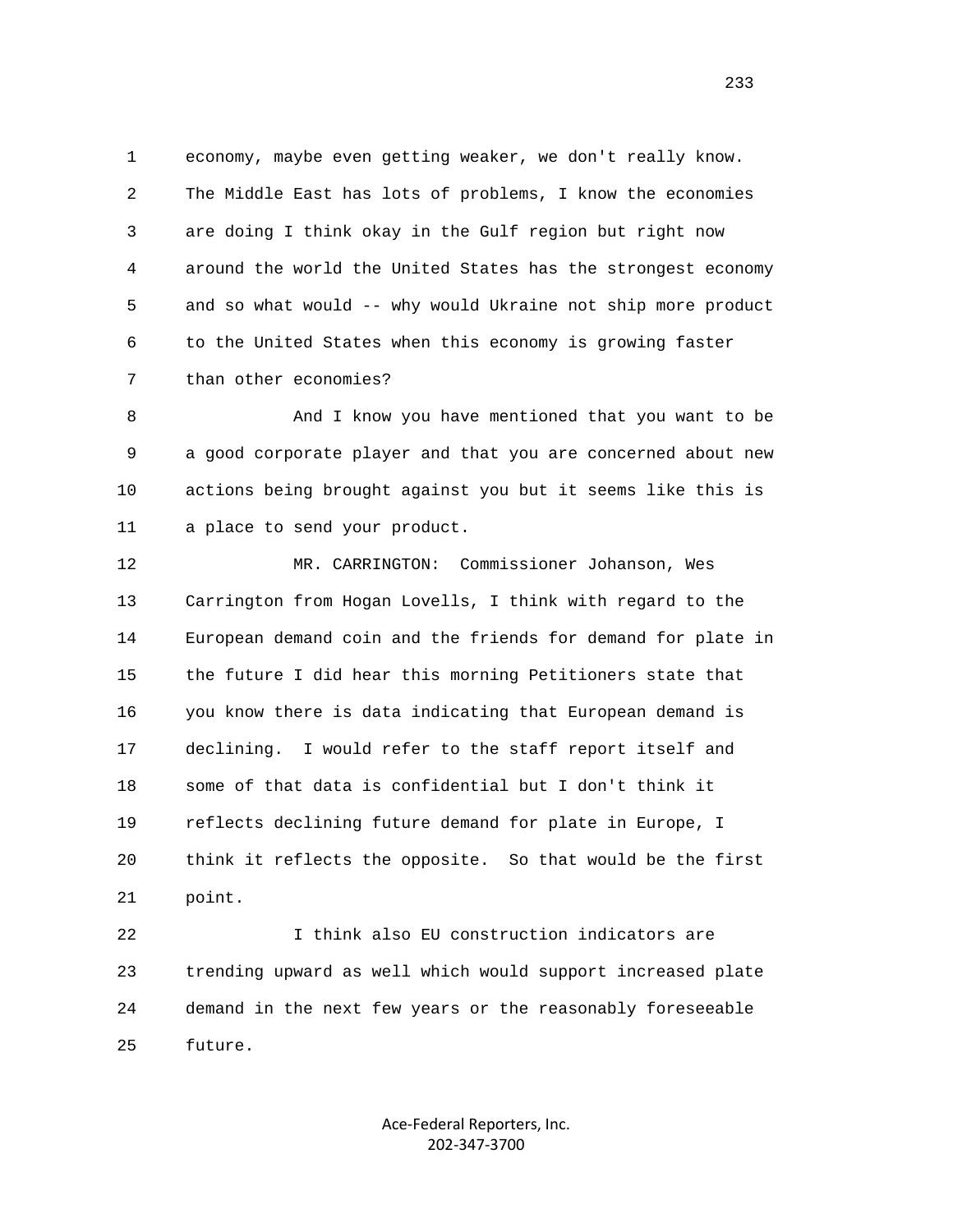1 COMMISSIONER JOHANSON: Okay but still the United 2 States, the economy here is doing much better than those 3 other regions. I know we have our own issues here the drop 4 in the price of oil, the wind energy, it is not as cost 5 effective as it once was and so we have our own issues here 6 which might dampen the ability -- the draw to this market 7 but still the U.S. is the strongest economy in the world 8 right now, the strongest major economy.

 9 MR. LEWIS: Commissioner if I might add, it's a 10 little bit of which is it. We heard extensive testimony 11 this morning about how the U.S. industry is in dire straits 12 and in the doldrums and it has all collapsed in the first 13 year of 2015 so will the real steel economy please stand up 14 here, which is it?

 15 And yes in relative terms certainly the U.S. 16 economy has been right a brighter spot globally speaking 17 than elsewhere in the world, you know I can't deny that. 18 But the U.S. market has taken a downturn, our estimates of 19 what the volumes would be that would be shipped takes that 20 into account and the facts also speak for themselves in 21 terms of the European market that we also heard and it is 22 accurate that Metinvest has continued to be able to ship 23 quantities into the European market despite its relative 24 circumstances overall. There's still demand there and still 25 opportunities to sell there.

> Ace‐Federal Reporters, Inc. 202‐347‐3700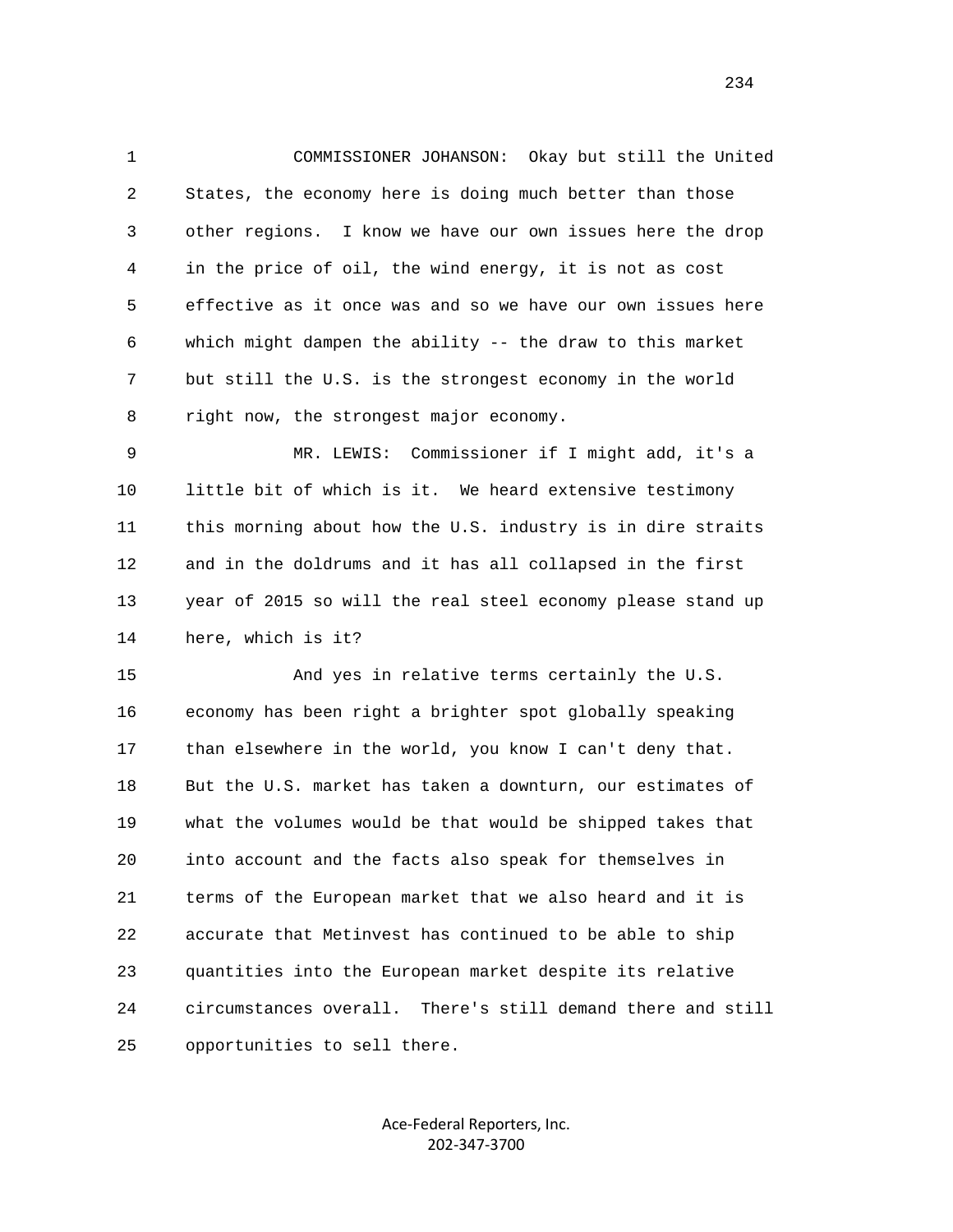1 COMMISSIONER JOHANSON: Okay thanks for your 2 responses. I guess the whole economic situation around the 3 world is just a big question mark especially vis- -vis China 4 and what's going to mean. That could certainly impact your 5 position in the U.S. market conceivably, of course some of 6 that might depend on the outcome of this investigation we 7 don't know.

 8 Moving on to something else, Mariupol has been 9 discussed at some length today but I wanted to focus into 10 exactly what is -- what the status of the port is at this 11 point in time? I recall from just reading the newspapers 12 back last spring the situation there was very dire. I don't 13 know if you are able to export on that point or not, but 14 this thing was under attack I think. What is the situation 15 like right now?

 16 MS. ROMANOVA: Well the port is state-owned and 17 is still functioning but as I mentioned in my testimony 18 there are two serious considerations why we would not use it 19 to you know, as much as we would want to. First of all its 20 technical limitation, it's too shallow we cannot accept 21 cape-size vessels over there.

 22 And the second probably the more serious these 23 days is the safety considerations. There was an underwater 24 mine explosion which damaged the water safeguards and 25 basically the ship owners, you know who were contracting to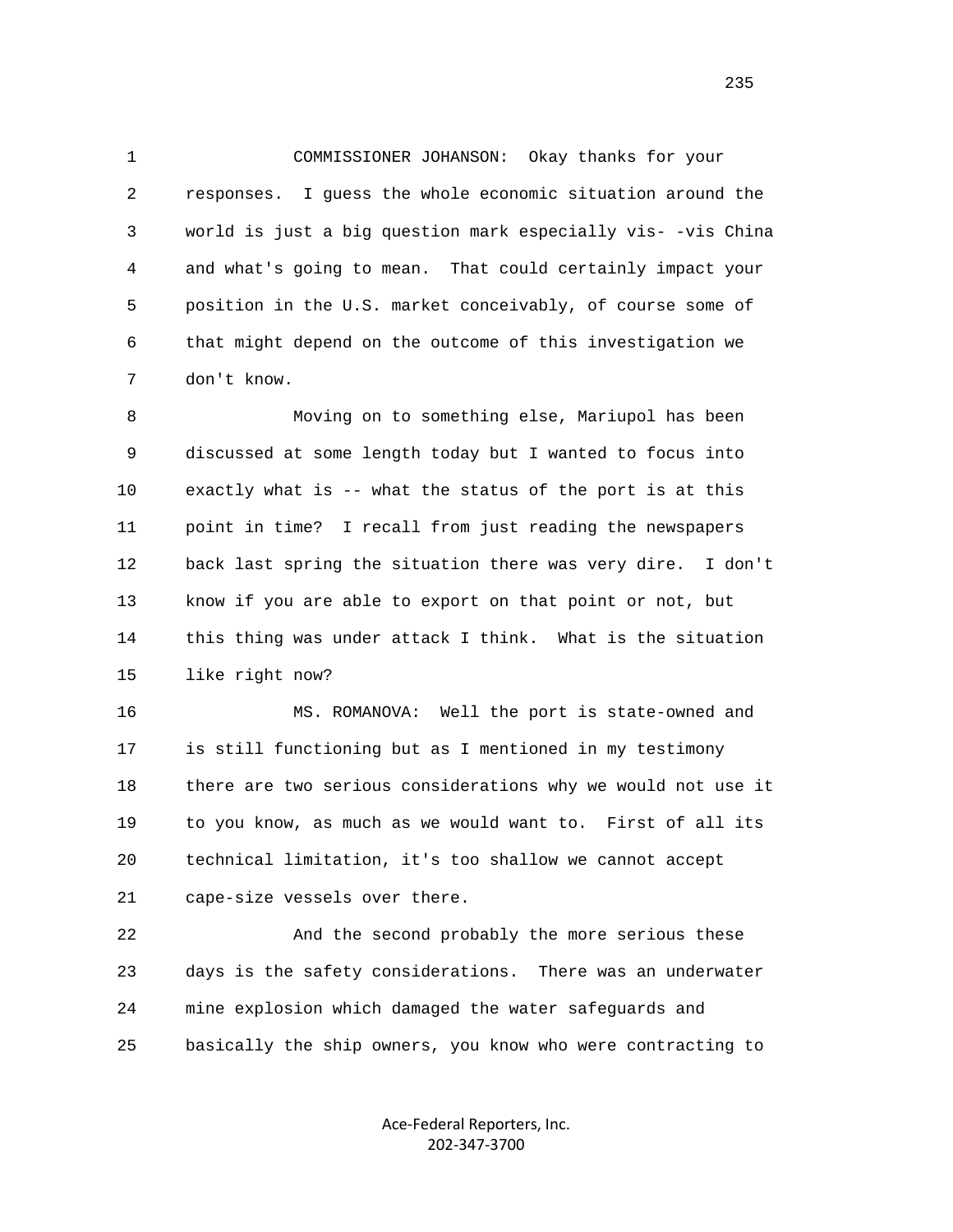1 transport our goods, they refuse this port, as the port of 2 loading so we cannot get them to come to Mariupol and ship 3 there.

 4 COMMISSIONER JOHANSON: Is that still the case? 5 MS. ROMANOVA: Yeah, yeah because if you look at 6 the map that's not an easy place to get and there are 7 Russians from one side and from the other there is you know 8 not the very pleasant setting to hear the bombs exploding 9 every time so no one wants to lose a vessel. We just have 10 difficulty with that so shallow port and the safety. But 11 the port is operating. I mentioned in my testimony that the 12 capacity of the commercial port has been reduced to 30% of 13 its normal operations and for raw materials and 60% of metal 14 shipments.

 15 But not all shipments as you pointed out earlier, 16 it is small quantities going to the Middle East, to the 17 Mediterranean, to Turkey, to the neighboring markets so the 18 cape-size vessels do not -- didn't cross there so everything 19 which goes further should go to Odessa and Odessa, if you 20 look at the map it's you know quite a distance. It's not 21 nearby.

 22 We used to ship from the Caribbean ports, but the 23 story of the Caribbean you know it's -- so we have to go 24 across the Caribbean almost to another point basically I 25 guess I say next to Moldova, so it is more or less across

> Ace‐Federal Reporters, Inc. 202‐347‐3700

<u>236</u>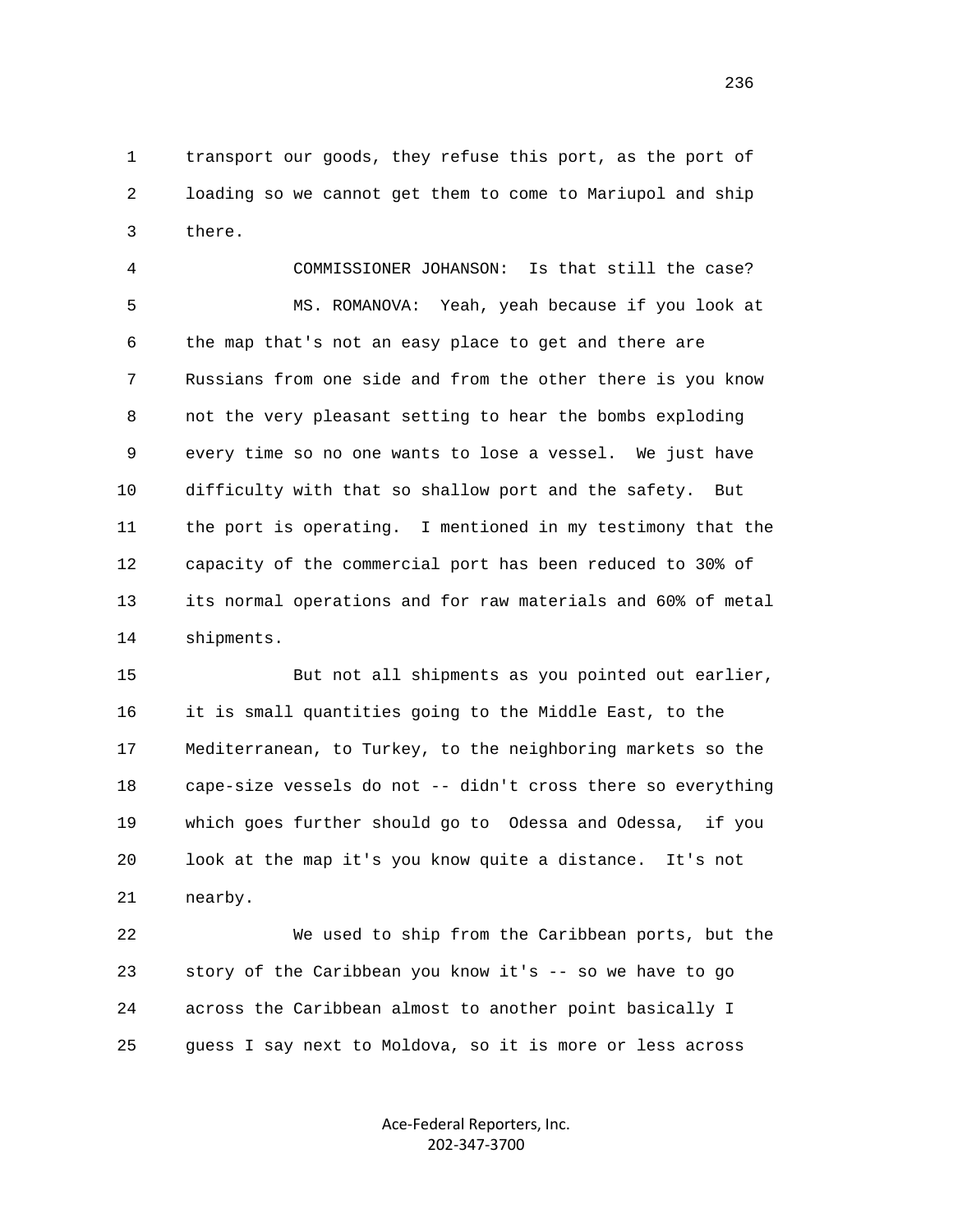1 the entire country, that is what brings up the issue with 2 the cost of transportation. It's 45 dollars per ton and the 3 rail rate tariff has been reviewed and increased several 4 times during the last two years and I think they are talking 5 about yet another increase, so that's something we cannot 6 get around and obviously the type of product we ship it's 7 not suitable to transport by other means.

 8 It's not wall industry that you can put on the 9 truck and actually drive somewhere.

 10 COMMISSIONER JOHANSON: Right and I apologize, I 11 know I have read this before but in this investigation but 12 you are sending most of your product to Europe via rail, is 13 that correct?

 14 MS. ROMANOVA: Yes, that's cheaper, that's 15 cheaper you just load it in Mariupol and it goes straight to 16 the customer.

 17 COMMISSIONER JOHANSON: Okay thanks for your 18 responses. Okay I am going to go back once again to the 19 domestic industry, part of these questions. The Petitioners 20 contend that while there have been disruptions to Ukrainian 21 steelmaking operations, today Ukrainian steel producers, 22 including CTO plank producers are ramping up production and 23 attempting to resume normal operations.

 24 SSAD argues that Ukraine has massive excess 25 capacity and is already using it to step up its exports to

> Ace‐Federal Reporters, Inc. 202‐347‐3700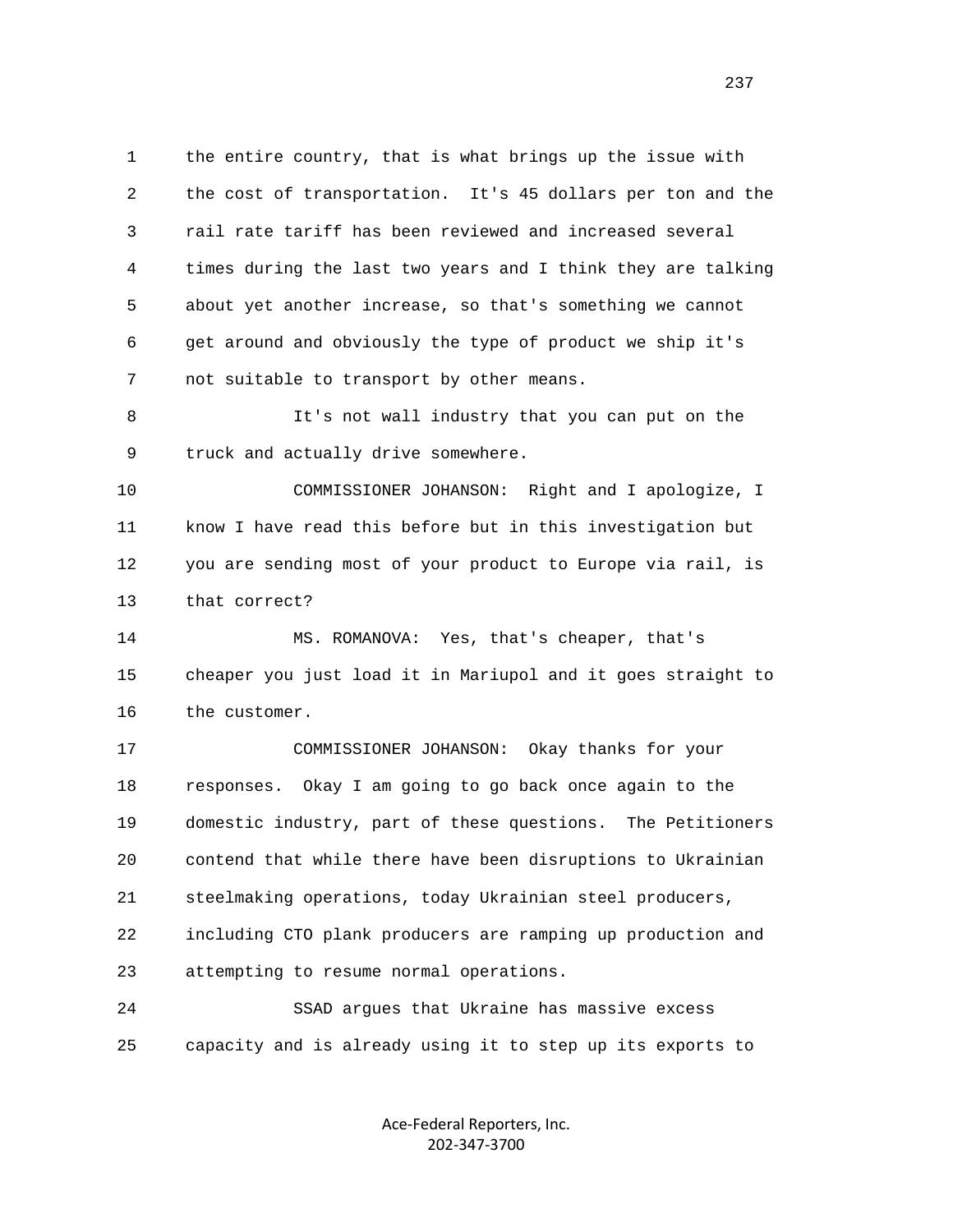1 Europe. Nucor contends that the Russian/Ukraine conflict, 2 actually promotes further subject CTO exports given the 3 negative impact on the home market in Ukraine. 4 How are you all responding to these arguments? 5 MS. ROMANOVA: Okay my English might not be 6 perfect. Revamping means organization right, investment, 7 renewal that's what -- 8 COMMISSIONER JOHANSON: I'm sorry which word? 9 MS. ROMANOVA: Revamp. 10 COMMISSIONER JOHANSON: Revamping, resuming 11 basically. 12 MS. ROMANOVA: Okay -- yeah we do obviously -- 13 COMMISSIONER JOHANSON: Or impending. 14 MS. ROMANOVA: If we are talking, that's an 15 important difference between if we are talking about 16 resumption of the stoppages then obviously you know we 17 cannot just stop you know, we need people to keep the 18 people, pay the salaries and to run the business but if we 19 are talking about improvements like capital improvements, 20 that's the subject matter which suffered substantial 21 decline. 22 Obviously we have got an investment problem as 23 any company we want to keep our equipment and our plants you 24 know up to date, but the simple example, on the technical 25 side we work with such companies like Daniasm and Seaman's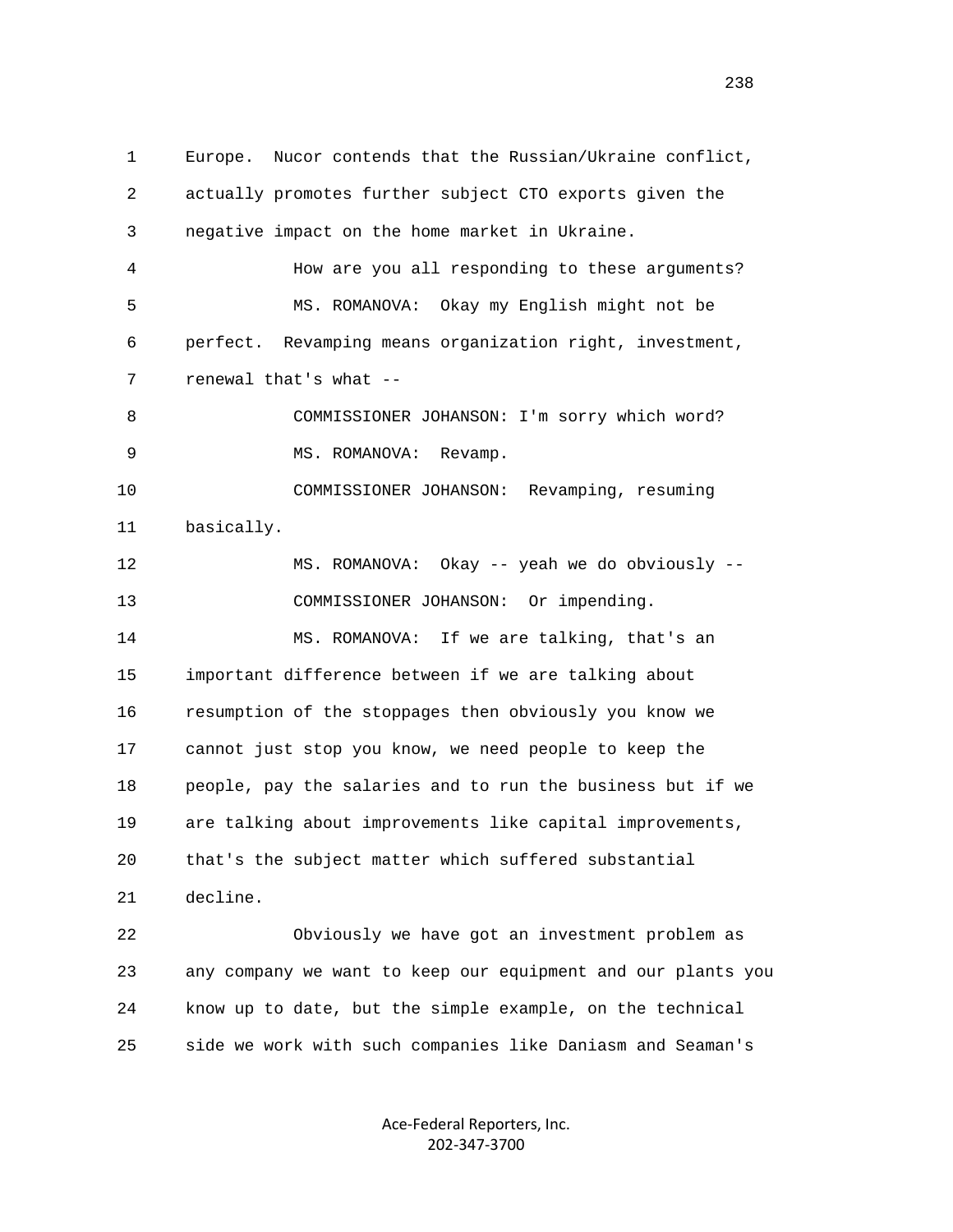1 and Early Kids and so on and so forth.

| 2  | Despite of our own contract for improvement,                |
|----|-------------------------------------------------------------|
| 3  | organization, new equipment, the foreign specialists just   |
| 4  | don't go there, they refuse again, they refuse any          |
| 5  | obligations referring to basically the safety and danger    |
| 6  | considerations and we don't have the skilled manpower to    |
| 7  | install their technology and equipment.                     |
| 8  | And for this reason, that's the reason number one           |
| 9  | why we cannot continue with our improvements as planned.    |
| 10 | Lots of projects are just frozen and reason number 2 is     |
| 11 | obviously money shortages and again if you read the news we |
| 12 | have -- we are in construction talks with our Eurobond      |
| 13 | holders so that is not a consideration that we are figuring |
| 14 | in, it's out.                                               |
| 15 | No significant improvements in the past year and            |
| 16 | a half or the next year if the situation continues. That is |
| 17 | number one part in talking about improvements. Number two   |
| 18 | basically that's the dispute about the capacity.<br>The     |
| 19 | technical capacity which is stated in the documents for the |
| 20 | equipment and the practical capacity and as someone         |
| 21 | explained earlier this is two different stories.            |
| 22 | Technical capacity I mention that in leeches 120            |
| 23 | years old, I will not go further. As of styles over 82      |
| 24 | years old. Yep, there is a stated technical capacity but    |
| 25 | are we able to achieve it without improvements -- no.       |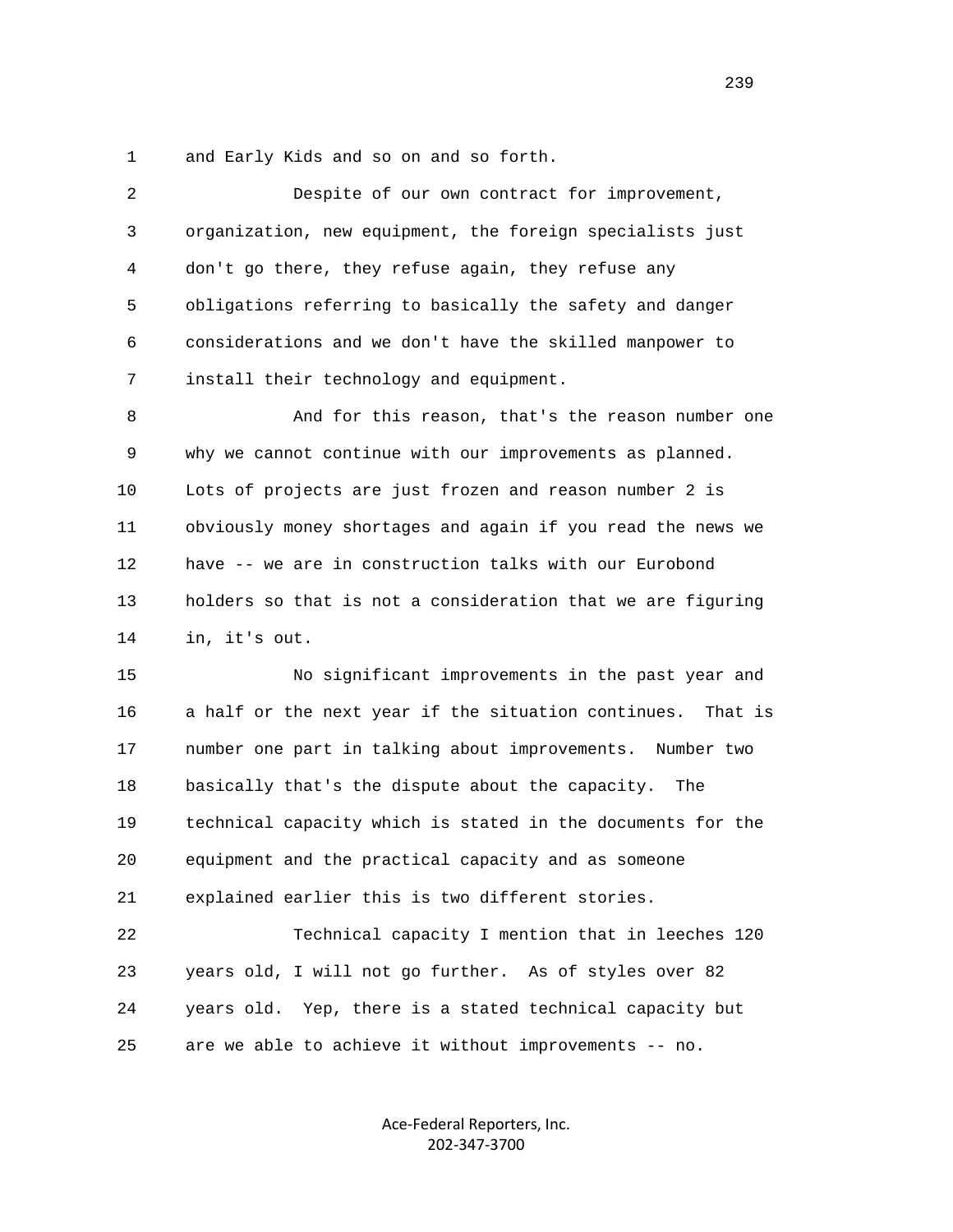1 COMMISSIONER JOHANSON: Okay thank you for your 2 response I have gone over my time, thank you. 3 CHAIRMAN BROADBENT: Commissioner Kieff? 4 Commissioner Schmidtlein? 5 COMMISSIONER SCHMIDTLEIN: I just have one 6 additional question and it is of a legal nature. Mr. Stoel 7 in your statement you argued that the Commission should 8 de-cumulate because of the ongoing conflict. This was a 9 different condition of competition right? Just to make sure 10 that I am not misstating it. 11 MR. STOEL: That was actually Mr. Carrington. 12 COMMISSIONER SCHMIDTLEIN: I'm sorry. Well I am 13 happy to direct my question to you Mr. Carrington either 14 one, so this is my question. I can see where the issue of 15 the ongoing conflict and how it is impacting the plants and 16 their ability to produce and potentially the transportation 17 and logistics within the country and how that might affect 18 the volume but that is really sort of a volume argument. 19 What I'm having more difficulty with is seeing 20 how this constitutes a different condition of competition 21 given the way the Commission normally looks at that which is 22 what we are looking at is does the product from one country 23 compete differently in the U.S. market from the products of 24 the other subject countries. 25 So can you explain to me how -- what's going on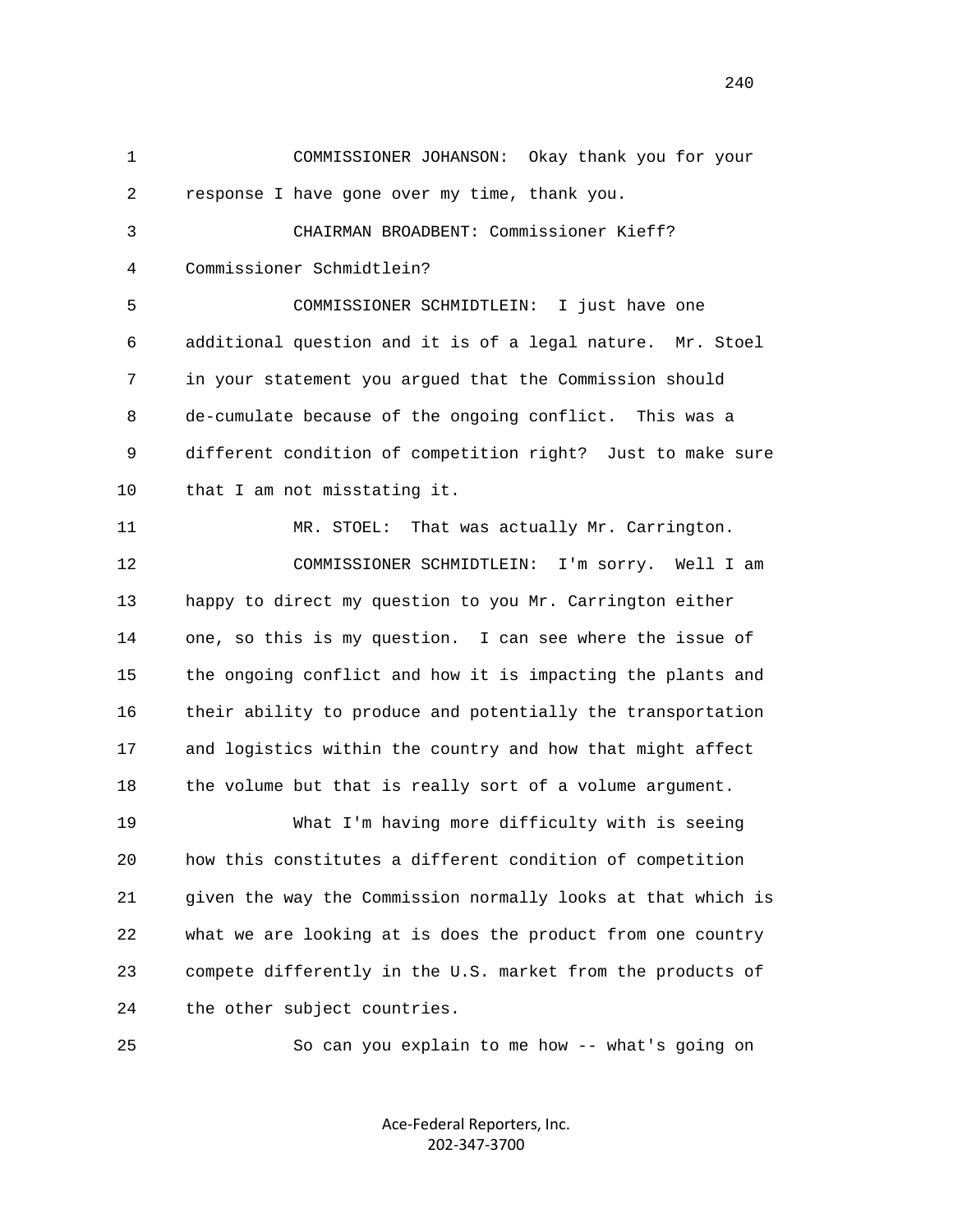1 in the Ukraine which I understand is your argument may 2 affect the volume how that is really a -- how that really 3 affects how that product competes here once it gets here? 4 Or --- I'm happy to hear from you as well.

 5 MR. CARRINGTON: Maybe I'll start with just a 6 brief comment and any others can jump in if they want. I 7 think you're right that when talking about why Ukraine 8 should be de-cumulated we did focus a lot on the war and the 9 fact that that does create substantially different 10 conditions in Ukraine that can affect production, volumes 11 available to ship, reliability.

12 I would say one way that even in the U.S. that 13 would cause different conditions of competition as far as 14 how Ukrainian imports compete with Russian imports compete 15 with Chinese imports, and that was even said by the 16 Metinvest witnesses here today is that if you are comparing 17 reliability and you know is -- will Metinvest be able to 18 fulfill the shipment?

 19 You heard Miss Romanova said that you know they 20 have had over 54 forced measure clauses had to be invoked 21 and said that you know we cannot provide the product we 22 previously contracted with you. That I think is directly 23 relevant to how they do compete in the U.S. market.

 24 Metinvest has had to, because of the war, because 25 of the disruptions, it has not been able to ship and fulfill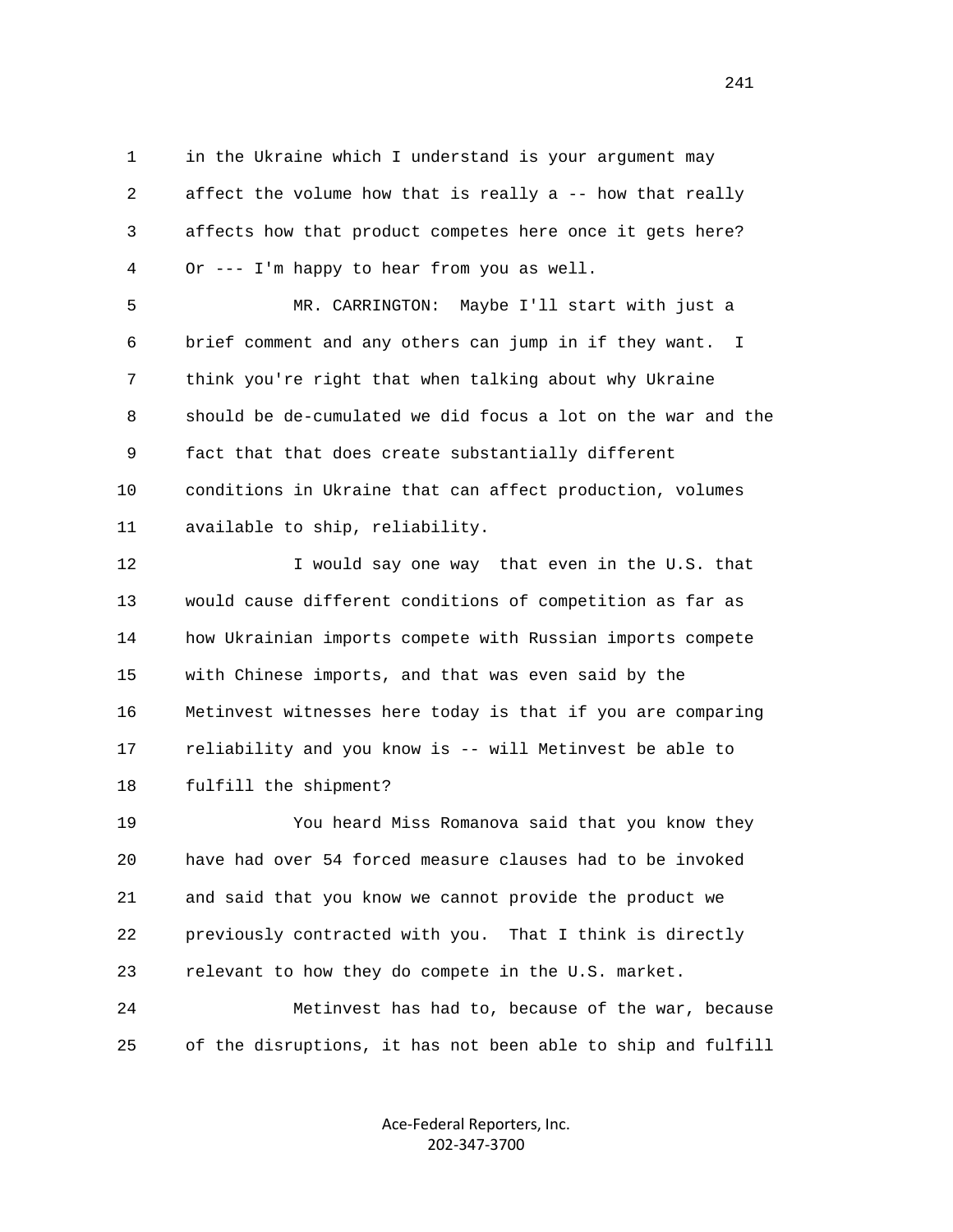1 some of its contracts and I think that is in direct contrast 2 to Russian and Chinese producers that haven't faced those 3 conditions and that I think directly impacts perception of 4 Metinvest in the U.S. market, reliability, ability to come 5 through on shipments, that would be one example I think of 6 how they differ.

7 MR. LEWIS: Go ahead.

 8 MR. SHVOTSOV: I just -- one example to add to 9 what was just said one of the products we also sell to the 10 United States, it's not plates -- I recently talked to a 11 customer in the United States and we talked about a product 12 is that the war is over in Ukraine, I said no. He said come 13 and talk to me when it is over. That's how the situation in 14 the Ukraine affects the decision-making process of some, not 15 all, American customers.

 16 COMMISSIONER SCHMIDTLEIN: So I know that as we 17 have talked about that you have shipped to the United States 18 in the first half of this year, 2015, did you have to break 19 any contracts during that time, maybe you don't want to say 20 you can say in the brief.

 21 MR. SHVOTSOV: Fortunately not for plates. We 22 had to cancel one cancel one contract --.

 23 COMMISSIONER SCHMIDTLEIN: I'm sorry for what? 24 MR. SHVOTSOV: For plates no we didn't cancel any 25 contracts, we didn't break it. We had some delay in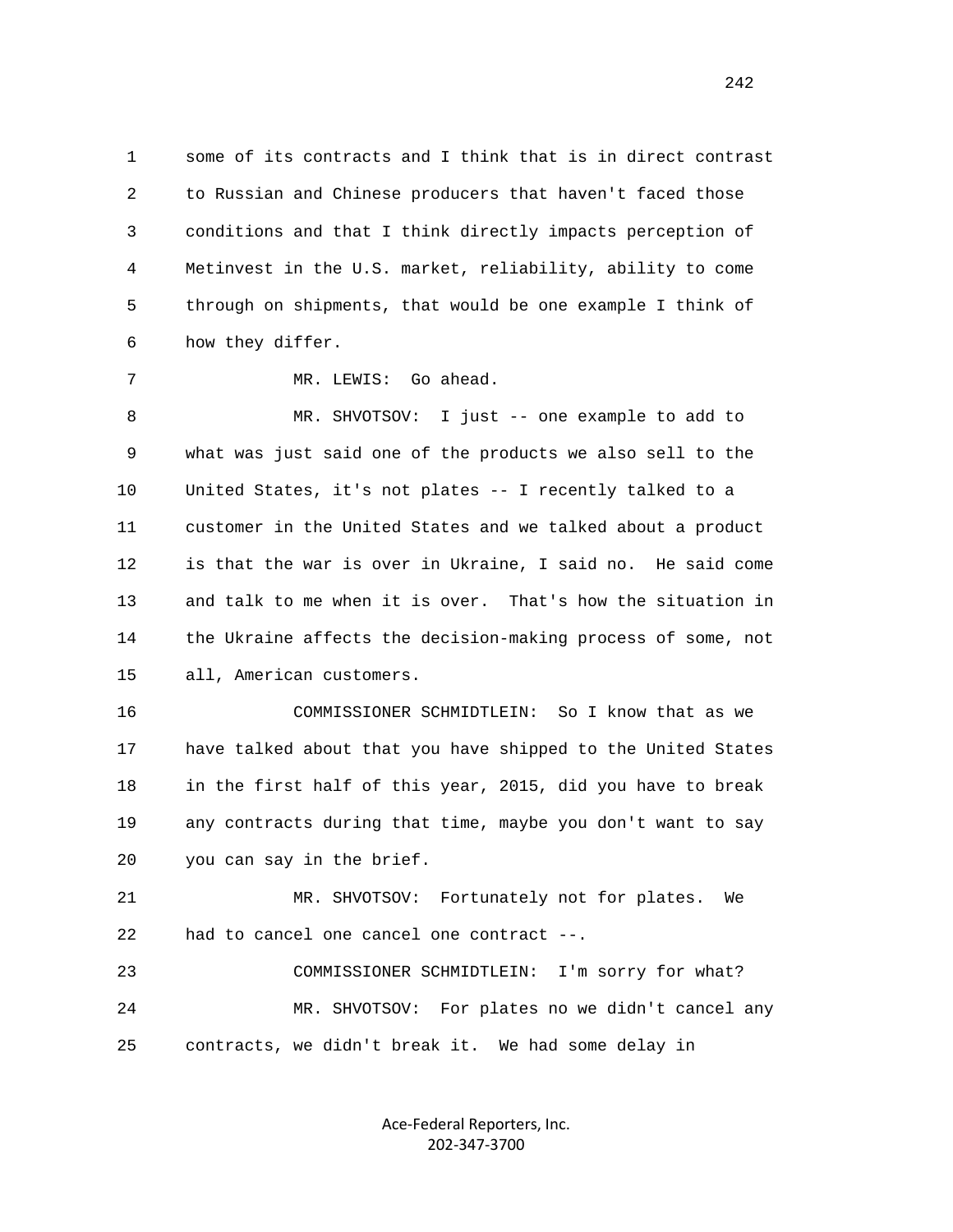1 shipment but we shipped this material and plates by 2 railroad, we had to cancel one contract. 3 COMMISSIONER SCHMDITLEIN: Why? 4 MR. SHVOTSOV: This is spring because of the 5 situation in the military operations in the region, it was 6 for the United States. 7 COMMISSIONER SCHMIDTLEIN: Okay. 8 MR. LEWIS: Craig Lewis, I don't have a lot to 9 add to that but I think the reliability issue is clearly a 10 condition of competition that you have heard. It goes 11 directly to the point of competition the point of sale. 12 Additional logistically cost, moving the product 13 long distances, it's required by the work, it's not a factor 14 that the other subject producers are facing and then also 15 the lead times which are -- four or five months which is a 16 really significant, if you think about you know volatility 17 of steel prices and all the rest of it here, you are asking 18 somebody to hold the bag so to speak on steel purchase for 19 five months, that's a huge competitive factor. 20 COMMISSIONER SCHMIDTLEIN: So because of the 21 conflict, the product is having to move through the Ukraine 22 over a longer distance to get to the other port? 23 COMMISSIONER SCHMIDTLEIN: I'm sorry, you said, 24 "that's correct"? 25 MS. ROMANOVA: Yes, that's correct. Because

> Ace‐Federal Reporters, Inc. 202‐347‐3700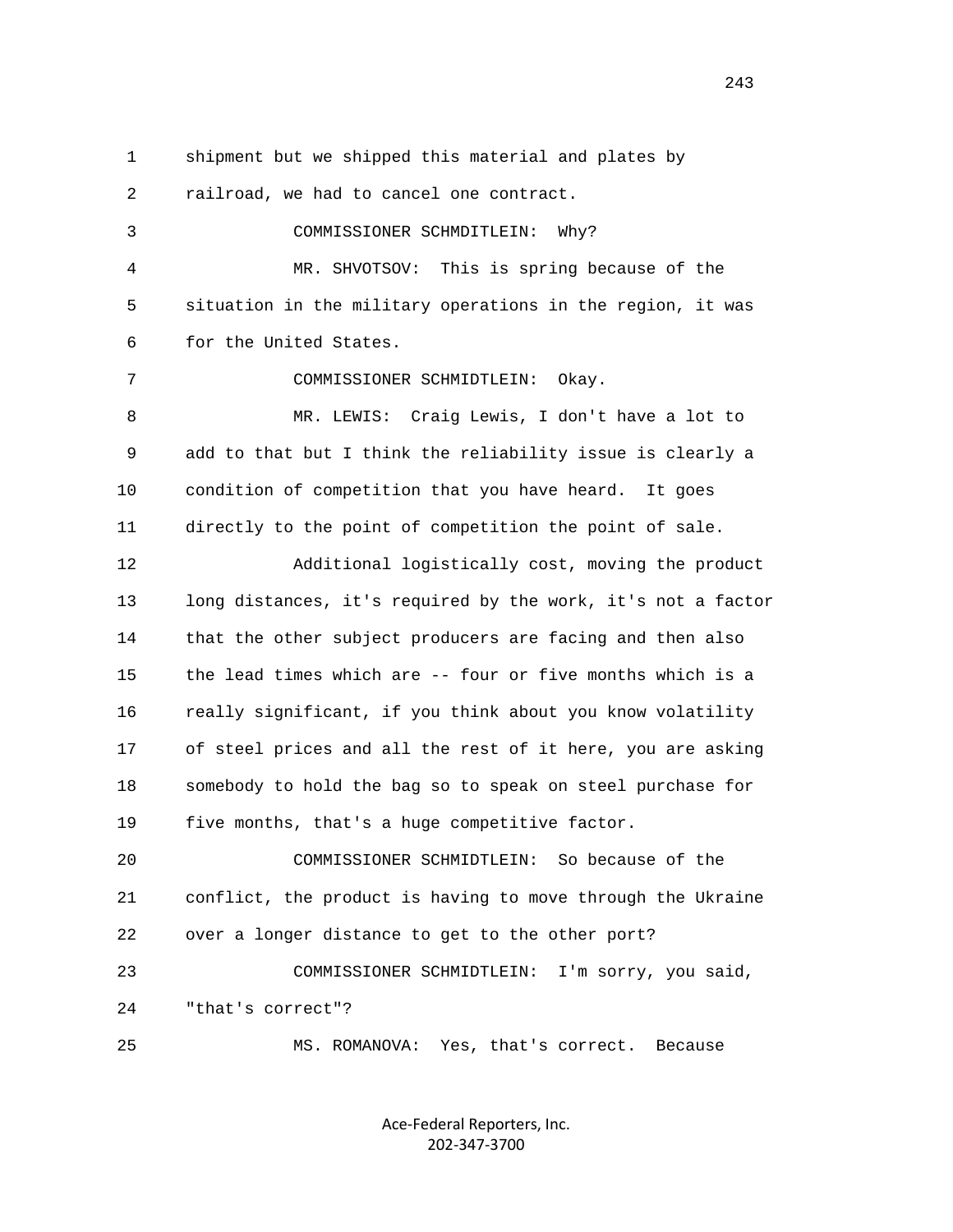1 Crimea is closer than Odessa. So previous we shoot through 2 Crimea now we have to go across the country to Odessa. So 3 that does impact our global lead time. 4 COMMISSIONER SCHMIDTLEIN: But is that because of 5 the Crimea is close, or because of the ongoing conflict in  $6$  --7 [SIMULTANEOUS CONVERSATION] 8 COMMISSIONER SCHMIDTLEIN: I mean, do you -- 9 MS. ROMANOVA: Yes, because the Crimea is closed. 10 We cannot shoot through Crimea ports right now. 11 COMMISSIONER SCHMIDTLEIN: So do you expect if 12 this -- if the conflict in Eastern Ukraine is resolved would 13 that then change how you have to ship this product? Because 14 I don't expect -- I mean, I don't think anyone expects 15 Crimea to reverse, right? 16 MS. ROMANOVA: We do what we expect. 17 COMMISSIONER SCHMIDTLEIN: Oh, really, you hope? 18 MS. ROMANOVA: But, yes, that's -- if we are 19 talking about distances, the war, that does not impact the 20 distance. The distance will still remain the same going 21 from the eastern part to -- 22 COMMISSIONER SCHMIDTLEIN: Odessa. 23 MS. ROMANOVA: -- Odessa. 24 COMMISSIONER SCHMIDTLEIN: Right. 25 MR. LEWIS: And you may need to correct me on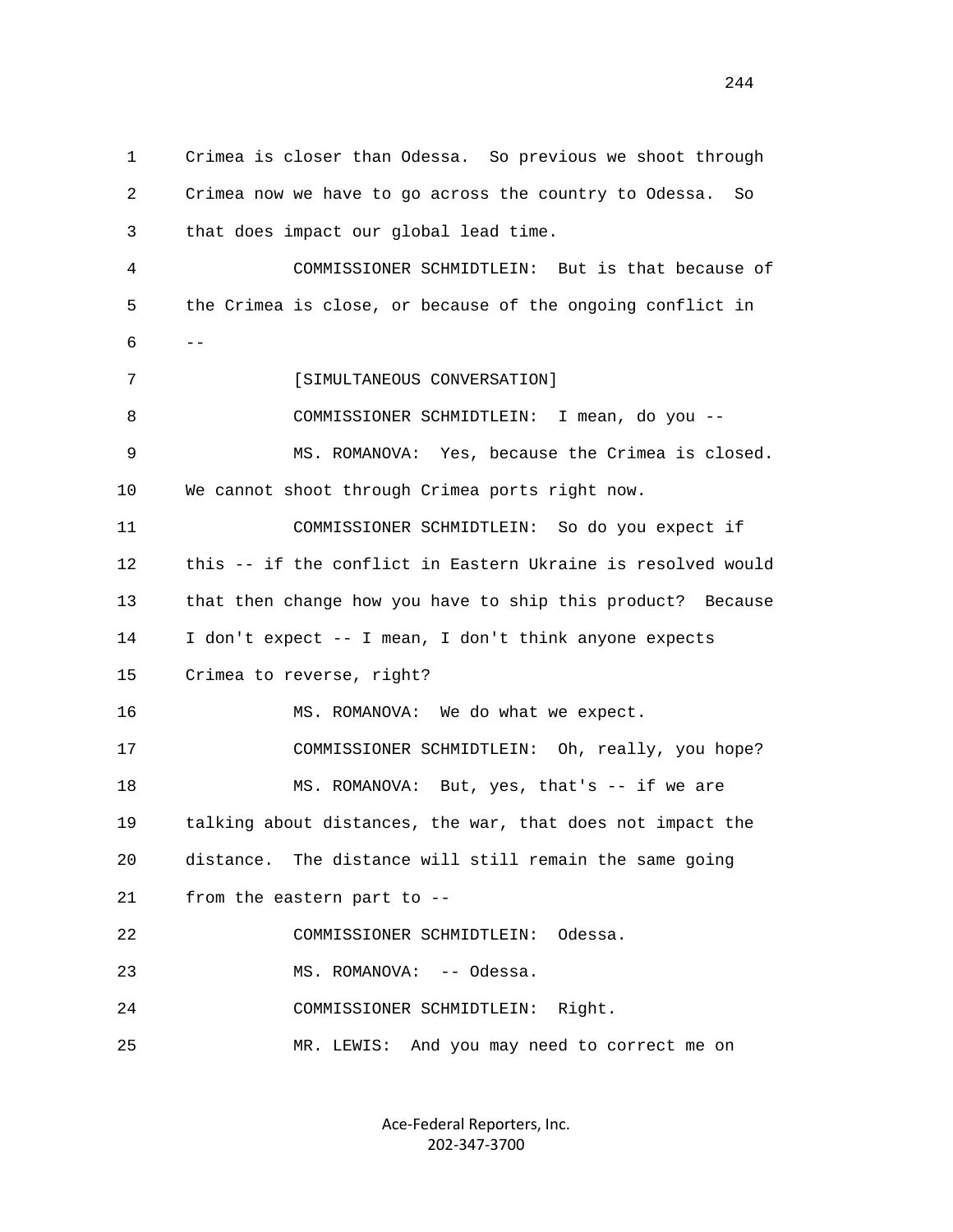1 this, but I think there's actually legal restrictions. I 2 don't know if it's part of the sanctions regime or not, but 3 they cannot ship through Crimea; is that correct? 4 MS. ROMANOVA: The planes cannot fly over Crimean 5 territory. Not when we can ship through it no, absolutely 6 not. 7 COMMISSIONER SCHMIDTLEIN: Right. 8 MR. LEWIS: And needless to say that situation I 9 don't think is changing probably in my lifetime. 10 MR. STOEL: Jonathan. So I mean, I think also 11 just -- and this is competition. I mean, the cost structure 12 is being radically changed. I mean, you have repairs due to 13 the war, you have employees who are no longer able to work. 14 You have the inability to hire new employees. All these 15 things are directly impacting the ability of the company to 16 compete in the market. Even if we're able to produce, it 17 doesn't mean that things are the same today as they were in 18 2013 or 2012. I don't believe any producers in China or 19 Russia are facing those types of challenges. And so it's 20 absolutely affecting the ability of the company to 21 participate ion the market the same way as it did before. 22 And I think, you know, just to be clear, you also don't have 23 those two countries here. Those two countries are not here 24 and so what they might do under any similar circumstances 25 if, God forbid they should exist with them, we don't know,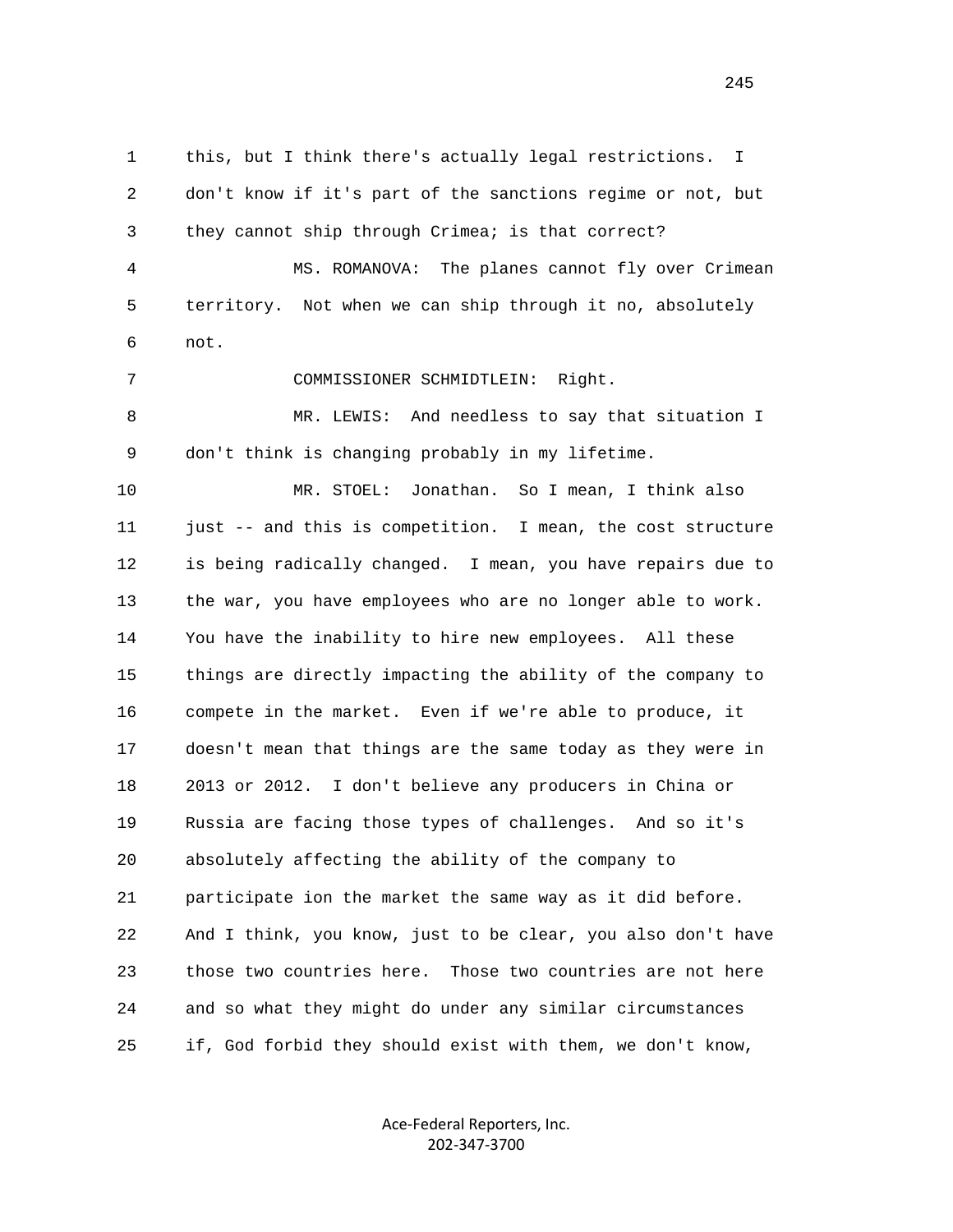1 because they elected not to be here. And I think that's 2 important.

 3 If companies like Metinvest aren't going to be 4 encouraged to be here, then I think that's simply a matter 5 of simple fairness. We're here today as we've said, very 6 honestly and responsibly to try to explain to you the 7 situation. And I think the company has explained its 8 intentions with respect to the market.

 9 COMMISSIONER SCHMIDTLEIN: Mr. Carrington? 10 MR. CARRINGTON: Just one more comment. Wes 11 Carrington. Just to finish that out. I think the data 12 itself, as far as the import shipments bear out all we've 13 been saying on how these differences do manifest themselves 14 in the import market. Just from the Commission's public 15 import data, Ukraine had about 15,000 it looks like since -- 16 tons imported since 2012, and I think Russia, who is also 17 under suspension agreement had about 70,000 tons. So I 18 think if you look at the import data it bears out how 19 they're competing differently in the U.S. market. And a lot 20 of that is due to the war and the disruption of the 21 production and exports.

 22 COMMISSIONER SCHMIDTLEIN: Yeah, I guess I'm just 23 struggling with, you know, every company in any given 24 country faces different challenges in terms of their 25 workforce, natural disaster, I mean, like whatever might be

> Ace‐Federal Reporters, Inc. 202‐347‐3700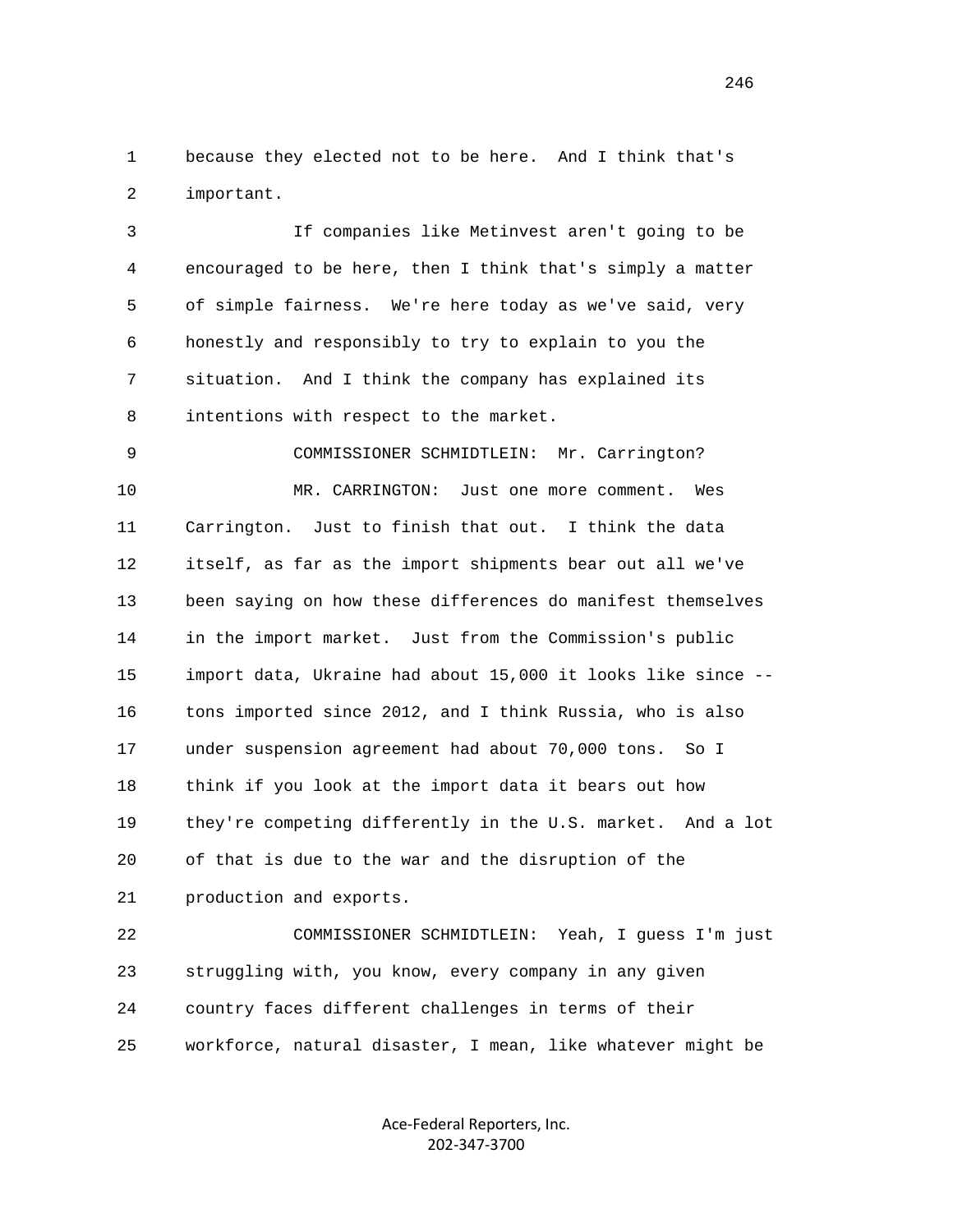1 going on in that country or in that particular area that's 2 going to affect the price, the cost at which they can 3 produce their product, and so forth and so on. And so where 4 do we draw the line in terms of like, well, this is 5 obviously is a distinct event that is ongoing. Again, like 6 how does that -- and it's obviously -- I can see where the 7 arguments about price and volume, but how that translates 8 into a condition of competition in the U.S. market. That's 9 somehow different, like I said, then well, anybody can come 10 in here and argue, like, geez, we had a flood in our factory 11 and nobody else had that and look, you know, so I'm having 12 to compete under a different condition of competition 13 because all of my people went out on strike and now I'm 14 having to, you know, it's like, that's where I'm sort of 15 struggling with that legal part of the argument which is not 16 insignificant because, I mean, decumulation in these sunset 17 reviews is obviously a pretty important factor in your 18 outcomes.

 19 MR. LEWIS: I guess to respond to that, I think, 20 you know, costs, you know, horizons are going to be 21 different for different producers. And sure you're going to 22 have some natural variability on that. But I think what 23 we're talking about here really extreme extended lead times, 24 a significant reliability factor that's related to an 25 ongoing conflict that's cost 6,000 lives in the country and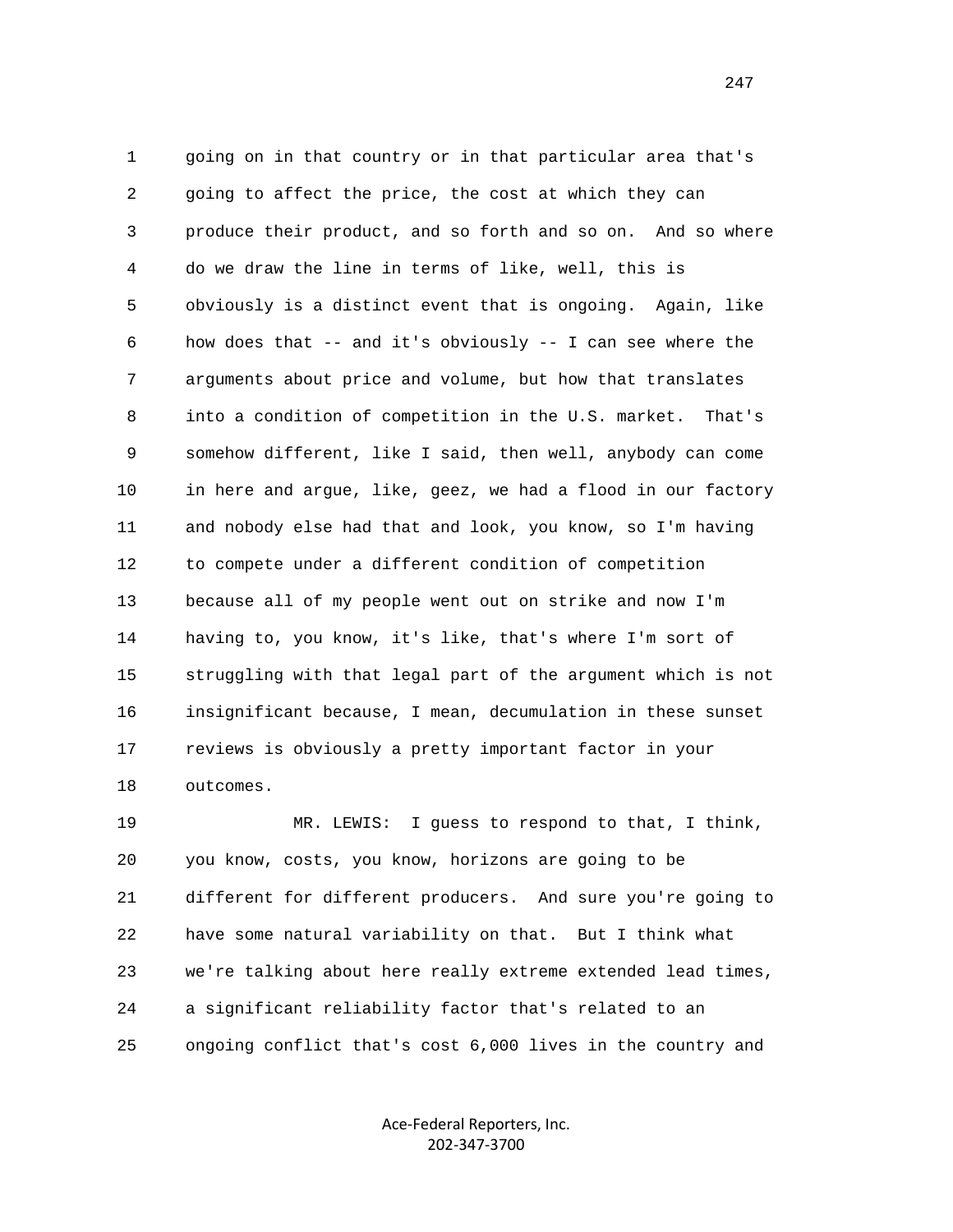1 direct damage to the company, those are qualitatively 2 different factors.

 3 And I think your question is perfectly 4 appropriate, you know, tell me how these are competitive 5 factors? I think they are. I mean, I don't see how you 6 could -- I clearly to me, reliability, supply, lead time, 7 the cost factor true, you know, if you are located further 8 from the U.S. market than another supplier, then that's just 9 your environmental circumstance. I get that. But these 10 other factors are qualitatively different and even the cost 11 factor is, I think, qualitatively different too because it's 12 not really just a function of location. They're denied 13 access to a part of their own country where they usually 14 ship from. That's unusual, extraordinary factor. So it's 15 matters of degree, but I think it's clear. And of course, I 16 will be saying this, but, of course I think it's far in the 17 column of a significant difference in conditions of 18 competition that needs to be recognized as a legal matter 19 when you consider decumulation.

 20 COMMISSIONER SCHMIDTLEIN: Okay. My time is up. 21 I just wanted to thank the witnesses. I actually have to 22 leave early today for a child-related issue. But I have 23 learned a lot and I really do appreciate your time. So 24 thank you so much.

25 CHAIR BROADBENT: Okay. Commissioners have no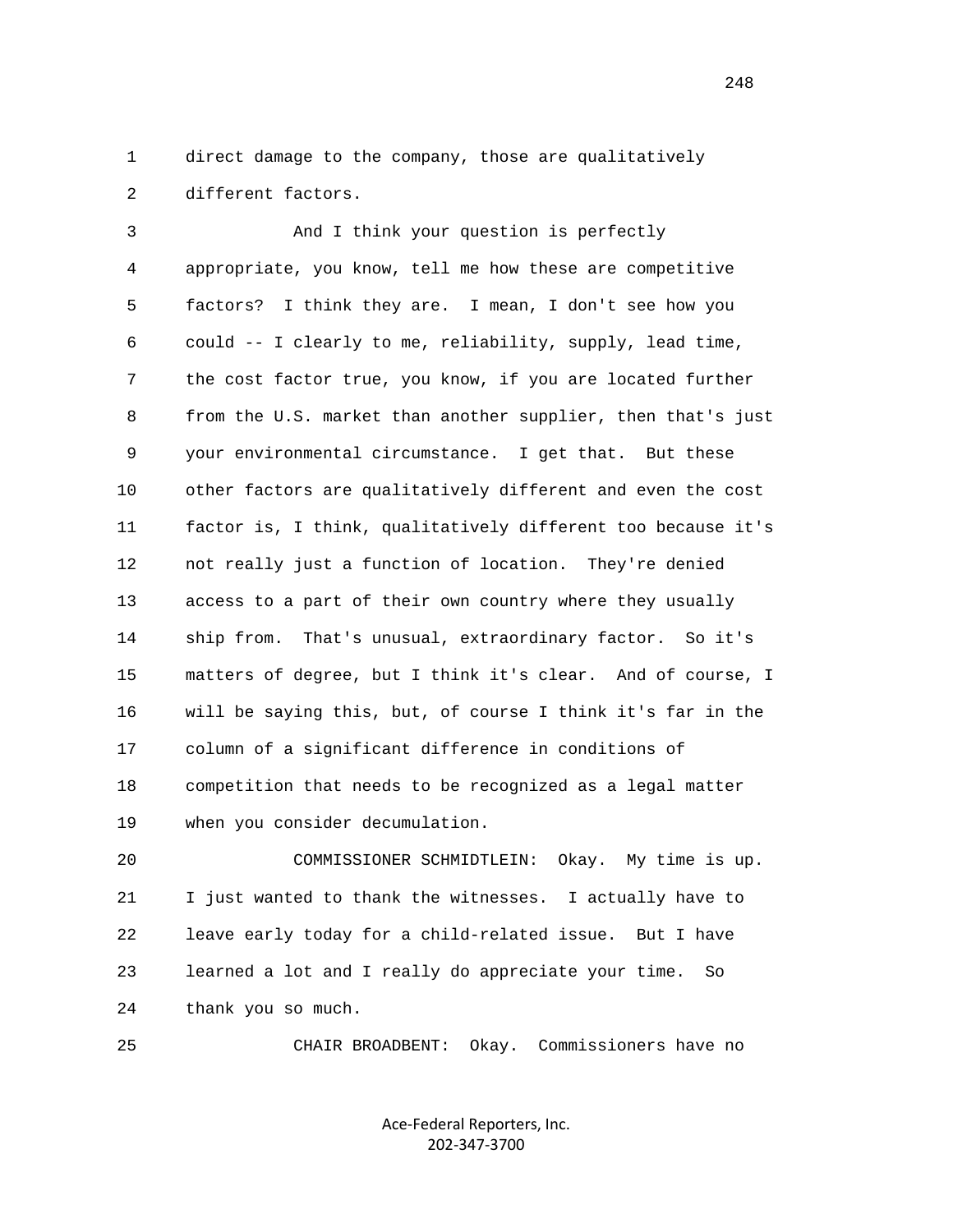1 further questions. Do the staff have any questions for this 2 panel? 3 MR. CORKRAN: Douglas Corkran, Office of 4 Investigations. Thank you, Madam Chairman, staff have no 5 additional questions. 6 CHAIR BROADBENT: Do those in support of the 7 order have any additional questions? 8 MR. ROSENTHAL: No, we do not. 9 CHAIR BROADBENT: Okay. In that case I'm going 10 to thank everyone for being here with us today and I'll 11 dismiss the panel now. 12 With that we come to closing statements and those 13 in support of continuation have 19 minutes from direct and 14 five for closing for a total of 24 minutes. 15 And those in opposition to consideration have 16 eight minutes from direct, and five for closing for a total 17 of 13 minutes. 18 As is our custom, we will combine those. Please 19 use all your time. 20 [PAUSE] 21 CHAIR BROADBENT: We're going to pause here just 22 for a couple minutes. 23 **[PAUSE]**  24 CHAIR BROADBENT: Okay. You can begin when 25 you're ready.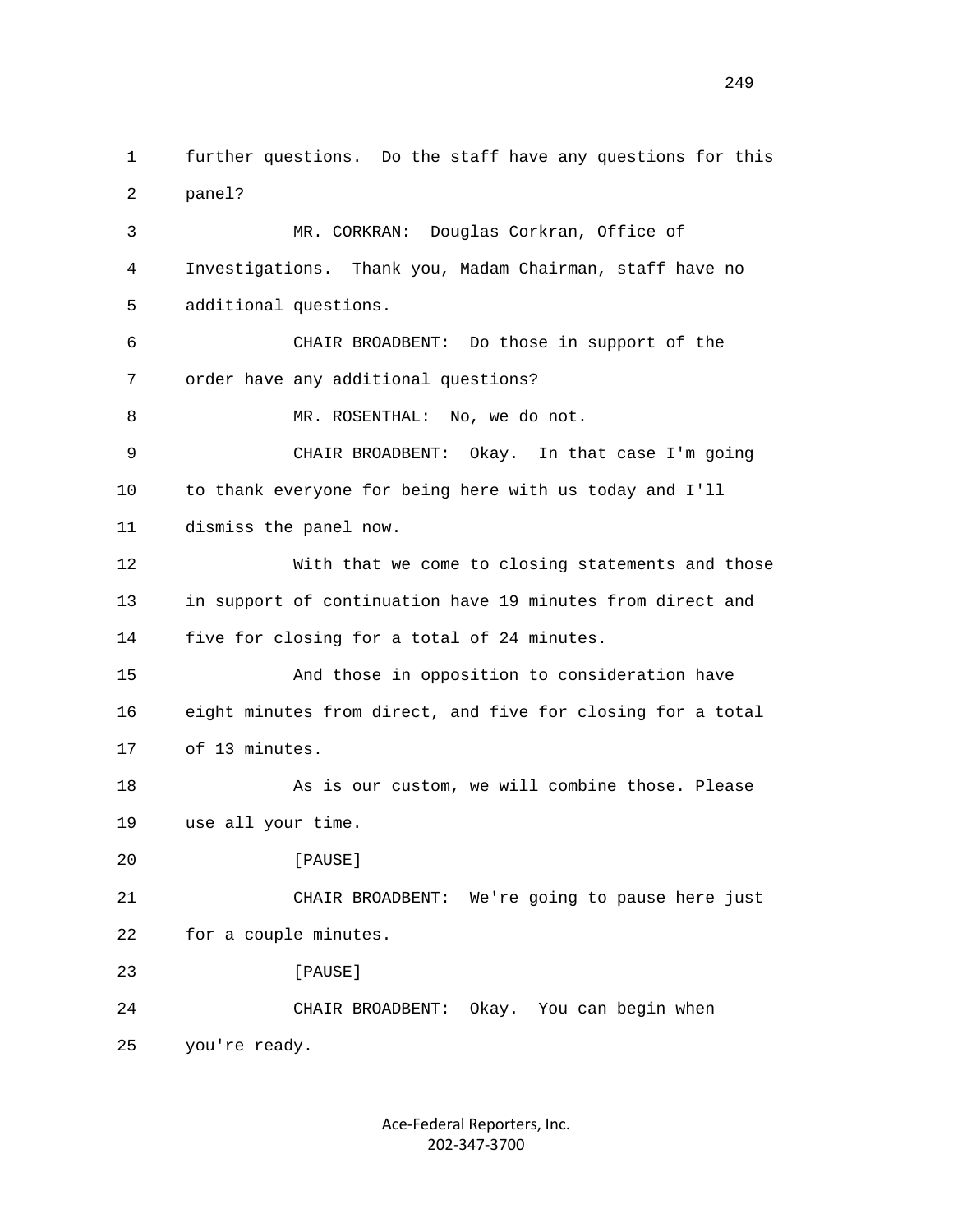## 1 CLOSING STATEMENT OF KATHLEEN CANNON

 2 MS. CANNON: Thank you, Chairman Broadbent. 3 Kathy Cannon with Kelley Drye.

 4 Hearings like this are very hard. All of us are 5 very sympathetic for the situation that the people of the 6 Ukraine are facing. The facts that they've described and 7 especially the loss of life that's been suffered there. And 8 as their presentation indication, the U.S. government has 9 responded to this crisis by providing financial aid and 10 other support and we hope that continues and is helpful to 11 them.

 12 But the rule of the ITC in these trade cases is 13 not as an aid agency, it's as an enforcer of trade statute. 14 And the trade statute focuses on whether the revocation of 15 the trade remedies at issue here would cause injury to the 16 U.S. industry and the U.S. workers. And that has been the 17 focus of our testimony and needs to be the focus of your 18 final analysis.

 19 So on the question of the Ukraine, whether you're 20 looking at the factors on volume and price to decide whether 21 there would be a discernible adverse impact, or whether you 22 ultimately decumulate and look at the Ukraine separately, 23 these factors are very strong and compelling.

 24 On volume, although the respondents claim that 25 the volume would not be significant, consider a few of the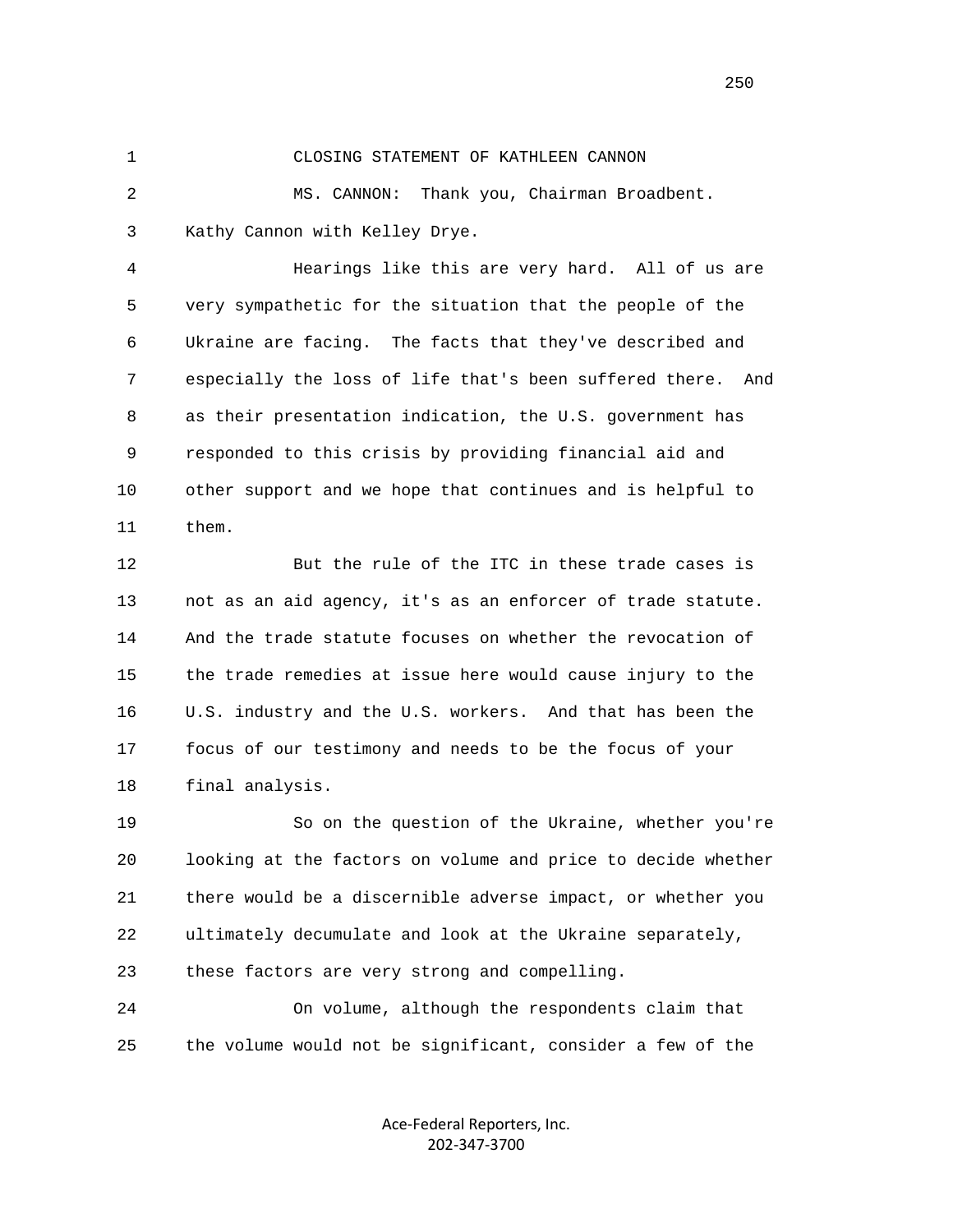1 following record points. The Ukraine was the largest source 2 of imports before the trade remedies were imposed. They 3 were bigger even than China back then. Their exports 4 continued after the trade remedies were put in place.

 5 In fact, as recently, even according to their own 6 slide in 2008, they were like 178,000 tons. They're really 7 large compared even to the other source countries here. 8 They haven't lost interest in this market, nor have they 9 lost interest in exporting. They remain the number four 10 exporter in the world. They have massive idle capacity and 11 they focus that capacity on exports, not on a home market 12 which very little exists for them anymore in terms of a home 13 market.

 14 Despite the ongoing crisis there, recent articles 15 indicate that in fact the steel industry, their operations 16 are improving, that they're ramping back up and that they're 17 focusing on exports to revitalize those operations. And 18 they're looking for a place to go. More and more countries 19 in the world have trade barriers imposed on the Ukraine 20 specifically including Canada and Mexico, the two countries 21 on our borders have trade remedies against cut-to-length 22 plate from the Ukraine.

 23 So then they contend, well, the products that we 24 would sell here really are -- we're not able to compete with 25 what you are looking for in the U.S. market. They won't

> Ace‐Federal Reporters, Inc. 202‐347‐3700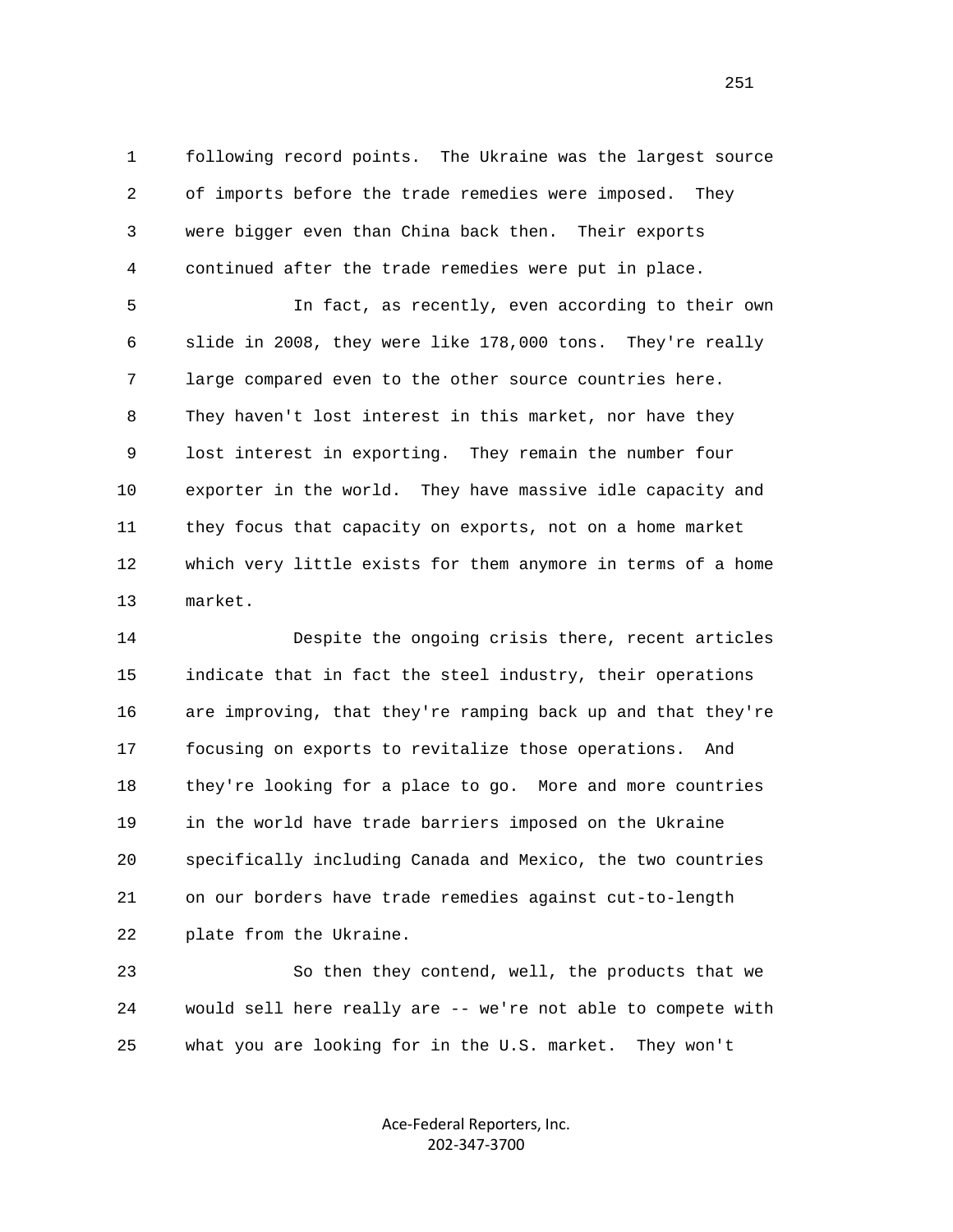1 ship because their products that are somehow special or they 2 don't make the specialized products that we need. As we 3 pointed out earlier, that isn't true. They're selling into 4 Europe and the Europeans find their product perfectly 5 acceptable as have U.S. producer or U.S. customers in the 6 past. And then they admit that they would ship value-added 7 products here. In fact during their testimony they referred 8 to the A516 heat-treated and offshore material which is an 9 API2H50 product which is a value-added product. So even 10 though they have been saying all day they don't make those 11 products, they identify that so they can ship both the 12 commercial standard grades and the higher value added 13 grades, including this two-inch product they referred to as 14 if the U.S. producers can't make it. ArcelorMittal can and 15 does make the product. And if they were selling even 25,000 16 tons of that type of product, that would be injurious. But 17 when pressed, they basically admitted that the 25,000 ton 18 figure they threw out was just under current conditions. 19 That isn't what their projections would be nor does the data 20 support that the exports would be anywhere near that low. 21 And the way that they would get back into this market as it 22 was true in the past is based on price. That's how they 23 would compete with the subject import and the non-subject 24 imports that are currently in this market. At the low 25 prices that they've been selling, they would quickly regain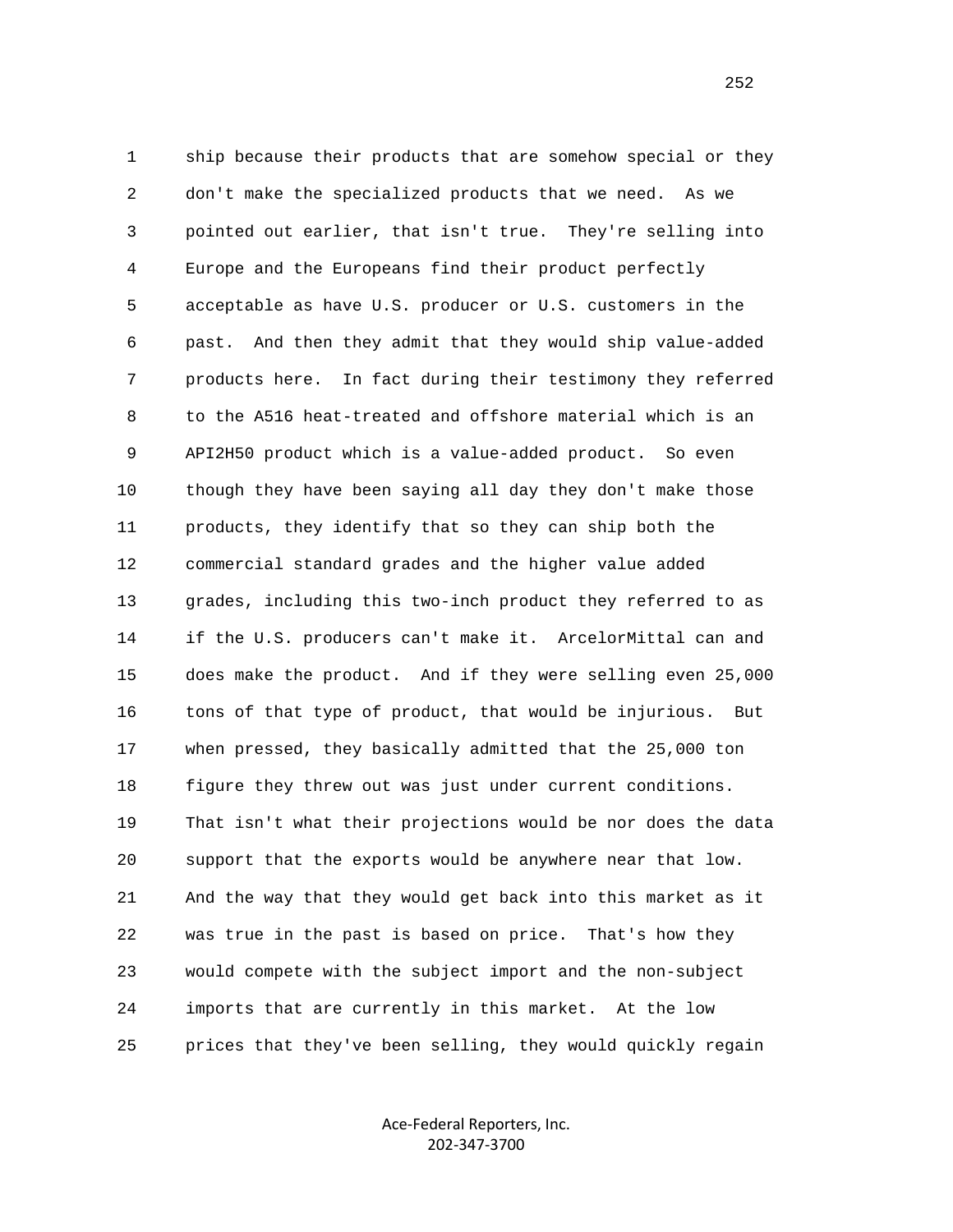1 market share.

| 2  | They also say that they won't ship large                     |
|----|--------------------------------------------------------------|
| 3  | quantities because they're being a responsible corporate     |
| 4  | partner. Ms. Romanova said we are not out for profit. We     |
| 5  | need to feed our people. Okay. But a responsible corporate   |
| 6  | entity has a duty to its shareholders to maximize production |
| 7  | to cover fixed costs rather than try to push that production |
| 8  | into a whole market where there's no demand and ruin prices  |
| 9  | there, or into European or other markets where demand is     |
| 10 | declining, you would instead ship that product to the U.S.   |
| 11 | where prices are higher and you could maximize your profits. |
| 12 | That's what a responsible corporate person would do.         |
| 13 | As to price, if you're looking at the price                  |
| 14 | effects, you had underselling in every single instance       |
| 15 | before the order was imposed. Respondents' counsel says,     |
| 16 | don't rely on that 1990's data as dispositive. Okay.<br>But  |
| 17 | it's relevant as is the fact that there's been consistent    |
| 18 | underselling even after the orders were imposed when they    |
| 19 | sell in the United States and more importantly the fact that |
| 20 | they're at the lowest average unit values of countries       |
| 21 | around the world, a pattern that's consistent with the other |
| 22 | two countries that are the subject of this review.           |
| 23 | Then they tell you, don't cumulate the imports               |
| 24 | because of these different conditions of competition and     |
| 25 | just to remind the Commission, the conditions of competition |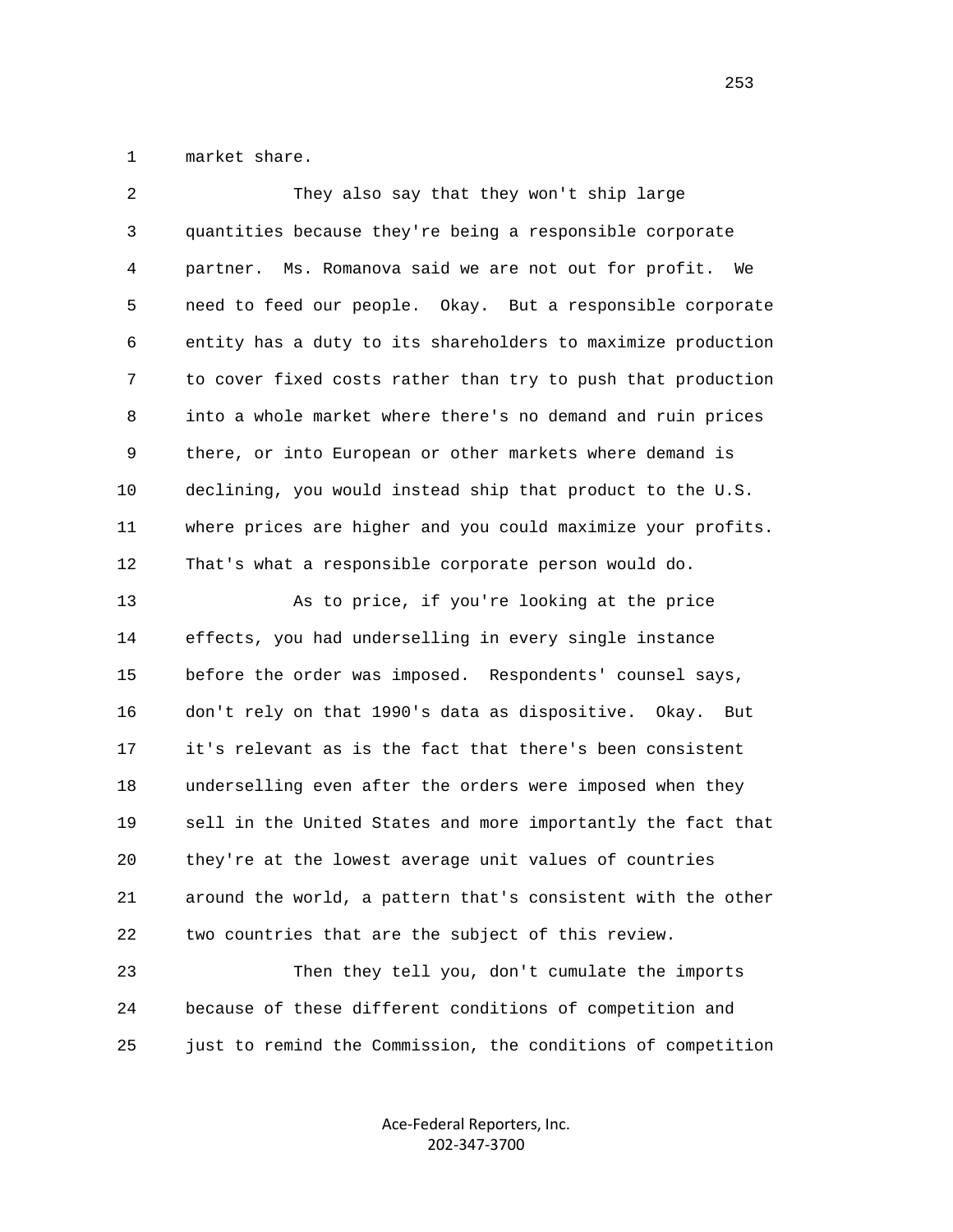1 that you've looked at, we've looked back a few of the recent 2 steel cases just to see what you've identified in the past, 3 and they've been things like different pricing patterns. 4 Between the countries some have underselling, some have 5 overselling. Or some are export focused, others are not. 6 Some have product mix differences. Some have a U.S. 7 affiliate in a country that would behave differently. Some 8 have idle capacity and others do not. Those are the types 9 of conditions of competition the Commission has historically 10 looked at.

 11 Contrast that with what they're referring to. 12 Their conditions are an ongoing war, which unless it has 13 some effect on competitive conditions unlike volumes and 14 prices, it's not relevant to a competitive condition. They 15 talk about changes like privatization. Ditto. Unless that 16 has some effect, which it does not, it's not relevant. They 17 talk about they're the only country participating. Again, 18 if that doesn't have an effect on how they would compete, 19 that is not relevant.

 20 And then finally just now they threw out that 21 unreliability is a factor that you should consider as a 22 condition of competition. Well, separate and apart from the 23 fact of whether that's really a factor that, you know, 24 you've considered, look at table 2-10 of your staff report 25 where you are identifying differences in the different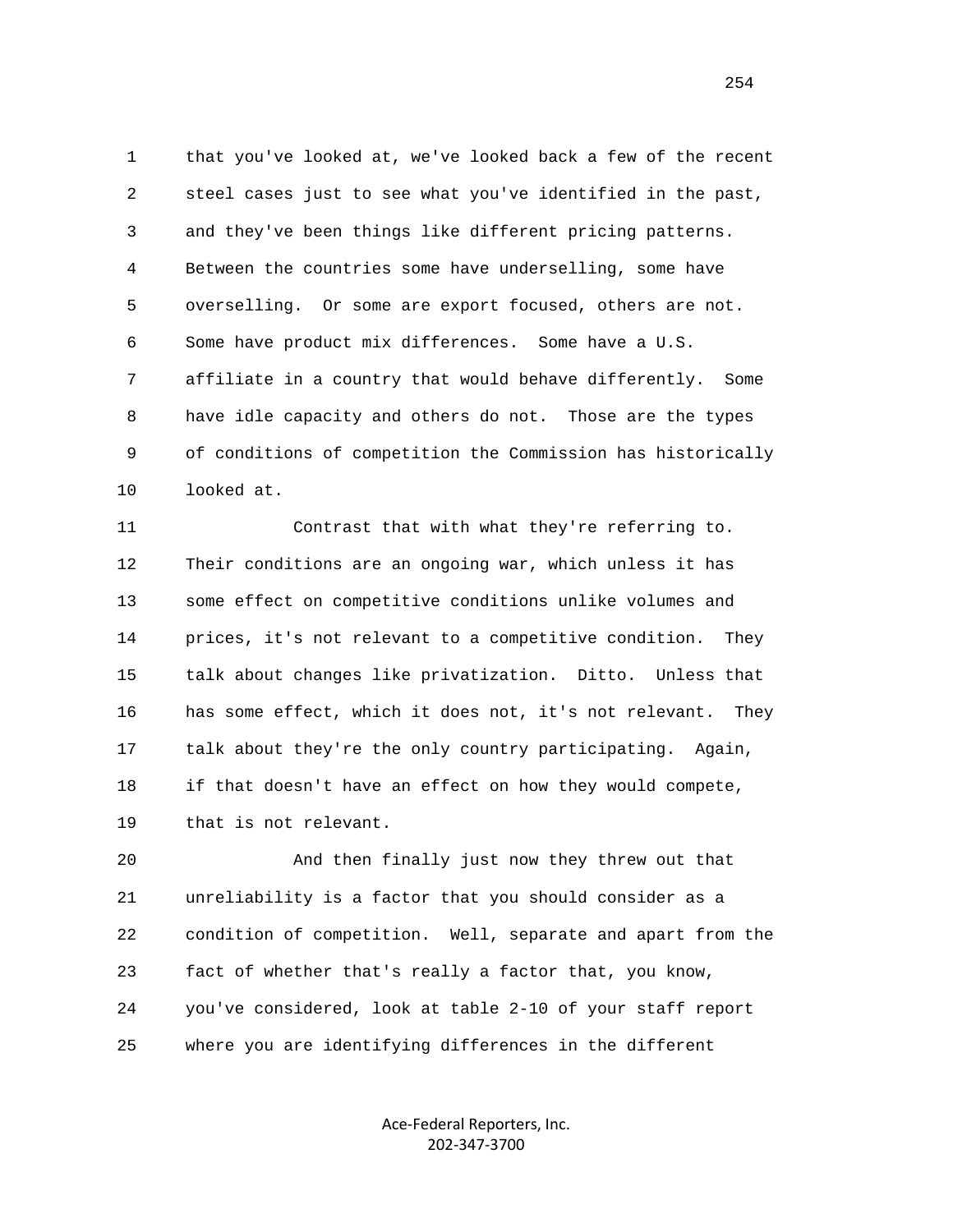1 factors, lead times and reliability are on that table. And 2 you're talking about them being comparable, all of the 3 factors show they're comparable between the different 4 countries and with the United States. So the factors that 5 even they would have you identify, don't show those 6 differences.

 7 I won't go through the other conditions of 8 competition. I think that we have emphasized those and we 9 will review those further in our brief, but we maintain our 10 position that the factors here support the cumulation of 11 imports from the Ukraine with the other countries and that 12 there likely would be not only discernible adverse impacts, 13 but injury from the Ukraine alone if it were not cumulated.

14 Thank you.

15 CLOSING STATEMENT BY PAUL ROSENTHAL

 16 MR. ROSENTHAL: Paul Rosenthal for ArcelorMittal. 17 I'm going to turn to vulnerability now, but before I do I 18 just want to highlight something that that I think the 19 Commission should be pretty cognizant of. Listening to the 20 respondents first say they're going to be responsible and of 21 course they could never ship more than 25,000 tons and 22 that's a small part of the marketplace. And then upon 23 further questioning they admitted, well, 25,000 tons in the 24 current conditions which is pretty lousy market conditions, 25 but they weren't in a place to commit to limiting their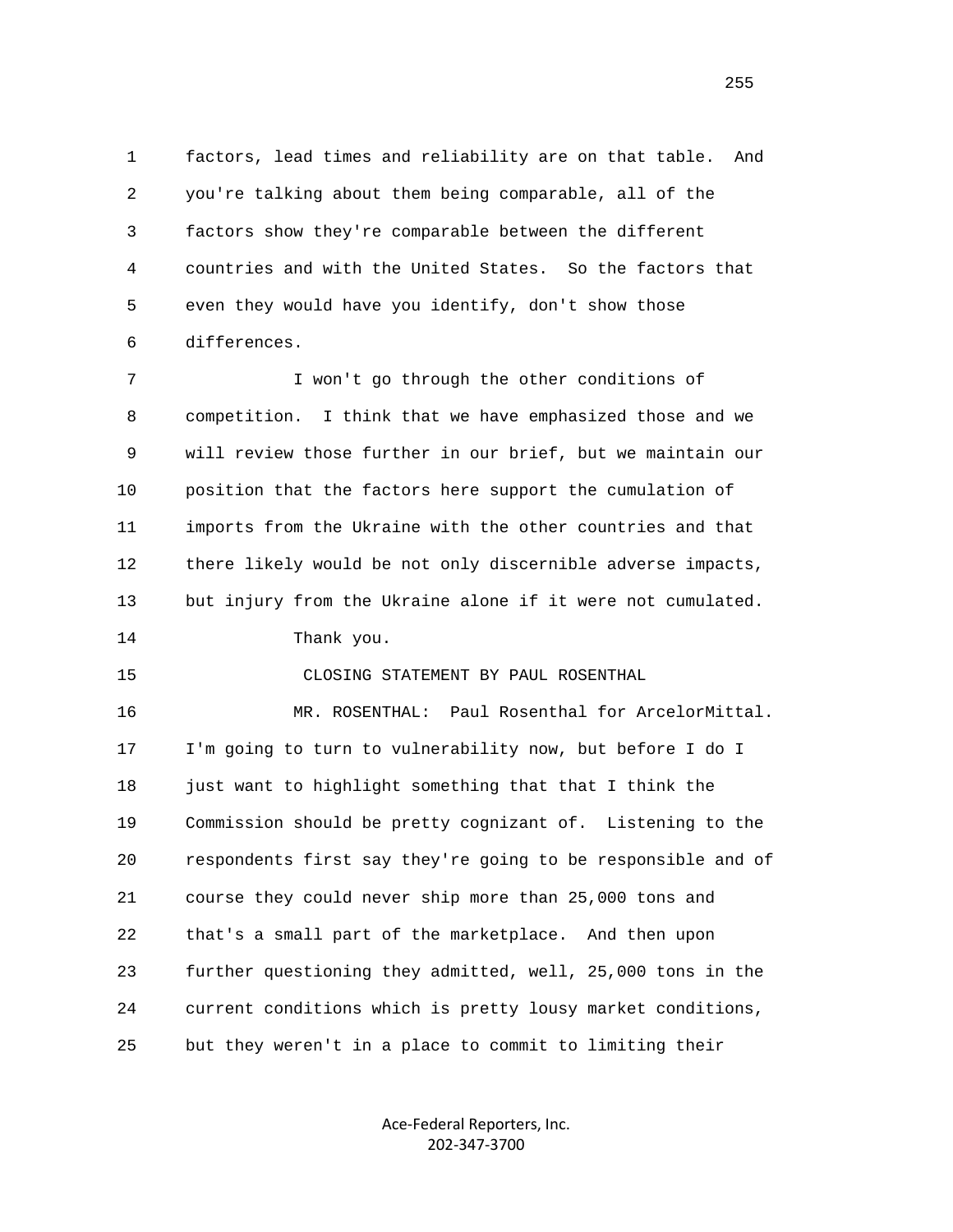1 exports of that, nor would they, and nor did they. After 2 some further questioning they made it very clear that, well, 3 maybe we'll ship more if the market demands. And by the 4 way, the statute doesn't allow us or the Commerce Department 5 said, well, we're okay with you as long as you limit it to 6 25,000 tons. That's not how the statute works. And in fact 7 you cannot rely on any promises or any assertions that they 8 are going to limit it that way for all the reasons that Ms. 9 Cannon states, they are very likely to export significant 10 injurious quantities to the U.S.

 11 But let's turn to vulnerability now. One of 12 respondent's slides had trying to contrast the period prior 13 to 2001 and the domestic industry's profitability with the 14 profitability in more recent years. Amazingly enough they 15 took a slight slice of the last 14 years and counted that 16 all together. With all respect, that's a ridiculous way to 17 to analyze the industry and its vulnerability. As you have 18 seen t his industry is in a precarious position now. And I 19 want to turn to something that -- by the way if you actually 20 look at your confidential record and want to talk about the 21 closure of the Claymont facility, the Everest facility, you 22 will find out what Everest said as the reasons for the 23 closure. But what was very public at the time is that they 24 blamed imports at least in part for their closure. Not a 25 big surprise, and that is not to say that the Claymont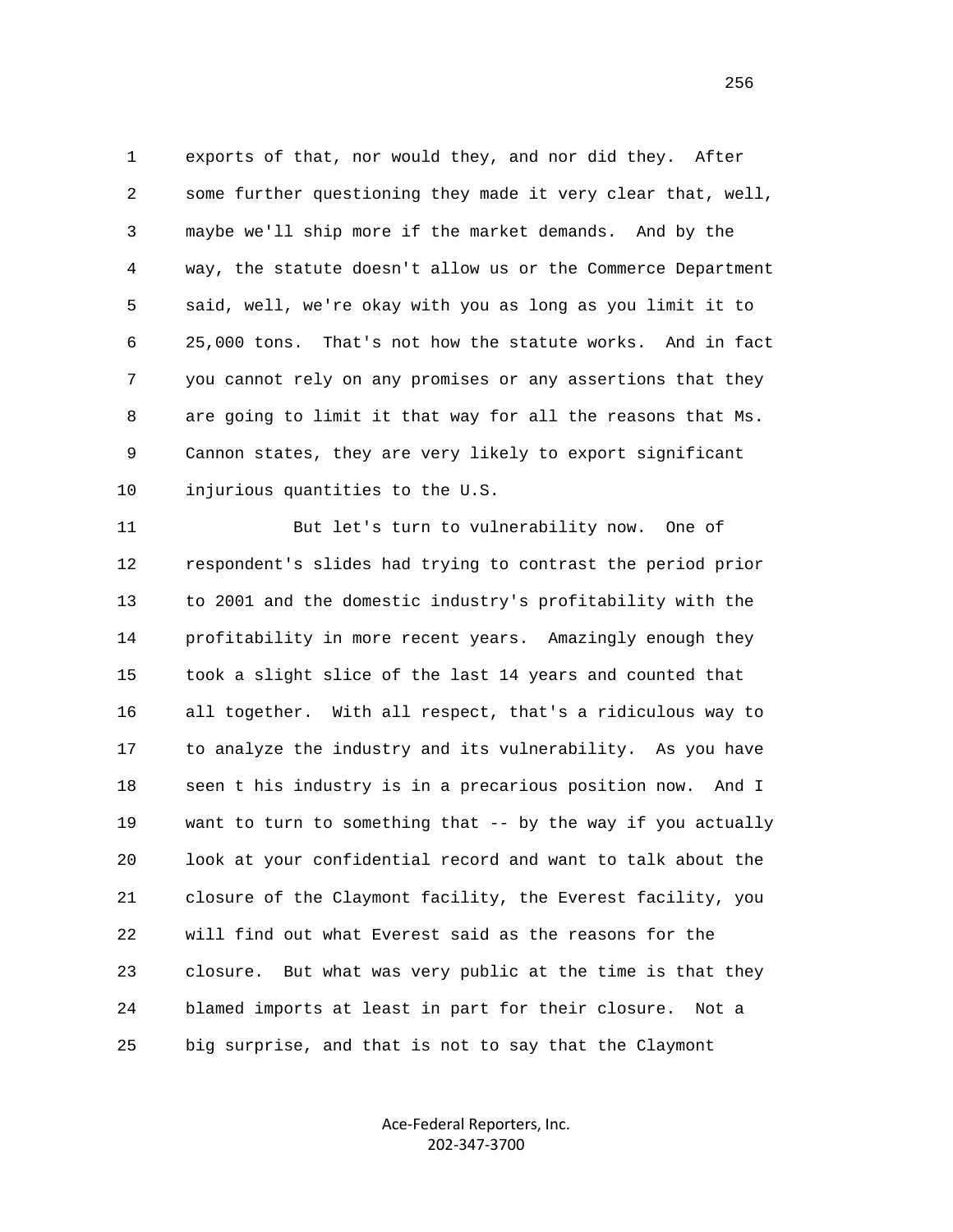1 facility was the most modern and efficient facility. But 2 when imports are low priced in coming in they're going to 3 hit and be able to take advantage of the facilities that may 4 not be most efficient. But why should they go out of 5 business and steel workers lose their jobs there when 6 they're being forced out of business because of the 7 overproduction elsewhere around the world.

8 And then I want to turn to -- on that note, 9 Commissioner Johanson's observation, an astute one, looking 10 at the staff report, looking at all the previous cases that 11 have been listed. This is an industry that has had a lot of 12 cases filed over the last 30 years. And why is that? And 13 why do you have a list of 30 countries on the slide of 14 pricing. Every country or just about every country wants to 15 be of the steel industry. For national defense reasons, for 16 national pride reasons, for employment reasons, for social 17 reasons. That is why the steel industry happens to be here 18 very frequently because it is a national interest around the 19 world to be in the steel business. And to borrow a phrase 20 from the poet Ogden Nash, "Everybody wants to be wowed, but 21 not everybody knows exactly how." And it's very hard to be 22 in the steel business with excess production around the 23 world, excess capacity and be in the business and not dump 24 when you have declined in the economies around the world. 25 And that is what this industry is facing today as it has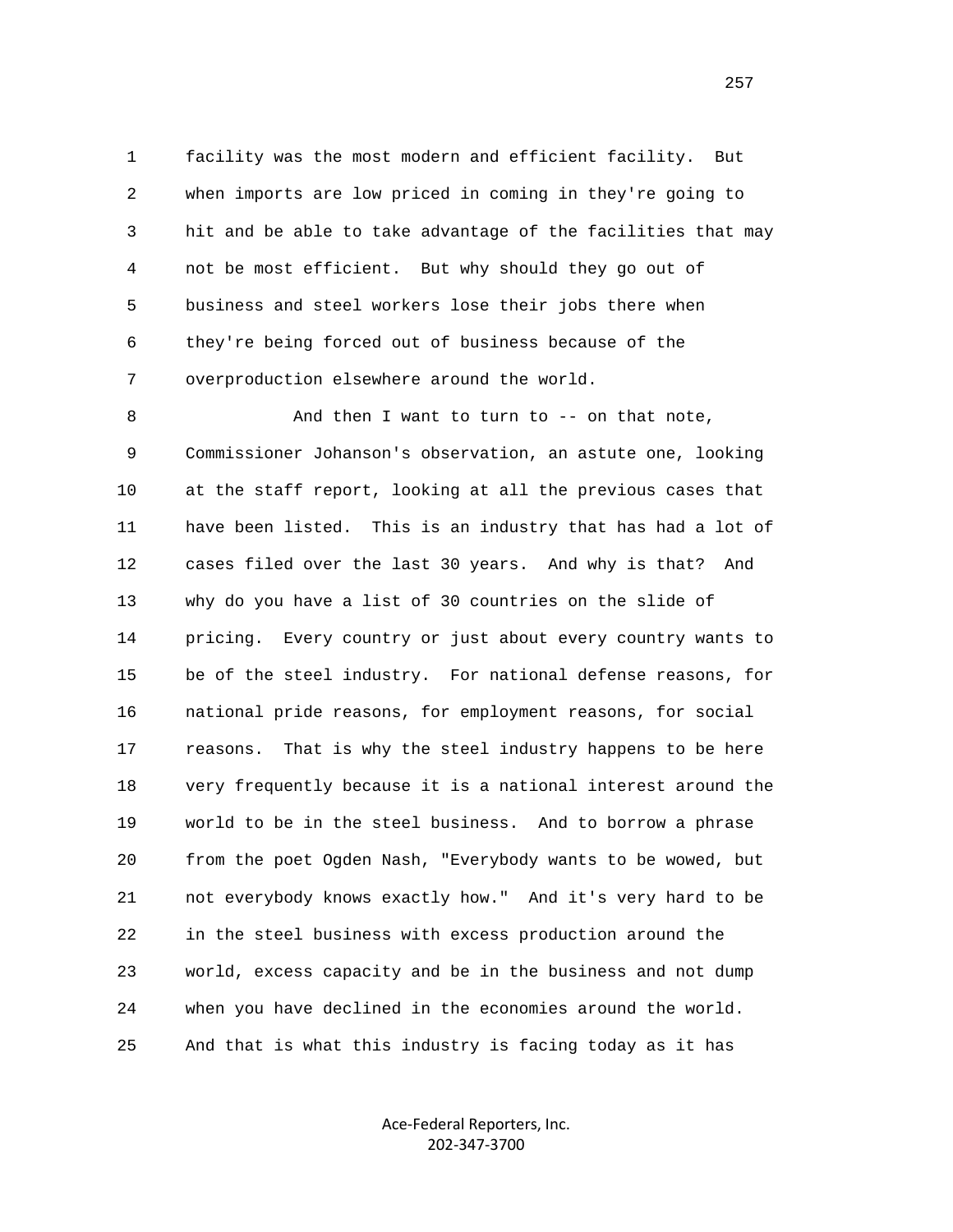1 faced periodically throughout the last few decades.

 2 And so what to do? And this goes also the 3 question that was raised by the Commissioners earlier, 4 asking, well, isn't there a little bit of excess capacity in 5 the U.S. market? Is that really the problem that you're 6 facing now? And I would argue the answer is no. The U.S. 7 has done a lot, the U.S. producers have done a lot to 8 consolidate to make themselves more efficient. They're able 9 to withstand import competition a lot better than they were 10 five or ten years ago. And they've reduced capacity quite a 11 bit over the years. It's been very, very painful. The U.S. 12 had done a lot more to reduce capacity than most of the rest 13 of the world. And the question is, why should the U.S. cede 14 the capacity when it has the potential for a growing market 15 and give that market to foreign producers who have way in 16 excess capacity in their markets, whether it's Europe, Asia, 17 elsewhere around the world. It is not, frankly, in the 18 interest of U.S. workers to give up that capacity and see 19 that you -- other producers who are not necessarily more 20 efficient. In fact often are being protected by their 21 governments or subsidized.

 22 And the other part of it is, it's not so easy to 23 get rid of capacity around the world and in the U.S. We've 24 gone through a lot of pain, but capacity comes on and goes 25 off in large slugs. So what often happens is what has

> Ace‐Federal Reporters, Inc. 202‐347‐3700

<u>258</u>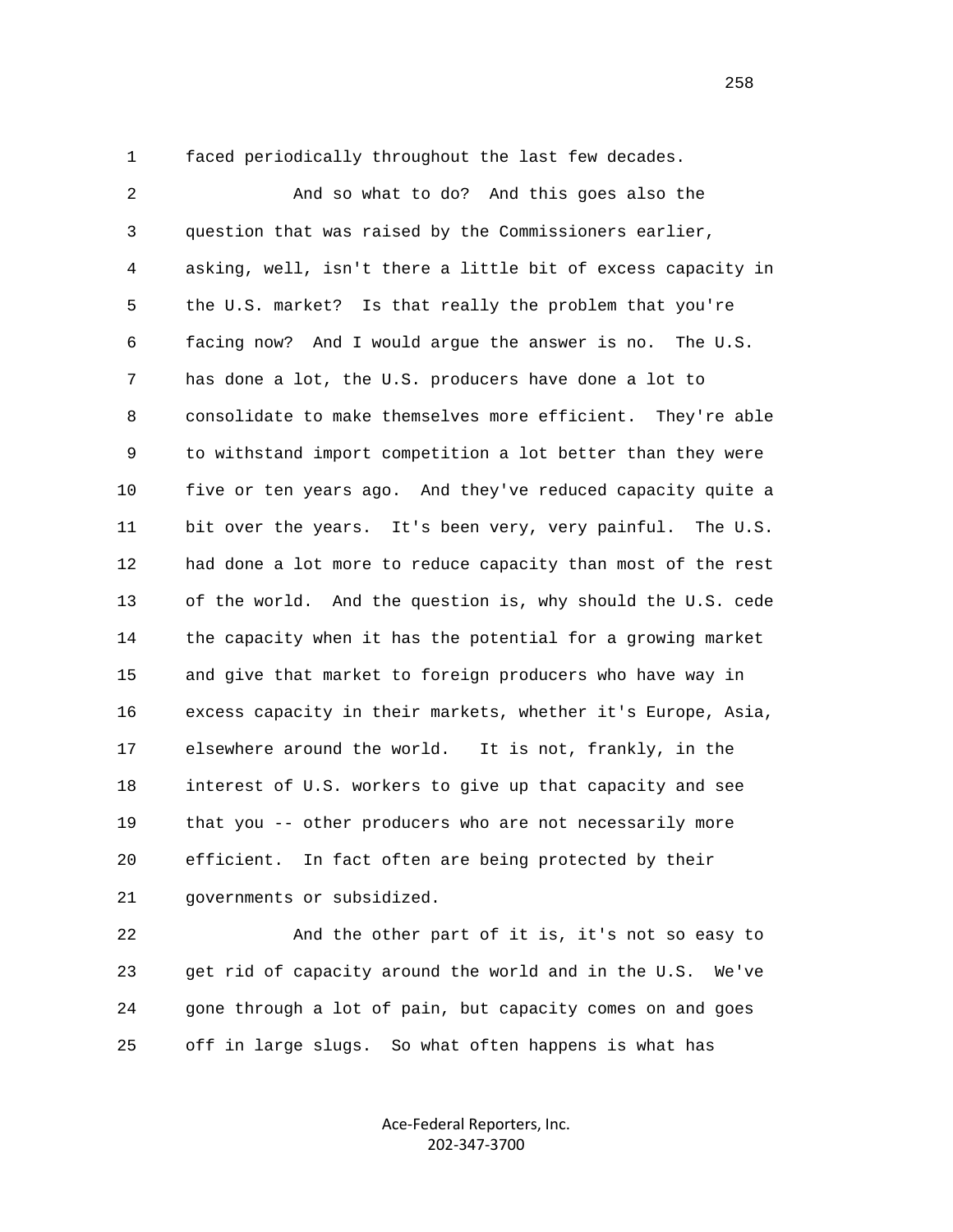1 happened in this industry and in the United States. Lines 2 will go down. There will be fewer shifts, there will be 3 fewer workers, and less production. So the reason why I'm 4 going through all this now is because while this is a 5 review, what's happening in the steel industry ahs been 6 discussed at several staff conferences, but not before you 7 Commissioners. And I think it's important for you to have 8 the larger context for this case and for your others.

 9 The recent change in the statute that was 10 referenced earlier this morning made it very clear that the 11 Commission, while always having 16 statutory factors in its 12 purview, should not focus on one or another and particularly 13 not focus on the net operating profit sales ratio which can 14 be very, very distorting. It's especially true in this 15 capital intensive industry and you actually heard the 16 respondents make this argument, probably better than I, but 17 how it is when you want to have it -- well, we have to have 18 a choice and if prices are declining and you're facing 19 import competition you may say, you know, what, I'm not 20 going to go after that sale because it's too low a price. 21 And instead I'm going to forego volume. And that's exactly 22 what's happened starting in 2014 through the current period. 23 And the U.S. industry has foregone volume. As a result 24 production is down 14 percent or more, shipments are down 11 25 percent, and net sales value is down almost 20 percent. The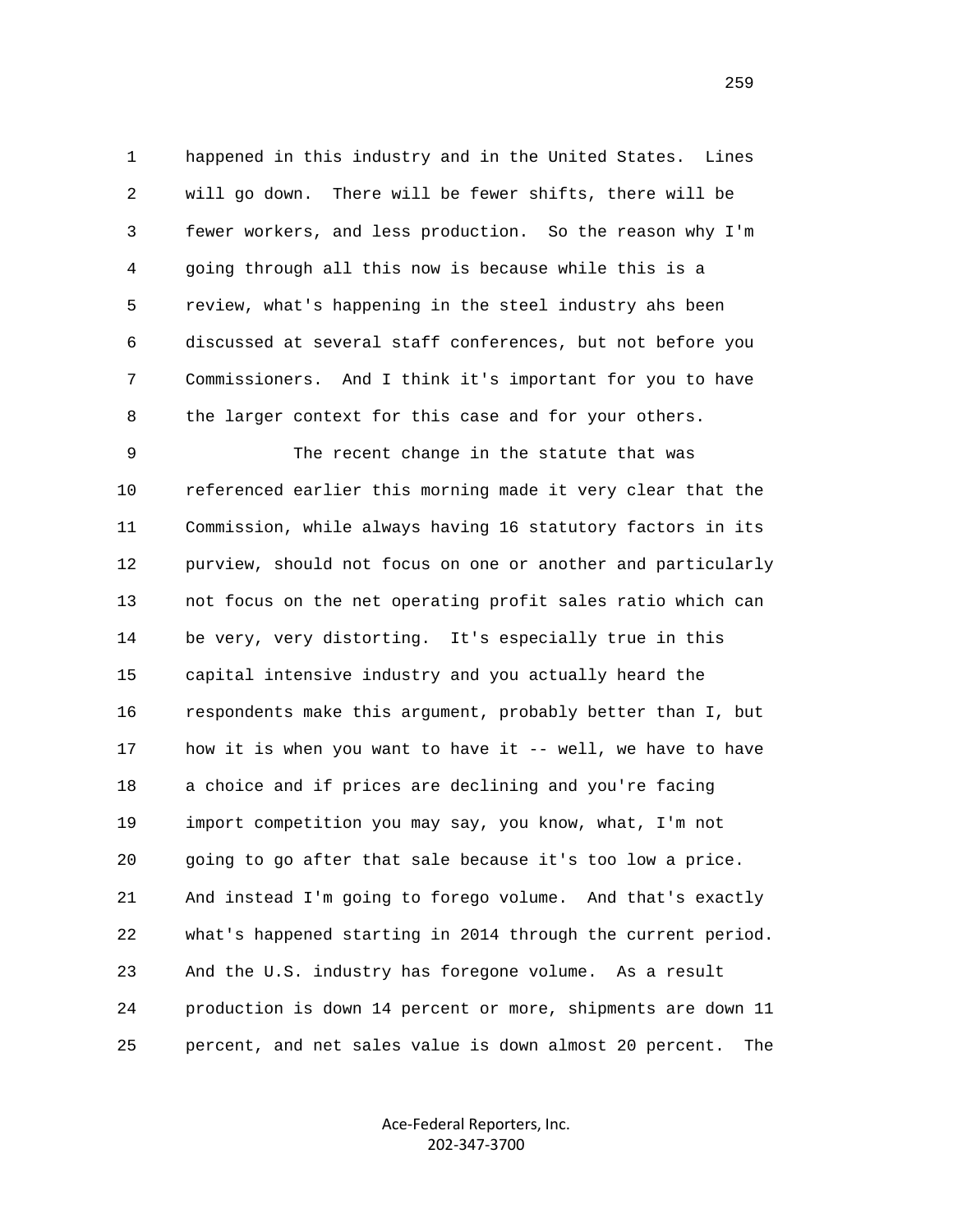1 result, of course, is lower capacity utilization. And we 2 can argue about what's the optimal capacity utilization, but 3 we do know that it's lower that the industry has lost a 4 million tons, but if you listen to respondent's counsel say, 5 oh, the industry is doing great. What's the problem here? 6 You look at the net operating profit to sales ratio and that 7 is an issue.

8 One of the reasons why we have been very, very 9 concerned about the -- it's not just the Commission though. 10 It's respondents' and petitioners' focus on the net 11 operating profit to sales ratio. Because that seems to have 12 been, in some instances, in some cases overtaken every 13 factor that the Commission looks at. And in this case and 14 in some other cases, it is the distortive factor because you 15 can maintain profitability for so long by foregoing 16 unprofitable sales, but at a certain point it will catch up 17 to you. And it will be revealed in an instant and almost at 18 a tipping point. And frankly this industry is getting to 19 that tipping point. So you've seen the maintenance of net 20 operating profit to sales ratio, but they're doing that by 21 foregoing unprofitable sales and the volume is coming down, 22 the capacity utilization is coming down, the lines are being 23 closed, mills are being closed, and you're seeing prices go 24 down, down, down, and now the industry has to follow those 25 pricing -- that pricing down. It's happening in this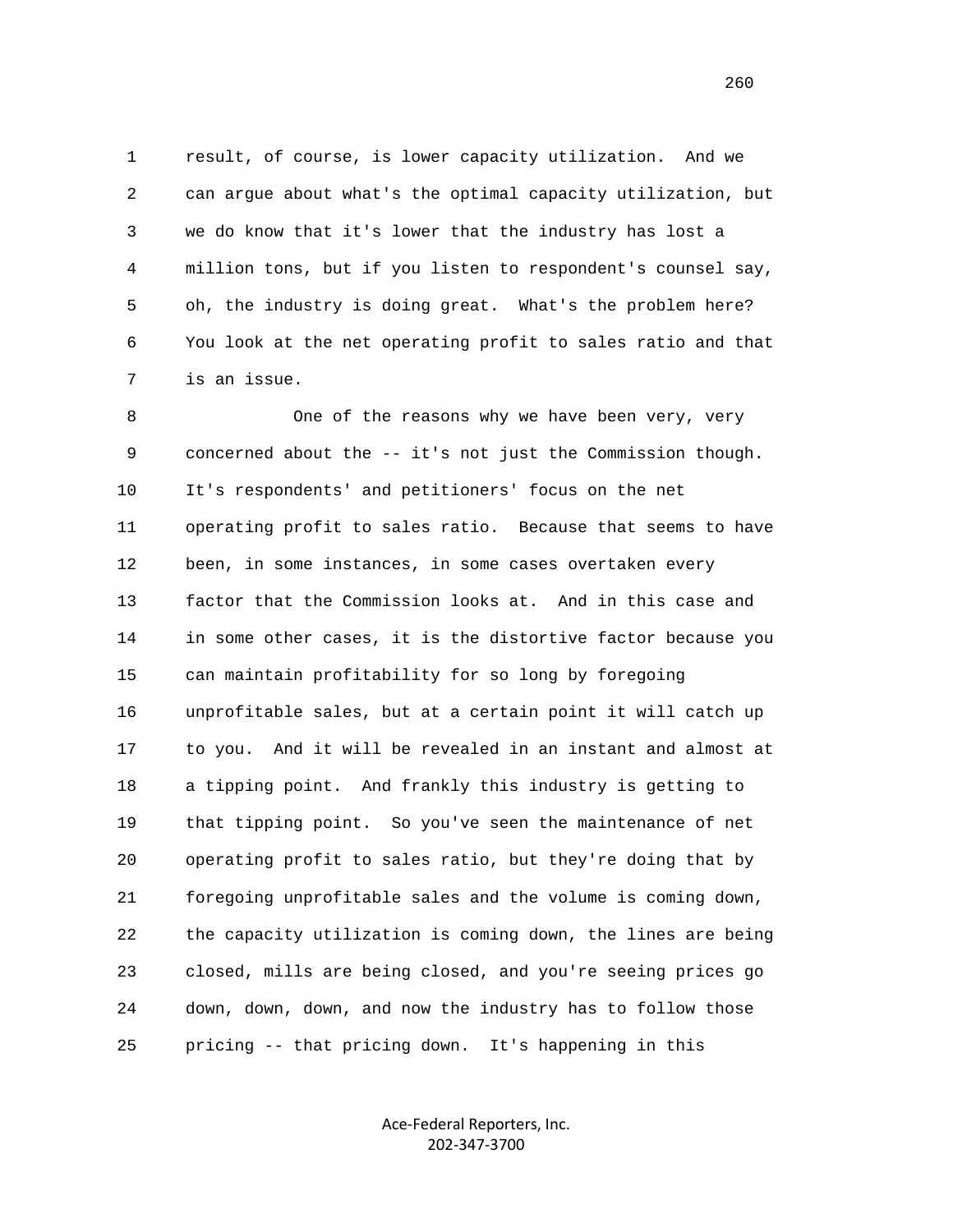1 product line and it's happening throughout the steel 2 industry. You've heard Mr. Unruh and others talk about 3 devastation. You heard very, very extreme terms. And 4 probably wondering if you're just looking at the net 5 operating profit to sales ratio, what is he talking about? 6 You've got to look at all your other data including the data 7 cited by Mr. Price on operating income and net income.

 8 You cannot run a mill, you cannot pay for 9 equipment, you cannot pay for maintenance which is being 10 deferred in this industry now based on ratios. You need 11 hard dollars. You need profits. You cannot have capital 12 expenditures going down 50 percent and having your capital 13 expenditures being exceeded by your depreciation. That is a 14 scenario for disaster. It's a scenario for bankruptcies and 15 more layoffs.

 16 So I want to make sure that you understand that 17 if you look at net operating profit to sales ratio you are 18 going to be missing the larger picture for this industry and 19 the rest of the industry. And all these data will be 20 revealed. All the blood that is being essentially shed now 21 which has not necessarily shown up in all the financials 22 will be revealed as months go on as the longer-term 23 contracts expire and spot pricing which is at all time lows 24 as you've heard earlier today will show up in the 25 financials.

> Ace‐Federal Reporters, Inc. 202‐347‐3700

261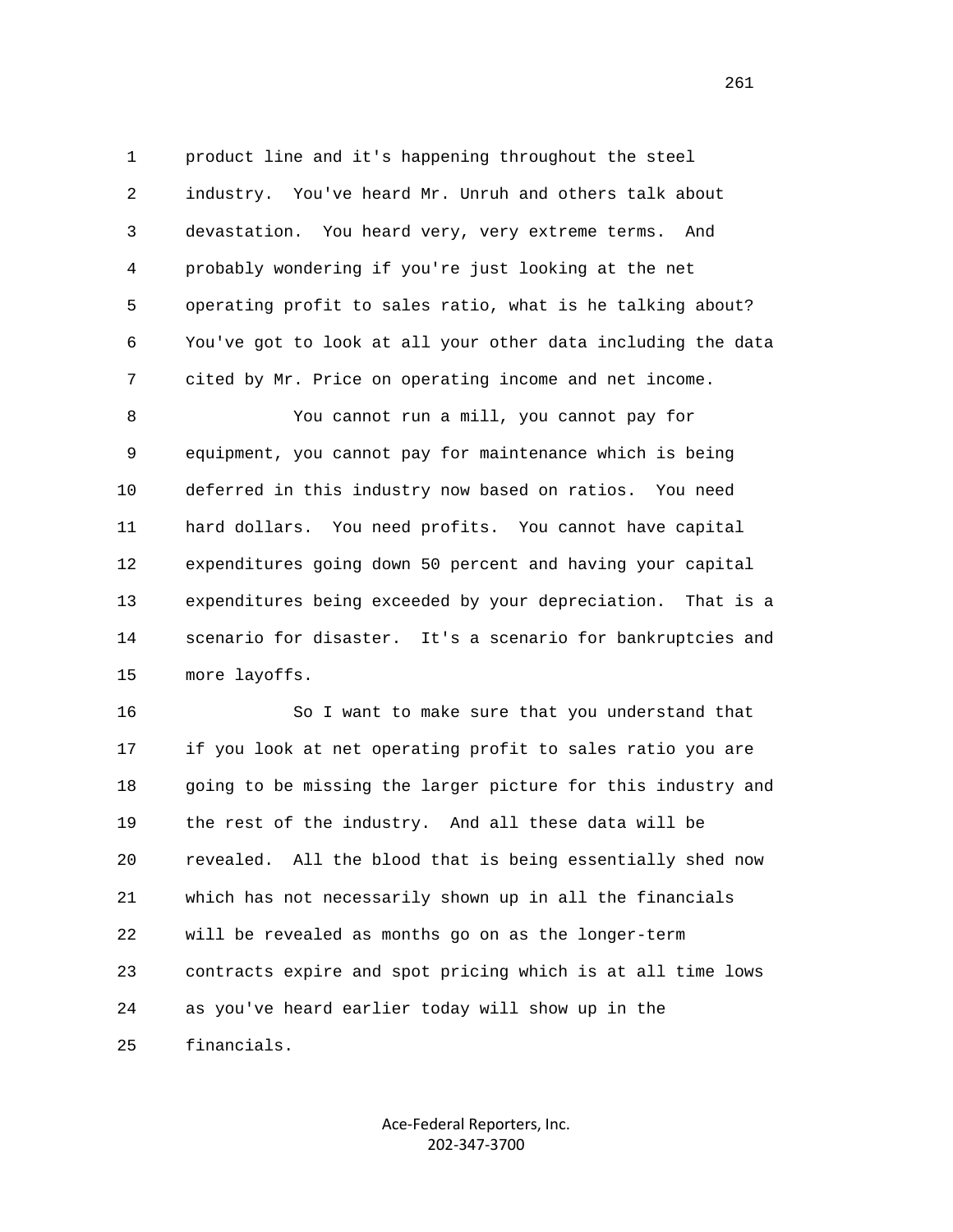1 It is not a matter of trust. You will see it. 2 You will see it much sooner than anyone would like to admit. 3 But it is going to happen and it's an unfortunate situation. 4 So my point is, it is important for this 5 Commission to understand what is happening in the 6 marketplace for cut-to-length plate and the steel industry 7 overall. It is a vulnerable industry and as you consider 8 the prospects of unleashing any one of the three countries 9 under order or suspension agreement at this point and you 10 have this vulnerability declining demand, large presence of 11 very competitive non-subject imports that is a recipe for 12 disaster for this particular industry. 13 We urge you to maintain the suspension 14 agreements, maintain the order for the health of this 15 industry. 16 Thank you. 17 CHAIRMAN BROADBENT: Thank you. 18 CLOSING STATEMENT OF JONATHAN T. STOEL 19 MR. STOEL: Good afternoon again, Commissioners. 20 Jonathan Stoel, for the record, Hogan Lovells, on behalf of 21 Metinvest. 22 Not withstanding the slides up before you, I 23 promise you that this will be brief and we will not require 24 our full time. I want to start off by just reminding the 25 Commission that this is in fact the third sunset review.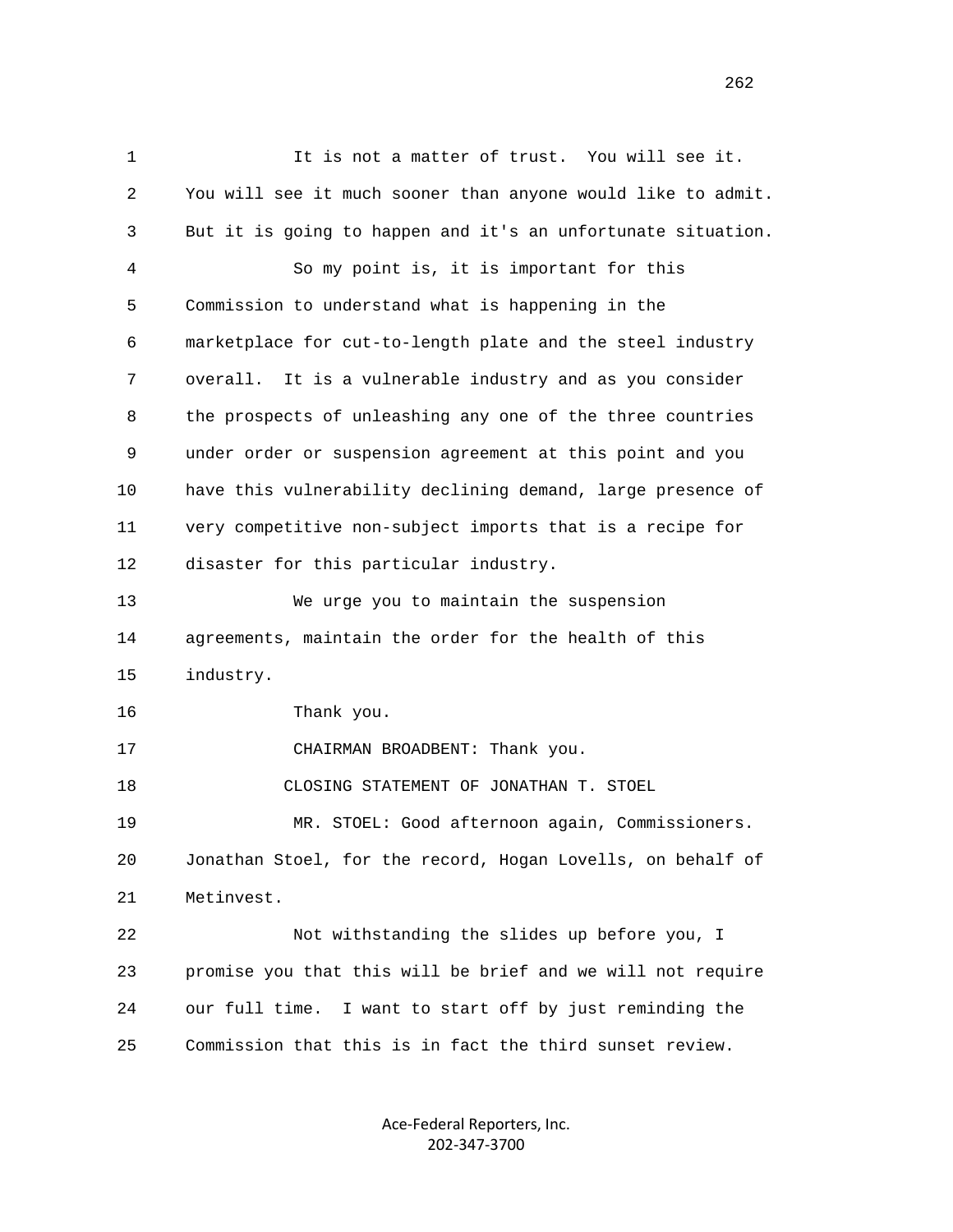1 I think Mr. Rosenthal referred to it. This 2 industry has been under protection for a long time. We are 3 here today on behalf of one country in the third sunset 4 review after 20 years to ask you to remove the restraints of 5 the Suspension Agreement with respect to Ukraine. That's 6 all. 20 years. 7 The statute first requires you to look at 8 decumulation. We're not here to talk about China and 9 Russia. They're not here to talk about China and Russia. I 10 think we strongly believe that Ukraine ought to be 11 decumulated. That's a factor. 12 We've heard today, you've heard from us in our 13 prehearing briefs, we believe there are a lot of reasons why 14 Ukraine ought to be decumulated from those two countries. 15 Let me start with the statutory point of 16 discernible adverse impact. We have explained to you today 17 that if the Order was revoked there would be a very small 18 quantity emanating from the Ukraine: 25,000 tons. 19 We have also explained that Metinvest, the only 20 steel plate producer able to ship to the United States, 21 would make sure that its pricing would not be injurious to 22 the United States' industry. 23 Under those circumstances, we think that this is 24 a situation in which there would not be a discernable

25 adverse impact and you ought to decumulate.

Ace‐Federal Reporters, Inc. 202‐347‐3700

<u>263</u>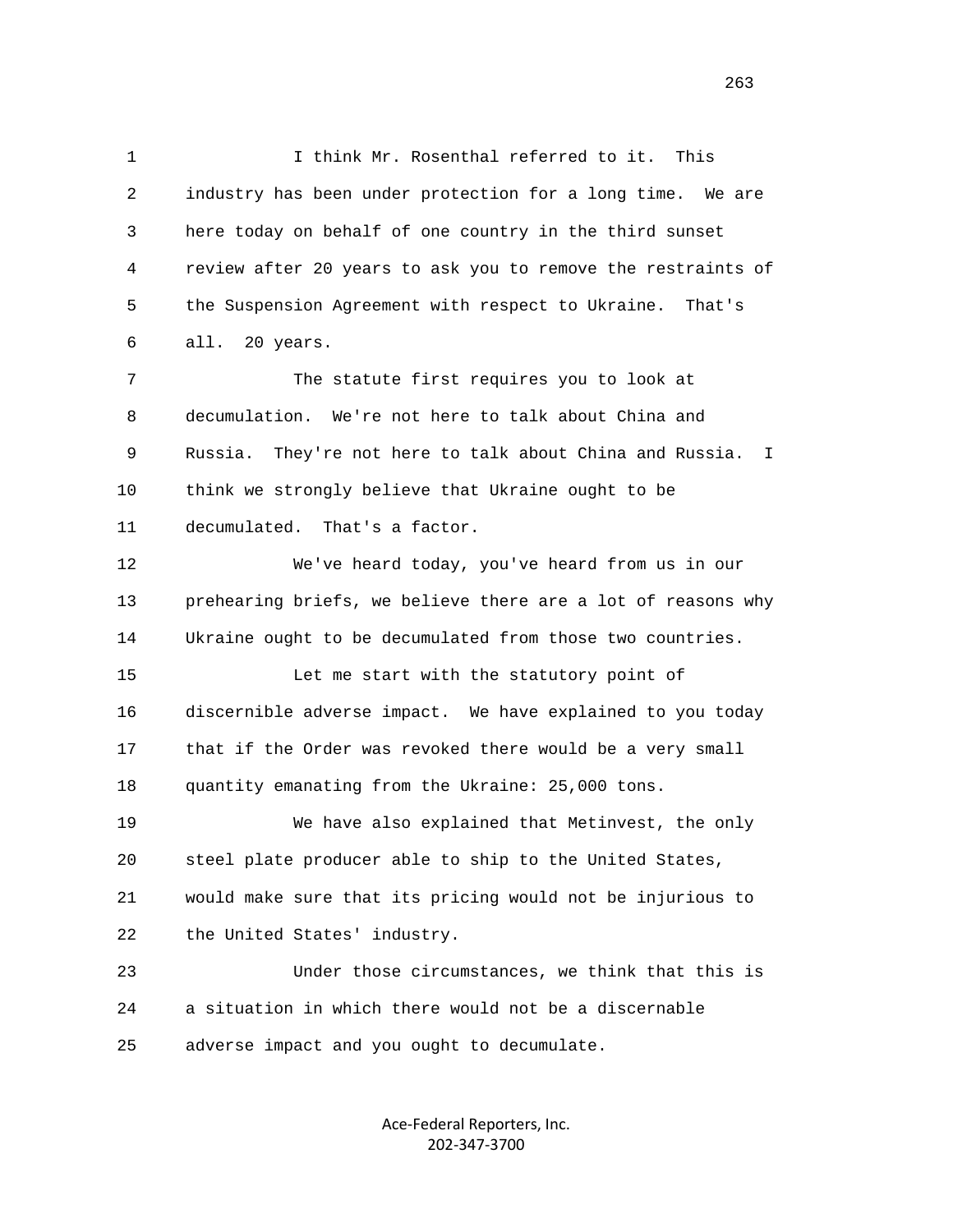1 Commissioner Schmidtlein was asking some very 2 good questions before, and I would make one point. I think 3 under the statute if for example a flood were to say that 4 production could not go on for two years, I would say that's 5 an example of where there could not be a discernible adverse 6 either. I think in this case we're talking about a two-year 7 period, a reasonably foreseeable future, and we do not 8 believe there would be discernible adverse impact within 9 that very short period of time.

 10 Secondly, conditions of competition. And Kathy 11 Cannon, Ms. Cannon, ought to remember this well from the 12 Nucor case which we all litigated in the Federal Circuit. 13 You have very broad discretion under conditions of 14 competition to determine which factors to examine.

 15 We know that you have to examine factors that 16 will impact the U.S. market. If there is no impact of a 17 particular condition on the U.S. market, then that might be 18 a particular restriction. But in general, you are able to 19 look at a broad array of factors.

 20 I think clearly as we have explained in our 21 testimony and our briefs, the war in Ukraine is a factor 22 that will affect the ability of the Ukrainian producers--in 23 this case only one--to ship to the U.S. market. If they're 24 shelling in the Donbass region, or in Mariupol and the 25 factories are closed, then obviously that impacts the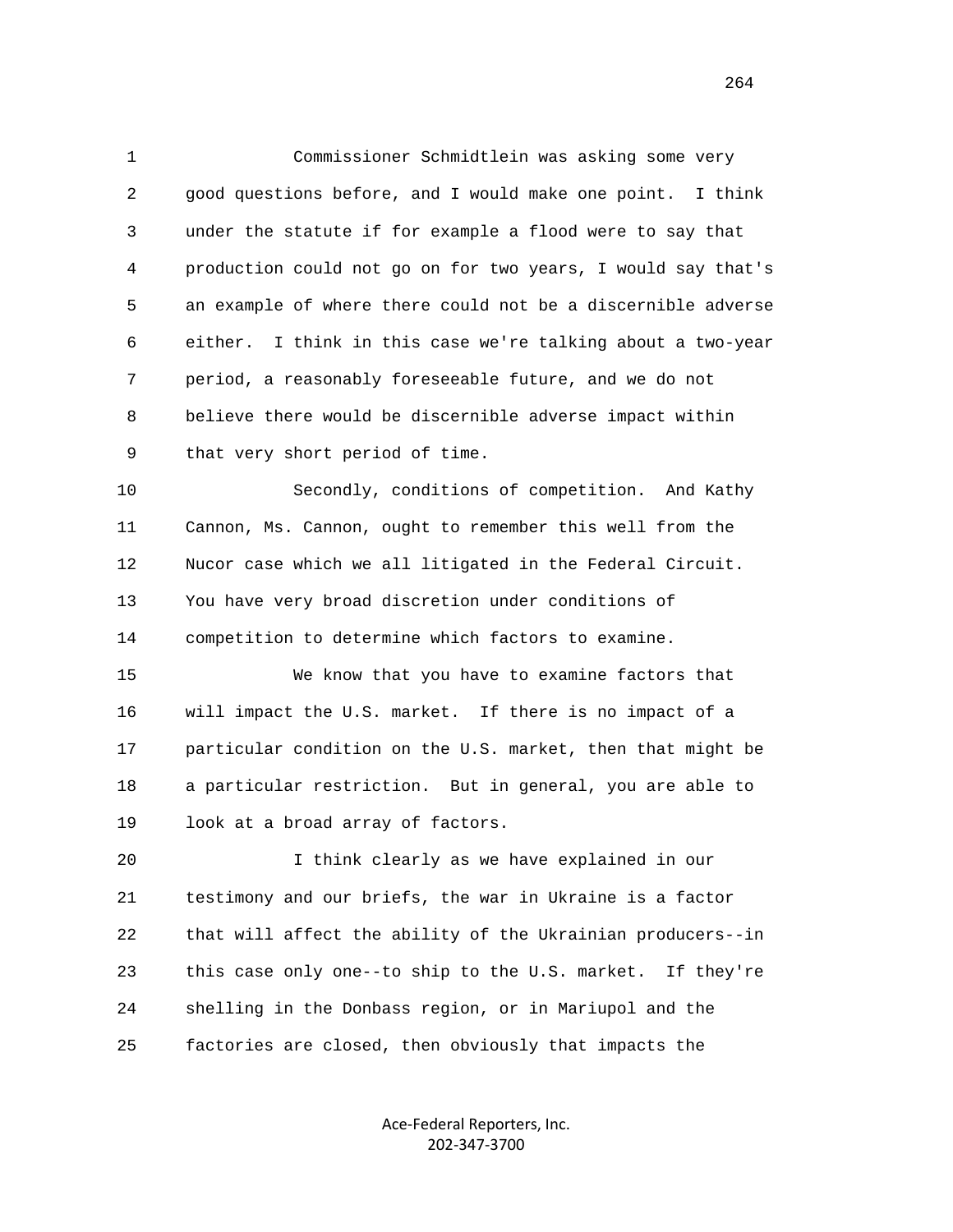1 conditions of competition. We won't be able to supply the 2 U.S. market. Our costs would be higher.

 3 If there are transportation impediments, 4 obviously that affects the conditions of competition. So I 5 think the war alone is one key reason why you ought to say 6 that conditions of competition for Ukraine are different. 7 And we recognize this. This is your discretion. It's up to 8 you, but we believe that it's a reason to exercise your 9 discretion.

 10 Secondly, if you look at the record before you, 11 as my colleague, Mr. Carrington testified, Ukraine has not 12 been an active participant in the U.S. market over the last 13 three years. We simply have not been here. That 14 distinguishes us particularly from Russia.

 15 I would like to thank Mr. Schagrin for his 16 testimony earlier today. He pointed out that the U.S. 17 industry has not viewed Russia as a good actor. They have 18 been acting apparently in conditions of competition that 19 have allowed them to, in the U.S. industry's view, cause 20 harm. They are asking for the Suspension Agreement to be 21 revoked. Nothing like that has happened with respect to 22 Ukraine. There have been no such allegations against my 23 client, Metinvest.

 24 I think that is another example of how the 25 conditions of competition differ. Again, we fully recognize

> Ace‐Federal Reporters, Inc. 202‐347‐3700

<u>265</u>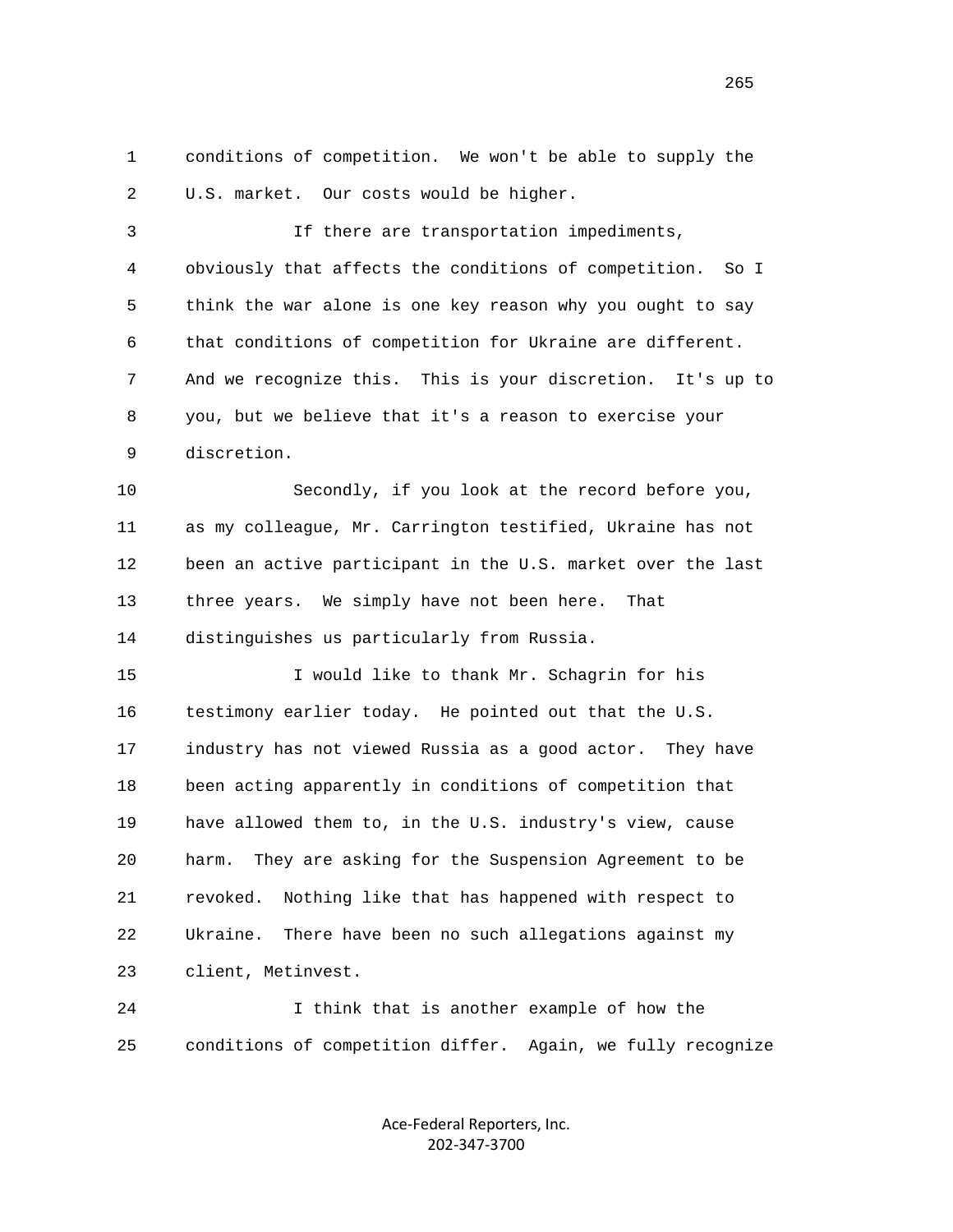1 that this is something for your discretion, but we submit 2 that these are examples of how the conditions of competition 3 differ among the three countries.

 4 And the last point on that is, we all know China 5 is by far the largest steel industry. You heard from my 6 colleague today that single producers in China are bigger 7 than the--excuse me than the Ukrainian industry. Clearly 8 that changes conditions of competition, and I think affects 9 your analysis of how China and Ukraine would compete in the 10 U.S. market.

 11 Next, the Commission has to look at whether there 12 would be material injury to the domestic industry within a 13 reasonably foreseeable period of time. If--and I'll just 14 focus on Ukraine, we won't deal with the if--as Commissioner 15 Kieff suggested, we won't deal with the three countries 16 cumulated, I think we could imagine how you might find in 17 that circumstance.

 18 Focusing on Ukraine, though, with the small 19 quantities and the non-injurious pricing that we've talked 20 about, we do not believe there would be material injury to 21 the domestic industry under those circumstances.

 22 And I heard a lot of testimony today from the 23 domestic industry, from Mr. Rosenthal and others, and we 24 understand. In the first half of 2015, the domestic 25 industry did not look great. But it's important for the

> Ace‐Federal Reporters, Inc. 202‐347‐3700

 $266$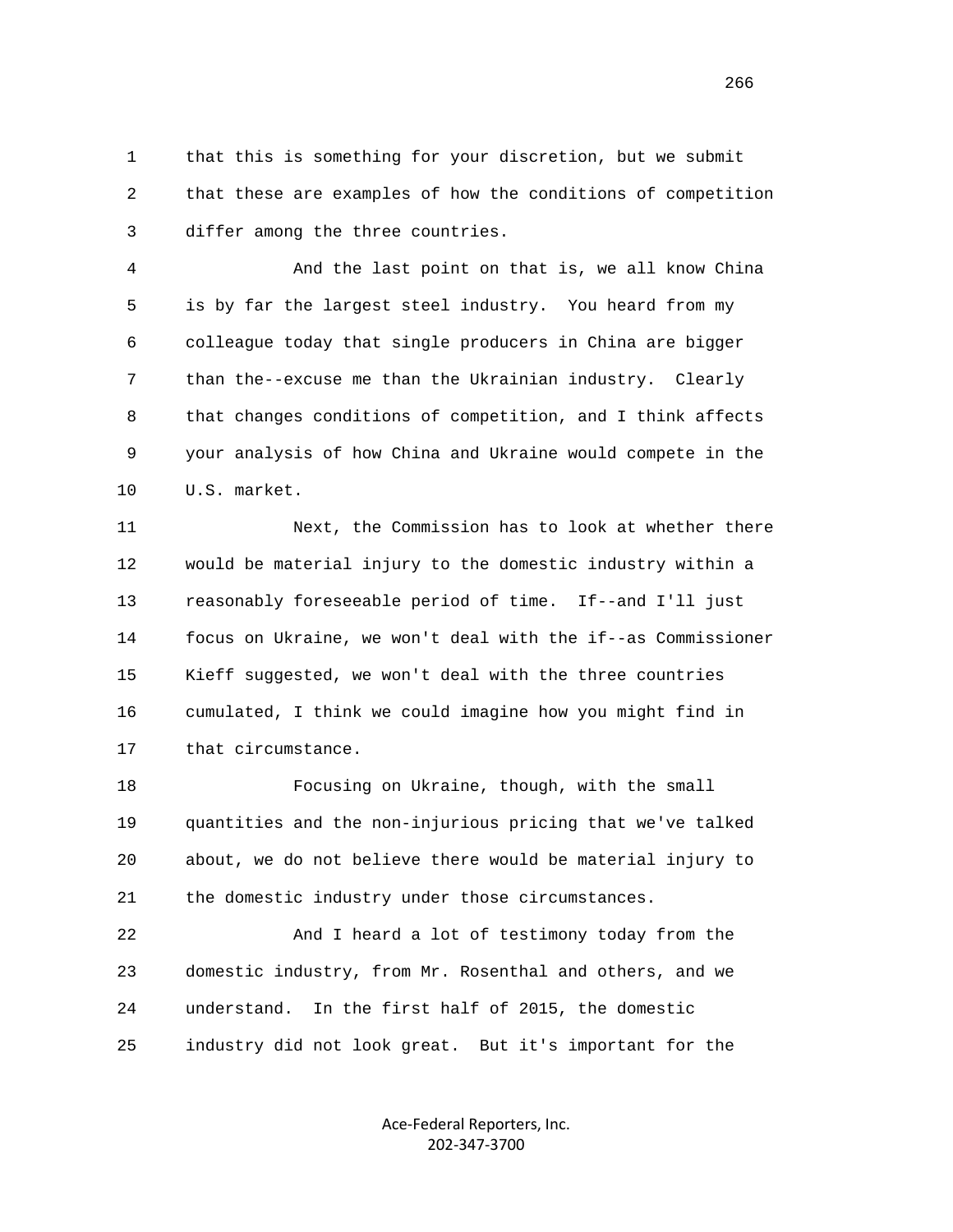1 Commission to consider not looking great for a temporary 2 period of time compared to whether the industry is 3 vulnerable to a small quantity and noninjurious prices, this 4 is a very different industry than what you looked at 20 5 years ago.

 6 It's a different industry than you looked at, 7 Commissioners Pinkert and Williamson, back in 2009-2010. 8 Back then you said there's a Great Recession. The sky is 9 falling. Absolutely justified. The papers were screaming. 10 The entire country was in jeopardy. We know that. That was 11 different. This is today.

 12 Yes, the industry is not doing as well as it was 13 in 2014 when it made almost 10 percent, when it had the most 14 wages paid since 1998. But the industry is still doing very 15 well.

 16 And to Mr. Rosenthal's query, which I didn't 17 quite follow in his closing, the industry has made \$8 18 billion--go back a slide--\$8 billion in the last 10 years. 19 That's important. That shows the industry has a reserve. 20 That shows the industry knows how to manage itself.

 21 That gives credit to all the industry's 22 witnesses. They are doing something right. They are making 23 a lot of money. And that's great for the United States, and 24 I hope it's great for their workers. Next slide.

25 There's been some indication, though, that times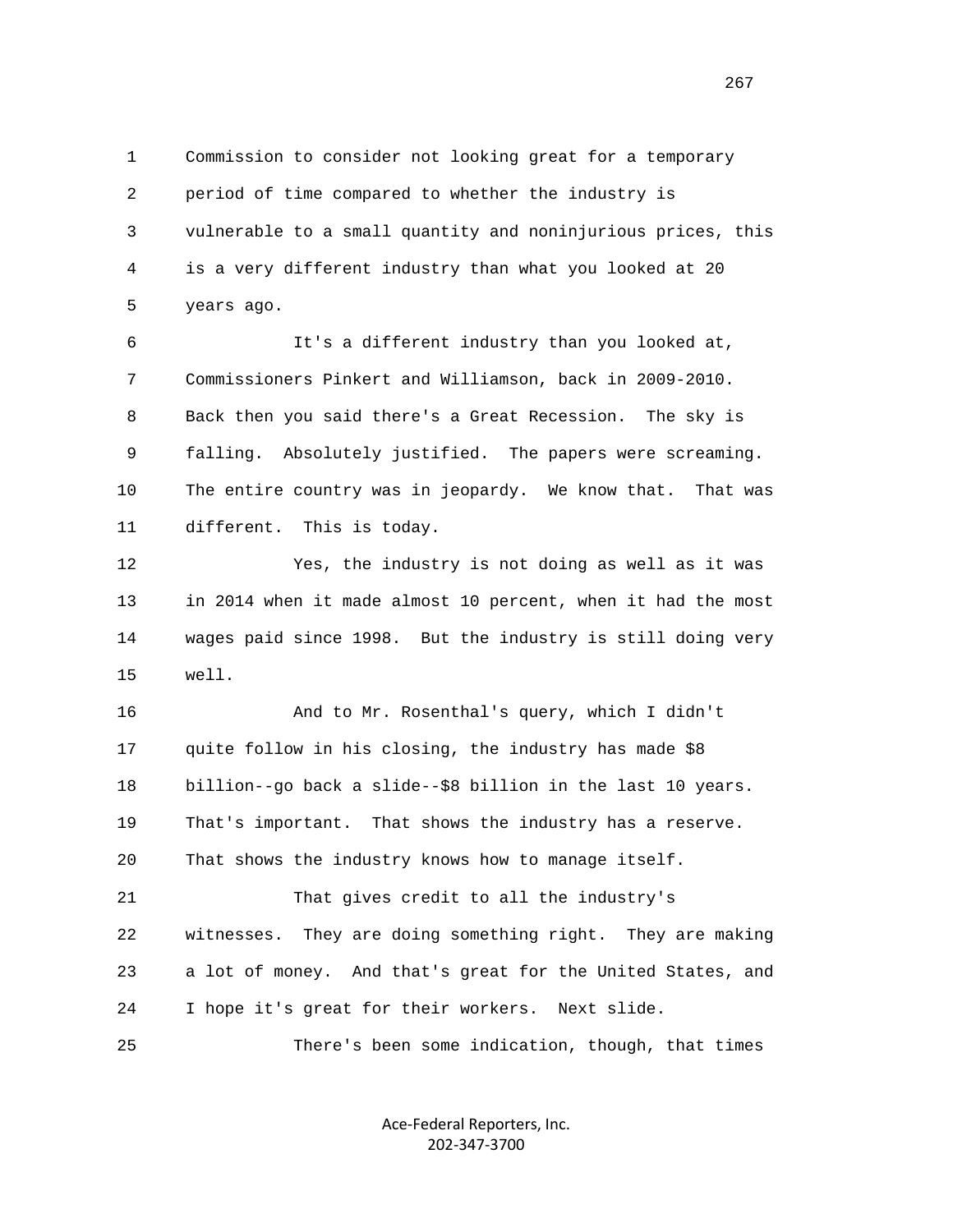1 are different now than they were back in the boom period. 2 And we know that the operating margins show that. They're 3 not making 25 percent, which all of us would love to make 25 4 percent. But if you look at this, these (indicating slide) 5 are the capital expenditures comparing the last three years 6 with the boom period.

 7 They invested the same amount last year that they 8 invested in 2007. And we all remember how great 2007 was. 9 The staff report makes the observation that during the boom 10 period the industry was able to take its profits and invest 11 them, have new machinery, have new products. It was a 12 terrific time for the domestic industry.

 13 Well, apparently 2012, 2013, 2014, those were 14 very good times as well. Perhaps their operating margins, 15 perhaps their net margins are lower because they were 16 investing so much. That suggests that their workers can 17 expect a very strong, bright future that the industry is 18 doing well, certainly not vulnerable to the small quantities 19 of imports that might come from the Ukraine.

 20 Let me end with this. The U.S. industry has 21 asked you to imagine a lot of "what if's". They have asked 22 you to imagine the Ukrainian conflict is over, that 23 Metinvest has all of its workers back; that Metinvest has 24 U.S. customers; that Metinvest will have high prices in the 25 United States that would make it attractive to ship to the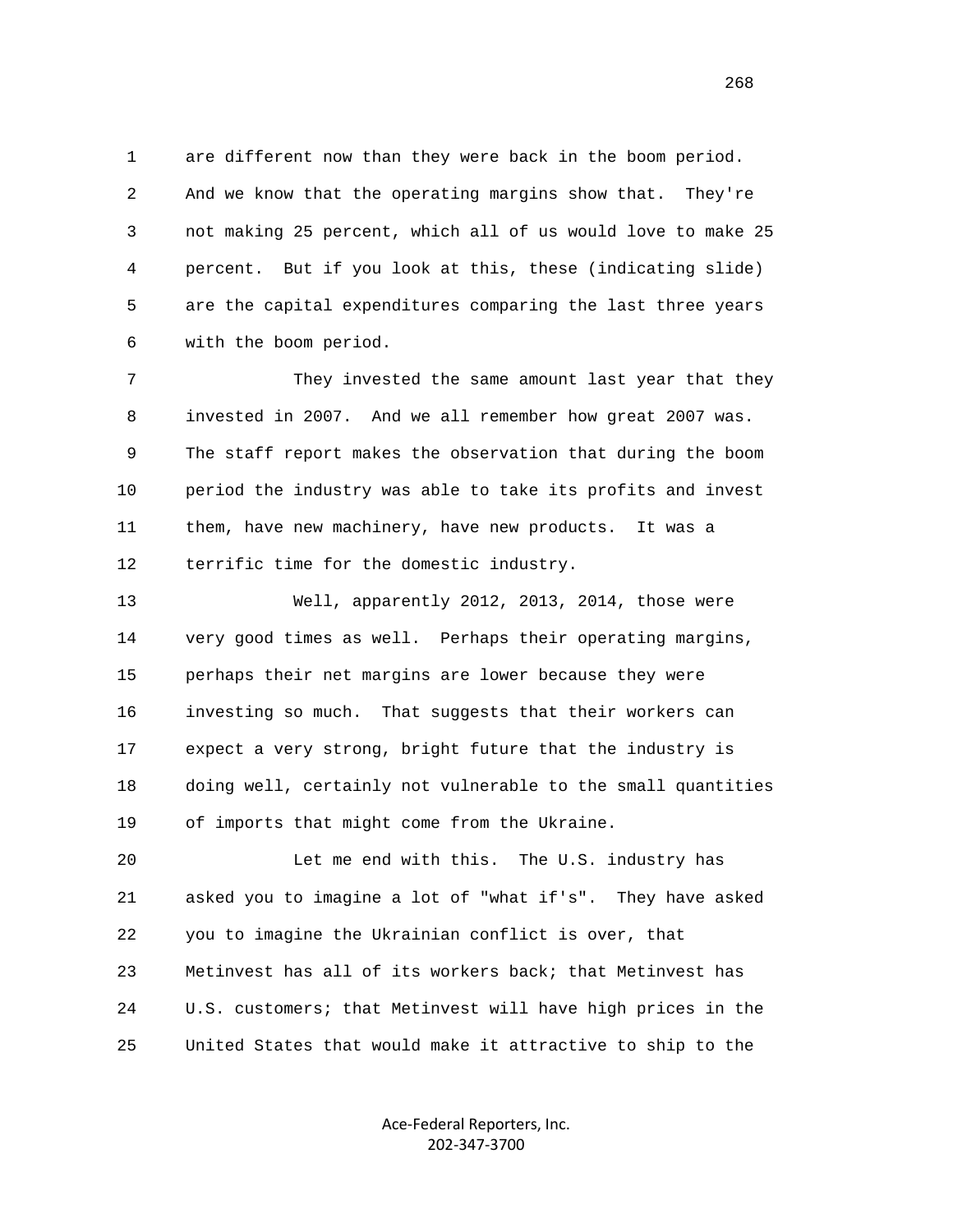1 United States. And they say all of those things will happen 2 in the next two years, and thus we are vulnerable and are 3 going to be materially injured in that period.

 4 I submit to you the record doesn't support that. 5 We have a war in Ukraine today. We have shelling that's 6 unfortunately close to our client's factories. We have 7 workers that cannot return to their homes. We have--you 8 heard from Ms. Romanova, you heard emotionally show how much 9 this conflict has affected her and her company, her family, 10 and their employees.

 11 Those are facts. Those are affecting how the 12 company operates here in the United States. You also have a 13 U.S. industry that, not withstanding a slight downturn, 14 still made 6 percent. You have a U.S. industry that still 15 is operating above where it was in the past. And you have a 16 U.S. industry that compared to the POI is operating at 17 higher margins than it was.

 18 This is not 1996. We don't have 630,000 tons 19 ready to come to Ukraine. It's not even 2008 when 175,000 20 tons came when there were shortages in the U.S. market, when 21 high prices suggested that that was a good thing for the 22 Ukrainian industry, which was not entirely controlled by 23 Metinvest at that time to do.

 24 I respectfully submit that in this circumstance, 25 material injury to the U.S. industry is not likely. On all

> Ace‐Federal Reporters, Inc. 202‐347‐3700

269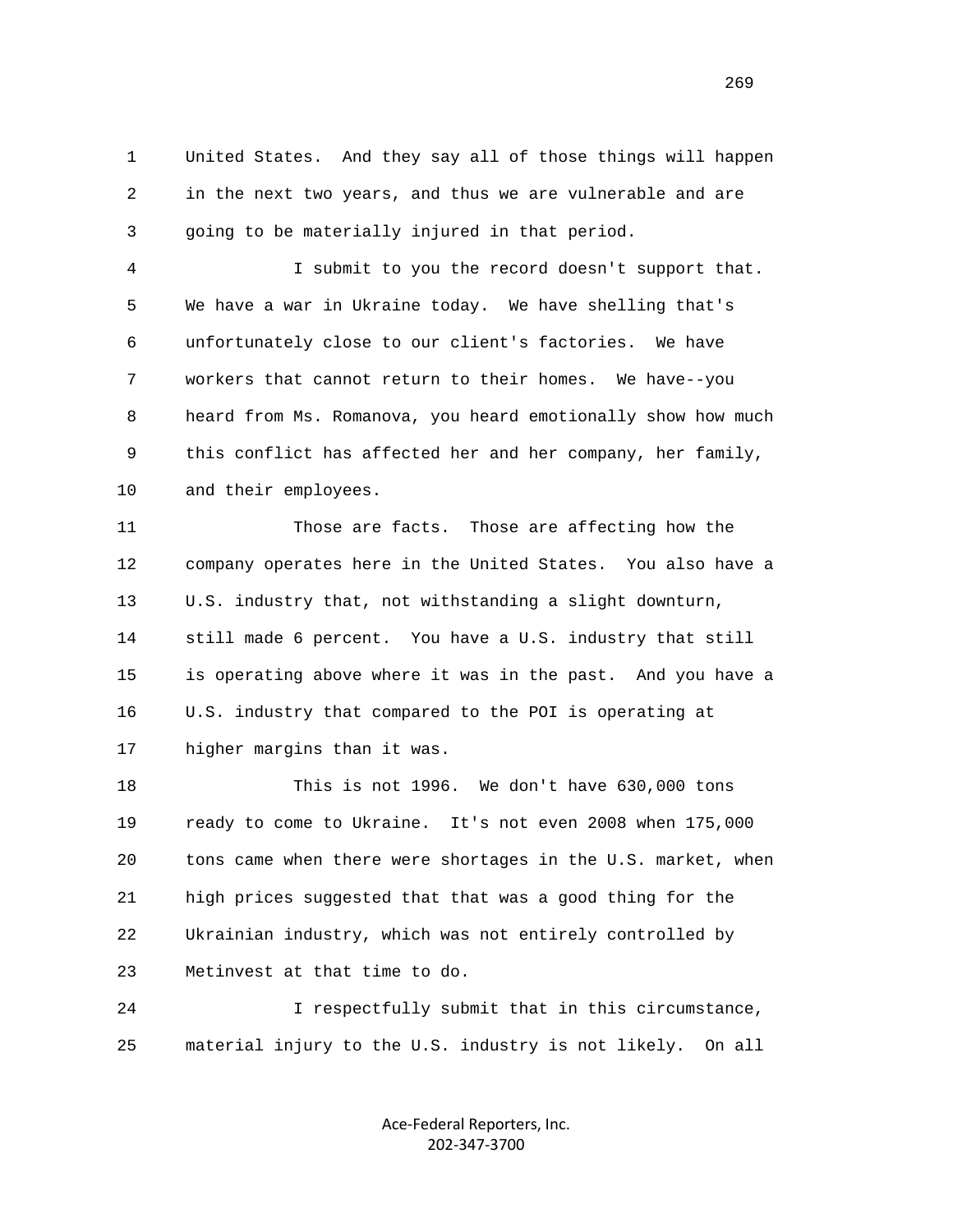1 these reasons, on all these facts, we respectfully ask that 2 you find a negative determination with respect to Ukraine. 3 Thank you. 4 CHAIRMAN BROADBENT: Thank you. And again I want 5 to express the Commission's appreciation to everyone who 6 participated in today's hearing. 7 The closing statement, post-hearing briefs, 8 statements responsive to the questions and requests of the 9 Commission, and corrections to the transcript must be filed 10 by October 8th, 2015. Closing of the record and final 11 release of data to the parties will be on October 29th, 12 2015. Final comments are due on November 2nd, 2015. And 13 with that, this hearing is adjourned. Thank you. 14 (Whereupon, at 4:55 p.m., Tuesday, October 29, 15 2015, the hearing was adjourned.) 16 17 18 19 20 21 22 23 24 25